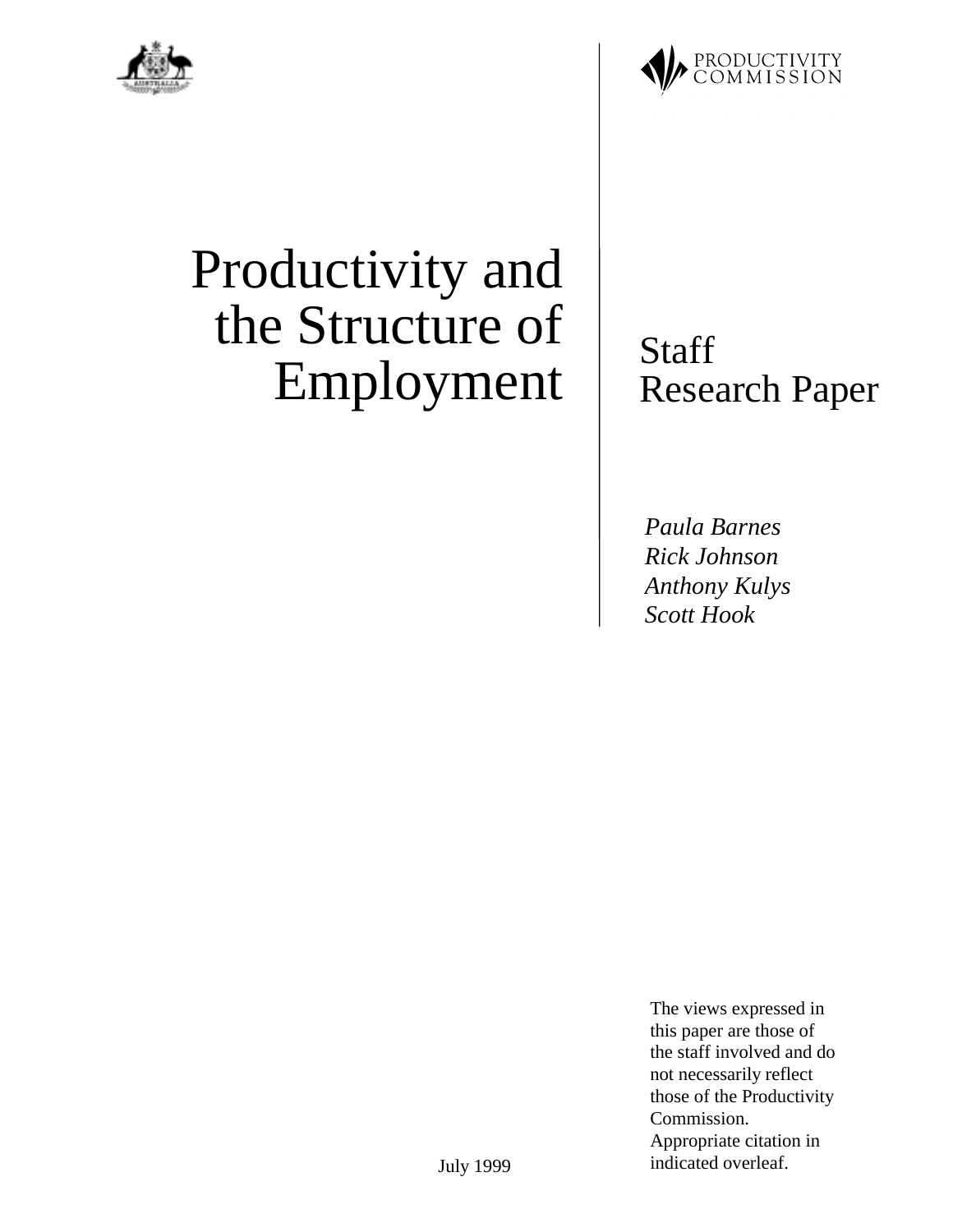Commonwealth of Australia 1999

**ISBN** 0 646 33596 0

This work is subject to copyright. Apart from any use as permitted under the *Copyright Act 1968*, the work may be reproduced in whole or in part for study or training purposes, subject to the inclusion of an acknowledgment of the source. Reproduction for commercial use or sale requires prior written permission from AusInfo. Requests and inquiries concerning reproduction and rights should be addressed to the Manager, Legislative Services, AusInfo, GPO Box 1920, Canberra, ACT, 2601.

### **Publications Inquiries:**

Media and Publications Productivity Commission Locked Bag 2 Collins Street East Melbourne VIC 8003

| Tel:   | $(03)$ 9653 2244 |
|--------|------------------|
| Fax:   | $(03)$ 9653 2303 |
| Email: | maps@pc.gov.au   |

### **General Inquiries:**

Tel: (03) 9653 2100 or (02) 6240 3200

### **An appropriate citation for this paper is:**

Barnes, P., Johnson, R., Kulys, A. and Hook, S. 1999, *Productivity and the Structure of Employment*, Productivity Commission Staff Research Paper, AusInfo, Canberra.

### *The Productivity Commission*

The Productivity Commission, an independent Commonwealth agency, is the Government's principal review and advisory body on microeconomic policy and regulation. It conducts public inquiries and research into a broad range of economic and social issues affecting the welfare of Australians.

The Commission's independence is underpinned by an Act of Parliament. Its processes and outputs are open to public scrutiny and are driven by concern for the wellbeing of the community as a whole.

Information on the Productivity Commission, its publications and its current work program can be found on the World Wide Web at www.pc.gov.au or by contacting Media and Publications on (03) 9653 2244.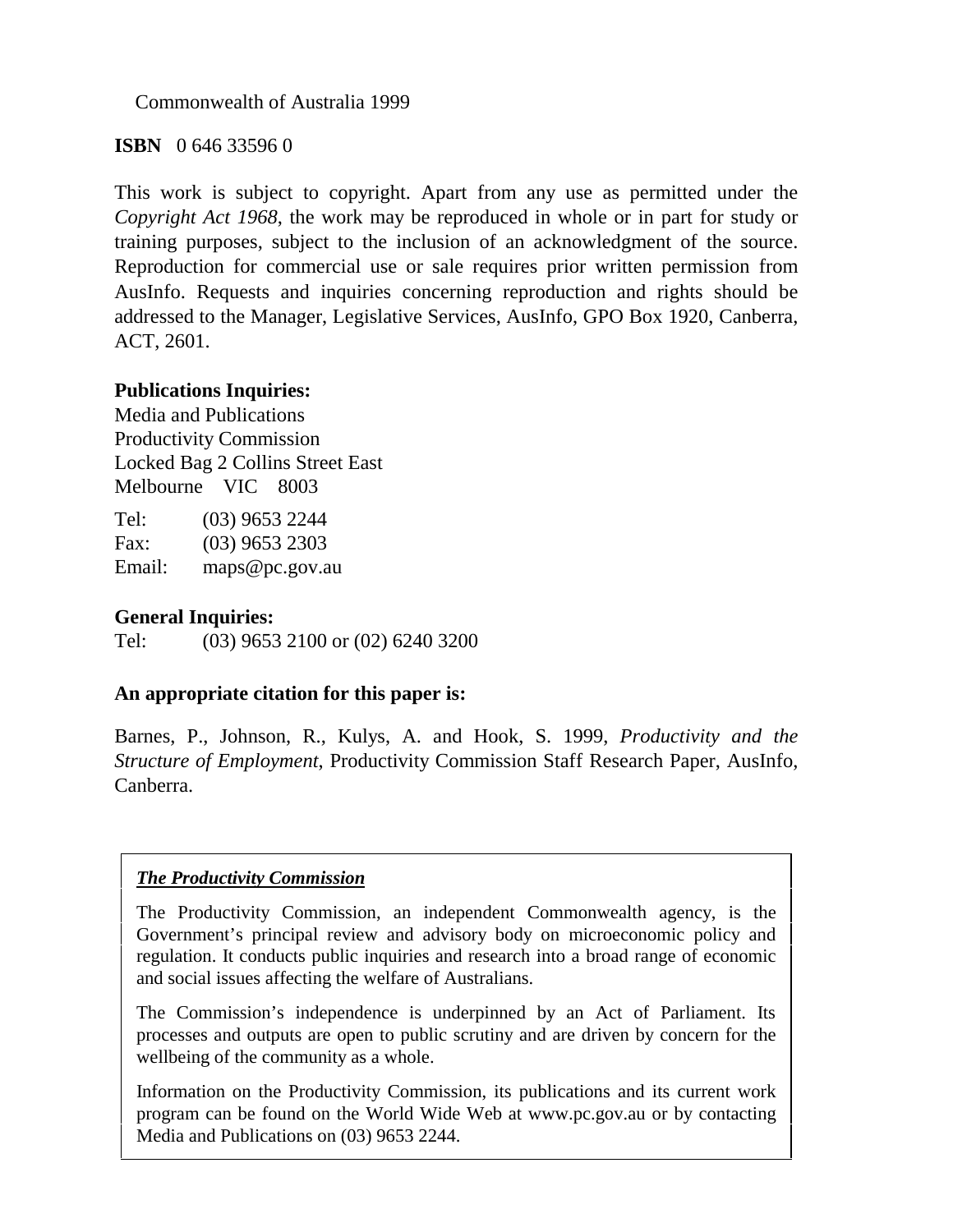### **Contents**

|                         | <b>Preface</b>  |                                                                 | ix           |
|-------------------------|-----------------|-----------------------------------------------------------------|--------------|
|                         |                 | <b>Abbreviations and explanations</b>                           | $\mathbf X$  |
|                         | <b>Overview</b> |                                                                 | xi           |
|                         |                 | Main findings                                                   | xiii         |
|                         |                 | Detailed findings                                               | xvi          |
| $\mathbf{1}$            |                 | Scope of the paper                                              | $\mathbf{1}$ |
| $\boldsymbol{2}$        |                 | <b>Methodology and data</b>                                     | 3            |
|                         | 2.1             | Methodology                                                     | 3            |
|                         | 2.2             | Data                                                            | 5            |
| 3                       |                 | Industry perspective on productivity and employment             | 9            |
|                         | 3.1             | Employment by industry                                          | 9            |
|                         | 3.2             | Industry trends in output, productivity and employment          | 11           |
| $\overline{\mathbf{4}}$ |                 | <b>Employment by skill</b>                                      | 19           |
|                         | 4.1             | Factors affecting skilled employment                            | 19           |
|                         | 4.2             | Skill composition of the employed workforce and productivity    | 21           |
|                         | 4.3             | Measurement of skill                                            | 22           |
|                         | 4.4             | <b>Educational attainment</b>                                   | 23           |
|                         | 4.5             | Occupation                                                      | 35           |
|                         | 4.6             | Summary                                                         | 48           |
| 5                       |                 | <b>Employment by age</b>                                        | 49           |
|                         | 5.1             | Factors affecting the age profile of the employed workforce     | 49           |
|                         | 5.2             | Age and productivity                                            | 50           |
|                         | 5.3             | Trends in employment by age group                               | 51           |
|                         | 5.4             | Relationship between productivity growth and the age profile of |              |
|                         |                 | employment                                                      | 58           |
|                         | 5.5             | Summary                                                         | 69           |
|                         |                 |                                                                 |              |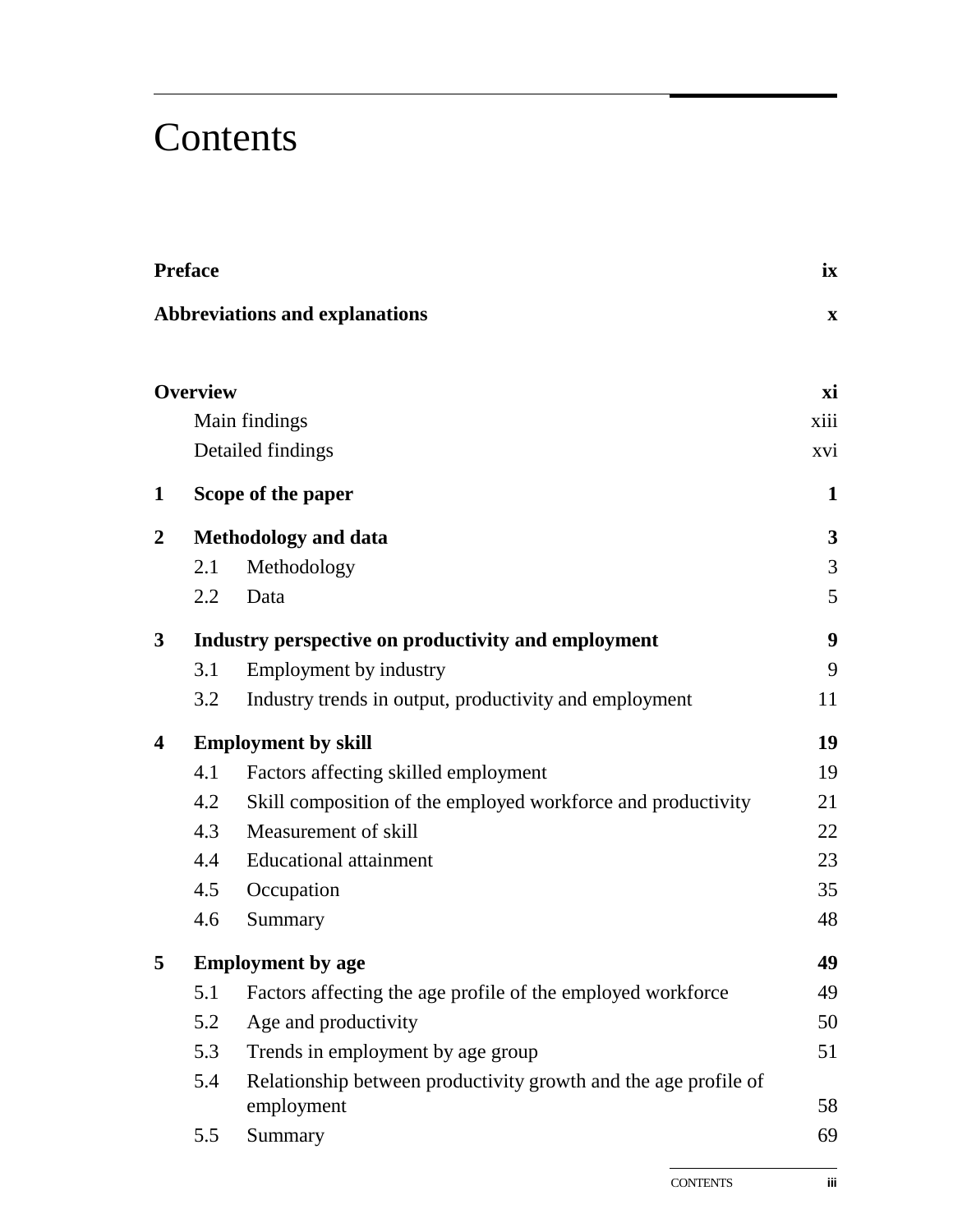| 6            | Part-time and casual employment |                                                                                        |     |  |  |
|--------------|---------------------------------|----------------------------------------------------------------------------------------|-----|--|--|
|              | 6.1                             | Factors affecting the extent of part-time and casual employment                        | 71  |  |  |
|              | 6.2                             | Part-time and casual employment and productivity                                       | 74  |  |  |
|              | 6.3                             | Part-time employment                                                                   | 75  |  |  |
|              | 6.4                             | Casual employment                                                                      | 85  |  |  |
|              | 6.5                             | Summary                                                                                | 94  |  |  |
| 7            |                                 | <b>Employee earnings</b>                                                               | 95  |  |  |
|              | 7.1                             | Factors affecting employee earnings                                                    | 95  |  |  |
|              | 7.2                             | Growth in productivity and earnings                                                    | 96  |  |  |
|              | 7.3                             | Trends in earnings                                                                     | 97  |  |  |
|              | 7.4                             | Relationship between earnings and productivity growth                                  | 102 |  |  |
|              | 7.5                             | Summary                                                                                | 107 |  |  |
| $\mathbf{A}$ |                                 | Data sources and explanations                                                          | 109 |  |  |
|              | A.1                             | Industry classification concordances                                                   | 109 |  |  |
|              | A.2                             | Standard errors for employment data                                                    | 112 |  |  |
|              | A.3                             | Employment by educational attainment                                                   | 115 |  |  |
|              | A.4                             | Employment by occupation                                                               | 117 |  |  |
|              | A.5                             | Employment by age                                                                      | 120 |  |  |
|              | A.6                             | Employment by full-time and part-time status                                           | 121 |  |  |
|              | A.7                             | Employment by permanent and casual status                                              | 122 |  |  |
|              | A.8                             | Employee earnings by occupation and skill-based occupation<br>groups                   | 122 |  |  |
|              | A.9                             | Multifactor productivity                                                               | 124 |  |  |
| B            |                                 | <b>Scatter plot details</b>                                                            | 127 |  |  |
|              | B.1                             | Exclusions from scatter plots based on standard errors                                 | 127 |  |  |
|              | B.2                             | Tests for significance of results                                                      | 130 |  |  |
|              | B.3                             | Alternative estimates for employment by occupation group                               | 134 |  |  |
|              | B.4                             | Estimates for manufacturing industry groups                                            | 134 |  |  |
| $\mathbf C$  |                                 | <b>Manufacturing sector</b>                                                            | 137 |  |  |
|              | C.1                             | Employment by manufacturing industry group                                             | 137 |  |  |
|              | C.2                             | Trends in output, productivity and employment for the<br>manufacturing industry groups | 138 |  |  |
|              | C.3                             | Structure of employment among the manufacturing industry                               |     |  |  |
|              |                                 | groups                                                                                 | 142 |  |  |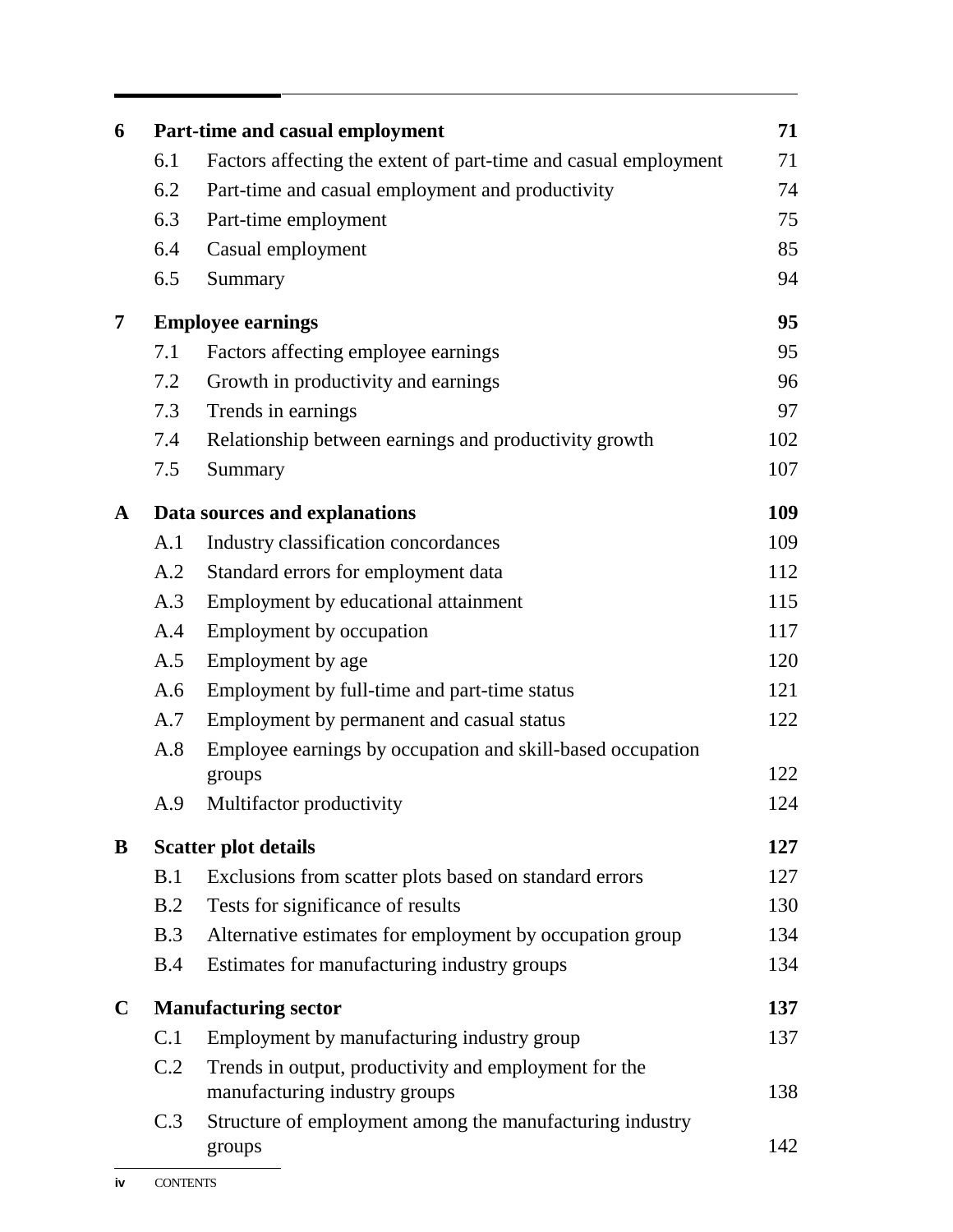### **References 153**

### **BOXES**

| $\mathbf{1}$ | Productivity and employment                        | xiv |
|--------------|----------------------------------------------------|-----|
| 4.1          | Industry-specific effects — educational attainment | 35  |
| 4.2          | Industry-specific effects — occupation             | 47  |
| 5.1          | Industry-specific effects $-$ age                  | 69  |
| 6.1          | Industry-specific effects — part-time employment   | 85  |
| 6.2          | Industry-specific effects — casual employees       | 92  |

### **FIGURES**

| $\mathbf{1}$ | Multifactor productivity growth, employment as a ratio to working<br>age population and the unemployment rate, 1965-66 to 1997-98           | xii |
|--------------|---------------------------------------------------------------------------------------------------------------------------------------------|-----|
| 3.1          | MFP, output and employment by industry, 1978-79 to 1995-96                                                                                  | 12  |
| 3.2          | Average growth rates of MFP, employment and output, 1978-79 to<br>1995-96                                                                   | 17  |
| 4.1          | Share of the employed workforce without post-school qualifications,<br>by gender, 1984 to 1997                                              | 25  |
| 4.2          | Share of employed workforce by educational attainment subgroup,<br>1984 to 1997                                                             | 26  |
| 4.3          | Share of employed persons without post-school qualifications in<br>industry employment, selected industries, 1984 to 1997                   | 29  |
| 4.4          | Indexes of MFP and the share of employed persons without post-<br>school qualifications, selected industries, 1983-84 to 1996-97            | 31  |
| 4.5          | Average growth rates of the share of the employed workforce<br>without post-school qualifications and MFP, by gender, 1983-84 to<br>1991-92 | 33  |
| 4.6          | Share of occupation group employment in total employment, 1986 to<br>1995                                                                   | 38  |
| 4.7          | Share of occupation group employment in industry employment,<br>selected industries, 1986 to 1995                                           | 42  |
| 4.8          | Indexes of MFP and the share of employed persons by occupation<br>group, selected industries, 1986-87 to 1995-96                            | 44  |
| 4.9          | Average growth rates of the share of employment by occupation<br>group and MFP, 1986-87 to 1995-96                                          | 46  |
| 5.1          | Share of age group employment in total employment, by gender,<br>1978 to 1997                                                               | 53  |
|              | <b>CONTENTS</b>                                                                                                                             | v   |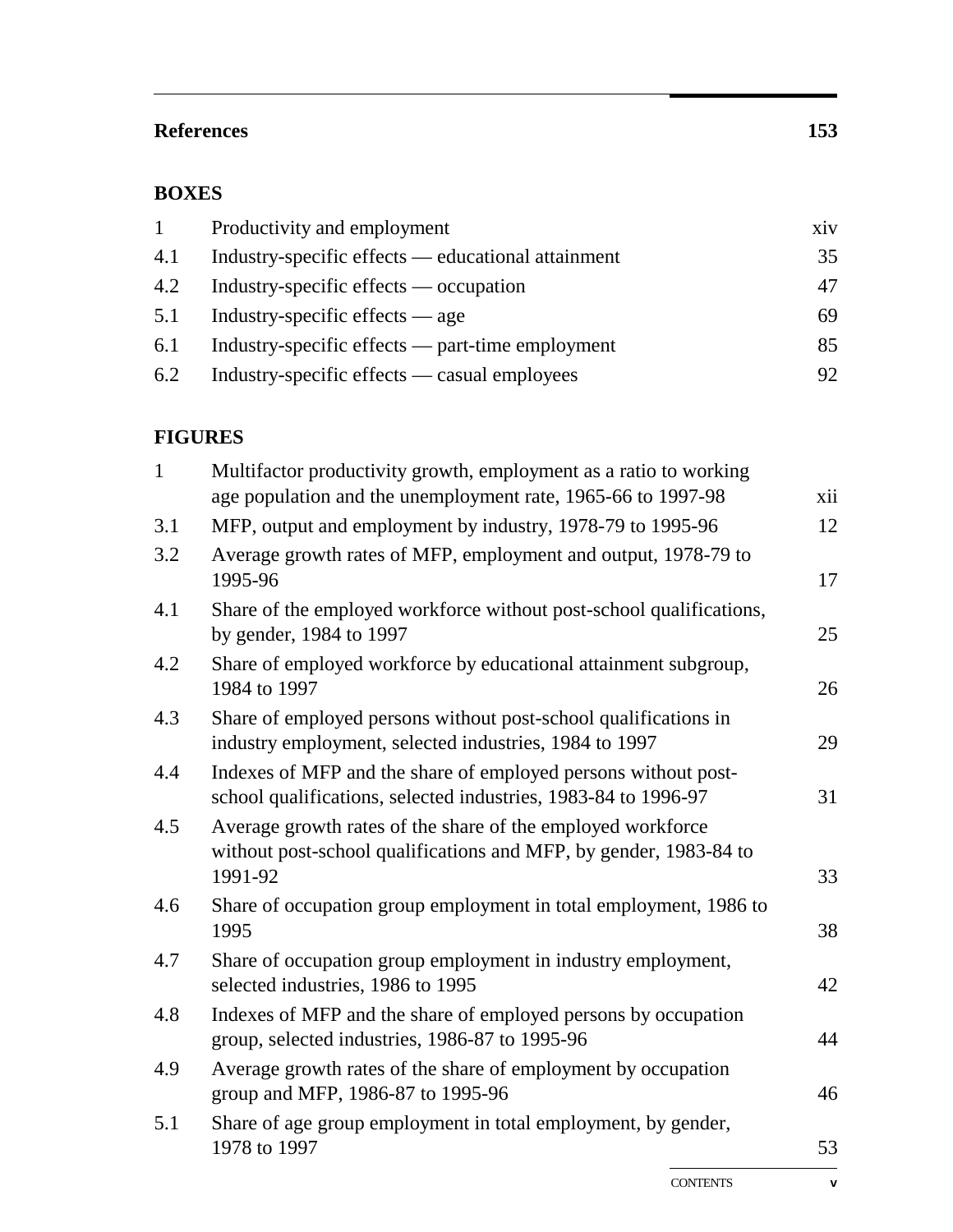| 5.2  | Share of age group employment in industry employment, selected<br>industries, 1978 to 1997                                                                      | 60  |
|------|-----------------------------------------------------------------------------------------------------------------------------------------------------------------|-----|
| 5.3  | Indexes of MFP and average age of employed persons, selected<br>industries, 1978-79 to 1997-98                                                                  | 63  |
| 5.4  | Average growth in the average age of employed persons and MFP,<br>1978-79 to 1995-96                                                                            | 65  |
| 5.5  | Average growth rates of the share of employment by age group and<br>MFP, 1978-79 to 1995-96                                                                     | 67  |
| 6.1  | Share of part-time employment in total employment, by gender, 1978<br>to 1997                                                                                   | 76  |
| 6.2  | Part-time employment, by industry, 1978 and 1997                                                                                                                | 78  |
| 6.3  | Share of part-time employment in industry employment, selected<br>industries, 1978 to 1997                                                                      | 80  |
| 6.4  | Indexes of MFP and the share of part-time employment, selected<br>industries, 1978-79 to 1997-98                                                                | 81  |
| 6.5  | Average growth rates of the share of part-time employment and<br>MFP, 1978-79 to 1995-96                                                                        | 84  |
| 6.6  | Share of casual employees in total employees, by gender, 1985 to<br>1997                                                                                        | 86  |
| 6.7  | Casual employees, by industry, 1985 and 1997                                                                                                                    | 88  |
| 6.8  | Share of casual employees in industry employment, selected<br>industries, 1985 and 1997                                                                         | 90  |
| 6.9  | Indexes of MFP and the share of casual employees, selected<br>industries, 1985-86 and 1997-98                                                                   | 91  |
| 6.10 | Average growth rates of the share of casual employees and MFP,<br>1985-86 to 1995-96                                                                            | 93  |
| 7.1  | Real average weekly ordinary time earnings of full-time permanent<br>adult employees, by gender and occupation group, 1987 to 1996                              | 100 |
| 7.2  | Real average weekly ordinary time earnings of full-time permanent<br>adult employees, by industry and occupation group, 1987 to 1996                            | 103 |
| 7.3  | Average growth rates of real average weekly ordinary time earnings<br>of full-time permanent adult employees, by industry and occupation<br>group, 1987 to 1996 | 105 |
| 7.4  | Average growth rates of real average weekly ordinary time earnings<br>of full-time permanent adult employees and MFP, 1986-87 to                                |     |
|      | 1995-96                                                                                                                                                         | 106 |
| C.1  | MFP, employment and output, by manufacturing industry group,<br>1978-79 to 1994-95                                                                              | 139 |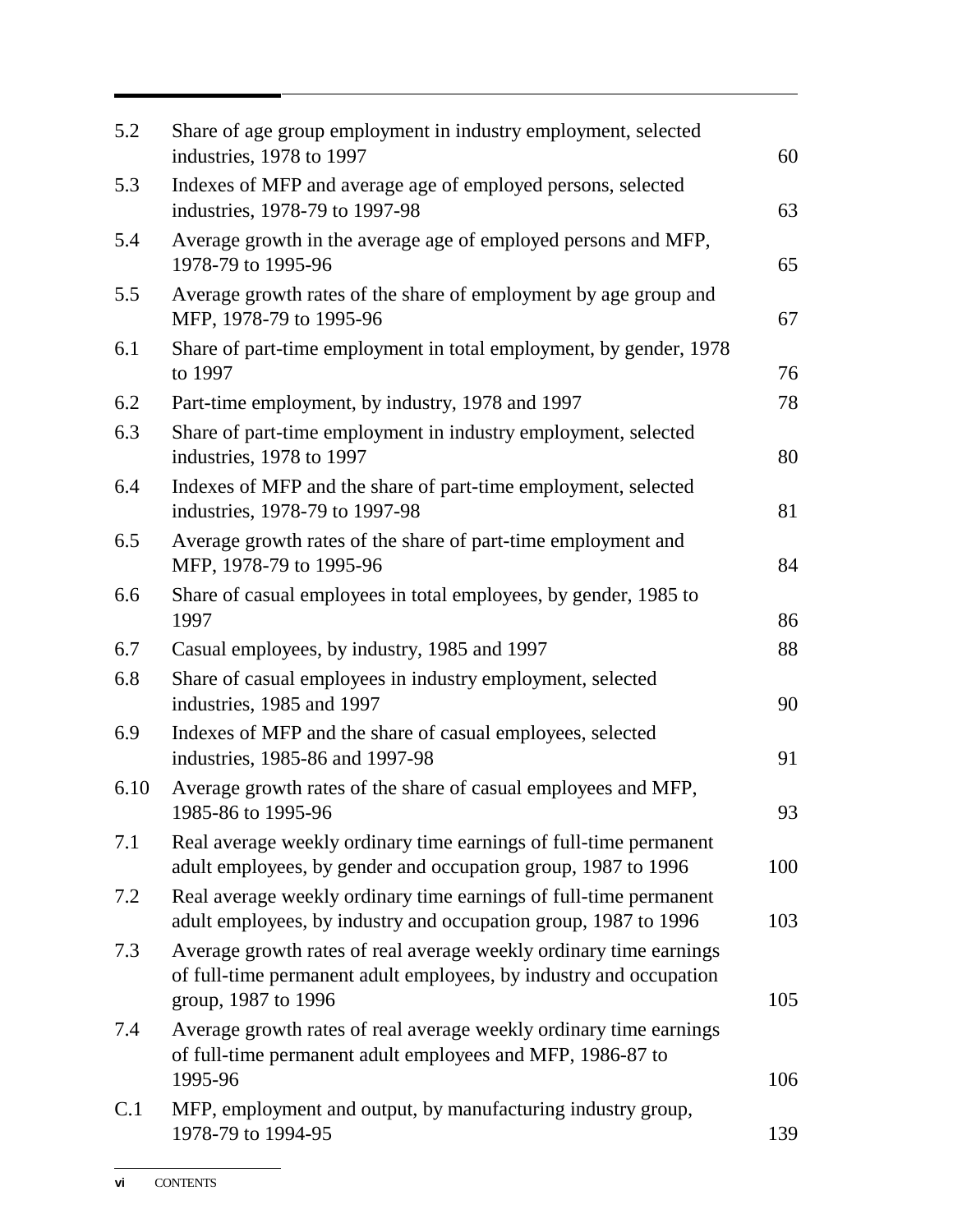| C.2           | Average growth rates of MFP and employment, 1978-79 to 1994-95                                                                      | 141 |
|---------------|-------------------------------------------------------------------------------------------------------------------------------------|-----|
| C.3           | Average growth rates of the share of employment by age group and<br>MFP, across manufacturing industry groups, 1978-79 to 1994-95   | 146 |
| C.4           | Average growth rates of the share of employment by occupation<br>group and MFP, across manufacturing industry groups, 1986-87 to    |     |
|               | 1994-95                                                                                                                             | 152 |
| <b>TABLES</b> |                                                                                                                                     |     |
| 3.1           | Employment by industry division, by gender, 1978 and 1997                                                                           | 10  |
| 3.2           | Average growth in MFP, employment and output, by industry,<br>1978-79 to 1995-96                                                    | 14  |
| 3.3           | Sources of absolute changes in employment                                                                                           | 15  |
| 4.1           | Employment by educational attainment, by gender, 1984 and 1997                                                                      | 25  |
| 4.2           | Employment by educational attainment, by industry, 1984 and 1997                                                                    | 27  |
| 4.3           | Employment by occupation group, by gender, 1986 and 1995                                                                            | 37  |
| 4.4           | Employment by occupation group, by industry, 1986 and 1995                                                                          | 39  |
| 5.1           | Employment by age group, by gender, 1978 and 1997                                                                                   | 52  |
| 5.2           | Employment by age group, by industry, 1978 and 1997                                                                                 | 55  |
| 6.1           | Part-time and full-time employment, by gender, 1978 and 1997                                                                        | 75  |
| 6.2           | Part-time and full-time employment, by industry, 1978 and 1997                                                                      | 77  |
| 6.3           | Casual and permanent employees, by gender, 1985 and 1997                                                                            | 86  |
| 6.4           | Casual and permanent employees, by industry, 1985 and 1997                                                                          | 87  |
| 7.1           | Real average weekly ordinary time earnings of full-time permanent<br>adult employees, by gender and occupation group, 1987 and 1996 | 99  |
| 7.2           | Real average weekly ordinary time earnings of full-time permanent                                                                   |     |
|               | adult employees, by industry and occupation group, 1987 and 1996                                                                    | 101 |
| A.1           | ASIC/ANZSIC concordance for industry divisions                                                                                      | 110 |
| A.2           | Manufacturing ANZSIC-based industry classification and<br>correspondence to ASIC                                                    | 111 |
| A.3           | Sample size levels at which estimates from the Labour Force Survey<br>have a relative standard error of 25 per cent                 | 112 |
| A.4           | Unreliable or missing employee earnings data                                                                                        | 113 |
| A.5           | Educational attainment classification system                                                                                        | 116 |
| A.6           | Skill-based occupation group classification system                                                                                  | 120 |
| A.7           | Occupation group classification system used for earnings analysis                                                                   | 124 |
| B.1           | Industries excluded from scatter plot analyses                                                                                      | 128 |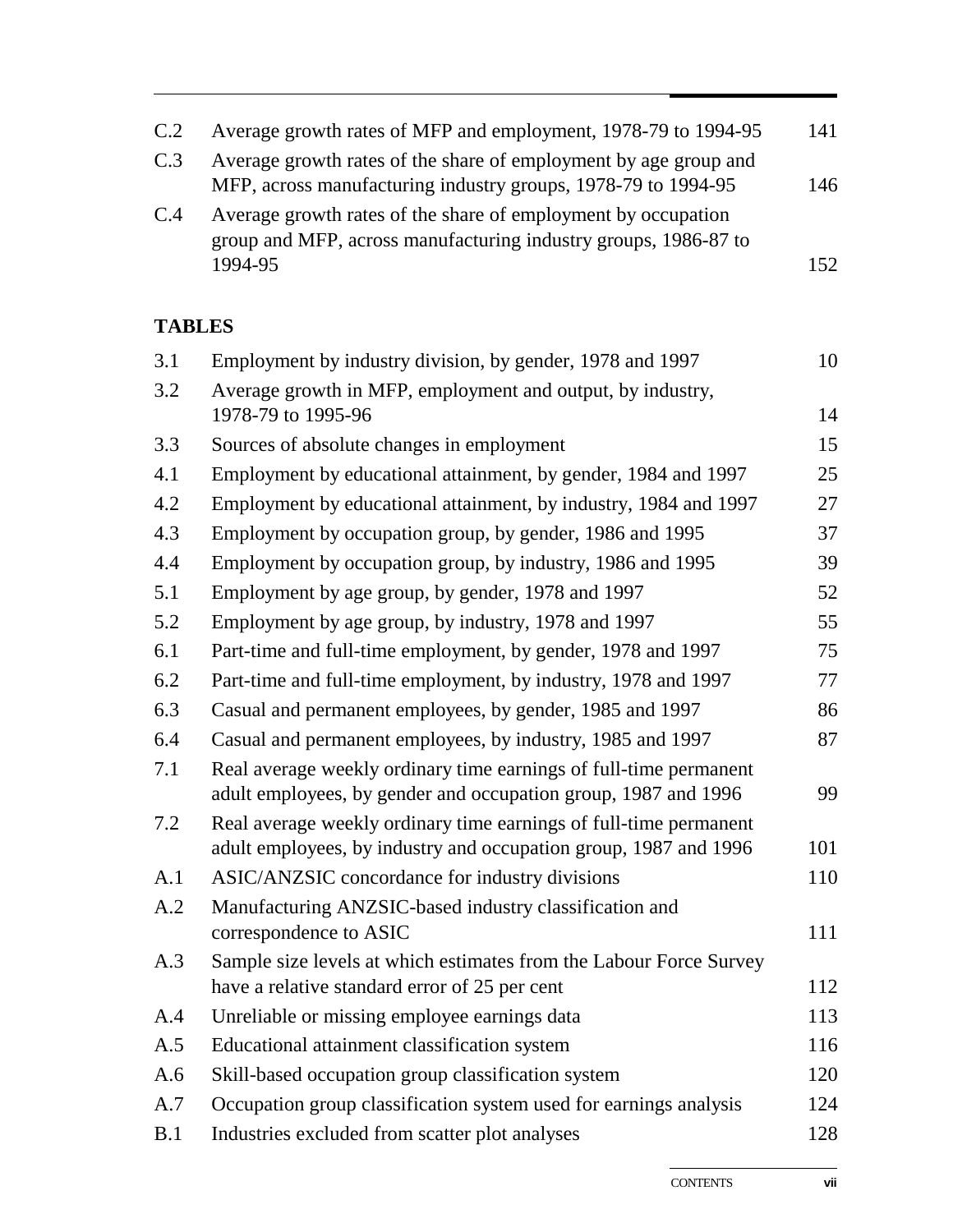| B.2 | T-statistics for the slope coefficients of the lines of best fit in the<br>scatter plots for market sector industries                            | 130 |
|-----|--------------------------------------------------------------------------------------------------------------------------------------------------|-----|
| B.3 | T-statistics for the slope coefficients of the lines of best fit in the<br>scatter plots for occupation across non-farm market sector industries | 135 |
| B.4 | T-statistics for the slope coefficients of the lines of best fit in the                                                                          |     |
|     | scatter plots for manufacturing industry groups                                                                                                  | 135 |
| C.1 | Employment by manufacturing industry group, 1978 and 1997                                                                                        | 138 |
| C.2 | Average growth in MFP, output and employment, by manufacturing<br>industry group, 1978-79 to 1994-95                                             | 140 |
| C.3 | Employment by age group, by manufacturing industry group, 1978<br>and 1997                                                                       | 143 |
| C.4 | Employment by occupation group, by manufacturing industry group,<br>1986 and 1995                                                                | 149 |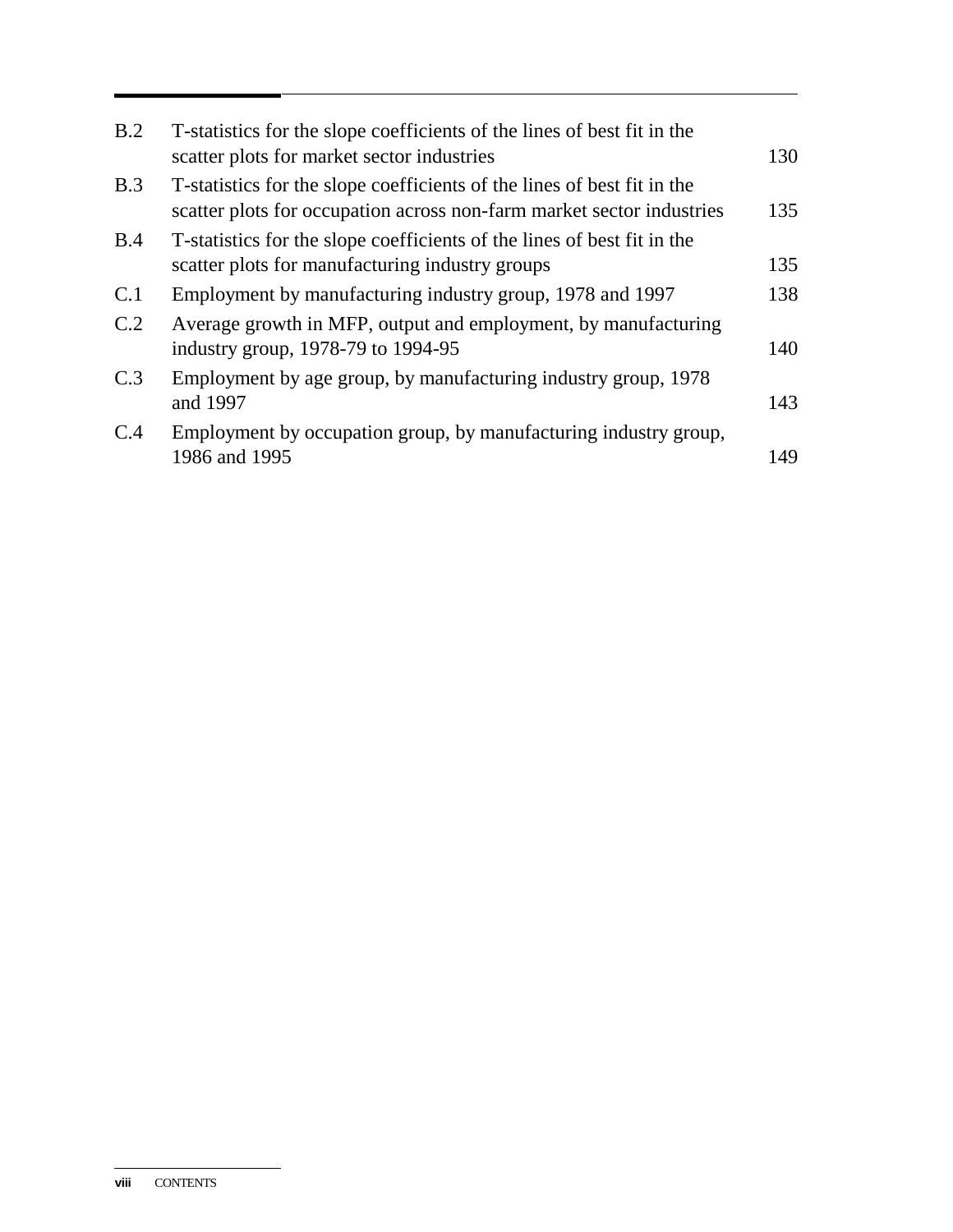### Preface

This paper was developed and written by Paula Barnes, Rick Johnson, Anthony Kulys and Scott Hook under the general direction of Dean Parham. Tracey Horsfall provided administrative and production support. Geraldine Martisius also assisted with administrative support in the earlier stages of the project.

The paper has benefited from comments by Garth Pitkethly, Lynne Williams and Norm Gingell of the Productivity Commission. The views expressed in this paper remain those of the authors.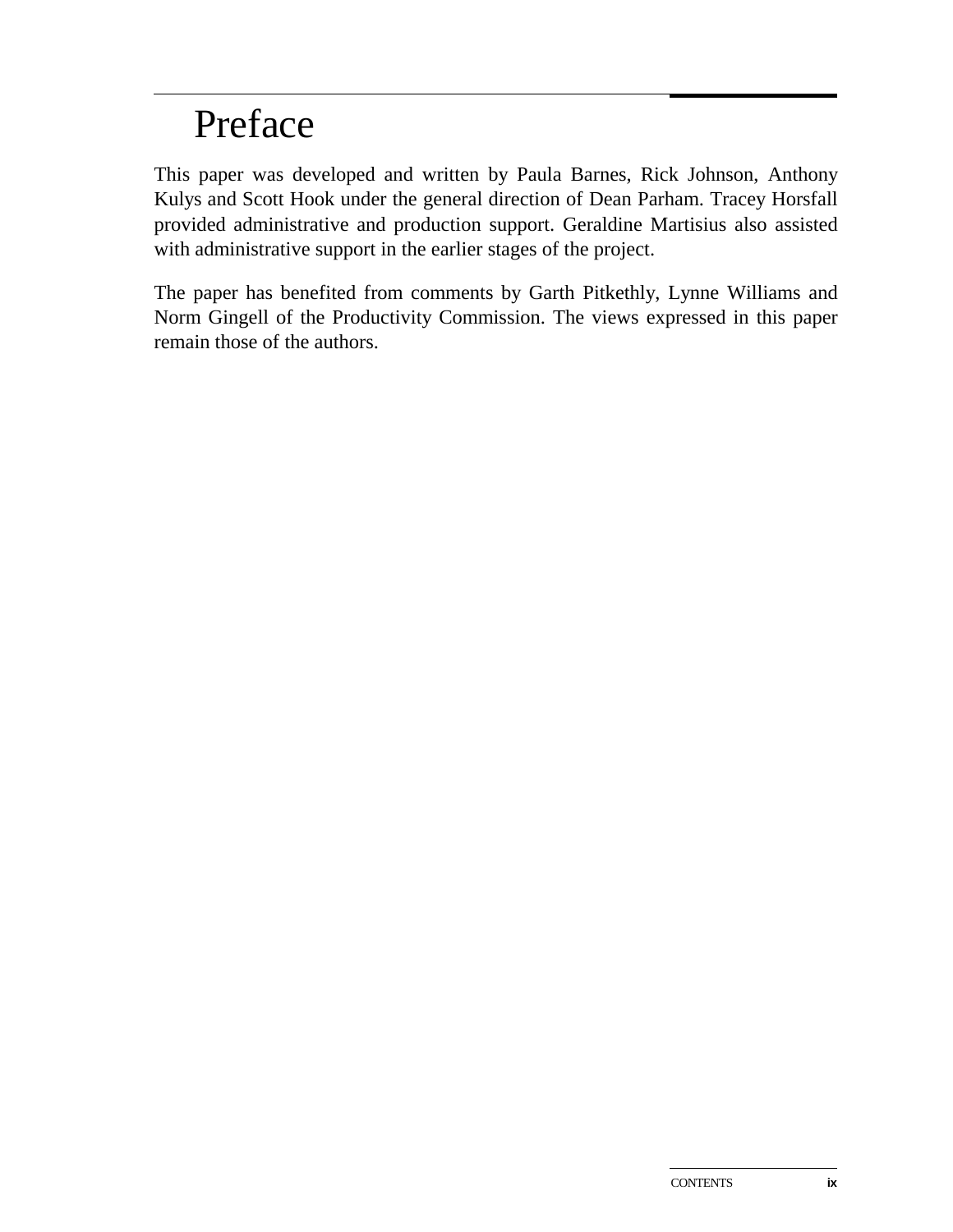### Abbreviations and explanations

| <b>ABS</b>        | <b>Australian Bureau of Statistics</b>                               |
|-------------------|----------------------------------------------------------------------|
| ABSCQ             | Australian Bureau of Statistics Classification of Qualifications     |
| <b>ANZSIC</b>     | Australian and New Zealand Standard Industrial Classification        |
| ASCO1             | Australian Standard Classification of Occupations, first<br>edition  |
| ASCO <sub>2</sub> | Australian Standard Classification of Occupations, second<br>edition |
| <b>ASIC</b>       | <b>Australian Standard Industrial Classification</b>                 |
| <b>CCLO</b>       | <b>Classification and Classified List of Occupations</b>             |
| <b>DEET</b>       | Department of Employment, Education and Training                     |
| <b>EEH</b>        | <b>Employee Earnings and Hours</b>                                   |
| <b>EPAC</b>       | <b>Economic Planning Advisory Commission</b>                         |
| <b>HSBC</b>       | High-skilled blue collar                                             |
| <b>HSWC</b>       | High-skilled white collar                                            |
| IC                | <b>Industry Commission</b>                                           |
| IT                | Information technology                                               |
| <b>LFS</b>        | <b>Labour Force Survey</b>                                           |
| LS                | Low-skilled                                                          |
| <b>LSBC</b>       | Low-skilled blue collar                                              |
| <b>LSWC</b>       | Low-skilled white collar                                             |
| <b>MFP</b>        | Multifactor productivity                                             |
| <b>OECD</b>       | Organisation for Economic Co-operation and Development               |
| psq               | Post-school qualifications                                           |
| <b>WWII</b>       | World War II                                                         |
| <b>WEEDA</b>      | Weekly Earnings of Employees (Distribution), Australia               |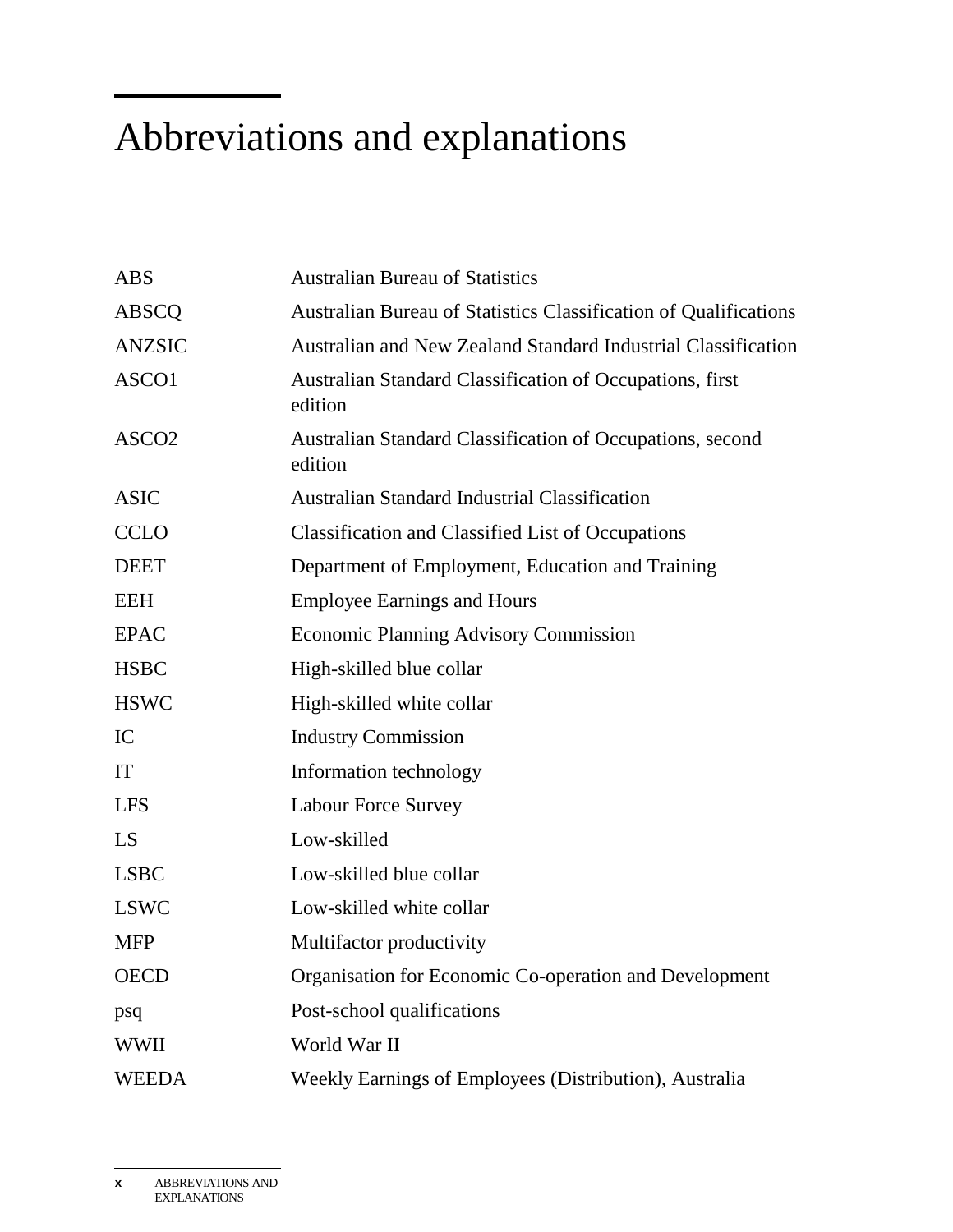### **Overview**

There have been longstanding concerns in the community about possible job displacement effects of new technology (for example, computer equipment) and other measures introduced to lift productivity. More recently, similar concerns have been expressed about government policy changes that seek to enhance productivity.

Previous work by the Industry Commission (IC 1997b) found that the empirical evidence from Australia and overseas does not suggest that productivity growth leads inevitably to lower aggregate employment or higher unemployment. Indeed, in bringing growth in incomes, productivity growth is more likely to have a positive effect on aggregate employment. In Australia's case, employment growth has accompanied relatively high productivity growth in the post-WWII era. On the other hand, increases in unemployment rates from the 1970s to the mid-1980s coincided with much slower productivity growth.

These trends, together with more recent experience, are evident in figure 1. Employment growth recovered in the latter part of the 1980s during a period of lower wage costs. Productivity growth over this period was weak. However, employment opportunities have recovered after the early 1990s recession while productivity growth has accelerated to a record high. Unemployment increased in the recessions of the 1980s and early 1990s. The unemployment rate, though still high, has declined from the mid-1990s.

The earlier IC study acknowledged that, even though there is not a negative longterm relationship between productivity growth and employment at the aggregate level, productivity growth may affect employment in particular industries, occupations and regions.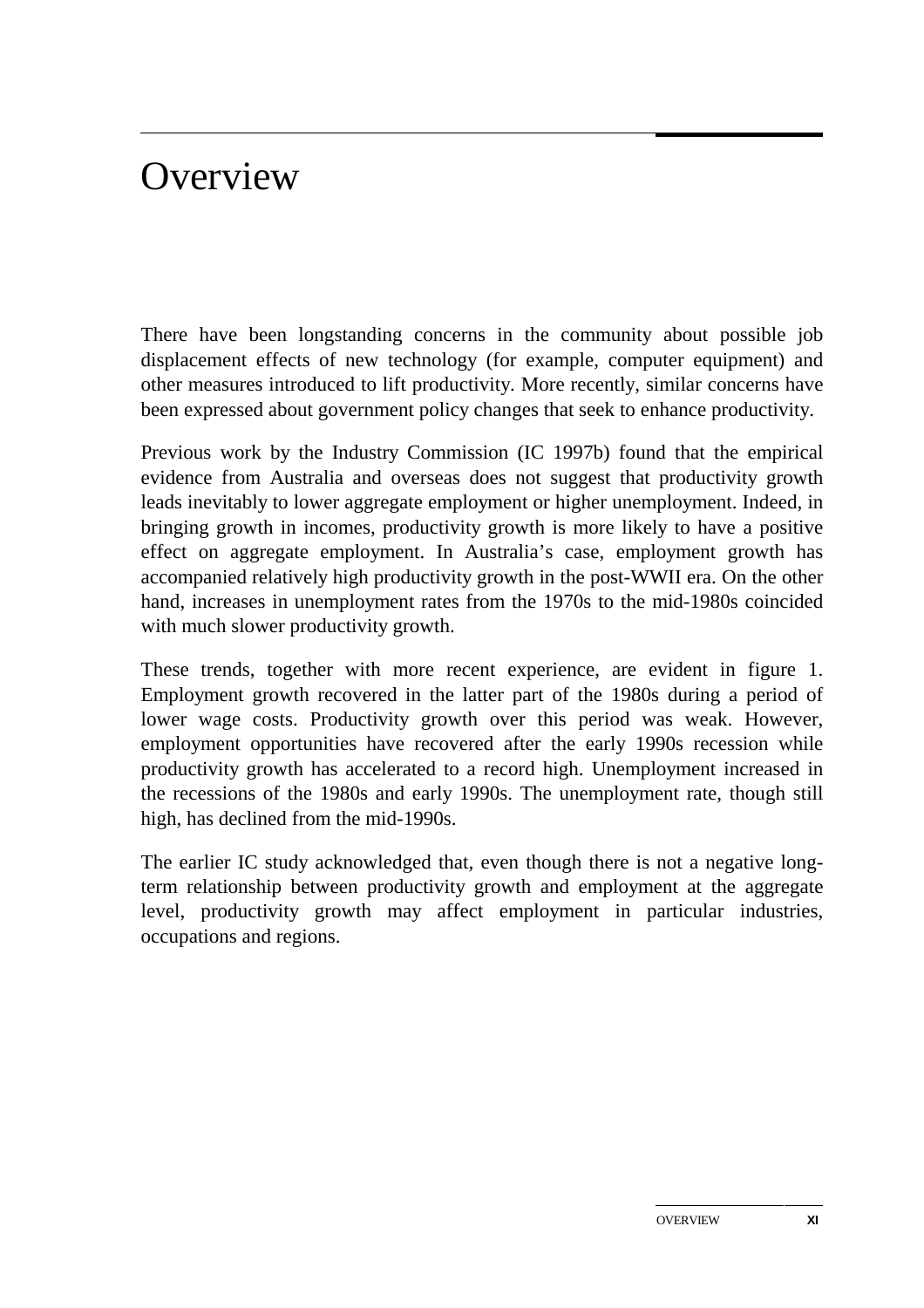



**a** Year-to-year growth in the ABS trend MFP series. **b** August data for employed persons 15 years and over. **c** June data for 15-64 year old population. **d** August data.

This paper builds on the earlier IC work. It focuses on the relationships between productivity growth and structure of employment defined by the following characteristics:

- industry;
- skill;
- age;
- part-time and casual employment status; and
- distribution of earnings.

The basic approach in this paper is to examine employment patterns in industries for differences between high productivity growth industries and low productivity

Data sources: MFP growth from ABS (unpublished data); employment and unemployment estimates based on Reserve Bank of Australia Australian Economic Statistics database (accessed 1 July 1999) and ABS Labour Force Statistics database (accessed 1 July 1999).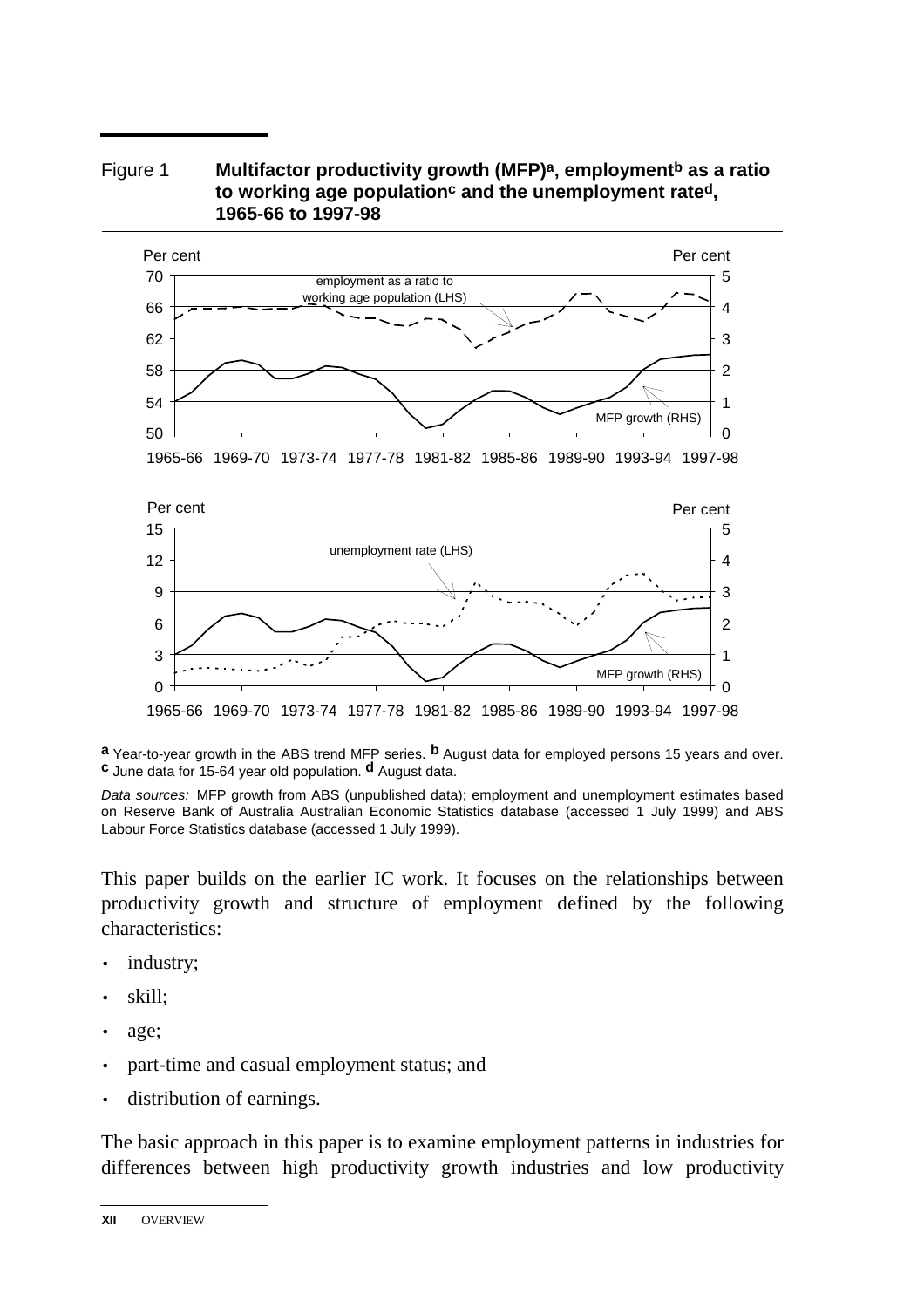growth industries; and to look for any associations between industry productivity growth and changes in industry employment profiles. The high productivity growth industries, defined by their productivity performance between 1978-79 and 1995-96, are Electricity, gas and water, Transport, storage and communication and Manufacturing.

*It is important to stress, however, that the paper is pitched at examining correlations between productivity growth and changes in the structure of employment. It does not attempt to establish causal links.*

It is highly likely that the level of industry aggregation affects the extent of associations found. Industry impacts are potentially greater at a finer level of aggregation. For example, positive and negative effects in different industries within Manufacturing can cancel each other out and will not be visible when Manufacturing is examined as a whole. While it has not been possible to examine all individual industries, a finer level of industry disaggregation within Manufacturing has been examined.

Aggregation is generally less of an issue for employment characteristics other than industry, but would have some effect on the examination of skill, which in this paper is based on broad educational attainment levels and occupation groups. For example, occupational effects may be more noticeable if looking at accountants rather than the broader grouping of high-skilled white collar workers.

### **Main findings**

- Productivity growth does not appear to be associated with a fall in employment at the aggregate level, and indeed can contribute to employment growth (box 1). At the industry sector level, relatively high productivity growth has coincided with employment declines in two sectors of the economy and employment rises in a third sector.
	- Electricity, gas and water, which had a 43 per cent reduction in employment over the period 1978 to 1997, has been subject to considerable structural reform to improve productivity performance. Amongst other things, this has led to reductions in excess manning levels. With 1.3 per cent of the employed workforce in 1990, Electricity, gas and water is a relatively small employer.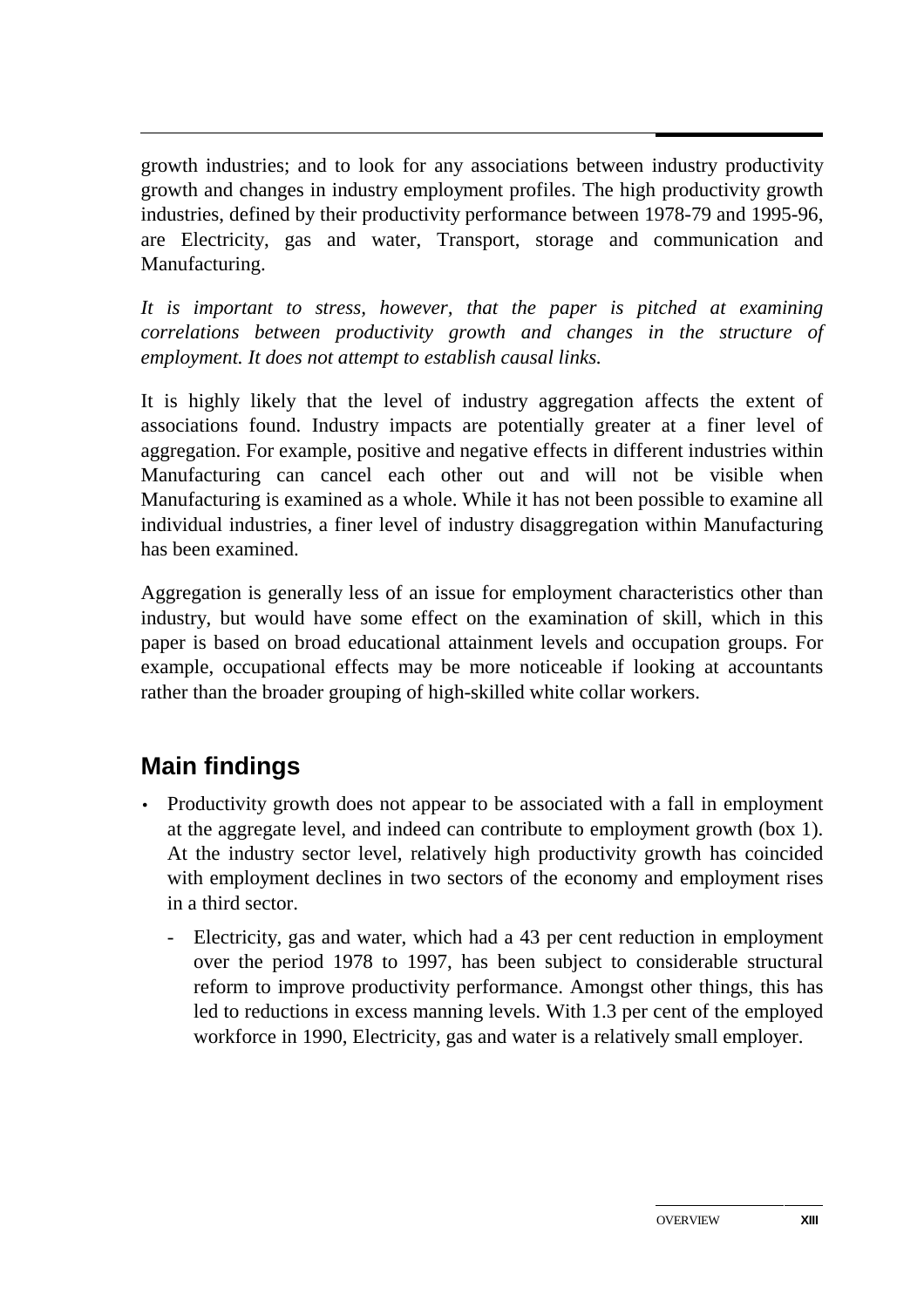### Box 1 **Productivity and employment**

Productivity growth can mean doing more with fewer people in some industries, but growth in output and incomes made possible by productivity improvements creates jobs throughout the economy.

- Firms with good productivity performance will be more competitive in the market place. This can lead to increased sales, allowing them to maintain or even increase employment.
- Other firms benefit when their input prices fall due to suppliers' productivity gains, and this allows them to maintain or expand output and employment.
- Productivity improvements, such as through outsourcing, create job possibilities elsewhere.
- Rising incomes and savings enable higher levels of investment (which generates employment) and increased government and consumer expenditure (which is directed increasingly towards employment-intensive services).

Source: IC (1997a).

- For Manufacturing, which experienced a 4 per cent reduction over the period, the specific association between productivity growth and reductions in employment is less clear. The introduction of new technology and contracting out of some activities — both potential sources of productivity growth could have contributed to the long-term decline in employment. Manufacturing has also been subject to potentially productivity-enhancing reforms over the late 1980s and 1990s. But the shift in employment away from Manufacturing also reflects a shift in demand toward services in response to income, taste and lifestyle changes. Manufacturing is a relatively large employer, with 15 per cent of the employed workforce in 1990.
- Transport, storage and communication, the third high productivity growth industry, had an 18 per cent increase in employment over the period. With 7 per cent of the employed workforce in 1990, Transport, storage and communication is a medium-sized employer.
- Generally speaking, demographic and social factors are more powerful than productivity growth in affecting the other dimensions of the structure of employment examined. For example, the age profile of the employed workforce is affected by the ageing of the 'baby boomer' cohort and higher school retention rates. The increase in part-time and casual employment reflects a number of factors. As noted above, growth in the service industries, in which part-time and casual employment are more prevalent, reflects changes in income, taste and lifestyle. And increases in school retention rates and female participation rates have increased the supply of workers who prefer these forms of employment.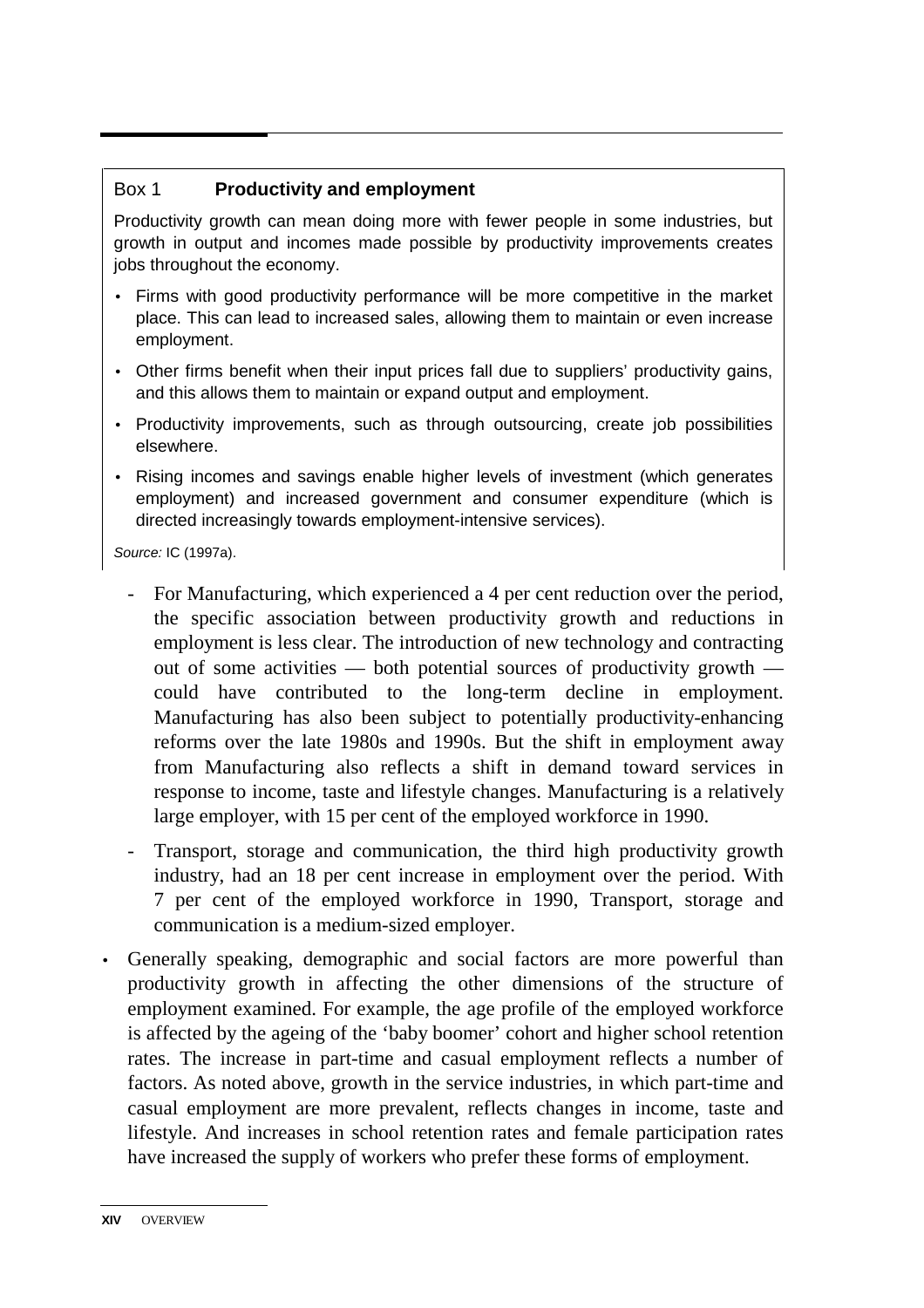- A limited number of correlations was found between productivity growth and some of the individual employment characteristics examined.
	- A weak positive correlation was found between productivity growth and growth in the share of workers in high-skilled white collar occupations, across market sector industries.
	- While no general correlation with the average age of workers or most age groups was found, there was a negative correlation between productivity growth and growth in the share of employment held by younger people (15-19 and 20-24 year olds). But this appears to be related to higher school retention, higher participation in tertiary education and lower apprenticeship rates having differing effects across industries.
	- Positive correlations were found between productivity growth and the shares of part-time and casual employment. However, part-time and casual employment are much more prevalent in some service industries, which have low (or even negative) productivity growth. Further growth in part-time and casual employment in these industries appears relatively slow, coming off a relatively high base. In the high productivity growth industries, part-time and casual employment is not nearly as prevalent, but the growth appears relatively high, coming off a relatively low base. Consequently, the significance of the association with productivity growth may not be as great as it appears.
	- No correlations were found between growth in earnings for specific occupation groups and productivity growth — the variation in real earnings growth across industries was relatively small compared with the variation in productivity growth. However, there is some evidence to suggest that productivity gains have been distributed more evenly among occupation groups in the high productivity growth industries than in the low productivity growth industries.
- Industry groups within Manufacturing were also examined. The finer disaggregation showed more evidence of a negative relationship between employment growth in Manufacturing industries and productivity growth. However, for reasons explained above, the negative association found within Manufacturing cannot be extrapolated to the workforce as a whole. An examination of changes in the age and occupational profiles within Manufacturing mainly confirmed the correlations found at the broader level for age, but no correlations were found for occupation.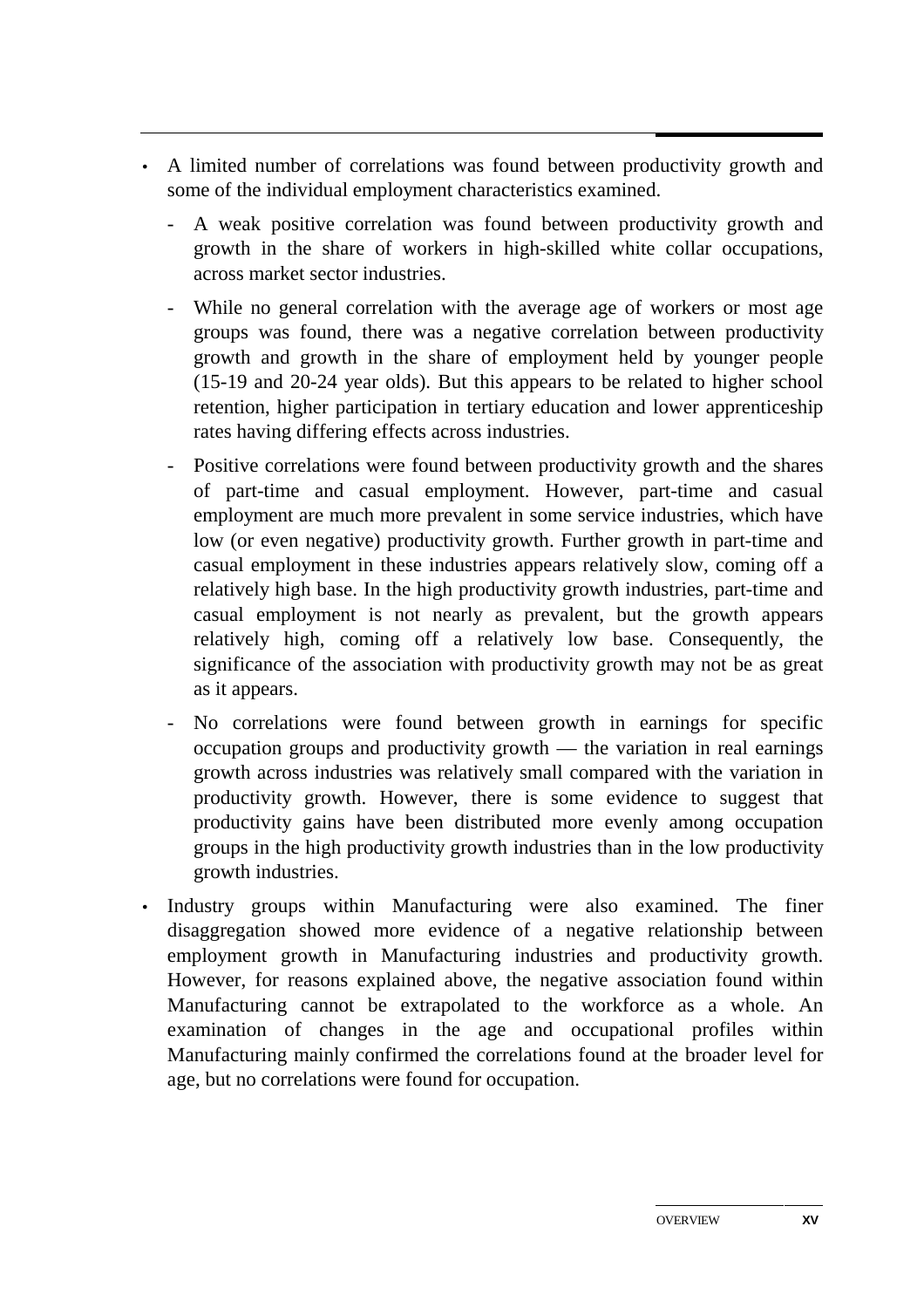### **Detailed findings**

Because of data limitations, the analyses cover various periods between 1978-79 and 1997-98. Productivity estimates at the industry level are not available after 1995-96.

Industry sectors are classified as having experienced higher or lower multifactor growth, than the market sector as a whole, over the period 1978-79 to 1995-96:

- high MFP growth Electricity, gas and water, Transport, storage and communication and Manufacturing; and
- low MFP growth Cultural and recreational services, Accommodation, cafes and restaurants, Construction, Wholesale trade and Retail trade.

### **Industry structure of employment**

- Aggregate employment in the market sector was over 850 000 higher in 1997 than 1978, an increase of over 20 per cent.
	- Most employment growth was concentrated in the service industries, particularly Retail trade, Accommodation, cafes and restaurants and Cultural and recreational services.
	- Over the period, the number employed fell in only two industries Manufacturing and Electricity, gas and water.
	- Growth in female employment outpaced male employment growth in absolute and relative terms.

### **Skill structure of employment**

- Skill was examined using two proxies educational attainment and occupation.
	- People with post-school qualifications were a significantly larger share of the employed workforce in 1997 than in 1984.
	- The shares of employment in high-skilled and low-skilled white collar occupations were higher in 1995 than 1986, while the shares of employment in high-skilled and low-skilled blue collar occupations were lower.
- Changes in the skill structure of employment appear to be the result of a number of factors, including shifts in final demand for output and technological change and increases in school retention rates.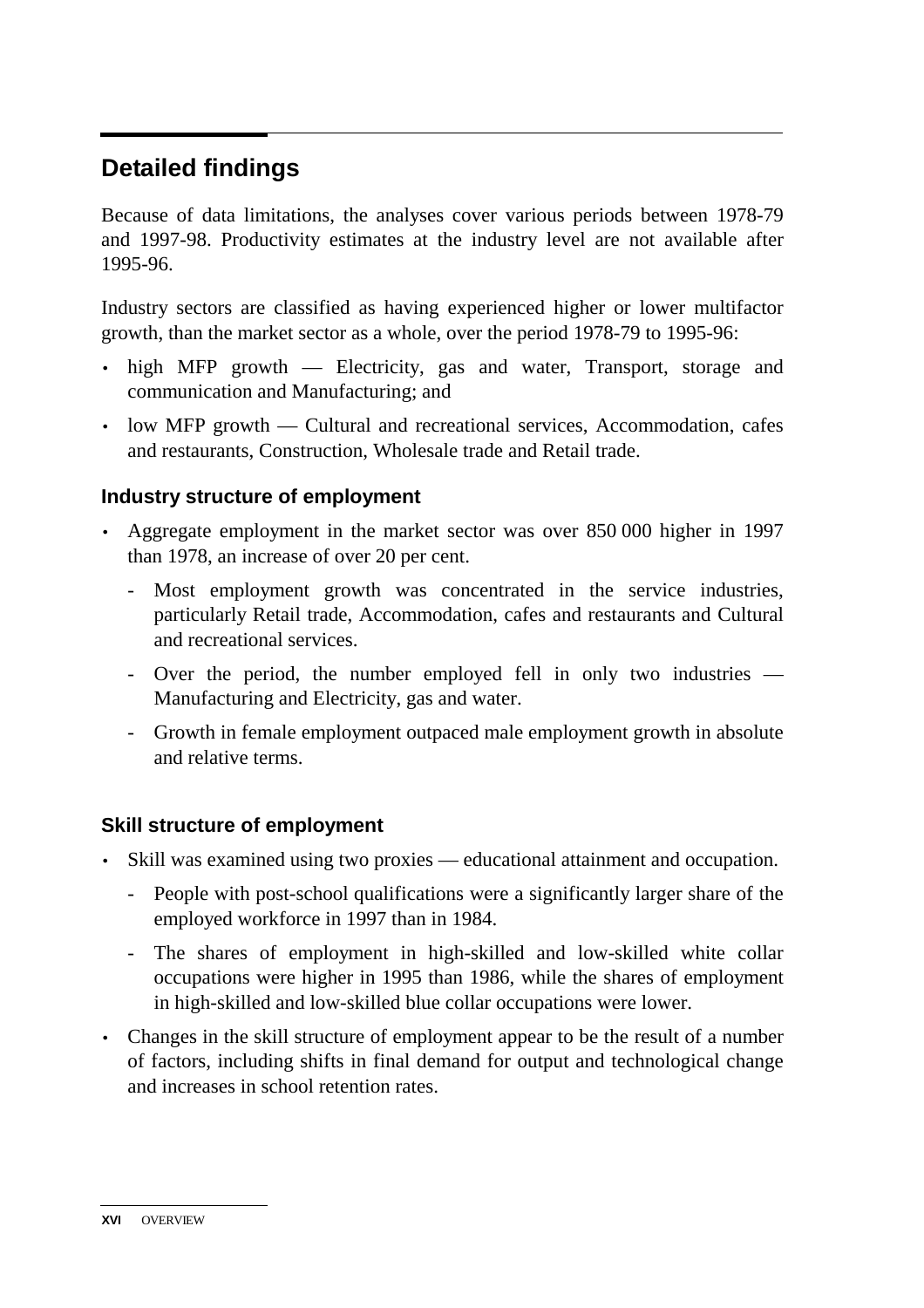- Productivity and skill are interdependent, but the relationship is complex.
	- For example, new technologies can sometimes lower the demand for lowskilled workers and raise the demand for high-skilled workers but, in other circumstances, they can have a deskilling effect.
	- There is no consensus from research studies about whether the overall effect is to increase or decrease the skill level of the workforce.
- Over the period examined, there appears to be no association between the share of the employed workforce without post-school qualifications and MFP growth across market sector industries.
- The share of employment held by less educated workers has declined for the economy as a whole, as well as exhibiting a downward trend in all high and low productivity growth industries examined.
	- However, there appears to be no correlation across market sector industries between the rate of decline in the share of less educated workers and MFP growth.
- Like educational attainment, the occupation data show no systematic association between the occupational structure of employment and MFP growth across market sector industries.
	- The occupational structure of employment is likely to be more related to the requirements of specific industries than to productivity growth. For example, the work requirements of Construction, a low productivity growth industry, result in this industry having shares of high-skilled blue collar and low-skilled white collar workers that are more similar to the high productivity growth industries than the other low productivity growth industries.
- There is weak support for the suggestion that higher (lower) growth in MFP is correlated with higher (lower) *growth* in the share of industry employment in high-skilled white collar occupations across market sector industries.
	- However, no correlation was found between growth in the share of employment in other skill-based occupation groups and MFP growth.

### **Age structure of employment**

- The average age of the employed workforce in 1997 was 37.7 years, slightly higher than the 36.2 years in 1978.
- The age profile of the employed workforce has been affected by a wide range of factors. Changes in the age profile of the population as a whole are an obvious influence. Changes in labour force participation rates and the role of females in the workforce have also affected the age profile.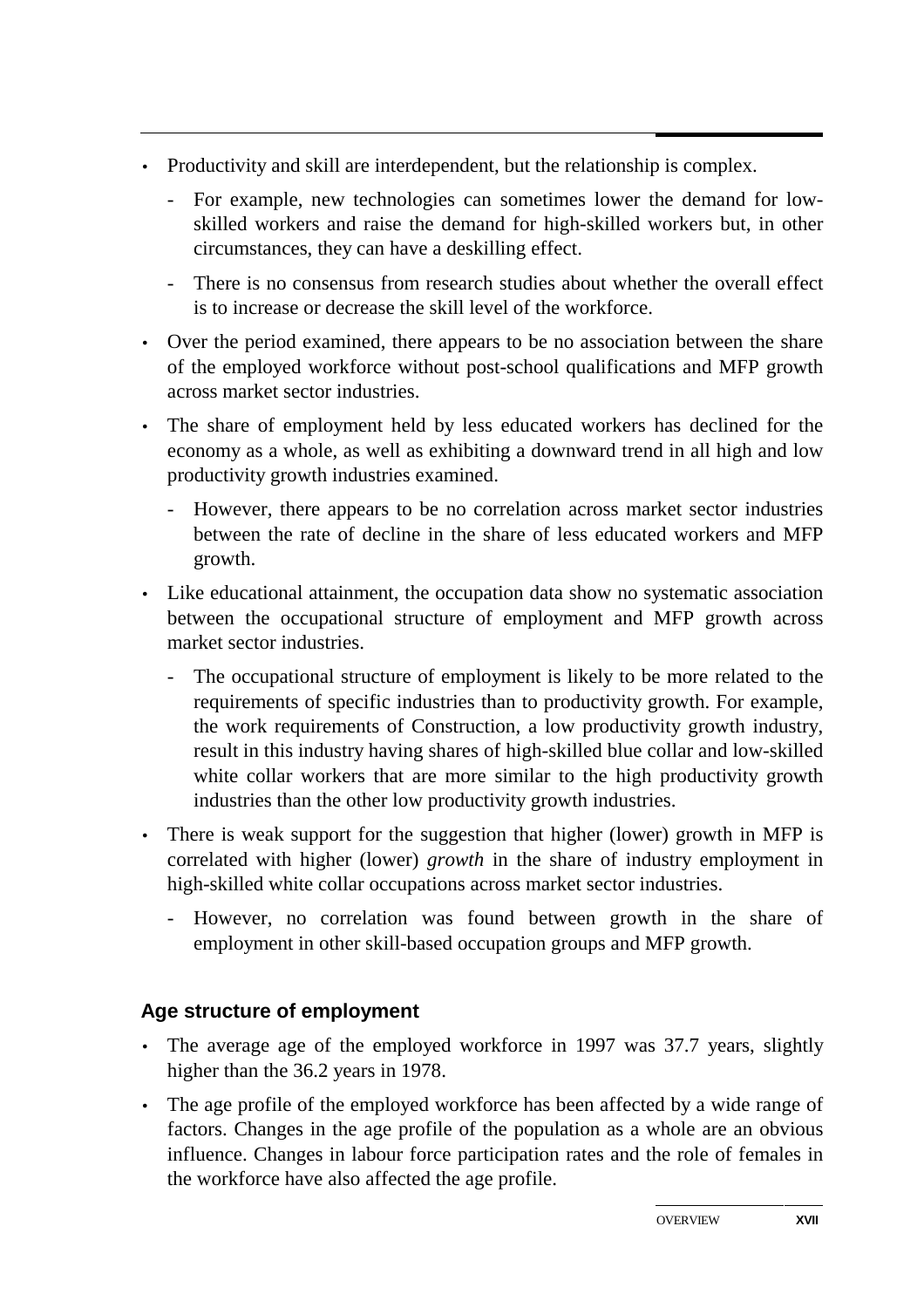- There has been a decline in the share of total employment held by workers in the three youngest age groups (15-19, 20-24 and 25-34), as well as in the older age groups (55-59 and 60 and over), with a corresponding increase in the 35-44 and 45-54 age groups.
- Comparing the high and low productivity growth industries, there was no systematic association between the age profile of employment and MFP growth.
	- However, most low productivity growth industries had higher shares of younger workers and lower shares of workers 45 to 59 years of age than the high productivity growth industries.
- No correlation was found between average MFP growth and *growth* in the average age of the employed workforce across market sector industries. However, there were some correlations between MFP growth and growth in the share of employment in some age groups.
	- For the 15-19 and 20-24 age groups, higher (lower) growth in MFP was correlated with lower (higher) growth in the share of industry employment held by workers in these age groups.
		- However, this might simply be because the overall decrease in the supply of younger workers (due to increases in school retention rates) has affected industries differently.
		- The low productivity growth industries tend to be those with higher levels of part-time and casual work, which younger workers can combine with study. This may have caused the share of industry employment held by younger workers to have fallen more slowly, or risen, in most of these industries compared with the falls in the high productivity growth industries.
	- Higher (lower) growth in MFP was also correlated with higher (lower) growth in the share of employment held by workers in the 35-44 age group. However, this result is 'driven' by Electricity, gas and water, rather than being a strong 'universal' result.

### **Part-time and casual employment**

- Part-time and casual employment has increased significantly.
	- Part-time employment rose from 16.0 per cent of total employment in 1978 to 25.7 per cent in 1997. The part-time employment share for the high productivity growth industries ranged between 2 and 8 per cent in 1978, rising to between 3 and 12 per cent in 1997.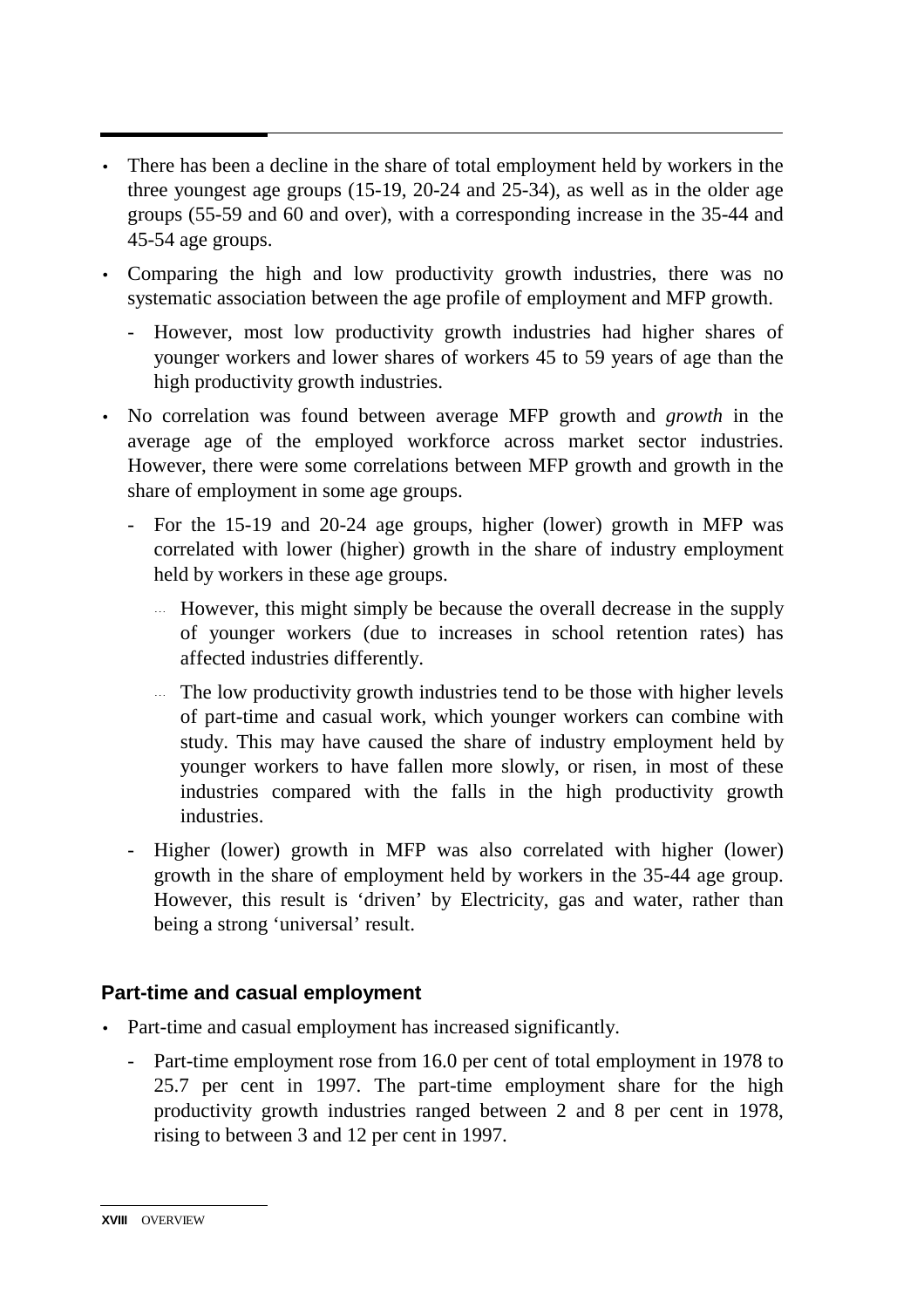- Casual employment in 1997 was 25.8 per cent of total employment compared with 16.1 per cent in 1985. The casual employment share for the high productivity growth industries ranged between 1 and 8 per cent in 1985 and between 6 and 17 per cent in 1997.
- Growth in part-time and casual employment reflects a number of changes in the labour market.
	- On the demand side, there are cost and flexibility benefits for employers from part-time and casual employment, particularly in rapidly growing service industries that have traditionally employed a higher proportion of part-time and casual workers. And institutional changes have reduced restraints on the number of people that can be employed on this basis.
	- On the supply side, there are benefits to employees in better balancing work and non-work aspects of life.
- There was no clear link between the shares of part-time and casual employment and productivity growth. These shares are likely to be a reflection of the different work requirements across industries, rather than their productivity growth.
- There was some correlation across market sector industries between higher (lower) MFP growth and higher (lower) *growth* in the share of part-time and casual employment.
	- This correlation is particularly influenced by the relatively low growth in the part-time and casual employment shares for Accommodation, cafes and restaurants and Cultural and recreational services. These industries already had high initial shares of these types of employment, so the increase was from a high base.

### **Employee earnings**

- Average real ordinary time earnings for full-time adult permanent employees, used as an indicator of general trends in earnings, were \$591 (at 1989-90 prices) in 1996, compared with \$531 in 1987 — a real increase of over 11 per cent.
- The distribution of employee earnings across the workforce is affected by a wide range of factors, such as level of skill and age.
- Productivity growth is likely to have a positive effect on earnings, all other things equal, but not all of the benefits from productivity growth will necessarily be distributed as increases in earnings. Some of the benefits may be distributed as lower prices, higher profits and distributions to shareholders, and increases in non-monetary benefits to workers.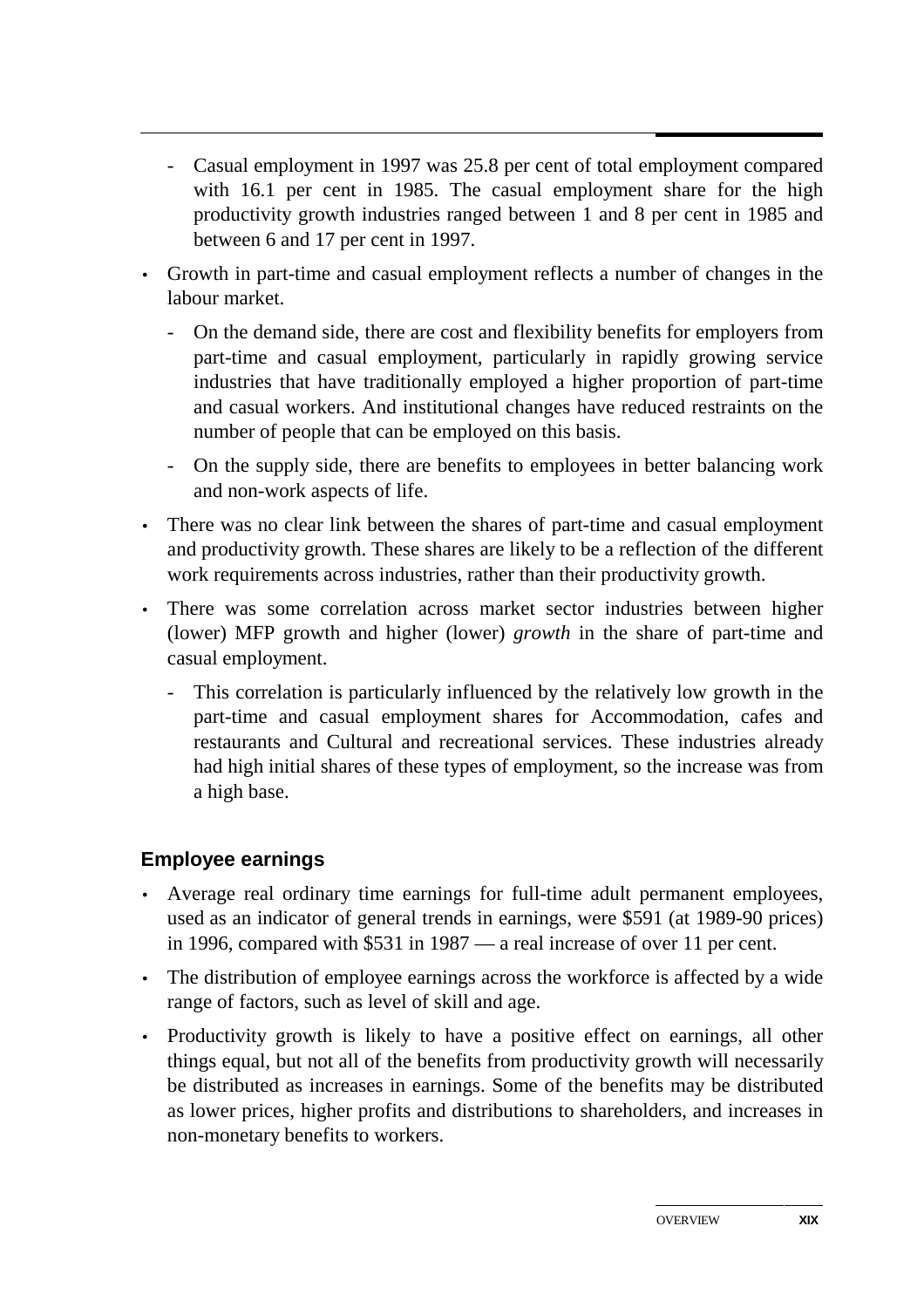- Earnings were examined for three occupation groups high-skilled white collar, high-skilled blue collar and low-skilled.
	- In the high productivity growth industries, workers in each occupation group were more likely to have a *level* of real earnings close to or above the total non-farm industries average. For the low productivity growth industries, there was much greater variation across industries.
	- Across the industries, *growth* in real earnings for the high-skilled white collar group was generally, although not universally, higher than earnings growth for the other occupation groups. This probably reflects demand for highskilled white collar workers.
	- There is some evidence to suggest that, in the high productivity growth industries, productivity gains have been distributed more evenly among occupation groups than in the low productivity growth industries. Earnings growth for the high-skilled blue collar and low-skilled occupation groups tended to be lower in the low productivity growth industries than the high productivity growth industries.
	- However, for each occupation group, the variation across industries in real earnings growth was relatively small compared with the variation in MFP growth. Therefore, no systematic correlation between growth in real earnings and growth in MFP was found for any occupation group.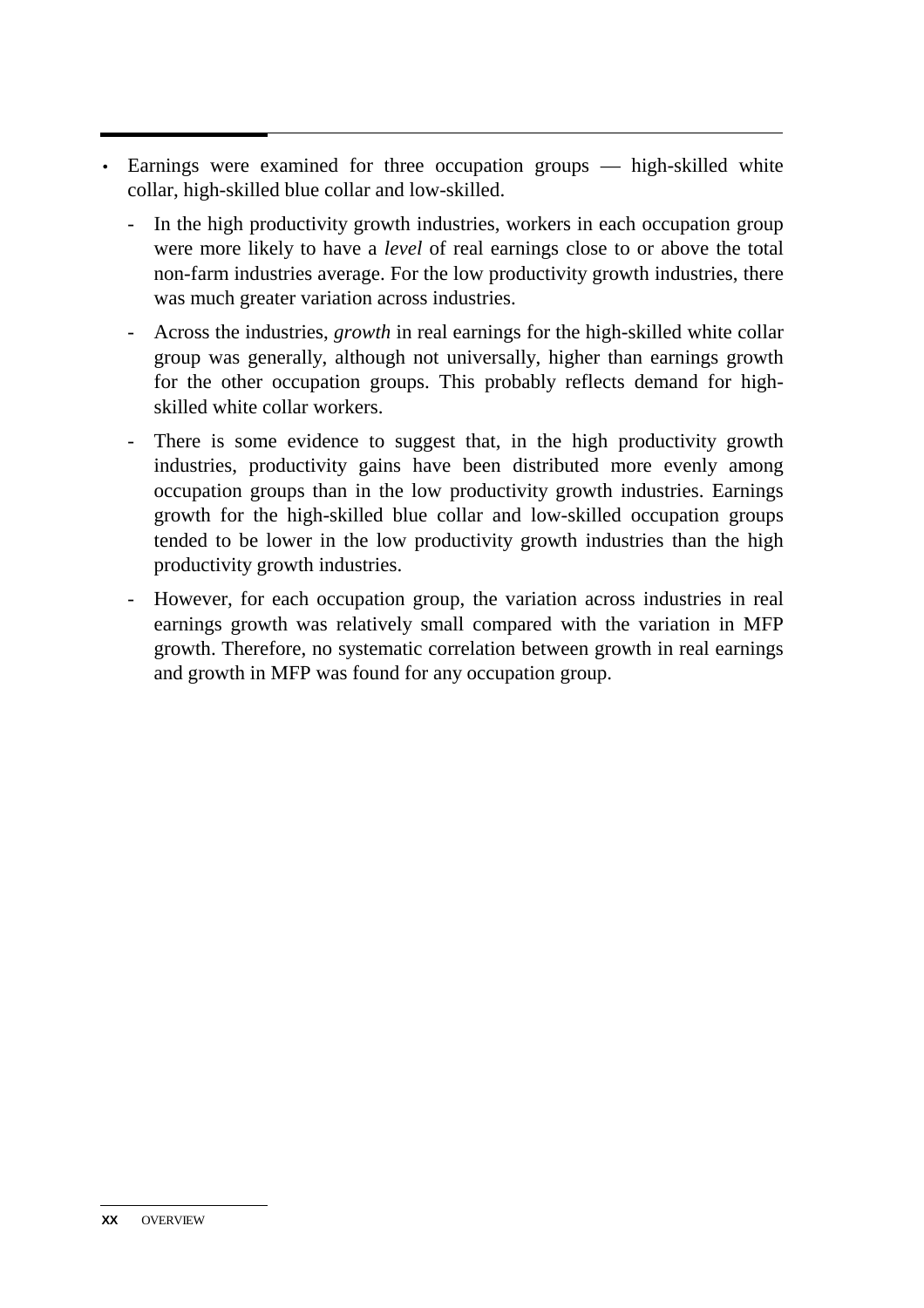### 1 Scope of the paper

Community concerns about job security have escalated in recent years. In this context, some attention has focused on the employment effects of government reforms and other factors that enhance productivity.

A paper by the Industry Commission (IC) on *Assessing Australia's Productivity Performance* (IC 1997b) found that the evidence does not suggest a necessary link between productivity growth and lower aggregate employment or higher unemployment. Productivity growth has coincided with sustained employment growth over long periods in Australia and other OECD countries.

However, it is not just the change in the aggregate number of jobs, but also the nature of jobs and employment opportunities for particular groups of people that are of community concern. The IC (1997b, p. xxi) identified this as an issue for further research and noted that:

Productivity growth can, however, affect the structure of employment. It can affect employment in certain occupations, industries and regions. Depending on general demand conditions, the flexibility of labour markets and adaptability of the economy, this may lead to adjustment difficulties in the short to medium term.

This paper builds on the earlier IC work. It focuses on the relationship between multifactor productivity growth and the structure of employment. Specifically, the objective is to examine whether multifactor productivity growth is associated with changes in key characteristics of employment that are the focus of community attention:

- skill the impact on workers with lower educational attainment or in lowskilled occupations;
- age the effects on younger and older workers;
- part-time and casual employment changes in the incidence of these work arrangements; and
- earnings the impact on the distribution of earnings.

However, this paper does not seek to establish *causation*, it only examines if there is any *correlation* between multifactor productivity growth and changes in the structure of employment. To expand on this point, the paper examines only whether there has been any identifiable pattern in (say) the employment of part-time workers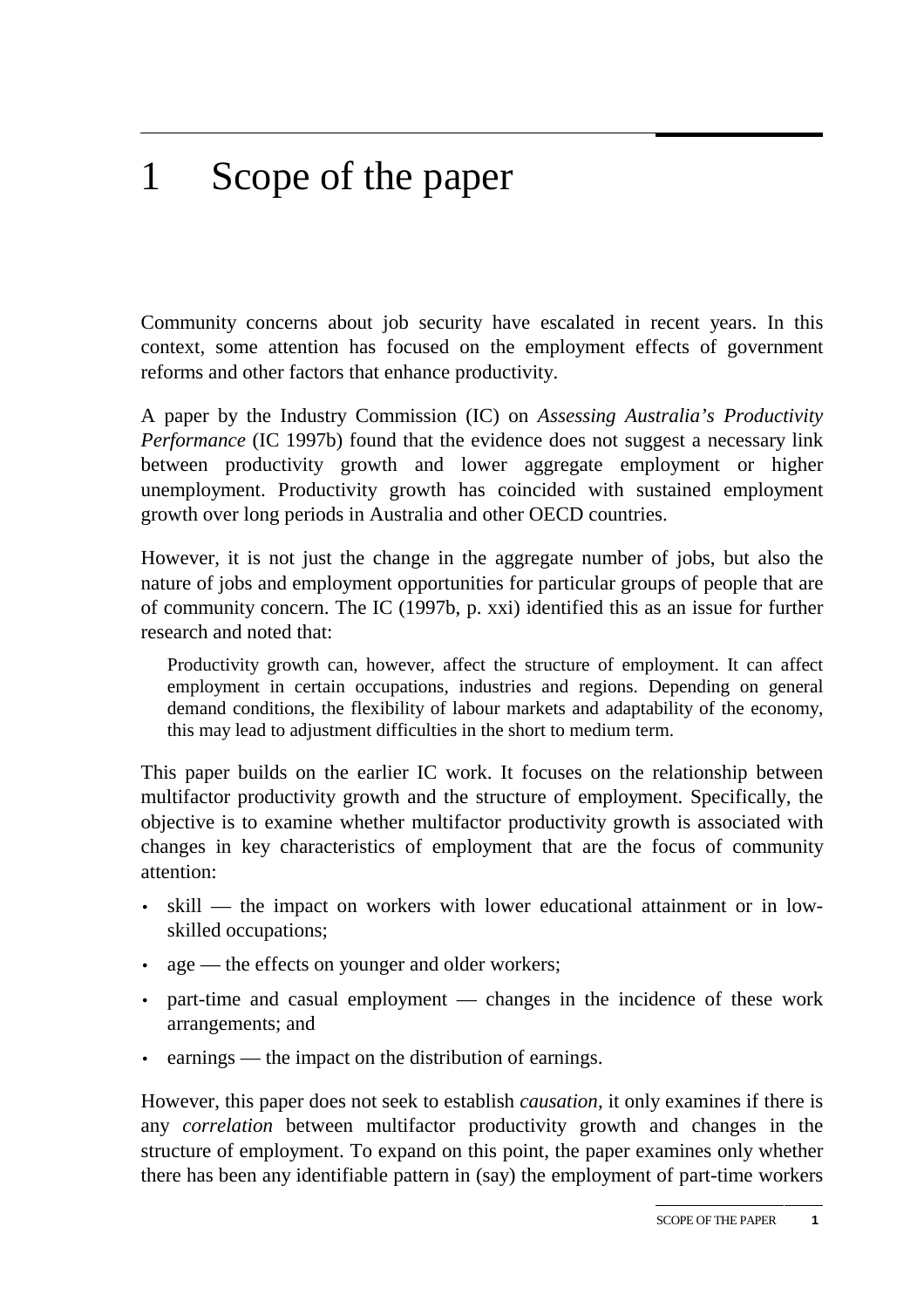among industries that have experienced productivity improvements. It does *not* attempt to go beyond this and establish whether the change in part-time employment has contributed to or dampened the increase in productivity, or whether productivity improvements have caused the change in part-time employment.

One important structural characteristic not covered in this paper is the regional dimension. As mentioned in the earlier IC paper, productivity growth may affect regional employment patterns. The Productivity Commission has undertaken an examination of some aspects of regional employment in another project (Productivity Commission 1998).

This paper also examines only 'net' effects on structural characteristics. For example, the net change in employment in a particular occupation is a combination of outflows (separations) and inflows (new hirings). Consequently, any impact that productivity growth may have on turnover in (say) an occupation will not be picked up. This affects interpretation of the results. For example, job security may be related more precisely to outflows (job separations) than to net flows.

Any structural changes identified do not necessarily indicate the emergence of adjustment problems. Such changes only indicate the potential for adjustment difficulties. The likelihood of a problem emerging depends largely on the 'job mobility' of the groups concerned. For example, adjustment problems stemming from any given structural change may be greater for older workers than for younger workers, given the greater re-employment opportunities generally open to younger workers.

On the productivity side, no distinction is made between the sources of productivity growth. All productivity growth is considered, regardless of whether it has come about through government-initiated reforms (for example, tariff changes and competition policy), technological change or any other source.

This paper also makes a more general contribution. Considerable effort was required to assemble a database to address the identified structural issues. Over the period of interest (late 1970s to 1990s), there have been several changes in ABS classifications and other problems that frustrate easy access to a consistent timeseries dataset. The authors have assembled a dataset, based largely on unpublished ABS data. This dataset may assist others in further research of structural issues. It is available on request as a statistical annex to this paper. However, the dataset does have limitations. The crudeness of the concordances available to deal with the changes in classification systems is one significant problem. Sampling errors also become prominent in some instances. For these reasons, the data should be treated as indicative rather than precise. These limitations are discussed in some detail in appendix A.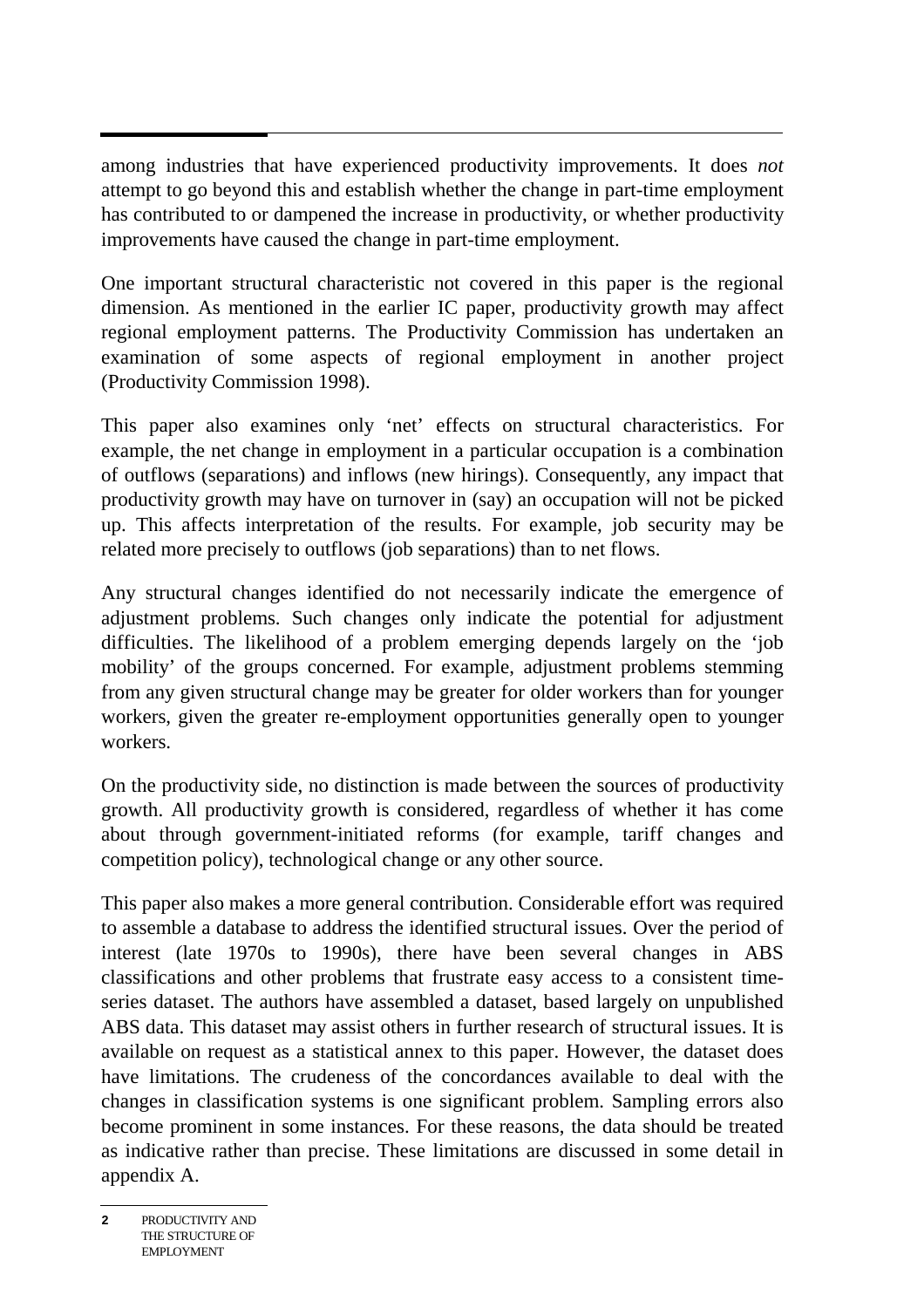### 2 Methodology and data

This chapter provides an explanation of the methodology and data used in the analysis of the employment characteristics presented in the following chapters.

### **2.1 Methodology**

The objective of this paper is to examine possible links between productivity growth and the structure of employment.

One immediate difficulty is that the structure of employment — be it by age, skill, industry and so on  $\overline{\phantom{a}}$  is affected by many other factors. For example, the age structure of the workforce is influenced by demographic factors, such as the ageing of baby boomers.

A challenge for this study therefore is to isolate the effects of productivity growth, on the structure of employment, from other possible influences.

One possible approach is to conduct econometric analysis at an aggregate employment level to help discriminate between a range of possible influences on the structure of employment. This approach would be very demanding in its data requirements as many different variables would have to be included in the range of possible influences. An econometric approach has not been used in this paper.

Instead, a form of cross-sectional analysis is used. Rather than examine aggregate trends, the employment profiles of industry sectors are examined and compared. The key to this approach is to see whether differences between industries, in terms of their productivity performance, bear any association with differences in their employment profiles.

Because the analysis focuses on *differences* between industries, the other factors that affect the structure of employment generally (and all industries approximately equally) are largely isolated.

Associations between productivity and the structure of employment are examined in two main ways. First, the structure of employment in high productivity growth industries is compared with the structure of employment in low productivity growth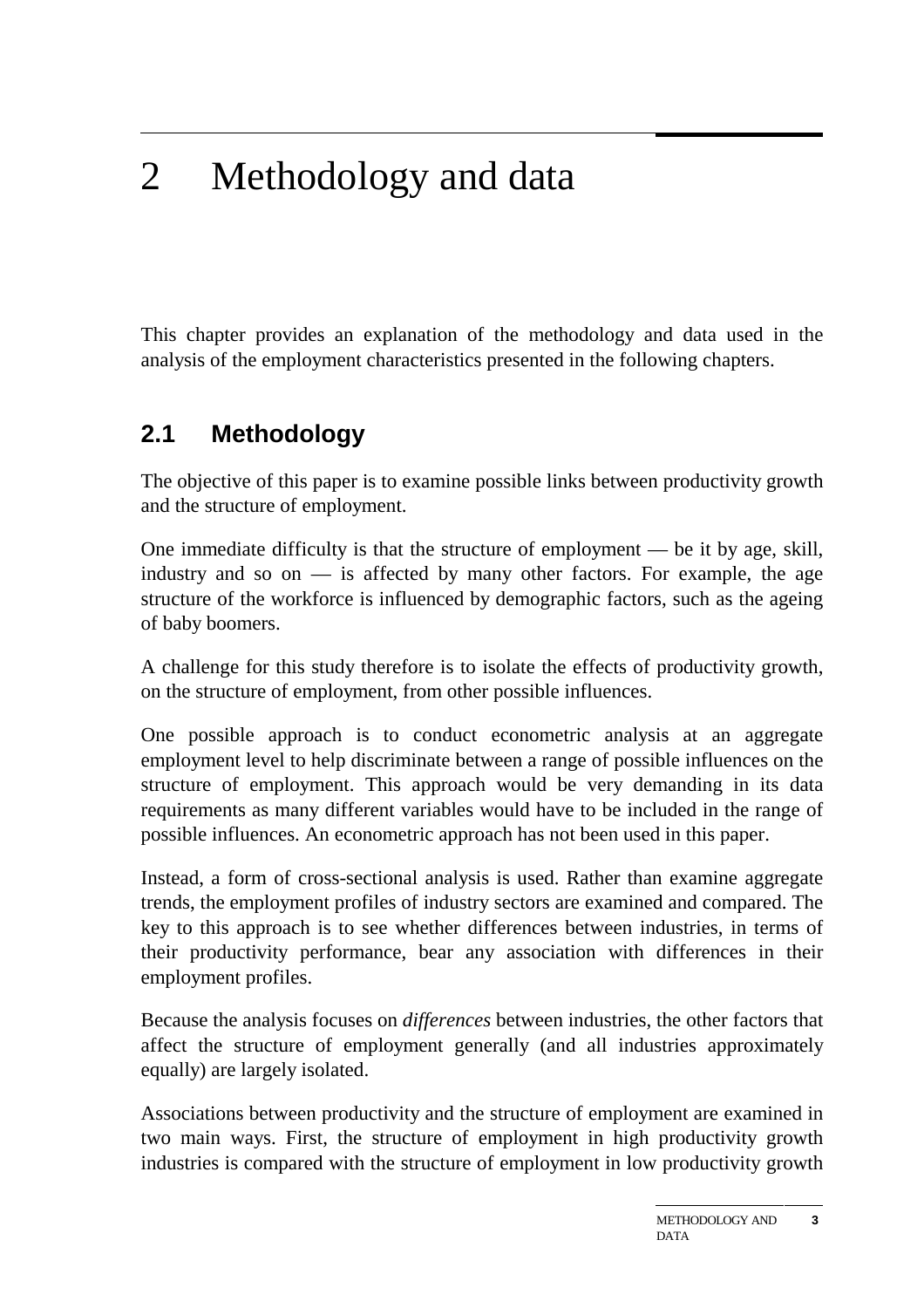industries to determine whether there are any systematic differences that appear to be associated with productivity growth. Employment structure is defined in terms of a percentage distribution of employment across different groupings, such as age groups, occupational groups, educational attainment groups and so on.

Second, industries are examined for any association between productivity growth and *changes* in their structure of employment over time. Two approaches are used.

- The time paths of productivity growth and structural change in employment in individual industries are examined for common trends. For example, a period of high productivity growth in an industry may be associated with a change in its employment profile.
- The group of industries is examined for the existence of a systematic pattern of association between productivity growth and structural change in employment over time. This is done by estimating a line of best fit between industry observations of productivity growth and change in employment structure, and subsequently testing the statistical significance of any correlation found.

A technical point on the 'line of best fit' analysis should be made clear. The calculations of growth rates (of productivity and change in employment profile) to be used in the analysis could be misleading if they were based only on the growth from the starting point to the ending point. For example, productivity can show some year-to-year volatility that does not reflect the underlying trend. To overcome this potential problem, trend rates of growth are used throughout this paper.

As noted in the previous chapter, the methodology used in this paper establishes correlation and not causation. Further interpretation is needed (and some guidance is provided in the paper) to discern whether there is a causal link and in which direction the link may be; or whether any correlation reflects the influence of some other factor external to the analysis.

Cross-classifications of employment characteristics by gender (as well as industry) could be accessed for this study. This means the industry comparisons are conducted for males, females and persons for each of the employment characteristics. Further cross-classifications of characteristics (for example, by age and educational attainment) were prevented by the sample size of the survey source, which makes finely cross-classified estimates for some industries subject to high potential error.

**<sup>4</sup>** PRODUCTIVITY AND THE STRUCTURE OF EMPLOYMENT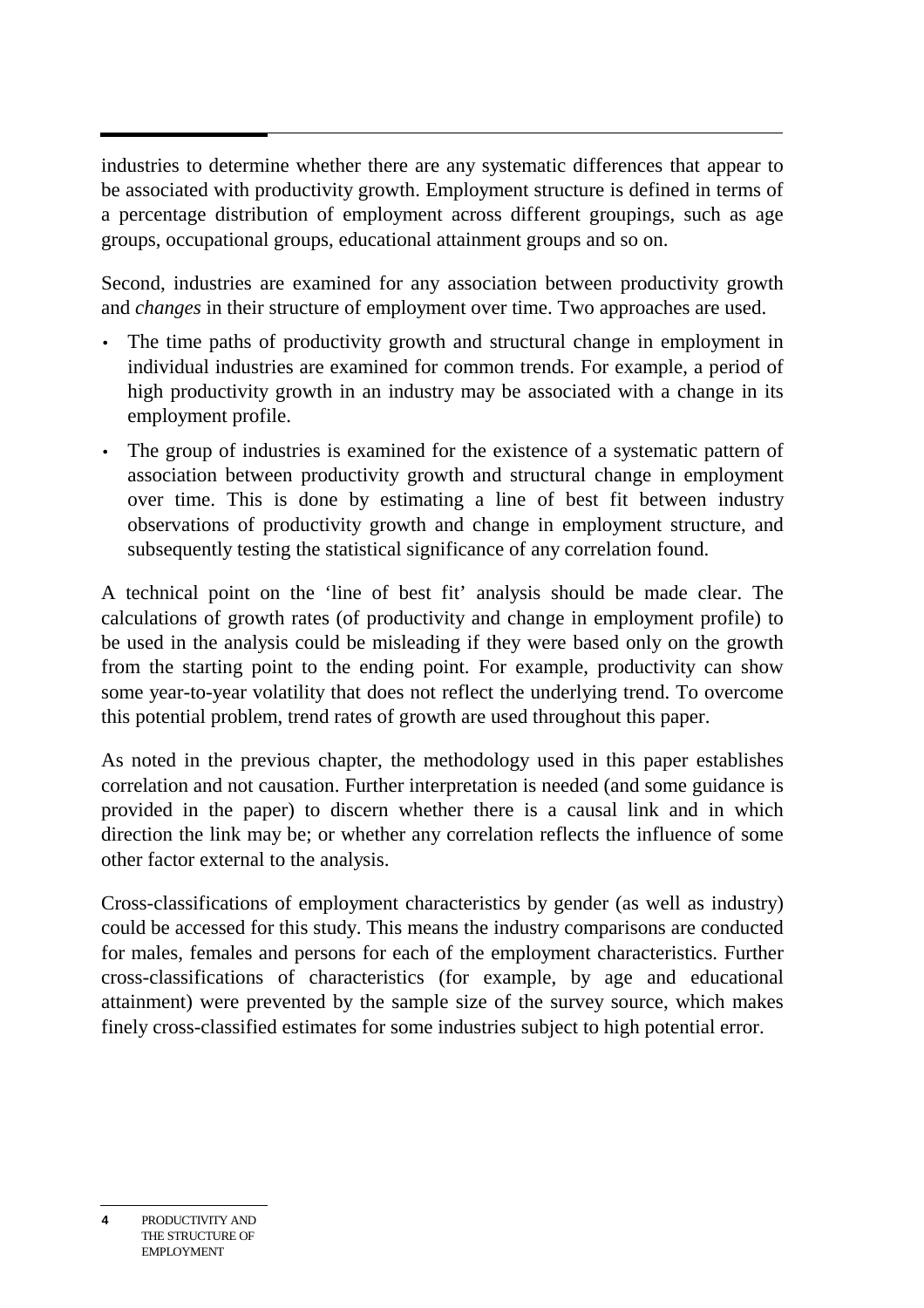### **2.2 Data**

### **Data sources**

### Multifactor productivity

In this paper, the term productivity refers to multifactor productivity (MFP), unless otherwise specified. Sectoral MFP estimates have been constructed by the Commission using data collected by the ABS. The details of this estimation work were reported in Gretton and Fisher (1997). Sectoral estimates, and estimates for eight industry groups within Manufacturing, were published in that paper for 1974-75 to 1994-95. The sectoral estimates have been revised and updated to 1995-96. Further details related to MFP are in appendix A.

The estimates are taken to be the best available productivity indicators. It is recognised that questions are sometimes raised about the ability of productivity estimates to capture all aspects of performance, especially in service industries. However, it is not possible to make allowance in this paper for possible measurement errors of unknown magnitude. For the type of analysis used in this paper, possible measurement errors are unlikely to influence the general conclusions reached.

### Employment characteristics

The main source of the employment data used in this paper is the ABS Labour Force Survey (LFS) and associated supplementary surveys. The LFS was selected because it contains a time series comprising more demographic data that can be crossclassified with employment than other available surveys. It is the only source of annual data for employment cross-classified by educational attainment and age. The LFS is also the main survey that provides data for employed persons rather than employees.

The LFS provides the most overall consistency across employment characteristics. However, earnings data have been taken from the ABS Employee, Earnings and Hours (EEH) survey because the earnings measures available from the LFS are not appropriate for the analysis in this paper. More specifically, the LFS does not provide a measure of ordinary time earnings, only total earnings. The suitability of the EEH earnings data for time series analysis is discussed in appendix A.

The estimates provided by the ABS are subject to high standard errors for some of the cross-classifications of the data. Details of sampling errors are provided in appendix A. Where estimates subject to high standard errors are used in this paper, their potential unreliability is flagged. When testing for significance of correlations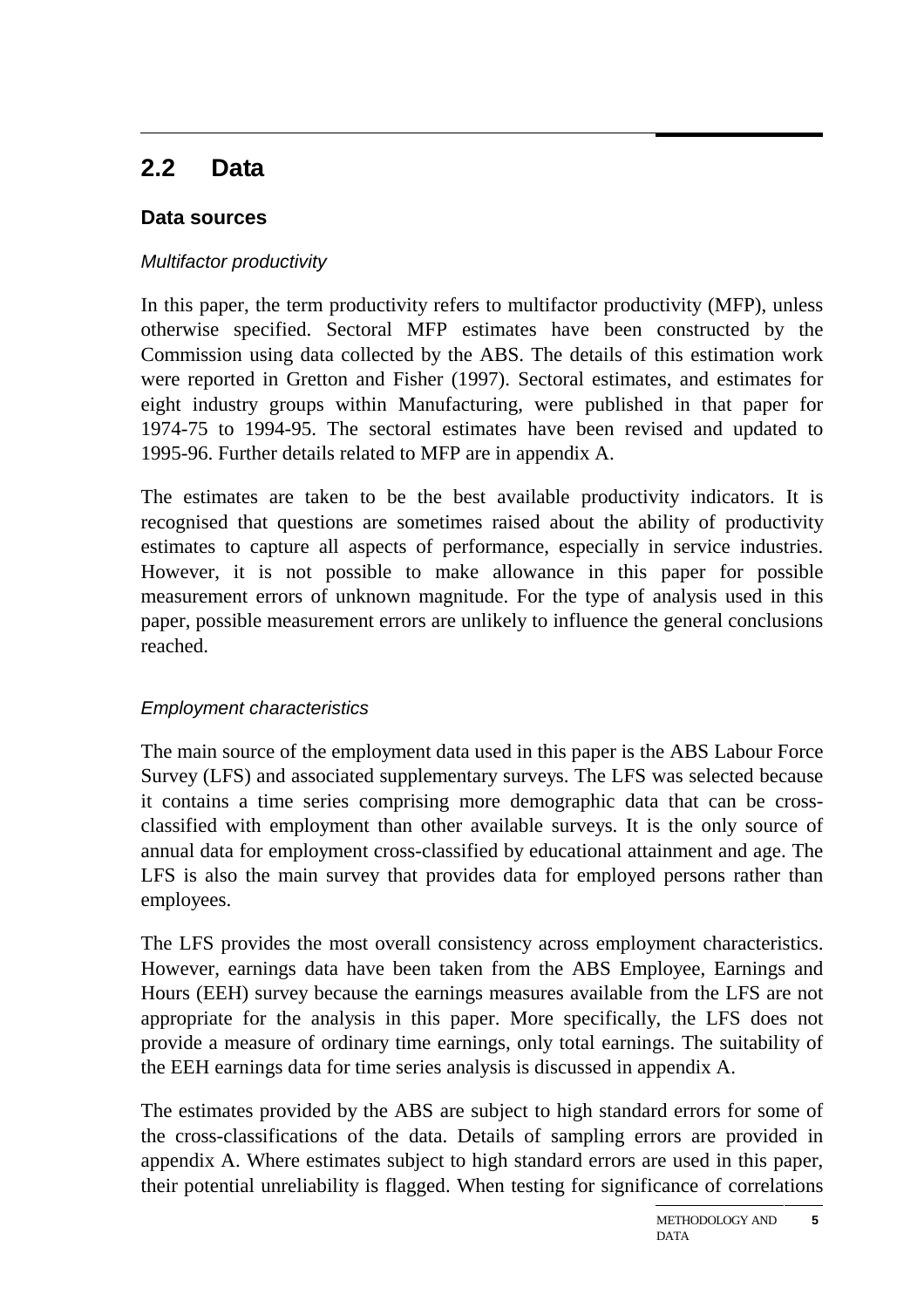between variables, the most unreliable estimates are excluded to avoid distorting the analysis. Small sample problems often arise in Electricity, gas and water and Mining, particularly for females. Specific exclusions are listed in the notes attached to the relevant figures and tables and detailed in appendix B.

### **Data coverage**

### Industry classification

The Australian and New Zealand Standard Industrial Classification (ANZSIC) is used in this paper. This classification, which replaced the Australian Standard Industrial Classification (ASIC), was introduced by the ABS in 1994-95 for the LFS (and supplementary surveys) and the EEH survey. The month of introduction varied by survey. ASIC data have been reclassified to ANZSIC industries. The reclassification was based on a broad rather than precise correspondence, due to the limited availability of cross-classified data (see appendix A for concordance and further details). But, as trends in the *share* of employment classified by particular characteristics are the main focus of this paper, the detail in the concordances is considered suitable for the examination of correlations in this paper.1 However, the limitations of the reclassification should be borne in mind when interpreting the absolute *numbers* for industry employment.

The reclassification of ASIC data to ANZSIC industries for the MFP estimates was more sophisticated and is outlined in Gretton and Fisher (1997).

### Industry coverage

The industry coverage in this paper is limited to the market sector of the economy2, because the measurement of aggregate MFP is restricted to the market sector. The non-market sector covers a number of activities in the service sector for which output cannot be measured independently of inputs. For example, many government services (public administration and defence) are measured largely in terms of the value of their labour inputs. Many financial services are similarly valued. Ownership of dwellings has no corresponding inputs. For these non-market activities, productivity growth estimates would make little sense.

-

<sup>&</sup>lt;sup>1</sup> It should be noted that, for most employment characteristics, there is a break in the data series at 1994 (for August data series) or 1995 (for May data series) with the introduction of ANZSIC. For employment by full-time/part-time status, the ABS has backcast data using more sophisticated concordances from 1985 to 1993. The break in this series therefore occurs in 1985.

 $2$  The definition of the market sector adopted is that used in ABS (1997b). Changes made by the ABS as part of ABS (1999) are not considered in this paper.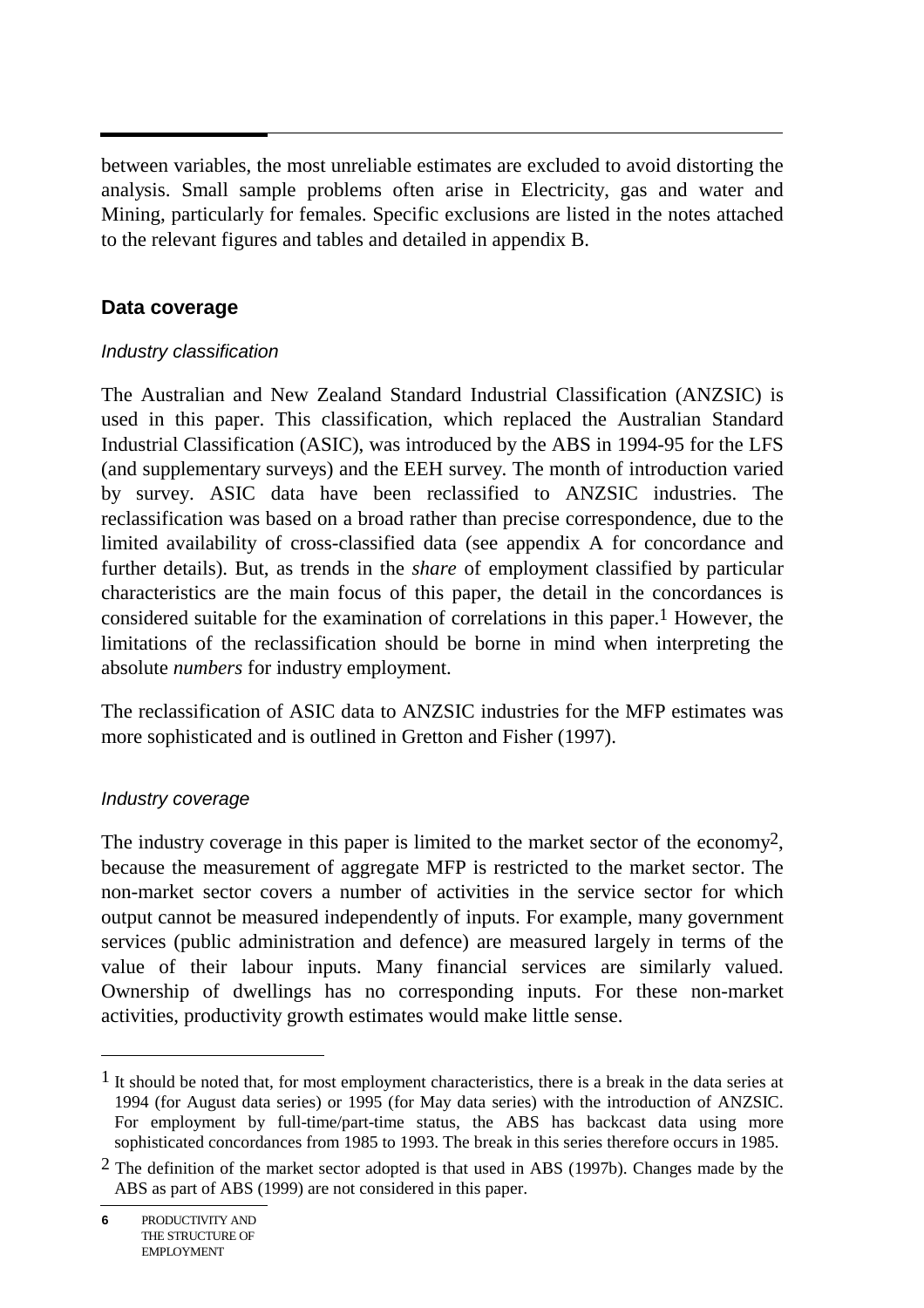All market sector industries are covered, but there is particular focus on selected high and low productivity growth industries. The majority of the analysis is based on industry sectors at the ANZSIC division level of classification. The brief analysis of Manufacturing at a more disaggregated level, provided in appendix C, is broadly based on ANZSIC subdivisions (see appendix A).

The selection of the high and low productivity growth industries is based on average annual compound MFP growth rates over the period 1978-79 to 1995-96 (see table 3.2). Agriculture and Mining are excluded from most of the analysis because of their volatility, but are included in the market sector average.3 Industries are grouped as high or low productivity growth depending on whether their MFP growth rate was above or below the (weighted) average for the market sector over the period. The high productivity growth industries are Electricity, gas and water, Manufacturing and Transport, storage and communication. The low productivity growth industries are Retail trade, Wholesale trade, Construction, Accommodation, cafes and restaurants, and Cultural and recreational services.

The general approach taken in this paper is to use benchmarks to help to insulate the analysis from the effects of many of the factors other than productivity that can affect structural employment characteristics. Two benchmarks are used. First, for the analysis of the employment characteristics alone, Total industries was chosen as the benchmark to reflect the general economywide trends in the structure of employment. Second, where MFP growth and employment are examined together, the market sector is used because there is no MFP measure available for Total industries.

### Employment coverage

MFP estimates are based on hours worked by employed persons. Employed persons comprise employees, employers, workers on own account and contributing family workers (see ABS 1997c for detailed definitions). Therefore, the employment analysis in this paper uses employed persons (15 years and over, unless otherwise specified) where possible. There are also more cross-classified data available for employed persons (particularly for demographic characteristics). However, as data are not available for earnings and the permanent/casual split of employment for all employed persons, data for employees are used.

 $3$  For the earnings characteristic (chapter 7), data for Agriculture are not available so the non-farm market sector has been used. MFP growth in the non-farm market sector has averaged less than the MFP growth in the market sector.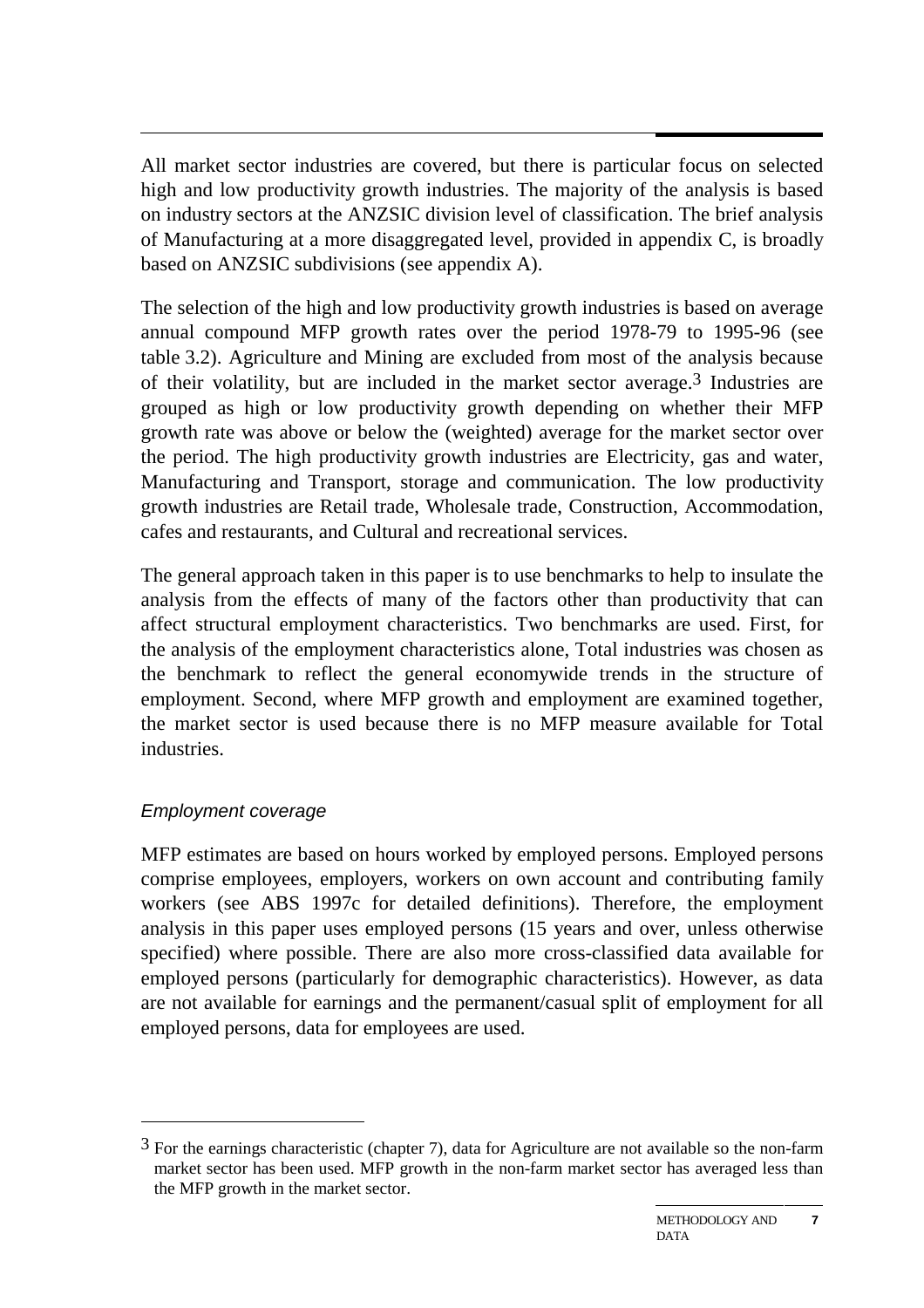#### Period examined

Because of data limitations, this paper uses different time periods for different employment characteristics. The time periods used are:

- educational attainment February 1984 to 1988 and May 1989 to 1997;
- occupation August 1986 to 1995;<sup>4</sup>
- age August 1978 to 1997;
- full-time/part-time August 1978 to 1997;
- permanent/casual August 1985 to 1997; and
- earnings May 1987 to 1996.<sup>5</sup>

MFP is matched to the employment time series as appropriate for each characteristic. As indicated earlier, the latest industry MFP estimates available are for 1995-96. When employment and MFP are being jointly analysed, the employment time series is truncated where necessary.

-

<sup>4</sup> Data after this period have not been used due to the introduction by the ABS of a new occupation classification system. It was not possible to convert all data available to either the new or the old classification system.

<sup>5</sup> As for footnote 4.

**<sup>8</sup>** PRODUCTIVITY AND THE STRUCTURE OF EMPLOYMENT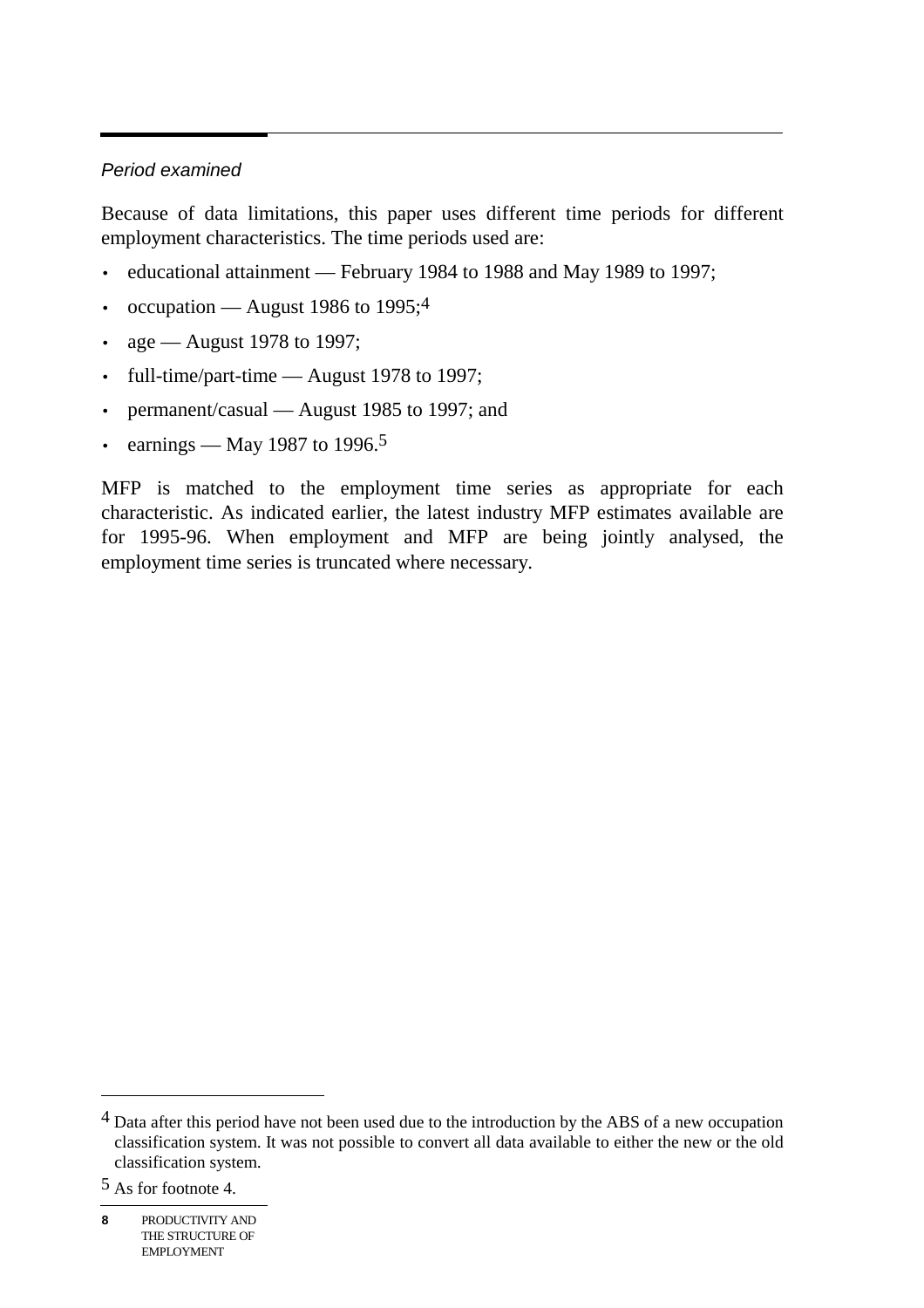### 3 Industry perspective on productivity and employment

This chapter provides some context in terms of trends in productivity and employment at the industry sector level within the market sector. The structure of employment is examined in the following chapters.

### **3.1 Employment by industry**

 $\overline{a}$ 

The distribution of employment across market sector industries has changed over time. Table **3**.**1** illustrates the changes between 1978 and 1997. Total employment fell in only two industries — Electricity, gas and water and Manufacturing.1 All the other market sector industries have experienced employment growth, particularly those that are service industries.

However, as a result of strong growth in the non-market sector, which is also made up of service industries, market sector employment has decreased from 70 to 61 per cent of total employment over this period. The non-market sector in this analysis includes Finance and insurance, Property and business services, Government administration and defence, Education, Health and community services, and Personal and other services.

Table 3.1 shows that female employment has grown more strongly than male employment. This reflects the operation of supply-side factors (for example, a higher participation rate), as well as demand-side factors, in the growth of total employment.

<sup>&</sup>lt;sup>1</sup> The fall in persons employed in these two industries is of a similar magnitude in table 3.1. However, the limitations of the Australian Standard Industrial Classification (ASIC) to Australian and New Zealand Standard Industrial Classification (ANZSIC) concordance used mean that these absolute employment numbers are only indicative of the broad direction of change, rather than reliable estimates of the magnitude of the change (see chapter 2).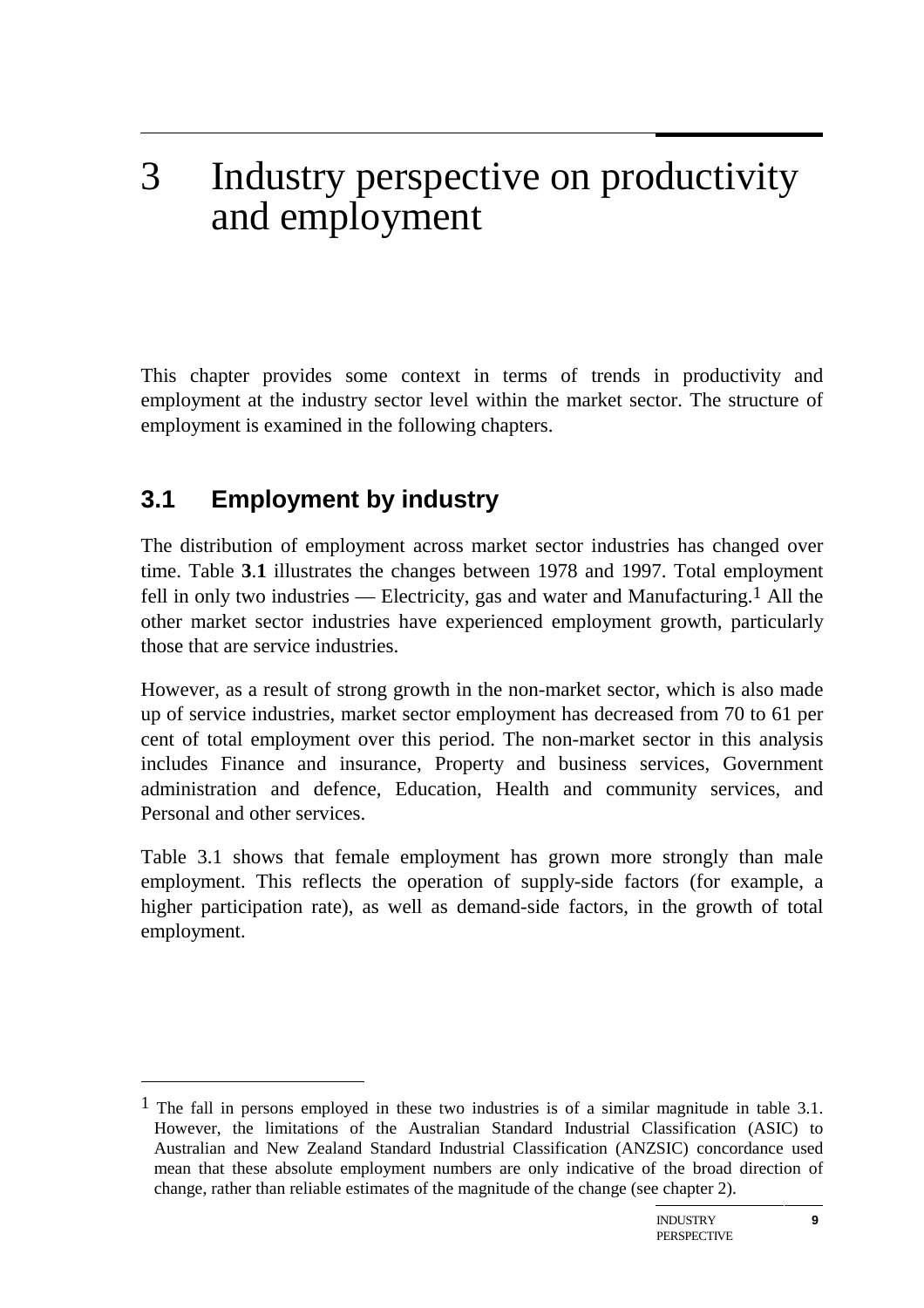|                              | 1978c, d   |          | 1997          |          | Difference <sup>d</sup> |         |
|------------------------------|------------|----------|---------------|----------|-------------------------|---------|
|                              |            | Share    |               | Share    |                         | Per     |
| <b>Industry</b>              | Number     | of total | <b>Number</b> | of total | <b>Number</b>           | cent    |
|                              | 000'       | %        | '000          | $\%$     | 000'                    | $\%$    |
| <b>Males</b>                 |            |          |               |          |                         |         |
| Agriculture                  | 293.0      | 7.6      | 290.0         | 6.1      | $-3.0$                  | $-1.0$  |
| Mining                       | 73.5       | 1.9      | 74.2          | 1.6      | 0.7                     | 1.0     |
| Manufacturing                | 880.5      | 22.9     | 848.0         | 17.9     | $-32.5$                 | $-3.7$  |
| Electricity, gas and water   | 106.6      | 2.8      | 58.5          | 1.2      | $-48.1$                 | $-45.1$ |
| Construction                 | 442.5      | 11.5     | 492.8         | 10.4     | 50.3                    | 11.4    |
| Wholesale trade              | 267.0      | 6.9      | 327.5         | 6.9      | 60.5                    | 22.7    |
| Retail trade                 | 466.7      | 12.1     | 588.5         | 12.4     | 121.8                   | 26.1    |
| Trans., storage and<br>comm. | 381.2      | 9.9      | 405.4         | 8.6      | 24.2                    | 6.3     |
| Accomm., cafes and rest.     | 78.8       | 2.0      | 176.1         | 3.7      | 97.3                    | 123.5   |
| Cultural and rec. services   | 45.1       | 1.2      | 102.9         | 2.2      | 57.8                    | 128.2   |
| Market sector                | 3 0 3 4 .9 | 78.8     | 3 3 6 3 . 9   | 71.1     | 329.0                   | 10.8    |
| <b>Total industries</b>      | 3850.9     | 100.0    | 4729.2        | 100.0    | 878.3                   | 22.8    |
| <b>Females</b>               |            |          |               |          |                         |         |
| Agriculture                  | 81.8       | 3.8      | 129.4         | 3.6      | 47.6                    | 58.2    |
| Mining                       | 5.5        | 0.3      | 7.3           | 0.2      | 1.8                     | 32.7    |
| Manufacturing                | 313.8      | 14.6     | 296.7         | 8.3      | $-17.1$                 | $-5.4$  |
| Electricity, gas and water   | 8.5        | 0.4      | 7.7           | 0.2      | $-0.8$                  | $-9.4$  |
| Construction                 | 44.4       | 2.1      | 74.3          | 2.1      | 29.9                    | 67.3    |
| Wholesale trade              | 96.3       | 4.5      | 144.3         | 4.0      | 48.0                    | 49.8    |
| Retail trade                 | 418.0      | 19.4     | 608.7         | 17.0     | 190.7                   | 45.6    |
| Trans., storage and<br>comm. | 77.5       | 3.6      | 136.7         | 3.8      | 59.2                    | 76.4    |
| Accomm., cafes and rest.     | 110.1      | 5.1      | 217.1         | 6.1      | 107.0                   | 97.2    |
| Cultural and rec. services   | 37.1       | 1.7      | 93.4          | 2.6      | 56.3                    | 151.8   |
| Market sector                | 1 193.0    | 55.4     | 1 715.6       | 47.8     | 522.6                   | 43.8    |
| <b>Total industries</b>      | 2 154.4    | 100.0    | 3586.3        | 100.0    | 1 431.9                 | 66.5    |
| <b>Persons</b>               |            |          |               |          |                         |         |
| Agriculture                  | 374.9      | 6.2      | 419.4         | 5.0      | 44.5                    | 11.9    |
| Mining                       | 79.0       | 1.3      | 81.5          | 1.0      | 2.5                     | 3.2     |
| Manufacturing                | 1 194.2    | 19.9     | 1 144.7       | 13.8     | $-49.5$                 | $-4.1$  |
| Electricity, gas and water   | 115.1      | 1.9      | 66.2          | 0.8      | $-48.9$                 | $-42.5$ |
| Construction                 | 486.9      | 8.1      | 567.1         | 6.8      | 80.2                    | 16.5    |
| Wholesale trade              | 363.3      | 6.0      | 471.8         | 5.7      | 108.5                   | 29.9    |
| Retail trade                 | 884.7      | 14.7     | 1 197.2       | 14.4     | 312.5                   | 35.3    |
| Trans., storage and<br>comm. | 458.7      | 7.6      | 542.2         | 6.5      | 83.5                    | 18.2    |
| Accomm., cafes and rest.     | 188.9      | 3.1      | 393.2         | 4.7      | 204.3                   | 108.2   |
| Cultural and rec. services   | 82.2       | 1.4      | 196.2         | 2.4      | 114.0                   | 138.7   |
| Market sector                | 4 2 2 7 .9 | 70.4     | 5 0 7 9.5     | 61.1     | 851.6                   | 20.1    |
| <b>Total industries</b>      | 6 0 0 5.4  | 100.0    | 8 3 1 5 . 5   | 100.0    | 2 3 1 0.1               | 38.5    |

### Table 3**.**2 **Employmenta by industry division, by gender, 1978 and 1997b**

**10** PRODUCTIVITY AND THE STRUCTURE OF EMPLOYMENT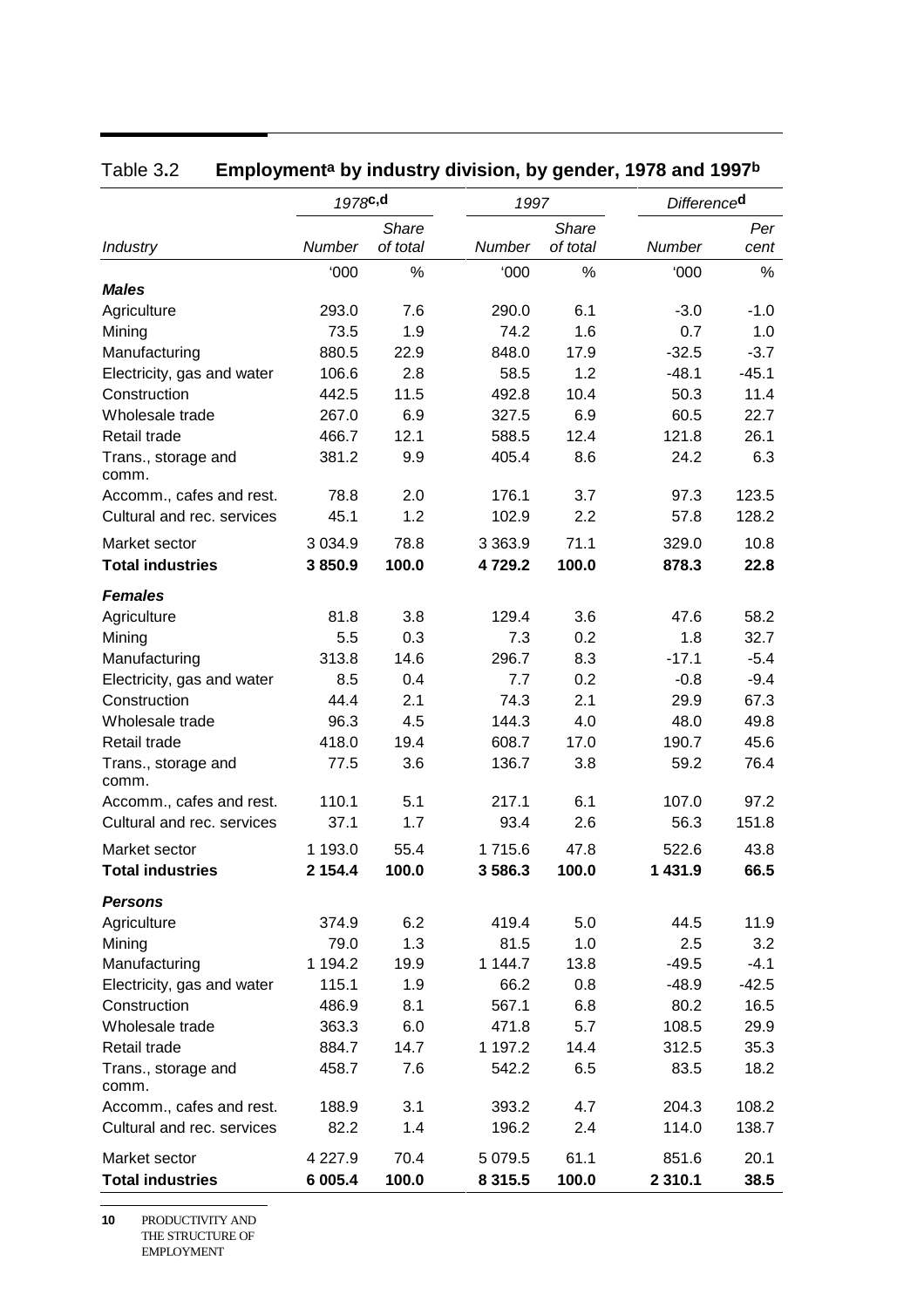**a** Persons 15 years and over. **b** August data. **c** Data in ASIC reclassified to ANZSIC as outlined in appendix A. **d** Subject to the limitations of the ASIC/ANZSIC concordance used, as outlined in chapter 2. Sources: Based on ABS (The Labour Force, Australia, Historical Summary, 1966 to 1984, Cat. no. 6204.0); ABS Labour Statistics on dX-Online database (accessed 30 September 1997).

### **3.2 Industry trends in output, productivity and employment**

A range of factors affects the pattern of employment across industries. Over the long term, declines in agriculture and manufacturing could be seen as part of a general, worldwide secular trend. Clark, Geer and Underhill (1996, p. 24) summarise some of the factors behind this trend:

Over the course of this century we have seen the impact of new technologies and more efficient production techniques leading to a fall in the relative importance of agriculture in terms of both current-price output and employment. At the same time people's incomes have risen, resulting in a falling proportion of income spent on food. The case with respect to manufacturing is much the same, with labour-saving technologies freeing up labour to move into other fields. Further, as incomes have risen the demand for services has risen. Services such as health, education, transport, communication, entertainment, childcare and takeaway foods have all become more important in terms of both employment and output.

In the case of manufacturing, the decline is also partly due to the contracting out of services. When some services previously performed in-house, such as accounting, cleaning and maintenance, are contracted out, they are then recorded as part of the service sector. This lowers recorded employment in manufacturing and raises service sector employment.

The pattern of productivity, output and employment growth has varied by industry. This paper focuses on industries in the market sector. Figure **3**.**1** presents multifactor productivity (MFP), output and employment for these industries over the period 1978-79 to 1995-96, with indexes based on 1978-79 values. The trends illustrated in the figure are summarised in table **3**.**3** as average annual compound growth rates.

Figure **3**.**2** demonstrates that real output has grown in each market sector industry. However, from table **3**.**4**, it can be seen that some industries have grown faster on average than others, resulting in structural change in the economy. Because of this difference in output growth rates and changing labour requirements, employment growth has differed across industries. In relatively labour intensive industries, such as Accommodation, cafes and restaurants and Cultural and recreational services, output growth has been accompanied by relatively strong employment growth. In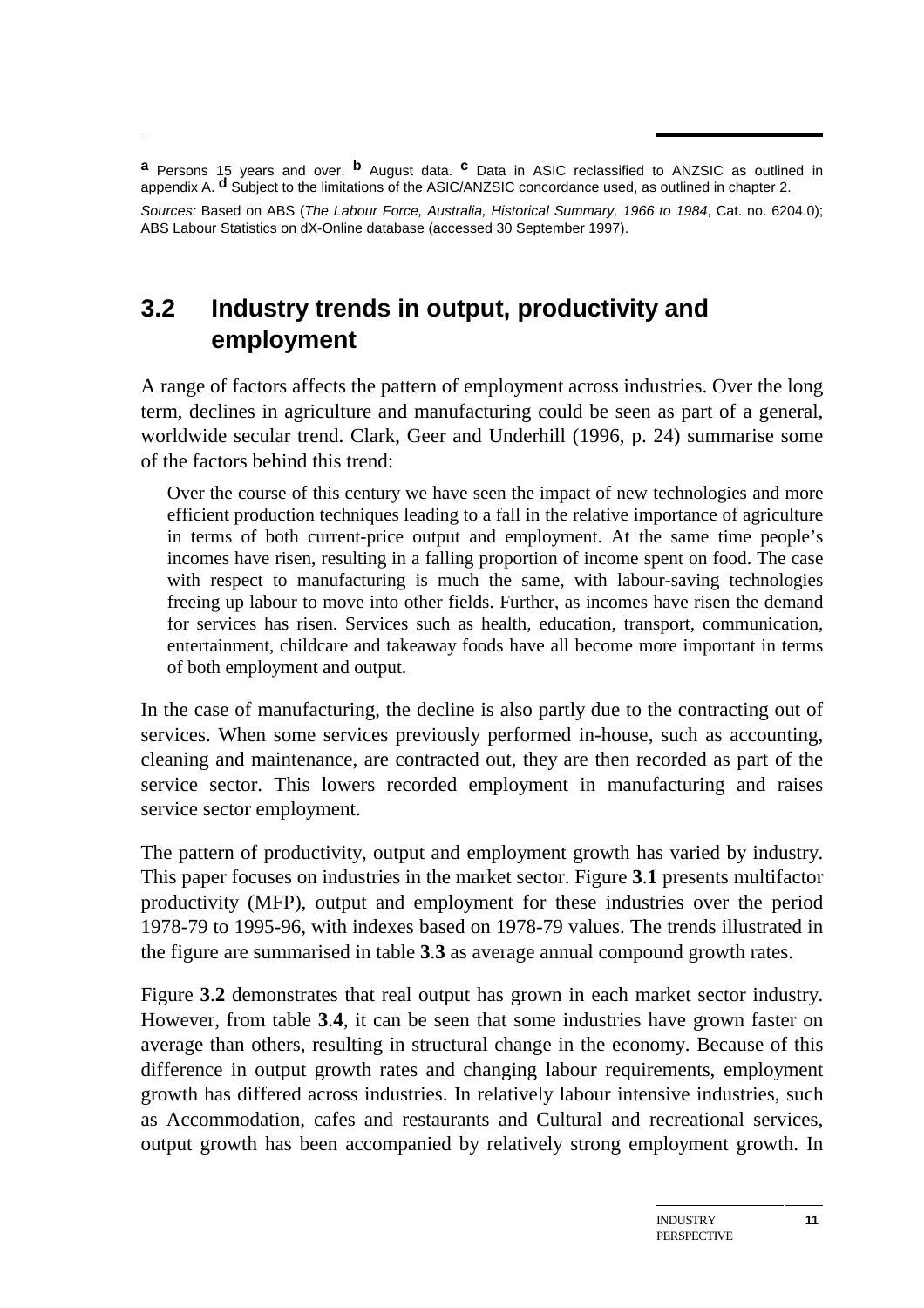contrast, employment growth in Electricity, gas and water and Manufacturing has been negative, despite positive output growth.



Figure 3**.**3 **MFP, outputa and employmentb by industry, 1978-79 to 1995-96** Index 1978-79 = 100

(Continued on next page)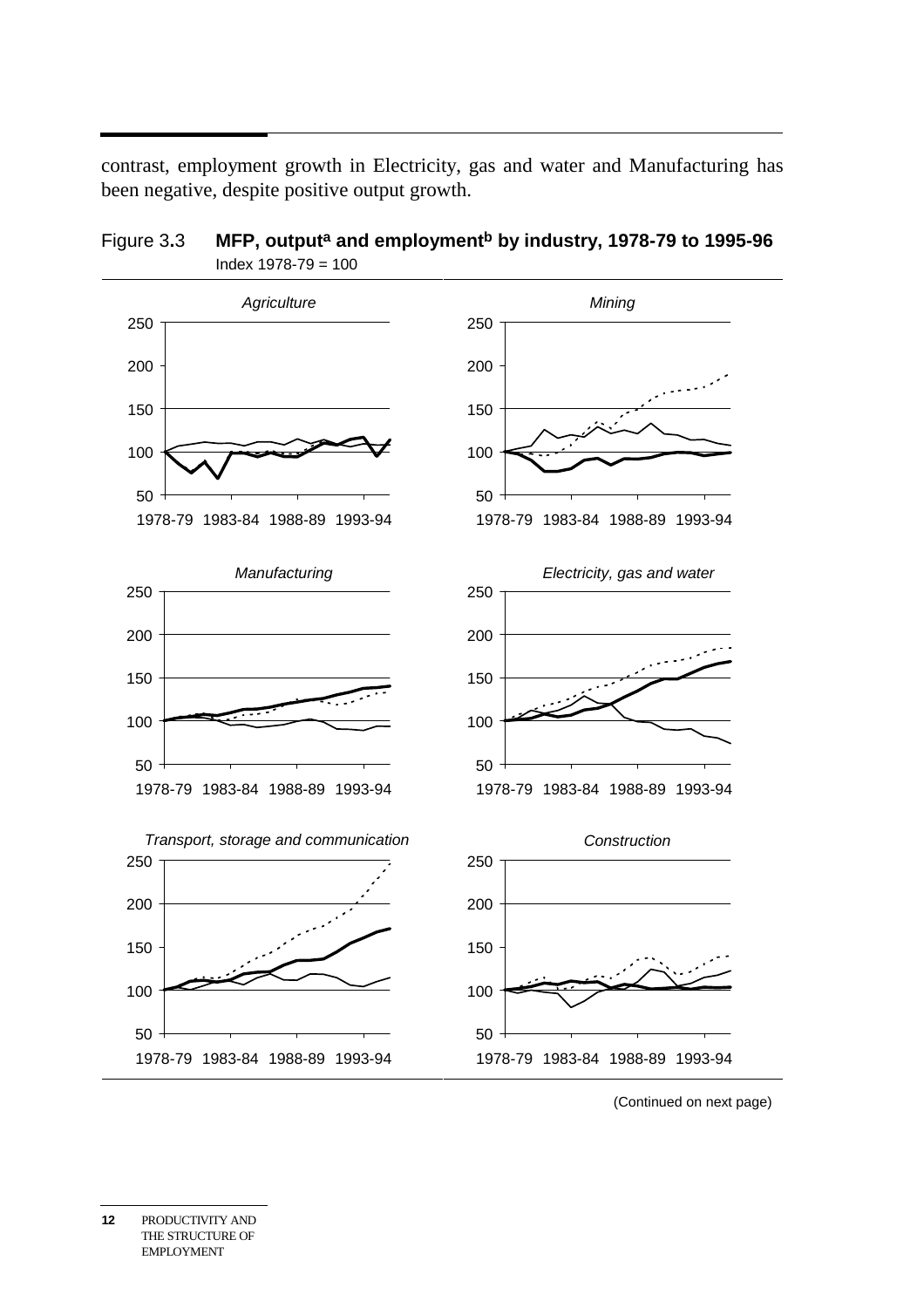



**a** Real output index is based on gross product at average 1989-90 prices. **b** Employed persons series have been constructed using ABS ASIC data, together with the concordance in appendix A, for August 1978 to 1984 and ABS ANZSIC series for August 1985 to 1997.

Data sources: MFP is updated from Gretton and Fisher (1997); output is based on ABS (Australian National Accounts, Cat. no. 5204.0); employment is based on ABS (The Labour Force, Australia, Historical Summary, 1966 to 1984, Cat. no. 6204.0) and ABS Labour Statistics on dX-Online database (accessed 30 September 1997).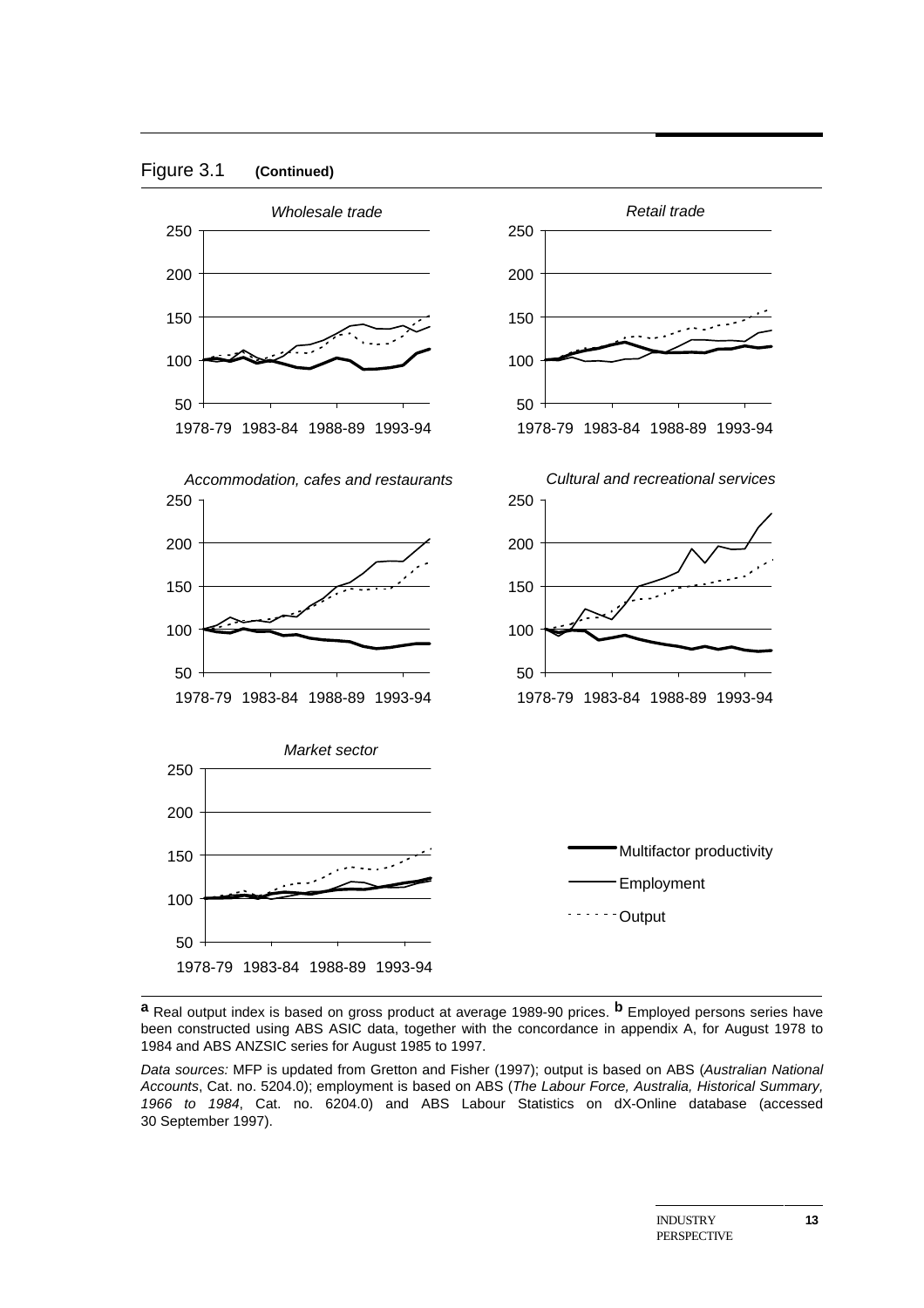| Industry $c$                         | <b>MFP</b><br>growth | Employment<br>growth | Output<br>growth |
|--------------------------------------|----------------------|----------------------|------------------|
|                                      | %                    | %                    | %                |
| Electricity, gas and water           | 3.8                  | $-2.0$               | 3.9              |
| Transport, storage and communication | 3.3                  | 0.5                  | 6.1              |
| Manufacturing                        | 2.1                  | $-0.6$               | 1.7              |
| Agriculture                          | 1.8                  | 0.1                  | 1.6              |
| Mining                               | 0.7                  | 0.2                  | 5.1              |
| Retail trade                         | 0.4                  | 2.0                  | 2.5              |
| Wholesale trade                      | 0.0                  | 2.5                  | 2.1              |
| Construction                         | $-0.2$               | 1.6                  | 1.9              |
| Accommodation, cafes and restaurants | $-1.4$               | 5.0                  | 3.6              |
| Cultural and recreational services   | $-1.8$               | 5.9                  | 3.5              |
| Market sector                        | 1.2                  | 1.1                  | 2.8              |
| <b>Total industries</b>              | na                   | 1.9                  | 3.3              |

#### Table 3**.**5 **Average growtha in MFP, employment and output, by industry, 1978-79 to 1995-96b**

**a** MFP, output and employment growth are average annual compound growth rates calculated from the end points of linear trend lines fitted to time series data. **b** Employment estimates are based on data for the month of August. Other estimates are based on financial year data. Time period differs to previous table because MFP data are not available after 1995-96. **c** Ranked by MFP growth. **na** Not available.

Sources: MFP estimates are updated from Gretton and Fisher (1997); output estimates are based on ABS (Australian National Accounts, Cat. no. 5204.0); employment estimates are based on ABS (The Labour Force, Australia, Historical Summary, 1966 to 1984, Cat. no. 6204.0) and ABS Labour Statistics on dX-Online database (accessed 30 September 1997).

A perspective on the relative importance of output growth and changes in unit labour requirements (hours worked per unit of output) can be obtained from a statistical decomposition of changes in employment growth. This approach attributes changes in employment to growth in output and changes in unit labour requirements. It is a purely statistical or accounting approach and does not demonstrate causal relationships. For example, an improvement in labour productivity may be reflected in reduced unit labour requirements, but may also stimulate output growth through increased export demand or reduced import substitution.

Table 3.3, based on de Laine, Lee and Woodbridge (1997), shows the decomposition of changes in employment for two periods, 1977-78 to 1983-84 and 1983-84 to 1992-93. These periods were chosen as corresponding to periods before and after the implementation of microeconomic reforms, and as similar parts of the business cycle. Total employment increased in both periods, although by more in the second period than in the first period. In both periods, change in gross output was the most important source of change in employment. Increases in labour productivity (the inverse of labour requirements) were a source of employment decline.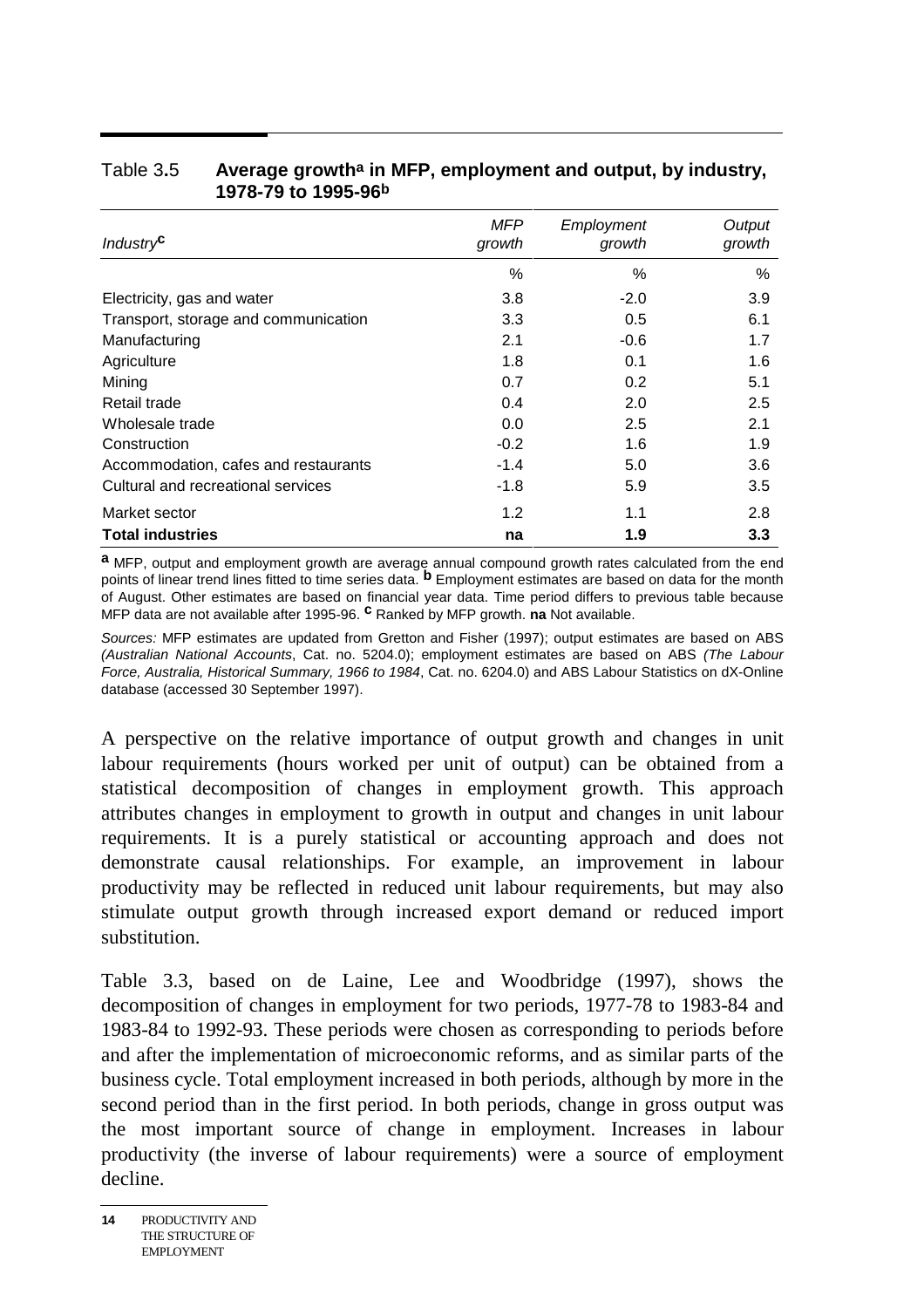In the first period, employment increased in all industries (because of relatively strong output growth) except Manufacturing and Construction. The decline in employment in Manufacturing can be partitioned, virtually equally, into that linked to output decline and that linked to the increase in labour productivity. In Construction, employment declines accounted for by labour productivity improvements outweighed employment gains from increases in gross output.

In the second period, employment increased in only four industries — Construction, Wholesale and retail trade, Financial and business services<sup>2</sup>, and Recreation and other services. Employment growth accounted for by output growth increased in all industries bar Construction. But there were larger reductions in labour requirements in those industries in which total employment fell.

|                                        |                                     | 1977-78 to 1983-84                           |                                                  | 1983-84 to 1992-93                  |                                              |                                                  |  |
|----------------------------------------|-------------------------------------|----------------------------------------------|--------------------------------------------------|-------------------------------------|----------------------------------------------|--------------------------------------------------|--|
| Industry <sup>a</sup>                  | Change in<br>employment productivit | Change<br>due to<br>change in<br>labour<br>У | Change<br>due to<br>change in<br>gross<br>output | Change in<br>employment productivit | Change<br>due to<br>change in<br>labour<br>у | Change<br>due to<br>change in<br>gross<br>output |  |
|                                        | 000'                                | '000                                         | 000'                                             | '000                                | '000                                         | 000'                                             |  |
| Agriculture                            | 19.6                                | $-51.4$                                      | 71.0                                             | $-3.2$                              | $-96.2$                                      | 93.1                                             |  |
| Mining                                 | 15.1                                | $-16.8$                                      | 31.9                                             | $-11.0$                             | $-73.5$                                      | 62.6                                             |  |
| Manufacturing                          | $-113.5$                            | $-56.2$                                      | $-57.3$                                          | $-52.9$                             | $-268.7$                                     | 215.9                                            |  |
| Electricity, gas                       |                                     |                                              |                                                  |                                     |                                              |                                                  |  |
| and water                              | 31.0                                | $-5.7$                                       | 36.6                                             | $-45.4$                             | $-98.0$                                      | 52.6                                             |  |
| Construction<br>Wholesale and          | $-72.7$                             | $-224.8$                                     | 152.1                                            | 123.4                               | 108.6                                        | 14.7                                             |  |
| retail trade<br>Transport and          | 48.4                                | 6.3                                          | 42.1                                             | 337.4                               | 89.2                                         | 248.1                                            |  |
| communications<br>Financial and        | 55.3                                | 16.2                                         | 39.1                                             | $-21.6$                             | $-351.0$                                     | 329.5                                            |  |
| business<br>services<br>Recreation and | 125.9                               | 19.6                                         | 106.3                                            | 337.6                               | 44.6                                         | 292.9                                            |  |
| other services                         | 36.6                                | $-13.0$                                      | 49.6                                             | 373.4                               | 96.5                                         | 276.9                                            |  |
| <b>Total</b> <sup>b</sup>              | 145.7                               | $-325.8$                                     | 471.4                                            | 1 037.8                             | $-548.4$                                     | 1586.2                                           |  |

### Table 3**.**6 **Sources of absolute changes in employment**

Persons

**a** This table uses ASIC industry classification, which differs from the ANZSIC industry classification used elsewhere in this paper. **b** Public administration and defence and Community services are omitted because the measures of real output assume no change in labour productivity. The total also excludes these industries.

<sup>&</sup>lt;sup>2</sup> Financial and business services are not examined elsewhere in this paper. MFP estimates are not available for this industry and it is not part of the market sector as defined in ABS (1997b). Table 3.3 deals only with labour productivity.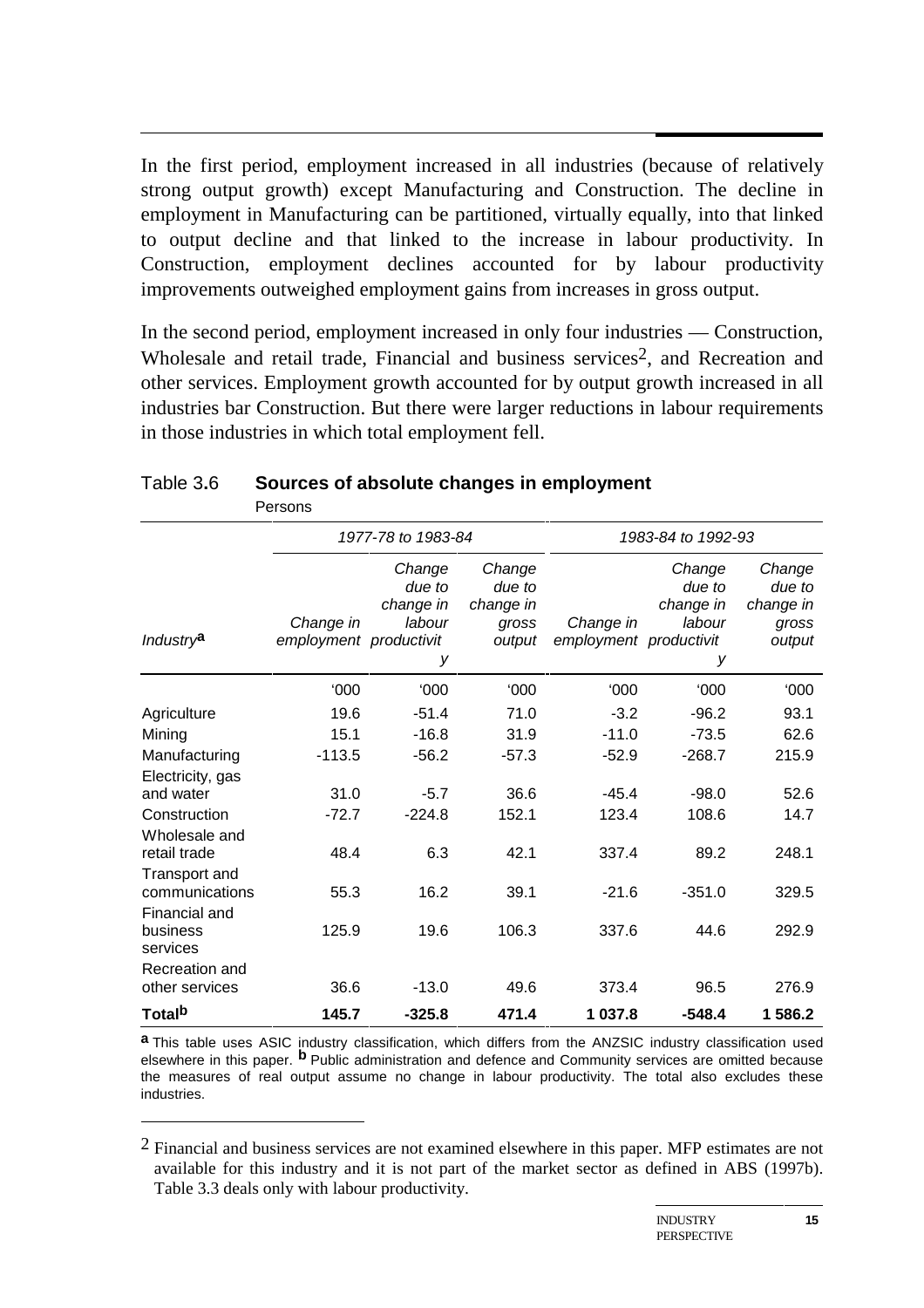Source: de Laine, Lee and Woodbridge (1997, pp. 17, 19).

The industries classified as high MFP growth in this paper (Manufacturing, Electricity, gas and water, and Transport, storage and communication), showed larger declines due to labour productivity in the second period, but also larger output effects.

Returning now to MFP growth, the relationship between MFP and employment in Electricity, gas and water and in Manufacturing is of particular interest, given that high MFP growth comes at the same time as a decline in employment (table 3.2). Electricity, gas and water is an industry sector that has undergone significant structural change. Its workforce has declined by 43 per cent over the period 1978 to 1997. Indeed, this downsizing may be a source of MFP growth in this industry. However, as said above, the industry is small in relation to total overall employment and so the effect of downsizing on the overall structure of employment may be small. Manufacturing, as a large employer, may have greater influence on the overall structure of employment. It is also an industry sector made up of a number of diverse industries. Some examination of the employment structure of industries within the manufacturing sector is provided in appendix C.

The experience for Electricity, gas and water and Manufacturing cannot be generalised to all industries or aggregate employment. The Industry Commission (1997b) found that the evidence does not suggest a necessary link between productivity growth and lower aggregate employment or higher unemployment. It also noted that the relationship between MFP and employment growth varied across industries and within industries across time periods (with both the magnitude and direction of the relationship changing).

Figure 3.2 illustrates the industry variation in MFP, output and employment growth.3 Manufacturing and Electricity, gas and water are the only industries in the segment with positive MFP growth and *negative* employment growth. These industries also have positive output growth. Most industries and the market sector as a whole are in the segment of positive growth in productivity, output and employment. Only Accommodation, cafes and restaurants, Cultural and recreational services and Construction are in the segment of positive employment growth and

-

<sup>3</sup> While the first panel of figure 3.2 seems to suggest a negative relationship between MFP growth and employment growth across industries, caution must be observed in drawing strong conclusions. Sectoral data do not reflect the net outcome for the whole economy of the direct and compensatory effects of MFP change, as indicated by the positive relationship between growth in MFP and employment for the total market sector. In addition, neither the aggregate nor the sectoral data can distinguish between the impact of MFP growth and other factors on employment.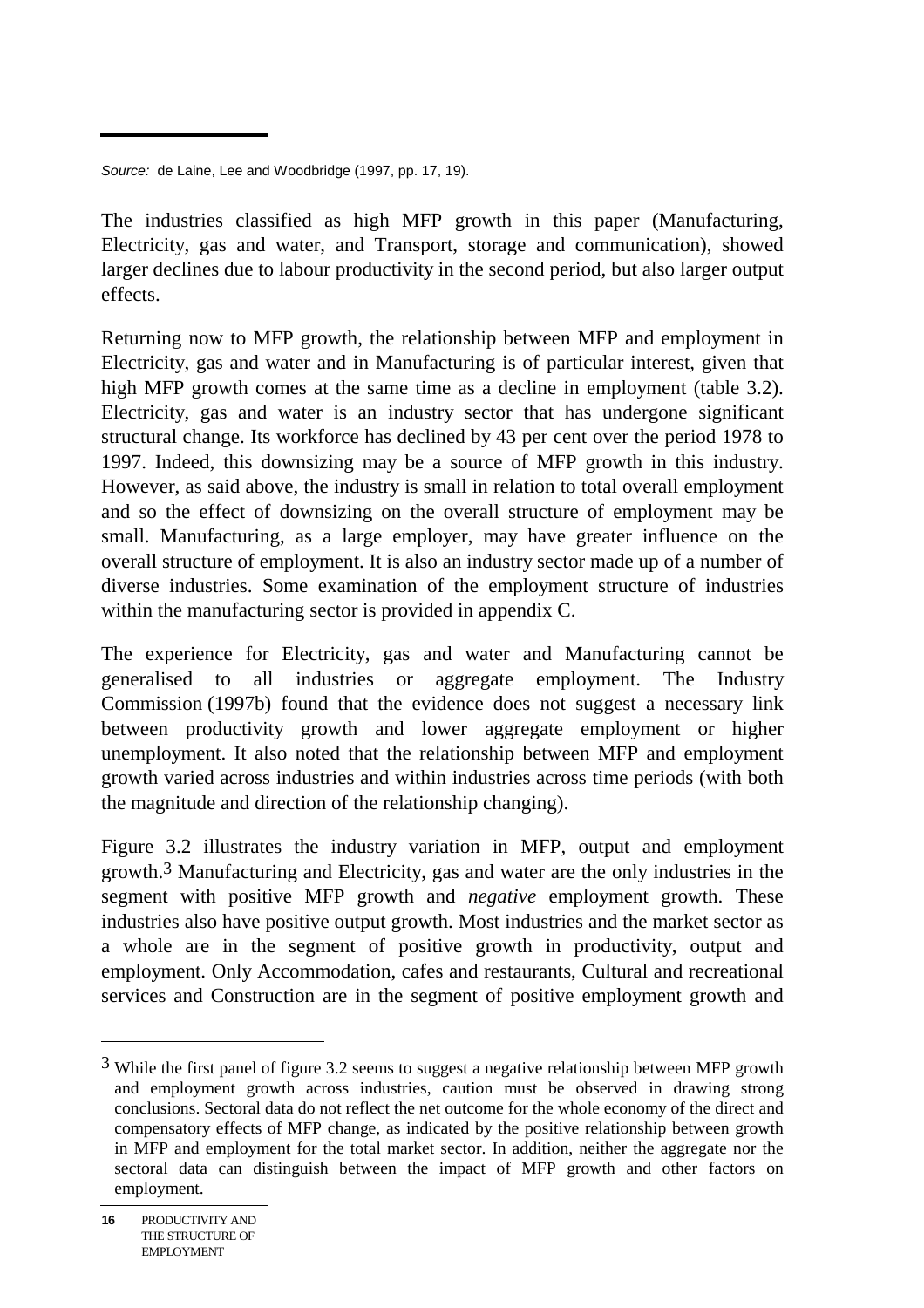negative (measured) MFP growth. However, aside from any effect on the number of jobs, productivity growth may affect the structure of employment. It is this issue that is examined in the rest of this paper.

#### Figure 3**.**4 **Average growth ratesa of MFP, employment and output, 1978-79 to 1995-96b**



**a** Growth rates are measured using average annual compound formula on the end points of linear trend lines through time series data. **b** The employment data are averages between August 1978 and August 1995. The MFP data are averages between financial years 1978-79 and 1995-96.

Data sources: Estimates for MFP are updated from Gretton and Fisher (1997); estimates for output based on ABS (Australian National Accounts, Cat. no. 5204.0); estimates for employment based on ABS (The Labour Force, Australia, Historical Summary, 1966 to 1984, Cat. no. 6204.0) and ABS Labour Statistics on dX-Online database (accessed 30 September 1997).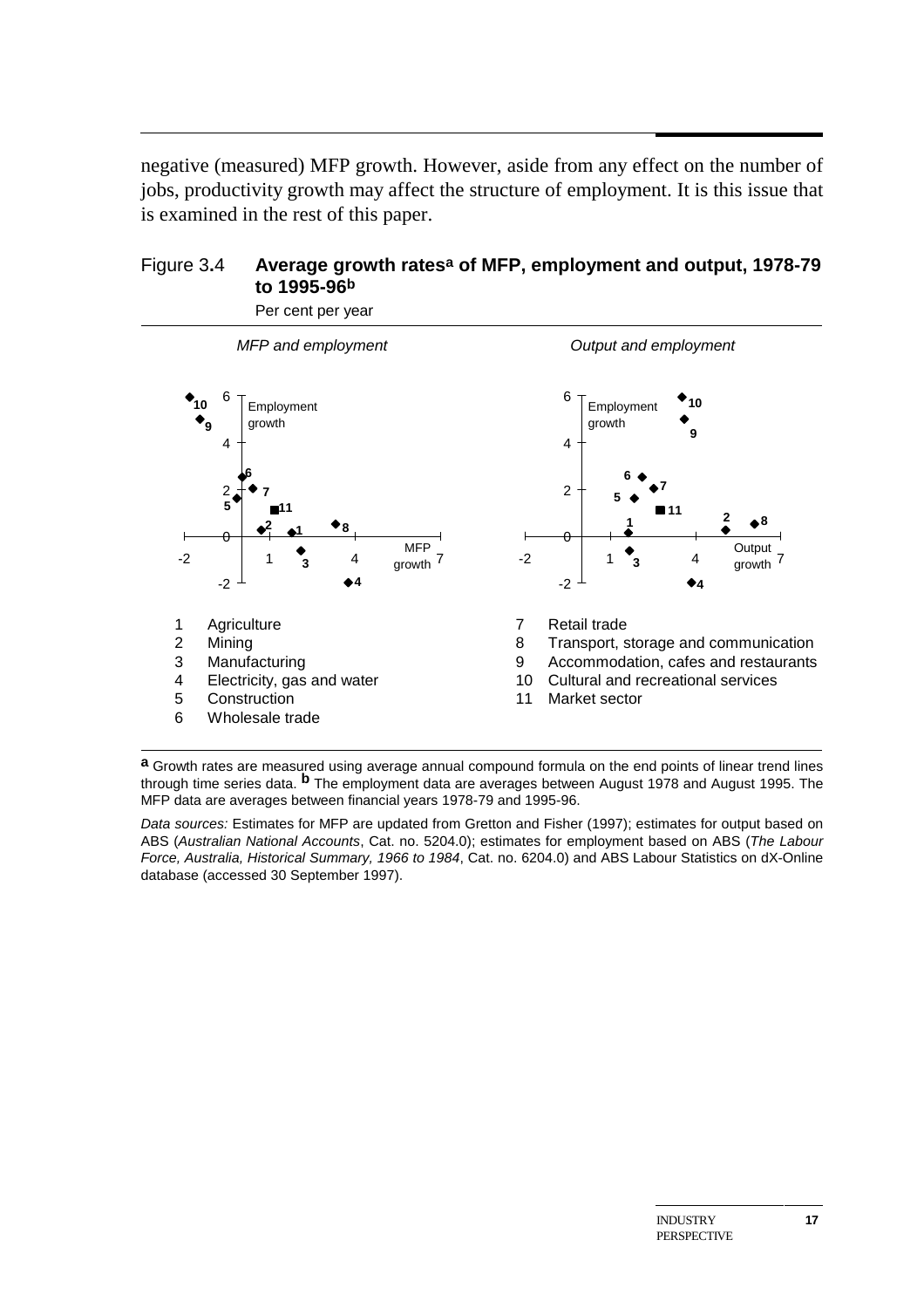**<sup>18</sup>** PRODUCTIVITY AND THE STRUCTURE OF EMPLOYMENT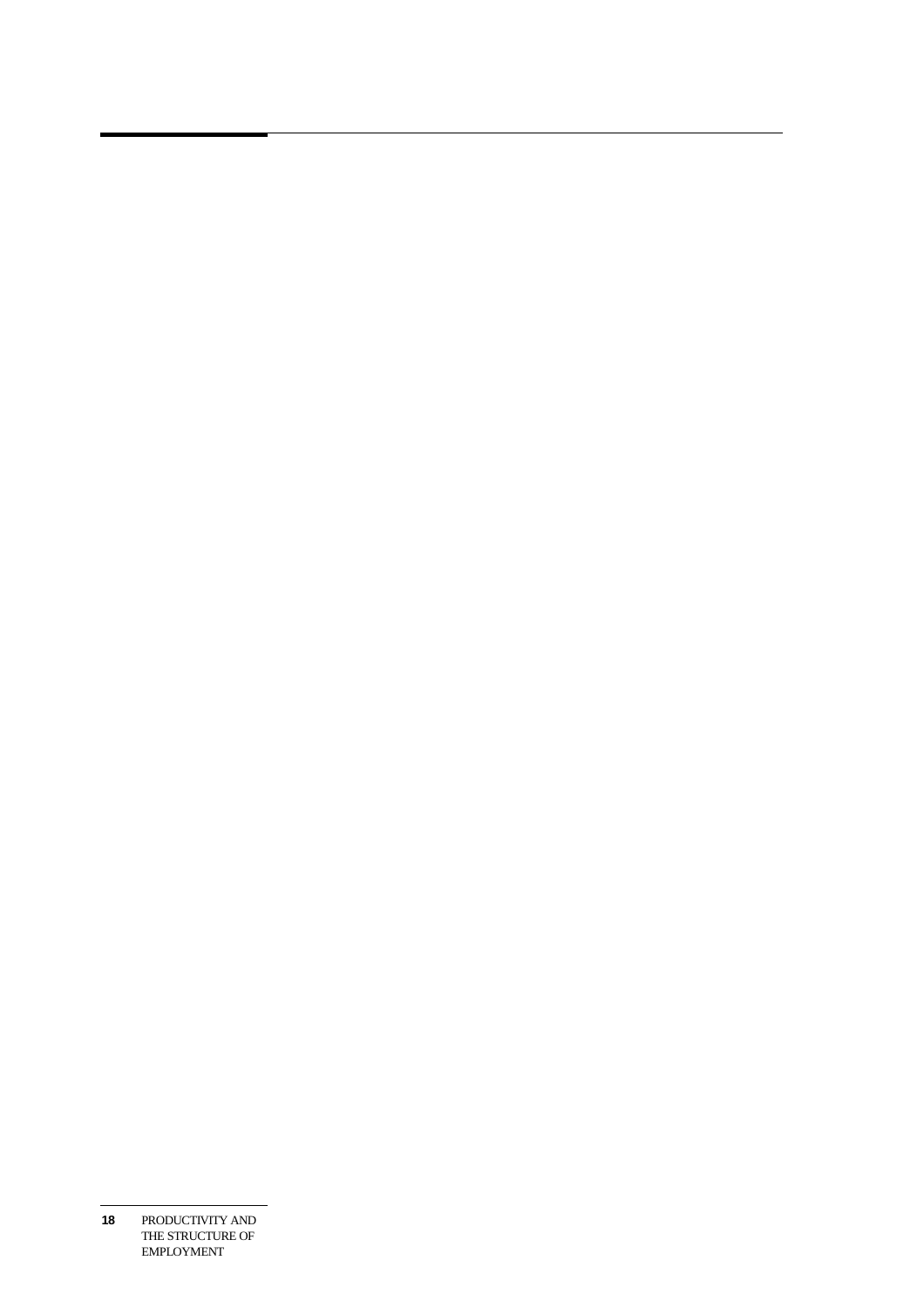# 4 Employment by skill

The Industry Commission stated in its paper, *Assessing Australia's Productivity Performance*, that it is generally believed in many countries that productivity growth has led to a reduction in demand for low-skilled occupations and workers and increased demand for high-skilled workers. It also noted that most OECD countries seem to have experienced decreased demand for low-skilled workers with the result that earnings differentials have expanded and/or there has been increased unemployment of low-skilled workers (IC 1997b).

A range of factors affecting the skill of the workforce is briefly discussed in the following two sections. However, the main purpose of this chapter is to examine the Australian evidence on whether productivity growth is associated with changes in the skill profile of the workforce.

# **4.1 Factors affecting skilled employment**

Skill is multidimensional. EPAC (1996b) identifies three interrelated sources of skills: inherited personal characteristics; skills developed through formal education and training; and skills developed through work experience and informal training. In this paper, broad groupings based on educational attainment and occupation are used as indicators of skill. Measurement of skill is discussed further in section 4.3.

The structure of the workforce in terms of skill has changed over time, with the average skill level (as measured in a variety of ways) increasing. A number of demand and supply side factors have contributed to the change, together with institutional changes.

On the demand side, the demand for skills is driven by firms' need for employees to perform more demanding tasks. The wages and salaries that must be paid to attract skilled employees puts a curb on the demand for skill. On the supply side, people make decisions about investing in human capital for a range of personal and financial reasons.

A range of factors affects the skill composition of employment. Some industries are affected more than others. These factors include the following.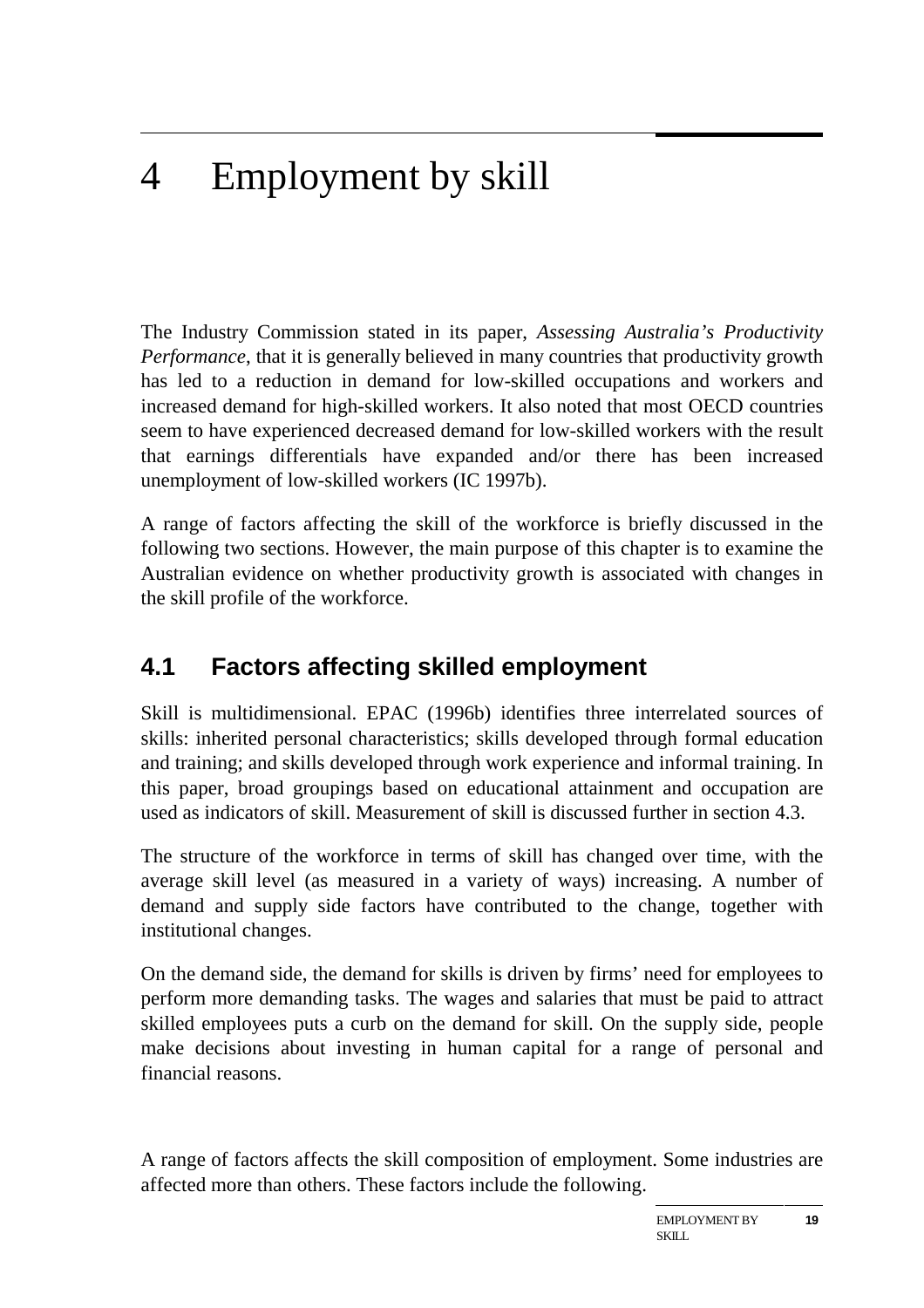- Shifts in the composition of production.
	- Growth in the demand for services has been a major factor changing the composition of production. Rapid growth in the service sector has led to growth in white collar employment, both high and low skill, with many of these new jobs placing a greater emphasis on interpersonal skills rather than the physical or motor skills required for many low-skilled blue collar production jobs.
- Expansion of international trade.
	- The effect of international trade on the demand for low-skilled workers is the subject of debate (see OECD 1996b for example). An increase in international trade will result in a relative decrease in demand for low-skilled labour if imports are concentrated in sectors that employ a larger proportion of low-skilled workers and exports are concentrated in sectors that employ predominantly high-skilled workers.
	- However, EPAC (1996a) suggested that there was insufficient evidence to draw definite conclusions about the link between changes in Australia's pattern of international trade and increased demand for skilled labour.
- Technological change.
	- The implications of technological change for the skill composition of the workforce depend on the type of technological change and the area of application. Overall the net effect is unclear. EPAC (1996a) suggested that definite conclusions about the net effect cannot be drawn from available evidence. The role of technological change, and productivity growth in general, is discussed in the next section.

On the supply side, the number of skilled workers has increased. The proportion of people staying on at school and undertaking post-school education and training has increased. EPAC (1996b) attributed increasing school retention rates to a variety of factors including government incentives, declining youth employment opportunities and the perception that improved qualifications lead to better job opportunities.

# **4.2 Skill composition of the employed workforce and productivity**

Productivity and skill are interdependent. The development of skills can affect productivity growth. But some forms of productivity growth (for example, technological change) can affect the demand for skills in some circumstances.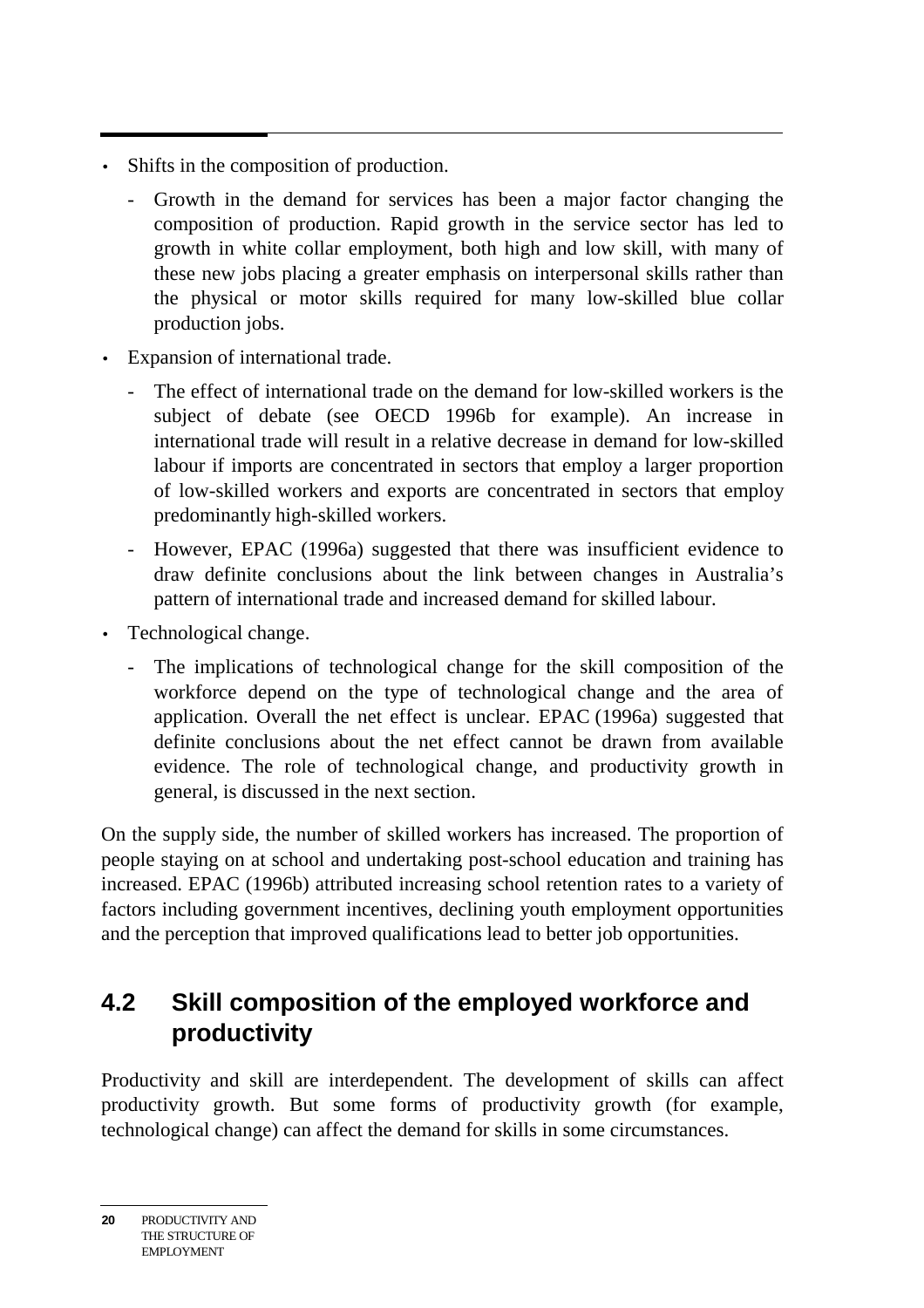Productivity depends, in part, on the knowledge, skills and attitudes of the labour force. Skill plays a key role in enhancing employees' flexibility and effectiveness. It has also been argued that education levels are linked to productivity *growth*. This is based on the idea that a more educated workforce will be able to develop, modify and adapt to new processes and techniques, allowing productivity to rise more rapidly (see OECD 1994 for example).

On the other hand, changes in productivity may result in changes in the demand for, and supply of, certain skills. The links between productivity growth and changes in the skill composition of employment are not straightforward — they depend on the source of the productivity growth.

One major source of productivity growth is technological change. Despite considerable debate internationally over how much of the decreased demand for low-skilled workers is due to technological change, this issue remains unresolved (OECD 1996b). However, in some circumstances, the links are clearer. OECD (1998b, p. 54) notes

In general, the generation and diffusion of new technologies, shifts in the composition of final demand, and shifts in labour supply all underlie changes in the skill composition of employment and in the importance of different occupational categories to job growth. Even though it is hard to identify the impact of each, it is generally agreed that when new technologies are introduced into production processes, the demand for low-skilled workers drops and that for high-skilled workers rises. At the same time, and in addition to this upskilling, technology can also have a "deskilling" effect. As new technologies perform a greater variety of tasks, the skills required for certain occupations may be reduced. There is, in fact, evidence that IT [information technology] is reducing the requirements of middle-management jobs, traditionally thought of as skilled.

Another source of productivity growth is increased competitive pressures. For example, industries that have been shielded from competitive pressures may have been able to maintain higher manning levels than otherwise would be the case. There is strong evidence of this in Australian government business enterprises in the infrastructure area. When these industries have been exposed to clearer commercial operating guidelines and competition in order to increase their productivity, labour shedding has been commonly observed. A point of interest is whether low-skilled workers are more likely to be affected by labour shedding than high-skilled workers.

# **4.3 Measurement of skill**

To examine the link between skill and productivity growth, skill needs to be measured. Since skill is a multidimensional concept, direct measurement is difficult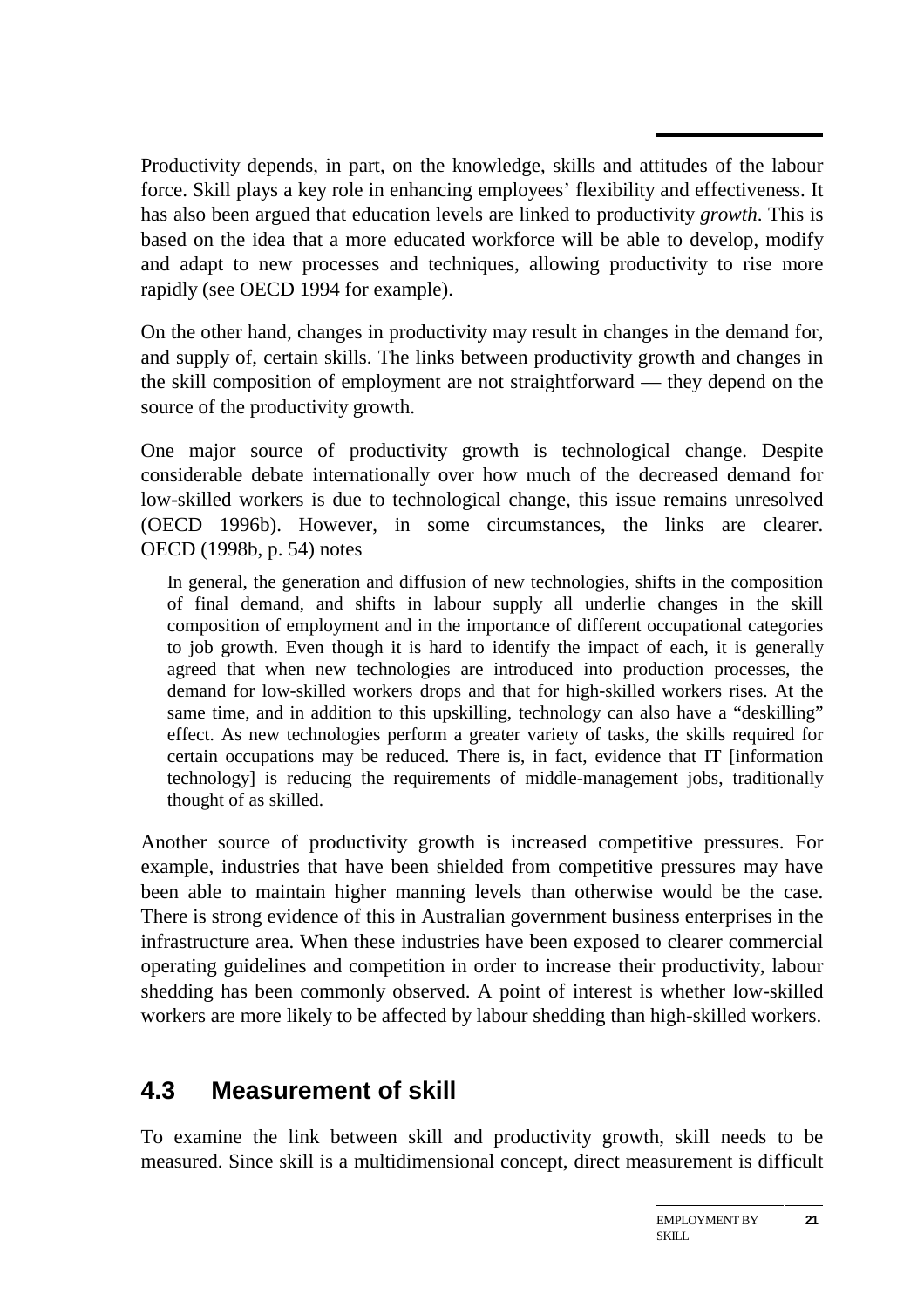and, in empirical work, proxies for skill are often used. Two commonly used proxies are educational attainment and occupation.

Each of these proxies has its limitations (see Spenner 1990 for a detailed discussion of alternative measures of skill). It is to the lack of direct or objective measures of skill and the use of proxies that OECD (1996b) attributes, in part, the lack of consensus about the impact of technical change on the skill composition of employment.

Limitations of the educational attainment measure include the following.

- Educational attainment does not capture variations in the quality of schooling over time.
- The amount of schooling and actual skill requirements of the job often do not correspond. The use of credentials as a screening mechanism for jobs can mean that the employee has skills in excess of those needed for the job.
- On-the-job learning (on-the-job training and work experience) is not captured because only formal training is covered.

Nonetheless, according to the OECD (1994), measures of educational attainment are reasonable proxies for 'human capital'.

Occupation can be highly correlated with formal education. For example, most highskilled white collar occupations require tertiary qualifications and high-skilled blue collar occupations require trade qualifications. But for some occupations, such as some low-skilled blue collar occupations, formal education may be less important, with greater reliance placed on on-the-job training and experience. However, occupation as a measure of skill also has its limitations, which include the following.

- Some occupational classifications, particularly at high levels of aggregation, can embrace some heterogeneous skills.
- The skill content of both high-skilled and low-skilled occupations may have changed over time.

Educational attainment and occupation are used in the following sections as complementary measures of skill. For both these proxies, broad groupings related to skill are used, rather than detailed groupings. Educational attainment is mainly examined in terms of whether or not workers have post-school qualifications. Occupation is based on four broad groups: high-skilled white collar, high-skilled blue collar, low-skilled white collar and low-skilled blue collar.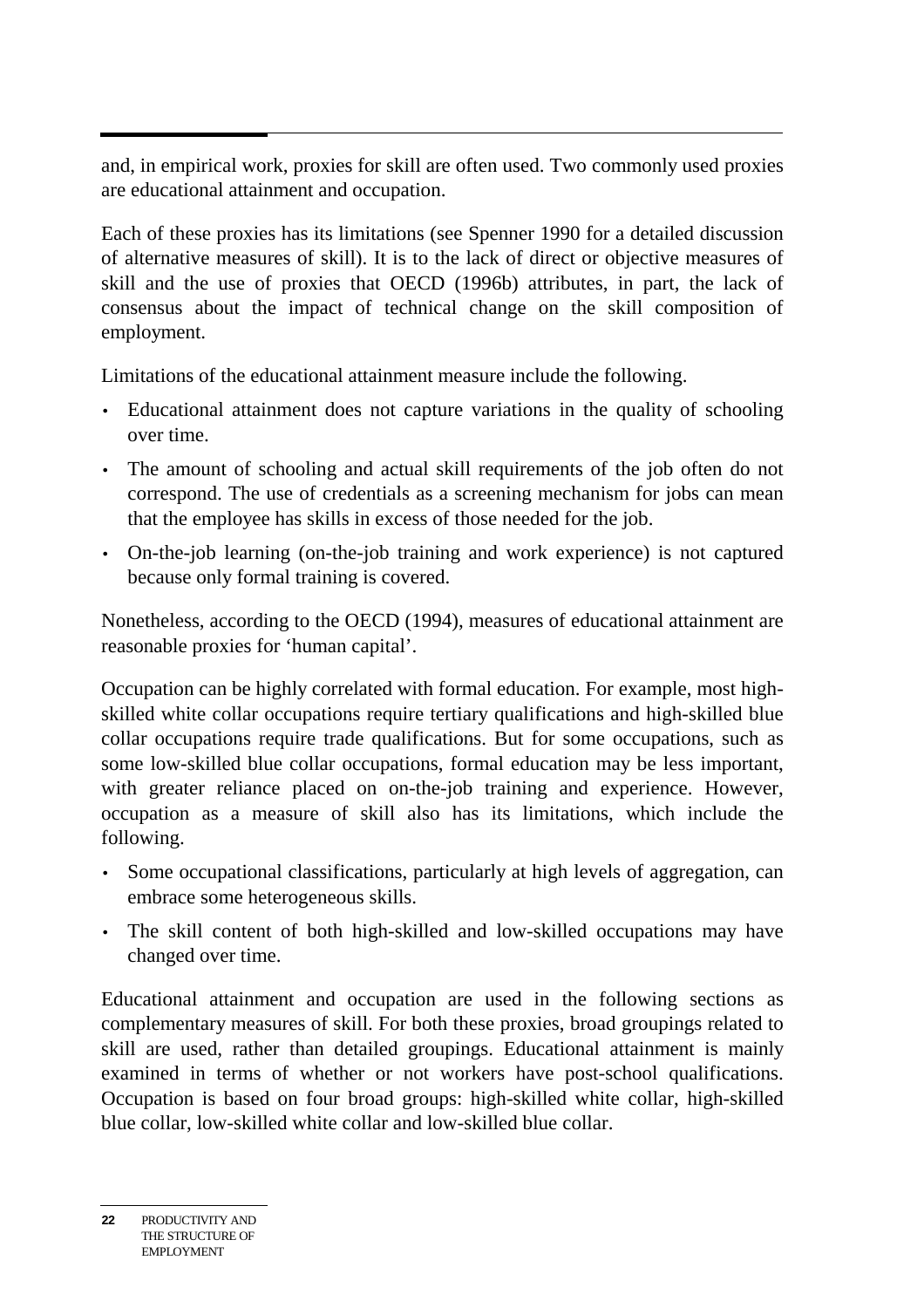# **4.4 Educational attainment**

### **Trends in employment by educational attainment**

Construction of a continuous data series on educational attainment is hampered by changes in the classification systems used by the ABS. Only broad classification is possible. The following classification system based on completion of different stages of education is used in this paper.

- 1. With post-school qualifications, which includes:
	- (a) degree or higher (a bachelor degree, a graduate or post-graduate diploma, masters degree or a doctorate); and
	- (b) other qualifications (including vocational or trade qualifications).
- 2. Without post-school qualifications, which includes:
	- (a) completed secondary school (the highest level of secondary school available at the time the employee left school, for example, Year 12 or equivalent);
	- (b) did not complete secondary school (including employees who never attended school); and
	- (c) still at school.

Differences in collection methods and definitions that affect the series presented in this chapter are detailed in appendix A. One major reclassification instituted by the ABS in 1993 involved a reclassification of people holding qualifications earned as a result of less than one semester's full-time study from the 'with post-school qualifications' group to the 'without post-school qualifications' group. This change, combined with another change to the wording of the questionnaire, is estimated by the ABS to have lowered the total for the 'with post-school qualifications' group in 1993 by 400 000 to 500 000 compared with the old methodology (ABS 1993b). Sufficient information was not available to make appropriate adjustments to take account of this change at the industry sector level. This creates a break in the series presented in this chapter, which affects the validity of comparisons made between data before and after 1993. Where possible, an indication of whether the comparison may underestimate or overestimate the change is provided.

## Profile of employment by educational attainment

The workforce has become better educated on average. Between February 1984 and May 1997, the share of the employed workforce with post-school qualifications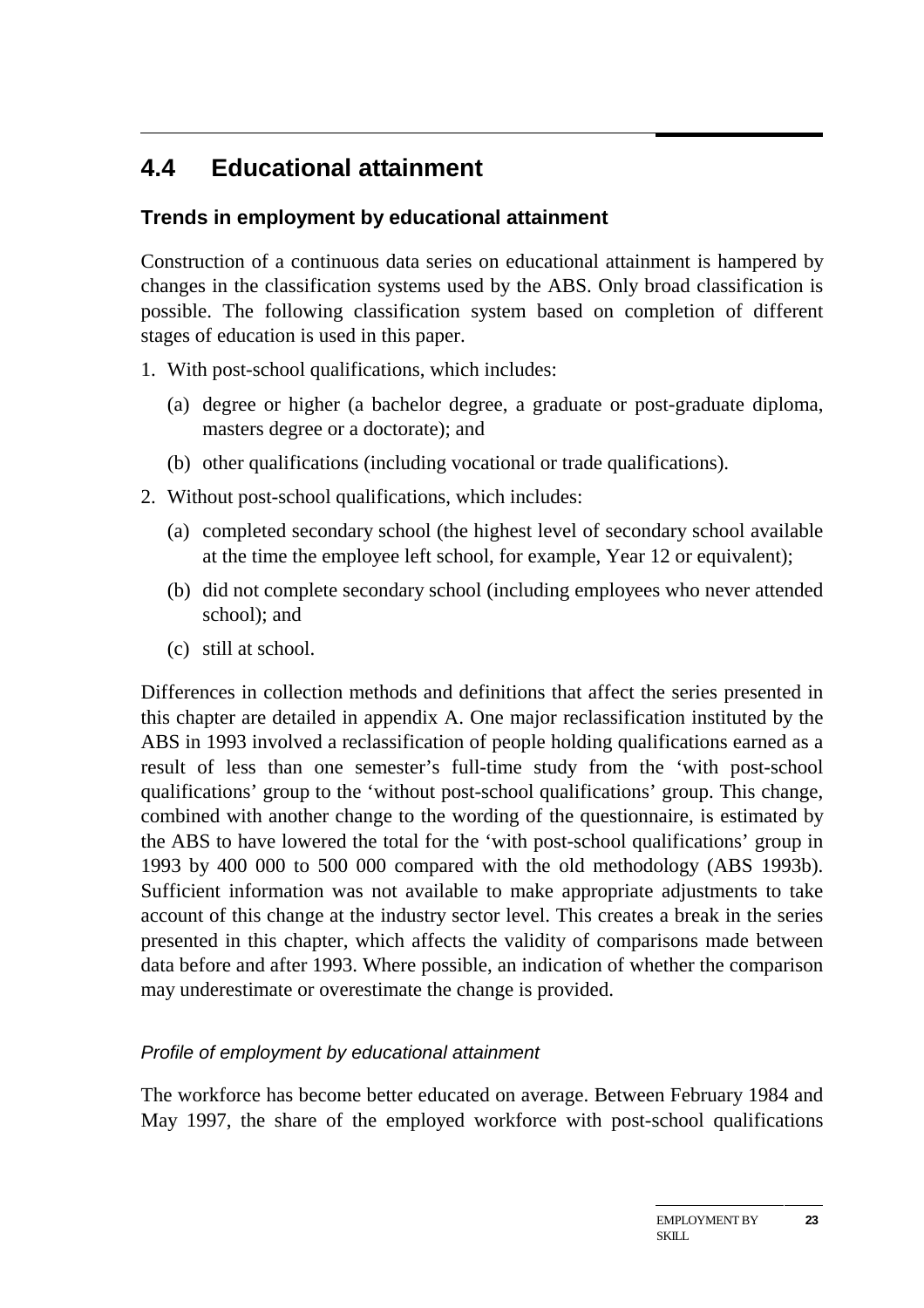increased steadily from around 44 to 48 per cent<sup>1</sup> (table 4.1). Both males and females are becoming better educated — females at a faster rate. However, the share of more qualified females has been consistently lower than the share of more qualified males.

The other side of the increase in educational attainment is the decrease in the share of workers without post-school qualifications (figure **4**.**1**). A fall in the proportion of workers who did not complete secondary school was the factor largely responsible (figure **4**.**2**).

There are supply and demand factors behind the trend to more educated workers. Strong increases in retention rates to Year 12 have increased the supply of relatively more skilled workers (and reduced the supply of workers without completed secondary education). The Year 12 retention rate has increased dramatically — from 45 per cent in 1984 to 71.8 per cent in 1997 (ABS 1998a).

| iv vi juul viuv                    |                   |                   |                   |                   |                         |             |
|------------------------------------|-------------------|-------------------|-------------------|-------------------|-------------------------|-------------|
|                                    | 1984 <sup>a</sup> |                   | 1997 <sup>b</sup> |                   | Difference <sup>c</sup> |             |
| Education group                    | Number            | Share<br>of total | <b>Number</b>     | Share<br>of total | <b>Number</b>           | Per<br>cent |
|                                    | 000'              | %                 | 000'              | %                 | 000'                    | %           |
| <b>Males</b>                       |                   |                   |                   |                   |                         |             |
| With post-school qualifications    | 1859.2            | 47.2              | 2 3 6 2 . 3       | 50.8              | 503.1                   | 27.1        |
| Without post-school qualifications | 2 0 8 2 .0        | 52.8              | 2 2 9 2 . 4       | 49.2              | 210.4                   | 10.1        |
| Total                              | 3 941.2           | 100.0             | 4 6 5 4 . 7       | 100.0             | 713.5                   | 18.1        |
| <b>Females</b>                     |                   |                   |                   |                   |                         |             |
| With post-school qualifications    | 914.7             | 38.9              | 1 608.9           | 44.9              | 694.2                   | 75.9        |
| Without post-school qualifications | 1 433.8           | 61.1              | 1975.4            | 55.1              | 541.6                   | 37.8        |
| Total                              | 2 3 4 8 .5        | 100.0             | 3 5 8 4 . 4       | 100.0             | 1 235.8                 | 52.6        |
| <b>Persons</b>                     |                   |                   |                   |                   |                         |             |
| With post-school qualifications    | 2773.9            | 44.1              | 3 971.3           | 48.2              | 1 197.3                 | 43.2        |
| Without post-school qualifications | 3515.8            | 55.9              | 4 2 6 7 . 8       | 51.8              | 752.0                   | 21.4        |
| Total                              | 6 289.7           | 100.0             | 8 2 3 9 . 0       | 100.0             | 1949.3                  | 31.0        |

#### Table 4**.**2 **Employment by educational attainment, by gender, 1984 and 1997**

15-64 year olds

**a** February data. **b** May data. **c** Break in series in 1993 means comparisons between 1984 and 1997 may underestimate the rise in the 'with post-school qualifications' group and overestimate the rise in the 'without post-school qualifications' group.

Sources: Based on ABS (Labour Force Status and Educational Attainment, Australia, Cat. no. 6235.0; Transition from Education to Work, Australia, Cat. no. 6227.0; unpublished data).

-

<sup>&</sup>lt;sup>1</sup> Due to the break in series in 1993, this percentage change underestimates the actual increase.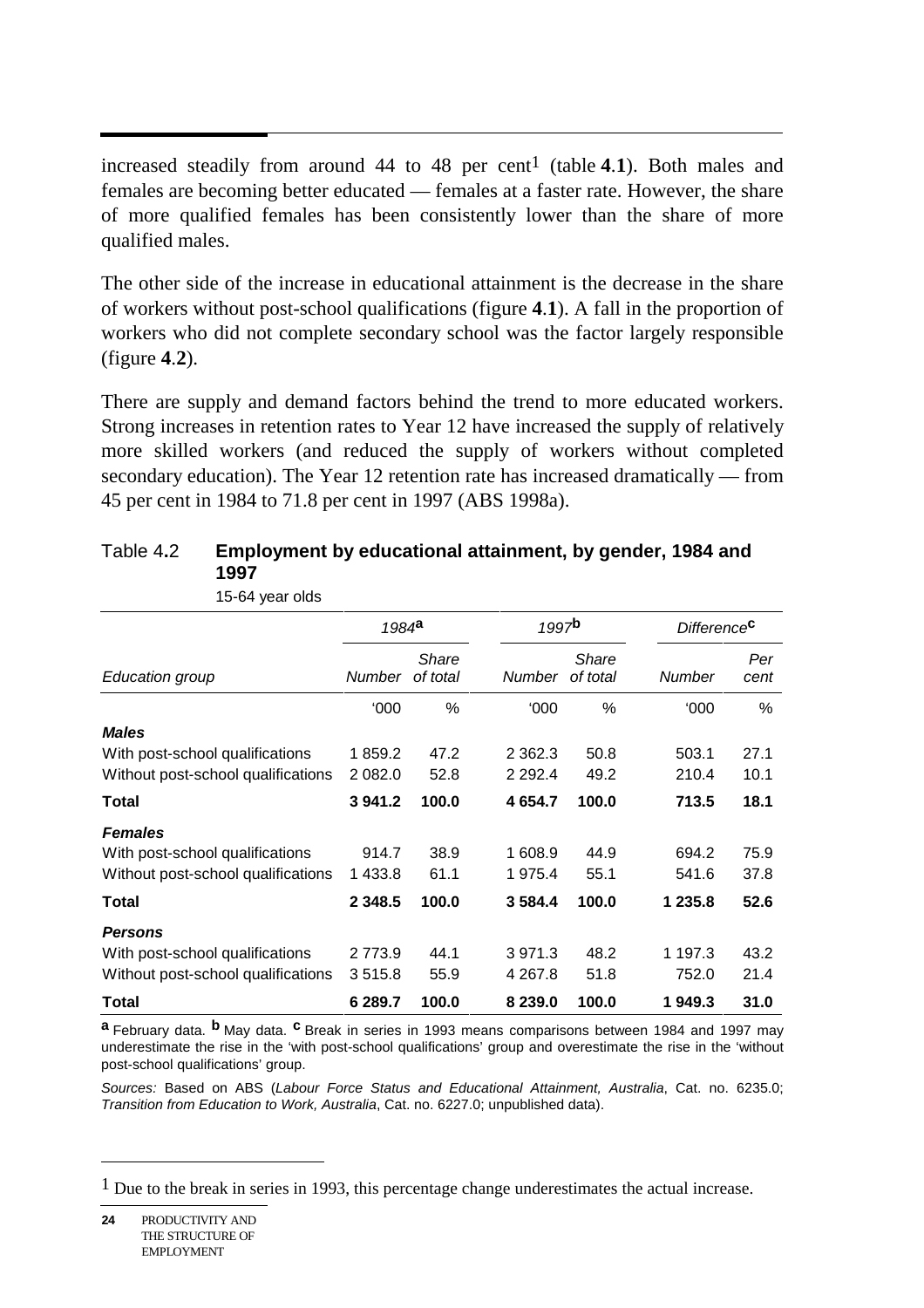



**a** 15-64 year olds. **b** February data from 1984 to 1988 and May data from 1989 to 1997.

Data sources: Based on ABS (Labour Force Status and Educational Attainment, Australia, Cat. no. 6235.0; Transition from Education to Work, Australia, Cat. no. 6227.0; unpublished data).

#### Figure 4**.**4 **Share of employed workforcea by educational attainment subgroup, 1984 to 1997b**



**a** 15-64 year olds. **b** February data from 1984 to 1988 and May data from 1989 to 1997.

Data sources: Based on ABS (Labour Force Status and Educational Attainment, Australia, Cat. no. 6235.0; Transition from Education to Work, Australia, Cat. no. 6227.0).

The increasing trend in the *share* of the employed workforce with post-school qualifications has occurred across all market sector industries. Consequently, the distribution of the number of workers by educational attainment category across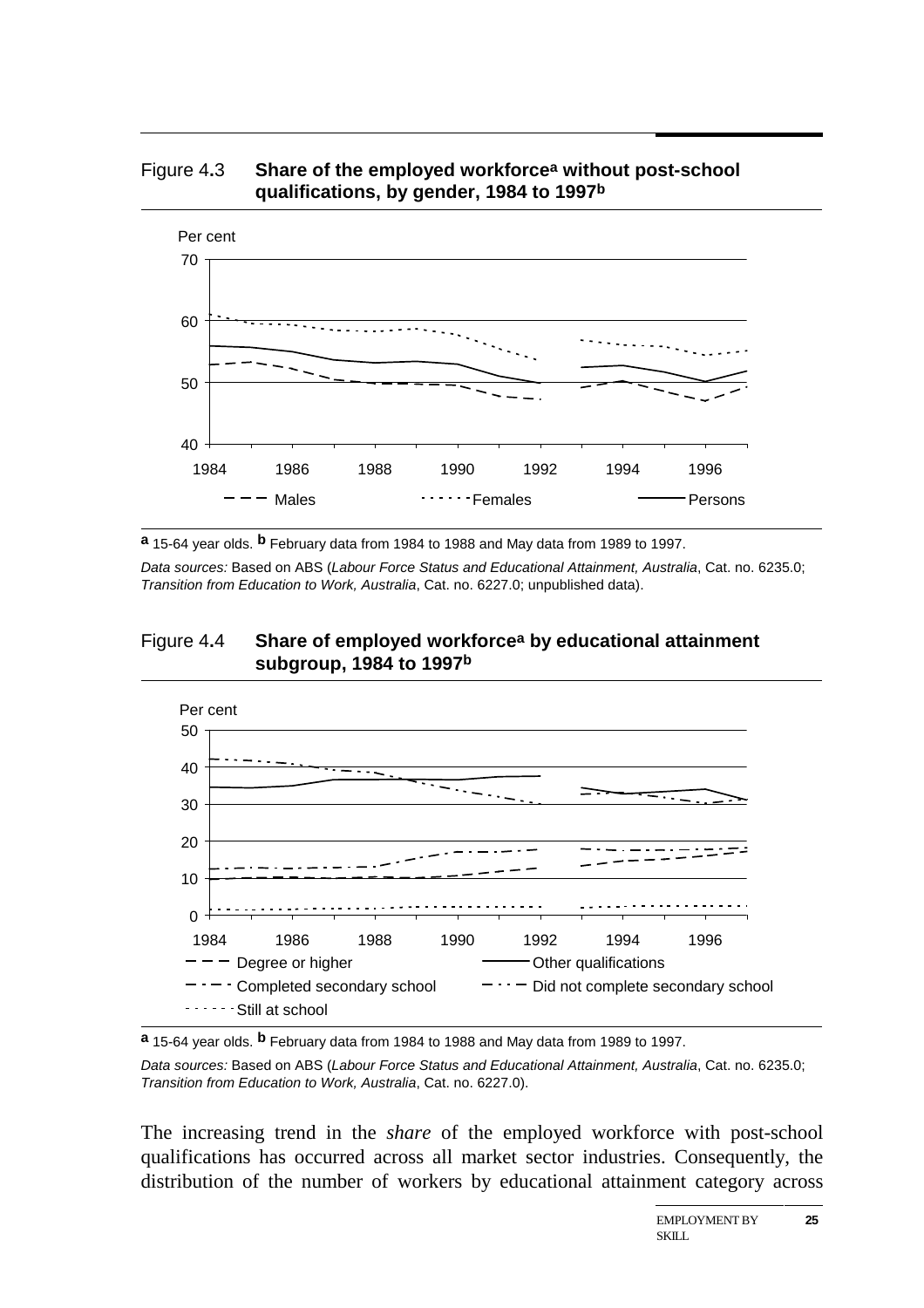industries has not changed dramatically, although Manufacturing is a notable exception due to the relatively smaller number of people employed in that sector in the latter period (table 4.2). Of the market sector industries, Manufacturing was the largest employer of workers *with* post-school qualifications, accounting for around 16 per cent of these workers in 1984, falling to around 13 per cent by 1997. Retail trade and Construction were the next two largest employers of more educated workers.

Manufacturing and Retail trade also accounted for the largest share of workers *without* post-school qualifications. Manufacturing had a larger share than Retail trade in 1984 (nearly 20 per cent compared with 18 per cent) but, by 1997, Retail trade had nearly 21 per cent compared with 14 per cent for Manufacturing.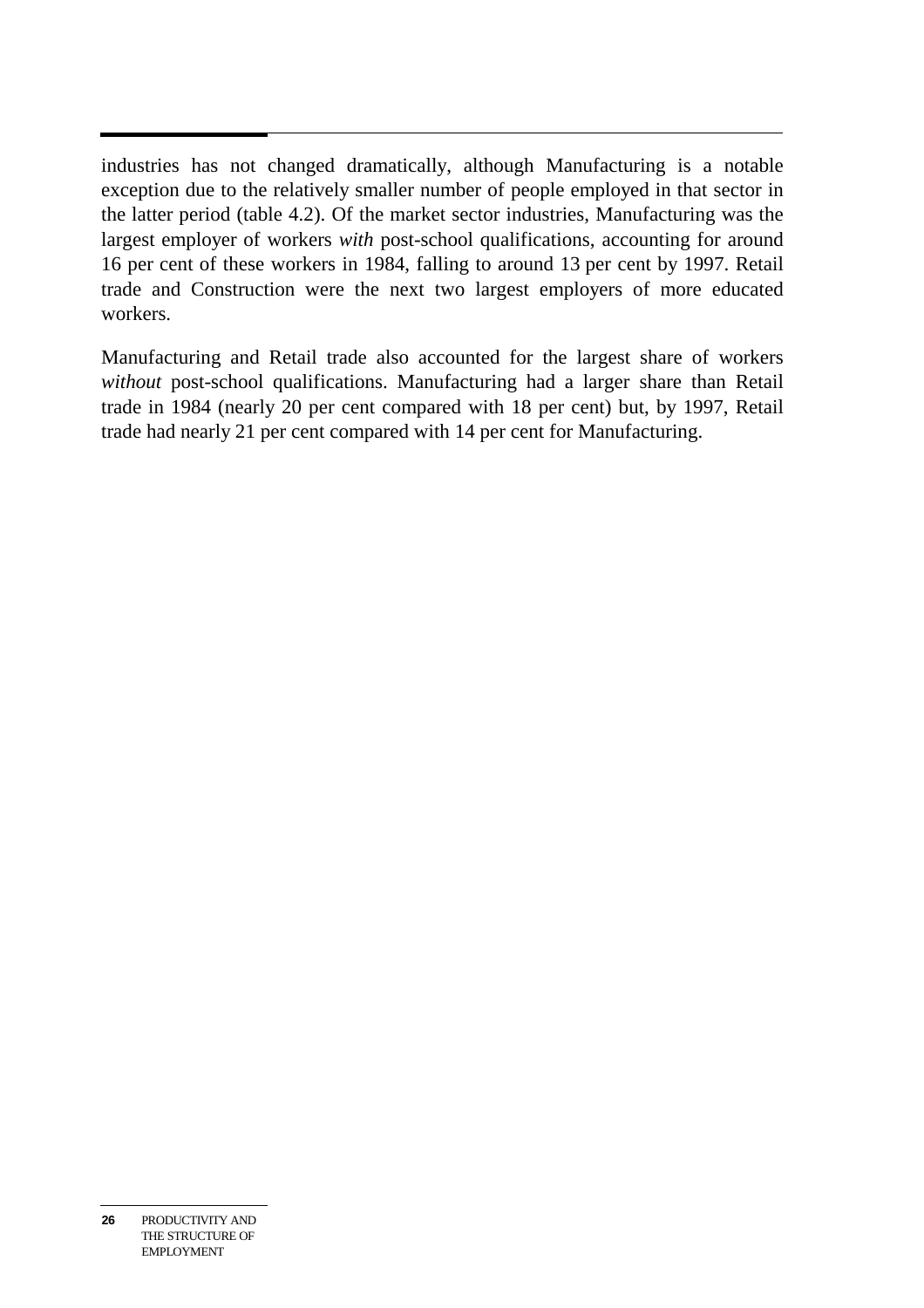|                                           | 1984 <sup>a</sup> |              | 1997 <sup>b</sup> |              | Difference <sup>c</sup> |         |
|-------------------------------------------|-------------------|--------------|-------------------|--------------|-------------------------|---------|
|                                           |                   | <b>Share</b> |                   | <b>Share</b> |                         | Per     |
| Industry                                  | Number            | of total     | Number            | of total     | Number                  | cent    |
|                                           | 000'              | %            | 000'              | %            | 000'                    | %       |
| With post-school qualifications           |                   |              |                   |              |                         |         |
| Agriculture                               | 98.0              | 3.5          | 118.4             | 3.0          | 20.4                    | 20.9    |
| Mining                                    | 51.0              | 1.8          | 42.7              | 1.1          | $-8.2$                  | $-16.2$ |
| Manufacturing                             | 446.5             | 16.1         | 509.2             | 12.8         | 62.7                    | 14.0    |
| Electricity, gas and water                | 78.2              | 2.8          | 45.3              | 1.1          | $-32.9$                 | $-42.0$ |
| Construction                              | 226.2             | 8.2          | 327.9             | 8.3          | 101.7                   | 44.9    |
| Wholesale trade                           | 140.6             | 5.1          | 225.3             | 5.7          | 84.7                    | 60.2    |
| Retail trade                              | 259.3             | 9.3          | 349.3             | 8.8          | 89.9                    | 34.7    |
| Trans., storage and comm.                 | 187.6             | 6.8          | 212.7             | 5.4          | 25.1                    | 13.4    |
| Accomm., cafes and rest.                  | 61.5              | 2.2          | 129.9             | 3.3          | 68.5                    | 111.3   |
| Cultural and rec. services                | 43.7              | 1.6          | 88.3              | 2.2          | 44.6                    | 102.2   |
| Market sector                             | 1 592.6           | 57.4         | 2 049.0           | 51.6         | 456.5                   | 28.7    |
| <b>Total industries</b>                   | 2773.9            | 100.0        | 3 971.3           | 100.0        | 1 197.3                 | 43.2    |
| <b>Without post-school qualifications</b> |                   |              |                   |              |                         |         |
| Agriculture                               | 276.8             | 7.9          | 268.4             | 6.3          | $-8.3$                  | $-3.0$  |
| Mining                                    | 45.4              | 1.3          | 37.8              | 0.9          | $-7.6$                  | $-16.7$ |
| Manufacturing                             | 684.4             | 19.5         | 603.1             | 14.1         | $-81.2$                 | $-11.9$ |
| Electricity, gas and water                | 67.8              | 1.9          | 22.9              | 0.5          | $-44.8$                 | $-66.1$ |
| Construction                              | 192.1             | 5.5          | 238.7             | 5.6          | 46.6                    | 24.2    |
| Wholesale trade                           | 227.6             | 6.5          | 281.1             | 6.6          | 53.6                    | 23.5    |
| Retail trade                              | 613.6             | 17.5         | 881.5             | 20.7         | 267.9                   | 43.7    |
| Trans., storage and comm.                 | 281.1             | 8.0          | 343.2             | 8.0          | 62.1                    | 22.1    |
| Accomm., cafes and rest.                  | 143.2             | 4.1          | 262.0             | 6.1          | 118.7                   | 82.9    |
| Cultural and rec. services                | 54.1              | 1.5          | 111.3             | 2.6          | 57.2                    | 105.6   |
| Market sector                             | 2586.1            | 73.6         | 3 0 5 0.2         | 71.5         | 464.1                   | 17.9    |
| <b>Total industries</b>                   | 3515.8            | 100.0        | 4 267.8           | 100.0        | 752.0                   | 21.4    |
| All education groups                      |                   |              |                   |              |                         |         |
| Agriculture                               | 374.7             | 6.0          | 386.8             | 4.7          | 12.1                    | 3.2     |
| Mining                                    | 96.4              | 1.5          | 80.6              | 1.0          | $-15.8$                 | $-16.4$ |
| Manufacturing                             | 1 130.9           | 18.0         | 1 1 1 2 . 3       | 13.5         | $-18.5$                 | $-1.6$  |
| Electricity, gas and water                | 145.9             | 2.3          | 68.3              | 0.8          | $-77.7$                 | $-53.2$ |
| Construction                              | 418.3             | 6.7          | 566.6             | 6.9          | 148.2                   | 35.4    |
| Wholesale trade                           | 368.2             | 5.9          | 506.4             | 6.1          | 138.2                   | 37.5    |
| Retail trade                              | 872.9             | 13.9         | 1 2 3 0.8         | 14.9         | 357.8                   | 41.0    |
| Trans., storage and comm.                 | 468.7             | 7.5          | 555.9             | 6.7          | 87.2                    | 18.6    |
| Accomm., cafes and rest.                  | 204.7             | 3.3          | 391.9             | 4.8          | 187.2                   | 91.4    |
| Cultural and rec. services                | 97.8              | 1.6          | 199.6             | 2.4          | 101.8                   | 104.1   |
| Market sector                             | 4 178.6           | 66.4         | 5 0 9 9.2         | 61.9         | 920.5                   | 22.0    |
| <b>Total industries</b>                   | 6 289.7           | 100.0        | 8 2 3 9 . 0       | 100.0        | 1949.3                  | 31.0    |

## Table 4**.**3 **Employment by educational attainment, by industry, 1984 and 1997**

15-64 year olds

**a** February data. **b** May data. **c** Break in series in 1993 means comparisons between 1984 and 1997 may underestimate rises and overestimate falls in 'with post-school qualifications' and underestimate falls and overestimate rises in 'without post-school qualifications'.

Source: Based on ABS (unpublished data).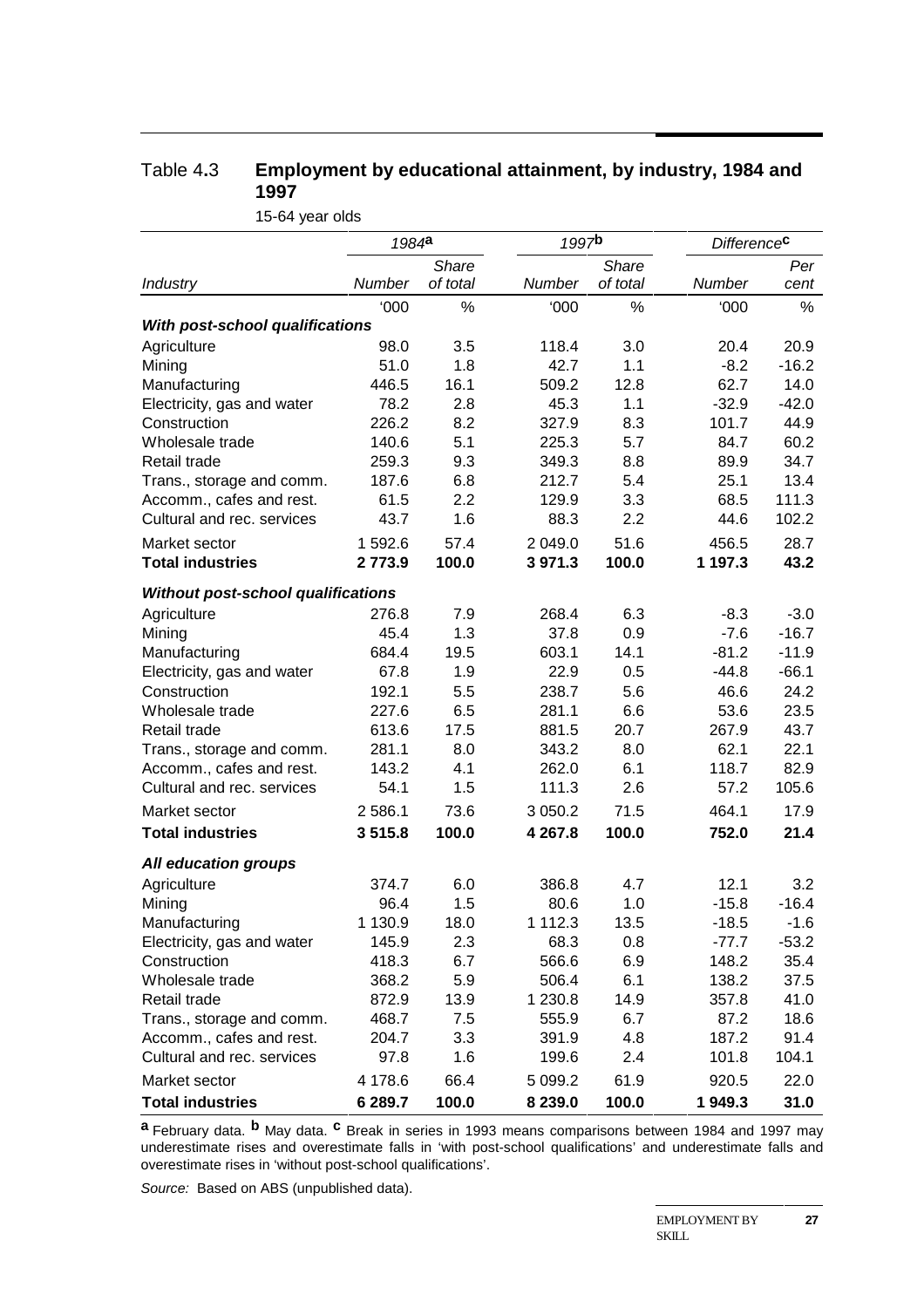## **Relationship between productivity growth and educational attainment**

As discussed earlier, educational qualifications of workers can affect productivity, and productivity growth can affect the educational attainment profile of the workforce. Less educated workers clearly make up a declining share of the workforce at the aggregate level. An industry view is now taken to examine if there is an association between productivity growth and educational attainment across industry sectors. This issue is explored by seeking answers to the following two questions.

- Does the educational attainment profile of high productivity growth industries differ systematically from the economywide average and from low productivity growth industries?
- Is there any association between productivity growth and changes in the educational attainment profile of the workforce at the industry level?

## Educational attainment profile of high and low productivity growth industries

Figure **4**.**5** shows the percentage of the employed workforce without post-school qualifications for selected industries with different rates of multifactor productivity (MFP) growth. The top panel shows the high productivity growth industries and the bottom panel shows the low productivity growth industries.

Taking the Total industries profile as the benchmark, the figures suggest that there is no systematic pattern for high and low productivity growth industries.2 Two of the three high productivity growth industries (Manufacturing and Transport, storage and communication) have a less qualified workforce than average. Electricity, gas and water is more qualified than average.<sup>3</sup>

Four of the five low productivity growth industries also have a less qualified workforce than average. The exception in this case is Construction. Both Electricity, gas and water and Construction have higher shares of workers with 'other qualifications', particularly trade qualifications, than Total industries. This contributes to their higher shares of workers with post-school qualifications.

-

 $<sup>2</sup>$  Some caution is needed here regarding interpretation as no weighting has been applied to the</sup> subgroups within the 'with post-school qualifications' category. For example, an industry may have a lower share of employees with post-school qualifications overall but, of those employees, a larger proportion may have degrees.

 $3$  Although it appears that there is a widening gap between Electricity, gas and water and Total industries, the break in the series hampers meaningful comparison between 1984 and 1997.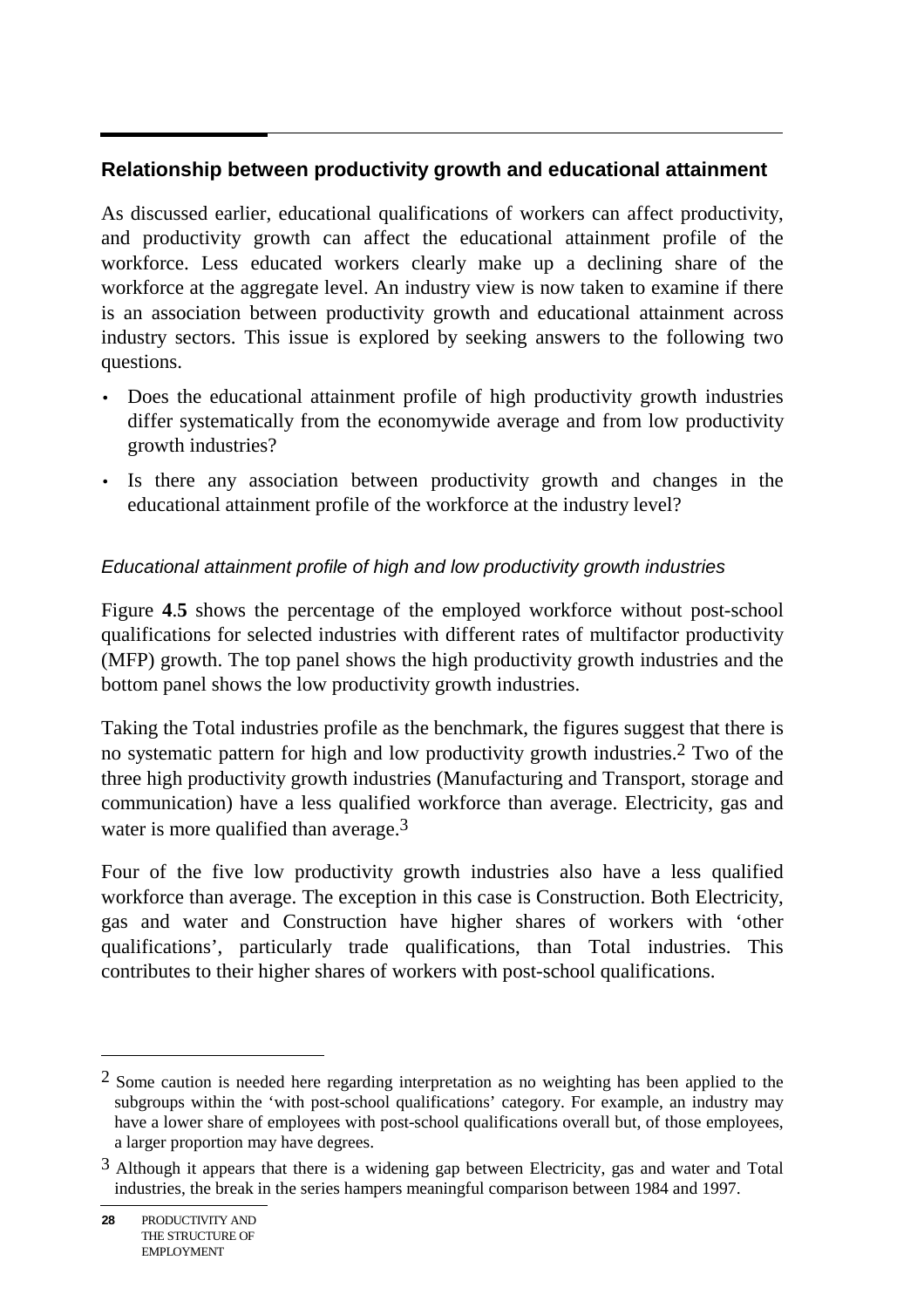Figure 4**.**6 **Share of employed personsa without post-school qualifications in industry employment, selected industries, 1984 to 1997b**



**a** 15-64 year olds. **b** August data.

Data source: Based on ABS (unpublished data).

Even though no systematic association was found, the fact that the high productivity growth industries have a different educational attainment pattern from that of the workforce as a whole means that relative growth or decline in these industries will have some effect on the overall educational structure of employment. As a relatively large employer, Manufacturing is likely to be most relevant in this sense.

Likewise, no systematic pattern was found for high and low productivity growth industries when the more detailed education subgroups were examined. However, this is not unexpected, particularly when looking at broad skill groups. Different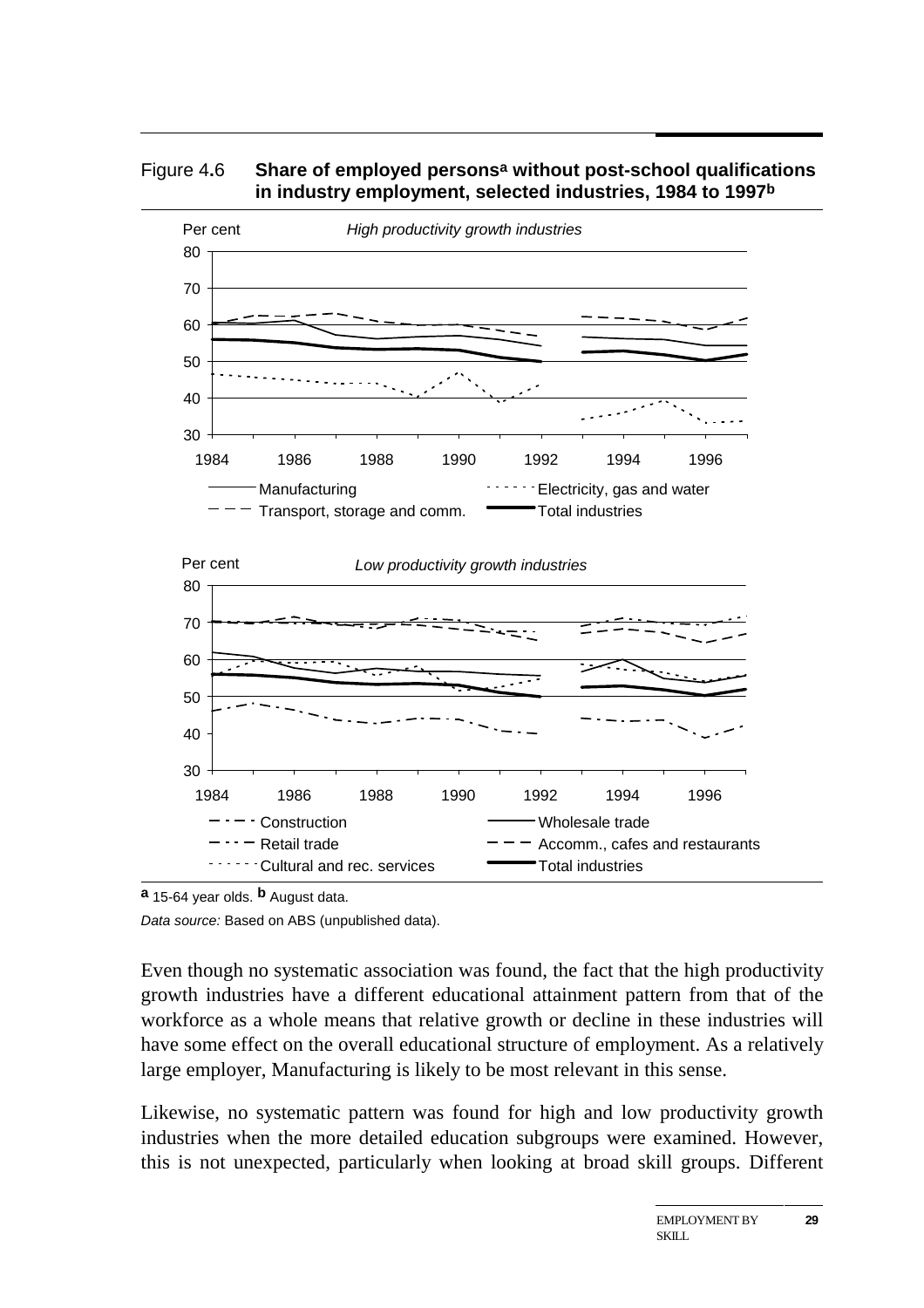industries require different levels of skill and qualifications for the type of work carried out. For example, some activities within Accommodation, cafes and restaurants do not require high skill levels because of the nature of the work.

On the basis of figure 4.3, there is no pattern across both high and low productivity growth industries that suggests that the share of qualified workers in an industry's workforce is associated with productivity growth. In terms of the trend over time, the general decline in the share of workers without post-school qualifications applies across industries, whether high or low MFP growth.4 The rate of decline in each of these industries is examined in the next section.

#### Growth in productivity and change in educational attainment

Productivity growth, depending on its source, could result in changes to educational attainment profiles over time through the recruitment or retrenchment of low or high skilled workers. This section examines whether the share of the employed workforce without post-school qualifications has been decreasing more rapidly in high productivity growth industries than low productivity growth industries.

### *Changes in multifactor productivity and educational attainment over time*

Figure **4**.**7** shows an index of the share of employed persons without post-school qualifications together with an index of MFP for individual industries. Taking the period as a whole, and taking account of the break in series, there is a declining trend in the share of the employed workforce without post-school qualifications for each of the industries, regardless of the direction of change in MFP.

Although the general volatility of the employment data in figure 4.4 makes it difficult to compare the year-to-year changes in the share of less qualified workers with changes in MFP, there is no obvious correlation. The different effect of the break in series on Electricity, gas and water is discussed in box 4.1.

A more systematic view of average growth over the period across industries is presented below.

-

<sup>&</sup>lt;sup>4</sup> The break in the series appears to have affected Electricity, gas and water more than the other industries. For most other industries, there was an increase in the share of workers without postschool qualifications after the break. This increase may have been due, in part, to the break in the series resulting in some workers with one semester qualifications being reclassified from 'with post-school qualifications' to 'without post-school qualifications'. Electricity, gas and water may have had fewer workers in this situation, and the break in the series also may have coincided with redundancies of less qualified workers in this industry.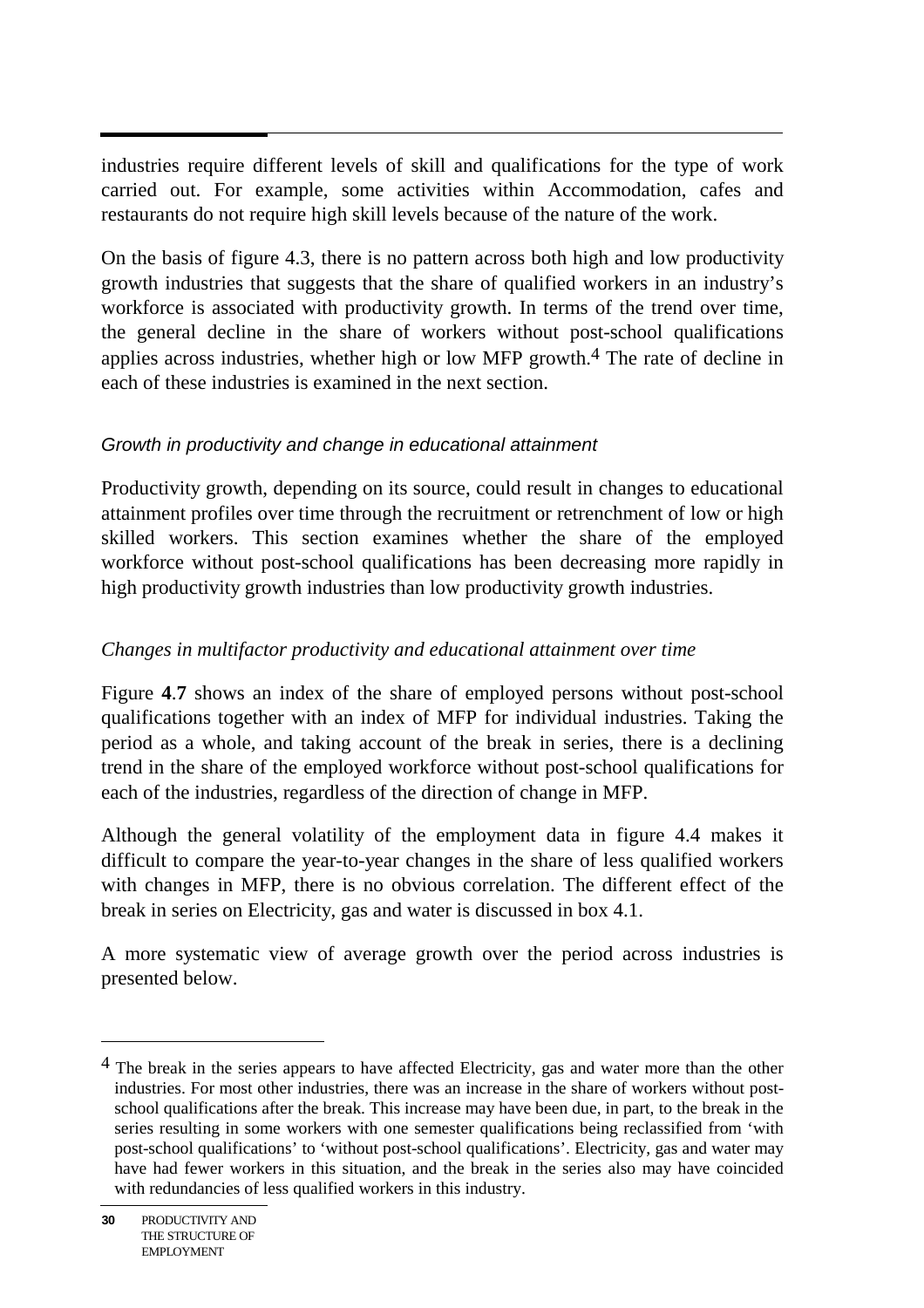#### Figure 4**.**8 **Indexes of MFP and the share of employed personsa without post-school qualifications, selected industries, 1983-84 to 1996-97b**

Index 1983-84 = 100



(Continued on next page)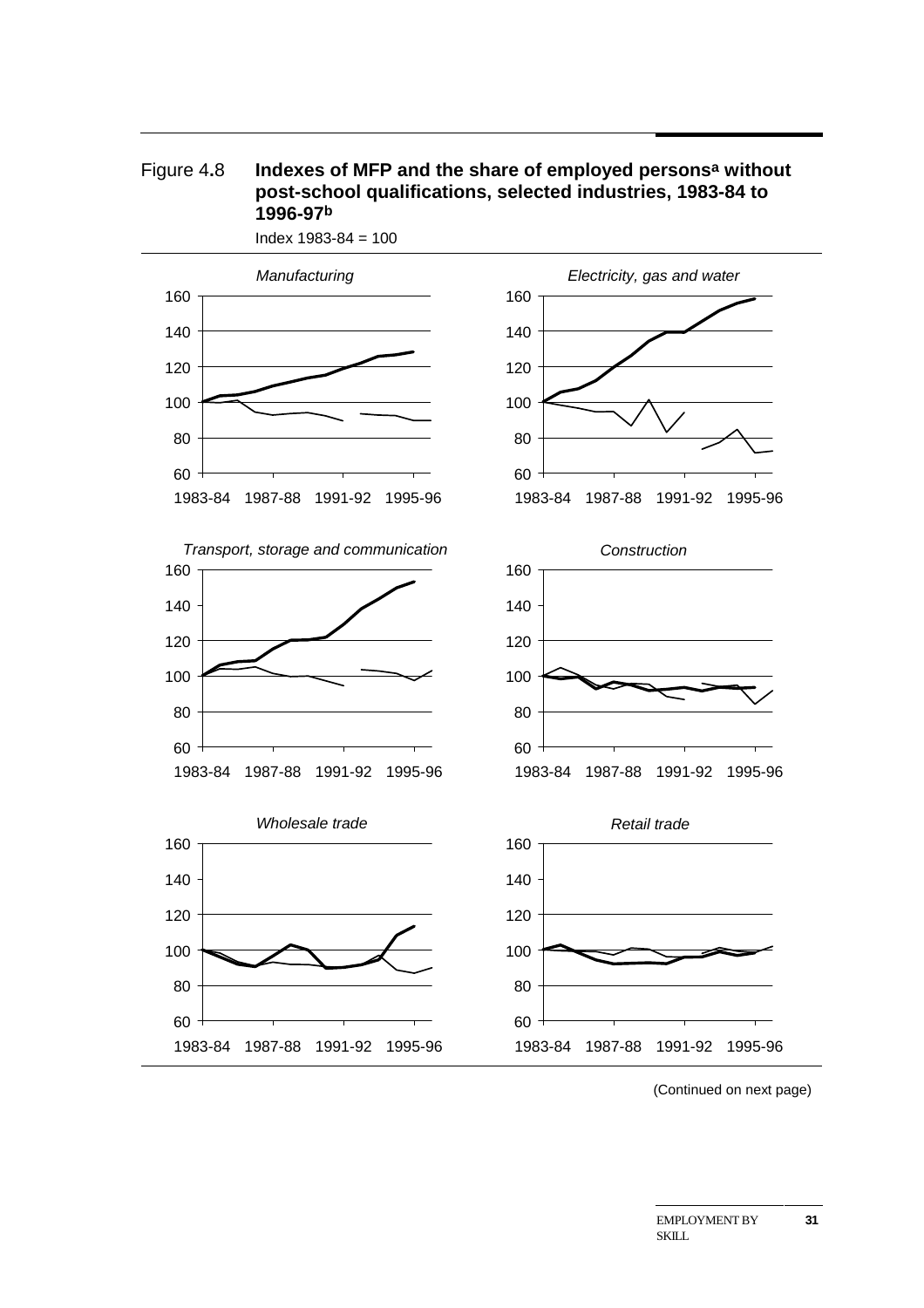

**a** 15-64 year olds. **b** MFP data are for financial years and are not available for 1996-97. Employment data are for the month of February for 1984 to 1988 and May for 1989 to 1997. **c** MFP data for Total industries are not available.

Data sources: Estimates for MFP updated from Gretton and Fisher (1997); estimates for employment based on ABS (unpublished data).

#### *Average growth in educational attainment and productivity*

A summary way of examining the relationship between changes in educational attainment and productivity growth is to compare the average change in each of these variables over the entire period. Figure **4**.**10** presents scatter plots of average annual compound rate of growth rates for MFP against that for the share of the employed workforce without post-school qualifications for each of the market sector industries (not just the selected industries examined above). It is important to note that the growth in the share of employment is the percentage change, not the change in percentage *points*.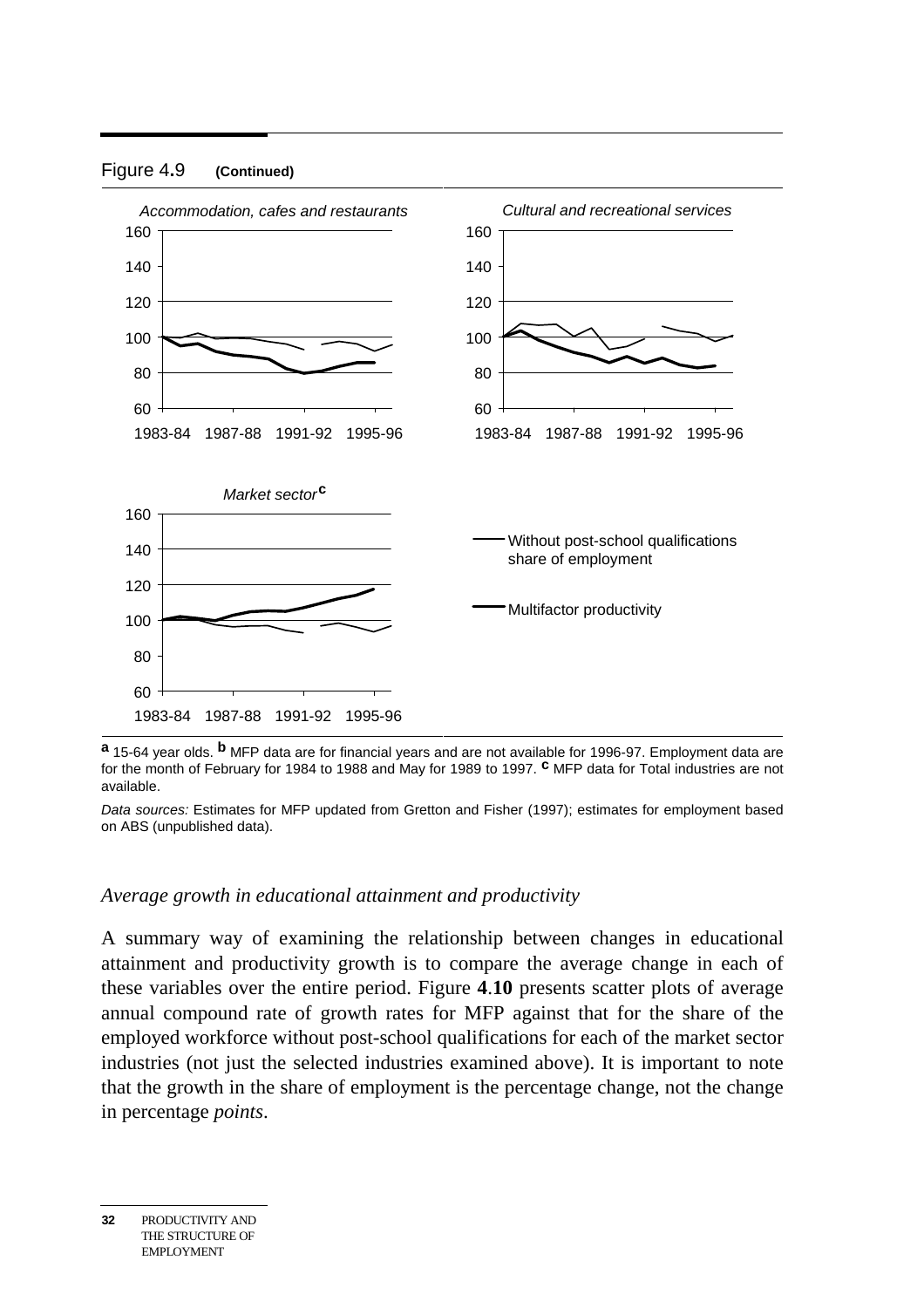As the break in the series prevents growth being calculated for the entire period, the data were examined for two periods  $-$  1983-84 to 1991-92 and 1992-93 to 1995-96. As the brevity of the second period makes interpretation of the results difficult, the plots for this period are not presented here (see appendix B).

#### Figure 4**.**11 **Average growth ratesa of the share of the employed workforceb without post-school qualifications (psq) and MFP, by gender, 1983-84 to 1991-92c**



**a** Growth rates are measured using average annual compound formula based on the end points of linear trend lines through time series data. **b** 15-64 year olds. **c** The employment data are averages between February 1984 and May 1992. The MFP data are averages between financial years 1983-84 and 1991-92. **<sup>d</sup>** Females excludes Mining as the ABS estimates of employment without post-school qualifications are unreliable (subject to relative standard errors of greater than 25 per cent). **e** The market sector is not included in the estimation of equations.

Data sources: Estimates for MFP updated from Gretton and Fisher (1997); estimates for employment based on ABS (unpublished data).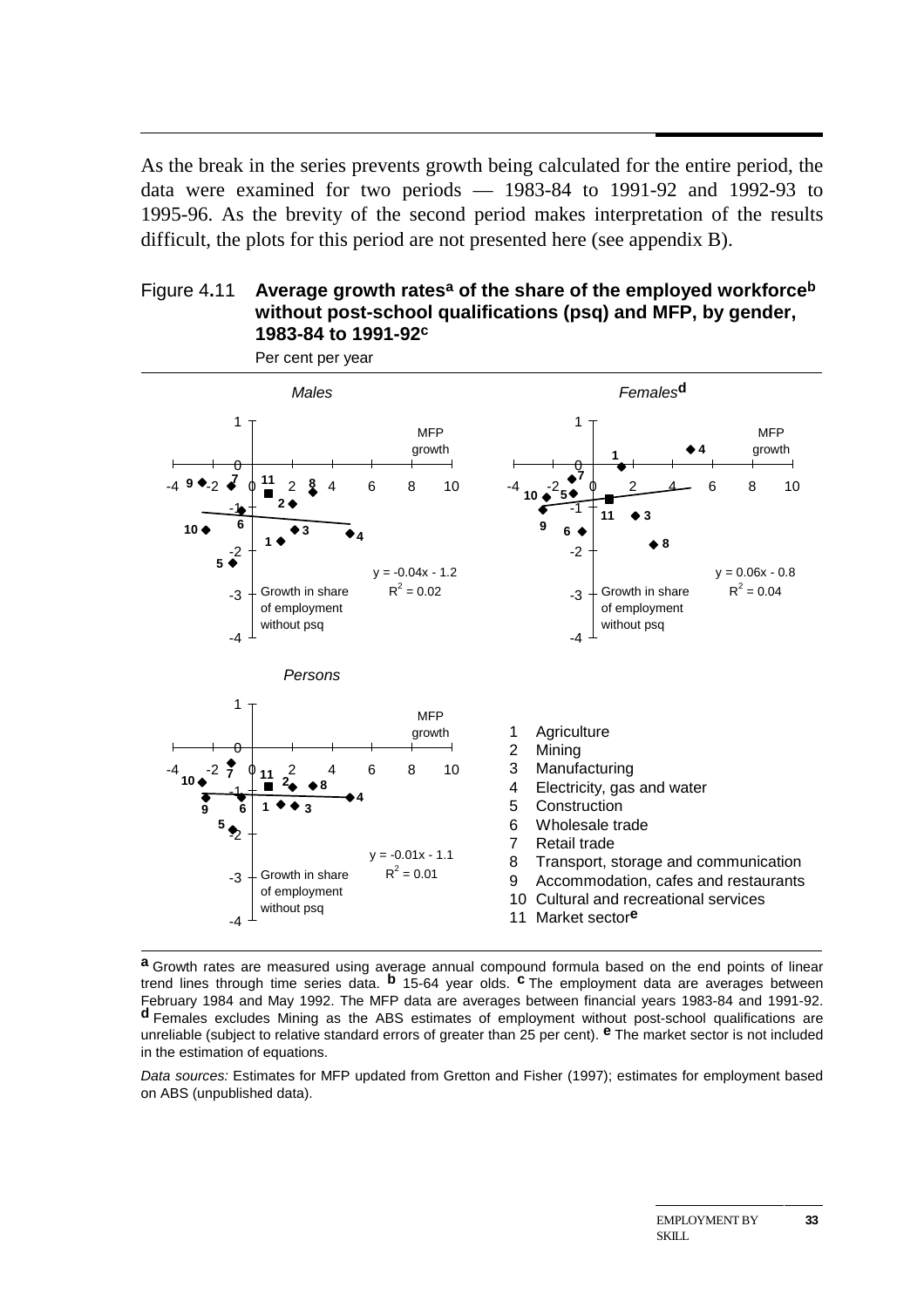The slope of the lines of best fit through these scatter plots are not consistent across gender. However, none of these correlations is statistically significant, so there is no evidence of either positive or negative associations between the two variables. From these data there is no evidence of a correlation between growth in the share of the employed workforce without post-school qualifications and growth in MFP across market sector industries. Overall, for persons, there is little variation in the rates of decline in the share of workers without post-school qualifications across most industries. The equivalent scatter plots for MFP against the share of the employed workforce *with* post-school qualifications also did not show any statistically significant correlations.

The educational attainment subgroups were also examined in this way. No statistically significant correlations between MFP growth and growth in the shares of workers with degrees, other qualifications, or completed secondary education were found. The only statistically significant correlation found was a small positive one for the 'did not complete secondary school' group for employed persons in the 1983-84 to 1991-92 period.

Details of all scatter plots are presented in appendix B. Effects in selected industries are examined in box 4.1.

**<sup>34</sup>** PRODUCTIVITY AND THE STRUCTURE OF EMPLOYMENT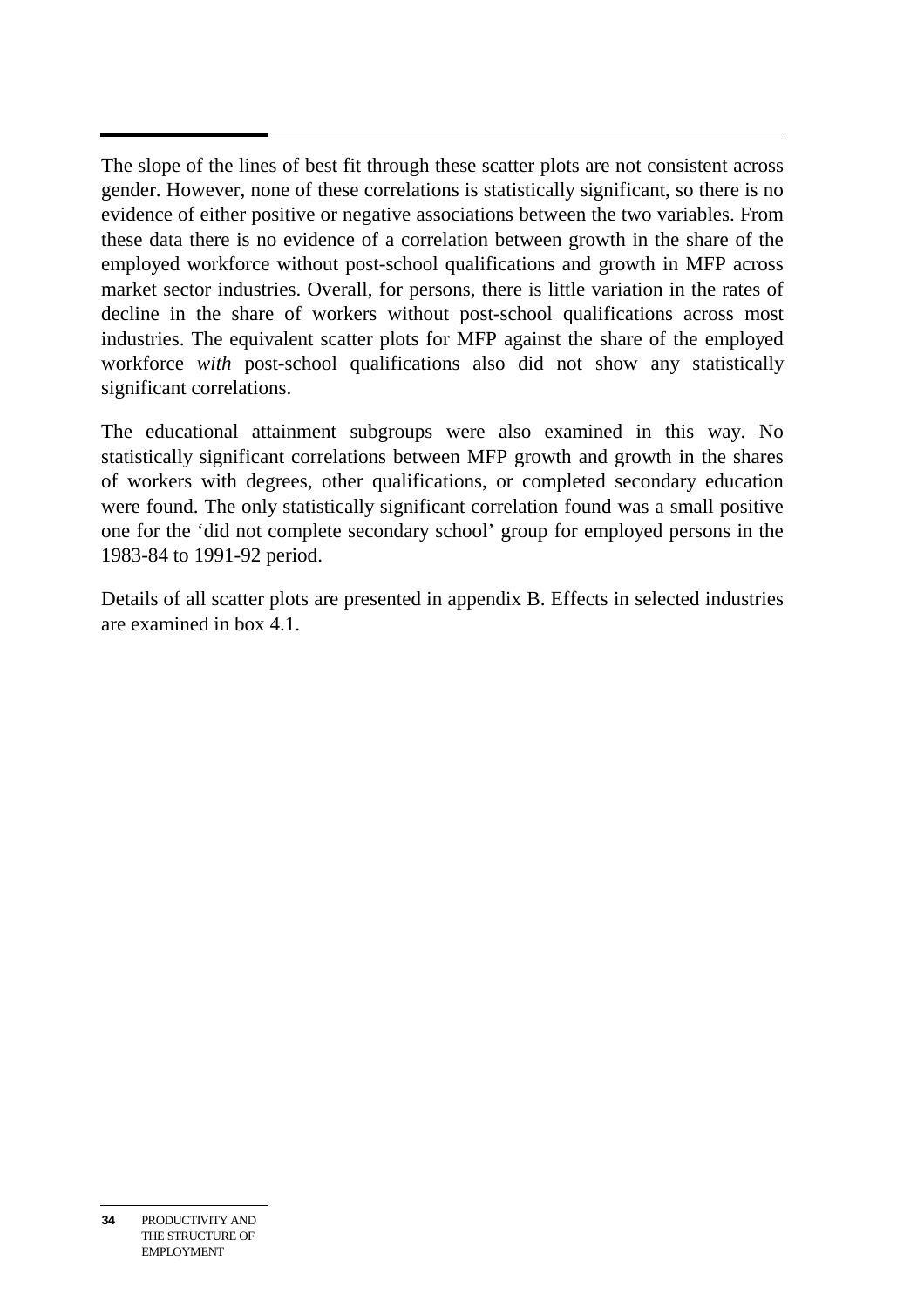## Box 4**.**1 **Industry-specific effects — educational attainment**

The fall in the share of workers without post-school qualifications appears most pronounced in Electricity, gas and water, because the data are volatile and the break in the series affects Electricity, gas and water differently to other industries. However, the average fall is actually similar to that of most other industries, but is accompanied by a marked rise in MFP (figure **4**.**12**). As shown in table **4**.**4**, total employment in Electricity, gas and water declined over the period examined. This decline was spread across all educational attainment categories, but with a more rapid decrease in the number employed in the less qualified categories. Employment in the 'did not complete secondary school' declined at the fastest rate (9.1 per cent per year) followed by 'other qualifications' (5.0 per cent), 'completed secondary school' (4.5 per cent) and 'degree or higher' (0.4 per cent).<sup>5</sup> So, in Electricity, gas and water, where there was a significant proportional decline in employment, this was more concentrated on the least qualified workers. However, this result cannot be generalised to other industries. Moreover, given that Electricity, gas and water is a small part of the total workforce, the changes in education profile would have had little effect on the structure of the total workforce.

Manufacturing, one of the largest employers of workers without post-school qualifications, also experienced a decline in total employment. In Manufacturing, there was a fall in the share of workers without post-school qualifications accompanied by a steady increase in MFP (figure **4**.**13**). This was the result of growth in the number of workers with post-school qualifications, while the number employed without postschool qualifications declined. Again this suggests that employment reductions have focused more heavily on the less qualified workers.

# **4.5 Occupation**

 $\overline{a}$ 

Like education, occupation is used as an indicator of the level of skill in the employed workforce. In general, an increase in the number of people in a highskilled occupation, such as Professionals, relative to the number of people in a lowskilled occupation, such as Labourers and related workers, indicates a more highly skilled workforce.

This section examines the relationship between MFP growth and the skill profile of employment in terms of occupation groups.

<sup>5</sup> These average annual compound growth rates are based on the actual 1984 and 1997 values. They are not adjusted for the break in the series and are therefore only indicative.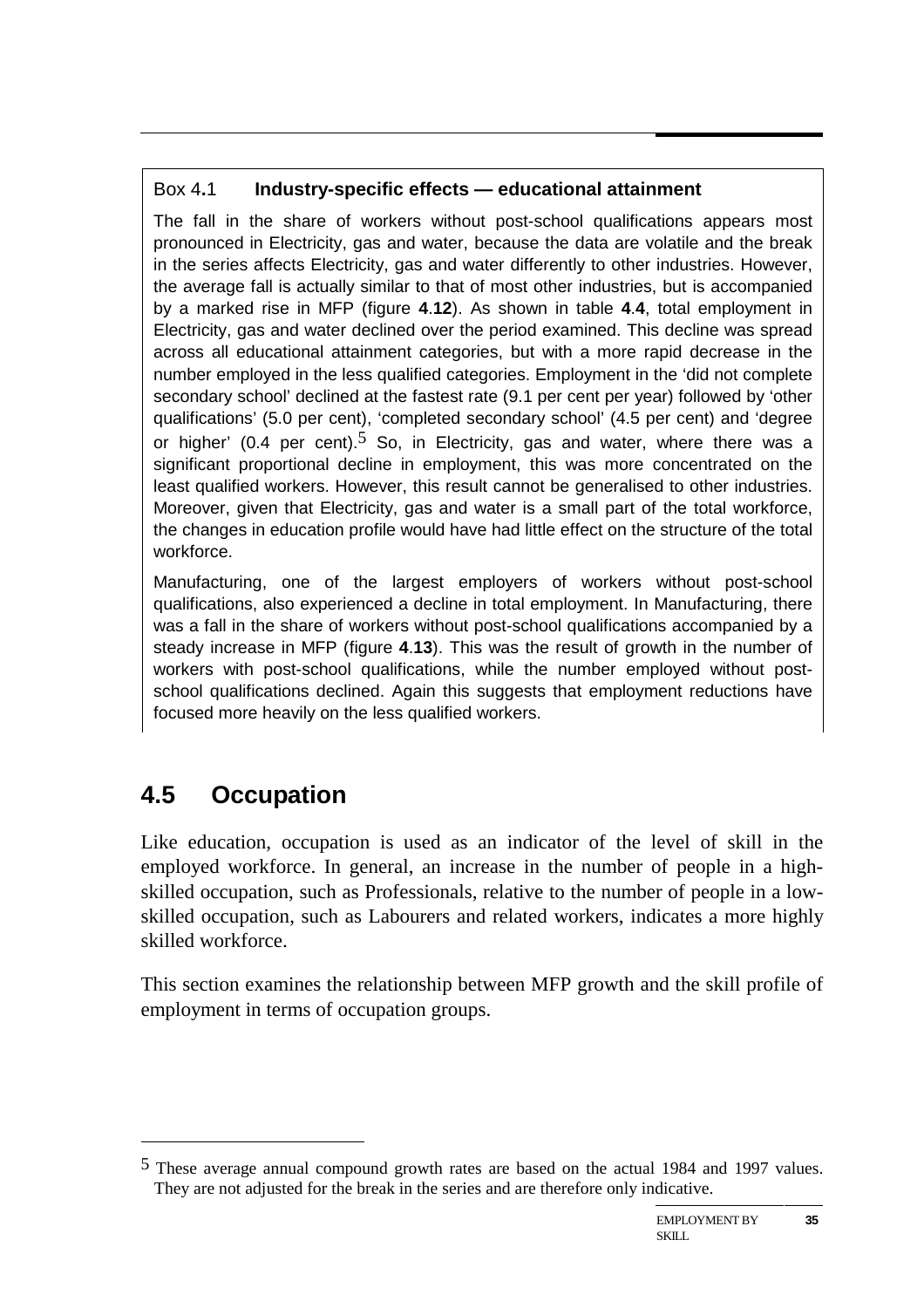## **Trends in employment by occupation group**

As for educational attainment, construction of a continuous series of employment by occupation is hampered by changes in ABS classification systems. Since the mid-1970s, the ABS has used three classification systems. It has not been possible to convert all data to a single classification system (see appendix A for further details). For this reason, data for the period August 1986 to August 1995 classified by the Australian Standard Classification of Occupations, first edition (ASCO1) are used in this chapter.

ASCO1 divides the workforce into eight major occupation groups (see appendix A for details). In this paper, these major groups have been aggregated into four skill-based occupation groups similar to those used by the OECD (1996b). These groups are:

- *high-skilled white collar* (HSWC), which includes Managers and administrators, Professionals and Para-professionals;
- *high-skilled blue collar* (HSBC), which includes Tradespersons;
- *low-skilled white collar* (LSWC), which includes Clerks and Salespersons and personal service workers; and
- *low-skilled blue collar* (LSBC), which includes Plant and machine operators and drivers, and Labourers and related workers.

These groupings are in some senses arbitrary. The distinction between high and low skill is not exact. There are a number of ASCO1 major occupation groups that are not entirely high or low skill. For example, certain types of clerical work require some further qualifications and extensive experience, such as in areas of accounting and insurance. A more precise allocation of individual occupations to skill groups would require very detailed data, which are not available to this study.

#### Occupational composition of the Australian workforce

Over the period 1986 to 1995, the structure of the Australian workforce moved away from blue collar employment and towards white collar employment (table 4.3 and figure 4.6). The faster growth in services industries provides a major explanation. The proportion of employment in both high-skilled and low-skilled white collar groups increased. While female employment is more concentrated in the low-skilled white collar group, employment of females increased at above average rates in all occupational groups, but especially in the high-skilled white collar group.

**36** PRODUCTIVITY AND THE STRUCTURE OF EMPLOYMENT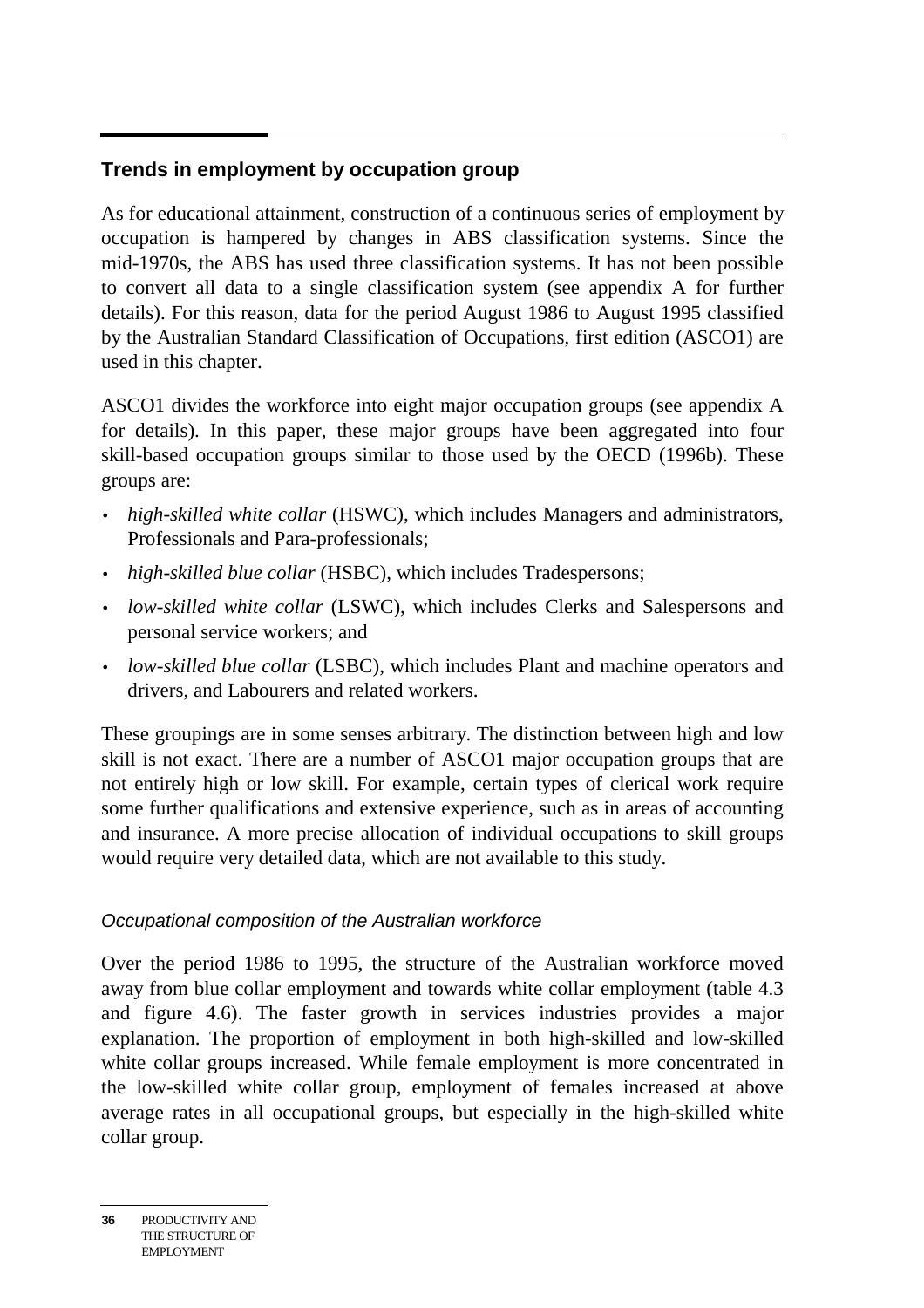|                           |               | 1986<br>1995      |  | Difference |                   |  |         |             |
|---------------------------|---------------|-------------------|--|------------|-------------------|--|---------|-------------|
| Occupation group          | <b>Number</b> | Share<br>of total |  | Number     | Share<br>of total |  | Number  | Per<br>cent |
|                           | 000'          | %                 |  | 000'       | %                 |  | '000    | %           |
| <b>Males</b>              |               |                   |  |            |                   |  |         |             |
| High-skilled white collar | 1 327.6       | 31.6              |  | 1 545.8    | 33.1              |  | 218.2   | 16.4        |
| High-skilled blue collar  | 1 043.8       | 24.8              |  | 1 0 6 2.7  | 22.7              |  | 18.9    | 1.8         |
| Low-skilled white collar  | 665.3         | 15.8              |  | 772.1      | 16.5              |  | 106.8   | 16.1        |
| Low-skilled blue collar   | 1 1 6 5 . 9   | 27.7              |  | 1 291.8    | 27.6              |  | 125.9   | 10.8        |
| <b>All occupations</b>    | 4 202.6       | 100.0             |  | 4672.5     | 100.0             |  | 469.9   | 11.2        |
| <b>Females</b>            |               |                   |  |            |                   |  |         |             |
| High-skilled white collar | 669.3         | 24.6              |  | 943.1      | 26.6              |  | 273.8   | 40.9        |
| High-skilled blue collar  | 115.6         | 4.3               |  | 129.5      | 3.7               |  | 13.9    | 12.0        |
| Low-skilled white collar  | 1483.6        | 54.6              |  | 1 960.3    | 55.3              |  | 476.7   | 32.1        |
| Low-skilled blue collar   | 447.5         | 16.5              |  | 512.4      | 14.5              |  | 64.9    | 14.5        |
| <b>All occupations</b>    | 2716.0        | 100.0             |  | 3545.3     | 100.0             |  | 829.3   | 30.5        |
| <b>Persons</b>            |               |                   |  |            |                   |  |         |             |
| High-skilled white collar | 1 997.0       | 28.9              |  | 2 4 8 8.9  | 30.3              |  | 491.9   | 24.6        |
| High-skilled blue collar  | 1 159.4       | 16.8              |  | 1 192.2    | 14.5              |  | 32.8    | 2.8         |
| Low-skilled white collar  | 2 148.9       | 31.1              |  | 2732.5     | 33.3              |  | 583.6   | 27.2        |
| Low-skilled blue collar   | 1 613.4       | 23.3              |  | 1 804.2    | 22.0              |  | 190.8   | 11.8        |
| <b>All occupations</b>    | 6918.6        | 100.0             |  | 8 217.7    | 100.0             |  | 1 299.1 | 18.8        |

## Table 4**.**5 **Employment by occupation group, by gender, 1986 and 1995a**

**a** August data.

Source: Estimates based on ABS (Labour Force Survey microfiche).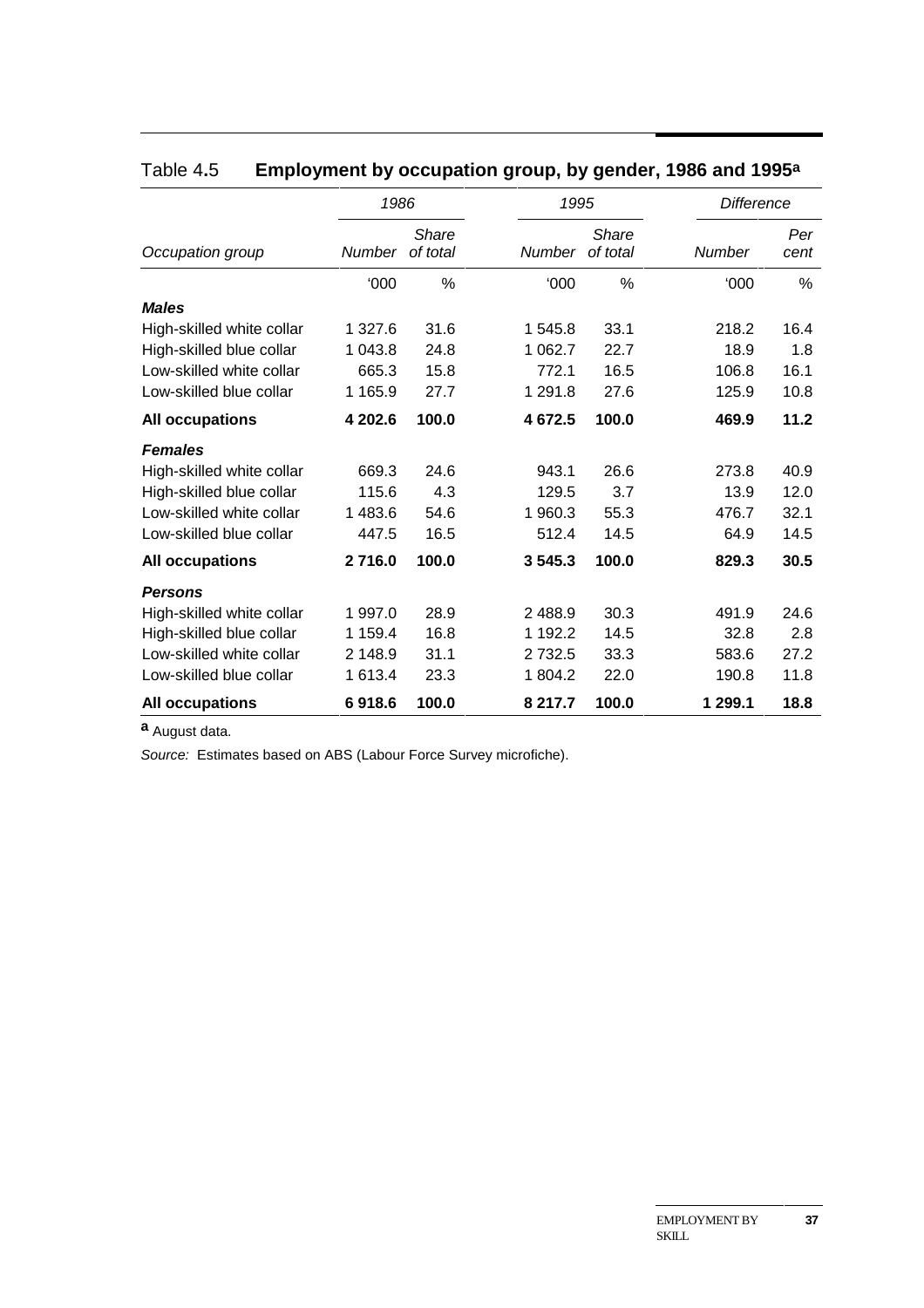

#### Figure 4**.**14 **Share of occupation group employment in total employment, 1986 to 1995a**

**a** August data.

Data source: Estimates based on ABS (Labour Force Survey microfiche).

At the industry level, the general trend of faster growth in high-skilled compared with low-skilled employment has not occurred uniformly across all industries. Table 4.4 shows the distribution of employment by occupation group across market sector industries.

Major employers of the different occupation groups are:

- Agriculture for HSWC (because owner-operators, who class themselves as managers, account for a large share);
- Manufacturing, Construction and Retail trade for HSBC;
- Retail trade for LSWC; and
- Manufacturing and Transport, storage and communication for LSBC.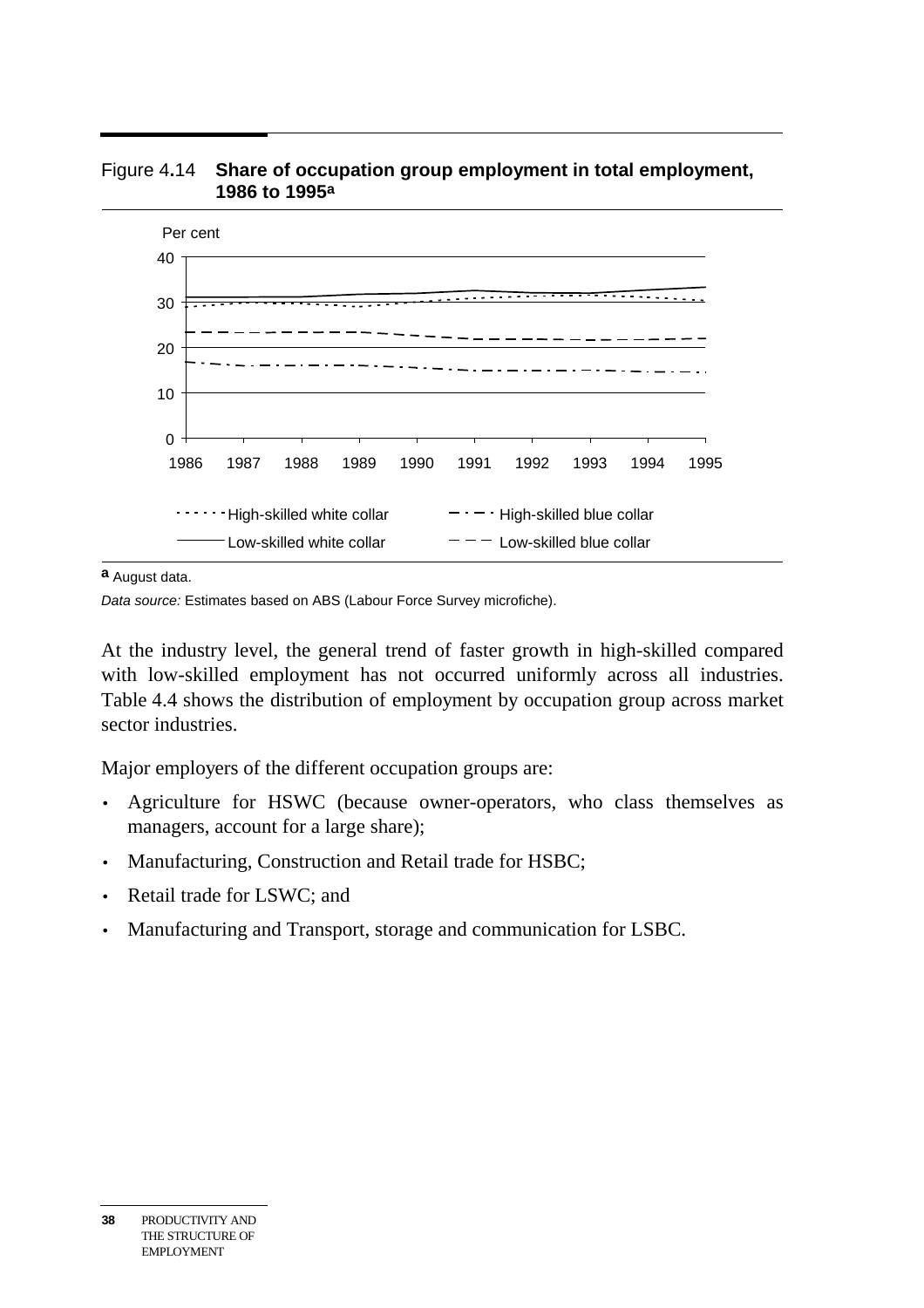|                                      | 1986        |              | 1995       |              | <b>Difference</b> |         |
|--------------------------------------|-------------|--------------|------------|--------------|-------------------|---------|
|                                      |             | <b>Share</b> |            | <b>Share</b> |                   | Per     |
| Industry                             | Number      | of total     | Number     | of total     | Number            | cent    |
|                                      | '000        | $\%$         | 000'       | %            | <b>'000</b>       | $\%$    |
| High-skilled white collar employment |             |              |            |              |                   |         |
| Agriculture                          | 269.0       | 13.5         | 233.3      | 9.4          | $-35.7$           | $-13.3$ |
| Mining                               | 19.5        | 1.0          | 20.6       | 0.8          | 1.2               | 6.1     |
| Manufacturing                        | 170.9       | 8.6          | 189.8      | 7.6          | 18.9              | 11.1    |
| Electricity, gas and water           | 28.2        | 1.4          | 27.6       | 1.1          | $-0.6$            | $-2.0$  |
| Construction                         | 55.0        | 2.8          | 78.1       | 3.1          | 23.2              | 42.1    |
| Wholesale trade                      | 105.8       | 5.3          | 110.4      | 4.4          | 4.6               | 4.4     |
| Retail trade                         | 143.9       | 7.2          | 156.6      | 6.3          | 12.7              | 8.8     |
| Trans., storage and comm.            | 71.6        | 3.6          | 81.9       | 3.3          | 10.3              | 14.4    |
| Accomm., cafes and rest.             | 45.2        | 2.3          | 67.6       | 2.7          | 22.4              | 49.6    |
| Cultural and rec. services           | 59.8        | 3.0          | 94.8       | 3.8          | 35.0              | 58.5    |
| Market sector                        | 968.8       | 48.5         | 1 0 6 0.7  | 42.6         | 92.0              | 9.5     |
| <b>Total industries</b>              | 1997.0      | 100.0        | 2 4 8 8.9  | 100.0        | 491.9             | 24.6    |
| High-skilled blue collar employment  |             |              |            |              |                   |         |
| Agriculture                          | 22.3        | 1.9          | 20.0       | 1.7          | $-2.3$            | $-10.4$ |
| Mining                               | 22.5        | 1.9          | 17.5       | 1.5          | $-5.0$            | $-22.3$ |
| Manufacturing                        | 339.3       | 29.3         | 306.7      | 25.7         | $-32.6$           | $-9.6$  |
| Electricity, gas and water           | 42.2        | 3.6          | 20.1       | 1.7          | $-22.1$           | $-52.4$ |
| Construction                         | 258.7       | 22.3         | 317.4      | 26.6         | 58.7              | 22.7    |
| Wholesale trade                      | 44.6        | 3.8          | 47.9       | 4.0          | 3.3               | 7.3     |
| Retail trade                         | 172.0       | 14.8         | 182.4      | 15.3         | 10.4              | 6.0     |
| Trans., storage and comm.            | 73.4        | 6.3          | 56.4       | 4.7          | $-17.0$           | $-23.0$ |
| Accomm., cafes and rest.             | 39.1        | 3.4          | 58.2       | 4.9          | 19.1              | 48.9    |
| Cultural and rec. services           | 14.6        | 1.3          | 16.6       | 1.4          | 2.0               | 13.9    |
| Market sector                        | 1 0 28.6    | 88.7         | 1 043.1    | 87.5         | 14.5              | 1.4     |
| <b>Total industries</b>              | 1 159.4     | 100.0        | 1 192.2    | 100.0        | 32.8              | 2.8     |
| Low-skilled white collar employment  |             |              |            |              |                   |         |
| Agriculture                          | 11.4        | 0.5          | 17.9       | 0.7          | 6.5               | 57.5    |
| Mining                               | 7.4         | 0.3          | 6.4        | 0.2          | $-1.0$            | $-13.3$ |
| Manufacturing                        | 171.2       | 8.0          | 179.6      | 6.6          | 8.4               | 4.9     |
| Electricity, gas and water           | 21.5        | 1.0          | 18.8       | 0.7          | $-2.7$            | $-12.5$ |
| Construction                         | 67.7        | 3.2          | 82.2       | 3.0          | 14.5              | 21.5    |
| Wholesale trade                      | 181.2       | 8.4          | 234.6      | 8.6          | 53.4              | 29.5    |
| Retail trade                         | 538.5       | 25.1         | 673.5      | 24.6         | 135.1             | 25.1    |
| Trans., storage and comm.            | 167.0       | 7.8          | 159.9      | 5.9          | $-7.1$            | $-4.2$  |
| Accomm., cafes and rest.             | 107.3       | 5.0          | 172.9      | 6.3          | 65.6              | 61.1    |
| Cultural and rec. services           | 37.2        | 1.7          | 57.5       | 2.1          | 20.3              | 54.7    |
| Market sector                        | 1 3 1 0 . 3 | 61.0         | 1 603.4    | 58.7         | 293.0             | 22.4    |
| <b>Total industries</b>              | 2 148.9     | 100.0        | 2 7 3 2 .5 | 100.0        | 583.6             | 27.2    |

# Table 4**.**6 **Employment by occupation group, by industry, 1986 and 1995a**

(Continued on next page)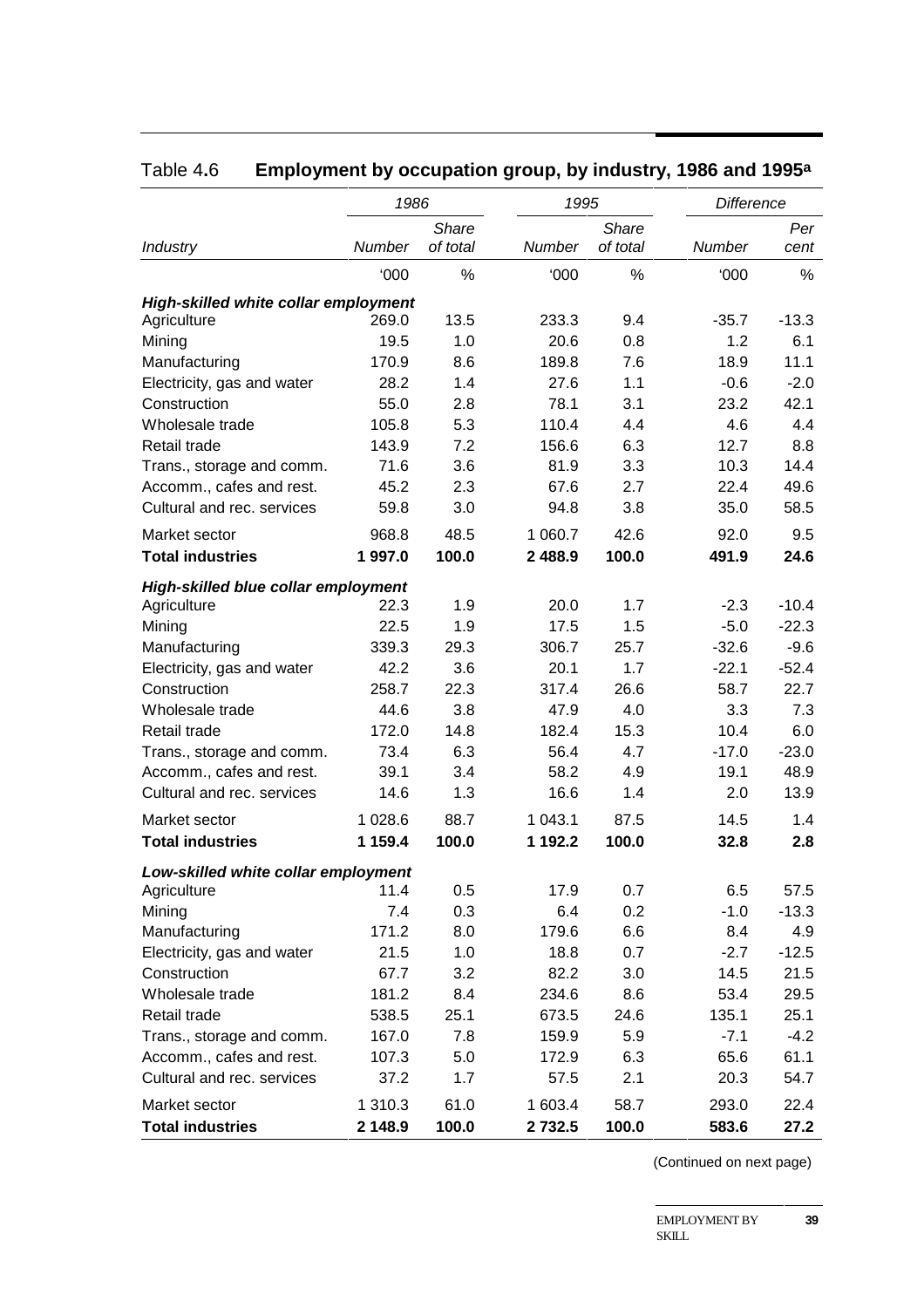#### Table 4.4 **(Continued)**

|                                    | 1986          |          | 1995        |               | <b>Difference</b> |         |
|------------------------------------|---------------|----------|-------------|---------------|-------------------|---------|
|                                    |               | Share    |             | Share         |                   | Per     |
| Industry                           | <b>Number</b> | of total | Number      | of total      | <b>Number</b>     | cent    |
|                                    | <b>'000</b>   | %        | 000'        | $\frac{0}{0}$ | <b>'000</b>       | $\%$    |
| Low-skilled blue collar employment |               |          |             |               |                   |         |
| Agriculture                        | 112.8         | 7.0      | 133.2       | 7.4           | 20.4              | 18.0    |
| Mining                             | 46.2          | 2.9      | 40.2        | 2.2           | $-6.0$            | $-13.0$ |
| Manufacturing                      | 450.2         | 27.9     | 441.1       | 24.4          | $-9.0$            | $-2.0$  |
| Electricity, gas and water         | 45.6          | 2.8      | 18.3        | 1.0           | $-27.4$           | $-59.9$ |
| Construction                       | 112.0         | 6.9      | 117.4       | 6.5           | 5.4               | 4.9     |
| Wholesale trade                    | 79.6          | 4.9      | 110.0       | 6.1           | 30.5              | 38.3    |
| Retail trade                       | 125.2         | 7.8      | 173.9       | 9.6           | 48.7              | 38.9    |
| Trans., storage and comm.          | 233.6         | 14.5     | 225.9       | 12.5          | $-7.8$            | $-3.3$  |
| Accomm., cafes and rest.           | 48.0          | 3.0      | 87.2        | 4.8           | 39.2              | 81.7    |
| Cultural and rec. services         | 14.8          | 0.9      | 23.0        | 1.3           | 8.2               | 55.6    |
| Market sector                      | 1 268.0       | 78.6     | 1 370.2     | 75.9          | 102.2             | 8.1     |
| <b>Total industries</b>            | 1 613.4       | 100.0    | 1804.2      | 100.0         | 190.8             | 11.8    |
| <b>All occupations</b>             |               |          |             |               |                   |         |
| Agriculture                        | 415.5         | 6.0      | 404.3       | 4.9           | $-11.2$           | $-2.7$  |
| Mining                             | 95.5          | 1.4      | 84.7        | 1.0           | $-10.8$           | $-11.3$ |
| Manufacturing                      | 1 131.6       | 16.4     | 1 1 1 7 . 3 | 13.6          | $-14.3$           | $-1.3$  |
| Electricity, gas and water         | 137.5         | 2.0      | 84.8        | 1.0           | $-52.7$           | $-38.3$ |
| Construction                       | 493.4         | 7.1      | 595.2       | 7.2           | 101.8             | 20.6    |
| Wholesale trade                    | 411.1         | 5.9      | 502.8       | 6.1           | 91.7              | 22.3    |
| Retail trade                       | 979.6         | 14.2     | 1 186.4     | 14.4          | 206.8             | 21.1    |
| Trans., storage and comm.          | 545.5         | 7.9      | 524.1       | 6.4           | $-21.5$           | $-3.9$  |
| Accomm., cafes and rest.           | 239.6         | 3.5      | 385.9       | 4.7           | 146.3             | 61.1    |
| Cultural and rec. services         | 126.4         | 1.8      | 192.0       | 2.3           | 65.6              | 51.9    |
| Market sector                      | 4575.7        | 66.1     | 5 0 7 7.4   | 61.8          | 501.7             | 11.0    |
| <b>Total industries</b>            | 6918.6        | 100.0    | 8 217.7     | 100.0         | 1 299.1           | 18.8    |

**a** August data.

Sources: Estimates based on ABS (Labour Force Survey microfiche; unpublished data).

#### **Relationship between productivity growth and employment by occupation group**

The following section examines the relationship between the composition of employment by occupation group and productivity. Two questions are addressed.

• Does the occupational composition of the employed workforce in high productivity growth industries differ systematically from the economywide average and from low productivity growth industries?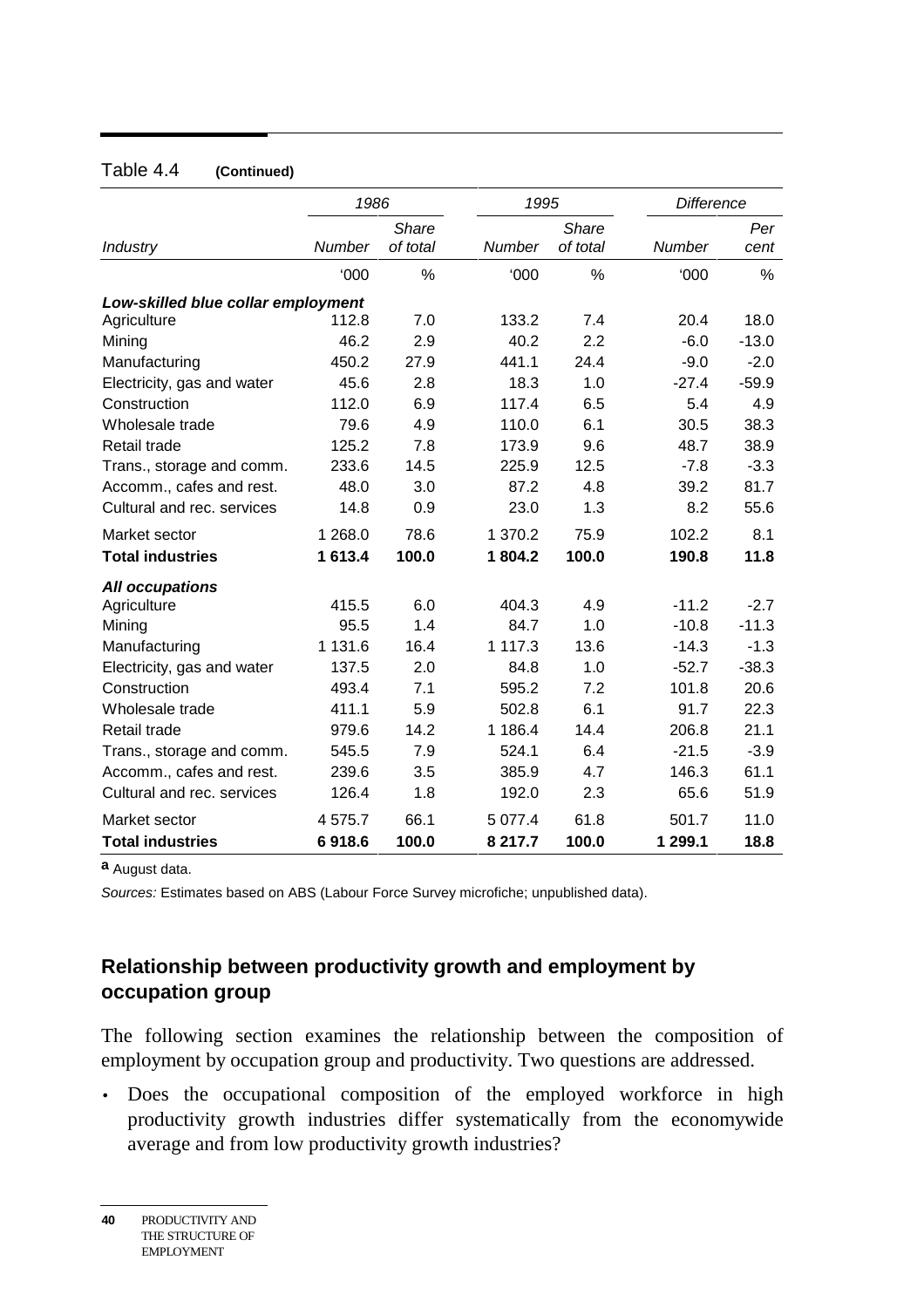• Is there any association between productivity growth and changes in the occupational profile of the workforce at the industry level?

#### Occupation profile for high and low productivity growth industries

Figure 4.7 shows the share of industry employment in each occupation group for selected market sector industries. It suggests that there is no systematically different occupational profile of high productivity growth industries compared with the low productivity growth industries. It appears that industry-specific factors govern the proportion of white collar/blue collar and high-skilled/low-skilled workers employed.

#### Productivity growth and changes in occupation profile by industry

Figure 4.8 shows indexes of the share of employed persons in high-skilled and lowskilled white and blue collar occupations with an index of MFP for individual industries. This enables an examination of the changes in occupation profile and MFP over time.

All the high productivity growth industries (Manufacturing, Electricity, gas and water, and Transport, storage and communication) experienced an increase in the proportion of HSWC occupations. This increase reflects growth, or relatively slower decline, in the number of HSWC workers. Of the low productivity growth industries, only Construction experienced an average increase in the share of HSWC workers.

The share of HSBC employment fell in all the industries shown, regardless of the extent of MFP growth, except for Construction. With the exception of Electricity, gas and water, the share of low-skilled white and blue collar occupations appears to have been reasonably stable in most industries, irrespective of MFP growth.

Thus, the main potential for any association between productivity growth and employment profiles appears to be in regard to the HSWC occupation group. A more systematic examination of this link is undertaken in the following section.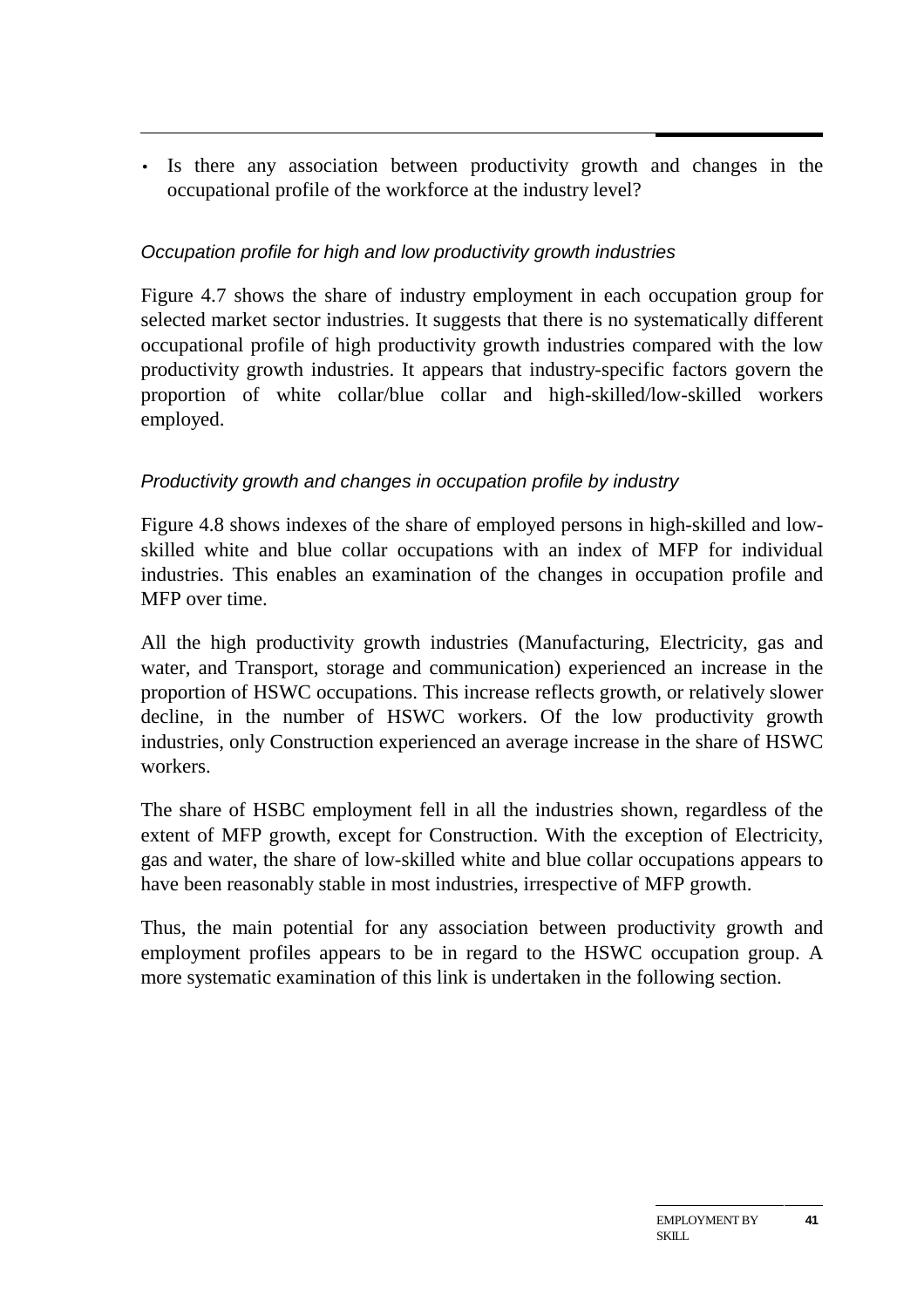

#### Figure 4**.**15 **Share of occupation group employment in industry employment, selected industries, 1986 to 1995a** Per cent

(Continued on next page)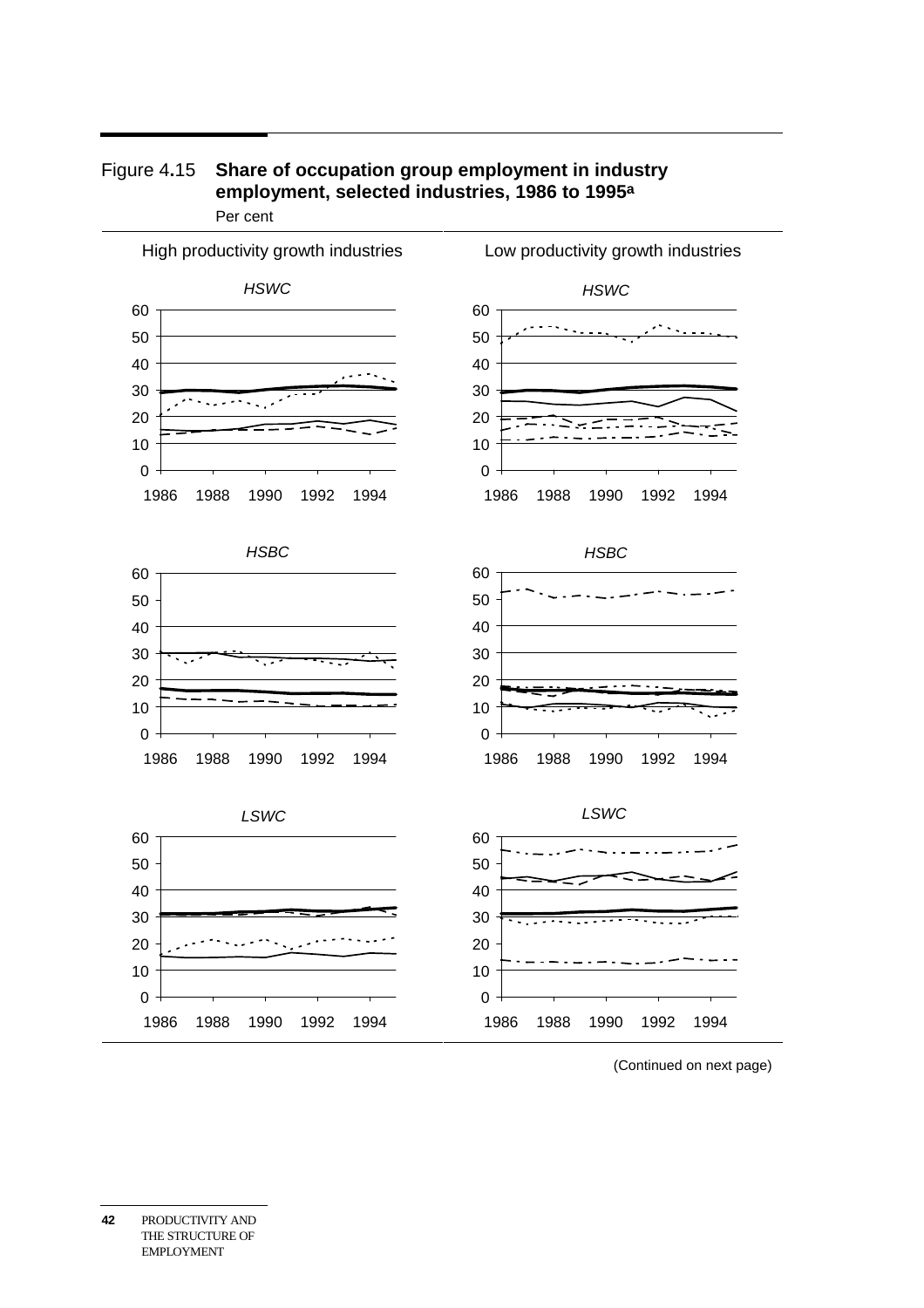



**a** August data. **b** Total industry average varies according to each occupation group.

Data sources: Estimates based on ABS (Labour Force Survey microfiche; unpublished data).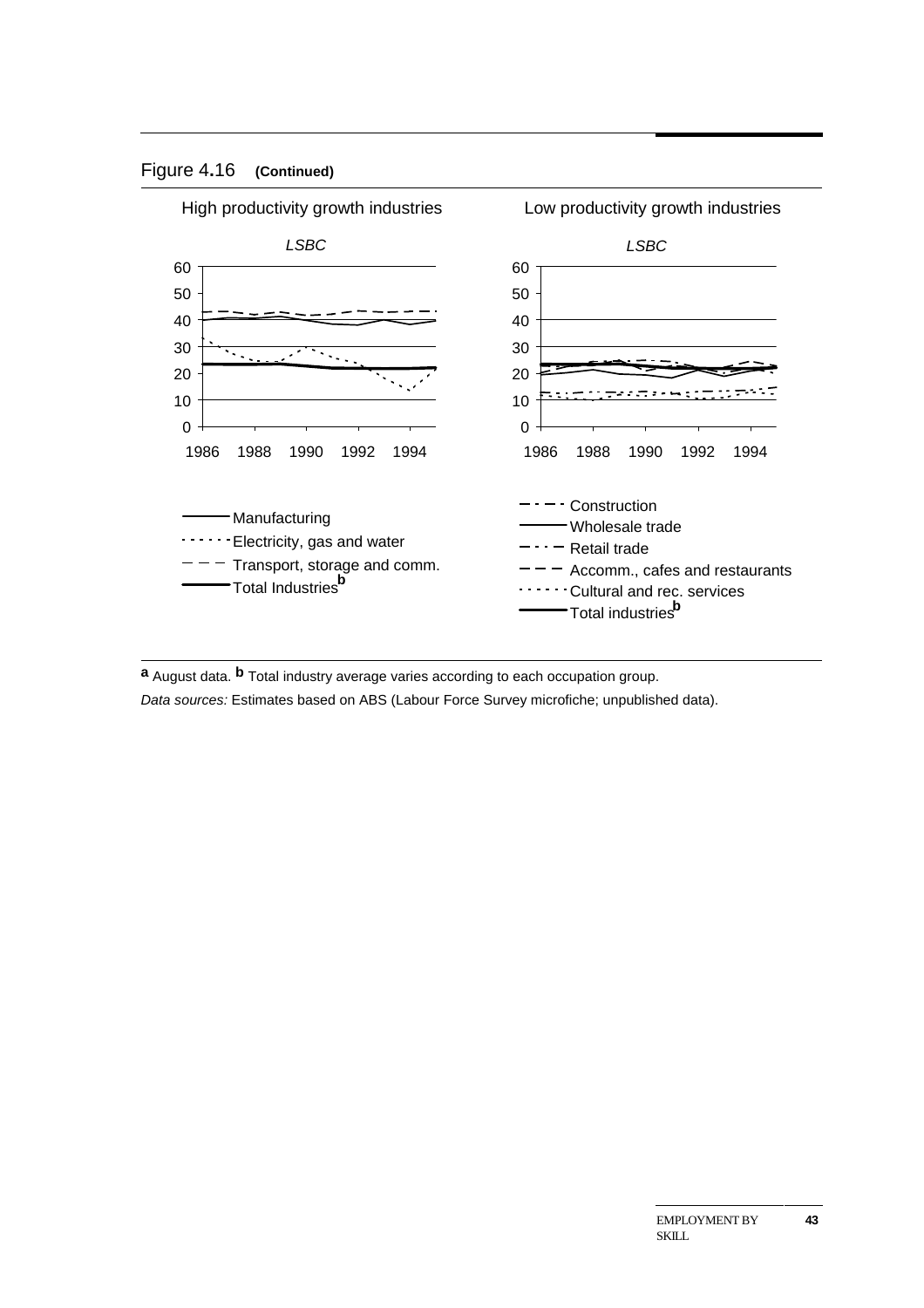



(Continued on next page)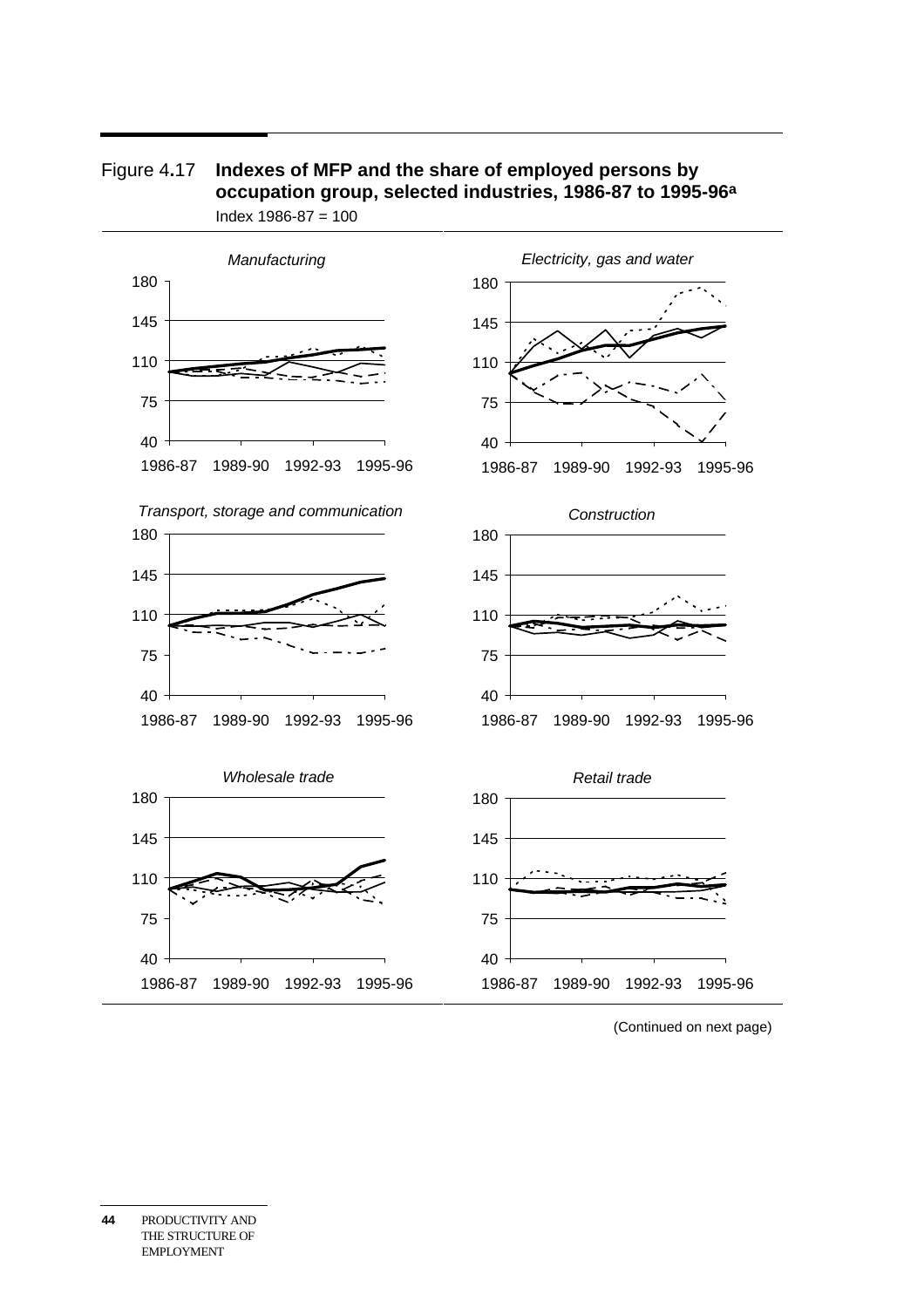



**a** MFP data are for financial years. Employment data are for the month of August. **b** MFP data for Total industries are not available.

Data sources: Estimates for MFP updated from Gretton and Fisher (1997); estimates for employment based on ABS (Labour Force Survey microfiche; unpublished data).

#### *Average growth in occupation shares and productivity*

 $\overline{a}$ 

Another way of examining the relationship between changes in the occupational profile of employment and productivity growth is to compare the average change in each of the variables over the entire period. Figure 4.9 plots, for each industry, the average annual compound rate of growth rate for MFP and the growth in the share of the employed workforce in each of the four occupation groups.6

It should be noted that the shares of employment in different occupation groups are interrelated. If the share of employment in one occupation group decreases, there must be an offsetting increase in the share of one or more of the other occupation groups.

 $6$  The growth in the share of employment is the percentage change, not the change in percentage *points*.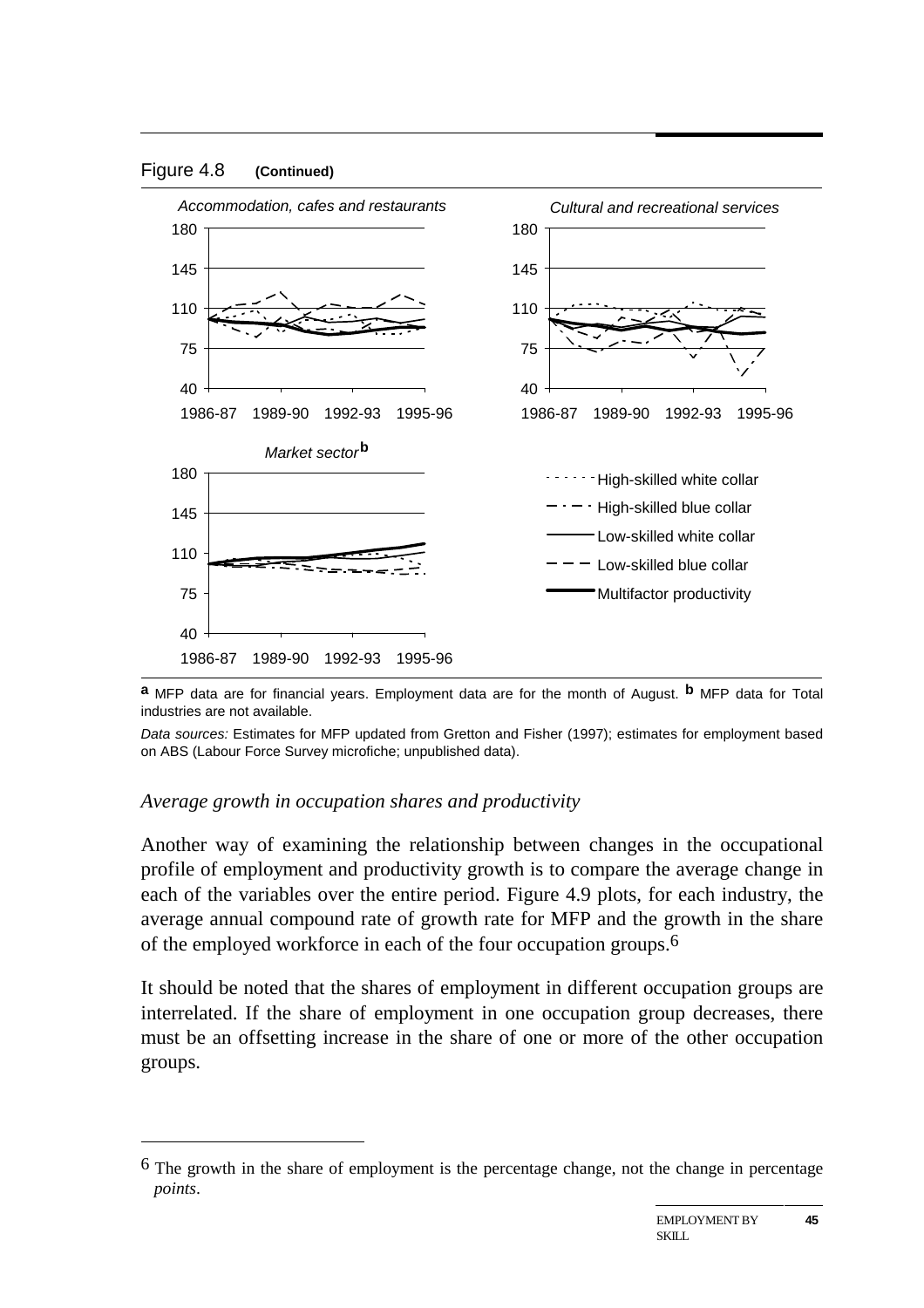

#### Figure 4**.**18 **Average growth ratesa of the share of employment by occupation group and MFP, 1986-87 to 1995-96b** Per cent per year

**a** Growth rates are measured using average annual compound formula based on the end points of linear trend lines through time series data. **b** The employment data are averages between August 1987 and August 1996. The MFP data are averages between financial years 1986-87 and 1995-96. **c** The market sector is not included in the estimation of equations.

Data sources: Estimates for MFP updated from Gretton and Fisher (1997); estimates for employment based on ABS (Labour Force Survey microfiche; unpublished data).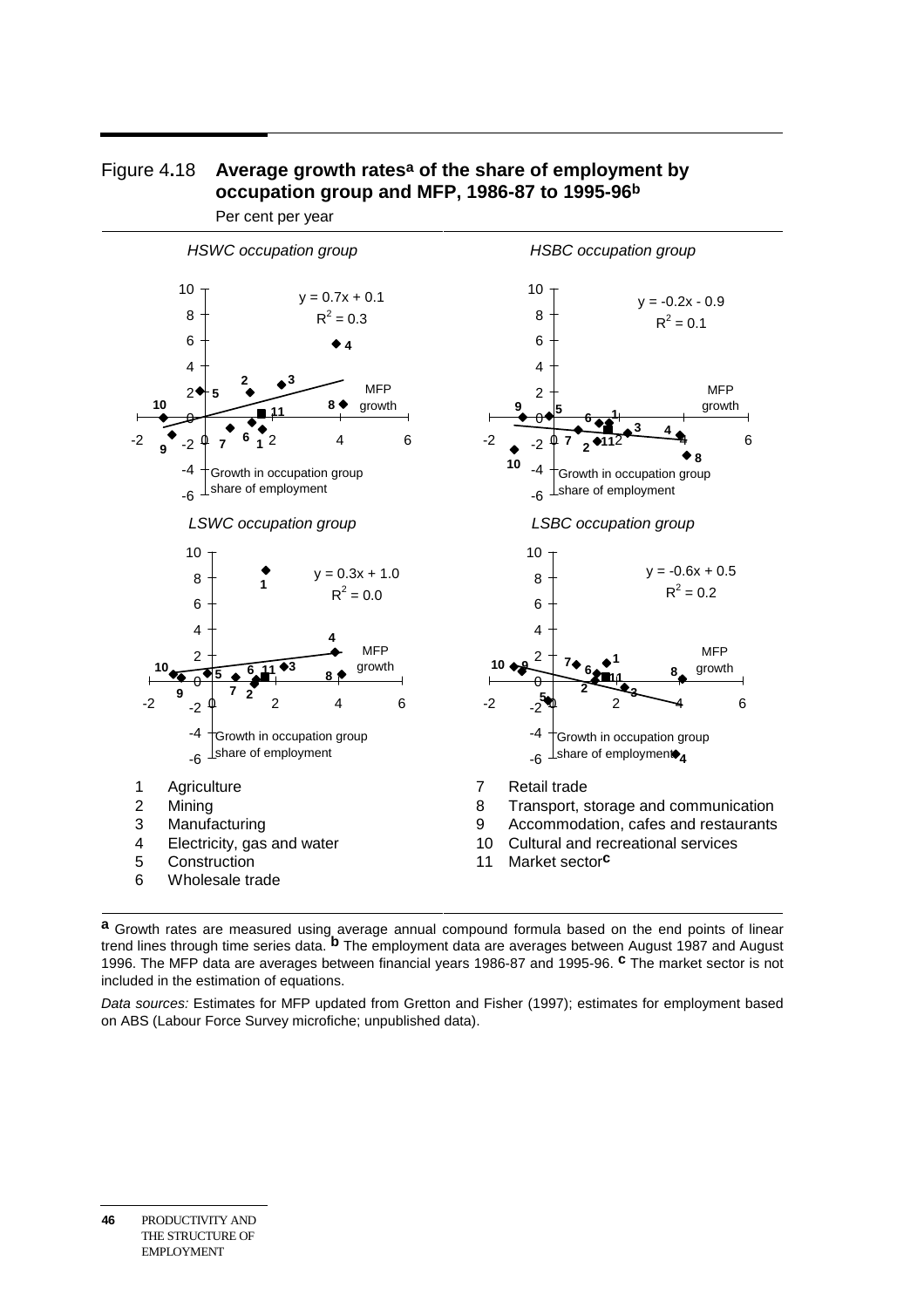A line of best fit shows a statistically significant positive correlation between trend growth in the share of HSWC employment and MFP growth across market sector industries.7 This means that higher (lower) MFP growth is associated with higher (lower) growth in the share of HSWC employed persons. No statistically significant correlations were found for the other occupation groups.8 The fact that there is little variation in growth rates across most industries suggests factors other than productivity may be associated with changes in the share of workers in these groups.

These results are broadly consistent with OECD (1996a) that examined manufacturing industries across five countries and found the increase in the share of white collar high-skilled workers within sectors seems to be positively correlated to variables related to technological changes, especially in the high technology sectors.

The correlation between MFP growth and the share of employment by occupation group was also examined by gender. A statistically significant correlation was found between MFP growth and the share of males employed in HSWC occupations (positive correlation) and LSBC occupations (negative correlation). Details of all scatter plots are presented in appendix B. A brief examination of changes in the occupational profiles of industries within Manufacturing is provided in appendix C.

Overall, these data provide some weak evidence suggesting that MFP growth is associated with upskilling of the workforce, but little evidence related to deskilling of the workforce. Effects in selected individual industries are examined in box 4.2.

#### Box 4**.**2 **Industry-specific effects — occupation**

Apart from systematic associations presented above, effects in individual industries may also affect on the overall structure of employment.

In Manufacturing, a relatively large employer of LSBC workers, there have been falls in the number of LSBC employees, whereas employment in both white collar groups rose. In Transport, storage and communication, over the period 1986 to 1995, the number and share of HSWC employees increased but the number of employees in all other occupation groups fell. In Electricity, gas and water, employment reductions focused on the two blue collar groups. But this industry is a small employer.

One other industry that stands out in figure 4.9 is Agriculture. There was relatively high growth in the share of LSWC employment in this industry. However, the strong growth has been from a low base. There were only small changes in the actual number employed over the period.

 $\overline{a}$ 

<sup>7</sup> All correlations for occupation are statistically significant at the 90 per cent level of confidence, but not at the 95 per cent level of confidence.

<sup>8</sup> HSWC employment was also examined without Agriculture. See appendix B.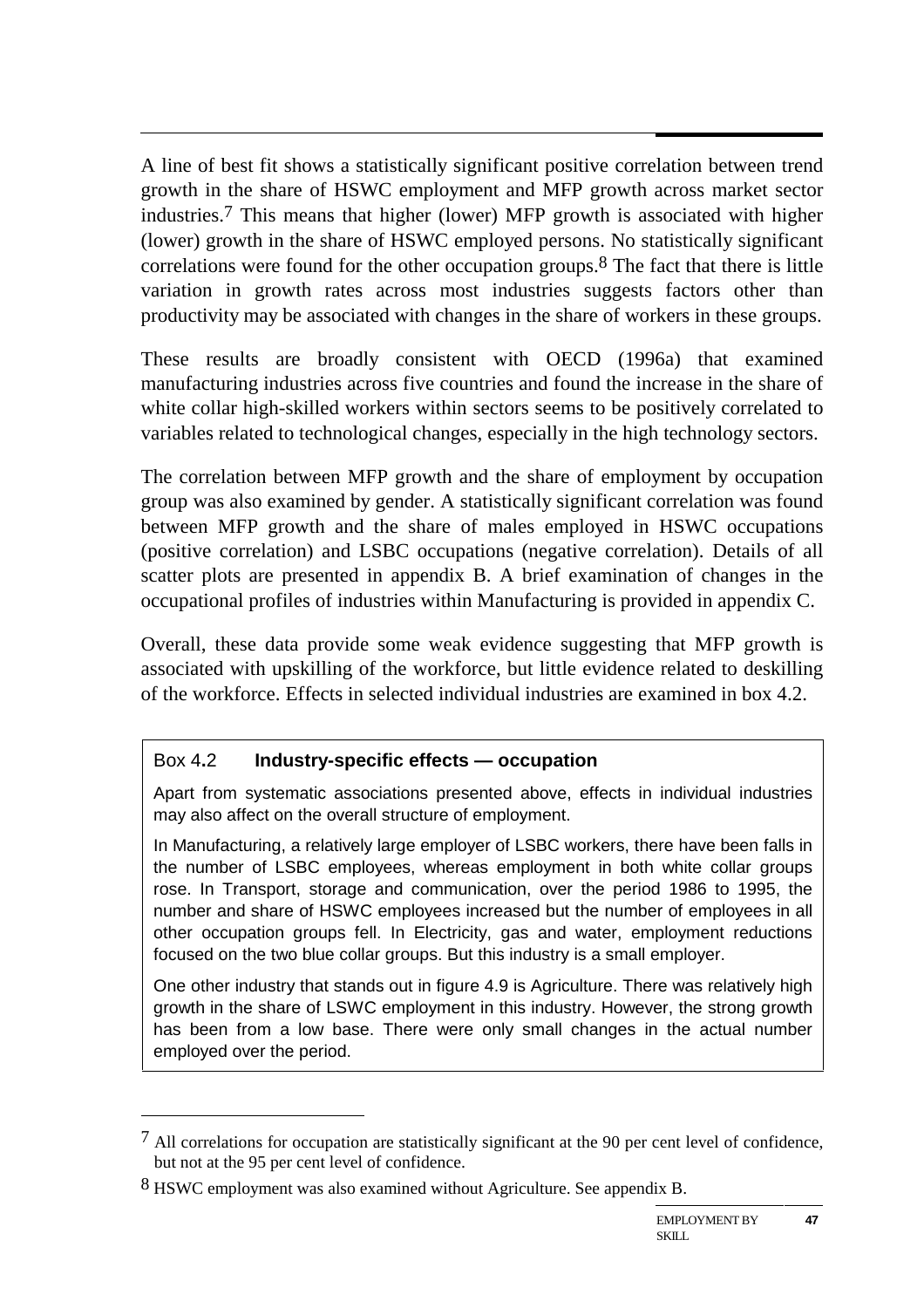# **4.6 Summary**

This chapter has reviewed the relationship between productivity growth and skill. The analysis of educational attainment did not provide any evidence of an association between MFP growth and changes in the educational profile of the workforce. However, the use of occupation as a proxy for skill provided some weak evidence of a positive correlation between MFP growth and growth in the share of high-skilled white collar employment across market sector industries.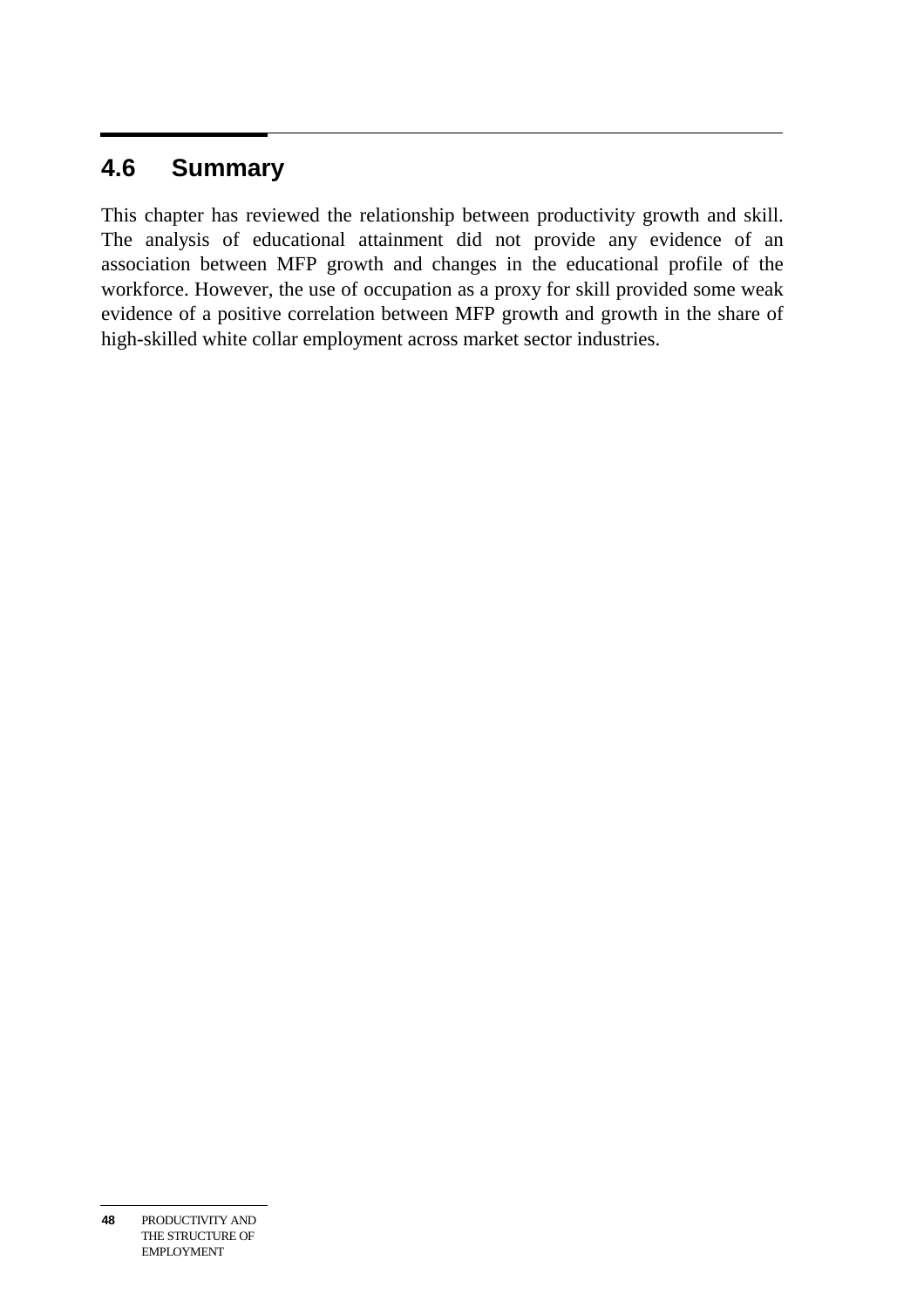# 5 Employment by age

There has been community concern about perceptions of limited employment opportunities and the displacement of workers in some age groups, especially the younger and older age groups. A range of factors has influenced the age profile of the employed workforce, including demographic changes and changes in female and youth participation rates. This chapter examines whether there is any relationship between productivity growth and changes in the age profile of the employed workforce.

# **5.1 Factors affecting the age profile of the employed workforce**

The age profile of the employed workforce has been affected by a wide range of influences since the 1970s.<sup>1</sup> Some of the main influences include the following.

• Demographic changes.

- A slowing down in the population growth rate has caused a shift in the age profile of the population, resulting in an increase in the average age of the employed workforce (DEET 1995).
- Changes in participation rates.
	- An increase in the rate of participation in education by the young has led to a decline in their participation in the workforce. There has been some increase in part-time workforce participation by young people, but this has not offset the fall in full-time participation (Baker and Williams 1998).
	- A change in the role of females in the workforce has led to an increase in female participation rates, especially in the 25-54 age groups and married women. This has been due, in part, to changes in various social, attitudinal and institutional factors, such as revised child care arrangements and higher levels of educational attainment (Borland 1997; DEET 1995; EPAC 1996a).

<sup>&</sup>lt;sup>1</sup> For a more detailed discussion see EPAC (1996a) and (1996b), Borland (1997), Wooden (1997) and Debelle and Swann (1998). For a detailed discussion on participation rates and population change see DEET (1995, chapter 2).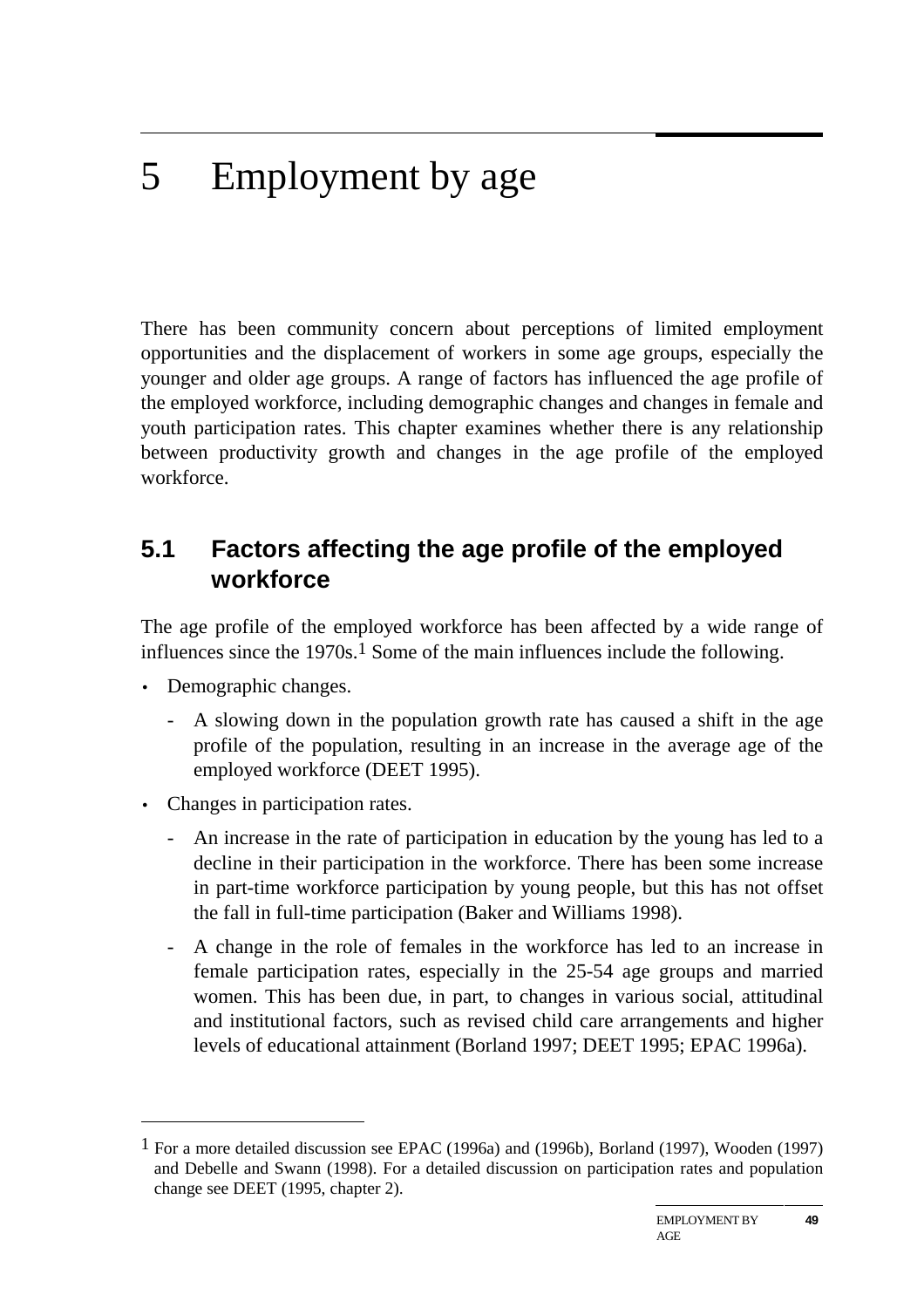- With the tendency towards earlier retirement, there has been a decline in the participation rates for males, especially in the 55 and over age group. Again, this has been due, in part, to social and institutional changes, for example higher levels of asset ownership and greater access to pensions and superannuation (Borland 1997; Debelle and Swann 1998).

These changes have had varying impacts upon different age groups. However, the overall effect has been an increase in the average age of the employed workforce.

# **5.2 Age and productivity**

The central issue for this chapter is whether productivity growth is associated with any change in the employment of workers in different age groups. In principle, there could be an association due to any innate productivity characteristics of different age groups — that is, whether employers view younger or older workers as being inherently more or less productive. Pikersgill et al. (1996, p. 10) summarised some of the negative perceptions of some employers towards older workers:

... deteriorating physical and mental abilities; not receptive to new technology; are more resistant to organisational change; lack the appropriate skills and are difficult to retrain; and lack the drive, ambition, energy and creativity of their younger counterparts.

However, Pikersgill et al. (1996, p. 11) also noted that a number of studies challenge these negative perceptions and argued that '... generalisations about age and productivity should be treated with considerable reservation and are extremely difficult to substantiate'. The OECD (1998a) indicated that, while there is still much research to be undertaken, the productivity of older workers may not necessarily be impaired by ageing.2

Indirect links between productivity and age may be more important than direct links. For example, age may be correlated with particular skills and experience that will be the object of employment demands. Any relationship between productivity growth and age observed in this paper is likely to be of this indirect kind.

In the following sections, changes in the age structure of employment at the industry sector level are examined together with *industry* productivity growth (changes in productivity are not measured by age group).

-

 $2$  Warr (1994, cited in OECD 1998a) surveyed some of the literature in the area and found that there is no significant overall difference between the job performance of older and younger workers. The OECD (1998a, p. 136) also suggested that '... the extent to which poor health reduces the productivity of workers at any given age is trending downward. The shift of employment away from manual occupations may also diminish the significance of age-related health problems for job performance'.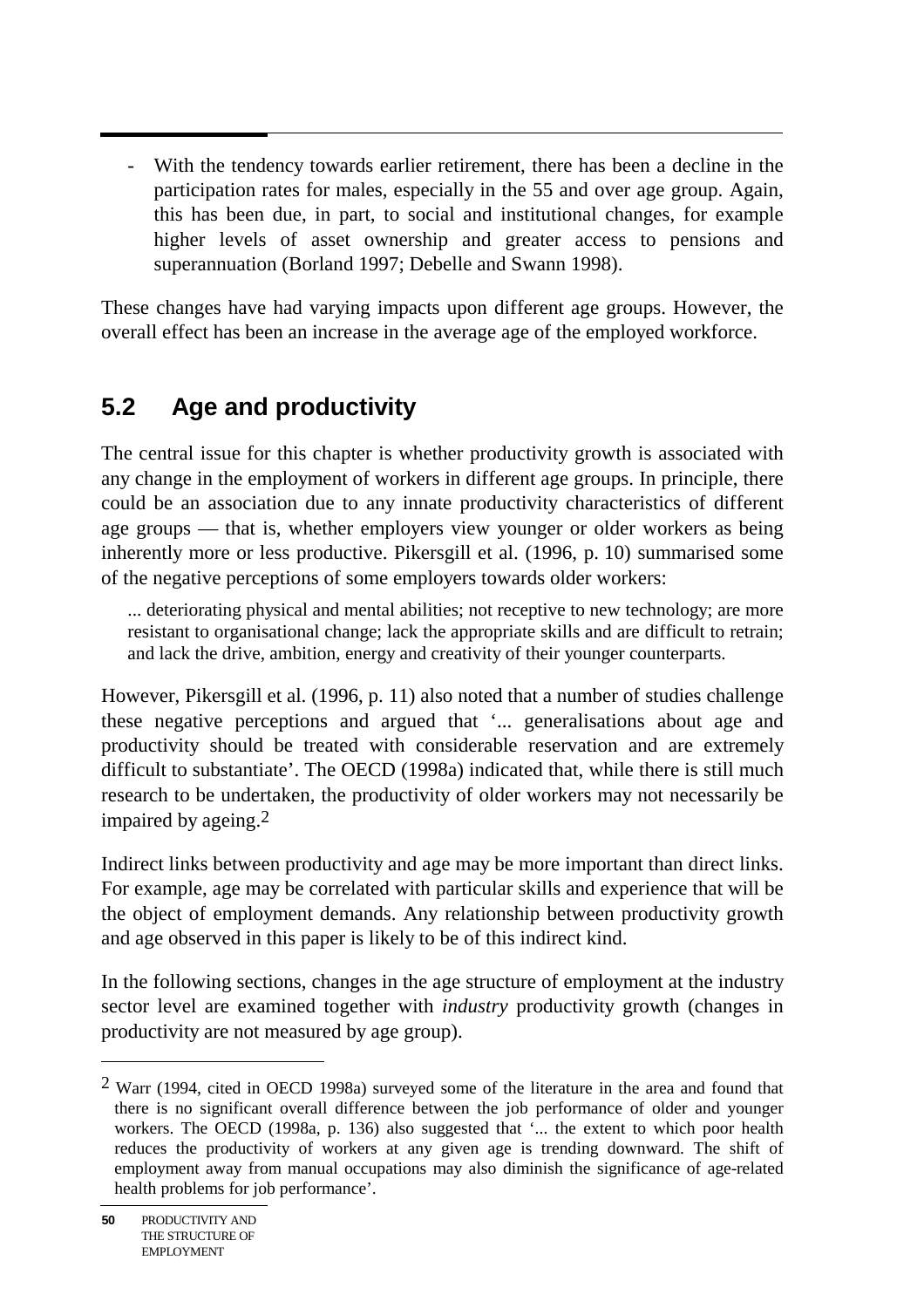# **5.3 Trends in employment by age group**

For the purpose of this paper, employment has been classified into seven age groups: 15-19; 20-24; 25-34; 35-44; 45-54; 55-59; and 60 and over. A series for employment by industry classified into these age groups, for the period August 1978 to August 1997, was derived from ABS data (see appendix A for further details).

Over the period 1978 to 1997, the average age of the employed workforce increased from 36.2 to 37.7 years.<sup>3</sup> In 1978, 25-34 year olds were the largest age group employed, accounting for about 27 per cent of the employed workforce, but by 1997 the 35-44 age group had become the largest age group in the workforce (table 5.1).

The shares of the employed workforce in some age groups have changed considerably, while other age groups have remained relatively stable. Figure **5**.**1** presents employment profiles by age group.

For persons, shown in panel three of figure **5**.**2**, the 35-44 age group and the 45-54 age group recorded notable increases in their employment shares. There were marked declines in the younger age groups (15-19 and 20-24). The most stable age group was the 25-34 age group, with the older age groups (55-59 and 60 and over) declining slightly from relatively low initial shares of total employment.

The age group shares by gender (panels one and two of figure 5.1) generally follow the pattern for persons. However, for females there are some exceptions. For example, the share of females in the 15-19 age group was much higher than that for males and declined more sharply.

 $\overline{a}$ 

 $3$  This is a crude estimate based on the mid-points of the age groups weighted by the number of workers in each age group.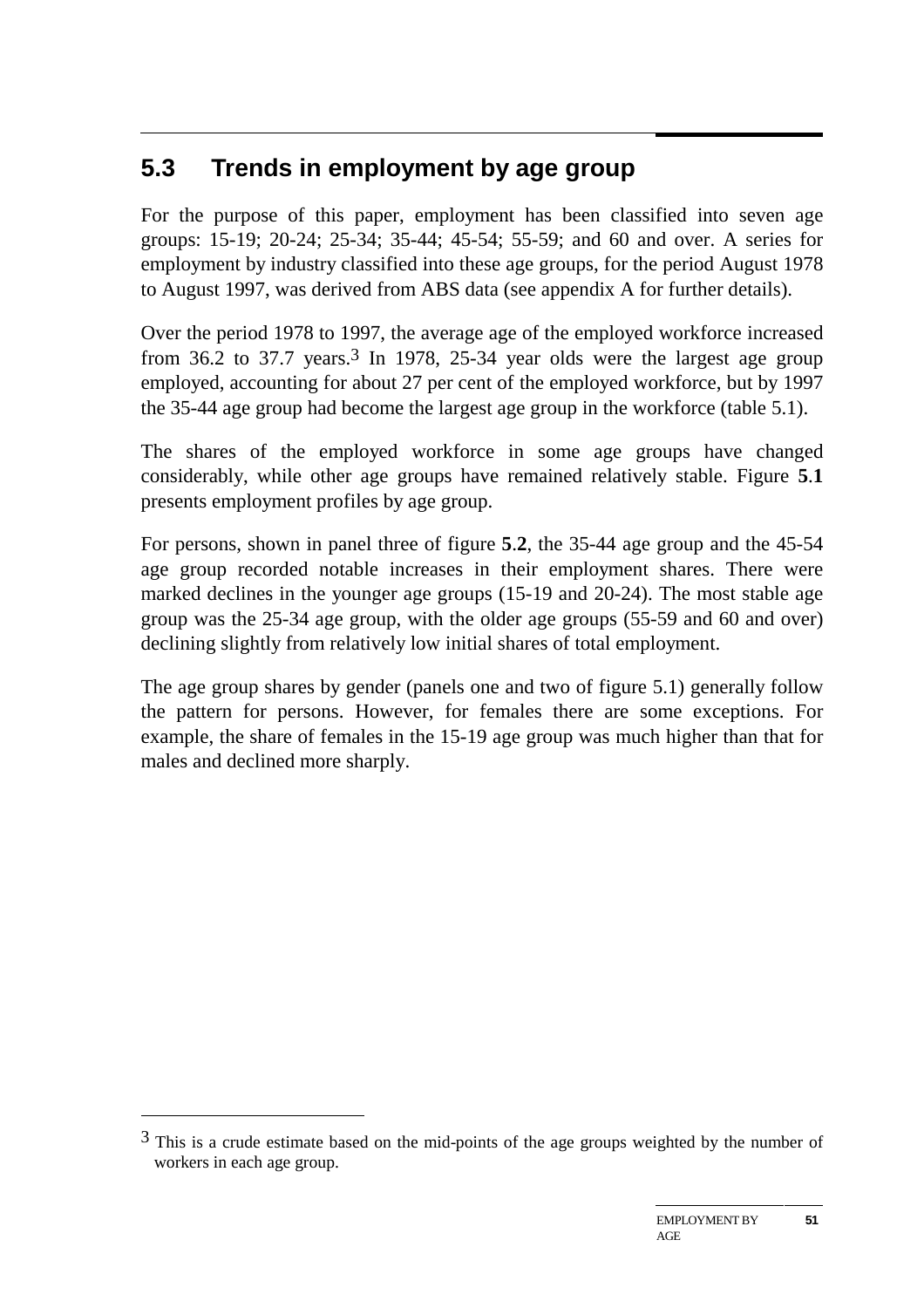|                | 1978      |                   | 1997        |                   | <b>Difference</b> |             |  |
|----------------|-----------|-------------------|-------------|-------------------|-------------------|-------------|--|
| Age group      | Number    | Share<br>of total | Number      | Share<br>of total | Number            | Per<br>cent |  |
|                | '000      | $\%$              | '000        | %                 | '000              | %           |  |
| <b>Males</b>   |           |                   |             |                   |                   |             |  |
| $15 - 19$      | 335.6     | 8.7               | 278.7       | 5.9               | $-56.9$           | $-17.0$     |  |
| 20-24          | 487.7     | 12.7              | 494.3       | 10.5              | 6.6               | 1.4         |  |
| 25-34          | 1 0 5 2.1 | 27.3              | 1 2 1 2 . 1 | 25.6              | 160.0             | 15.2        |  |
| 35-44          | 778.1     | 20.2              | 1 2 2 1 .5  | 25.8              | 443.4             | 57.0        |  |
| 45-54          | 695.0     | 18.0              | 990.7       | 20.9              | 295.7             | 42.5        |  |
| 55-59          | 273.7     | 7.1               | 285.3       | 6.0               | 11.6              | 4.2         |  |
| 60 and over    | 228.5     | 5.9               | 246.7       | 5.2               | 18.2              | 8.0         |  |
| <b>Total</b>   | 3850.8    | 100.0             | 4729.2      | 100.0             | 878.4             | 22.8        |  |
| <b>Females</b> |           |                   |             |                   |                   |             |  |
| $15 - 19$      | 303.2     | 14.1              | 274.7       | 7.7               | $-28.5$           | $-9.4$      |  |
| 20-24          | 361.9     | 16.8              | 447.6       | 12.5              | 85.7              | 23.7        |  |
| 25-34          | 540.9     | 25.1              | 906.7       | 25.3              | 365.8             | 67.6        |  |
| 35-44          | 439.9     | 20.4              | 945.9       | 26.4              | 506.0             | 115.0       |  |
| 45-54          | 342.1     | 15.9              | 749.6       | 20.9              | 407.5             | 119.1       |  |
| 55-59          | 103.3     | 4.8               | 162.5       | 4.5               | 59.2              | 57.3        |  |
| 60 and over    | 63.3      | 2.9               | 99.4        | 2.8               | 36.1              | 57.0        |  |
| <b>Total</b>   | 2 154.4   | 100.0             | 3586.3      | 100.0             | 1 431.9           | 66.5        |  |
| <b>Persons</b> |           |                   |             |                   |                   |             |  |
| $15 - 19$      | 639.0     | 10.6              | 553.4       | 6.7               | $-85.6$           | $-13.4$     |  |
| 20-24          | 849.5     | 14.1              | 941.9       | 11.3              | 92.4              | 10.9        |  |
| 25-34          | 1 592.6   | 26.5              | 2 118.9     | 25.5              | 526.3             | 33.0        |  |
| 35-44          | 1 217.8   | 20.3              | 2 167.3     | 26.1              | 949.5             | 78.0        |  |
| 45-54          | 1 0 3 7.5 | 17.3              | 1740.3      | 20.9              | 702.8             | 67.7        |  |
| 55-59          | 376.8     | 6.3               | 447.7       | 5.4               | 70.9              | 18.8        |  |
| 60 and over    | 292.1     | 4.9               | 346.1       | 4.2               | 54.0              | 18.5        |  |
| <b>Total</b>   | 6 005.3   | 100.0             | 8 3 1 5 .5  | 100.0             | 2 3 1 0.2         | 38.5        |  |

## Table 5**.**1 **Employment by age group, by gender, 1978 and 1997a**

**a** August data.

Sources: ABS (Labour Force Survey microfiche; unpublished data).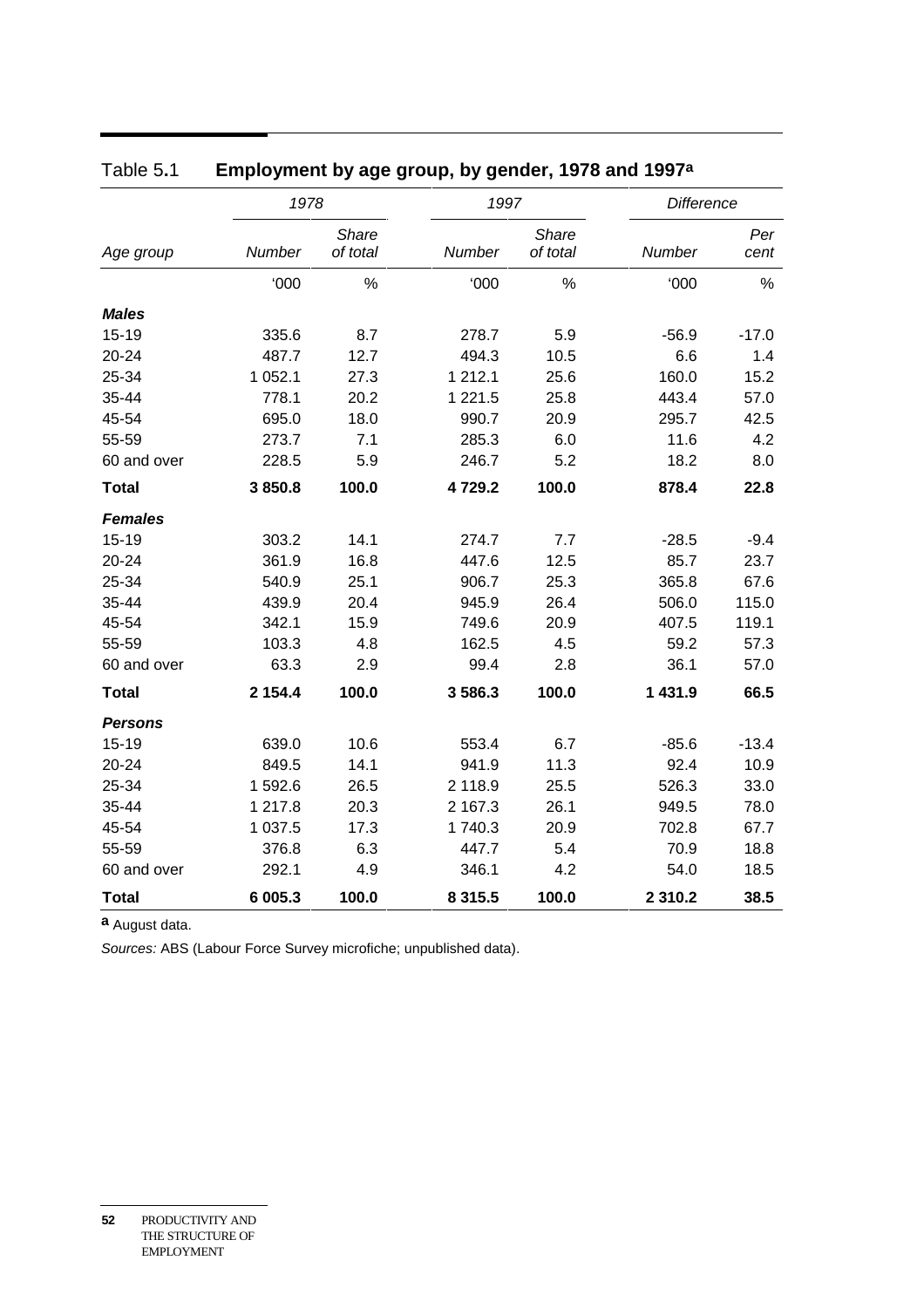



**a** The age group shares for males are male age group employment as a percentage of total male employment. The age group shares for females are female age group employment as a percentage of total female employment. **b** August data.

Data sources: ABS (Labour Force Survey microfiche; unpublished data).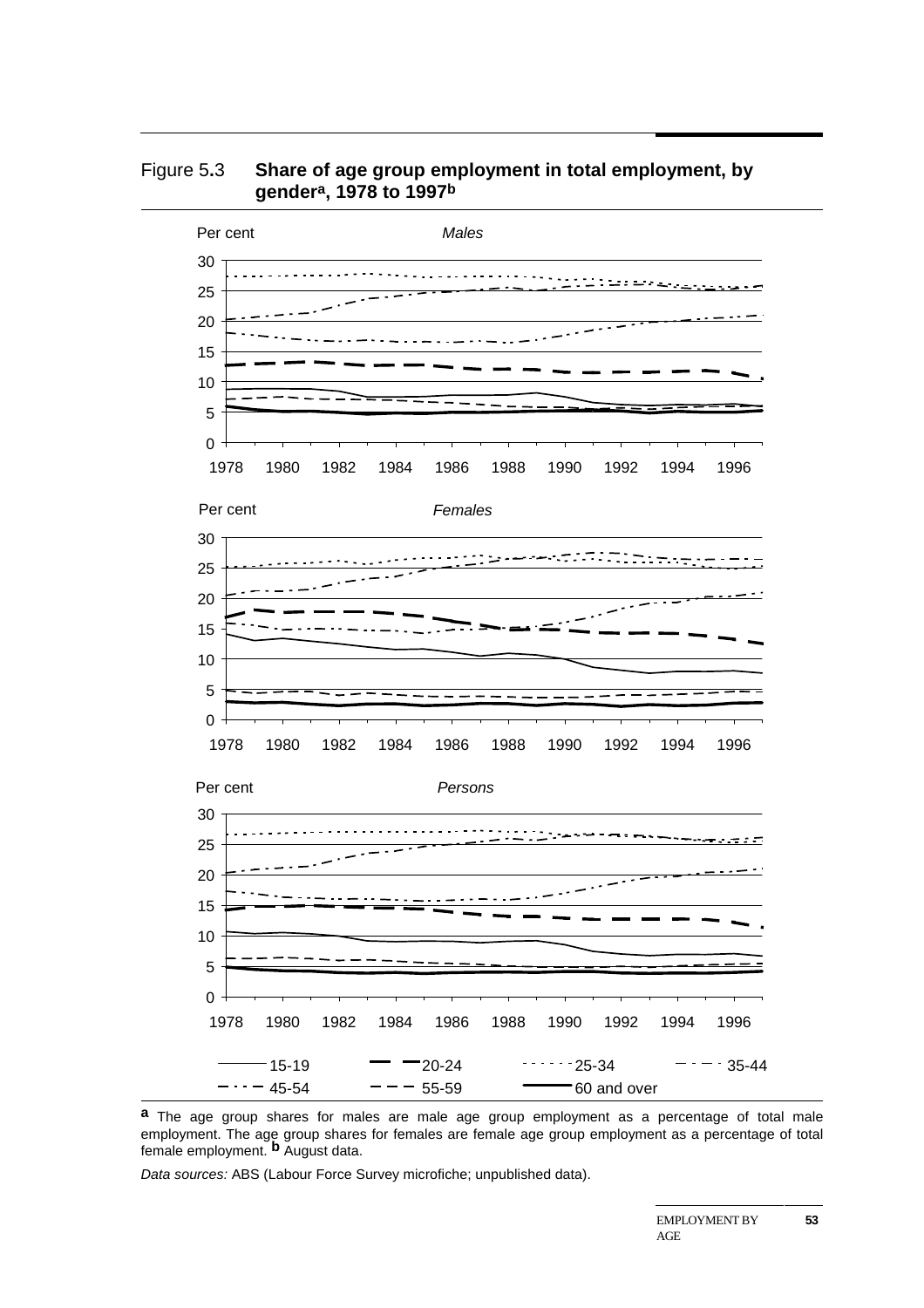The distribution of employment by age group across market sector industries is shown in table 5.2. In both 1978 and 1997, Manufacturing accounted for the largest number employed in the majority of the age groups (25-34, 35-44, 45-54 and 55-59). For the 60 and over age group, the bulk of employment was in Manufacturing in 1978, but was in Agriculture in 1997. Manufacturing also had the most 20-24 year olds in 1978 but, in 1997, Retail trade was the dominant industry. Retail trade also had the largest number of 15-19 year olds in both years.

Major shifts in the distribution of employment across industries within an age group are also identifiable from table 5.2. One significant change is the fall in the number of younger workers (15-19 and 20-24 year olds) in Manufacturing. In contrast, both these age groups recorded significant increases in Retail trade, Accommodation, cafes and restaurants, and Cultural and recreational services.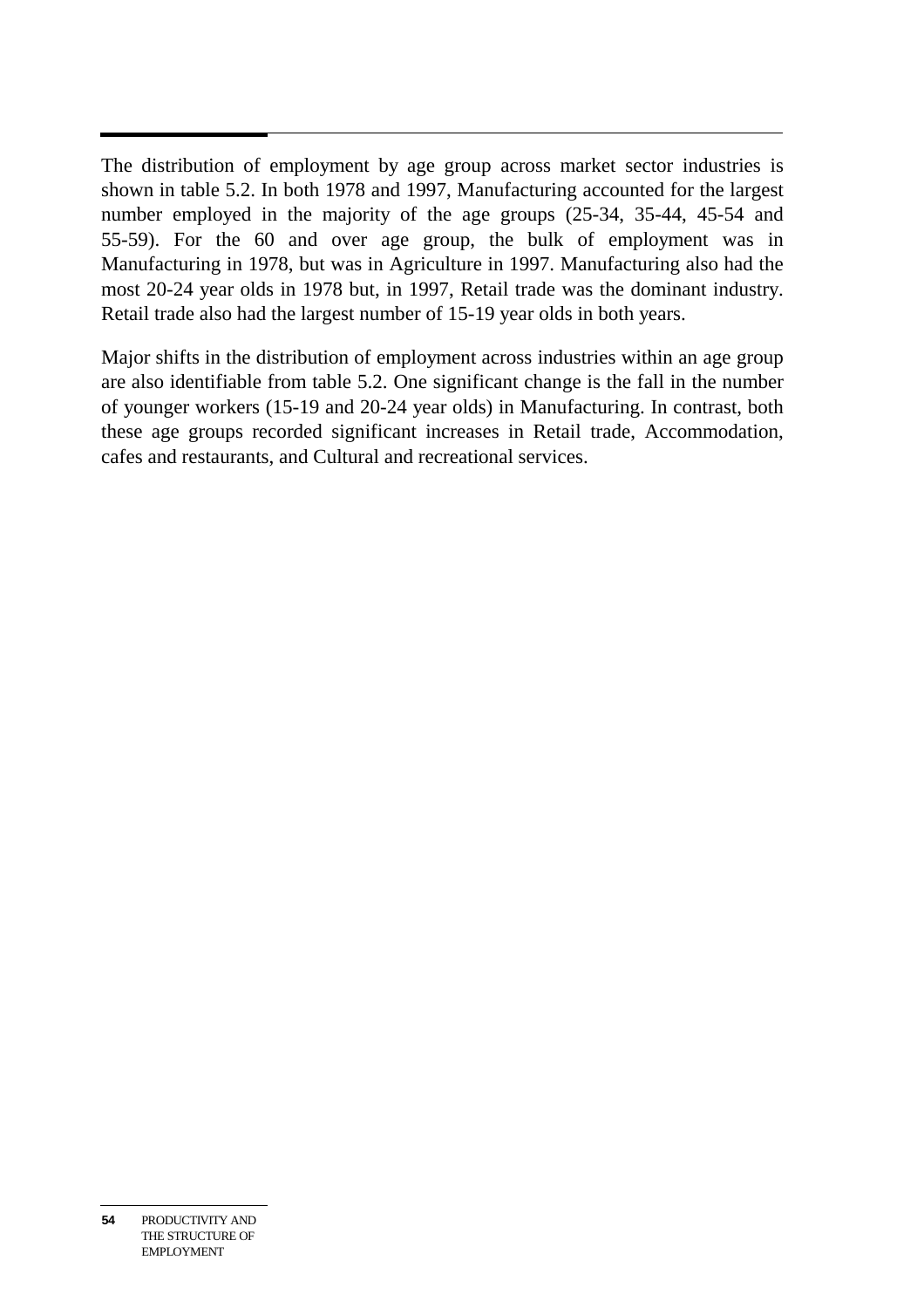|                            | 1978          |              | 1997      |              | <b>Difference</b> |         |
|----------------------------|---------------|--------------|-----------|--------------|-------------------|---------|
|                            |               | <b>Share</b> |           | <b>Share</b> |                   | Per     |
| <b>Industry</b>            | <b>Number</b> | of total     | Number    | of total     | Number            | cent    |
|                            | 000'          | %            | '000      | %            | '000              | %       |
| 15-19 age group            |               |              |           |              |                   |         |
| Agriculture                | 31.0          | 4.9          | 21.5      | 3.9          | $-9.5$            | $-30.6$ |
| Mining                     | 4.7           | 0.7          | $1.4*$    | 0.3          | $-3.3$            | $-70.2$ |
| Manufacturing              | 120.7         | 18.9         | 43.8      | 7.9          | $-76.9$           | $-63.7$ |
| Electricity, gas and water | 7.2           | 1.1          | $0.3*$    | 0.1          | $-6.9$            | $-95.8$ |
| Construction               | 39.5          | 6.2          | 30.1      | 5.4          | $-9.4$            | $-23.8$ |
| Wholesale trade            | 31.7          | 5.0          | 15.2      | 2.7          | $-16.5$           | $-52.1$ |
| Retail trade               | 203.0         | 31.8         | 280.8     | 50.7         | 77.8              | 38.3    |
| Trans., storage and comm.  | 22.1          | 3.5          | 9.0       | 1.6          | $-13.1$           | $-59.3$ |
| Accomm., cafes and rest.   | 18.6          | 2.9          | 47.9      | 8.7          | 29.3              | 157.5   |
| Cultural and rec. services | 8.5           | 1.3          | 17.1      | 3.1          | 8.6               | 101.2   |
| Market sector              | 487.0         | 76.2         | 467.1     | 84.4         | $-19.9$           | $-4.1$  |
| <b>Total industries</b>    | 639.0         | 100.0        | 553.4     | 100.0        | $-85.6$           | $-13.4$ |
|                            |               |              |           |              |                   |         |
| 20-24 age group            |               |              |           |              |                   |         |
| Agriculture                | 31.1          | 3.7          | 28.3      | 3.0          | $-2.8$            | $-9.0$  |
| Mining                     | 11.4          | 1.3          | 8.1       | 0.9          | $-3.3$            | $-28.9$ |
| Manufacturing              | 153.1         | 18.0         | 128.3     | 13.6         | $-24.8$           | $-16.2$ |
| Electricity, gas and water | 16.4          | 1.9          | $2.7*$    | 0.3          | $-13.7$           | $-83.5$ |
| Construction               | 63.8          | 7.5          | 61.1      | 6.5          | $-2.7$            | $-4.2$  |
| Wholesale trade            | 50.2          | 5.9          | 54.3      | 5.8          | 4.1               | 8.2     |
| Retail trade               | 118.3         | 13.9         | 194.9     | 20.7         | 76.6              | 64.8    |
| Trans., storage and comm.  | 57.2          | 6.7          | 41.0      | 4.4          | $-16.2$           | $-28.3$ |
| Accomm., cafes and rest.   | 28.7          | 3.4          | 81.3      | 8.6          | 52.6              | 183.3   |
| Cultural and rec. services | 10.6          | 1.2          | 31.6      | 3.4          | 21.0              | 198.1   |
| Market sector              | 540.8         | 63.7         | 631.6     | 67.1         | 90.8              | 16.8    |
| <b>Total industries</b>    | 849.5         | 100.0        | 941.9     | 100.0        | 92.4              | 10.9    |
| 25-34 age group            |               |              |           |              |                   |         |
| Agriculture                | 80.6          | 5.1          | 70.1      | 3.3          | $-10.5$           | $-13.0$ |
| Mining                     | 22.2          | 1.4          | 23.7      | 1.1          | 1.5               | 6.8     |
| Manufacturing              | 300.6         | 18.9         | 322.6     | 15.2         | 22.0              | 7.3     |
| Electricity, gas and water | 27.7          | 1.7          | 16.5      | 0.8          | $-11.2$           | $-40.4$ |
| Construction               | 148.0         | 9.3          | 151.7     | 7.2          | 3.7               | 2.5     |
| Wholesale trade            | 93.9          | 5.9          | 137.0     | 6.5          | 43.1              | 45.9    |
| Retail trade               | 195.7         | 12.3         | 245.5     | 11.6         | 49.8              | 25.4    |
| Trans., storage and comm.  | 139.1         | 8.7          | 141.0     | 6.7          | 1.9               | 1.4     |
| Accomm., cafes and rest.   | 46.7          | 2.9          | 94.1      | 4.4          | 47.4              | 101.5   |
| Cultural and rec. services | 25.7          | 1.6          | 64.2      | 3.0          | 38.5              | 149.8   |
| Market sector              | 1 080.2       | 67.8         | 1 2 6 6.4 | 59.8         | 186.2             | 17.2    |
| <b>Total industries</b>    | 1 592.6       | 100.0        | 2 118.9   | 100.0        | 526.3             | 33.0    |

## Table 5**.**2 **Employment by age group, by industry, 1978 and 1997a**

(Continued on next page)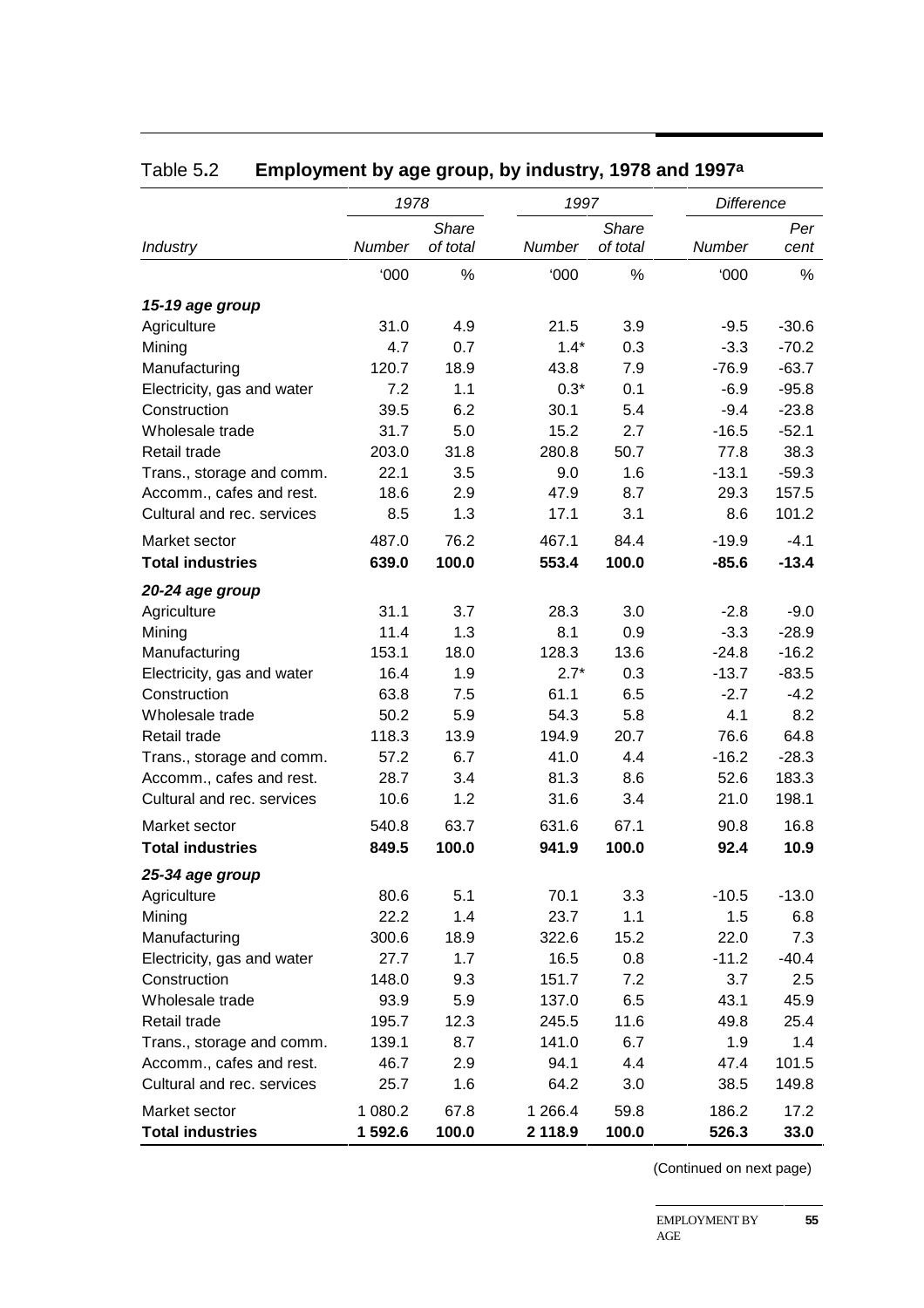### Table 5**.**3 **(Continued)**

|                            | 1978    |                          | 1997       |                          | <b>Difference</b> |             |
|----------------------------|---------|--------------------------|------------|--------------------------|-------------------|-------------|
| Industry                   | Number  | <b>Share</b><br>of total | Number     | <b>Share</b><br>of total | Number            | Per<br>cent |
|                            | '000    | $\%$                     | 000'       | %                        | <b>'000</b>       | ℅           |
| 35-44 age group            |         |                          |            |                          |                   |             |
| Agriculture                | 81.2    | 6.7                      | 102.4      | 4.7                      | 21.2              | 26.1        |
| Mining                     | 18.5    | 1.5                      | 21.7       | 1.0                      | 3.2               | 17.3        |
| Manufacturing              | 256.9   | 21.1                     | 310.5      | 14.3                     | 53.6              | 20.9        |
| Electricity, gas and water | 20.7    | 1.7                      | 20.1       | 0.9                      | $-0.6$            | $-2.9$      |
| Construction               | 109.7   | 9.0                      | 159.0      | 7.3                      | 49.3              | 44.9        |
| Wholesale trade            | 75.4    | 6.2                      | 125.1      | 5.8                      | 49.7              | 65.9        |
| Retail trade               | 166.2   | 13.6                     | 209.5      | 9.7                      | 43.3              | 26.1        |
| Trans., storage and comm.  | 89.6    | 7.4                      | 155.8      | 7.2                      | 66.2              | 73.9        |
| Accomm., cafes and rest.   | 39.8    | 3.3                      | 82.5       | 3.8                      | 42.7              | 107.3       |
| Cultural and rec. services | 15.2    | 1.2                      | 41.3       | 1.9                      | 26.1              | 171.7       |
| Market sector              | 873.2   | 71.7                     | 1 2 2 7 .9 | 56.7                     | 354.7             | 40.6        |
| <b>Total industries</b>    | 1 217.8 | 100.0                    | 2 167.3    | 100.0                    | 949.5             | 78.0        |
| 45-54 age group            |         |                          |            |                          |                   |             |
| Agriculture                | 72.2    | 7.0                      | 93.4       | 5.4                      | 21.2              | 29.4        |
| Mining                     | 15.5    | 1.5                      | 20.5       | 1.2                      | 5.0               | 32.3        |
| Manufacturing              | 225.5   | 21.7                     | 230.4      | 13.2                     | 4.9               | 2.2         |
| Electricity, gas and water | 27.9    | 2.7                      | 18.0       | 1.0                      | $-9.9$            | $-35.5$     |
| Construction               | 82.8    | 8.0                      | 113.6      | 6.5                      | 30.8              | 37.2        |
| Wholesale trade            | 66.5    | 6.4                      | 97.7       | 5.6                      | 31.2              | 46.9        |
| Retail trade               | 122.0   | 11.8                     | 187.0      | 10.7                     | 65.0              | 53.3        |
| Trans., storage and comm.  | 92.2    | 8.9                      | 142.3      | 8.2                      | 50.1              | 54.3        |
| Accomm., cafes and rest.   | 35.0    | 3.4                      | 58.0       | 3.3                      | 23.0              | 65.7        |
| Cultural and rec. services | 12.8    | 1.2                      | 28.5       | 1.6                      | 15.7              | 122.7       |
| Market sector              | 752.4   | 72.5                     | 989.4      | 56.9                     | 237.0             | 31.5        |
| <b>Total industries</b>    | 1 037.5 | 100.0                    | 1740.3     | 100.0                    | 702.8             | 67.7        |
| 55-59 age group            |         |                          |            |                          |                   |             |
| Agriculture                | 29.3    | 7.8                      | 36.6       | 8.2                      | 7.3               | 24.9        |
| Mining                     | 4.8     | 1.3                      | 4.6        | 1.0                      | $-0.2$            | $-4.2$      |
| Manufacturing              | 82.7    | 21.9                     | 67.9       | 15.2                     | $-14.8$           | $-17.9$     |
| Electricity, gas and water | 10.1    | 2.7                      | 6.2        | 1.4                      | $-3.9$            | $-38.6$     |
| Construction               | 25.3    | 6.7                      | 30.9       | 6.9                      | 5.6               | 22.1        |
| Wholesale trade            | 25.3    | 6.7                      | 22.5       | 5.0                      | $-2.8$            | $-11.1$     |
| Retail trade               | 45.8    | 12.2                     | 44.1       | 9.9                      | $-1.7$            | $-3.7$      |
| Trans., storage and comm.  | 37.2    | 9.9                      | 32.4       | 7.2                      | $-4.8$            | $-12.9$     |
| Accomm., cafes and rest.   | 11.4    | 3.0                      | 15.6       | 3.5                      | 4.2               | 36.8        |
| Cultural and rec. services | 4.5     | 1.2                      | 6.4        | 1.4                      | 1.9               | 42.2        |
| Market sector              | 276.4   | 73.4                     | 267.2      | 59.7                     | $-9.2$            | $-3.3$      |
| <b>Total industries</b>    | 376.8   | 100.0                    | 447.7      | 100.0                    | 70.9              | 18.8        |

(Continued on next page)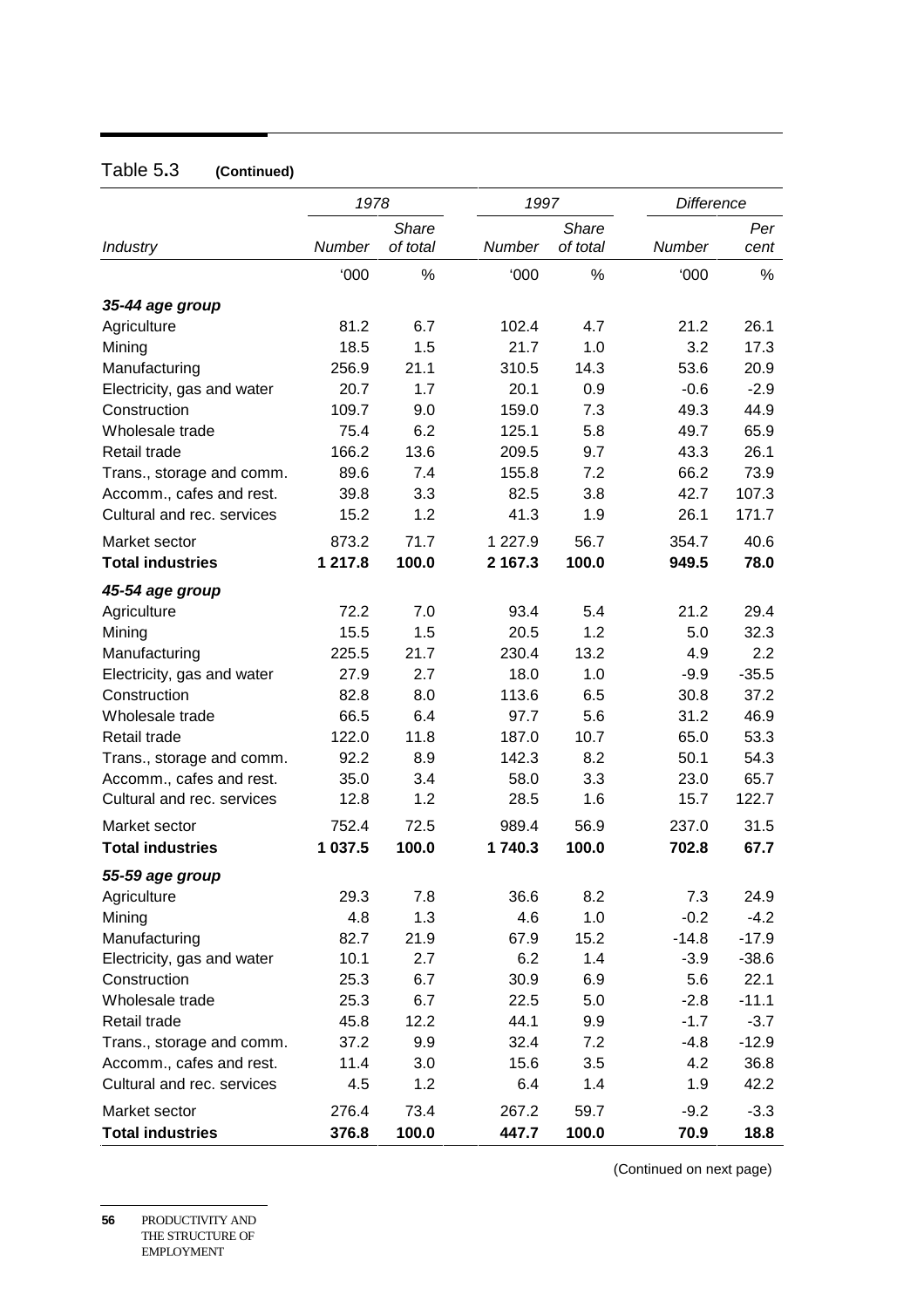|                            | 1978        |              | 1997        |              |             | <b>Difference</b> |  |
|----------------------------|-------------|--------------|-------------|--------------|-------------|-------------------|--|
|                            |             | <b>Share</b> |             | <b>Share</b> |             | Per               |  |
| Industry                   | Number      | of total     | Number      | of total     | Number      | cent              |  |
|                            | <b>'000</b> | $\%$         | <b>'000</b> | $\%$         | <b>'000</b> | $\%$              |  |
| 60 and over age group      |             |              |             |              |             |                   |  |
| Agriculture                | 49.5        | 16.9         | 67.0        | 19.4         | 17.5        | 35.4              |  |
| Mining                     | $1.9*$      | 0.7          | $1.5*$      | 0.4          | $-0.4$      | $-21.1$           |  |
| Manufacturing              | 54.8        | 18.8         | 41.3        | 11.9         | $-13.5$     | $-24.6$           |  |
| Electricity, gas and water | 5.0         | 1.7          | $2.5*$      | 0.7          | $-2.5$      | $-50.0$           |  |
| Construction               | 17.7        | 6.1          | 20.5        | 5.9          | 2.8         | 15.8              |  |
| Wholesale trade            | 20.2        | 6.9          | 20.1        | 5.8          | $-0.1$      | $-0.5$            |  |
| Retail trade               | 33.6        | 11.5         | 35.4        | 10.2         | 1.8         | 5.4               |  |
| Trans., storage and comm.  | 21.4        | 7.3          | 20.4        | 5.9          | $-1.0$      | $-4.7$            |  |
| Accomm., cafes and rest.   | 8.5         | 2.9          | 13.8        | 4.0          | 5.3         | 62.4              |  |
| Cultural and rec. services | 5.0         | 1.7          | 7.2         | 2.1          | 2.2         | 44.0              |  |
| Market sector              | 217.6       | 74.5         | 229.7       | 66.4         | 12.1        | 5.6               |  |
| <b>Total industries</b>    | 292.1       | 100.0        | 346.1       | 100.0        | 54.0        | 18.5              |  |
| All age groups             |             |              |             |              |             |                   |  |
| Agriculture                | 374.9       | 6.2          | 419.4       | 5.0          | 44.5        | 11.9              |  |
| Mining                     | 79.0        | 1.3          | 81.5        | 1.0          | 2.5         | 3.2               |  |
| Manufacturing              | 1 194.2     | 19.9         | 1 144.7     | 13.8         | $-49.5$     | $-4.1$            |  |
| Electricity, gas and water | 115.1       | 1.9          | 66.2        | 0.8          | $-48.9$     | $-42.5$           |  |
| Construction               | 486.9       | 8.1          | 567.1       | 6.8          | 80.2        | 16.5              |  |
| Wholesale trade            | 363.3       | 6.0          | 471.8       | 5.7          | 108.5       | 29.9              |  |
| Retail trade               | 884.7       | 14.7         | 1 197.2     | 14.4         | 312.5       | 35.3              |  |
| Trans., storage and comm.  | 458.7       | 7.6          | 542.2       | 6.5          | 83.5        | 18.2              |  |
| Accomm., cafes and rest.   | 188.9       | 3.1          | 393.2       | 4.7          | 204.3       | 108.2             |  |
| Cultural and rec. services | 82.2        | 1.4          | 196.2       | 2.4          | 114.0       | 138.7             |  |
| Market sector              | 4 2 2 7 .9  | 70.4         | 5 0 7 9.5   | 61.1         | 851.6       | 20.1              |  |
| <b>Total industries</b>    | 6 005.3     | 100.0        | 8 3 1 5 . 5 | 100.0        | 2 3 1 0 . 2 | 38.5              |  |

**a** August data. \* Estimate is statistically unreliable (subject to relative standard error of greater than 25 per cent).

Sources: Based on ABS (Labour Force Survey microfiche; unpublished data).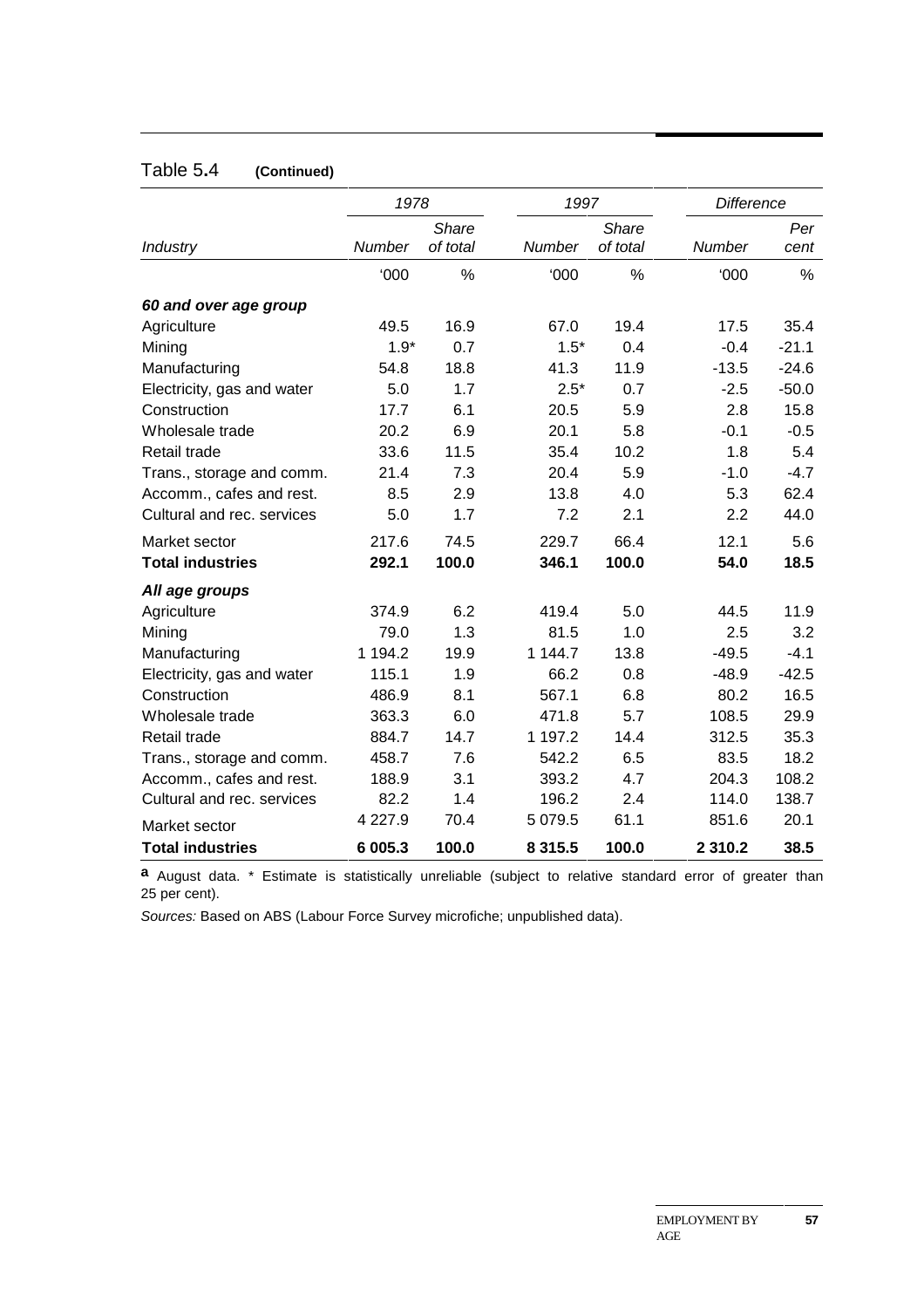# **5.4 Relationship between productivity growth and the age profile of employment**

The share of the employed workforce in the 15-19, 20-24 and 25-34 age groups has been falling at the aggregate level, with increases in the age groups between 35 and 54. The share held by the 55-59 and 60 and over age groups has also been falling, but from low initial shares of total employment. But is this aggregate trend evident across all industries, and is there any pattern between change in age profile and productivity growth at the industry level?

To examine these issues, the following sections consider two questions.

- Does the age group profile of employment in high productivity growth industries differ systematically from the economywide average and from low productivity growth industries?
- Is there any association between productivity growth and changes in the age profile of the employed workforce at the industry level?

### **Age profile of employment in high and low productivity growth industries**

A simple examination of the age group profiles for the high and low productivity growth industries is provided in figure **5**.**4**. The charts show the share of employed persons in the workforce for different age groups. The left hand side panel of the figure shows the high productivity growth industries and the right hand side panel shows the low productivity growth industries. In both panels, the Total industries profile (economywide average) is used as a benchmark. The individual industry employment trends in the charts in figure 5.2 are difficult to identify clearly. However, if the data in the charts are viewed as a bandwidth, the charts are helpful in identifying any broad differences across the different age groups in relation to the benchmark and between the high and low productivity growth industries.

Looking at the high productivity growth industries relative to the benchmark, these industries have smaller shares of workers in the younger age groups (15-19 and 20-24 year olds) and larger shares of workers in the 45-54 and 55-59 age groups. There are no systematic patterns for the other age groups.

Because the age distribution of high productivity growth industries varies from the average, all other things equal, their relative growth or decline will have some effect on the overall age distribution of employment. As previously pointed out (chapter 3), employment in Manufacturing and in Electricity, gas and water has been in relative and absolute decline. Employment in Transport, storage and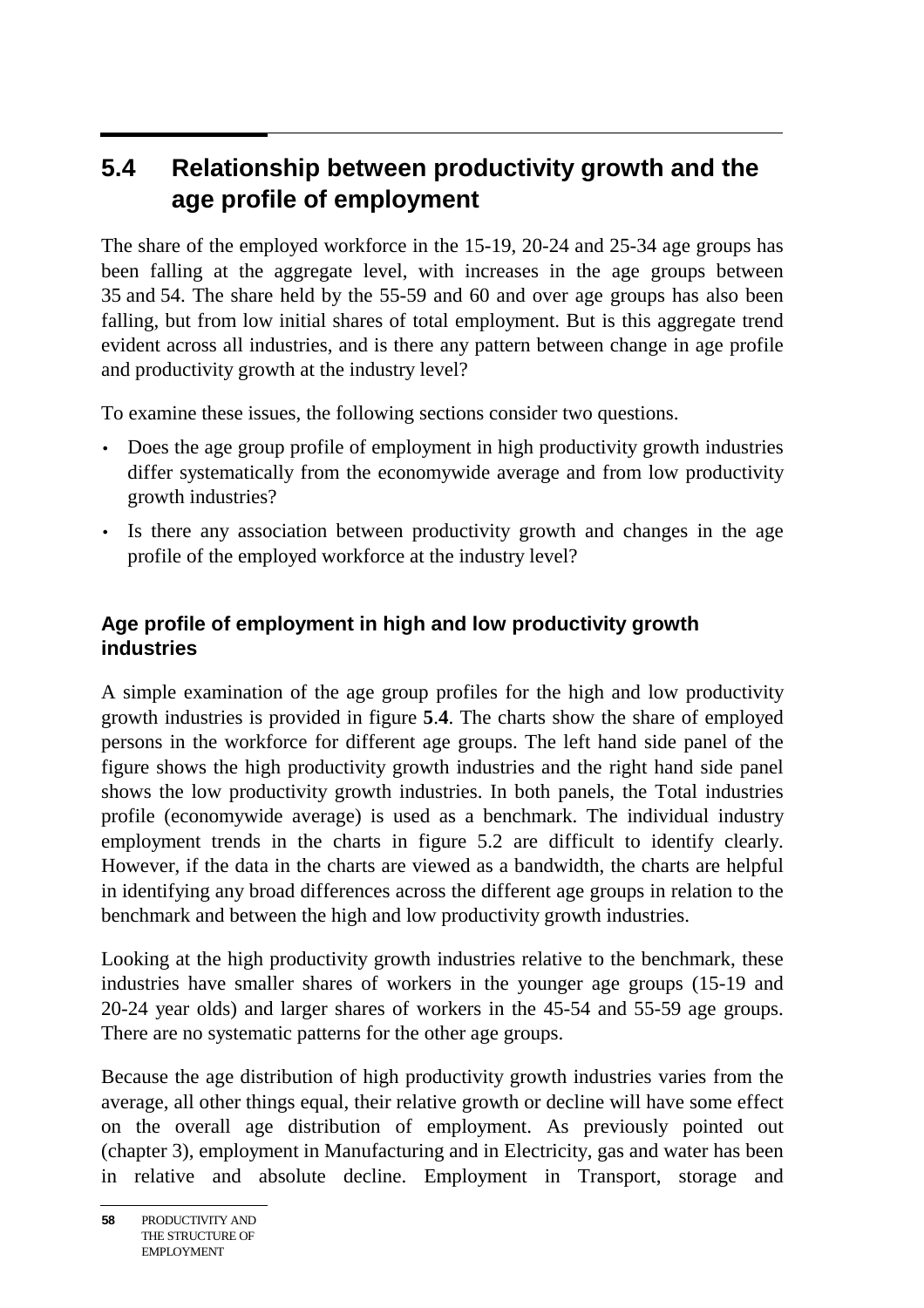communication has been in absolute increase, but relative decline. Consequently, past trends in these industries have led to some decline in the employment of younger and older aged workers (as indicated in table 5.1).

Figure **5**.**5** suggests that, for low productivity growth industries, there is a lesser association between productivity growth and age structure. For most age groups there is no clear grouping of the low productivity growth industries relative to the benchmark, although there is some tendency for these industries to employ a lower proportion of older workers and a higher proportion of younger workers.

Comparing the high and low productivity growth industries, there appears to be no systematic pattern evident that would indicate a clear association between the age profile of employment and productivity growth across all the industries examined. However, while not completely systematic, the low productivity growth industries tend to have higher shares of younger workers and lower shares of workers from 45 to 59 years old than the high productivity growth industries. This may partially reflect the nature of the activities and the relatively lower skill requirements of the work in some of the low productivity growth industries. Some of these industries also have higher levels of part-time and casual employment, which younger workers can combine with study.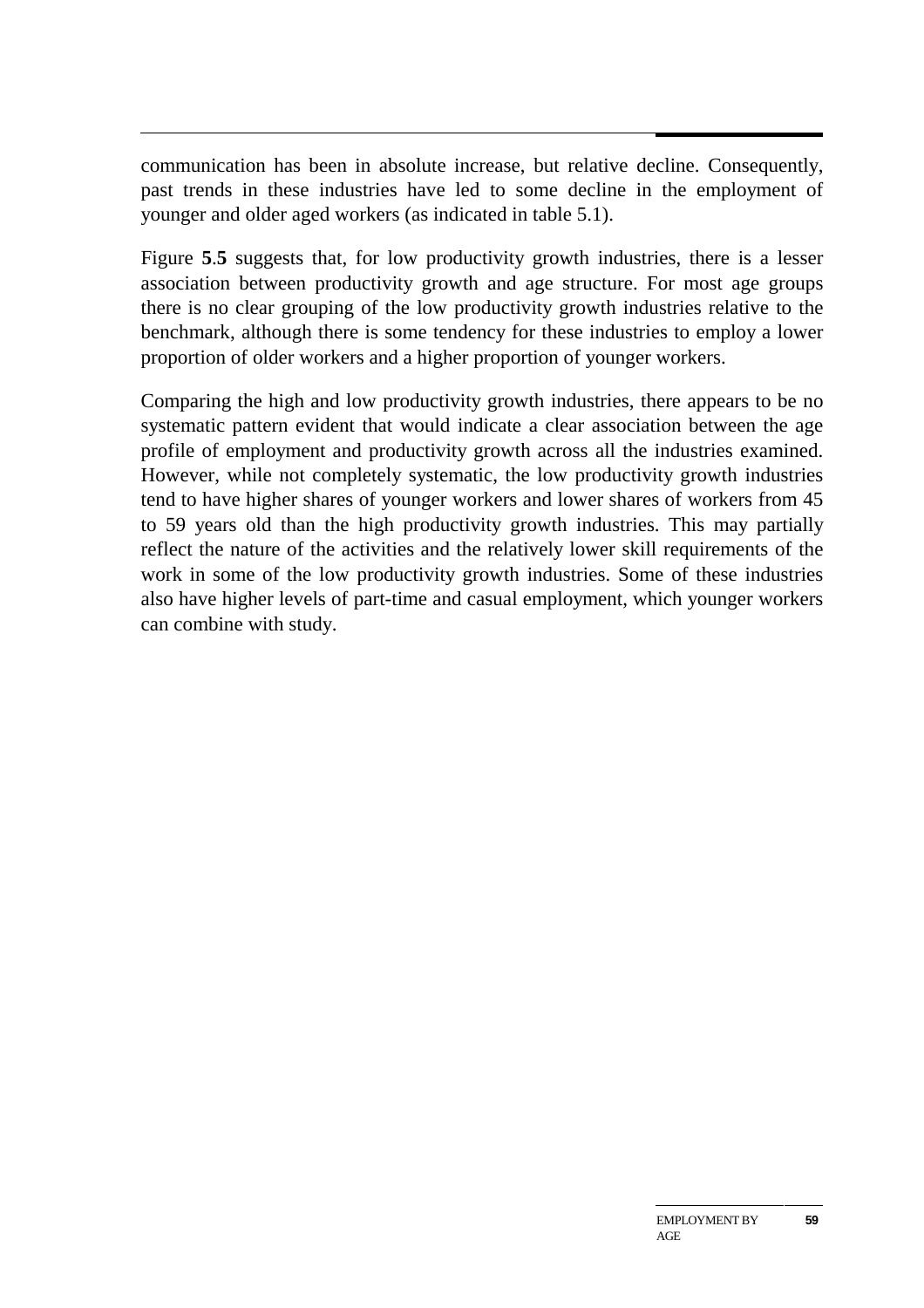

### Figure 5**.**6 **Share of age group employment in industry employment, selected industriesa, 1978 to 1997b**

(Continued on next page)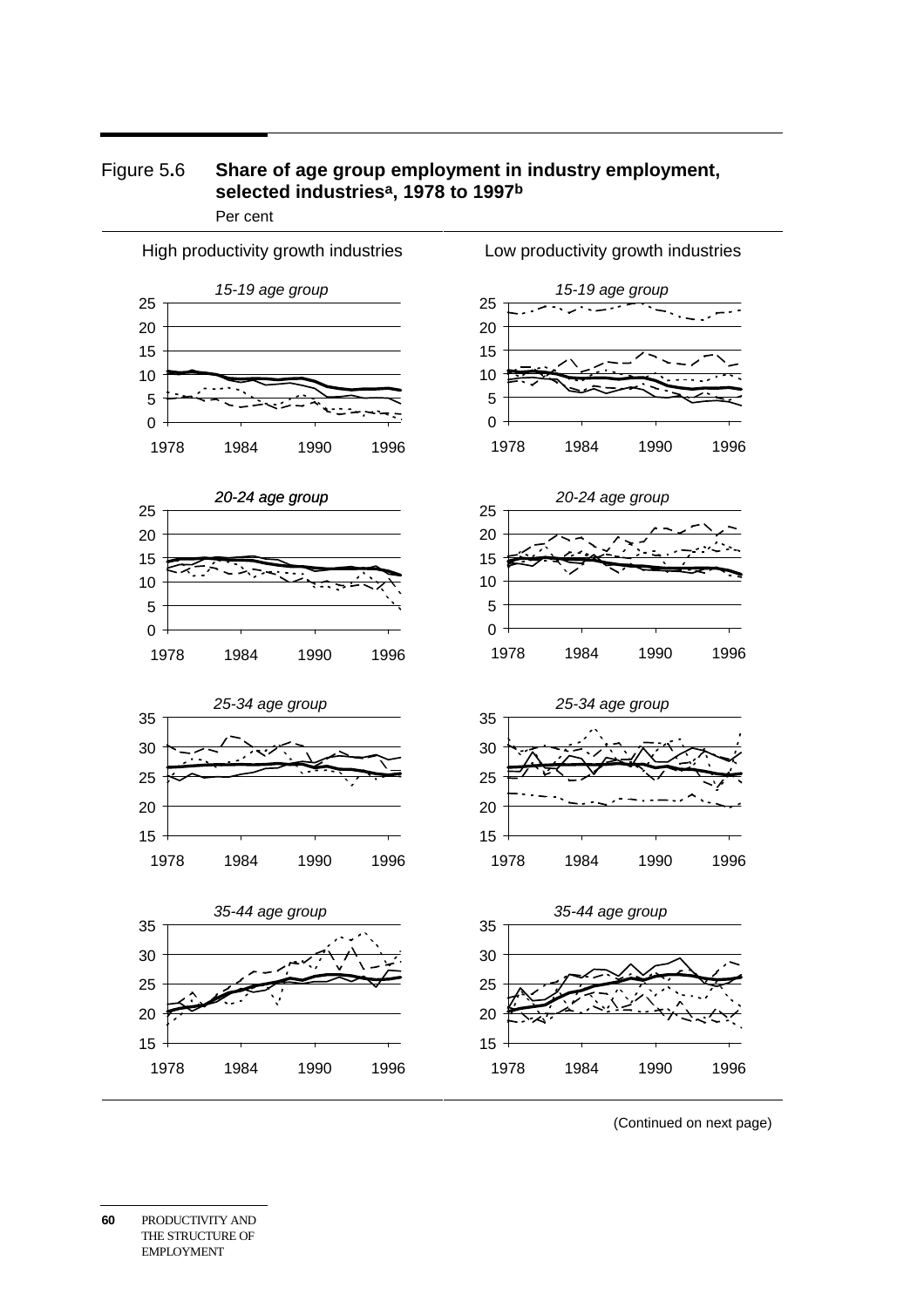#### Figure 5.6 **(Continued)**



**a** Care should be taken when comparing these charts across age groups. The scale used differs across age groups to facilitate comparison between the high productivity growth industries and low productivity growth industries for a given age group. **b** August data. **c** Shares for several years in the series for 15-19, 55-59 and 60 and over age groups are based on ABS estimates with relative standard errors of greater than 25 per cent.

Data sources: Based on ABS (Labour Force Survey microfiche; unpublished data).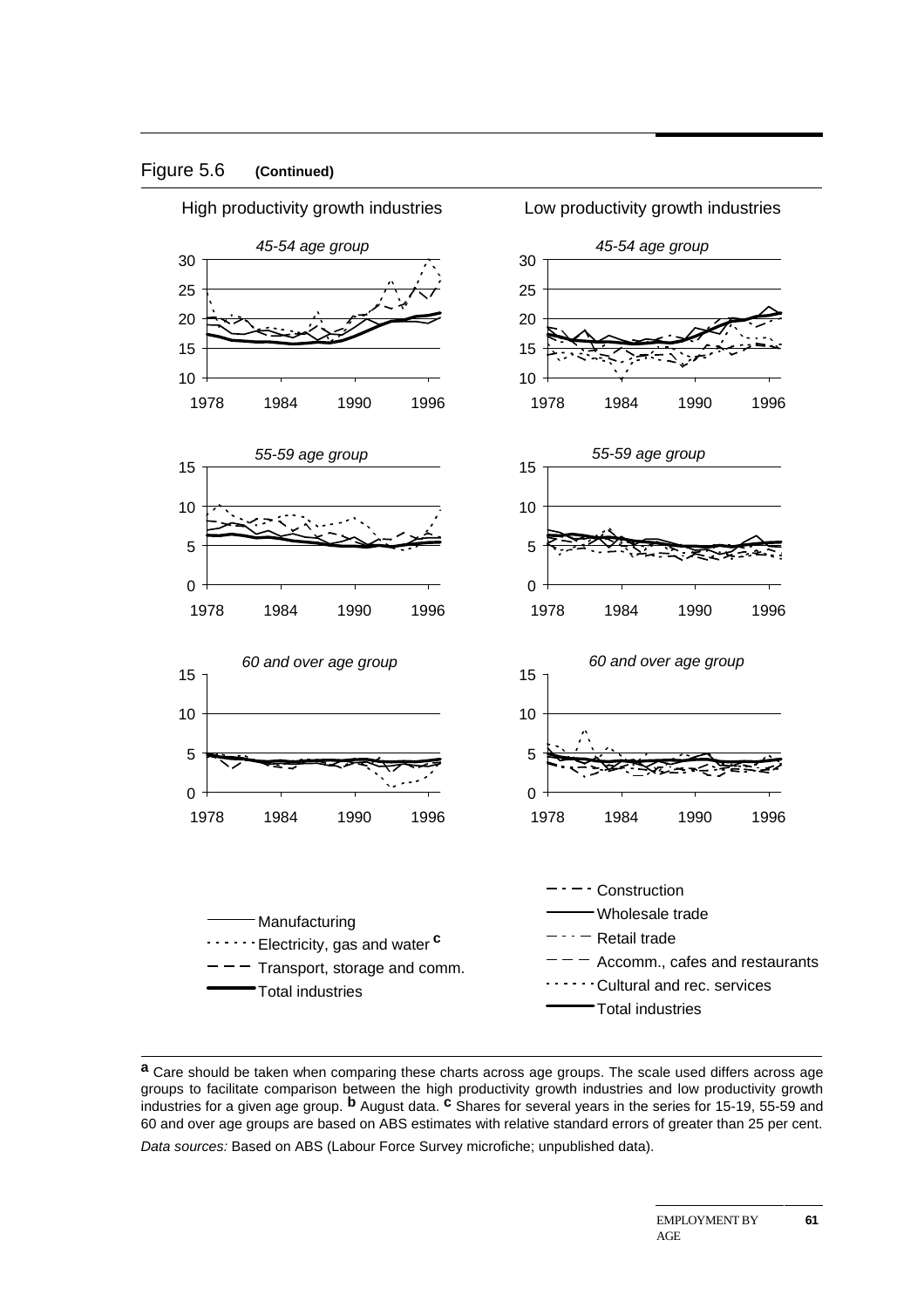### **Growth in productivity and the change in the average age of the employed workforce**

A summary way of looking at the overall change in the age profile of the workforce is to use average age. To examine any association between average age and productivity growth, a series of charts was constructed that plots the average age of workers and multifactor productivity (MFP) over the period 1978-79 and 1997-98 for selected market sector industries (figure 5.3).

The average age of workers has fallen in three of the five low productivity growth industries (Accommodation, cafes and restaurants, Cultural and recreational services and Retail trade). The remaining two low productivity growth industries (Construction and Wholesale trade), which have higher productivity growth than the other three low productivity growth industries, have increasing average age. The average age of workers in the high productivity growth industries has also tended to rise. This suggests that there may be some correlation between MFP growth and changes in the average age of workers over the period. However, it may also reflect the growth in employment, particularly part-time employment attractive to younger workers, in Accommodation, cafes and restaurants, Cultural and recreational services and Retail trade.

An alternative and more systematic method of considering the relationship between the growth in the average age of workers and the growth in MFP is to compare their average rate of growth over the period across all market sector industries. A scatter plot of the growth in both average age and MFP was constructed (figure 5.4). While the line of best fit in this chart has a slight positive slope, the correlation between growth in average age and MFP is not statistically significant for employed persons. When examined by gender, there is a statistically significant positive correlation for females but not males (appendix B).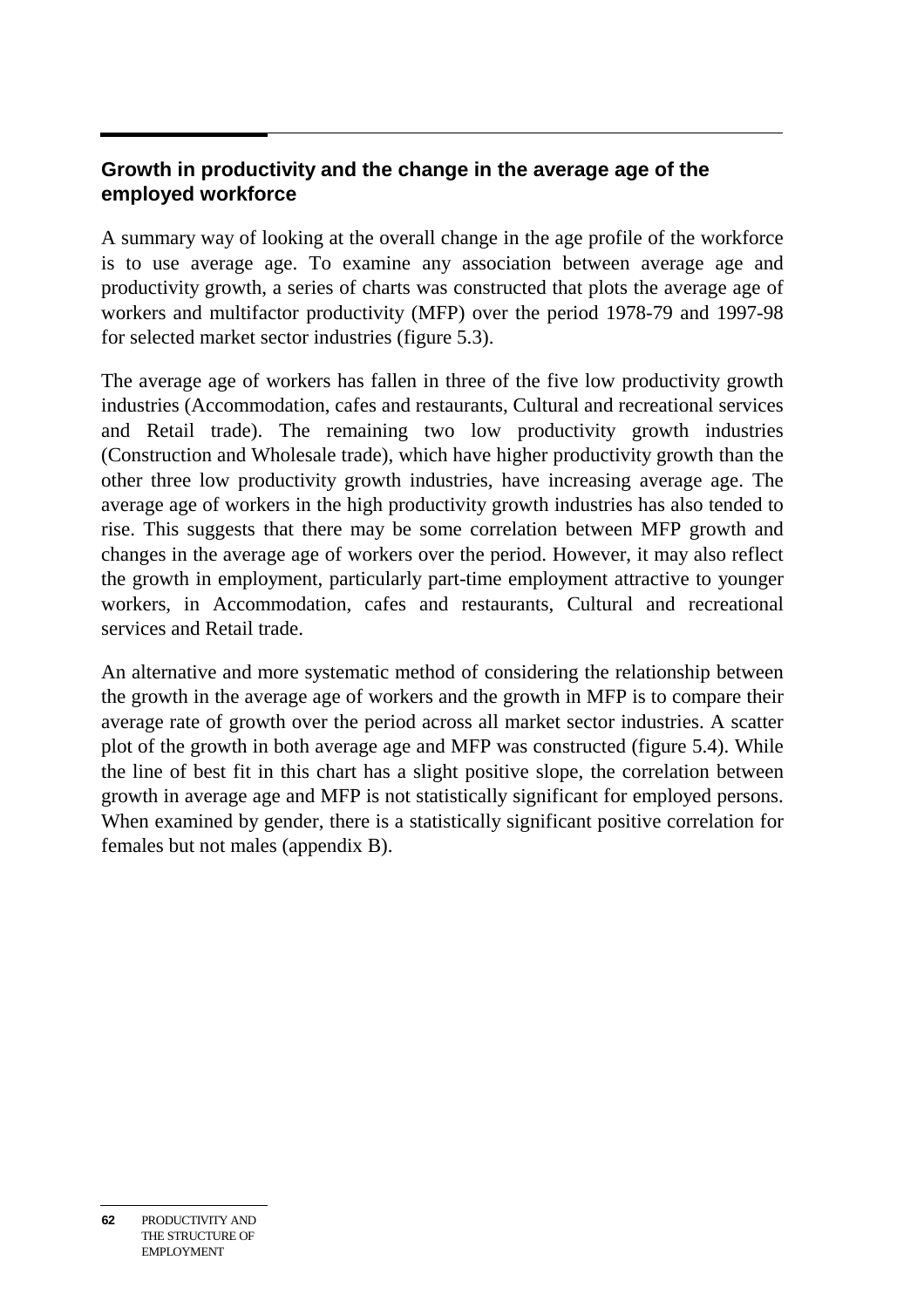

#### Figure 5**.**7 **Indexes of MFPa and average ageb of employed persons, selected industries, 1978-79 to 1997-98c**

<sup>(</sup>Continued on next page)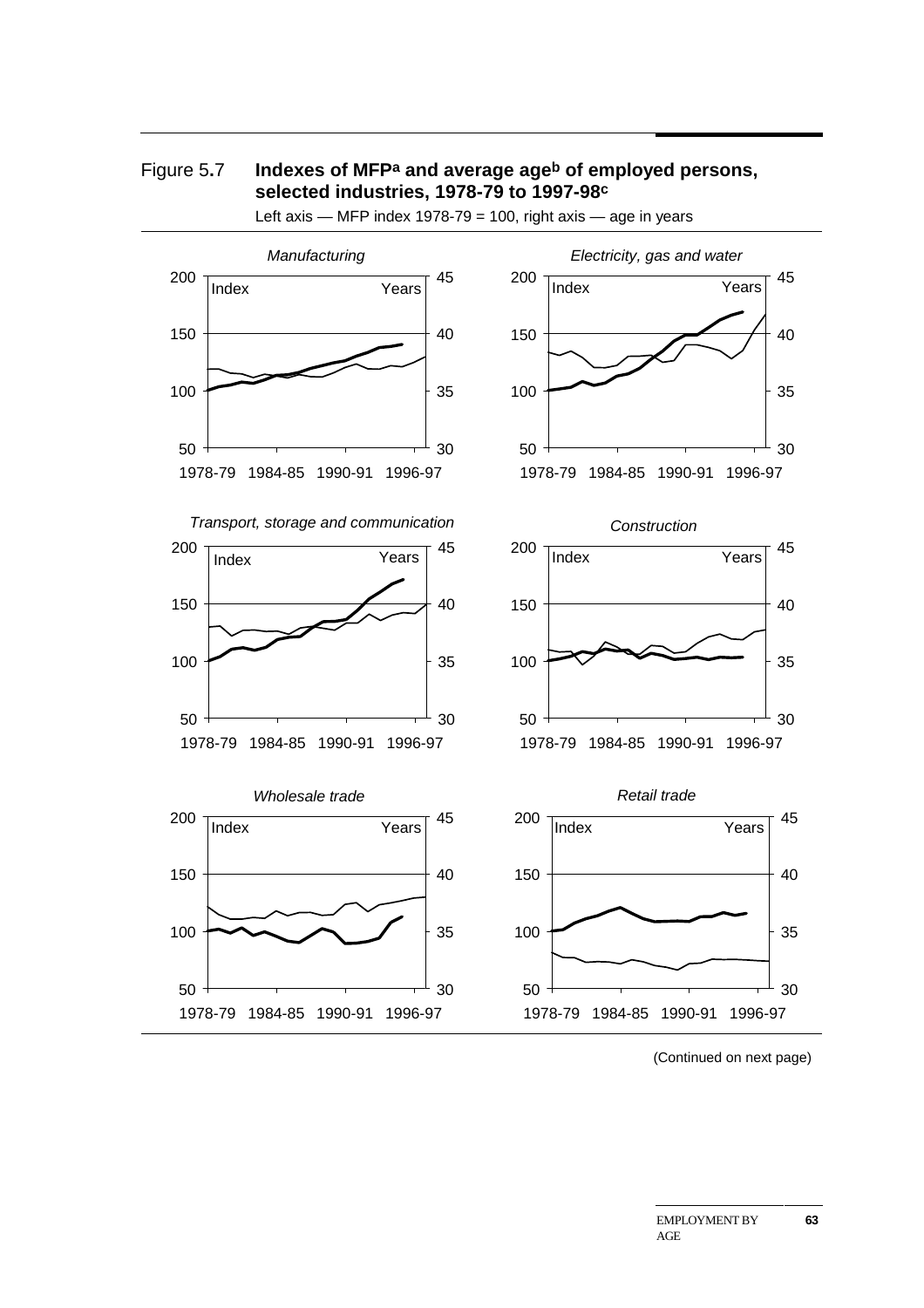

**a** MFP data are for financial years and are not available after 1995-96. **b** This is a crude estimate based on the mid-points of the age groups weighted by the number of workers in each age group. **c** Based on August data. **d** MFP data are not available for Total industries.

Data sources: Estimates for MFP updated from Gretton and Fisher (1997); estimates for employment based on ABS (Labour Force Survey microfiche; unpublished data).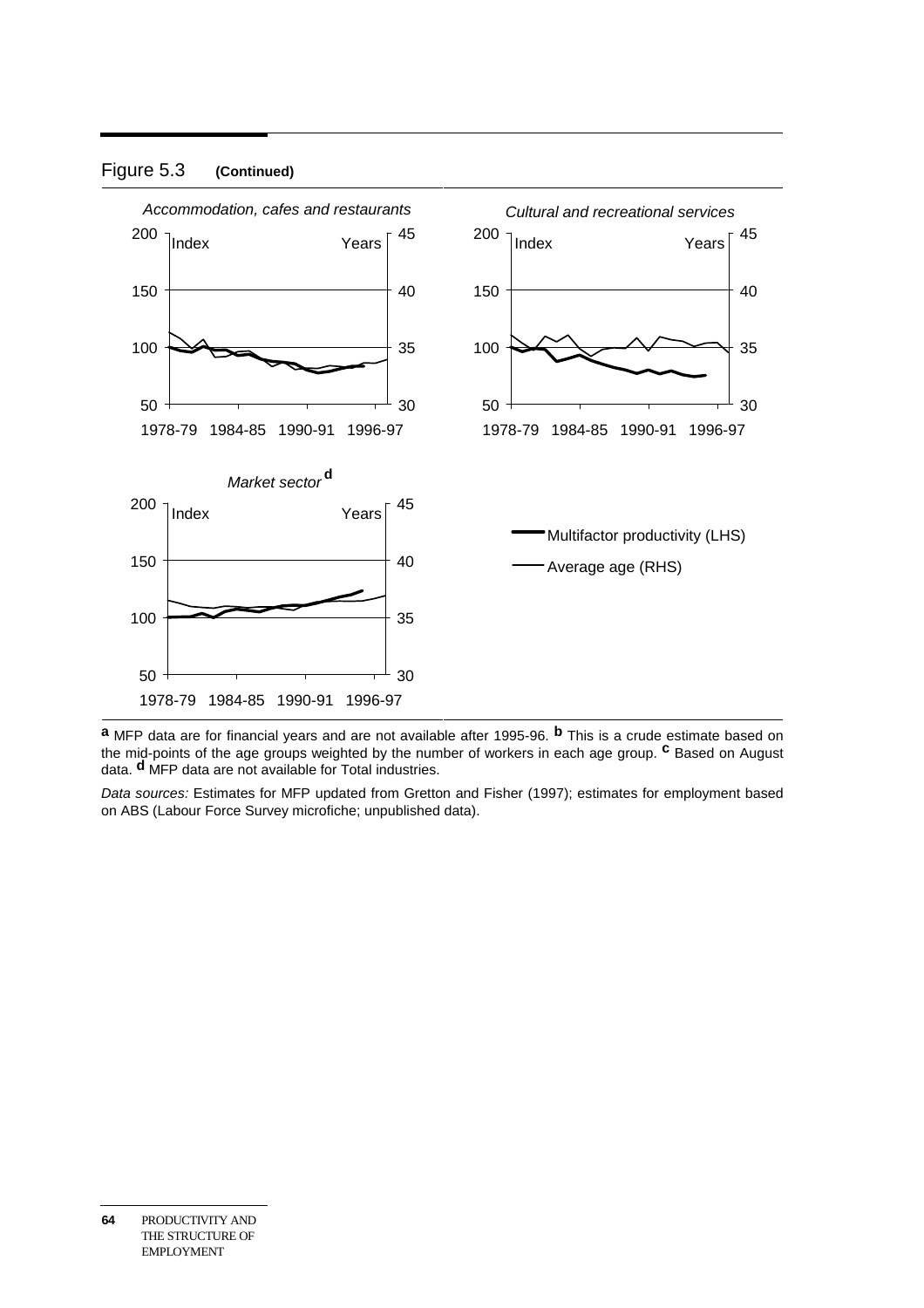#### Figure 5**.**8 **Average growtha in the average ageb of employed persons and MFP, 1978-79 to 1995-96c**

Per cent per year



**a** Growth rates are measured using average annual compound formula based on the end points of linear trend lines through time series data. **b** The average age is a crude estimate based on the mid-points of the age groups weighted by the number of workers in each age group. **c** The employment data are averages between August 1978 and August 1995. The MFP data are averages between financial years 1978-79 and 1995-96. **d** The market sector is not included in the estimation of the equation.

Data sources: Estimates for MFP updated from Gretton and Fisher (1997); estimates for employment based on ABS (Labour Force Survey microfiche; unpublished data).

#### **Growth in productivity and change in the age profile of employment**

The above examination of changes in average age only provides partial information about compositional change. For example, offsetting changes in age composition are not evident. To provide such information, figure 5.5 presents a series of scatter plots covering each age group for employed persons. The shares of employment in different age groups are obviously interrelated. For instance, if the share of employment in one age group decreases, there must be an offsetting rise in the share of one or more other age groups. Regardless of the source of the change in the share of employment of a particular age group,<sup>4</sup> the shares of employment by age group indicate the relative importance of the age groups in the workforce. It is the changing composition of the workforce that is of interest in this paper.

These scatter plots, like figure **5**.**9**, incorporate some additional industry data for Agriculture and Mining — the remaining two market sector industries, which are excluded from some of the earlier analysis because of year-to-year volatility. Unreliable employment data for some age groups in individual industries have also been removed.

 $\overline{a}$ 

<sup>4</sup> The change in share is the percentage change, not the change in percentage *points*.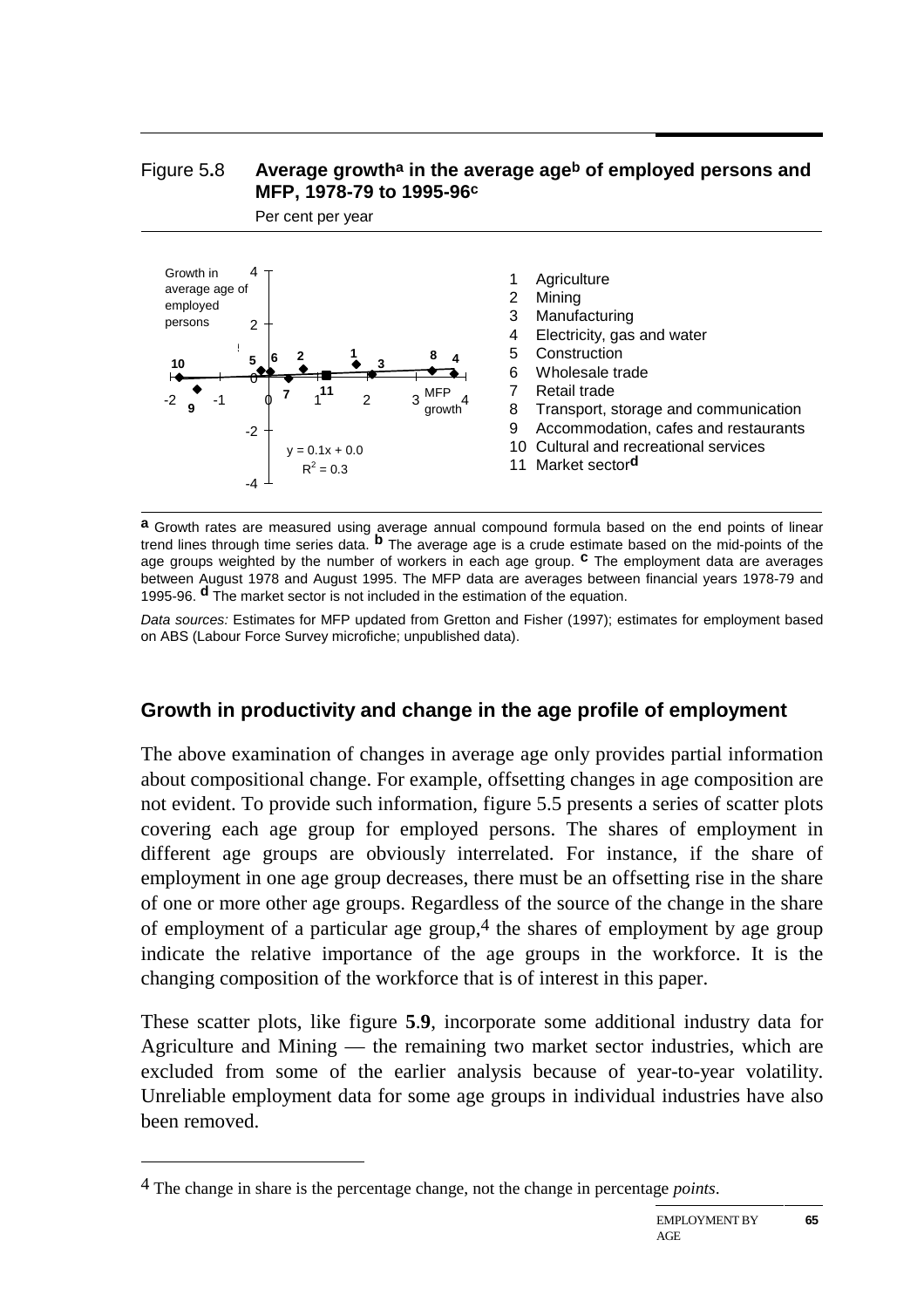Not all the correlations shown in the scatter plots in figure 5.5 are statistically significant. The statistically significant correlations are:

- The 15-19 and 20-24 age groups. The lines of best fit through the scatter plots for these younger age groups indicate a *negative* association between MFP growth and the growth in the share of workers in these age groups. This suggests that higher (lower) growth in MFP is associated with lower (higher) growth in the share of younger workers employed across market sector industries.
- The 35-44 age group. The line of best fit through this scatter plot indicates a *positive* association between MFP growth and the growth in the share of the employed workforce in this age group. Thus, in this case, higher (lower) MFP growth is associated with higher (lower) growth in the employment share of 35-44 year olds across market sector industries.

No statistically significant correlations were found for the other age groups. In these cases there is little variation in the changes in the age group shares of employment across industries. This suggests factors unrelated to industry MFP growth are associated with changes in the share of workers in these age groups.

Analysis for males provided similar results to persons. For females, there were no statistically significantly correlations between MFP growth and employment in any age group. However, it should be noted that the female employment data were, in a number of cases, unreliable due to high standard errors. Hence, a smaller number of industries (observations) were used in the scatter plots and, in some cases, there were insufficient observations for any analysis. Details of all scatter plots are presented in appendix B. A brief examination of changes in the age profiles of industries within Manufacturing is provided in appendix C. Effects in selected industries are examined in box 5.1.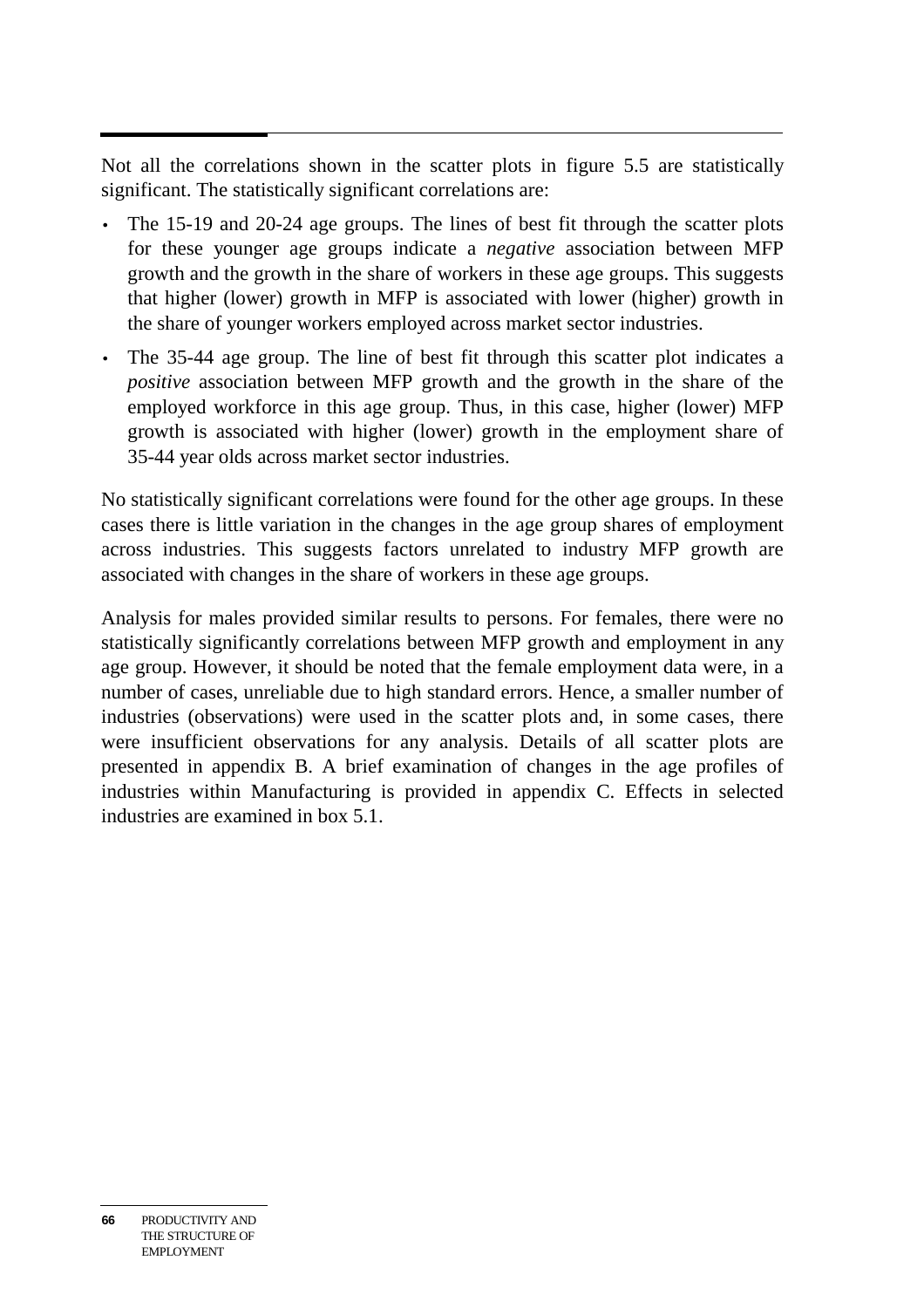#### Figure 5**.**10 **Average growth ratesa of the share of employment by age groupb and MFP, 1978-79 to 1995-96c** Per cent per year



(Continued on next page)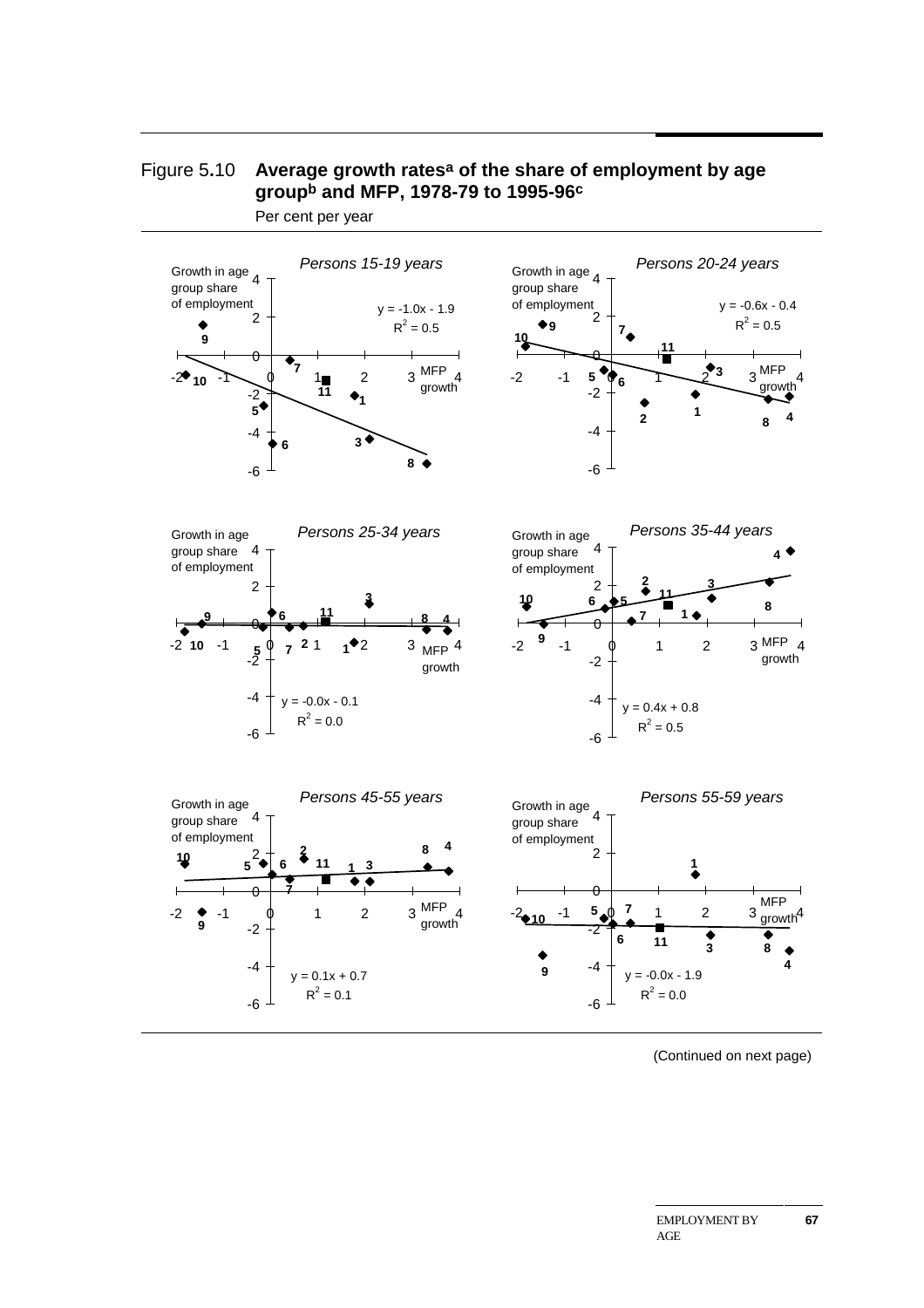#### Figure 5.5 **(Continued)**



**a** Growth rates are measured using average annual compound formula based on the end points of linear trend lines through time series data. **b** The charts exclude some employment data because the ABS estimates of employment in some age groups are statistically unreliable (subject to relative standard error of greater than 25 per cent). Data for the 15-19, 55-59 and 60 and over age groups were excluded for the Mining industry. The 15-19 and 60 and over age groups were excluded for the Electricity, gas and water industry. **c** The employment data are averages between August 1978 and August 1995. The MFP data are averages between financial years 1978-79 and 1995-96. The period used in this figure differs from earlier employment figures because MFP estimates are not available after 1995-96. **d** The market sector is not included in the estimation of equations.

Data sources: Estimates for MFP updated from Gretton and Fisher (1997); estimates for employment based on ABS (Labour force survey microfiche; unpublished data).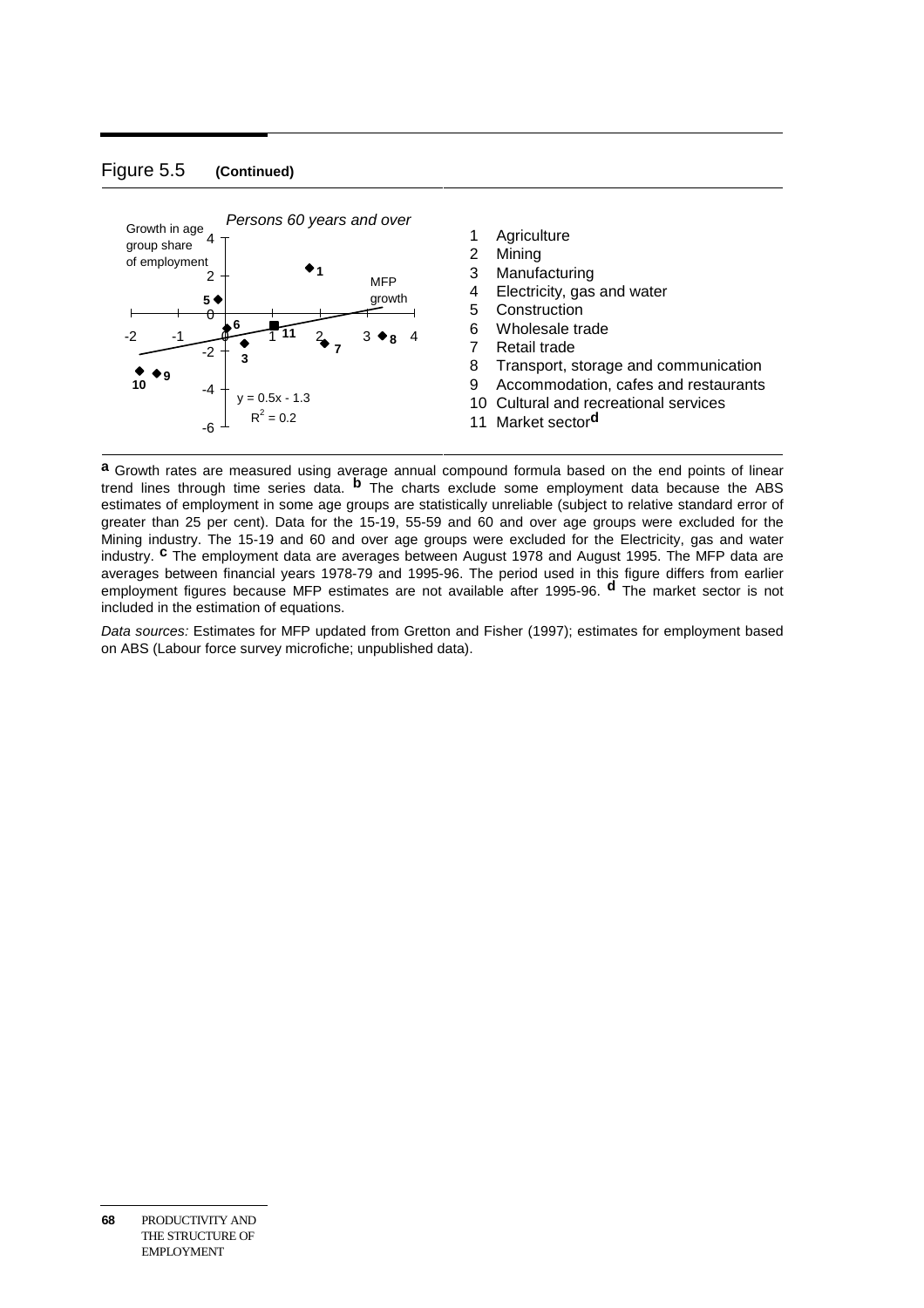#### Box 5**.**1 **Industry-specific effects — age**

Electricity, gas and water and Manufacturing are two high productivity growth industries that have experienced significant downsizing of their workforces, which could potentially affect the age structure of employment.

All age groups in Electricity, gas and water recorded a decline in the number employed between 1978 and 1997 (table 5.4). However, employment in the younger and older age groups has fallen proportionately more. While there is considerable volatility in the data for this industry, figure 5.2 shows that, from the early to mid-1990s, the share of workers in the 55-59 and 60 and over age groups fell more rapidly than in some of the other age groups (possibly reflecting older workers taking redundancy packages). However, since this industry is a relatively small employer, this would have only a small effect on the overall age structure of employment.

In Manufacturing, the decline in employment has also focused more heavily on the younger and older workers (table 5.2). The effect on the number of younger workers may, in part, reflect rising education retention rates and falling apprenticeship rates.

In Transport, storage and communication, the remaining high productivity growth industry, total employment grew slightly between 1978 and 1997. Transport, storage and communication had similar changes to the other high productivity growth industries in the distribution of employment across age groups. Employment fell in the younger age groups (15-19 and 20-24) and the older age groups (55-59 and 60 and over), with all employment growth being concentrated in the 25-34, 35-44 and 45-54 age groups (table 5.2).

# **5.5 Summary**

The examination undertaken in this chapter suggests that there may be some negative correlation between MFP growth and the share of younger workers employed across industries in the market sector. In addition, a positive correlation was found for the 35-44 age group.

For the 35-44 age group, the result appears to be strongly influenced by the growth in the share of employment in this age group in Electricity, gas and water  $\frac{1}{2}$ relatively small employer. This growth for Electricity, gas and water reflects a slower decline in employment numbers in this age group compared with the other age groups. Lack of recruitment of younger workers, the ageing of the remaining workforce and early retirement of older workers may have all combined to raise the share of workers in the 35-44 age group.

For the younger age groups, increasing education retention rates may have affected low and high productivity growth industries differently for reasons not related to MFP growth. Low productivity growth industries tend to have higher shares of part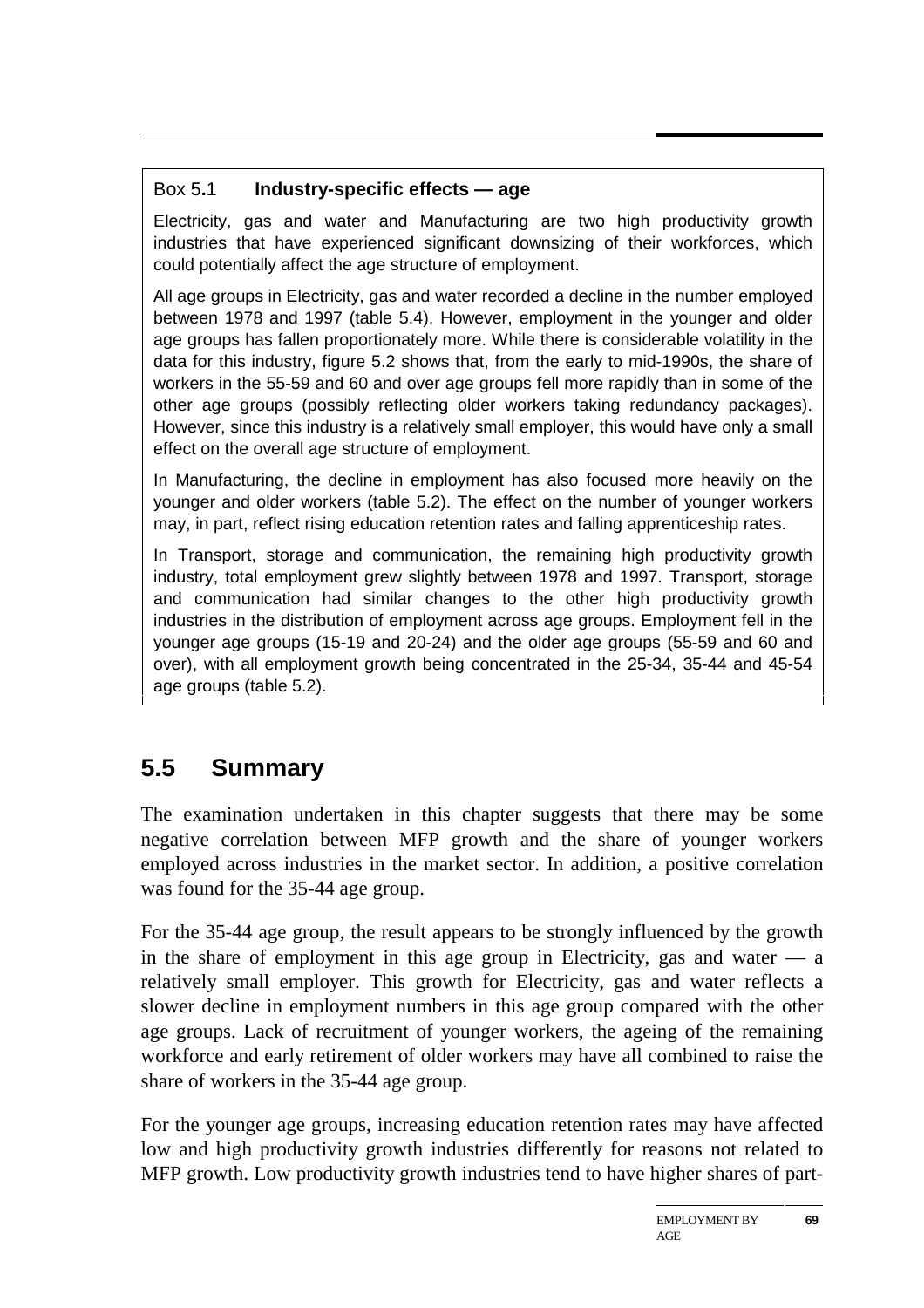time and casual workers, which may allow younger workers to combine education and work. This may partly explain the share of younger workers in most of these industries decreasing relatively slowly, or in some cases increasing, compared with the decreases in the high productivity growth industries. Further work with more detailed data would be required to disentangle these effects.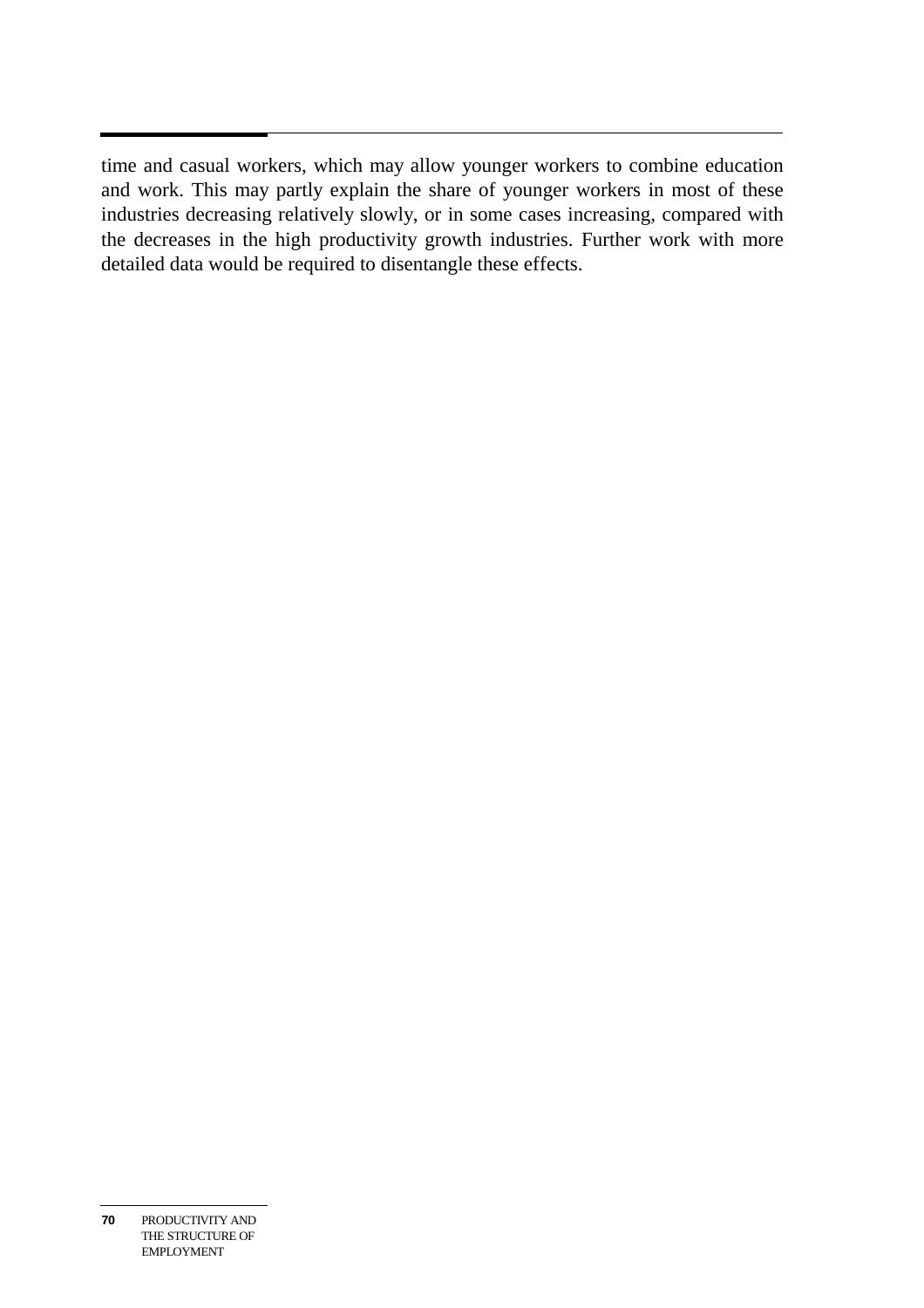# 6 Part-time and casual employment

The incidence of part-time and casual employment has increased significantly over the past two decades. Community views about the merits of these arrangements vary. Some members of the community view them as sources of increased flexibility and employment opportunities in keeping with lifestyle choices. Others see them as precarious forms of employment. Questions are raised about whether people employed on a part-time or casual basis would rather be working on a full-time or permanent basis.

A range of factors that affect the incidence of part-time and casual employment is briefly discussed in the following section. However, the main purpose of this chapter is to examine whether there is any association between productivity growth and the incidence of these working arrangements. Specifically, this chapter examines whether there are relationships between productivity growth and increases in the share of the workforce in part-time and casual employment, at the industry sector level.

# **6.1 Factors affecting the extent of part-time and casual employment**

Growth in part-time and casual employment reflects a number of changes on both the demand and supply sides of labour markets. On the demand side, there are cost and flexibility benefits for employers from casual and part-time employment. On the supply side, there are benefits of flexibility in the balance between work and nonwork aspects of life, which may have induced more people to enter the workforce. Institutional changes have reduced restraints on employment on a part-time and casual basis.

While definitions of part-time and casual employment vary, the ABS defines *parttime* employees as those who usually work less than 35 hours a week (ABS 1997c) and *casual* employees as those who are not entitled to either annual leave or sick leave (ABS 1997e). Part-time employees can be permanent or casual, and casual employees can be full-time or part-time. The degree of flexibility depends on the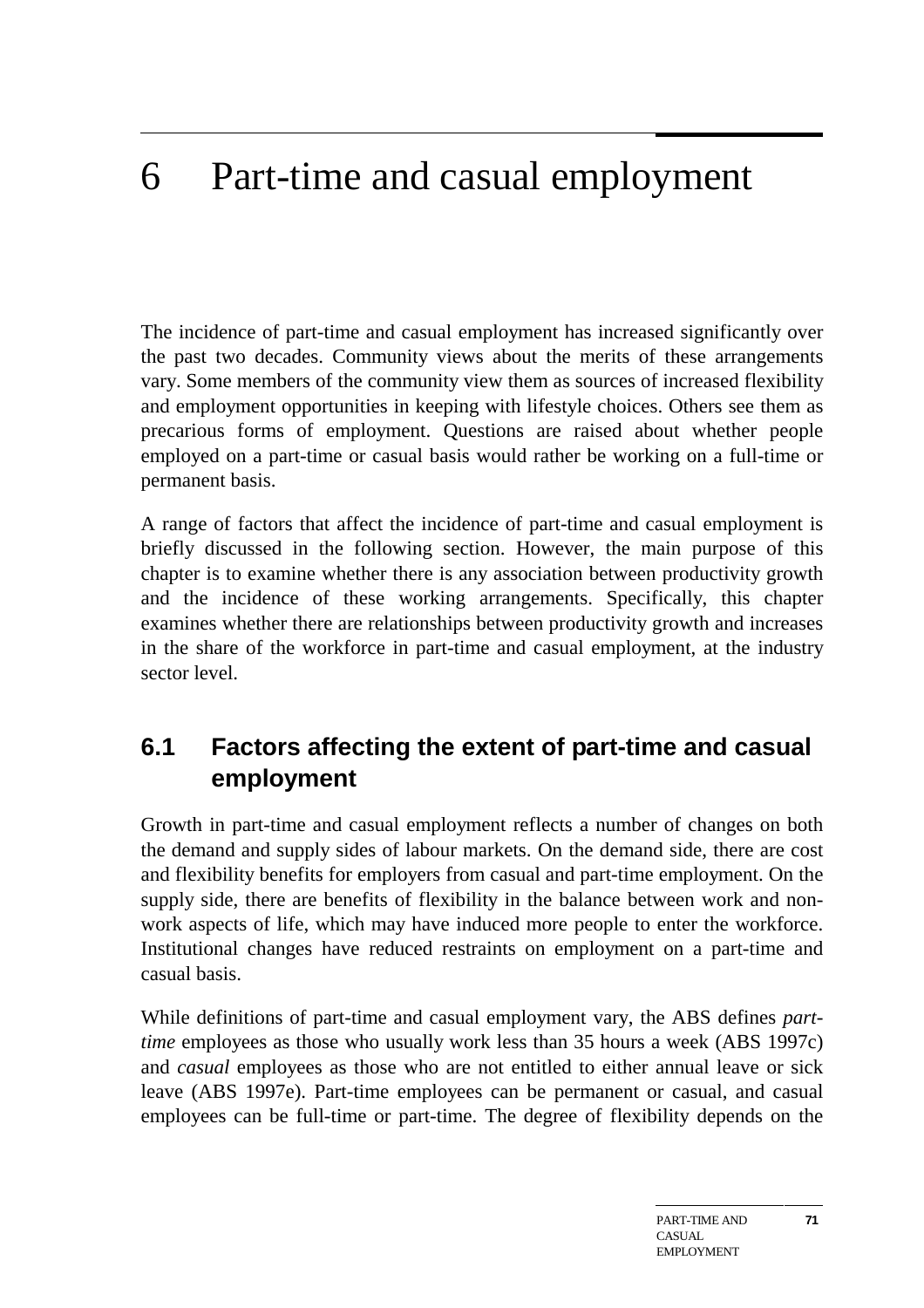combination of arrangements but, as Dawkins and Norris (1995, p. 23) note:

The epitome of flexible labour is, of course, the part-time casual worker, whose hours of work can be varied upwards and downwards at short notice, who can easily be assigned to different tasks, and who can be dismissed at a moment's notice.

The actual overlap in the workforce between casual and part-time employment is significant. In 1993, part-time casual employment accounted for 72 per cent of casual employment and 67 per cent of part-time employment (Dawkins and Norris 1995).

Part-time and casual employees can be used to cover both short-term needs (for example, seasonal needs and irregular peaks) and long-run regular needs (for example, predictable, regular peaks in demand, and work during non-social hours). For example, the extension of traditional operating hours, particularly in the service sector, has increased the need for flexibility and therefore increased the attractiveness to employers of casual and part-time employees. The introduction of new technology and the reorganisation of work has reinforced this demand. For example, in banking, work previously done by staff outside bank opening hours is now automated so there is increased scope for tellers to be employed part-time only for those hours when the bank is open to the public (Lewis 1990). Casual employment, in particular, reduces the risks to employers of loss from economic downturns and can be used to meet unforeseen circumstances.

Increased competitive pressures in some industries have enhanced the incentive to minimise costs and seek more flexible work arrangements. Labour market deregulation has also had some effect on the extent of part-time and casual employment. For example, changes in workplace relations laws have removed maximum and minimum hours for part-time work and removed restrictions on the proportion of part-time and casual workers (EPAC 1996b). Declines in union density may also have had an impact as unions have usually opposed the use of parttime and casual labour (Dawkins and Norris 1995; Simpson, Dawkins and Madden 1997). Other legislative and institutional changes, such as unfair dismissal laws and superannuation changes, have affected the relative cost of casual workers (EPAC 1996b).

While both part-time and casual employment can reduce labour costs, as employees are not paid when they are not needed, casual employment may provide additional labour cost savings. More specifically, casual employees do not receive some benefits associated with permanent work, such as sick leave and annual leave. Although casual employees receive a wage loading in lieu of certain entitlements, this loading may sometimes be less than the actual entitlements (Lewis 1990).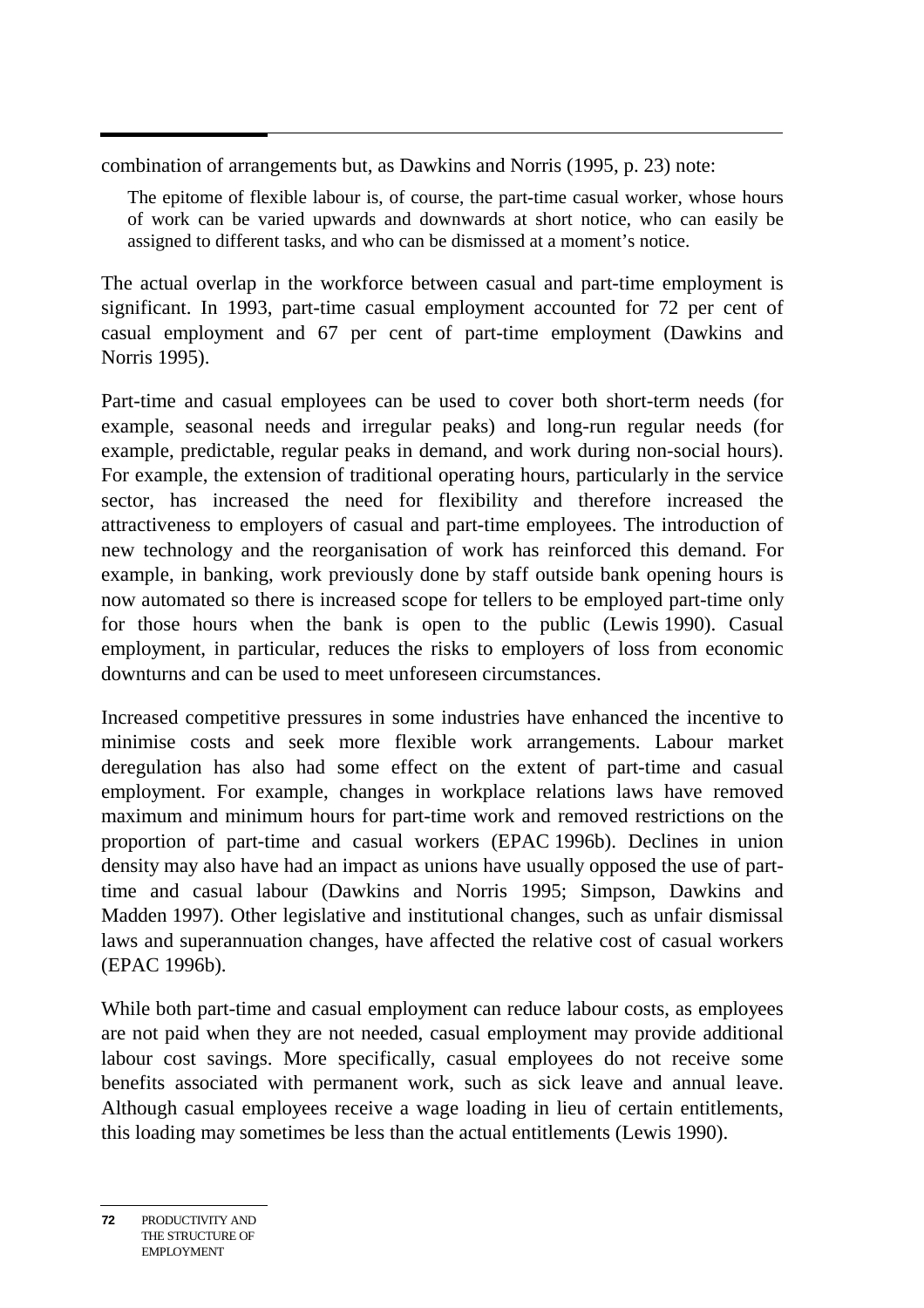Casual employment may also have less attractive or reduced superannuation provisions and retrenchment payments than permanent employment. There is some tentative evidence of declining costs of casuals relative to permanent workers (Simpson 1994). These cost savings can be offset, however, by additional hiring and training costs if turnover of employees is higher. Relatively low training requirements in low-skilled occupations may help explain the relatively high incidence of casual and part-time employment in those occupations. Reflecting these factors, the net benefit to employers of such forms of employment will vary between industries (Lewis 1990; Romeyn 1992).

On the supply side, some employees find the opportunity for flexible working arrangements attractive. Employee personal preferences may be to combine paid work with increased time for family responsibilities, study or leisure. This type of work may also allow a transition to retirement or provide employment for those whose health would make full-time work difficult (Romeyn 1992). The increase in female participation in the labour force, particularly married women with dependants, has been an important factor in the growth of part-time and casual employment (Dawkins and Norris 1995; Romeyn 1992). The growth of the student labour supply is another factor, with increased retention rates for education leading to an increased supply of students willing to work on a part-time or casual basis (Dawkins and Norris 1990; 1995).

Not all employees that work on a part-time or casual basis wish to do so. The ABS (1988) found that, in 1986, about 42 per cent of casual employees would have preferred permanent employment. On a gender basis, about 37 per cent of casual female employees and 49 per cent of casual male employees would have preferred permanent employment. The ABS (1998b) also found that, in 1998, around 25 per cent of all part-time workers wanted to work more hours (20 per cent for females and 37 per cent for males).

EPAC (1996a) suggested that no clear consensus had emerged in the literature about the relative importance of demand and supply factors in explaining part-time and casual employment growth. However, a number of studies do suggest that, while supply factors have supported the growth of these forms of employment, the major factor has been increases in demand (see for example, EPAC 1996b; Romeyn 1992; Simpson 1994; Simpson, Dawkins and Madden 1997).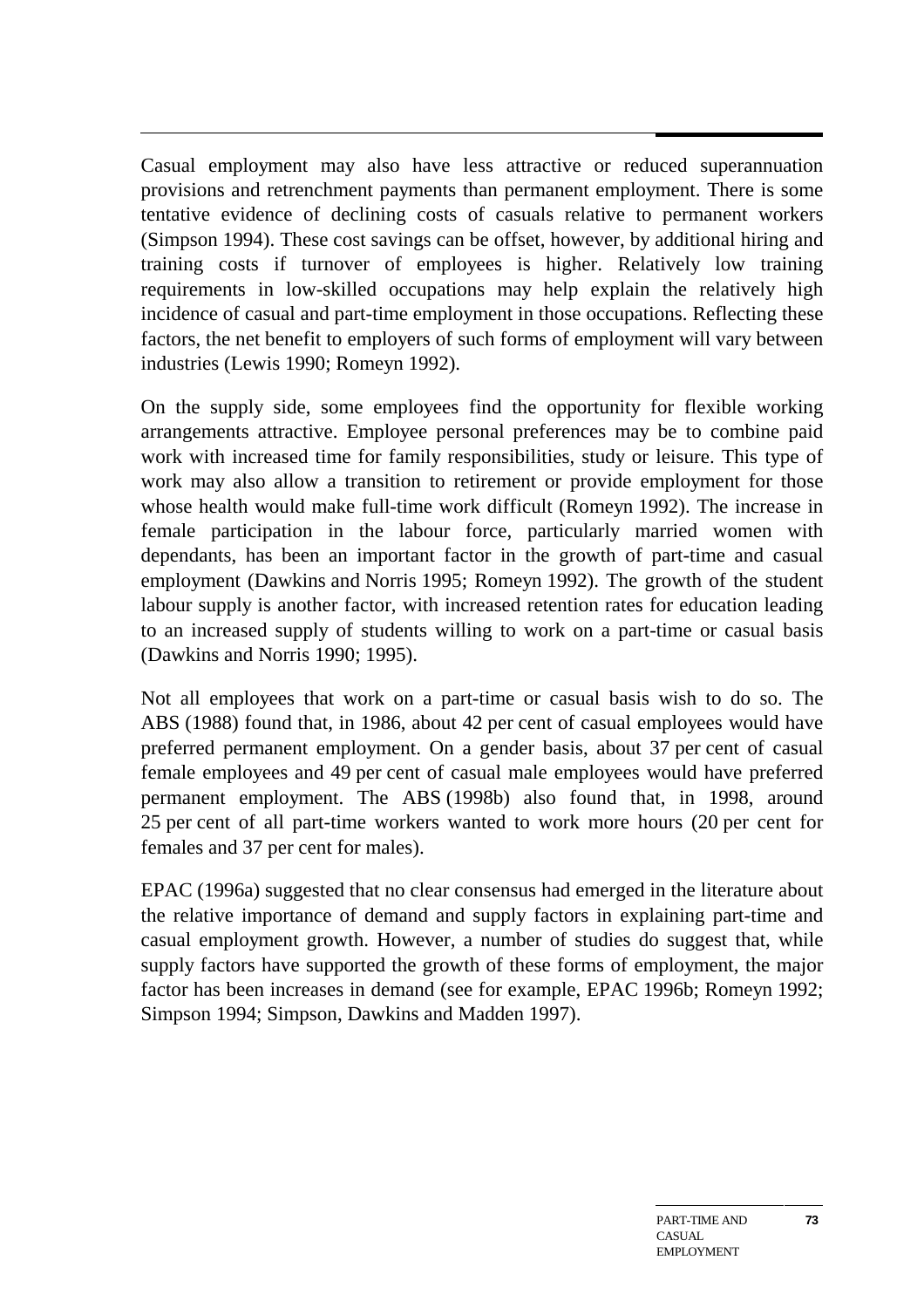# **6.2 Part-time and casual employment and productivity**

As noted in section 6.1, growth in part-time and casual employment reflects, in part, the ability to increase workplace productivity through better matching of hours worked with employer needs. However, the links between productivity and these forms of employment extend beyond flexibility.

Part-time and casual workers may also be *more* productive because:

- shorter working hours may increase employees' application and motivation, and decrease fatigue (Lewis 1990; Romeyn 1992; Simpson 1994); and
- certain types of employees who favour part-time and casual employment may have higher productivity (for example, students who have above average human capital, a good attitude to work and a willingness to work flexible hours) (Dawkins and Norris 1995).

Alternatively, increased part-time and casual employment could *lower* productivity.

- Casual employment may weaken long-term attachment to the firm, lowering employee commitment and productivity (Lewis 1990; Romeyn 1992). This may also cause quality control problems and increase supervision costs (Simpson 1994).
- Casual employment may result in inefficiencies due to high staff turnover and the frequent need for training (Simpson, Dawkins and Madden 1997). However, permanent part-time work may allow the retention of skilled workers (who might otherwise leave), thereby decreasing turnover and recruitment costs (Lewis 1990; Romeyn 1992).
- Higher capital costs may be incurred if additional equipment is needed because of the greater number of employees (Lewis 1990). This will be the case if all work is being compressed into a shorter time span and more equipment is therefore needed for the extra employees.

Other changes aimed at increasing productivity, such as the introduction of new technology, may lead to 'incidental' changes in the structure of the workforce. For example, the introduction of scanners in supermarkets improved the productivity of checkout operators (whether permanent or casual). However, this change also lowered the skills and training needed for the job, making casual employees relatively more attractive to employers.

The positive and negative links between productivity growth and casual and parttime employment may offset each other to some extent. What will be observed is the net effect of these impacts, together with other factors affecting both variables. In the following sections, the relationships between the changes in productivity and in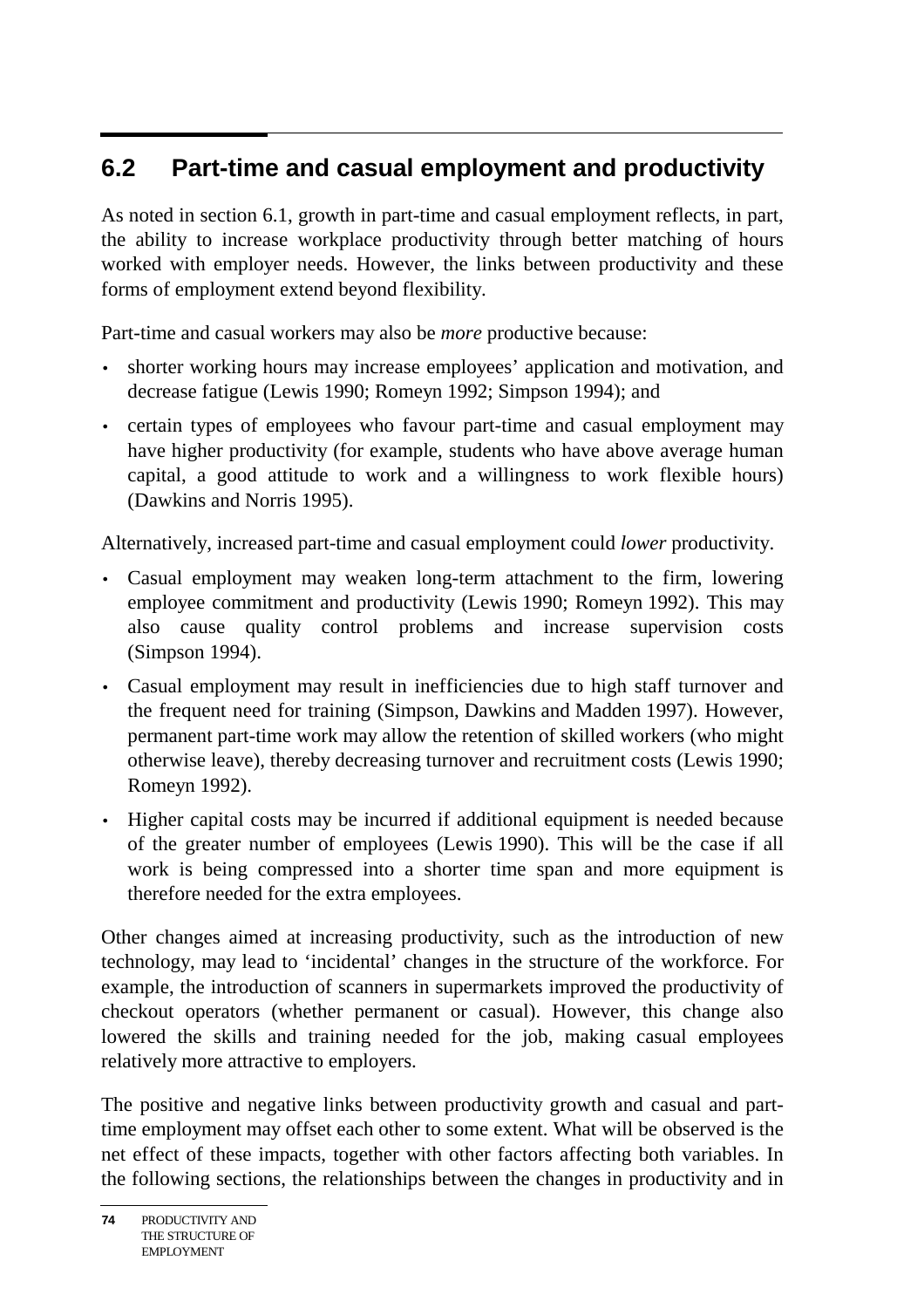the structure of employment are examined. Part-time employment and casual employment are considered in turn.

# **6.3 Part-time employment**

#### **Trends in part-time employment**

For the purposes of this paper, a part-time worker is defined as one who usually works less than 35 hours a week.

Between August 1978 and August 1997, total employment increased by over two million people, with roughly equal increases in full-time and part-time employment (table **6**.**1**). While the majority of employment remained full-time, part-time employment as a share of total employment rose steadily from 16 per cent to around 26 per cent over this period (figure **6**.**2**). Over two-thirds of the additional part-time employees between 1978 and 1997 were females (table **6**.**3**).

|                      | 1978        |                   | 1997        |                          | Difference    |             |
|----------------------|-------------|-------------------|-------------|--------------------------|---------------|-------------|
| Employment<br>status | Number      | Share<br>of total | Number      | <b>Share</b><br>of total | <b>Number</b> | Per<br>cent |
|                      | 000'        | %                 | 000'        | %                        | 000'          | %           |
| <b>Males</b>         |             |                   |             |                          |               |             |
| Part-time            | 208.5       | 5.4               | 575.9       | 12.2                     | 367.4         | 176.0       |
| Full-time            | 3642.5      | 94.6              | 4 153.3     | 87.8                     | 510.9         | 14.0        |
| Total                | 3850.9      | 100.0             | 4729.2      | 100.0                    | 878.3         | 22.8        |
| <b>Females</b>       |             |                   |             |                          |               |             |
| Part-time            | 751.6       | 34.9              | 1 561.3     | 43.5                     | 809.7         | 107.7       |
| Full-time            | 1 402.9     | 65.1              | 2 0 2 5 .0  | 56.5                     | 622.1         | 44.3        |
| <b>Total</b>         | 2 1 5 4 .4  | 100.0             | 3586.3      | 100.0                    | 1 431.9       | 66.5        |
| <b>Persons</b>       |             |                   |             |                          |               |             |
| Part-time            | 960.0       | 16.0              | 2 137.1     | 25.7                     | 1 177.1       | 122.6       |
| Full-time            | 5 0 4 5 . 3 | 84.0              | 6 178.4     | 74.3                     | 1 133.1       | 22.5        |
| <b>Total</b>         | 6 005.4     | 100.0             | 8 3 1 5 . 5 | 100.0                    | 2 3 1 0.1     | 38.5        |

#### Table 6**.**4 **Part-time and full-time employment, by gender, 1978 and 1997a**

**a** August data.

Sources: ABS (The Labour Force, Australia, Historical Summary, 1966 to 1984, Cat. no. 6204.0; Labour Force Survey microfiche); ABS Labour Statistics on dX-Online database (accessed 30 September 1997).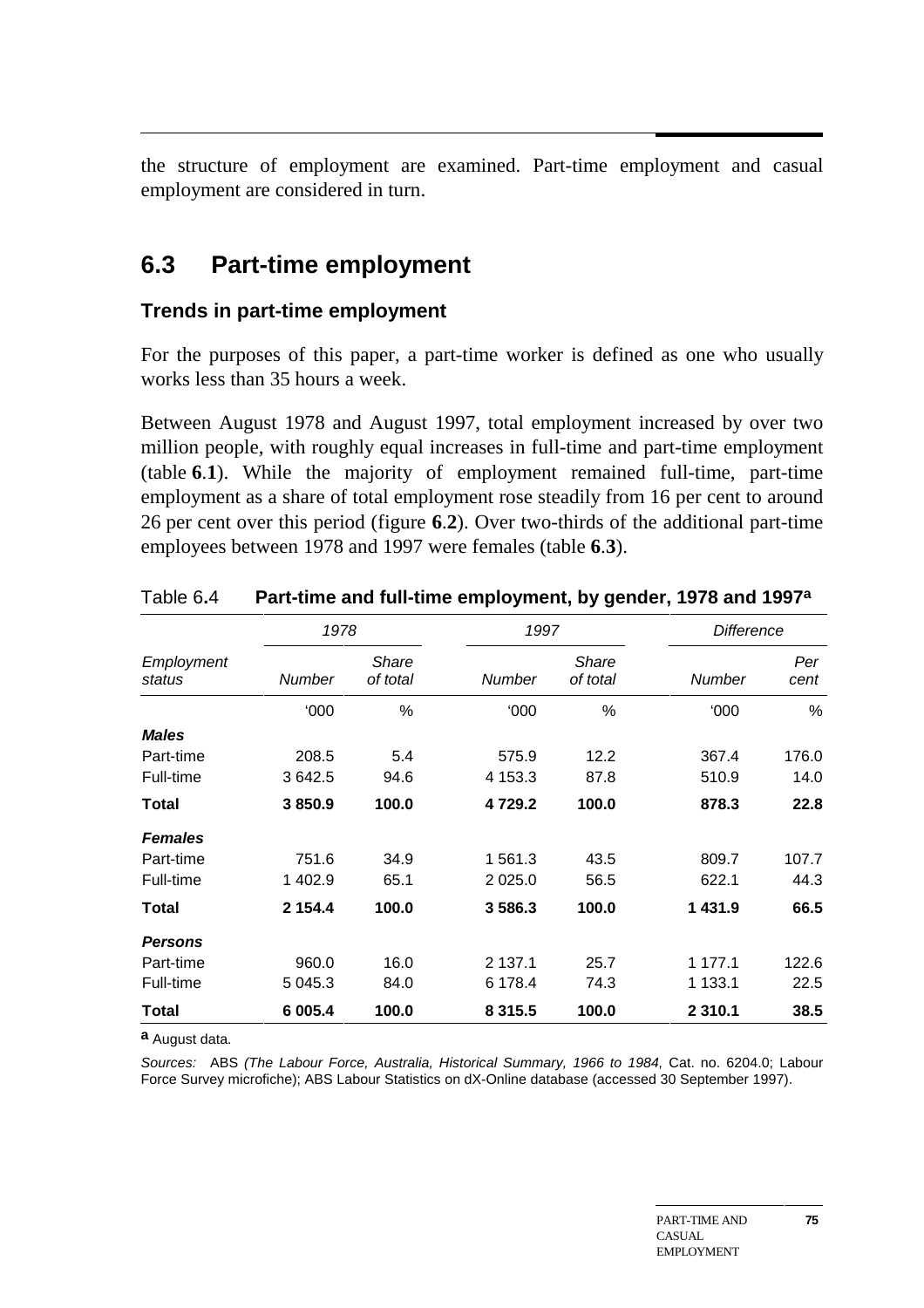

#### Figure 6**.**1 **Share of part-time employment in total employment, by gendera, 1978 to 1997b**

**a** The share for males is male part-time employment as a percentage of total male employment. The share for females is female part-time employment as a percentage of total female employment. **b** August data.

Data sources: ABS (The Labour Force, Australia, Historical Summary, 1966 to 1984, Cat. no. 6204.0; Labour Force Survey microfiche); ABS Labour Statistics on dX-Online database (accessed 30 September 1997).

The increase in part-time employment has occurred fairly consistently across all market sector industries. Consequently, the distribution of part-time employment across industries has not changed dramatically over the period examined (table **6**.**5**). Part-time employment on a gender basis also increased fairly evenly in most market sector industries between 1978 and 1997.

Retail trade accounted for around a quarter of total part-time employment in both 1978 and 1997. Accommodation, cafes and restaurants and Manufacturing were the next two largest employers of part-time workers in the market sector, but each accounted for less than 10 per cent of total part-time employment.

Figure **6**.**2** shows that the importance of part-time employment varies between industries, but is most important in certain service industries.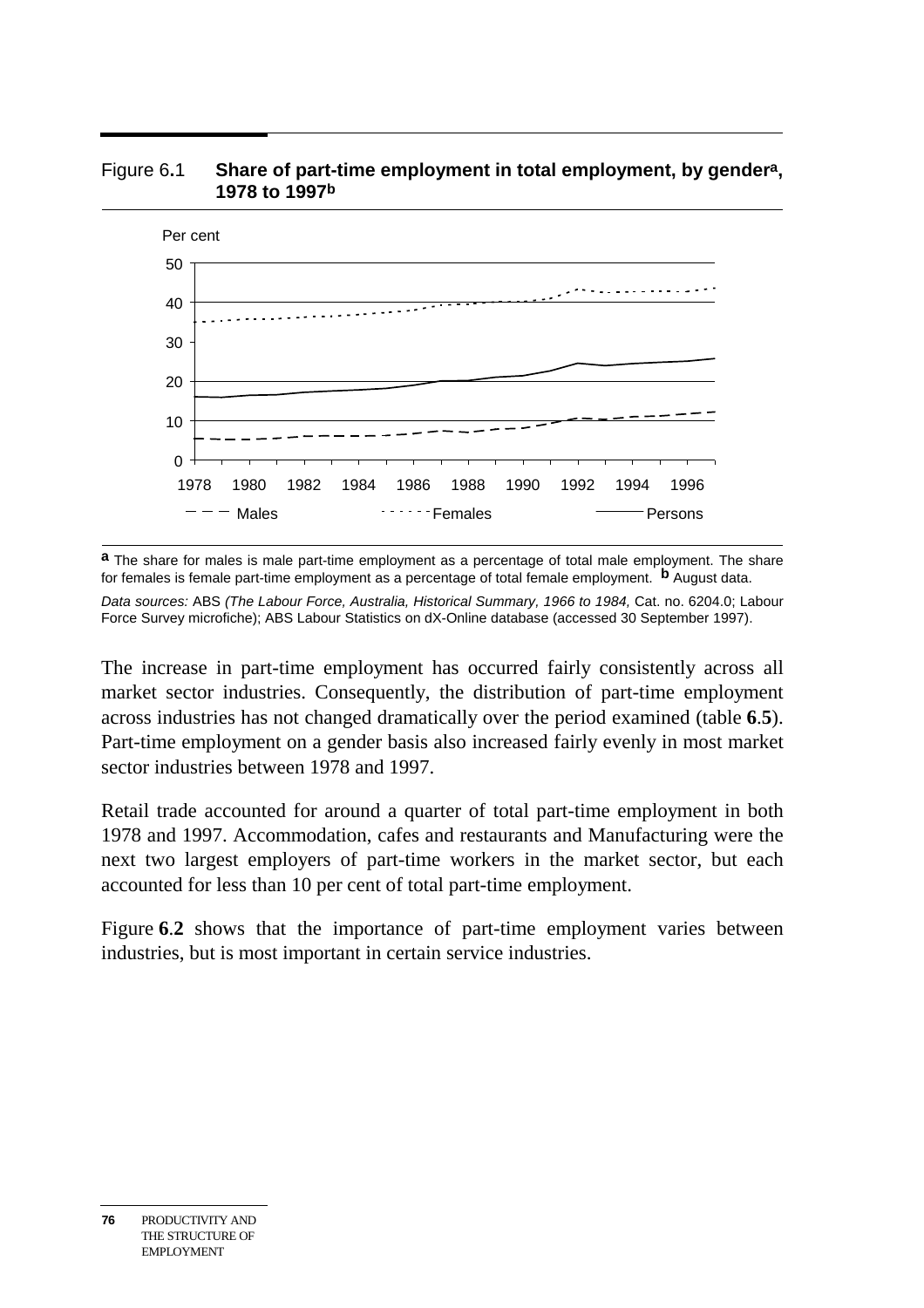|                             | 1978        |          | 1997        |          | <b>Difference</b> |         |
|-----------------------------|-------------|----------|-------------|----------|-------------------|---------|
|                             |             | Share    |             | Share    |                   | Per     |
| Industry                    | Number      | of total | Number      | of total | Number            | cent    |
|                             | 000'        | %        | <b>'000</b> | $\%$     | '000              | %       |
| <b>Part-time employment</b> |             |          |             |          |                   |         |
| Agriculture                 | 62.4        | 6.5      | 91.8        | 4.3      | 29.4              | 47.2    |
| Mining                      | $1.9*$      | 0.2      | $2.2*$      | 0.1      | 0.3               | 18.2    |
| Manufacturing               | 75.7        | 7.9      | 119.0       | 5.6      | 43.3              | 57.1    |
| Electricity, gas and water  | $1.8*$      | 0.2      | $1.7*$      | 0.1      | $-0.1$            | $-6.1$  |
| Construction                | 43.0        | 4.5      | 83.7        | 3.9      | 40.7              | 94.7    |
| Wholesale trade             | 32.6        | 3.4      | 63.4        | 3.0      | 30.8              | 94.5    |
| Retail trade                | 231.9       | 24.2     | 544.3       | 25.5     | 312.4             | 134.7   |
| Trans., storage and comm.   | 37.8        | 3.9      | 66.9        | 3.1      | 29.1              | 77.1    |
| Accomm., cafes and rest.    | 78.7        | 8.2      | 180.4       | 8.4      | 101.7             | 129.1   |
| Cultural and rec. services  | 30.6        | 3.2      | 70.3        | 3.3      | 39.7              | 129.8   |
| Market sector               | 596.4       | 62.1     | 1 2 2 3.7   | 57.3     | 627.3             | 105.2   |
| <b>Total industries</b>     | 960.0       | 100.0    | 2 137.1     | 100.0    | 1 177.1           | 122.6   |
| <b>Full-time employment</b> |             |          |             |          |                   |         |
| Agriculture                 | 312.5       | 6.2      | 327.7       | 5.3      | 15.2              | 4.9     |
| Mining                      | 77.1        | 1.5      | 79.3        | 1.3      | 2.2               | 2.8     |
| Manufacturing               | 1 1 1 8.5   | 22.2     | 1 0 25.7    | 16.6     | $-92.8$           | $-8.3$  |
| Electricity, gas and water  | 113.3       | 2.2      | 64.4        | 1.0      | $-48.9$           | $-43.2$ |
| Construction                | 443.9       | 8.8      | 483.4       | 7.8      | 39.5              | 8.9     |
| Wholesale trade             | 330.7       | 6.6      | 408.4       | 6.6      | 77.7              | 23.5    |
| Retail trade                | 652.8       | 12.9     | 652.9       | 10.6     | 0.1               | 0.0     |
| Trans., storage and comm.   | 420.9       | 8.3      | 475.2       | 7.7      | 54.3              | 12.9    |
| Accomm., cafes and rest.    | 110.1       | 2.2      | 212.8       | 3.4      | 102.7             | 93.2    |
| Cultural and rec. services  | 51.6        | 1.0      | 125.9       | 2.0      | 74.3              | 144.0   |
| Market sector               | 3631.5      | 72.0     | 3 855.7     | 62.4     | 224.2             | 6.2     |
| <b>Total industries</b>     | 5 045.3     | 100.0    | 6 178.4     | 100.0    | 1 133.1           | 22.5    |
| <b>Total employment</b>     |             |          |             |          |                   |         |
| Agriculture                 | 374.9       | 6.2      | 419.4       | 5.0      | 44.5              | 11.9    |
| Mining                      | 79.0        | 1.3      | 81.5        | 1.0      | 2.5               | 3.2     |
| Manufacturing               | 1 194.2     | 19.9     | 1 144.7     | 13.8     | $-49.5$           | $-4.1$  |
| Electricity, gas and water  | 115.1       | 1.9      | 66.2        | 0.8      | $-48.9$           | $-42.5$ |
| Construction                | 486.9       | 8.1      | 567.1       | 6.8      | 80.2              | 16.5    |
| Wholesale trade             | 363.3       | 6.0      | 471.8       | 5.7      | 108.5             | 29.9    |
| Retail trade                | 884.7       | 14.7     | 1 197.2     | 14.4     | 312.5             | 35.3    |
| Trans., storage and comm.   | 458.7       | 7.6      | 542.2       | 6.5      | 83.5              | 18.2    |
| Accomm., cafes and rest.    | 188.9       | 3.1      | 393.2       | 4.7      | 204.3             | 108.2   |
| Cultural and rec. services  | 82.2        | 1.4      | 196.2       | 2.4      | 114.0             | 138.7   |
| Market sector               | 4 2 2 7 . 9 | 70.4     | 5 0 7 9.5   | 61.1     | 851.6             | 20.1    |
| <b>Total industries</b>     | 6 005.4     | 100.0    | 8 3 1 5 . 5 | 100.0    | 2 3 1 0.1         | 38.5    |

### Table 6**.**6 **Part-time and full-time employment, by industry, 1978 and 1997a**

**a** August data. **\*** Estimate is statistically unreliable (subject to relative standard error of greater than 25 per cent).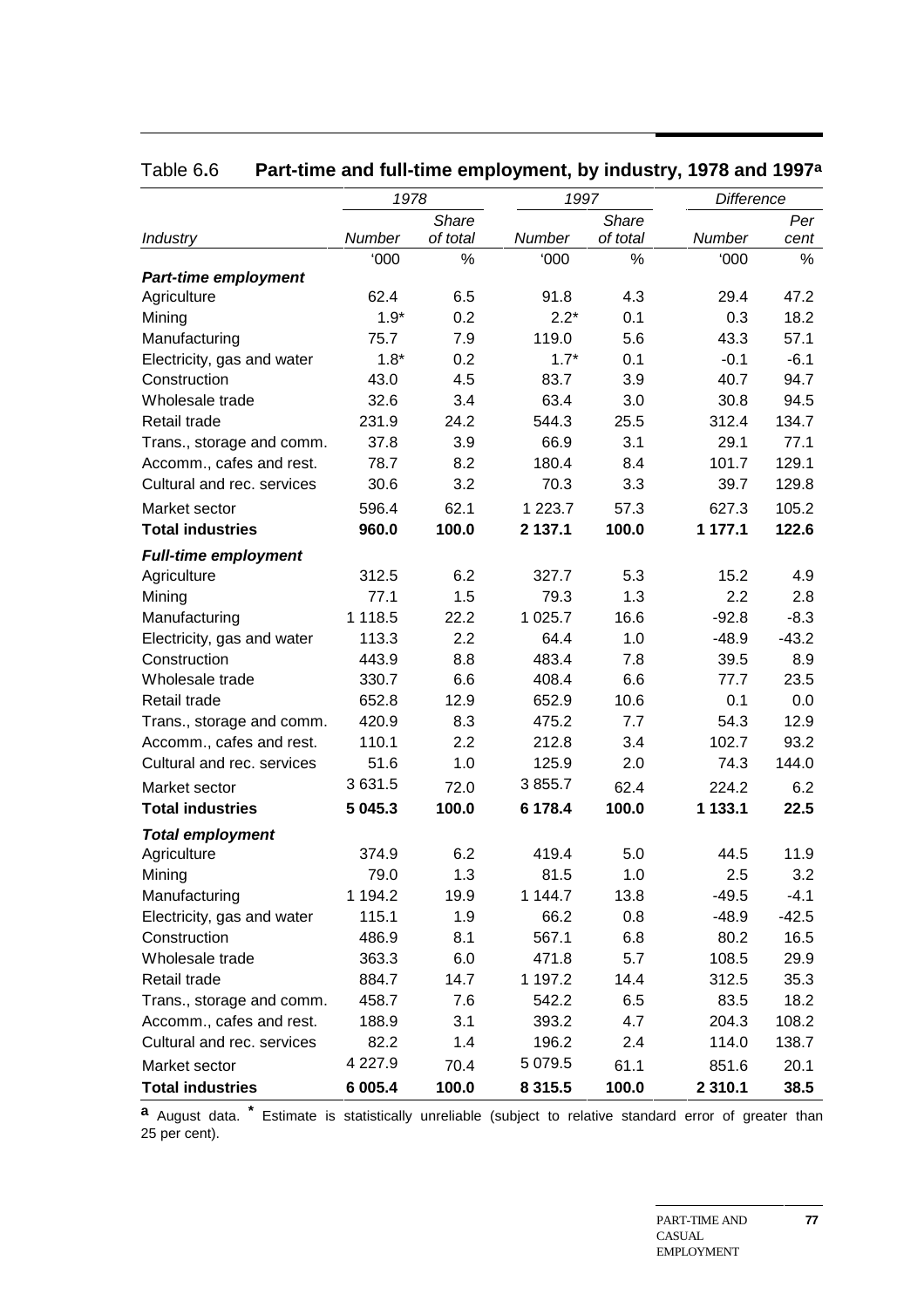Sources: Based on ABS (The Labour Force, Australia, Historical Summary, 1966 to 1984, Cat. no. 6204.0; Labour Force Survey microfiche); ABS Labour Statistics on dX-Online database (accessed 30 September 1997).







**a** August data. **b** Estimates are based on ABS estimates that are statistically unreliable (subject to relative standard error of greater than 25 per cent).

Data sources: Estimates based on ABS (The Labour Force, Australia, Historical Summary, 1966 to 1984, Cat. no. 6204.0; Labour Force Survey microfiche); ABS Labour Statistics on dX-Online database (accessed 30 September 1997).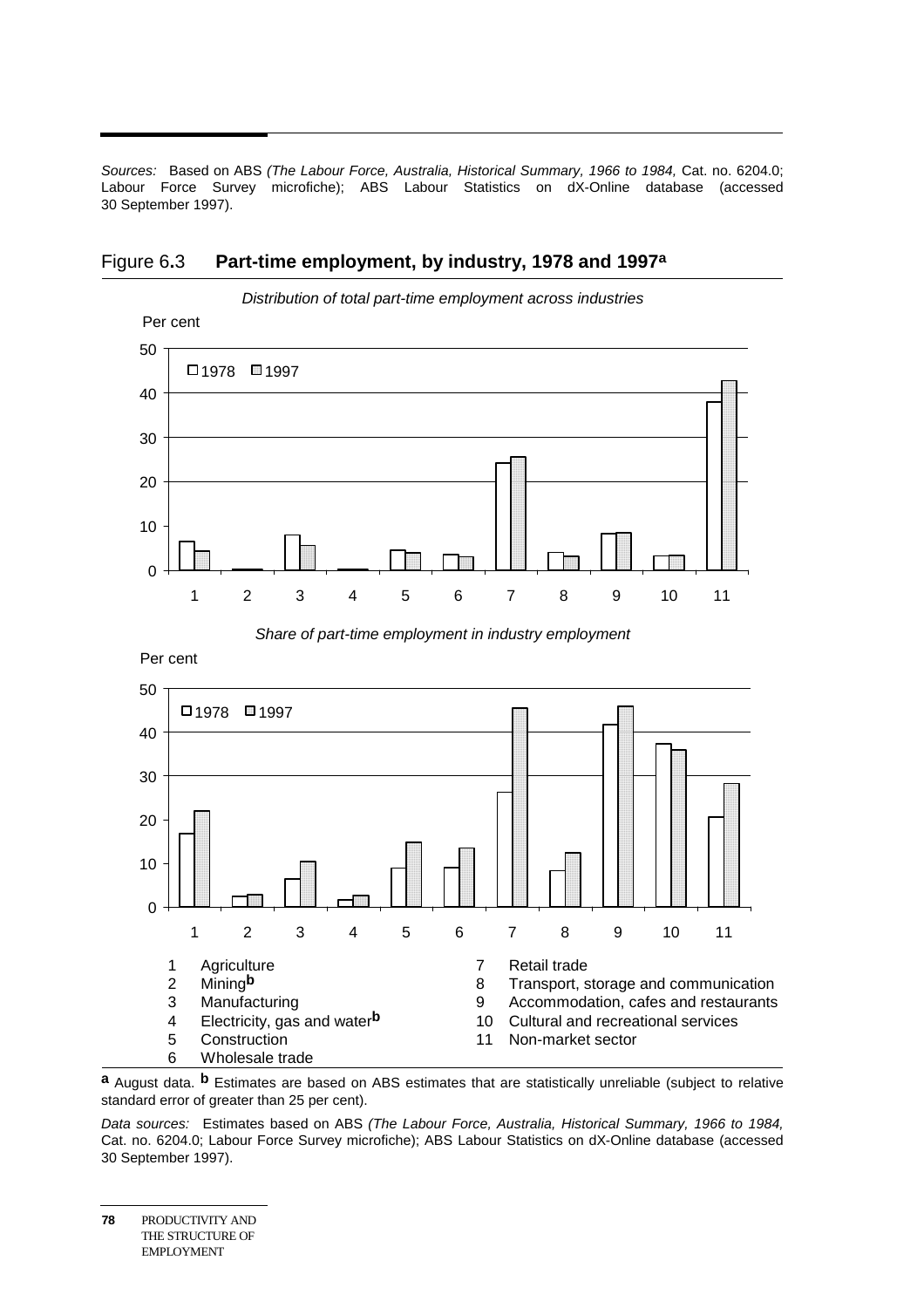### **Relationship between productivity growth and part-time employment**

The issue of whether part-time employment is associated with productivity growth at the industry level is examined in two ways.

- Does the share of part-time employment in high productivity growth industries differ systematically from low productivity growth industries?
- Is there any association between productivity growth and growth in the part-time employment share at the industry level?

#### Part-time employment profile of high and low productivity growth industries

To see if there is any association between part-time employment levels and productivity growth, figure **6**.**4** shows the share of part-time employment for selected industries with different rates of growth in multifactor productivity (MFP). The top panel shows the high productivity growth industries and the bottom panel shows the low productivity growth industries. The Total industries benchmark is included in each panel for comparison.

All the high productivity growth industries have a lower share of part-time employment than Total industries. Two of the five low productivity growth industries also have a share of part-time employment below Total industries. However, three low productivity growth industries are above the benchmark. This pattern is also present when part-time employment is examined by gender.

It is clear that the high productivity growth industries provide relatively little parttime employment. The lack of a clear grouping of shares of part-time employment in the low productivity growth industries suggests, as might be expected, that the level of part-time employment is more likely to be related to the nature of the industry rather than productivity growth. Industries with extended trading hours, such as Accommodation, cafes and restaurants and Retail trade, have more jobs for which employers find part-time workers the most suitable.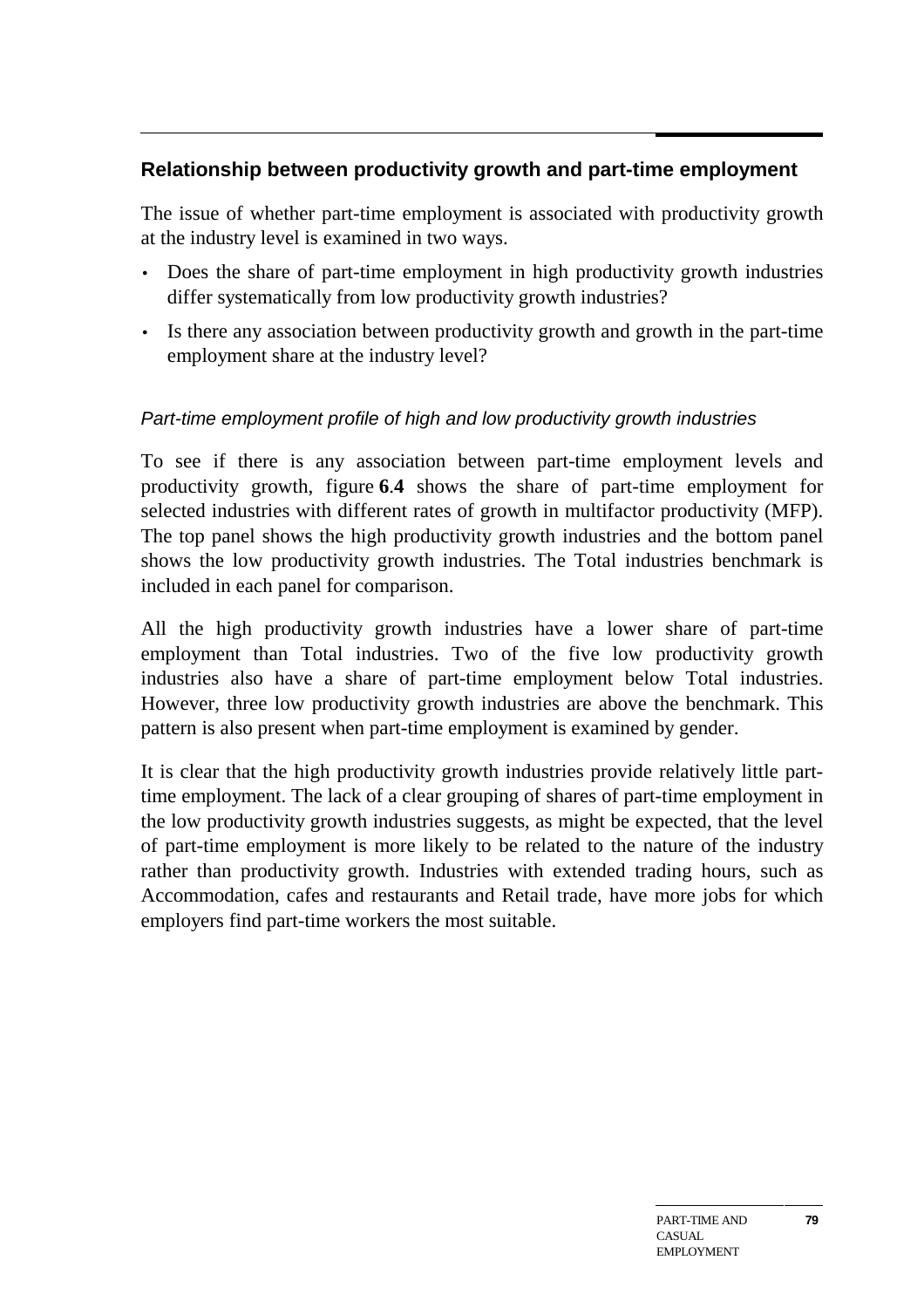

#### Figure 6**.**5 **Share of part-time employment in industry employment, selected industries, 1978 to 1997a**

**a** August data. **b** Estimates for some years are statistically unreliable (subject to relative standard error of greater than 25 per cent).

Data sources: Based on ABS (The Labour Force, Australia, Historical Summary, 1966 to 1984, Cat. no. 6204.0; Labour Force Survey microfiche); ABS Labour Statistics on dX-Online database (accessed 30 September 1997).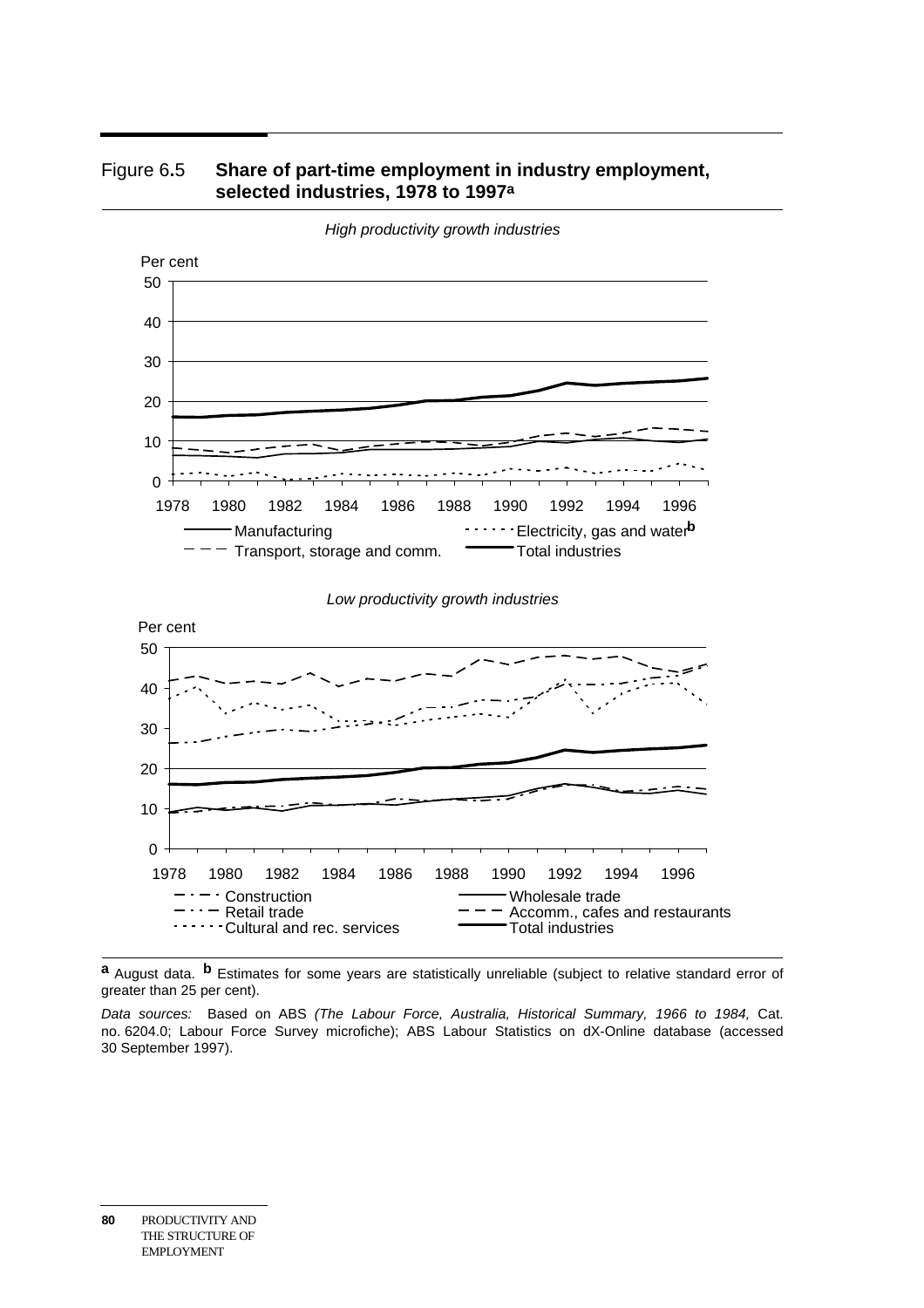#### Growth in productivity and the growth in part-time employment

The series of charts in figure **6**.**6** shows the change in the share of part-time employment and MFP growth for selected market sector industries, as well as the market sector in total. These charts can be examined to determine whether productivity growth is related to *growth* in part-time employment rather than to the *level* of part-time employment.

#### 0 50 100 150 200 1978-79 1984-85 1990-91 1996-97 **Manufacturing** 0 50 100 150 200 1978-79 1984-85 1990-91 1996-97 Transport, storage and communication 0 50 100 150 200 1978-79 1984-85 1990-91 1996-97 **Construction** 0 50 100 150 200 1978-79 1984-85 1990-91 1996-97 Wholesale trade

#### Figure 6**.**7 **Indexes of MFP and the share of part-time employment, selected industriesa, 1978-79 to 1997-98b** Index 1978-79 = 100

<sup>(</sup>Continued on next page)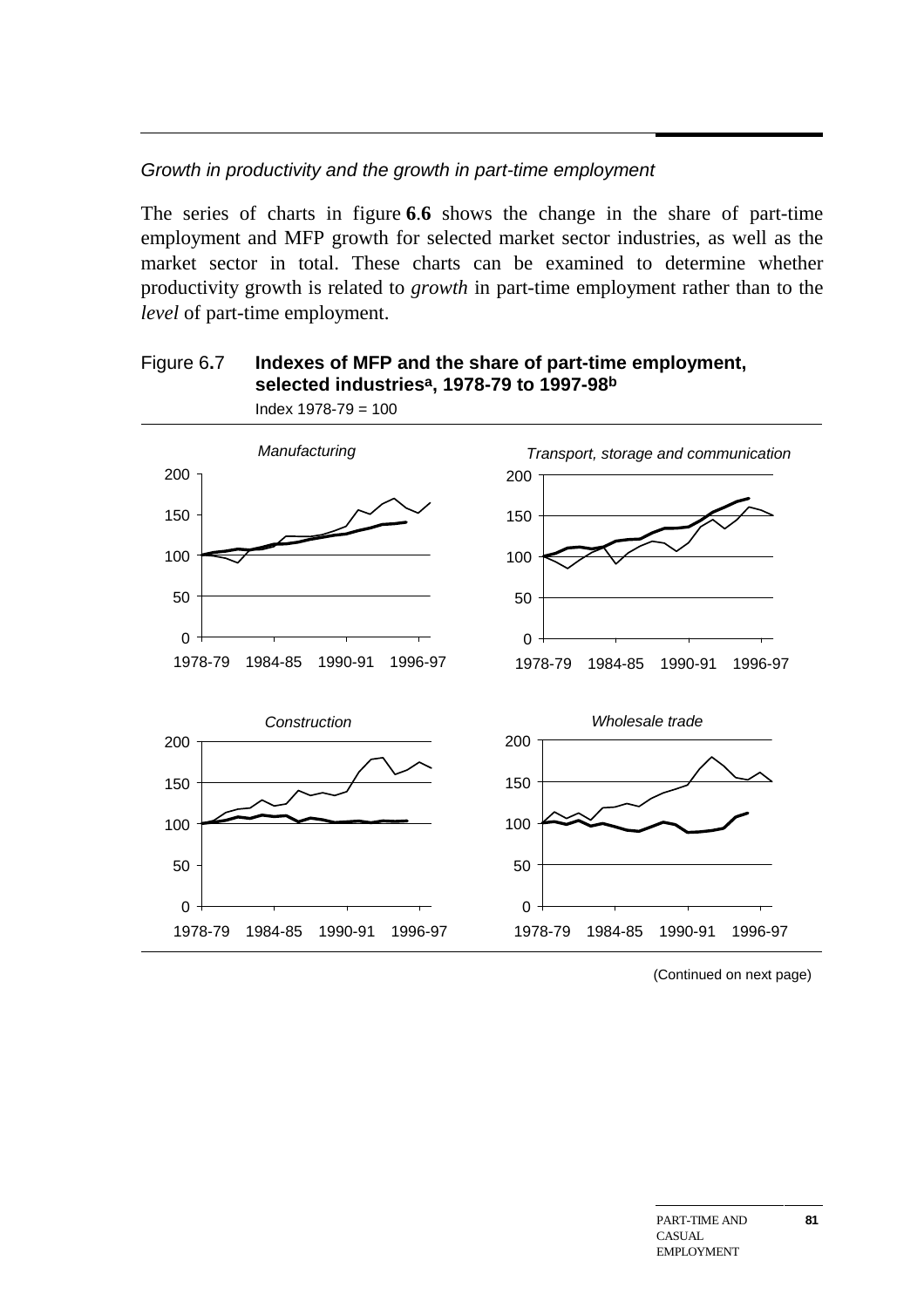#### Figure 6**.**8 **(Continued)**



**a** Electricity, gas and water was not included because ABS estimates for part-time employment in this industry are statistically unreliable. **b** MFP data are for financial years and are not available after 1995-96. Employment data are for the month of August. **c** MFP data for Total industries are not available.

Data sources: Estimates for MFP updated from Gretton and Fisher (1997); estimates for employment based on ABS (The Labour Force, Australia, Historical Summary, 1966 to 1984, Cat. no. 6204.0; Labour Force Survey microfiche) and ABS Labour Statistics on dX-Online database (accessed 30 September 1997).

In each panel, taking the period as a whole, the share of part-time employment has risen in each industry (except Cultural and recreational services), regardless of whether MFP has been rising or falling. Also, there do not appear to be similar yearto-year changes in the share of part-time employment compared with changes in MFP for any of the industries. Similar results were found when the data were examined by gender.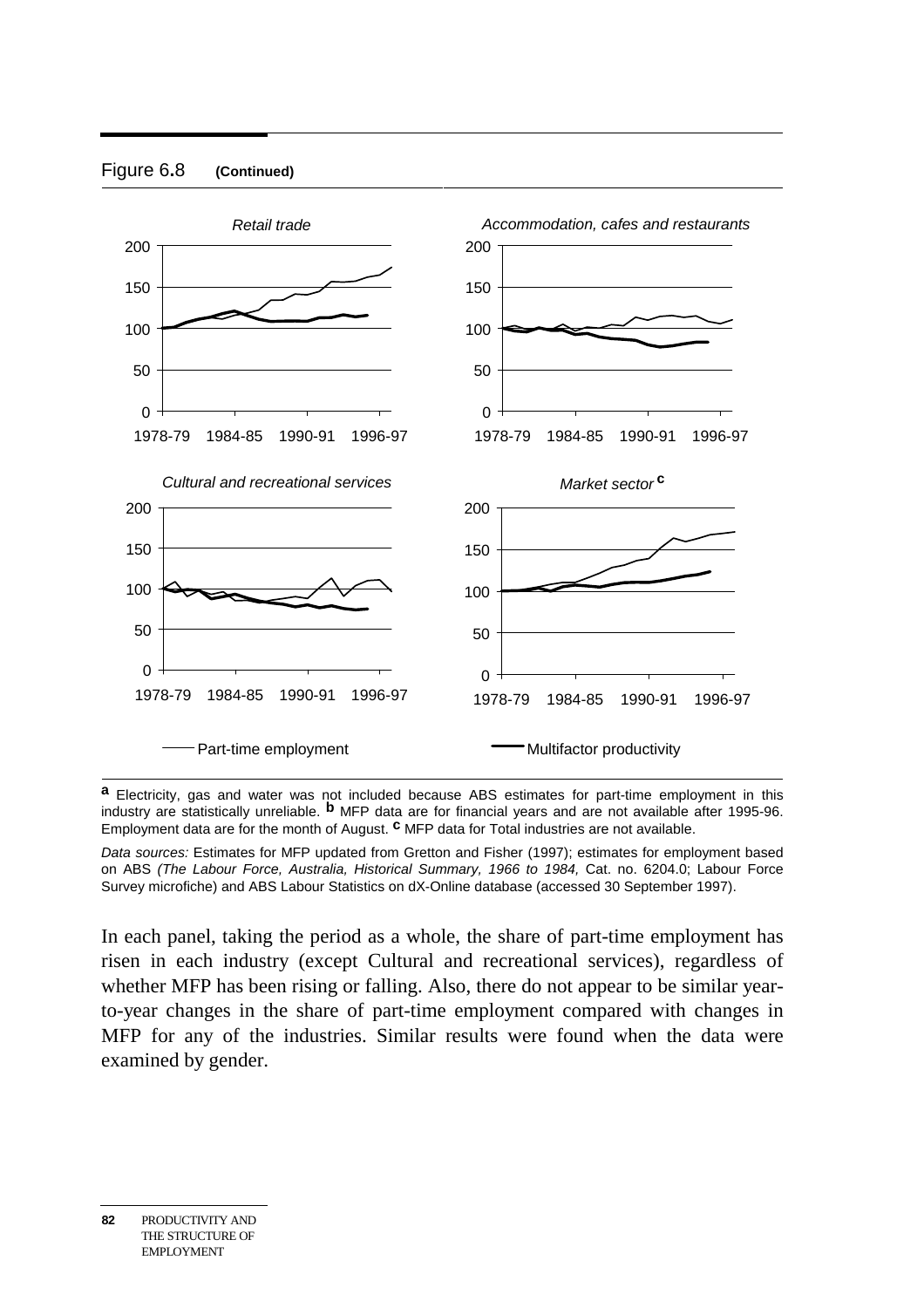### *Average growth in the share of part-time employment and productivity*

An alternative method of considering the relationship between the growth in the share of part-time employment and the growth in productivity is to compare their average rate of growth over the entire period. The scatter plots in figure **6**.**9** plot average growth in the share of part-time employment against average growth rate in MFP, for each industry, over the period 1978-79 to 1995-96. It should be noted that the growth in the share of part-time employment is the percentage change, not the change in percentage *points*.

Figure **6**.**10** shows a positive correlation across market sector industries between growth in the share of part-time employment and MFP growth for persons, males and females. This means that higher (lower) growth in MFP is associated with higher (lower) growth in the share of part-time employment. However, in a statistical sense, only the correlation for persons is significant.

The slope of the line of best fit for persons appears to be driven largely by Accommodation, cafes and restaurants and Cultural and recreational services industries. The low growth rate in the share of part-time employment in these industries is caused by the combination of a high initial share of part-time employment and similar increases in full-time and part-time employment numbers.<sup>1</sup>

Details of all scatter plots are presented in appendix B. Effects in selected industries are examined in box 6.1.

 $\overline{a}$ 

<sup>&</sup>lt;sup>1</sup> For Cultural and recreational services there is an apparent anomaly between figures 6.2 to **6**.Error! Main Document Only., and figure **6**.Error! Main Document Only.. Figures 6.2 to **6**.Error! Main Document Only. show the share of part-time employment in August 1997 is lower than that in August 1978, whereas figure **6**.Error! Main Document Only. shows a small positive average growth rate in the share of part-time employment over the period 1978-79 to 1995-96. The difference is due to the difference in time periods.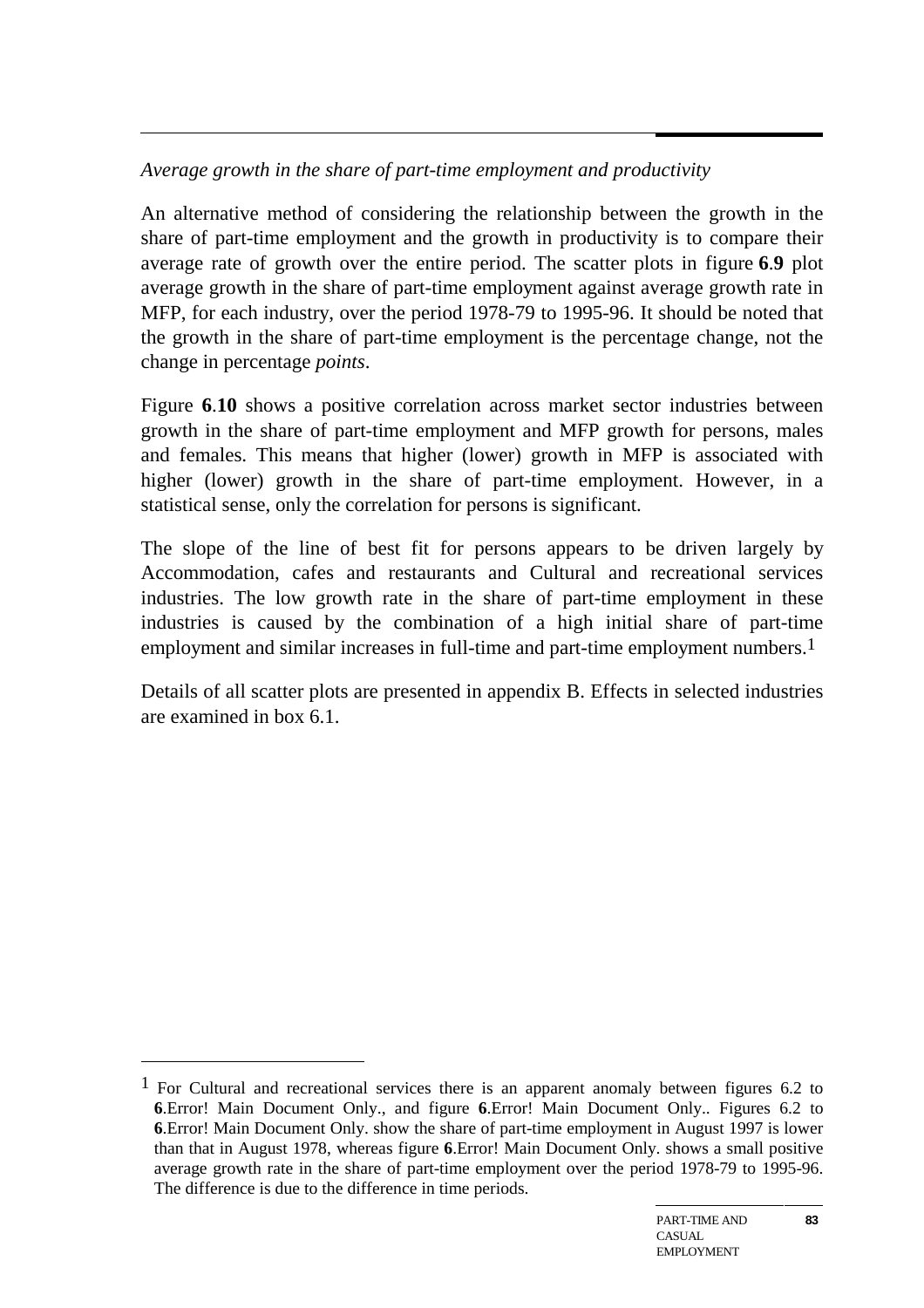

#### Figure 6**.**11 **Average growth ratesa of the share of part-time employmentb and MFP, 1978-79 to 1995-96c**

**a** Growth rates are measured using average annual compound formula based on the end points of linear trend lines through time series data. **b** Electricity, gas and water and Mining were not included because ABS estimates for part-time employment in these industries are statistically unreliable (subject to relative standard errors of greater than 25 per cent). **c** The employment data are averages between August 1978 and August 1995. The MFP data are averages between financial years 1978-79 and 1995-96. The period used in this figure differs from earlier employment figures because MFP estimates are not available after 1995-96. **d** The market sector is not included in the estimation of equations.

Data sources: Estimates for MFP updated from Gretton and Fisher (1997); estimates for employment data based on ABS (The Labour Force, Australia, Historical Summary, 1966 to 1984, Cat. no. 6204.0; Labour Force Survey microfiche) and ABS Labour Statistics on dX-Online database (accessed 30 September 1997).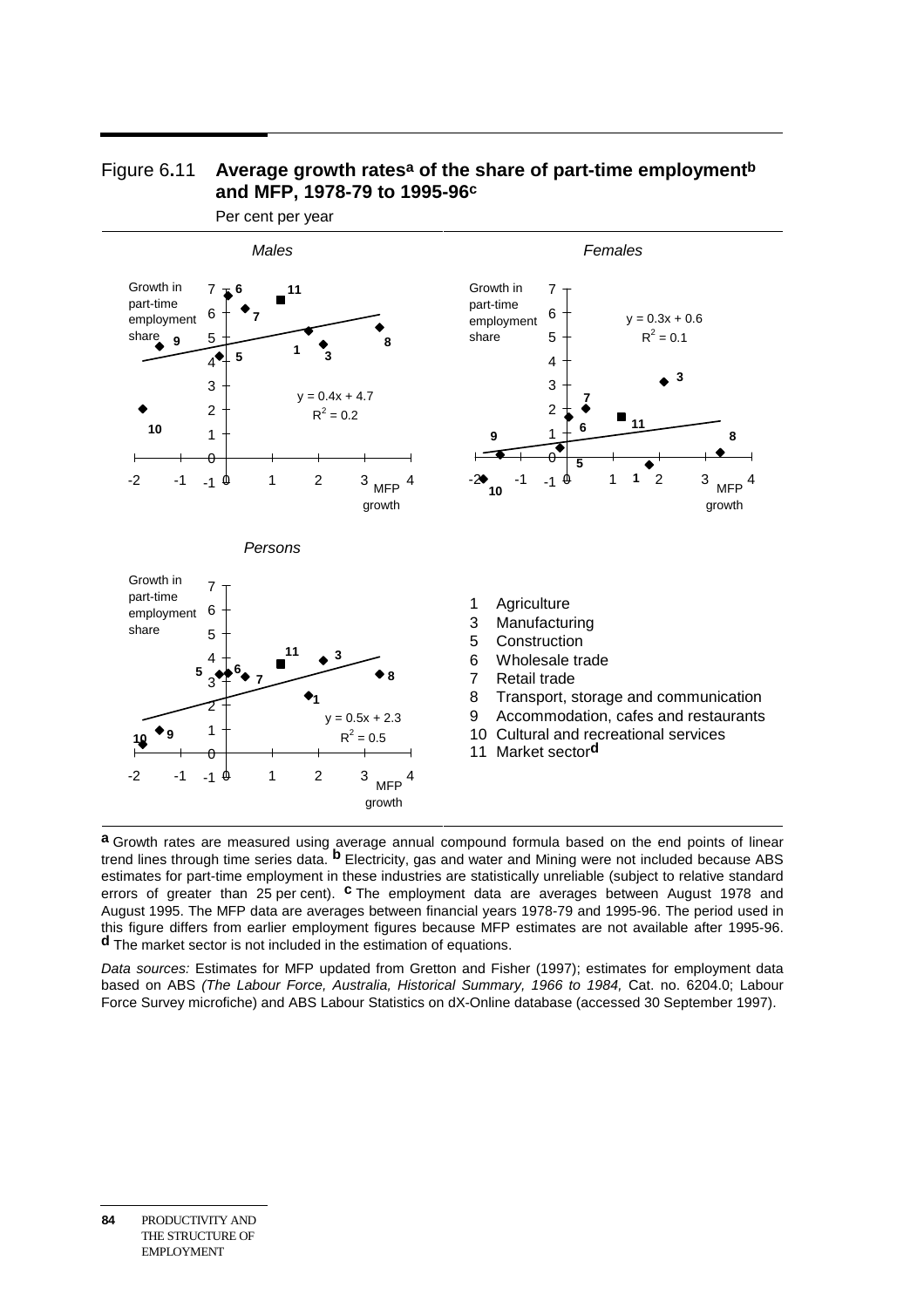### Box 6**.**1 **Industry-specific effects — part-time employment**

While there is some evidence of a systematic relationship between growth in part-time shares of employment and MFP growth across industries, some individual industries warrant further examination.

The number of workers in part-time employment in Electricity, gas and water remained roughly the same, with the reduction in total industry employment due to a reduction in full-time employment. Similarly, in Manufacturing, there was an increase in part-time employment, despite there being a decrease in total industry employment (table 6.2). Thus, in these industries, downsizing has focused on full-time employment rather than part-time employment.

Both full-time and part-time employment increased in the other high productivity growth industry — Transport, storage and communication. However, the share of full-time employment fell, while the share of part-time employment rose (figure 6.2).

# **6.4 Casual employment**

### **Trends in casual employment**

 $\overline{a}$ 

The difference between casual and permanent employment relates to access to certain entitlements. For the purposes of this paper, casual employees are defined as those who are not entitled to either annual leave or sick leave.

Over the period August 1985 to August 1997, the number of casual employees<sup>2</sup> more than doubled — an increase of around 900 000 people (table 6.3). This was a strong rise compared with permanent employment, which grew by 550 000 people over the same period. Consequently, the share of employees in casual employment rose from 16 to 26 per cent of total employment.

The gender breakdown of casual employment has also changed significantly since 1985. Male employment has become increasingly casualised, but not to the extent of female employment (figure **6**.**12**).

Increased casualisation is a trend that has occurred fairly evenly across all market sector industries. Table 6.4 shows that, while permanent employment has decreased in half the market sector industries, casual employment has increased in all. Both male and female casual employment rose across all market sector industries.

<sup>2</sup> For this characteristic, data are for *employees* rather than all *employed* (comprising employees, employers, own account workers and contributing family workers), so total employment in this section is less than that reported in other parts of this paper. Because of data limitations, the period examined also differs to that examined for part-time employment.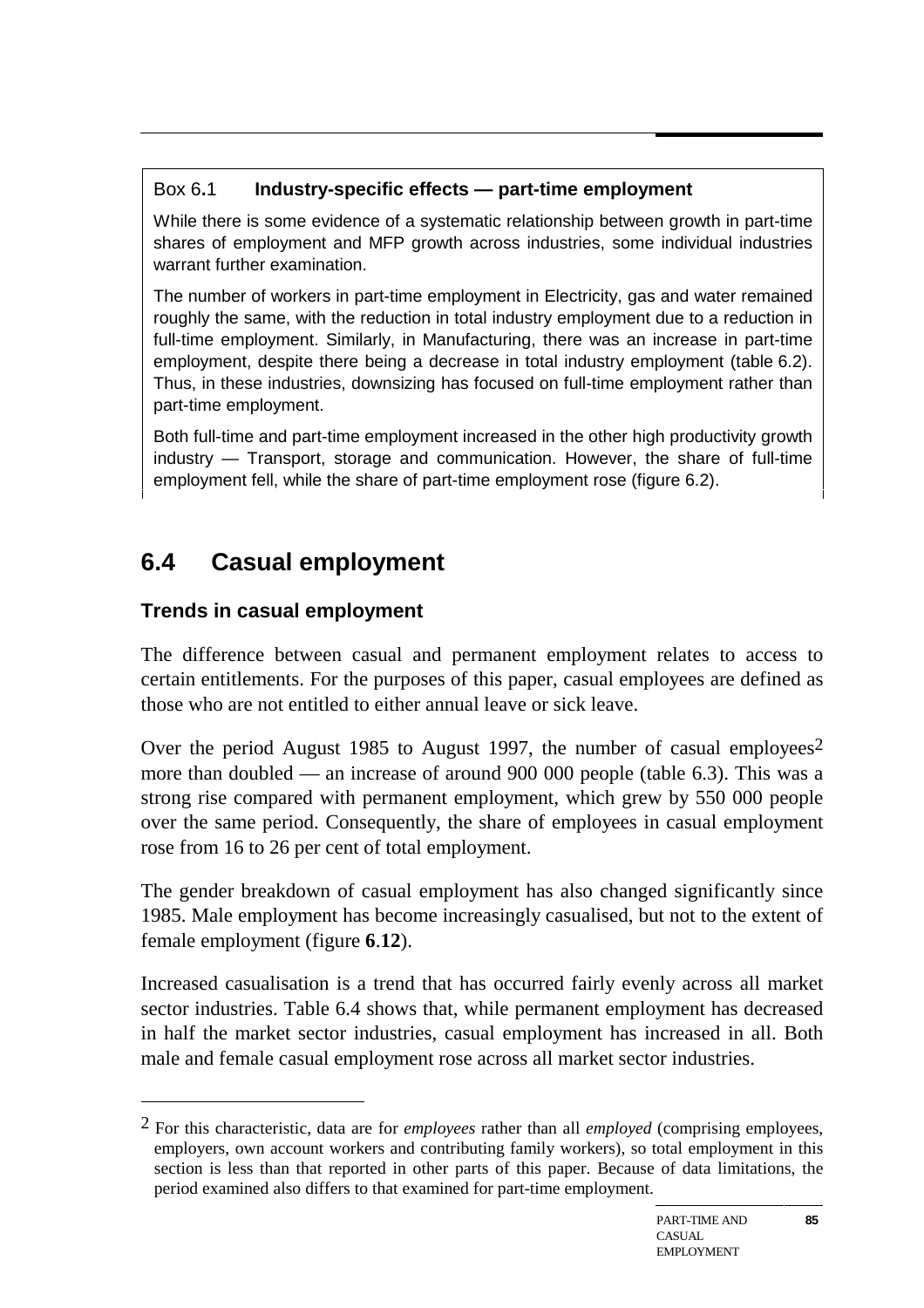|                      | 1985        |                          | 1997        |                   | Difference |             |
|----------------------|-------------|--------------------------|-------------|-------------------|------------|-------------|
| Employment<br>status | Number      | <b>Share</b><br>of total | Number      | Share<br>of total | Number     | Per<br>cent |
|                      | 000'        | %                        | 000'        | %                 | 000'       | %           |
| <b>Males</b>         |             |                          |             |                   |            |             |
| Casual               | 299.1       | 9.1                      | 801.5       | 20.9              | 502.4      | 168.0       |
| Permanent            | 2 9 9 9.8   | 90.9                     | 3 0 3 6.3   | 79.1              | 36.5       | 1.2         |
| <b>Total</b>         | 3 298.8     | 100.0                    | 3837.7      | 100.0             | 538.9      | 16.3        |
| <b>Females</b>       |             |                          |             |                   |            |             |
| Casual               | 588.3       | 26.6                     | 994.0       | 31.7              | 405.7      | 69.0        |
| Permanent            | 1 626.0     | 73.4                     | 2 140.4     | 68.3              | 514.4      | 31.6        |
| <b>Total</b>         | 2 2 1 4 . 2 | 100.0                    | 3 1 3 4 . 4 | 100.0             | 920.2      | 41.6        |
| <b>Persons</b>       |             |                          |             |                   |            |             |
| Casual               | 887.3       | 16.1                     | 1795.5      | 25.8              | 908.2      | 102.3       |
| Permanent            | 4 625.7     | 83.9                     | 5 176.6     | 74.2              | 550.9      | 11.9        |
| <b>Total</b>         | 5 513.0     | 100.0                    | 6972.1      | 100.0             | 1 459.1    | 26.5        |

#### Table 6**.**7 **Casual and permanent employees, by gender, 1985 and 1997a**

**a** August data.

Source: ABS (unpublished data).





**a** The share for males is male casual employees as a percentage of total male employees. The share for females is female casual employees as a percentage of total female employees. **b** August data.

Data source: ABS (unpublished data).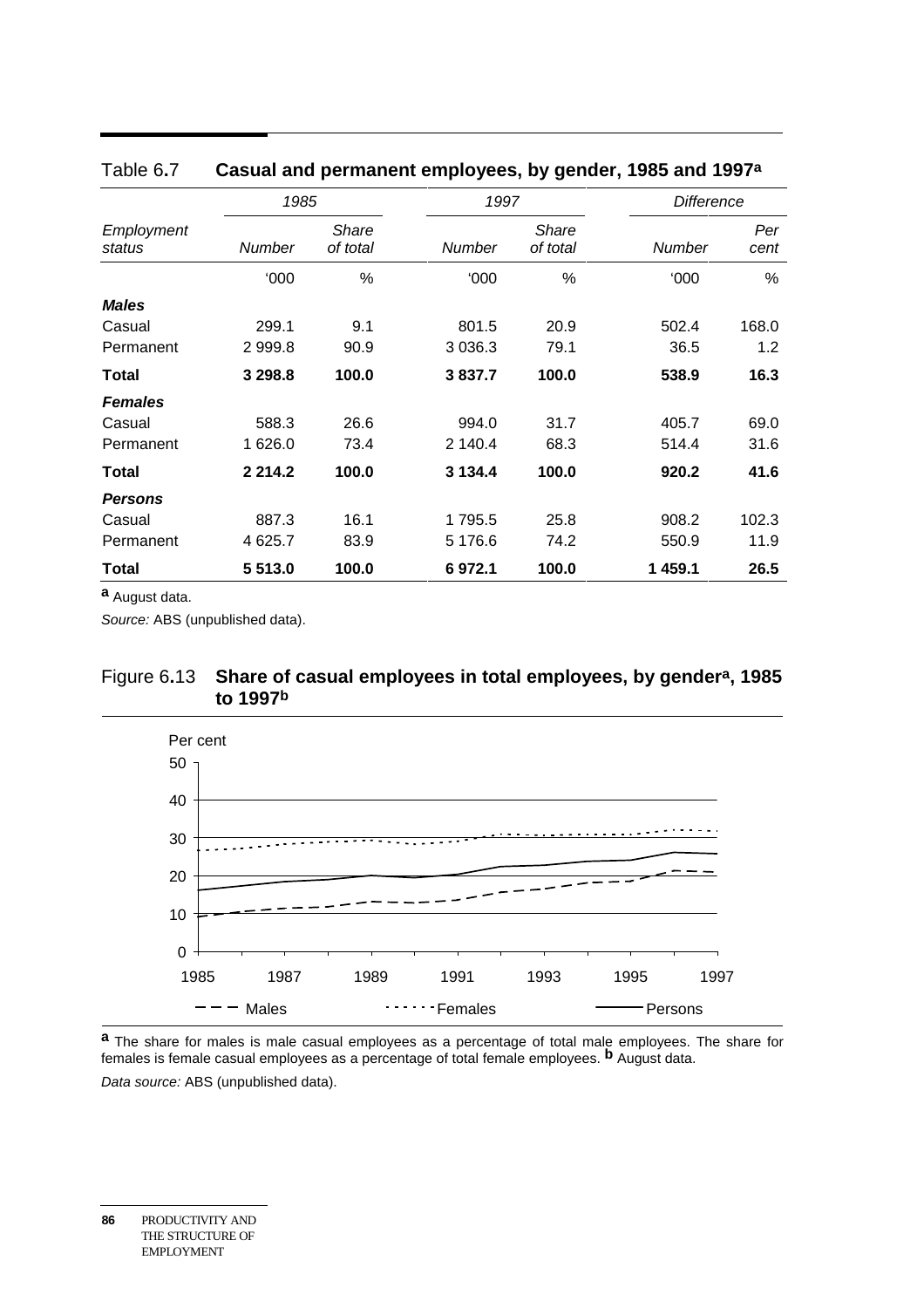|                            | 1985                    |              | 1997        |              | <b>Difference</b> |         |
|----------------------------|-------------------------|--------------|-------------|--------------|-------------------|---------|
|                            |                         | <b>Share</b> |             | <b>Share</b> |                   | Per     |
| Industry                   | Number                  | of total     | Number      | of total     | Number            | cent    |
|                            | '000                    | %            | <b>'000</b> | %            | <b>'000</b>       | %       |
| <b>Casual employees</b>    |                         |              |             |              |                   |         |
| Agriculture                | 45.4                    | 5.1          | 79.0        | 4.4          | 33.6              | 74.0    |
| Mining                     | $1.9*$                  | 0.2          | 6.8         | 0.4          | 4.9               | 259.7   |
| Manufacturing              | 80.0                    | 9.0          | 155.2       | 8.6          | 75.2              | 93.9    |
| Electricity, gas and water | $1.1*$                  | 0.1          | $3.9*$      | 0.2          | 2.9               | 271.8   |
| Construction               | 53.7                    | 6.0          | 103.8       | 5.8          | 50.1              | 93.4    |
| Wholesale trade            | 35.1                    | 4.0          | 70.7        | 3.9          | 35.5              | 101.2   |
| Retail trade               | 222.1                   | 25.0         | 463.7       | 25.8         | 241.6             | 108.8   |
| Trans., storage and comm.  | 36.4                    | 4.1          | 75.5        | 4.2          | 39.1              | 107.3   |
| Accomm., cafes and rest.   | 90.1                    | 10.2         | 197.9       | 11.0         | 107.8             | 119.6   |
| Cultural and rec. services | 28.3                    | 3.2          | 61.0        | 3.4          | 32.7              | 115.8   |
| Market sector              | 594.1                   | 66.9         | 1 217.5     | 67.8         | 623.4             | 104.9   |
| <b>Total industries</b>    | 887.3                   | 100.0        | 1795.5      | 100.0        | 908.2             | 102.3   |
| <b>Permanent employees</b> |                         |              |             |              |                   |         |
| Agriculture                | 73.6                    | 1.6          | 77.1        | 1.5          | 3.5               | 4.8     |
| Mining                     | 96.0                    | 2.1          | 69.4        | 1.3          | $-26.5$           | $-27.7$ |
| Manufacturing              | 972.0                   | 21.0         | 878.9       | 17.0         | $-93.1$           | $-9.6$  |
| Electricity, gas and water | 135.9                   | 2.9          | 64.4        | 1.2          | $-71.6$           | $-52.6$ |
| Construction               | 250.4                   | 5.4          | 239.6       | 4.6          | $-10.8$           | $-4.3$  |
| Wholesale trade            | 322.5                   | 7.0          | 364.6       | 7.0          | 42.1              | 13.1    |
| Retail trade               | 459.8                   | 9.9          | 534.1       | 10.3         | 74.3              | 16.2    |
| Trans., storage and comm.  | 414.8                   | 9.0          | 374.6       | 7.2          | $-40.2$           | $-9.7$  |
| Accomm., cafes and rest.   | 90.8                    | 2.0          | 147.5       | 2.8          | 56.6              | 62.4    |
| Cultural and rec. services | 57.2                    | 1.2          | 97.9        | 1.9          | 40.7              | 71.1    |
| Market sector              | $\overline{2}$<br>873.1 | 62.1         | 2848.2      | 55.0         | $-24.9$           | $-0.9$  |
| <b>Total industries</b>    | 4                       | 100.0        | 5 176.6     | 100.0        | 550.9             | 11.9    |
|                            | 625.7                   |              |             |              |                   |         |
| <b>Total employees</b>     |                         |              |             |              |                   |         |
| Agriculture                | 119.0                   | 2.2          | 156.1       | 2.2          | 37.1              | 31.2    |
| Mining                     | 97.9                    | 1.8          | 76.3        | 1.1          | $-21.6$           | $-22.1$ |
| Manufacturing              | 1<br>052.0              | 19.1         | 1 0 3 4 . 1 | 14.8         | $-17.9$           | $-1.7$  |
| Electricity, gas and water | 137.0                   | 2.5          | 68.3        | 1.0          | $-68.7$           | $-50.2$ |
| Construction               | 304.1                   | 5.5          | 343.4       | 4.9          | 39.3              | 12.9    |
| Wholesale trade            | 357.6                   | 6.5          | 435.3       | 6.2          | 77.6              | 21.7    |
| Retail trade               | 681.9                   | 12.4         | 997.8       | 14.3         | 315.9             | 46.3    |
| Trans., storage and comm.  | 451.2                   | 8.2          | 450.1       | 6.5          | $-1.1$            | $-0.3$  |
| Accomm., cafes and rest.   | 181.0                   | 3.3          | 345.4       | 5.0          | 164.4             | 90.8    |
| Cultural and rec. services | 85.5                    | 1.6          | 159.0       | 2.3          | 73.4              | 85.9    |
| Market sector              | 3<br>467.2              | 62.9         | 4 0 65.7    | 58.3         | 598.5             | 17.3    |
| <b>Total industries</b>    | 5                       | 100.0        | 6972.1      | 100.0        | 1 459.1           | 26.5    |

### Table 6**.**8 **Casual and permanent employees, by industrya, 1985 and 1997b**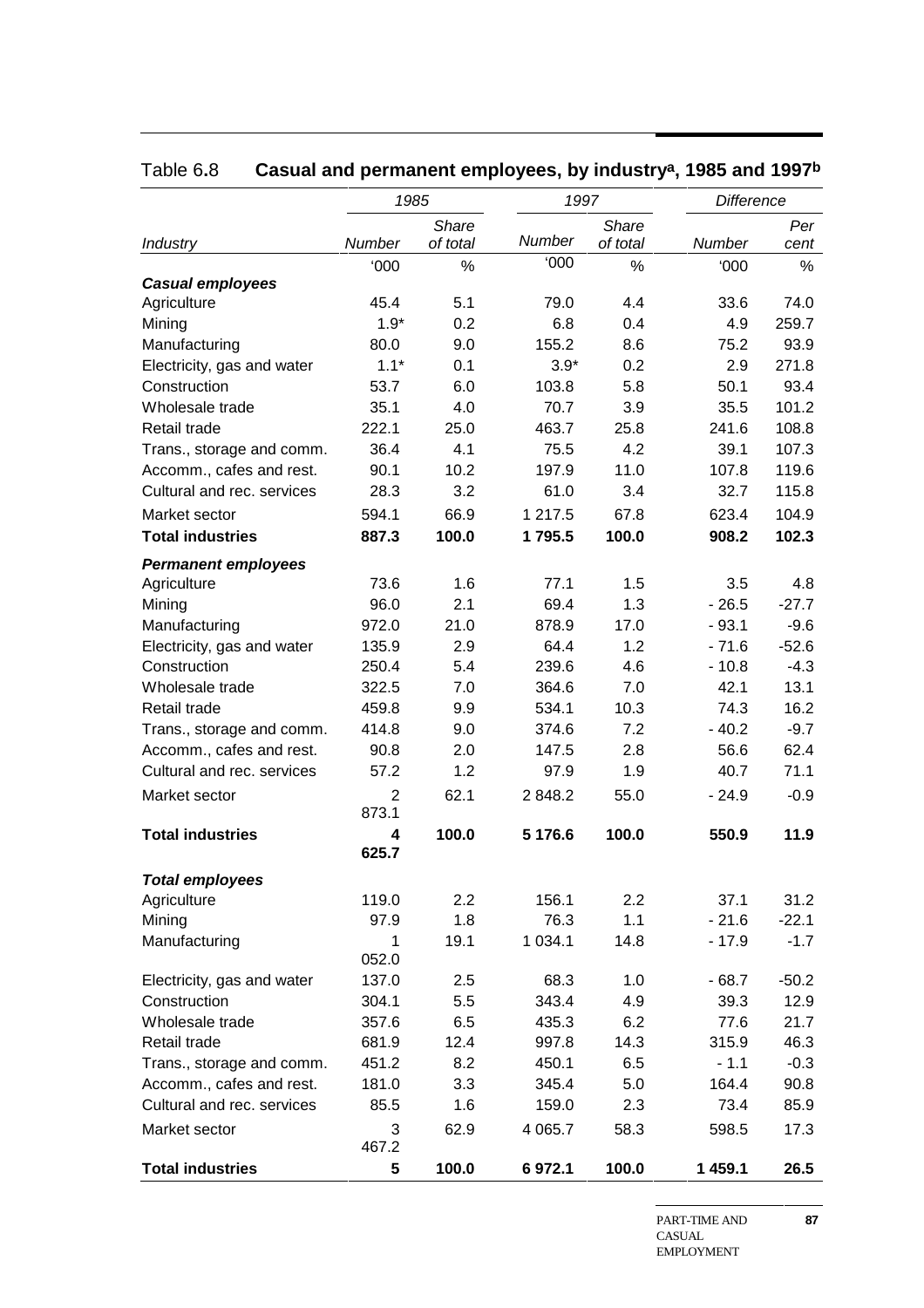#### **513.0**

**a** Total employees in this table does not match total employment reported in table 6.2 due to differences in the years reported and the definition of employment used (employees rather than all employed). **b** August data. **\*** Estimate is statistically unreliable (subject to relative standard error of greater than 25 per cent). Source: Based on ABS (unpublished data).

As with part-time employment, Retail trade was the largest employer of casual employees in the market sector (around 25 per cent of total casual employees). It also accounted for the largest increase in the number of casual employees in the market sector. The next biggest employers of casuals, Accommodation, cafes and restaurants and Manufacturing, each had around 10 per cent of total casual employment. As a share of industry employment, casual employment is more prominent in Agriculture and certain service industries (figure **6**.**14**).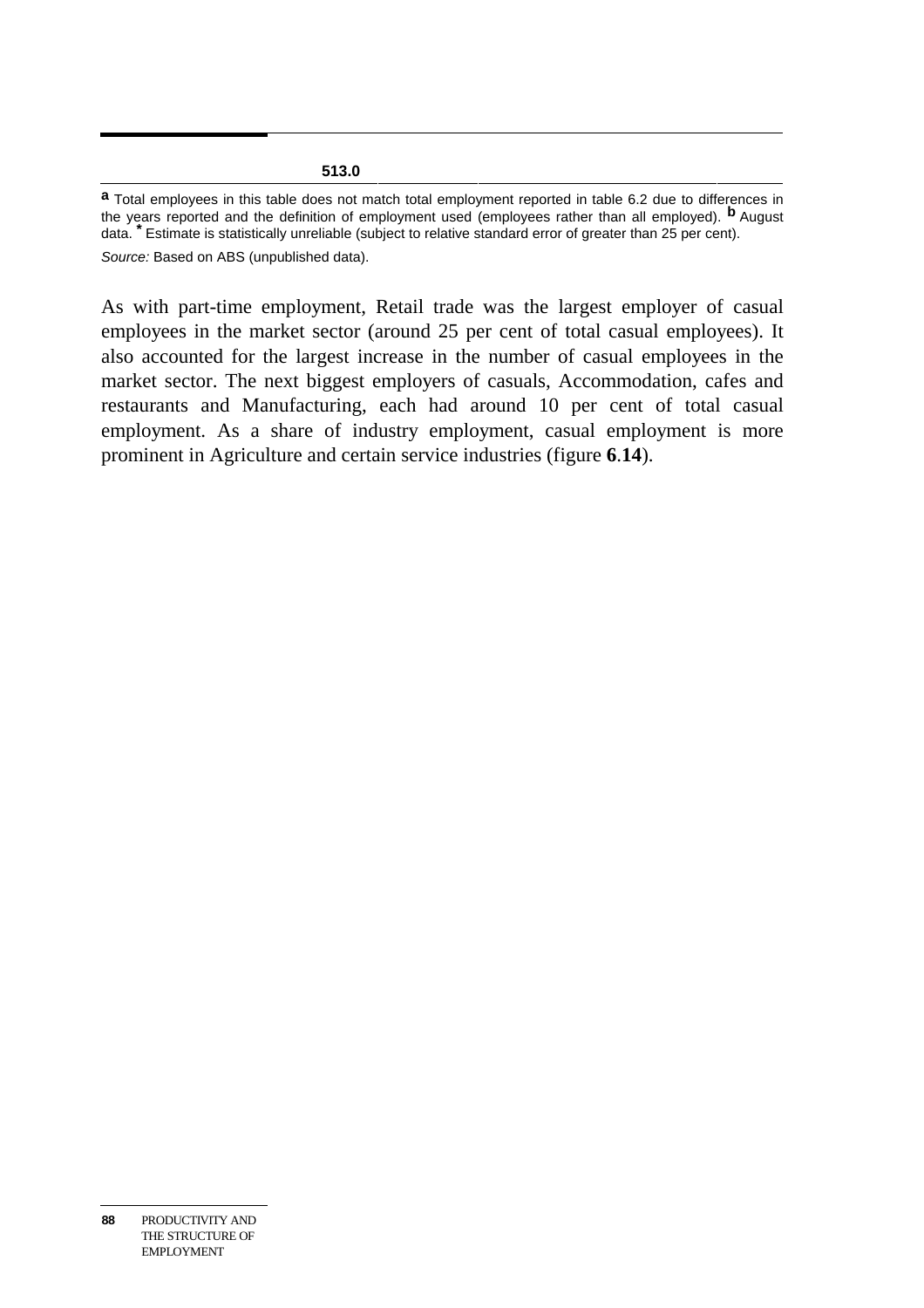Figure 6**.**15 **Casual employees, by industry, 1985 and 1997a**



Distribution of total casual employees across industries

**a** August data. **b** Estimates are based on ABS estimates that are statistically unreliable (subject to relative standard error of greater than 25 per cent).

Data source: Estimates based on ABS (unpublished data).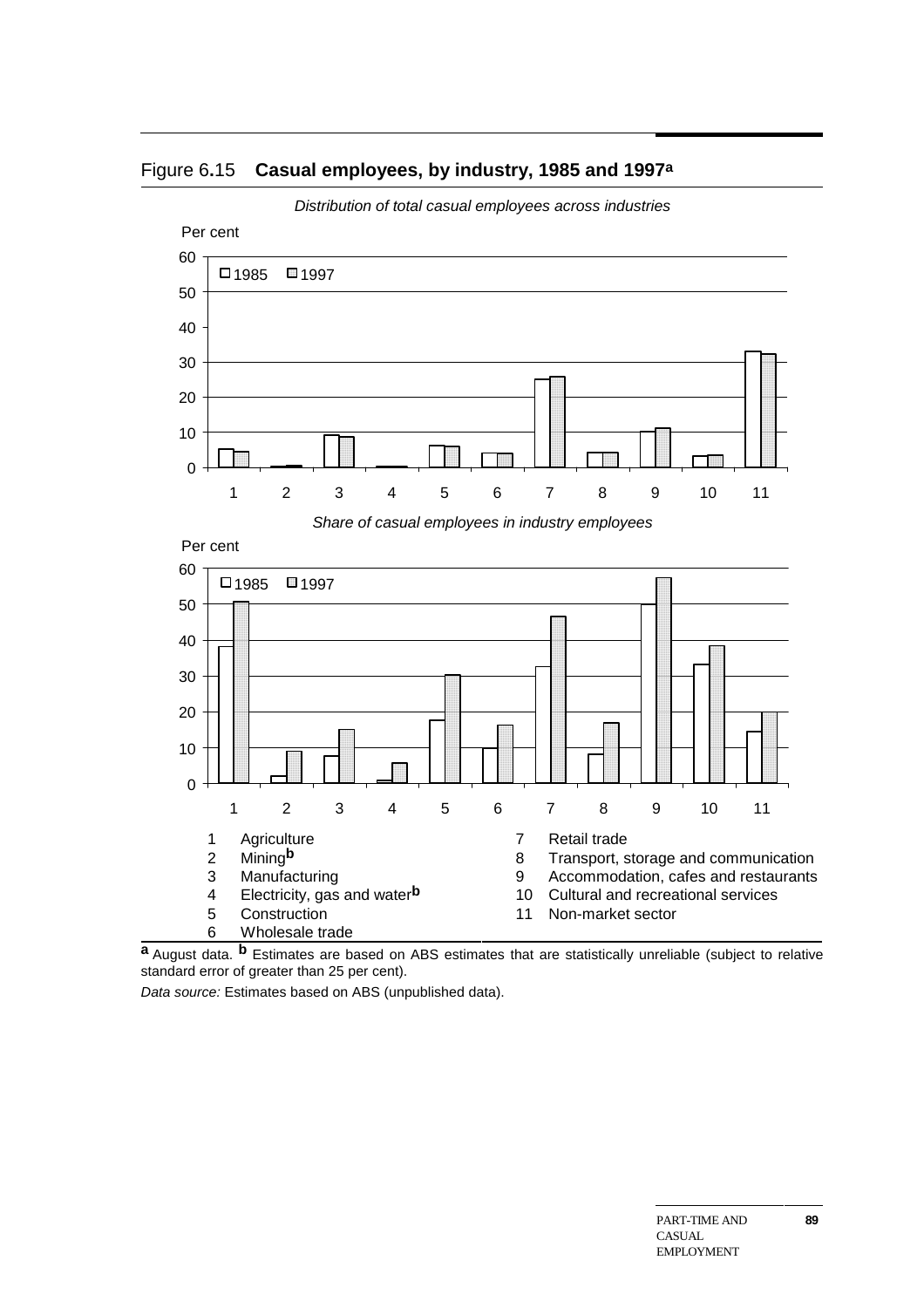## **Relationship between productivity growth and casual employment**

The issue of whether casual employment is associated with productivity growth at the industry level is examined by posing two questions.

- Does the share of casual employment in high productivity growth industries differ systematically from low productivity growth industries?
- Is there any association between productivity growth and growth in the casual employment share at the industry level?

### Casual employment profile of high and low productivity growth industries

To examine the first question, the share of casual employees in selected industries is shown in figure **6**.**16**.

The share of casual employees in each of the three high productivity growth industries is below the benchmark share. The opposite is the case for four of the five low productivity growth industries. Wholesale trade is an exception, with a casual employment share below the benchmark. For the most part, this pattern also applies to the share of casual employees by gender.

As with part-time employment, it appears that the high productivity growth industries are not as amenable to casual employment. And, whilst not entirely systematic, from figure **6**.**17** it appears that there is some association between MFP growth and the level of casual employment. However, across industries, this pattern may simply be related to the nature of employment — for instance, in industries with greater on-the-job training requirements, permanent employment may be more attractive to employers.

### Growth in productivity and the change in casual employment

The series of charts in figure **6**.**18** tracks the change in casual employment shares and MFP growth for selected high and low productivity growth industries and the market sector.

The charts suggest there is an upward trend in the share of casual employees in each market sector industry examined, unrelated to the direction of movement in productivity. Whilst there are some differences between the casual employment of males and females at the industry level, a discernible association with the direction of change in productivity still does not stand out.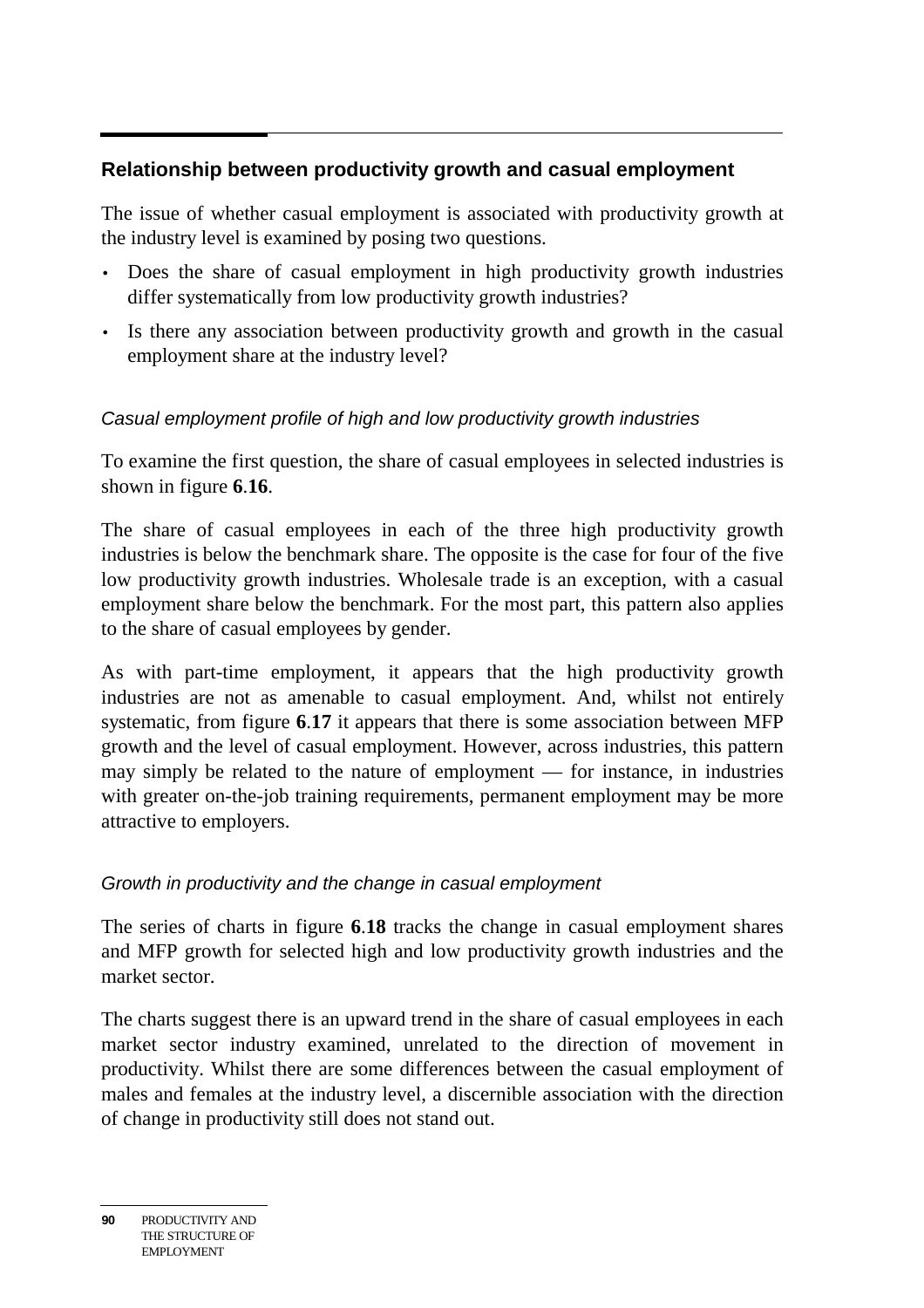



**a** August data. **b** Estimates for some years are statistically unreliable (subject to relative standard error of greater than 25 per cent).

Data source: Based on ABS (unpublished data).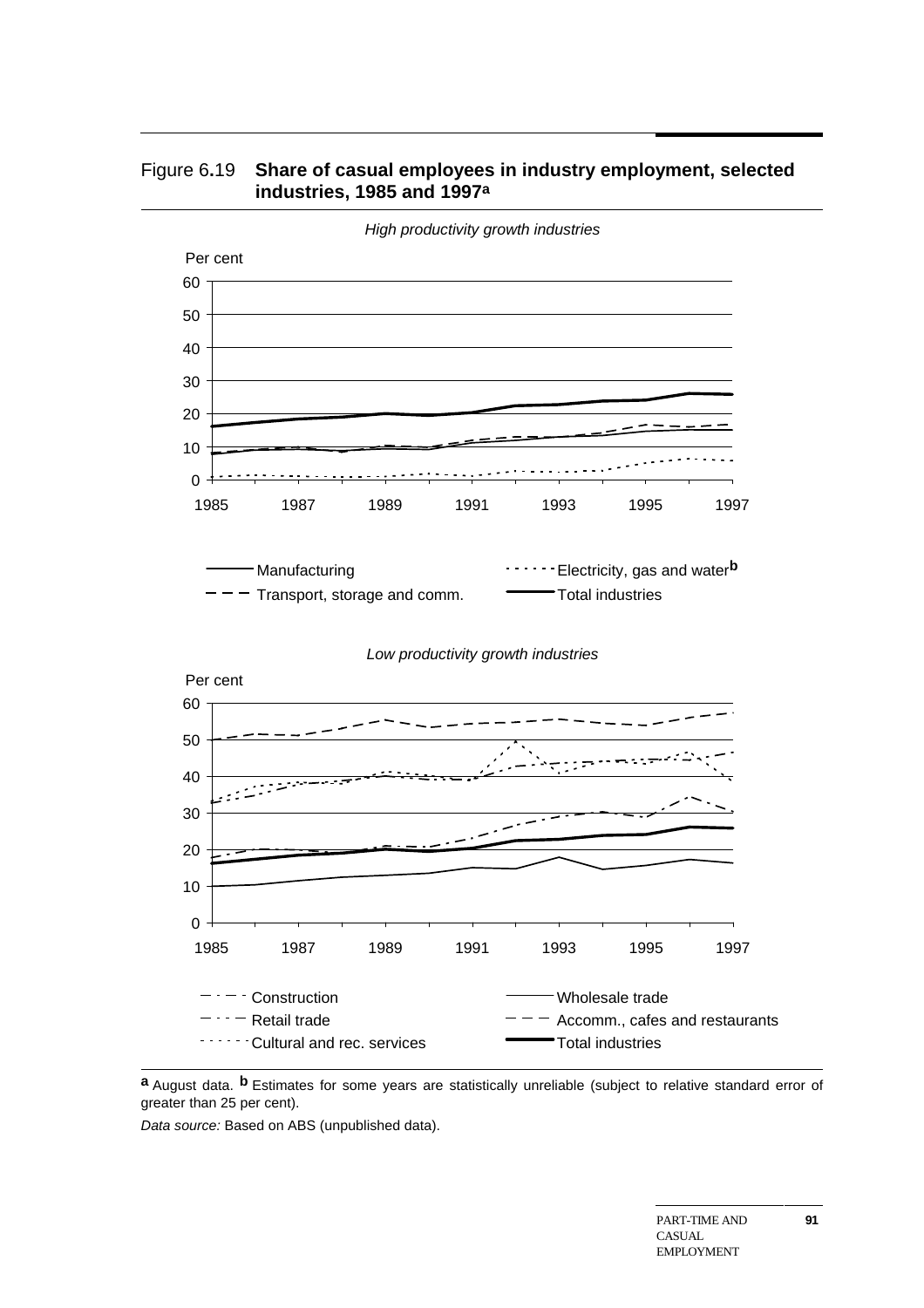

#### Figure 6**.**20 **Indexes of MFP and the share of casual employees, selected industriesa, 1985-86 and 1997-98b** Index 1985-86 = 100

(Continued on next page)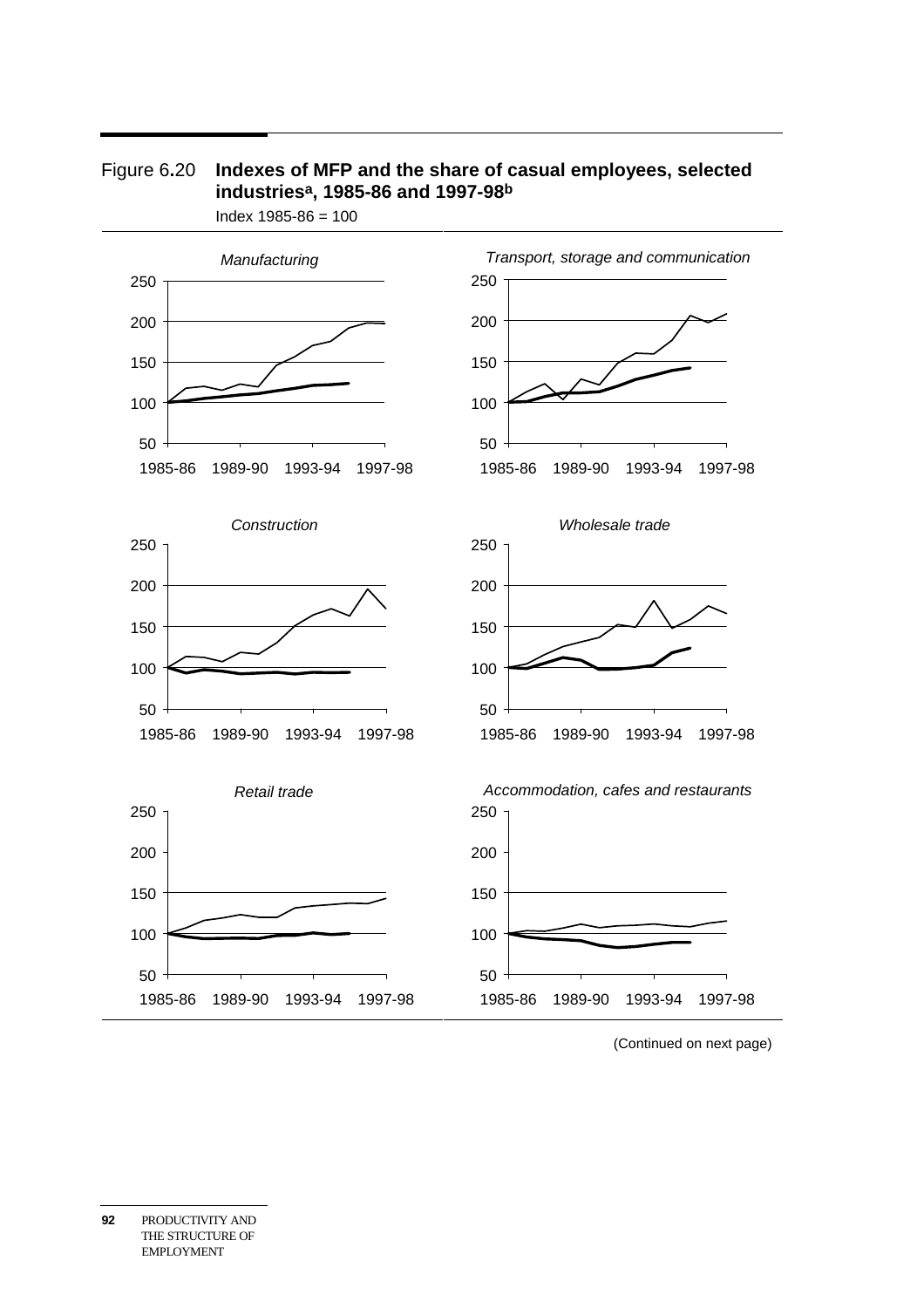Figure 6.20 **(Continued)**

 $\overline{a}$ 



**a** Electricity, gas and water was not included because the ABS estimates for casual employees in this industry are statistically unreliable. **b** MFP data are for financial years and not available after 1995-96. Employment data are for the month of August. **c** MFP data for Total industries are not available. Data sources: Estimates for MFP updated from Gretton and Fisher (1997); estimates for employment based

on ABS (unpublished data).

#### *Average growth in casual employment and productivity*

Figure **6**.**21** presents scatter plots of MFP growth and growth in the share of casual employment over the period 1985-86 to 1995-96 for all the market sector industries.3 A statistically significant positive correlation across market sector industries (with reliable data) shows up in the scatter plots. Higher (lower) MFP growth is associated with higher (lower) growth in the share of casual employees. By gender, there is also a statistically significant positive correlation for males, but not for females. Details of all scatter plots are presented in appendix B. Effects in selected industries are examined in box 6.2.

### Box 6**.**2 **Industry-specific effects — casual employees**

Electricity, gas and water and Manufacturing have displayed a significant degree of downsizing over the period 1985 to 1997. The decline in the total number of employees in these industries was due to a fall in the number of permanent employees that outweighed the rise in the number of casual employees (table 6.4). Over the period, both industries had a large increase in the share of casual employees (figure 6.7). The downsizing was therefore concentrated on permanent rather than casual employment.

 $3$  The growth in the share of casual employment is the percentage change, not the change in percentage *points*.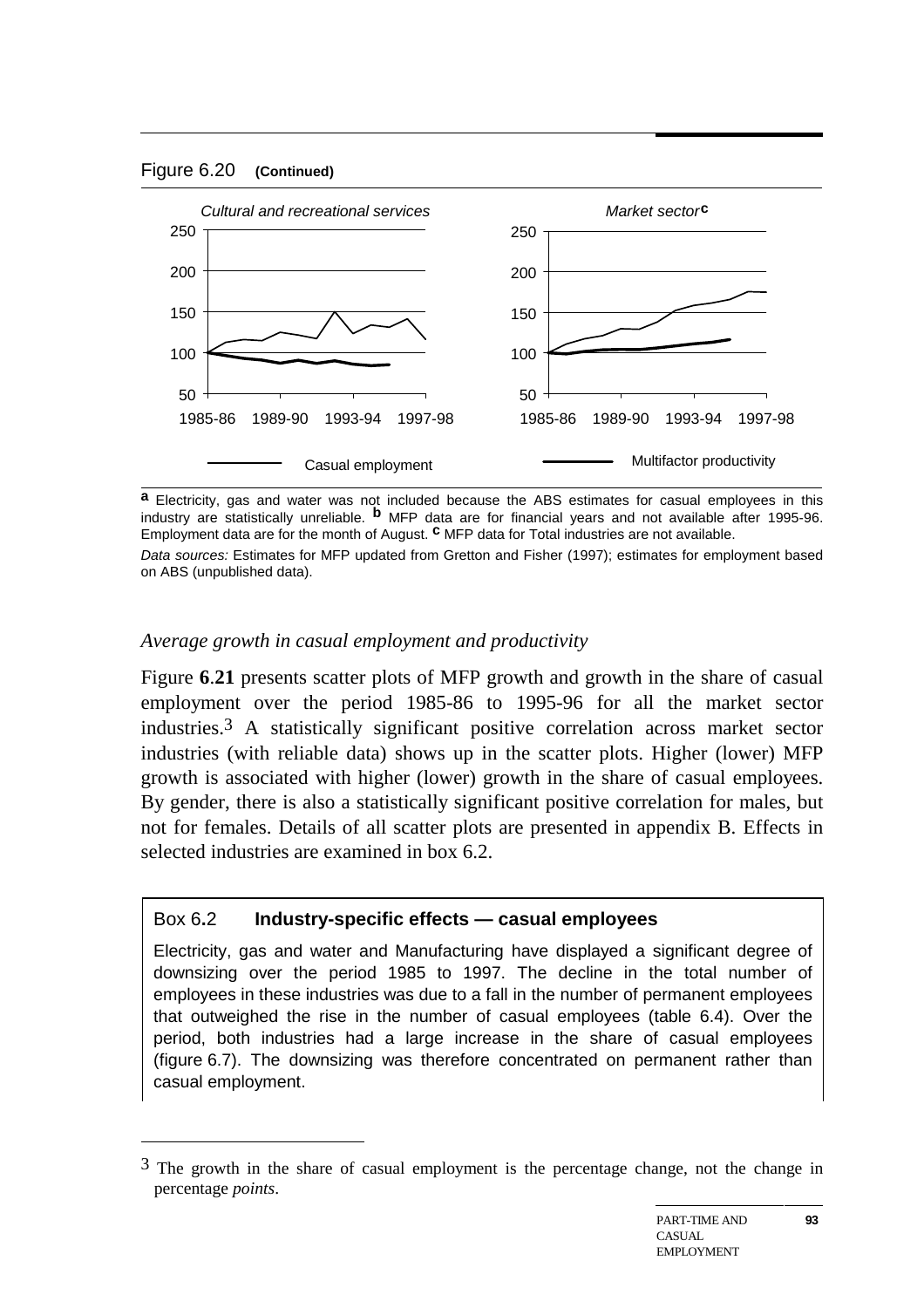#### Figure 6**.**22 **Average growth ratesa of the share of casual employeesb and MFP, 1985-86 to 1995-96c** Per cent per year



**a** Growth rates are measured using average annual compound formula based on the end points of linear trend lines through time series data. **b** Electricity, gas and water and Mining were not included because the ABS estimates of casual employees in these industries are statistically unreliable (subject to relative standard errors of greater than 25 per cent). **c** The employment data are averages between August 1985 and August 1995. The MFP data are averages between financial years 1985-86 and 1995-96. The period used in this figure differs from earlier employment figures because MFP estimates are not available after 1995-96. **d** The market sector is not included in the estimation of equations.

Data sources: Estimates for MFP updated from Gretton and Fisher (1997); estimates for employment based on ABS (unpublished data).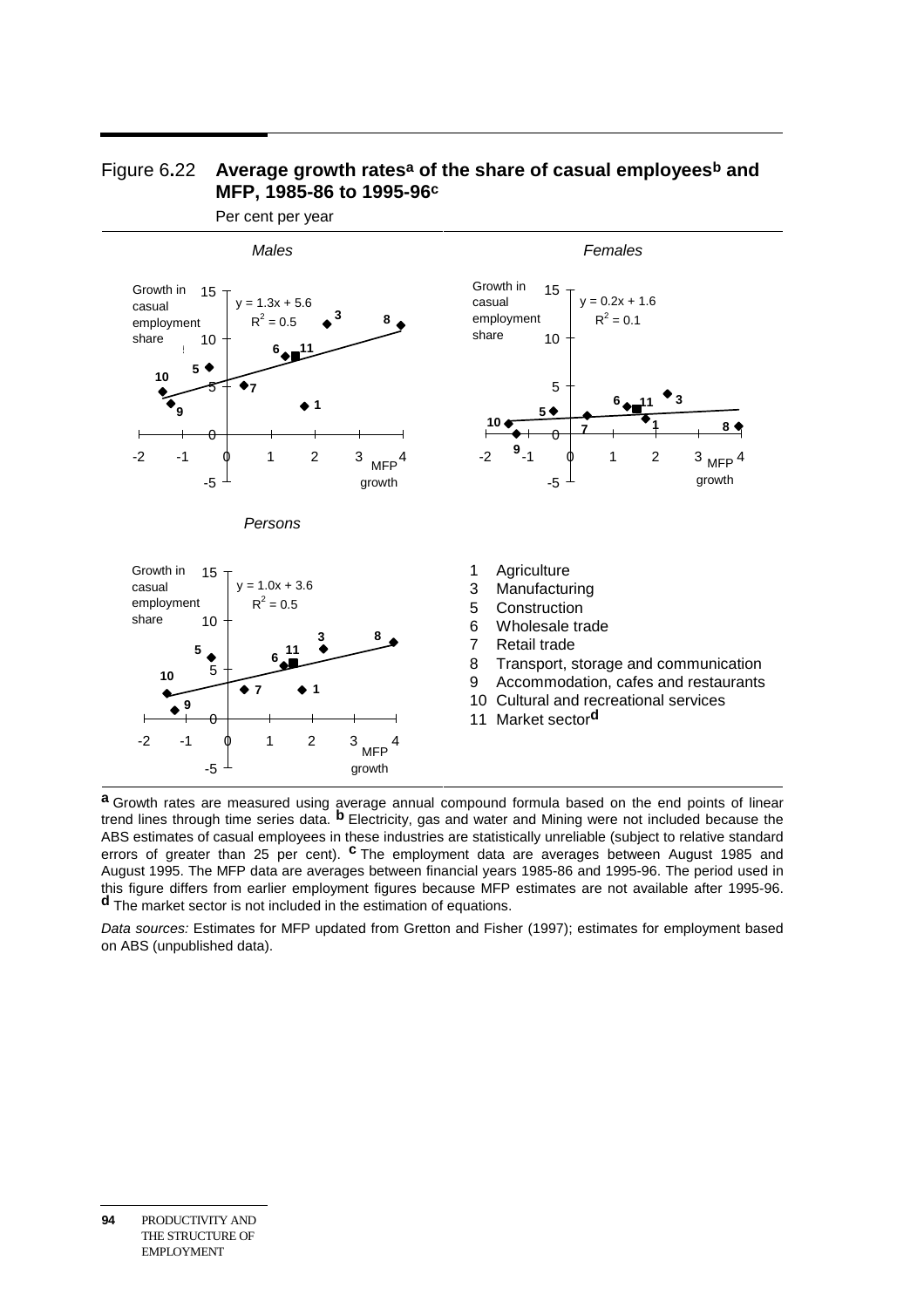# **6.5 Summary**

This chapter reviewed the relationship between productivity growth and part-time and casual employment. There is some evidence across market sector industries of MFP growth being positively correlated with growth in the share of part-time employment and casual employment. On an individual industry basis, employment reductions in industries that have been downsized appear to have been concentrated on full-time and permanent jobs.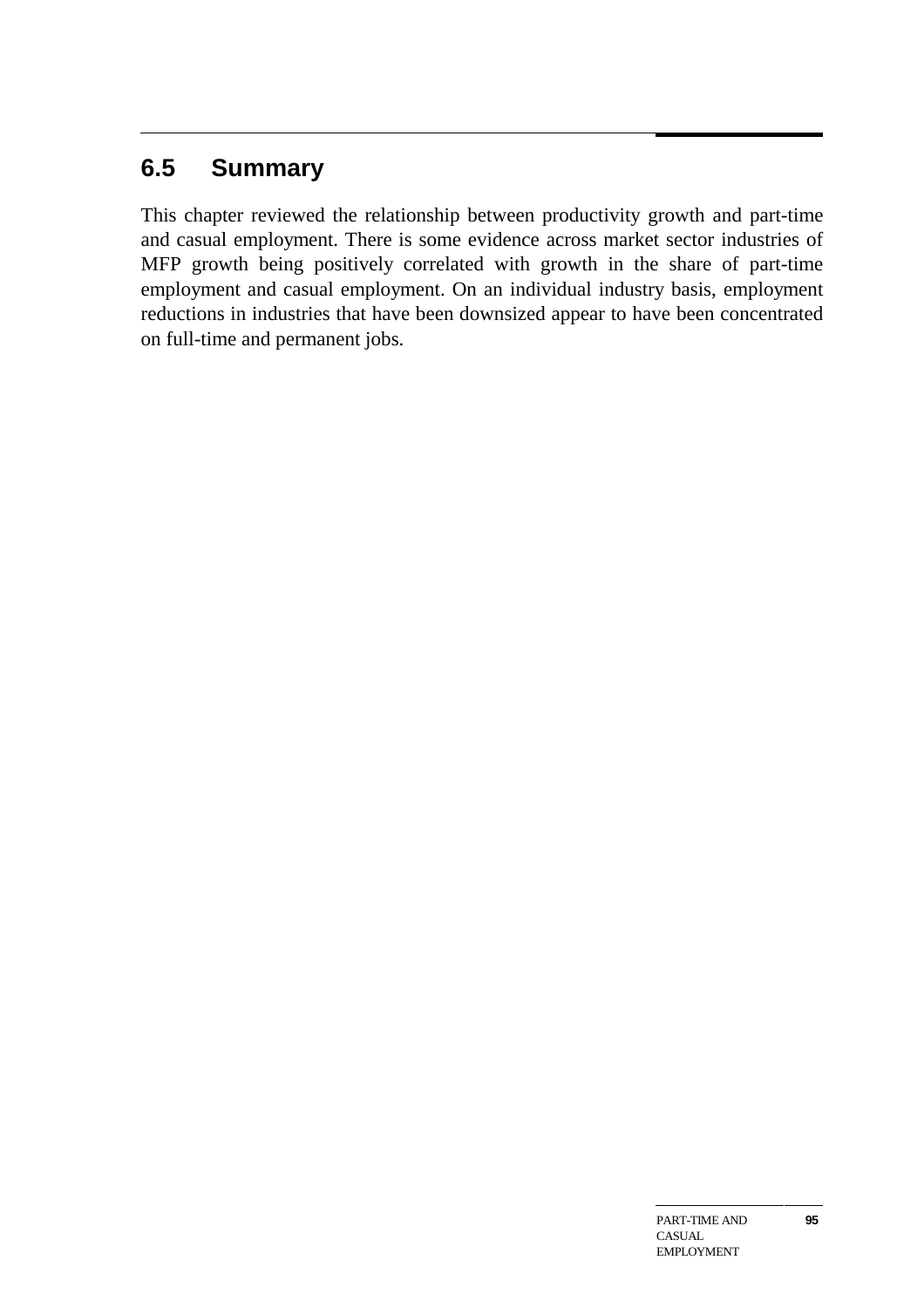# 7 Employee earnings

Productivity growth has been an important contributor to growth in real average incomes. For Australia, it has been estimated that multifactor productivity (MFP) growth accounted for about two-thirds of the improvement in real average incomes from 1964-65 to 1995-96 (IC 1997b). The distribution of income is also important to living standards.

The benefits of productivity growth can be distributed in a variety of ways through lower prices to purchasers, higher wages to employees, higher returns to shareholders and higher taxation revenues to government — with different impacts on the distribution of income.

Personal income is a broad measure, which includes wages and salaries, dividends, interest income and government transfers. Examining the relationships between productivity growth and each of these income components is beyond the scope of this paper. Instead the focus is on the relationship between productivity growth and one of these components — wages and salaries, or employment earnings.

# **7.1 Factors affecting employee earnings**

A wide range of factors, other than productivity growth, affects the distribution of earnings across the workforce. Some of the main influences include the following.

- Hours worked.
	- The number of hours worked and when they are worked affects earnings. Work on a casual rather than a permanent basis usually attracts a higher hourly rate of pay in lieu of other employment benefits. Additional payments, often at penalty rates, are usually paid for overtime worked.
- Level of skill.
	- As outlined in chapter 4, skill is a multidimensional concept covering inherited personal characteristics, skills developed through formal education and training, and skills developed through work experience and informal training. As the level of skill acquired by an employee increases, earnings also tend to increase.
- Age.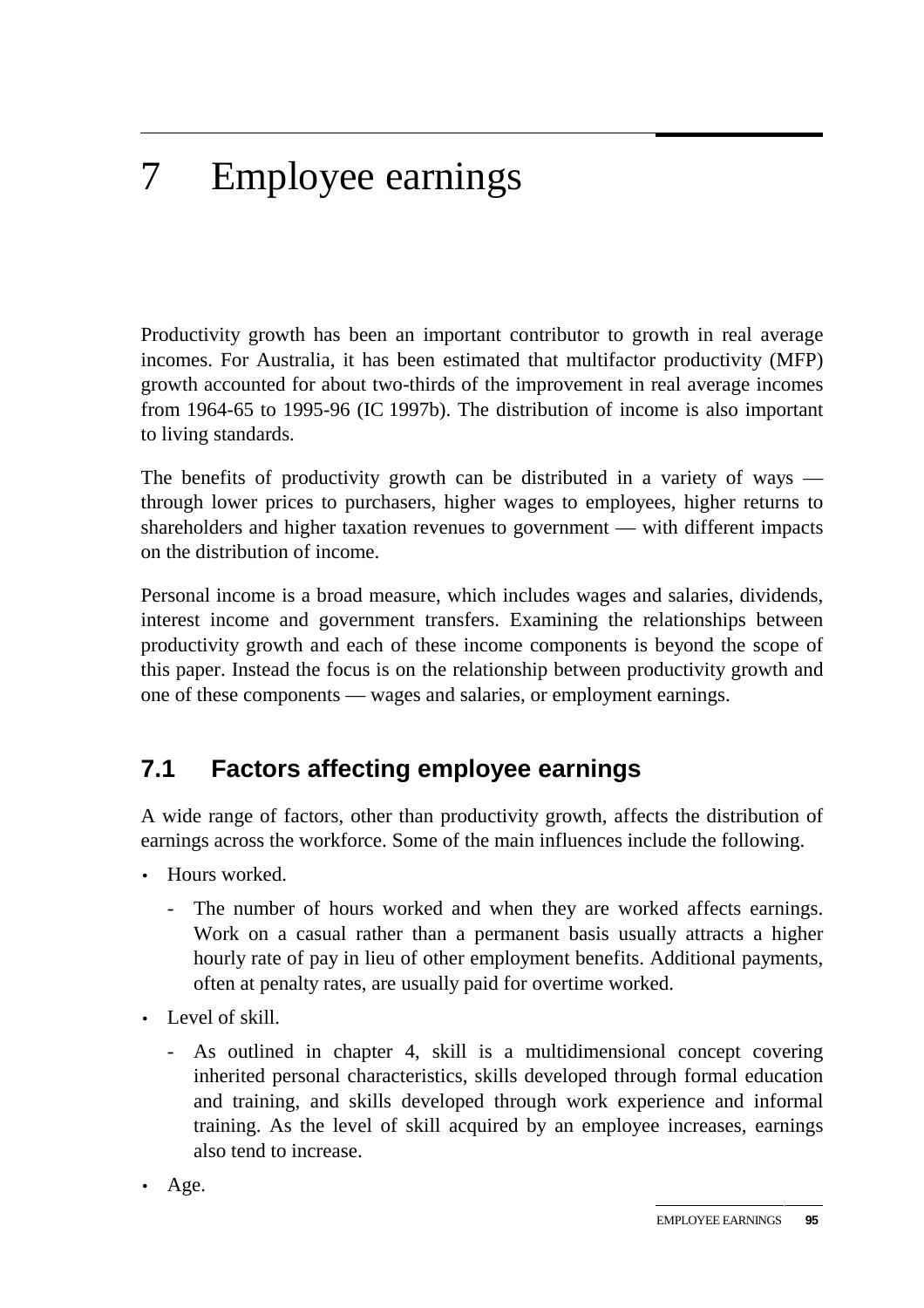#### Table 7**.**2 **Real average weekly ordinary time earnings of full-time permanent adult employees, by gender and occupation group, 1987 and 1996a**

| Occupation group          | 1987   | 1996   | <b>Difference</b> |      |
|---------------------------|--------|--------|-------------------|------|
|                           |        |        |                   |      |
|                           | \$     | \$     | \$                | %    |
| <b>Males</b>              |        |        |                   |      |
| High-skilled white collar | 726.55 | 800.52 | 73.96             | 10.2 |
| High-skilled blue collar  | 491.11 | 515.03 | 23.93             | 4.9  |
| Low-skilled               | 483.80 | 516.67 | 32.87             | 6.8  |
| <b>All occupations</b>    | 561.51 | 627.15 | 65.64             | 11.7 |
| <b>Females</b>            |        |        |                   |      |
| High-skilled white collar | 595.01 | 654.04 | 59.03             | 9.9  |
| High-skilled blue collar  | 406.33 | 414.52 | 8.19              | 2.0  |
| Low-skilled               | 419.00 | 451.80 | 32.80             | 7.8  |
| <b>All occupations</b>    | 468.09 | 523.45 | 55.37             | 11.8 |
| <b>Persons</b>            |        |        |                   |      |
| High-skilled white collar | 686.85 | 752.15 | 65.30             | 9.5  |
| High-skilled blue collar  | 485.99 | 508.76 | 22.77             | 4.7  |
| Low-skilled               | 457.13 | 487.89 | 30.76             | 6.7  |
| <b>All occupations</b>    | 531.06 | 590.98 | 59.92             | 11.3 |
| $a_{\text{Moudot}}$       |        |        |                   |      |

Total non-farm industries, 1989-90 dollars

**a** May data.

Sources: Estimates based on ABS (Australian National Accounts, 1995-96, Cat. no. 5204.0; unpublished data).

Real earnings increased steadily throughout the period 1987 to 1996 (figure **7**.**1**). Real earnings for females grew faster than male real earnings in the LS occupation group, but not in the other occupation groups.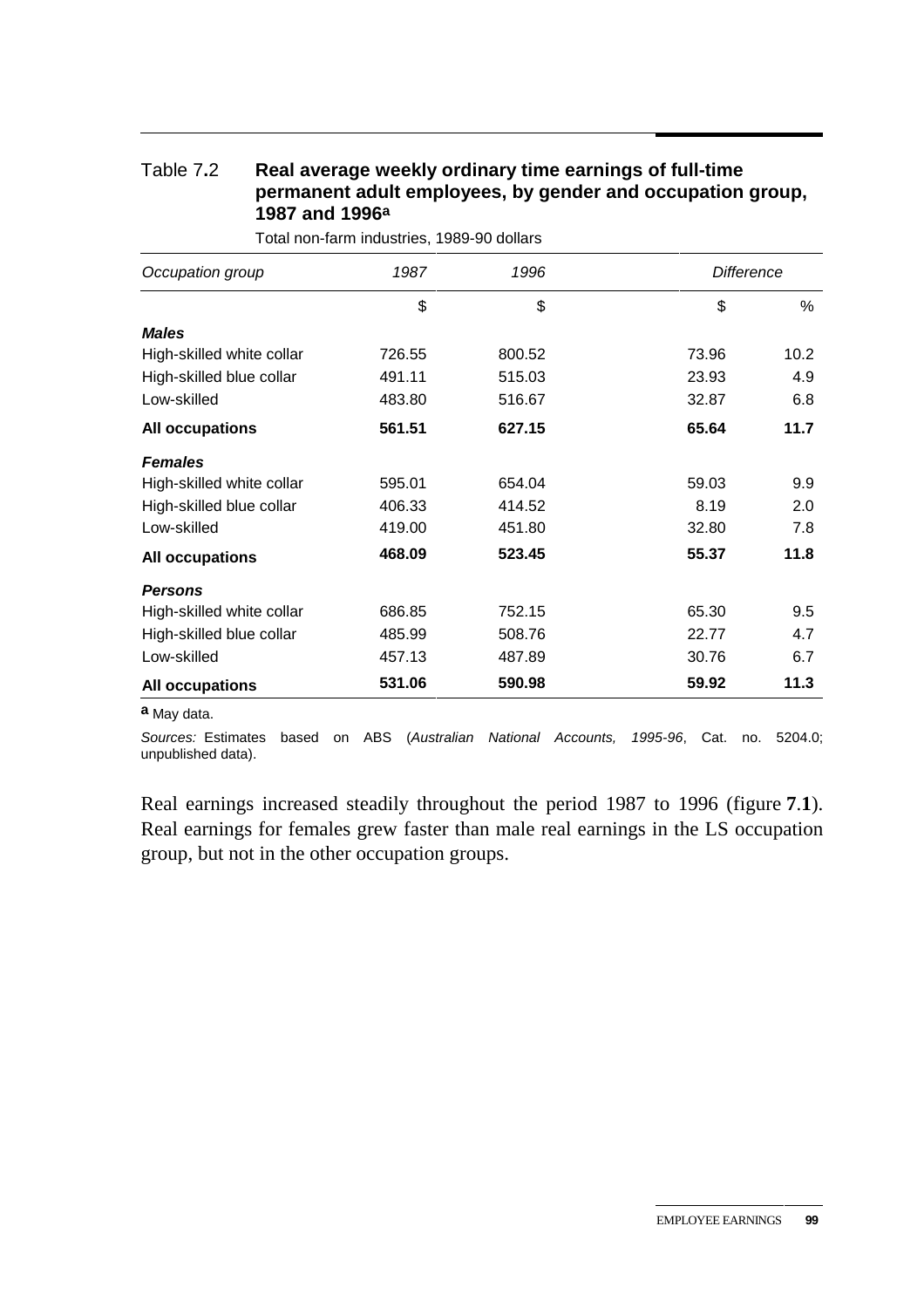#### Figure 7**.**2 **Real average weekly ordinary time earnings of full-time permanent adult employees, by gender and occupation group, 1987 to 1996a**



Total non-farm industries, 1989-90 dollars

#### **a** May data.

Data sources: Estimates based on ABS (Australian National Accounts, 1995-96, Cat. no. 5204.0; unpublished data).

The economywide trend of positive growth in real earnings in all occupation groups also applied to most market sector industries. The exceptions were the HSBC and LS occupation groups in Construction and HSBC occupation group in Cultural and recreational services (table **7**.**3**).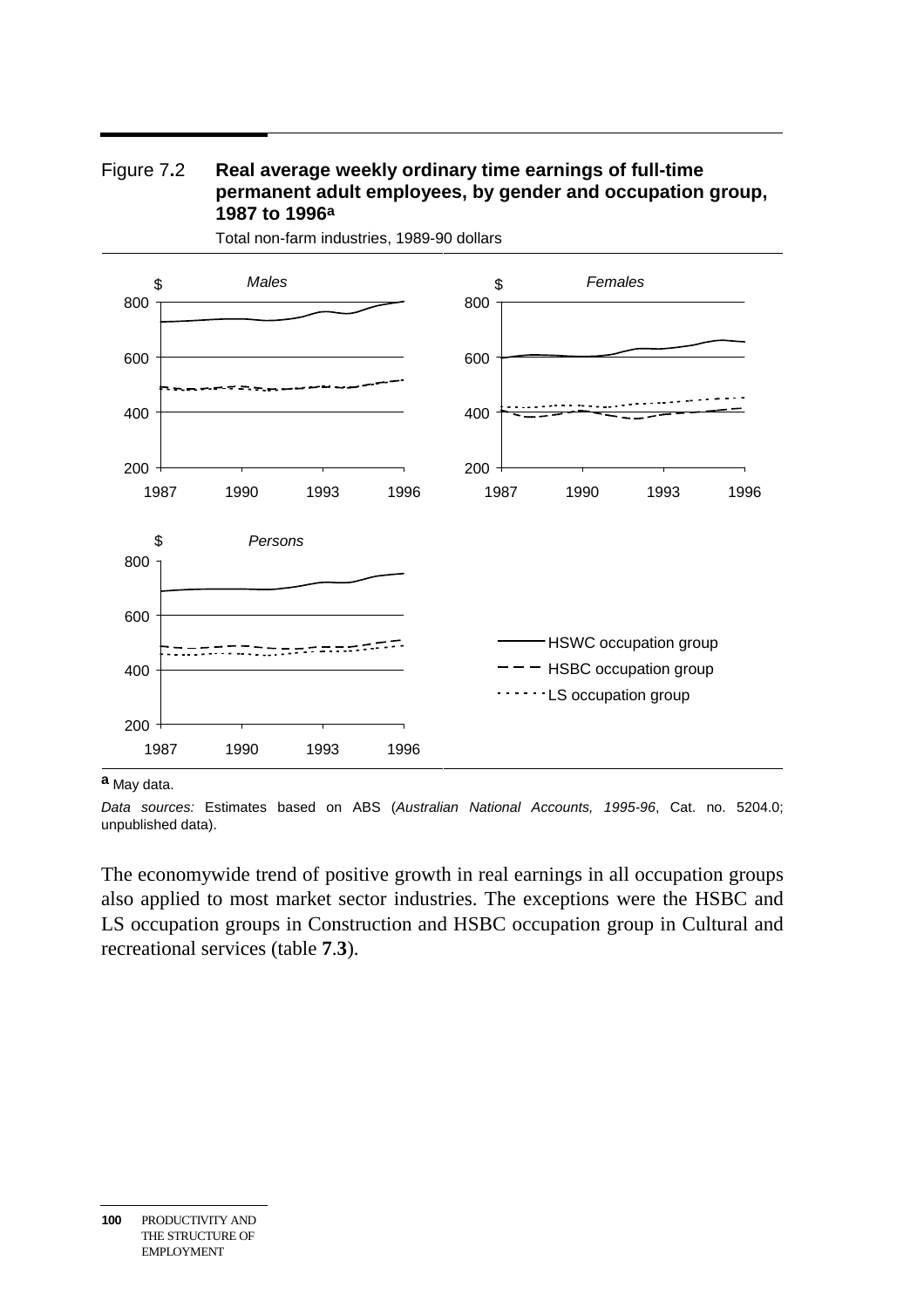| 1989-90 dollars                      |        |         |                   |         |
|--------------------------------------|--------|---------|-------------------|---------|
| <b>Industry</b>                      | 1987   | 1996    | <b>Difference</b> |         |
|                                      | \$     | \$      | \$                | %       |
| HSWC occupation groupb               |        |         |                   |         |
| Mining                               | 928.75 | 1052.84 | 124.09            | 13.4    |
| Electricity, gas and water           | 721.68 | 763.06  | 41.38             | 5.7     |
| Transport, storage and communication | 717.90 | 822.08  | 104.17            | 14.5    |
| Wholesale trade                      | 713.15 | 724.31  | 11.16             | 1.6     |
| Construction                         | 700.73 | 738.23  | 37.50             | 5.4     |
| Manufacturing                        | 693.67 | 783.85  | 90.18             | 13.0    |
| Cultural and recreational services   | 610.72 | 661.17  | 50.45             | 8.3     |
| Retail trade                         | 534.84 | 618.21  | 83.38             | 15.6    |
| Accommodation, cafes and restaurants | 493.30 | 587.63  | 94.33             | 19.1    |
| Non-farm market sector               | 681.24 | 743.90  | 62.66             | 9.2     |
| <b>Total non-farm industries</b>     | 686.85 | 752.15  | 65.30             | 9.5     |
| <b>HSBC occupation groupb</b>        |        |         |                   |         |
| Mining                               | 759.56 | 924.05  | 164.49            | 21.7    |
| Construction                         | 526.07 | 510.40  | $-15.67$          | $-3.0$  |
| Electricity, gas and water           | 519.00 | 570.88  | 51.88             | 10.0    |
| Cultural and recreational services   | 515.59 | 462.20  | $-53.39$          | $-10.4$ |
| Transport, storage and communication | 504.14 | 563.49  | 59.35             | 11.8    |
| Wholesale trade                      | 481.36 | 531.19  | 49.82             | 10.4    |
| Manufacturing                        | 474.54 | 505.15  | 30.61             | 6.5     |
| Retail trade                         | 434.59 | 438.92  | 4.33              | 1.0     |
| Accommodation, cafes and restaurants | 424.73 | 468.38  | 43.66             | 10.3    |
| Non-farm market sector               | 489.89 | 515.38  | 25.49             | 5.2     |
| <b>Total non-farm industries</b>     | 485.99 | 508.76  | 22.77             | 4.7     |
| LS occupation group <sup>b</sup>     |        |         |                   |         |
| Mining                               | 670.65 | 845.53  | 174.89            | 26.1    |
| Electricity, gas and water           | 497.20 | 566.75  | 69.55             | 14.0    |
| Construction                         | 490.01 | 489.18  | $-0.84$           | $-0.2$  |
| Transport, storage and communication | 481.73 | 529.21  | 47.48             | 9.9     |
| Cultural and recreational services   | 459.81 | 484.36  | 24.56             | 5.3     |
| Wholesale trade                      | 452.62 | 486.60  | 33.98             | 7.5     |
| Manufacturing                        | 432.28 | 477.92  | 45.64             | 10.6    |
| Accommodation, cafes and restaurants | 402.07 | 438.92  | 36.85             | 9.2     |
| Retail trade                         | 396.59 | 429.64  | 33.05             | 8.3     |
| Non-farm market sector               | 452.98 | 492.01  | 39.03             | 8.6     |
| <b>Total non-farm industries</b>     | 457.13 | 487.89  | 30.76             | 6.7     |

Table 7**.**4 **Real average weekly ordinary time earnings of full-time permanent adult employees, by industry and occupation group, 1987 and 1996a**

(Continued on next page)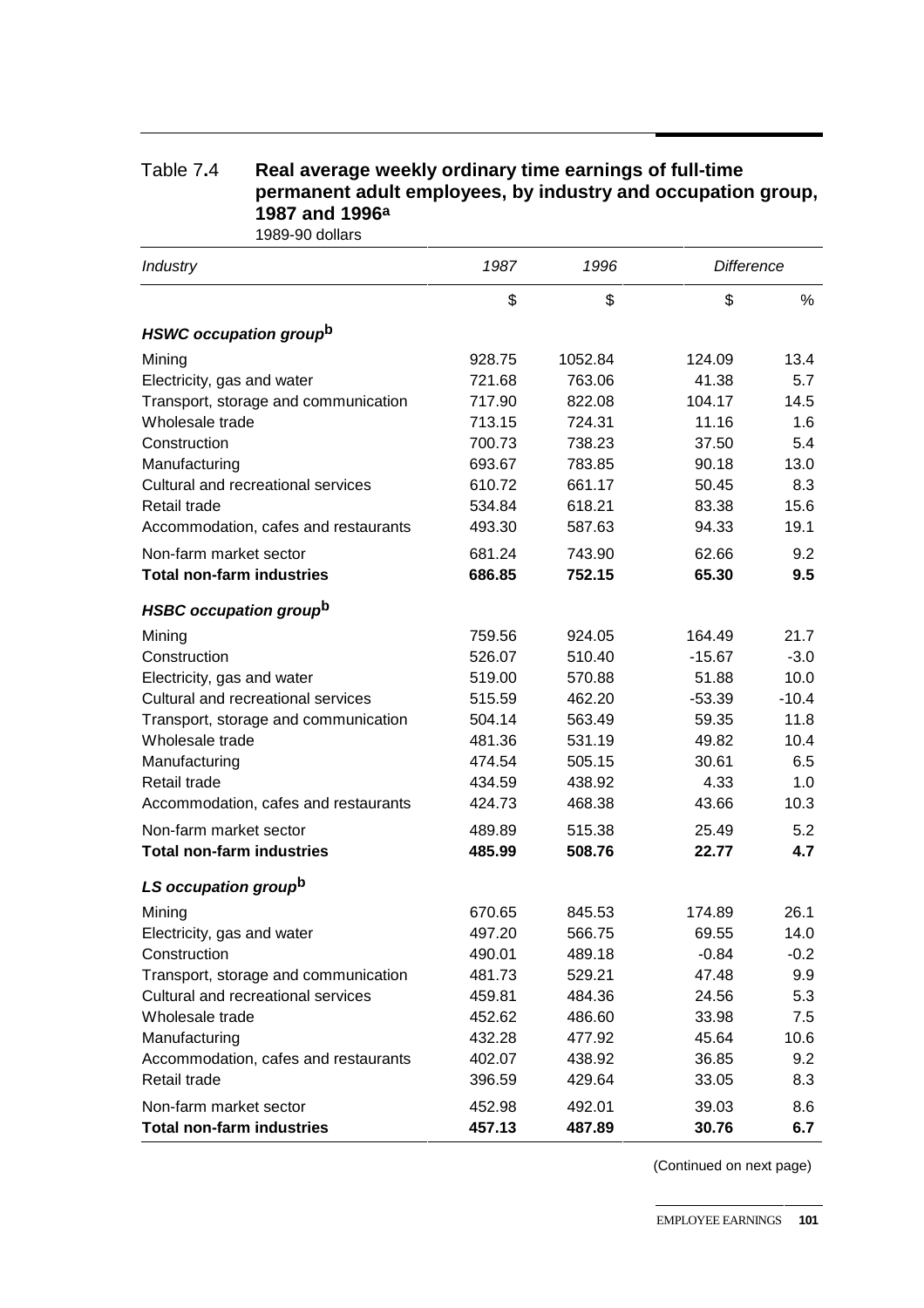#### Table 7.2 **(Continued)**

| <i>Industry</i>                      | 1987   | 1996   | Difference |      |
|--------------------------------------|--------|--------|------------|------|
|                                      | \$     | \$     | \$         | $\%$ |
| All occupationsb                     |        |        |            |      |
| Mining                               | 751.89 | 917.35 | 165.47     | 22.0 |
| Electricity, gas and water           | 557.00 | 638.49 | 81.48      | 14.6 |
| Construction                         | 555.30 | 560.91 | 5.61       | 1.0  |
| Cultural and recreational services   | 548.84 | 568.04 | 19.20      | 3.5  |
| Transport, storage and communication | 523.51 | 604.47 | 80.96      | 15.5 |
| Wholesale trade                      | 516.93 | 554.81 | 37.88      | 7.3  |
| Manufacturing                        | 479.90 | 545.70 | 65.80      | 13.7 |
| Retail trade                         | 432.03 | 475.95 | 43.91      | 10.2 |
| Accommodation, cafes and restaurants | 427.16 | 477.92 | 50.76      | 11.9 |
| Non-farm market sector               | 504.14 | 557.90 | 53.76      | 10.7 |
| <b>Total non-farm industries</b>     | 531.06 | 590.98 | 59.92      | 11.3 |

**a** May data. **b** Ranked from highest to lowest based on 1987 earnings.

Sources: Estimates based on ABS (Australian National Accounts, 1995-96, Cat. no. 5204.0; unpublished data).

# **7.4 Relationship between earnings and productivity growth**

The issue of whether real earnings are associated with productivity growth across industries is examined in two ways.

- Are real earnings in high productivity growth industries higher than real earnings in low productivity growth industries, for a given occupation group?
- Have real earnings in high productivity growth industries grown faster than real earnings in low productivity growth industries?

### Earnings profile of high and low productivity growth industries

Figure **7**.**3** shows the profile of real earnings for the high and low productivity growth industries for the period 1987 to 1996. The charts on the left hand side show the high productivity growth industries and those on the right hand side show the low productivity growth industries. Total non-farm industries average for each occupation group has been included as a basis for comparison.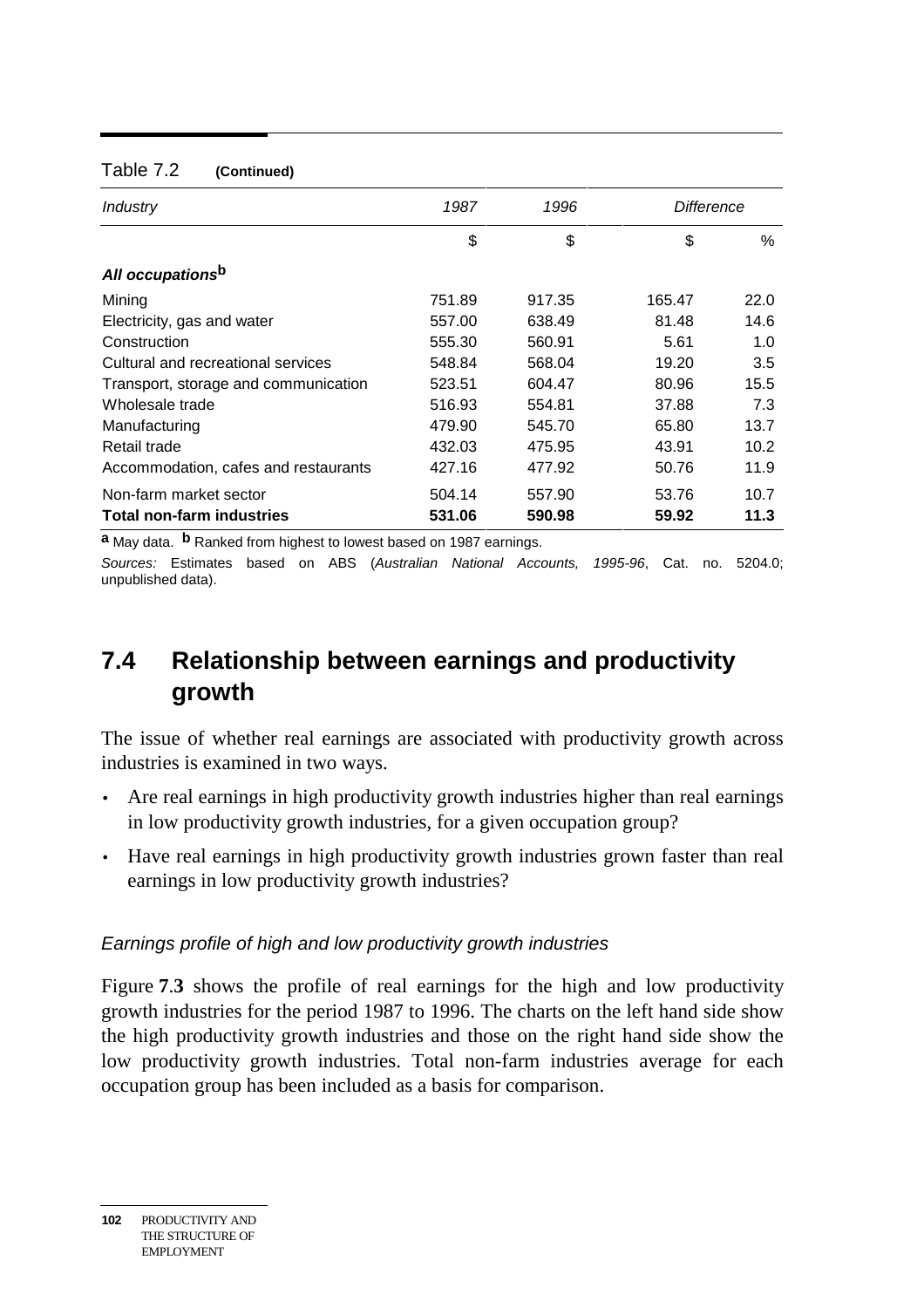#### Figure 7**.**4 **Real average weekly ordinary time earnings of full-time permanent adult employees, by industry and occupation group, 1987 to 1996a**

1989-90 dollars



#### **a** May data.

Data sources: Estimates based on ABS (Australian National Accounts, 1995-96, Cat. no. 5204.0; unpublished data).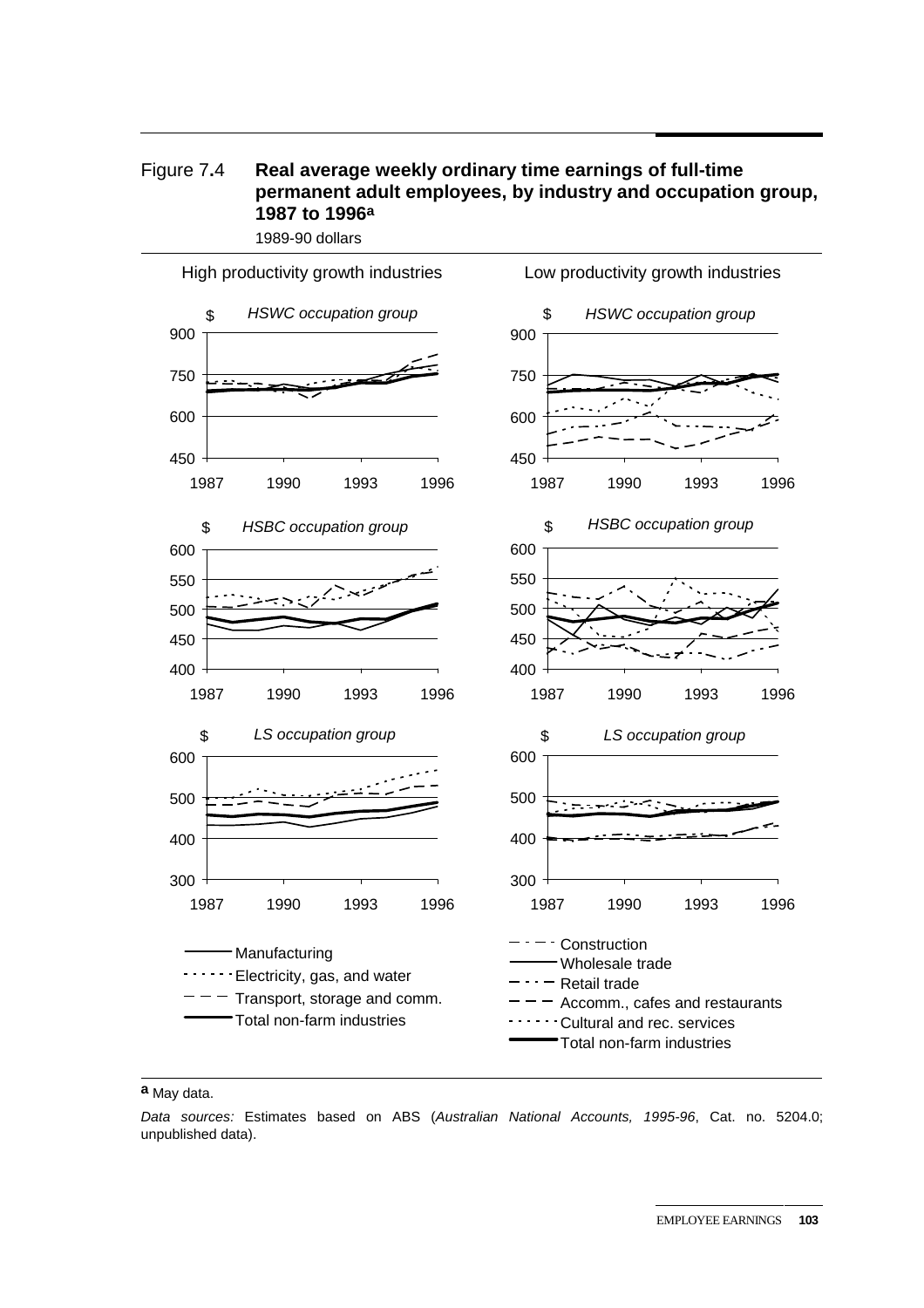Real earnings in the high productivity growth industries are generally near or above the benchmark. For the low productivity growth industries, there is much greater variation across industries.

An examination of the level of real earnings by gender broadly presented the same conclusion.

### Growth in real earnings and productivity growth

Figure **7**.**5**2 shows the average growth in real earnings for each occupation group, in each of the non-farm market sector industries and Total non-farm industries, over the period 1987 to 1996. For the high productivity growth industries, there has been strong positive growth in real earnings across all the occupation groups. For the low productivity growth industries, the growth in real earnings is more variable.

In general, real earnings have tended to grow faster in the high productivity growth industries than in the low productivity growth industries. However, this is not entirely systematic. For the HSWC group, Accommodation, cafes and restaurants and Cultural and recreational services — with negative (measured) MFP growth had similar earnings growth to the high productivity growth industries. For the HSBC group, Accommodation, cafes and restaurants and Wholesale trade, also had earnings growth similar to the high productivity growth industries.

-

<sup>2</sup> Using different methods of calculating the change in real earnings over time produces some anomalies. For example, table **7**.Error! Main Document Only. shows that HSBC earnings in Cultural and recreational services in 1996 were lower than in 1987. However, figure **7**.Error! Main Document Only. shows a positive average trend growth in real earnings for these employees. Also, in table **7**.Error! Main Document Only., HSBC earnings in Retail trade in 1996 were slightly higher than in 1987. In figure **7**.Error! Main Document Only., the average trend growth in earnings for these employees is negative. These anomalies are due to the sensitivity of the method of calculation used in table **7**.Error! Main Document Only. to the selection of the particular years used as the end points. Figure **7**.Error! Main Document Only. is more indicative of changes over time. This also applies to figure **7**.Error! Main Document Only., which is based on figure **7**.Error! Main Document Only..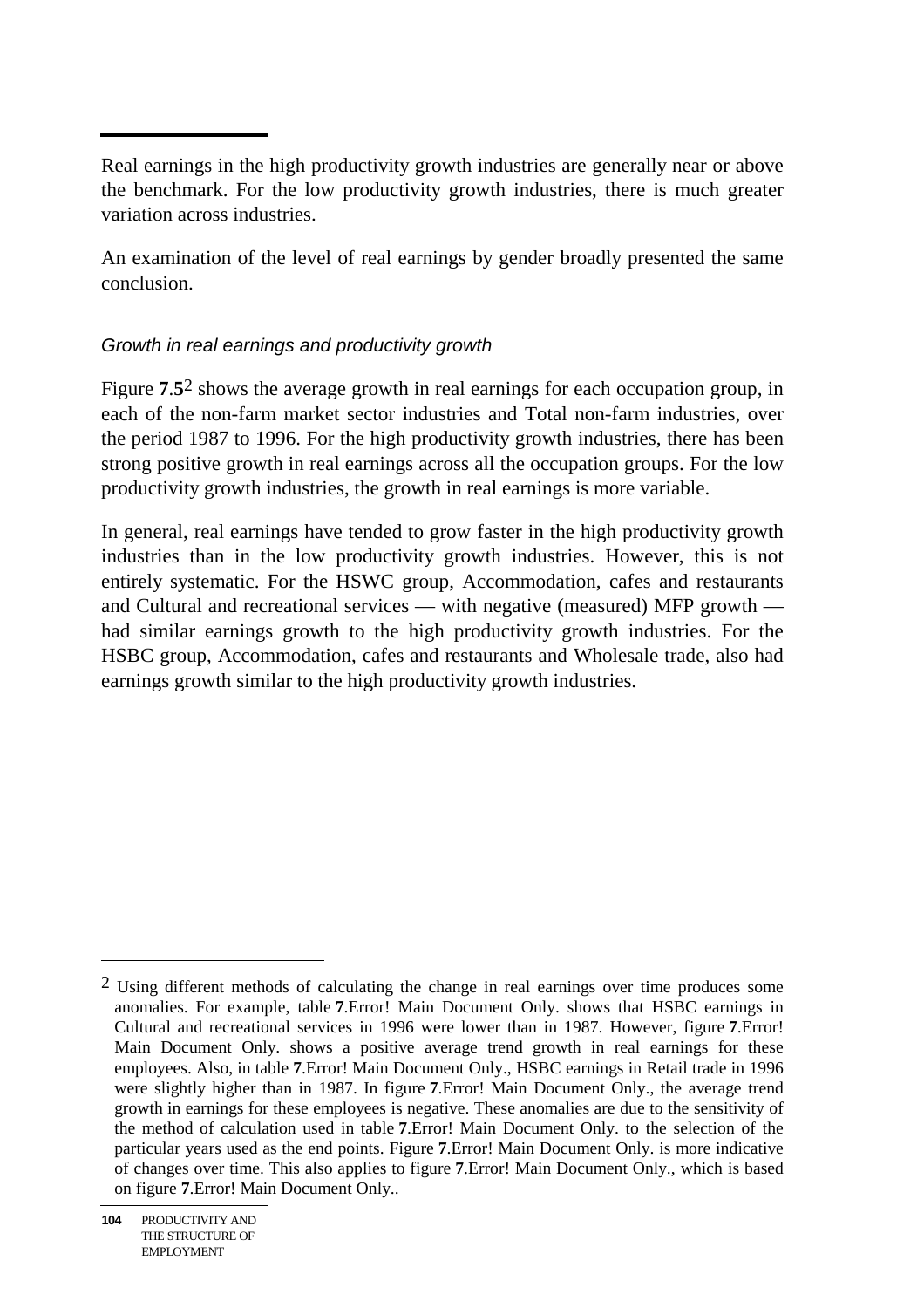### Figure 7**.**6 **Average growth ratesa of real average weekly ordinary time earnings of full-time permanent adult employees, by industry and occupation group, 1987 to 1996b**

Per cent per year



- b Electricity, gas and water
- c Transport, storage and communication
- d Wholesale trade
- e Retail trade
- f Construction
- g Accommodation, cafes and restaurants
- h Cultural and recreational services
- i Total non-farm industries

**a** Growth rates are measured using average annual compound formula based on the end points of a linear trend line through time series data. In table **7**.**5**, the percentage change was based on the actual end points of the time series data. The different method of calculating these changes accounts for the difference in the results. **b** May data.

Data sources: Estimates based on ABS (Australian National Accounts, 1995-96, Cat. no. 5204.0; unpublished data).

A summary way of examining the relationship between changes in real earnings and productivity growth is to compare the average change in each of these variables over the entire period. Figure **7**.**7** shows scatter plots of the average growth in real earnings against the average growth in MFP in each of the non-farm market sector industries, for each of the occupation groups, over the period 1986-87 to 1995-96.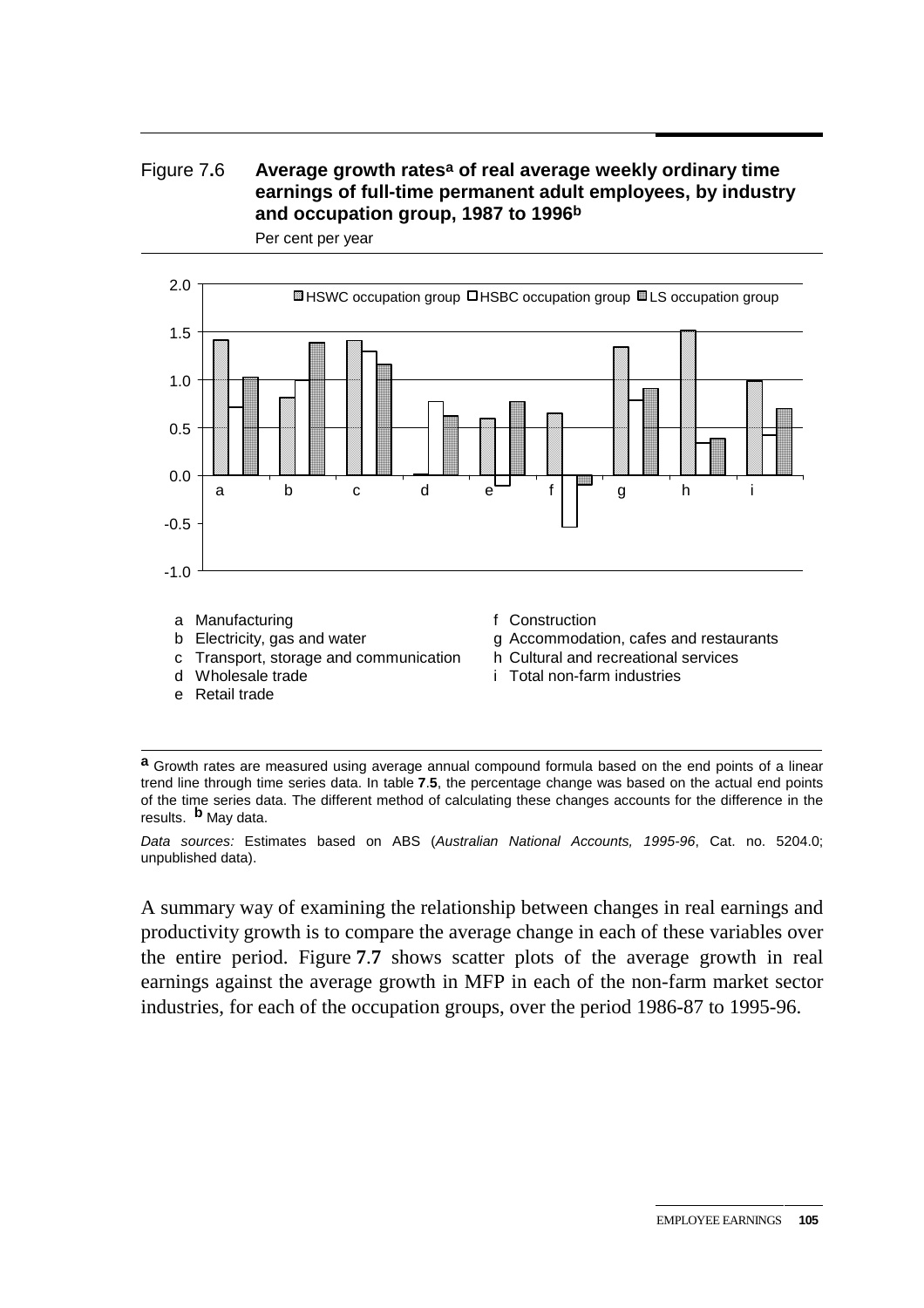#### Figure 7**.**8 **Average growth ratesa of real average weekly ordinary time earnings of full-time permanent adult employees and MFP, 1986-87 to 1995-96b**



**a** Growth rates are measured using average annual compound formula based on the end points of linear trend lines through time series data. **b** The earnings data are averages between May 1987 and May 1996. The MFP data are averages between financial years 1986-87 and 1995-96. **c** The non-farm market sector is not included in the estimation of equations.

Data sources: Estimates for MFP updated from Gretton and Fisher (1997); estimates for real earnings based on ABS (Australian National Accounts, 1995-96, Cat. no. 5204.0; unpublished data).

None of these correlations across the non-farm market sector industries are statistically significant. In addition, analysis by gender and for the eight major occupation groups generally produced no statistically significant correlations. Details of all scatter plots are presented in appendix B.

There is an apparent tendency for the high productivity growth industries to have higher growth in earnings than many of the low productivity growth industries. However, with the exception of Mining, the growth in earnings across the non-farm market sector industries is similar, regardless of their growth in MFP. Also, two of the industries with negative MFP growth — Accommodation, cafes and restaurants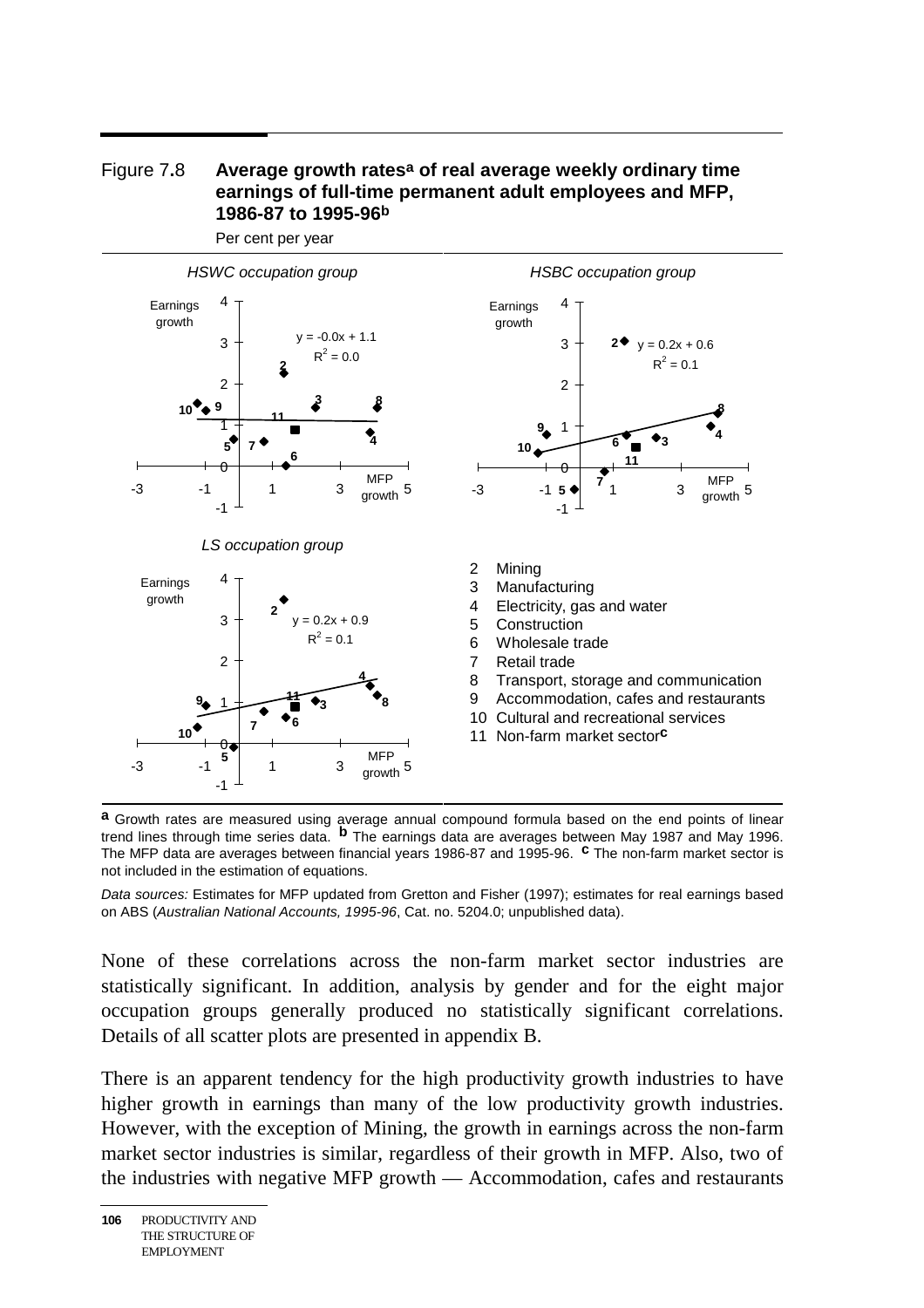and Cultural and recreational services — had earnings growth similar to that of the high productivity growth industries. This suggests that factors other than MFP growth are driving the growth in earnings.

Figure **7**.**9** also shows that the difference in the growth of real earnings between occupation groups within an industry tends to be smaller in the high productivity growth industries than in the low productivity growth industries. The average difference in these growth rates for the high productivity growth industries is half that for the low productivity growth industries. Thus, in the high productivity growth industries, the dispersion of real earnings over time between occupations within an industry is less than in the low productivity growth industries.

# **7.5 Summary**

The analysis reported in this chapter reveals that the *level* of real earnings in high productivity growth industries is generally near or above the benchmark. For the low productivity growth industries, there is a much greater variation in the *level* of real earnings across industries. In general, real earnings have tended to *grow* faster in high productivity growth industries than in low productivity growth industries. However, for all occupation groups, no statistically significant correlation was found between *growth* in real earnings and MFP growth. However, the *difference* in the growth of real earnings between occupation groups within an industry tends to be smaller in the high productivity growth industries than in the low productivity growth industries.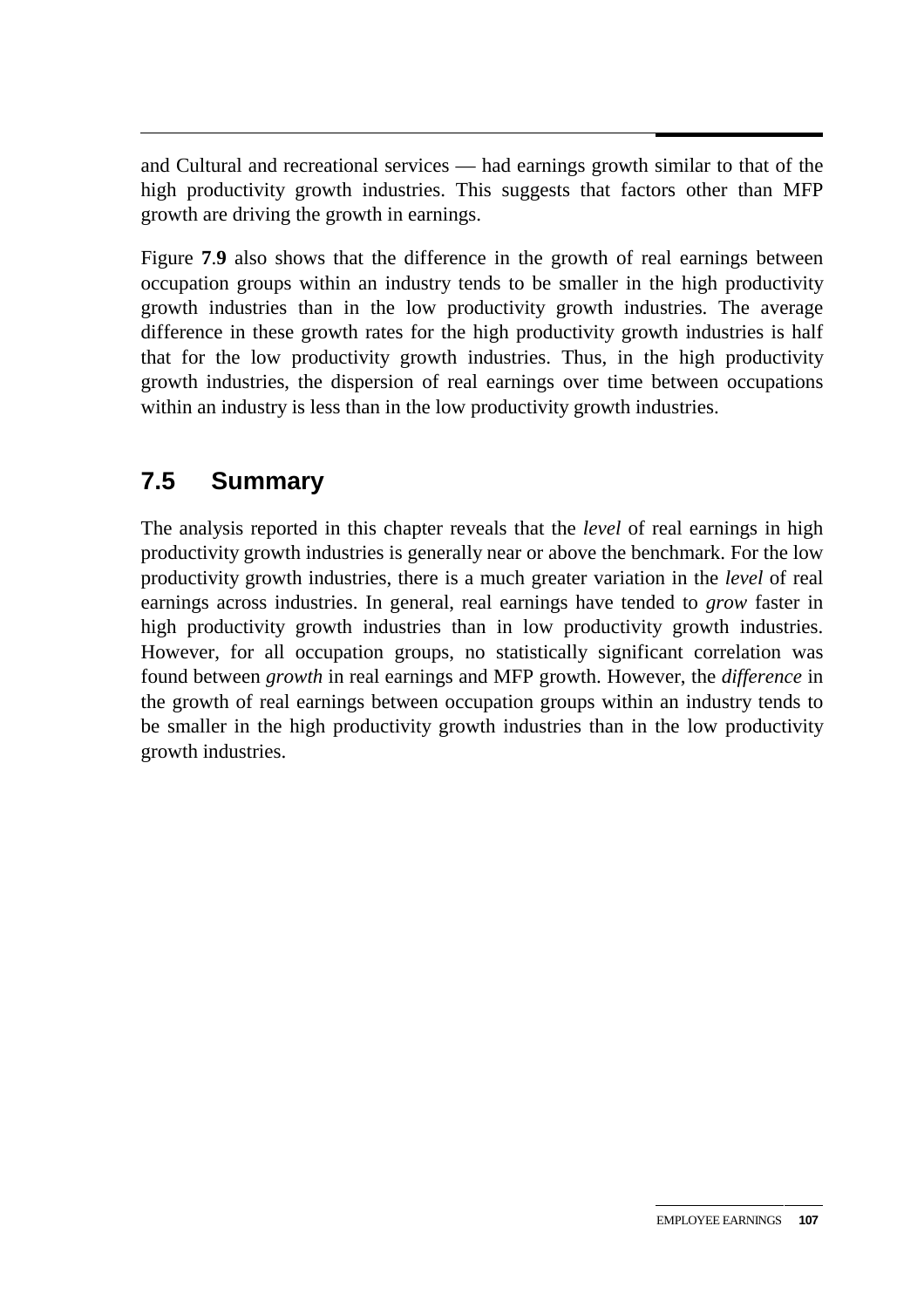**<sup>108</sup>** PRODUCTIVITY AND THE STRUCTURE OF EMPLOYMENT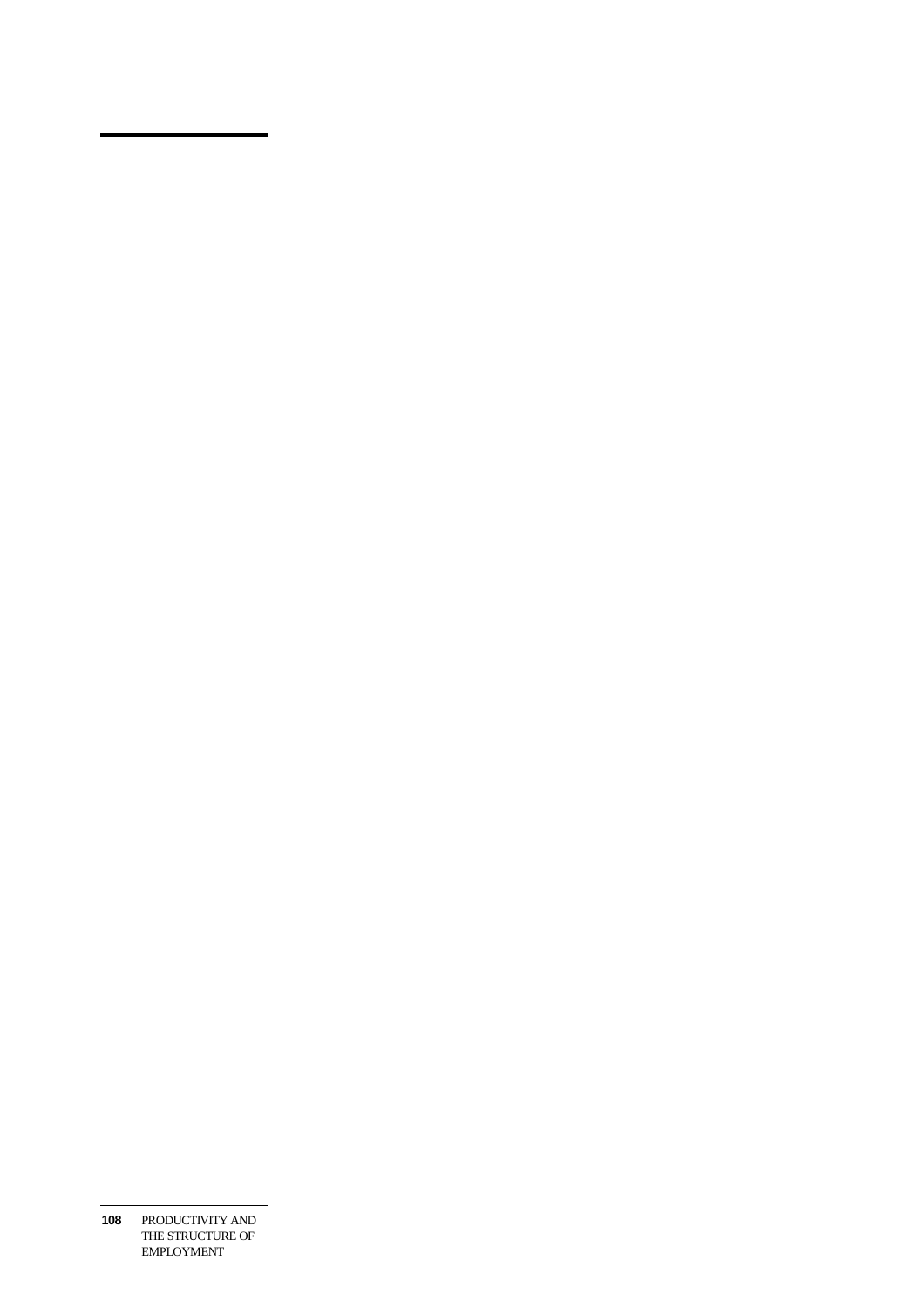# A Data sources and explanations

This appendix provides details of the data sources used in this paper and some comments on the limitations of these data.

# **A.1 Industry classification concordances**

The Australian and New Zealand Standard Industrial Classification (ANZSIC) has been used in this paper. This classification replaced the Australian Standard Industrial Classification (ASIC). ANZSIC was introduced by the ABS in 1994-95 for the Labour Force Survey (LFS) and the Employee Earnings and Hours (EEH) survey. The month of introduction varied by survey. This is discussed below for each of the employment characteristics examined.

As noted in chapter 2, data in ASIC have been reclassified to ANZSIC, based on broad correspondence rather than precise concordances, due to limited availability of data. No attempt has been made to project the data on a trend basis to take account of the limitations in the concordance.

Table **A**.**1** provides the concordance used to reclassify the ASIC employment data into ANZSIC at the industry division level. Table A.2 provides the concordance used for the disaggregated manufacturing data presented in appendix C.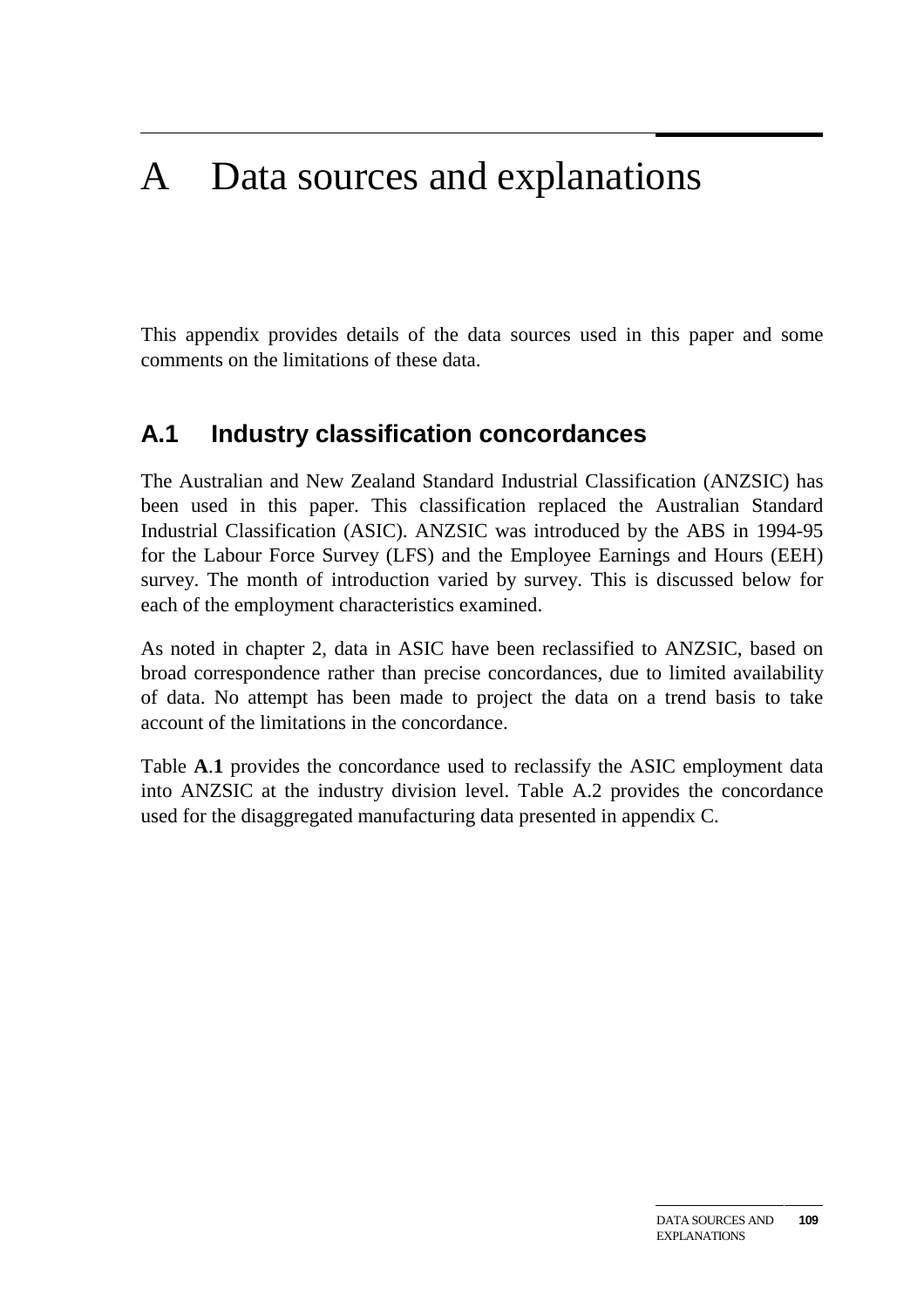| ANZSIC classification |                                      | Main corresponding ASIC sector(s) <sup>a</sup> |                                                                                                          |
|-----------------------|--------------------------------------|------------------------------------------------|----------------------------------------------------------------------------------------------------------|
|                       | Market sector <sup>b</sup>           |                                                |                                                                                                          |
| A                     | Agriculture, forestry and fishing    | A                                              | Agriculture, forestry, fishing and hunting                                                               |
| B                     | Mining                               | B                                              | Mining                                                                                                   |
| С                     | Manufacturing                        | С                                              | Manufacturing                                                                                            |
| D                     | Electricity, gas and water           | D                                              | Electricity, gas and water                                                                               |
| Е                     | Construction                         | Е                                              | Construction                                                                                             |
| F                     | Wholesale trade                      | F                                              | Wholesale and retail trade (Wholesale<br>subdivision only)                                               |
| G                     | Retail trade                         | F                                              | Wholesale and retail trade (Retail<br>subdivision only)                                                  |
| н                     | Accommodation, cafes and restaurants | L                                              | Recreation, personal and other services<br>(Restaurants, hotels and clubs<br>subdivision only)           |
| I,J                   | Transport, storage and communication | G<br>н                                         | Transport and storage<br>Communication                                                                   |
| P                     | Cultural and recreational services   | L                                              | Recreation, personal and other services<br>(Entertainment and recreational services<br>subdivision only) |

## Table A**.**2 **ASIC/ANZSIC concordance for industry divisions**

**a** Although this correspondence is assumed to provide a reasonable basis for ascertaining broad industry trends, there are a number of individual activities that moved between sectors with the introduction of ANZSIC. Details of these moves are presented in ABS (1993a). **b** This definition of the market sector adopted is that used in ABS (1997b).

Source: Based on ABS (Australian and New Zealand Standard Industrial Classification, 1993 Edition, Cat. no. 1292.0).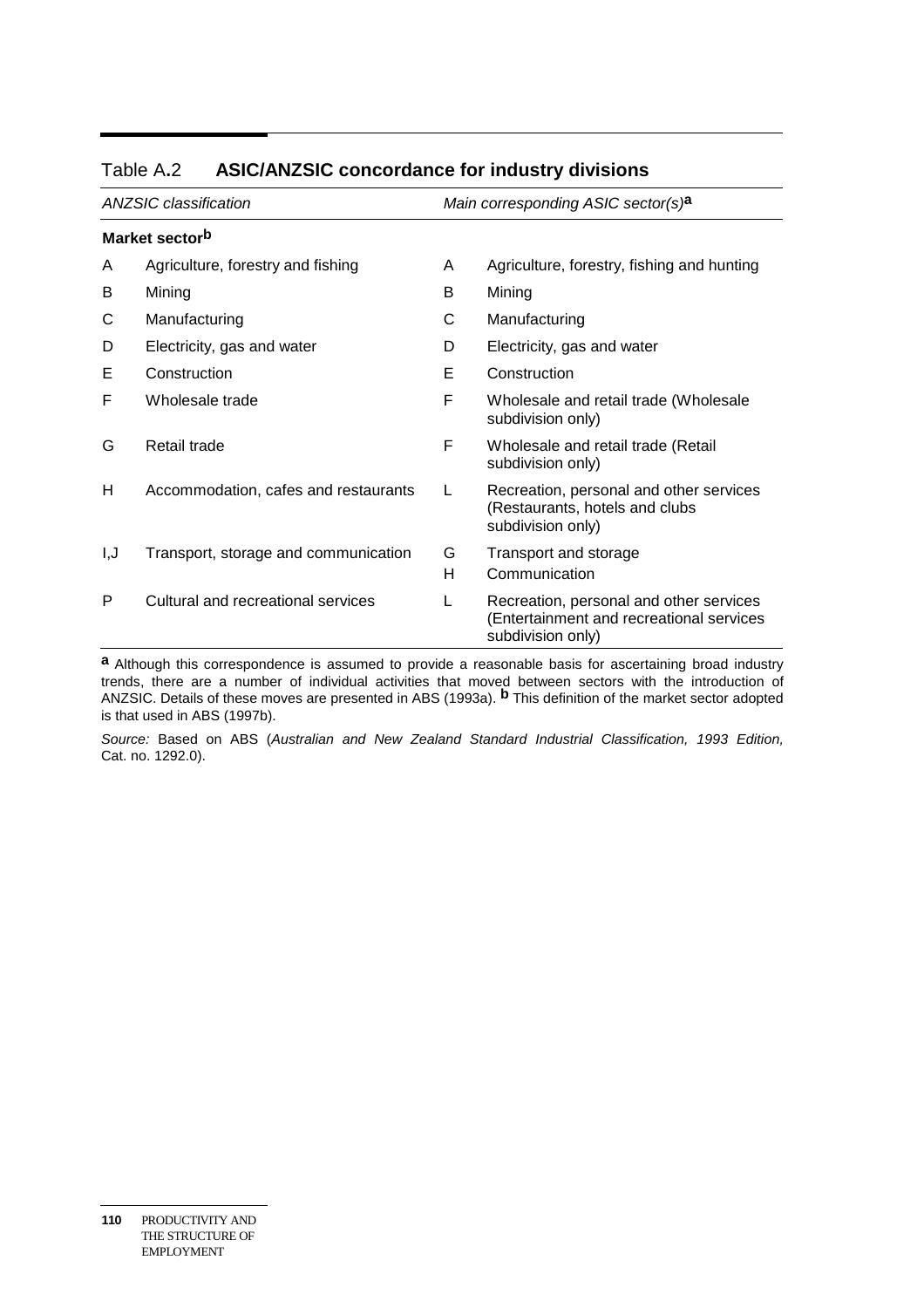| ANZSIC-based classification         |     | Main corresponding ASIC industry(s)                    |                           |                                                                                                          |
|-------------------------------------|-----|--------------------------------------------------------|---------------------------|----------------------------------------------------------------------------------------------------------|
| 21                                  |     | Food beverages and tobacco                             | 21                        | Food beverages and tobacco                                                                               |
| 22                                  |     | Textiles, clothing, footwear and leather               | 23<br>24<br>345           | <b>Textiles</b><br>Clothing and footwear<br>Leather and leather products                                 |
| 24                                  |     | Printing, publishing and recorded media                | 26<br>less                | Paper, paper products, printing and<br>publishing<br>263<br>Paper and paper products                     |
| 25                                  |     | Petroleum, coal, chemicals and<br>associated products  | 27<br>346<br>347          | Petroleum, coal, chemicals and<br>associated products<br>Rubber products<br>Plastic and related products |
|                                     |     | Basic metal products                                   | 29                        | Basic metal products                                                                                     |
|                                     | 271 | Iron and steel manufacturing                           |                           |                                                                                                          |
|                                     |     | 272 Basic non-ferrous metal<br>manufacturing           |                           |                                                                                                          |
|                                     | 273 | Non-ferrous basic metal product<br>manufacturing       |                           |                                                                                                          |
| Structural and sheet metal products |     | 31                                                     | Fabricated metal products |                                                                                                          |
|                                     |     | 274 Structural metal product manufacturing             |                           |                                                                                                          |
|                                     | 275 | Sheet metal product manufacturing                      |                           |                                                                                                          |
|                                     | 276 | Fabricated metal product manufacturing                 |                           |                                                                                                          |
|                                     |     | Transport equipment                                    | 32                        | Transport equipment                                                                                      |
|                                     | 281 | Motor vehicle and part manufacturing                   |                           |                                                                                                          |
|                                     | 282 | Other transport equipment manufacturing                |                           |                                                                                                          |
|                                     |     | Other manufacturing                                    |                           | Other manufacturing                                                                                      |
|                                     | 23  | Wood and paper products                                | 25                        | Wood, wood products and furniture                                                                        |
|                                     | 26  | Non-metallic mineral products                          | 28                        | Non-metallic mineral products                                                                            |
|                                     | 283 | Photographic and scientific equipment<br>manufacturing | 33                        | Other machinery and equipment                                                                            |
|                                     | 284 | Electronic equipment manufacturing                     | 263                       | Paper and paper products                                                                                 |
|                                     | 285 | Electrical equipment and appliance<br>manufacturing    | 34<br>less                | Miscellaneous Manufacturing<br>345<br>Leather and leather products                                       |
|                                     | 286 | Industrial machinery and equipment<br>manufacturing    | less<br>less              | 346<br>Rubber products<br>347<br>Plastic and related products                                            |
|                                     | 29  | Other manufacturing                                    |                           |                                                                                                          |
|                                     |     |                                                        |                           |                                                                                                          |

### Table A**.**3 **Manufacturing ANZSIC-based industry classification and correspondence to ASIC**

Source: Gretton and Fisher (1997).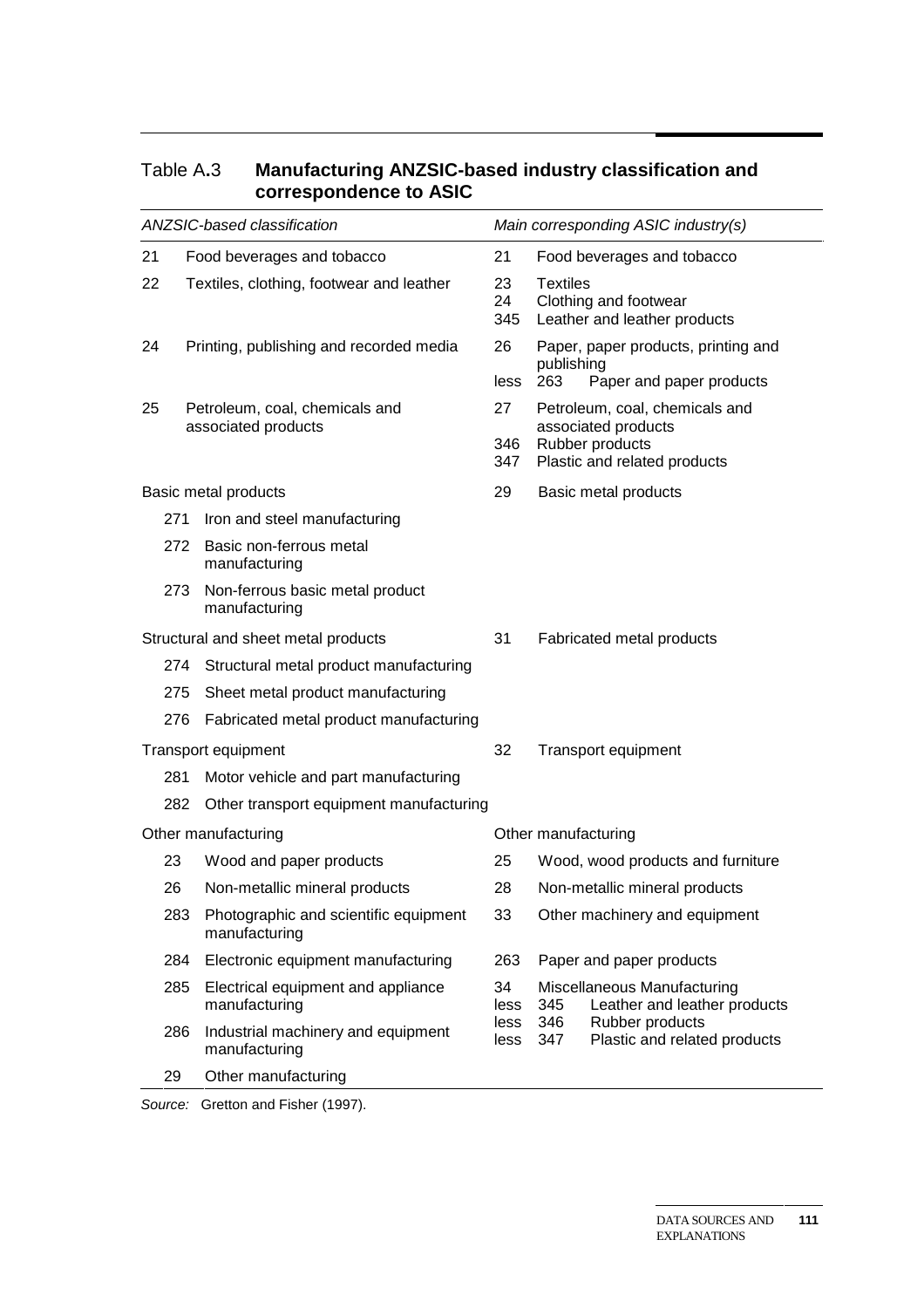# **A.2 Standard errors for employment data**

Estimates with high standard errors, that is relative standard errors of greater than 25 per cent, are only reliable for purposes that recognise the high risk of significant differences existing between the survey estimates and the true value of variables the survey is attempting to measure. In general, these estimates should only be used to aggregate to sample size levels for which the relative standard error will be 25 per cent or less. Table A.3 presents these sample size levels for the employment data taken from the LFS and associated supplementary surveys. Table A.4 presents details of the unreliable estimates for earnings from the EEH survey. It also notes where the ABS advised that data were not available or had been confidentialised.

In general, in this paper, estimates with high standard errors (and those based on other estimates with high standard errors) are presented to provide an indication of broad trends and the unreliability of the estimates is flagged. However, such data are excluded from the calculations on which the scatter plots are based (as outlined in appendix B).

| Year                                                                                                            | Sample size |
|-----------------------------------------------------------------------------------------------------------------|-------------|
| Labour Force Survey (August) <sup>a</sup>                                                                       |             |
| 1978 to 1982                                                                                                    | 4 500       |
| 1983 to 1992                                                                                                    | 3500        |
| 1993 to 1997                                                                                                    | 4 0 0 0     |
| Educational Attainment/Transition from Education to Work surveys <sup>b</sup><br>(February 1984–88/May 1989–97) |             |
| 1984 to 1987                                                                                                    | 4 0 0 0     |
| 1988                                                                                                            | 4 500       |
| 1989 to 1991                                                                                                    | 3500        |
| 1992                                                                                                            | 4 0 0 0     |
| 1993                                                                                                            | 4 500       |
| 1994                                                                                                            | 6 300       |
| 1995-1997                                                                                                       | 5 300       |
| Weekly Earnings of Employees (Distribution) survey (August) <sup>c</sup>                                        |             |
| 1985 to 1992                                                                                                    | 3 4 5 0     |
| 1993                                                                                                            | 4 900       |
| 1994                                                                                                            | 4 500       |
| 1995                                                                                                            | 4 5 5 0     |
| 1996                                                                                                            | 4 500       |
| 1997                                                                                                            | 5 1 6 5     |

Table A**.**4 **Sample size levels at which estimates from the Labour Force Survey have a relative standard error of 25 per cent**

**a** Applies to employment data cross-classified by part-time/full-time status, age and occupation. **b** Applies to employment data cross-classified by educational attainment. **c** Applies to employment data cross-classified by casual/permanent status.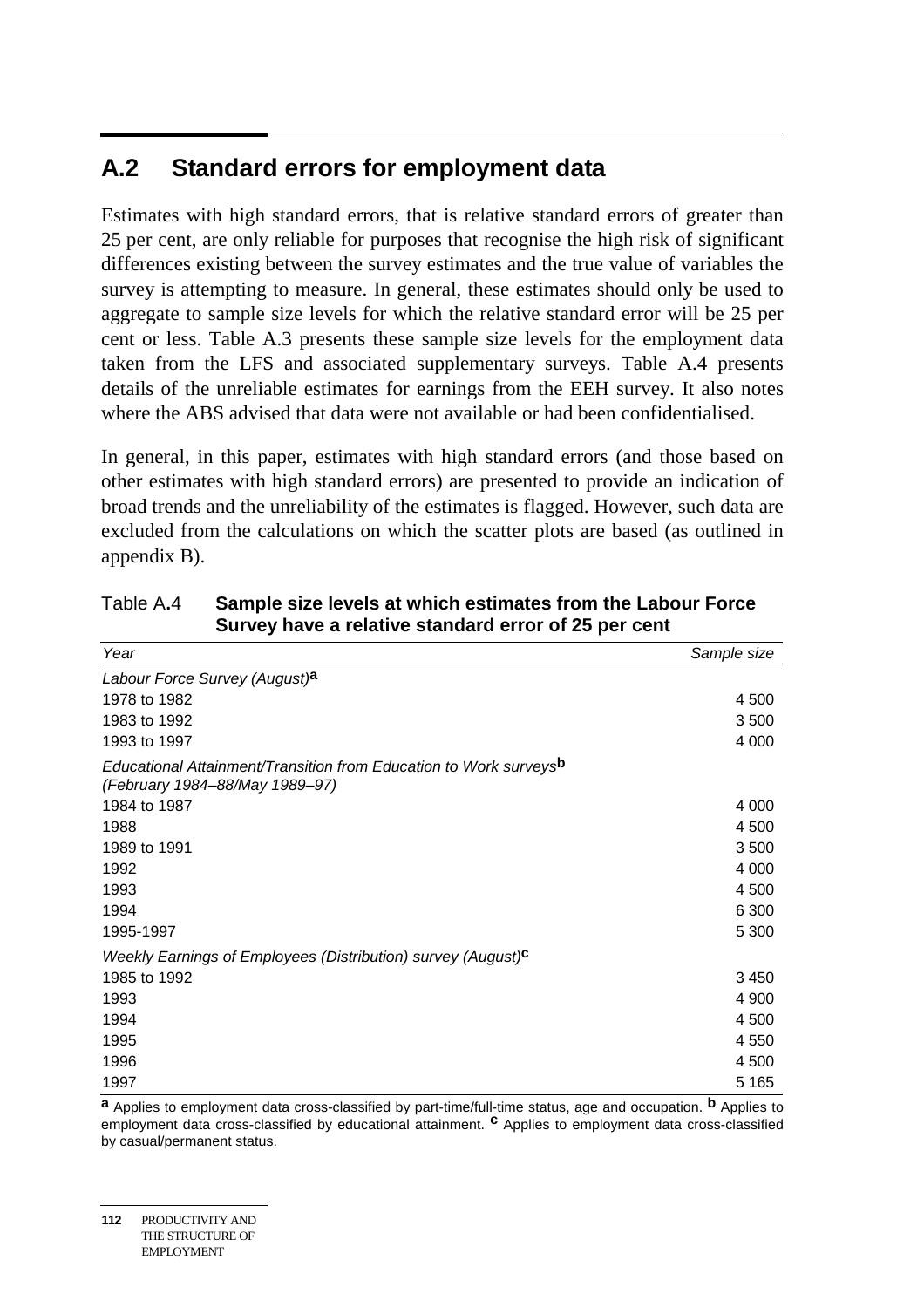Sources: ABS (Labour Force, Australia, Cat. no. 6203.0; Labour Force Status and Educational Attainment, Australia, Cat. no. 6235.0; Transition from Education to Work, Australia, Cat. no. 6227.0; Weekly Earnings of Employees (Distribution), Australia, Cat. no. 6310.0).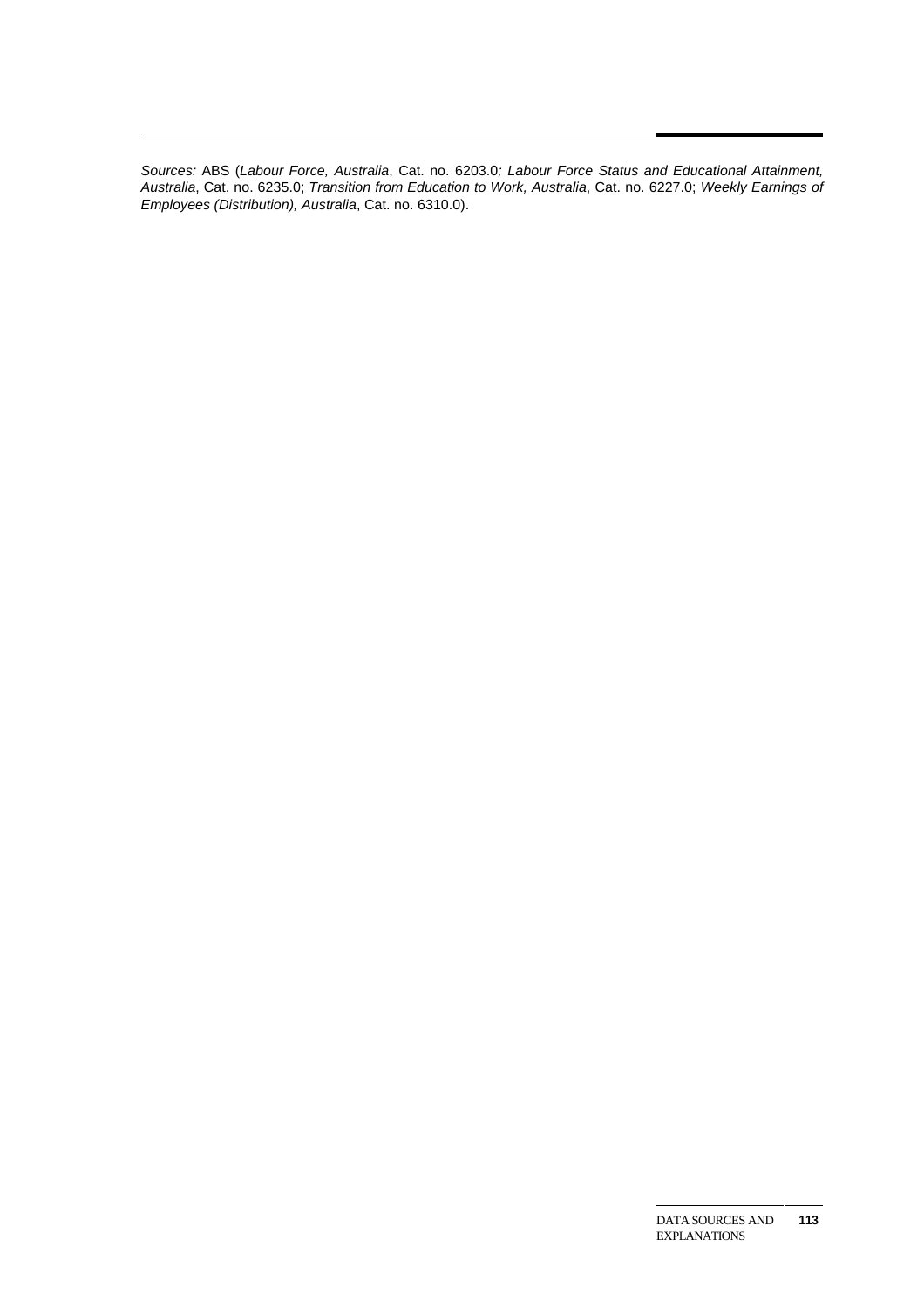| Occupation group/occupation                  | <b>Industry</b>                                                                            | Period                                                                                   |
|----------------------------------------------|--------------------------------------------------------------------------------------------|------------------------------------------------------------------------------------------|
| <b>Males</b>                                 |                                                                                            |                                                                                          |
| High-skilled blue collar<br>(Tradespersons)  | Cultural and recreational services                                                         | 1991                                                                                     |
| Managers and administrators                  | Mining                                                                                     | 1993                                                                                     |
|                                              | Electricity, gas and water                                                                 | 1988                                                                                     |
| Professionals                                | Retail trade<br>Accomm., cafes and restaurants                                             | 1994<br>1987-96                                                                          |
| Para-professionals                           | Retail trade<br>Accomm., cafes and restaurants                                             | 1988, 1996<br>1987, 1988-96                                                              |
| <b>Clerks</b>                                | Mining<br>Accomm., cafes and restaurants<br>Cultural and recreational services             | 1989, 1993-96<br>1987<br>1987-89, 1991-92, 1994-96                                       |
| Salespersons and personal<br>service workers | Mining<br>Electricity, gas and water<br>Construction<br>Cultural and recreational services | 1987-96<br>1988-96<br>1987, 1994<br>1987-91, 1993                                        |
| Plant and machine operators<br>and drivers   | Accomm., cafes and restaurants<br>Cultural and recreational services                       | 1987-96<br>1987-96                                                                       |
| Labourers and related workers                | Cultural and recreational services                                                         | 1987, 1989-90, 1993                                                                      |
| <b>Females</b>                               |                                                                                            |                                                                                          |
| High-skilled white collar                    | Mining                                                                                     | 1988-96                                                                                  |
|                                              | Electricity, gas and water                                                                 | 1987, 1989, 1991-96                                                                      |
| High-skilled blue collar<br>(Tradespersons)  | Mining                                                                                     | 1987-88 <sup>*</sup> , 1989, 1990,<br>1991-92+, 1993-94*,<br>1995-96                     |
|                                              | Electricity, gas and water                                                                 | 1987-89 <sup>*</sup> , 1990-91, 1992 <sup>*</sup> ,<br>1993-94, 1995 <sup>*</sup> , 1996 |
|                                              | Construction                                                                               | 1987-96                                                                                  |
|                                              | Wholesale trade                                                                            | 1987-96                                                                                  |
|                                              | Retail trade                                                                               | 1991                                                                                     |
|                                              | Accomm., cafes and restaurants                                                             | 1988, 1994                                                                               |
|                                              | Transport, storage and comm.                                                               | 1987-94, 1995*, 1996                                                                     |
|                                              | Cultural and recreational services                                                         | 1987-89, 1990+, 1991-96                                                                  |
| Managers and administrators                  | Mining                                                                                     | 1987-91, 1992-93 <sup>*</sup> , 1994-96                                                  |
|                                              | Electricity, gas and water                                                                 | 1987+, 1988 <sup>*</sup> , 1989–93,<br>1994*, 1995-96                                    |
|                                              | Construction                                                                               | 1987-90, 1992-96                                                                         |
|                                              | Transport, storage and comm.                                                               | 1987-88, 1990                                                                            |
|                                              | Cultural and recreational services                                                         | 1988-94, 1996                                                                            |
| Professionals                                | Mining                                                                                     | 1987-96                                                                                  |
|                                              | Electricity, gas and water                                                                 | 1987-96                                                                                  |
|                                              | Construction                                                                               | 1987-90, 1992, 1994-96                                                                   |
|                                              | Retail trade                                                                               | 1993-94, 1996                                                                            |
|                                              | Accomm., cafes and restaurants                                                             | 1987-96                                                                                  |
|                                              | Transport, storage and comm.                                                               | 1987                                                                                     |
|                                              | Cultural and recreational services                                                         | 1988-90                                                                                  |

# Table A**.**5 **Unreliable or missing employee earnings data**

(Continued on next page)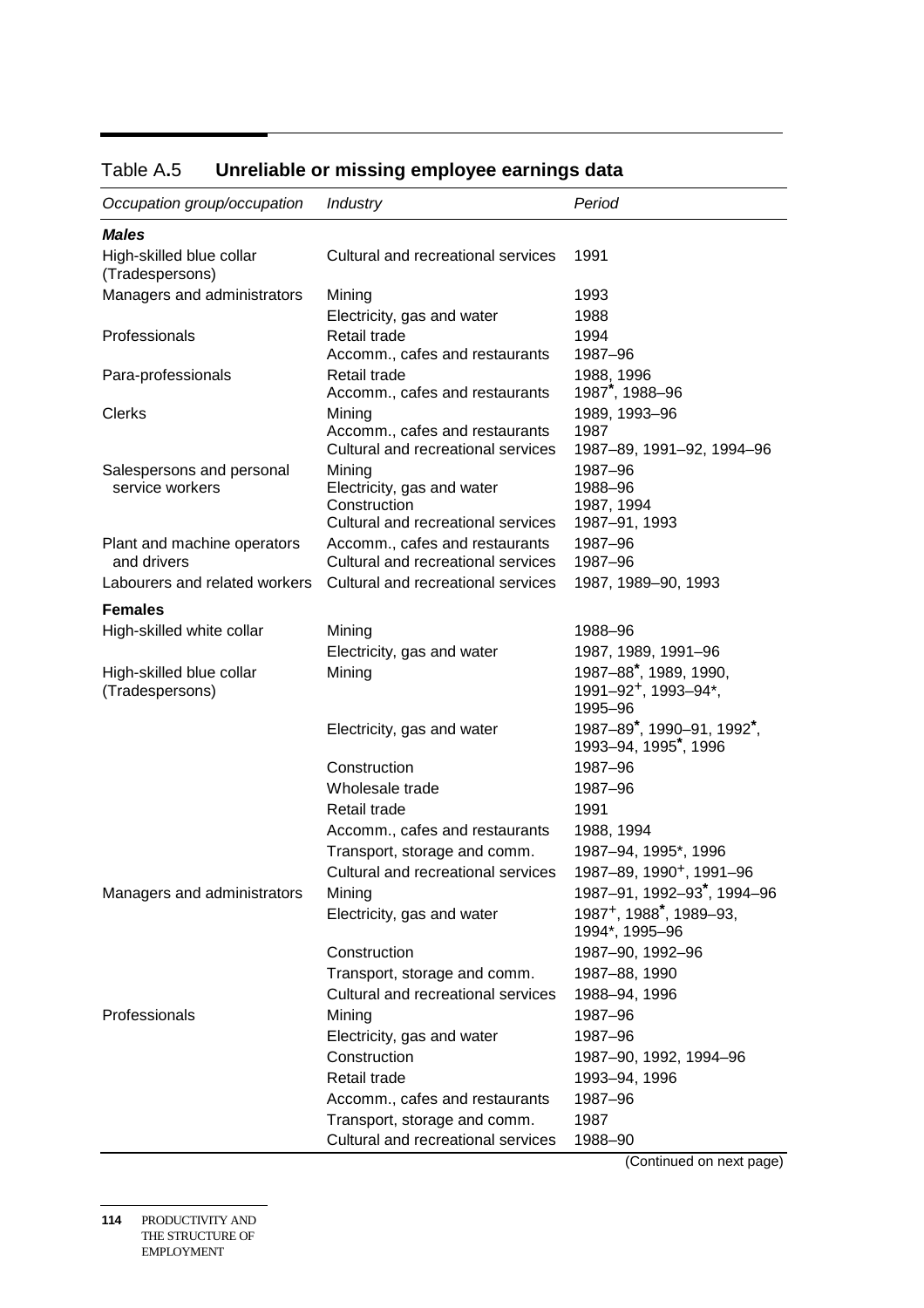| Occupation group/occupation                  | <b>Industry</b>                                                      | Period                                                                                                                               |
|----------------------------------------------|----------------------------------------------------------------------|--------------------------------------------------------------------------------------------------------------------------------------|
| Para-professionals                           | Mining                                                               | 1987-96                                                                                                                              |
|                                              | Electricity, gas and water                                           | 1987-96                                                                                                                              |
|                                              | Construction                                                         | 1987-96                                                                                                                              |
|                                              | Wholesale trade                                                      | 1987-92, 1994-96                                                                                                                     |
|                                              | Retail trade                                                         | 1987-88, 1990-96                                                                                                                     |
|                                              | Accomm., cafes and restaurants                                       | 1987, 1988 <sup>+</sup> , 1989 <sup>*</sup> , 1990 <sup>+</sup> ,<br>1991, 1992 <sup>*</sup> , 1993 <sup>+</sup> ,<br>1994-95*, 1996 |
|                                              | Transport, storage and comm.                                         | 1987-96                                                                                                                              |
|                                              | Cultural and recreational services                                   | 1987-96                                                                                                                              |
| <b>Clerks</b>                                | Mining                                                               | 1994, 1996                                                                                                                           |
| Salespersons and personal<br>service workers | Mining                                                               | 1987-89 <sup>*</sup> , 1990, 1991-93 <sup>*</sup> ,<br>1994, 1995 <sup>*</sup> , 1996 <sup>+</sup>                                   |
|                                              | Electricity, gas and water                                           | 1987-88, 1989 <sup>*</sup> , 1990-96                                                                                                 |
|                                              | Construction                                                         | 1987-90, 1992-96                                                                                                                     |
|                                              | Cultural and recreational services                                   | 1987-88, 1990-91                                                                                                                     |
| Plant and machine operators,                 | Mining                                                               | 1987-90, 1991 <sup>*</sup> , 1992-96                                                                                                 |
| and drivers                                  | Electricity, gas and water                                           | 1987*, 1988+, 1989*, 1990+,<br>1991, 1992, 1993-96*                                                                                  |
|                                              | Construction                                                         | 1987 <sup>*</sup> , 1988, 1989-90 <sup>*</sup> ,<br>1991, 1992 <sup>*</sup> , 1993-96                                                |
|                                              | Wholesale trade                                                      | 1988-91, 1993-94, 1996                                                                                                               |
|                                              | Retail trade                                                         | 1988, 1992-96                                                                                                                        |
|                                              | Accomm., cafes and restaurants                                       | 1987 <sup>*</sup> , 1988 <sup>+</sup> , 1989 <sup>*</sup> , 1990 <sup>*</sup> ,<br>1991-94+, 1995-96                                 |
|                                              | Transport, storage and comm.                                         | 1987-96                                                                                                                              |
|                                              | Cultural and recreational services                                   | 1987–88 <sup>*</sup> , 1989–91 <sup>+</sup> ,<br>1992–93 <sup>*</sup> , 1994–95 <sup>+</sup> , 1996                                  |
| Labourers and related workers                | Mining                                                               | 1987-96                                                                                                                              |
|                                              | Electricity, gas and water                                           | 1987-90, 1991, 1992-93,<br>1994+, 1995-96*                                                                                           |
|                                              | Construction                                                         | 1987-94, 1995-96*                                                                                                                    |
|                                              | Transport, storage and comm.                                         | 1992, 1994, 1996                                                                                                                     |
|                                              | Cultural and recreational services                                   | 1987-96                                                                                                                              |
| <b>Persons</b>                               |                                                                      |                                                                                                                                      |
| High-skilled blue collar<br>(Tradespersons)  | Cultural and recreational services                                   | 1991                                                                                                                                 |
| Managers and administrators                  | Mining                                                               | 1993                                                                                                                                 |
| Professionals                                | Retail trade                                                         | 1994                                                                                                                                 |
|                                              | Accomm., cafes and restaurants                                       | 1988-92, 1994-96                                                                                                                     |
| Para-professionals                           | Accomm., cafes and restaurants                                       | 1988-91, 1993-96                                                                                                                     |
| Salespersons and personal                    | Mining                                                               | 1987-96                                                                                                                              |
| service workers                              | Electricity, gas and water                                           | 1988-96                                                                                                                              |
|                                              | Construction                                                         | 1987<br>1988-96                                                                                                                      |
| Plant and machine operators,<br>and drivers  | Accomm., cafes and restaurants<br>Cultural and recreational services | 1987-96                                                                                                                              |
| Labourers and related workers                | Cultural and recreational services                                   | 1993                                                                                                                                 |

## Table A**.**6 **(Continued)**

**\*** Data have been confidentialised. + No data available.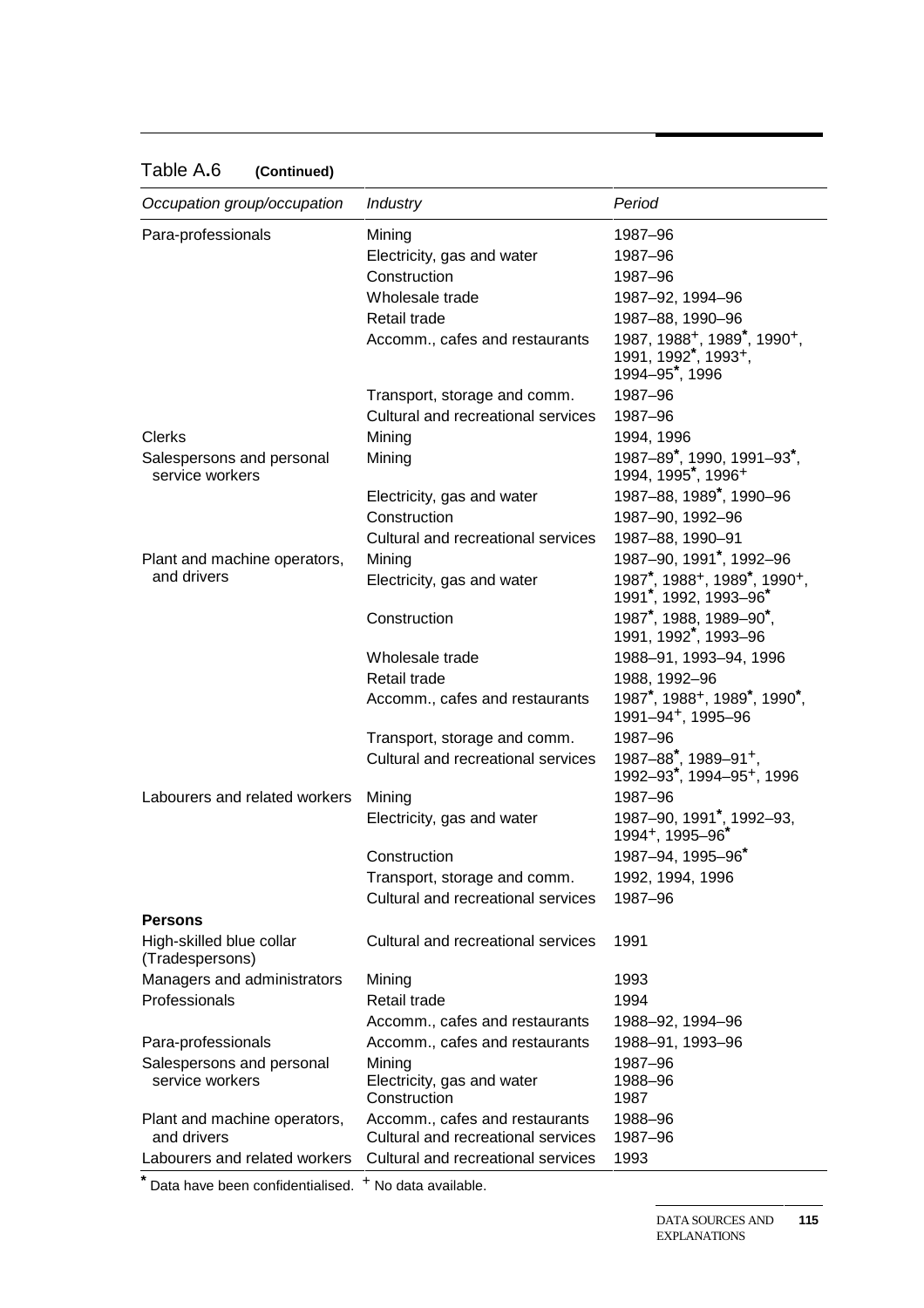Source: ABS (unpublished data).

# **A.3 Employment by educational attainment**

### **Data source**

A reasonably consistent time series for the number of employed 15-64 year olds at each level of educational attainment, cross-classified by ANZSIC industry divisions in the market sector and gender, was constructed for the period February 1984 to 1988 and May 1989 to 1997.

The series for 1984 to 1997 was constructed using unpublished estimates from the ABS supplementary surveys to the LFS — Transition from Education to Work for May from 1989 to 1997 and the Educational Attainment Survey for February from 1984 to 1988.

### **Data classification**

The ABS provided the employment by educational attainment estimates in ASIC industry classification from 1984 to 1994 and ANZSIC industry classification from 1995 to 1997. These data were used in conjunction with the ASIC/ANZSIC concordance in table A.1 to construct the ANZSIC series used in this paper.

During the period 1984 to 1997, the ABS used two main educational attainment classification systems. In 1993, the ABS Classification of Qualifications (ABSCQ) system was introduced. The classification system used in this paper is a hybrid of both ABS systems and is detailed in table A.5. It combines some ABS educational categories to construct a reasonably consistent time series over the whole period.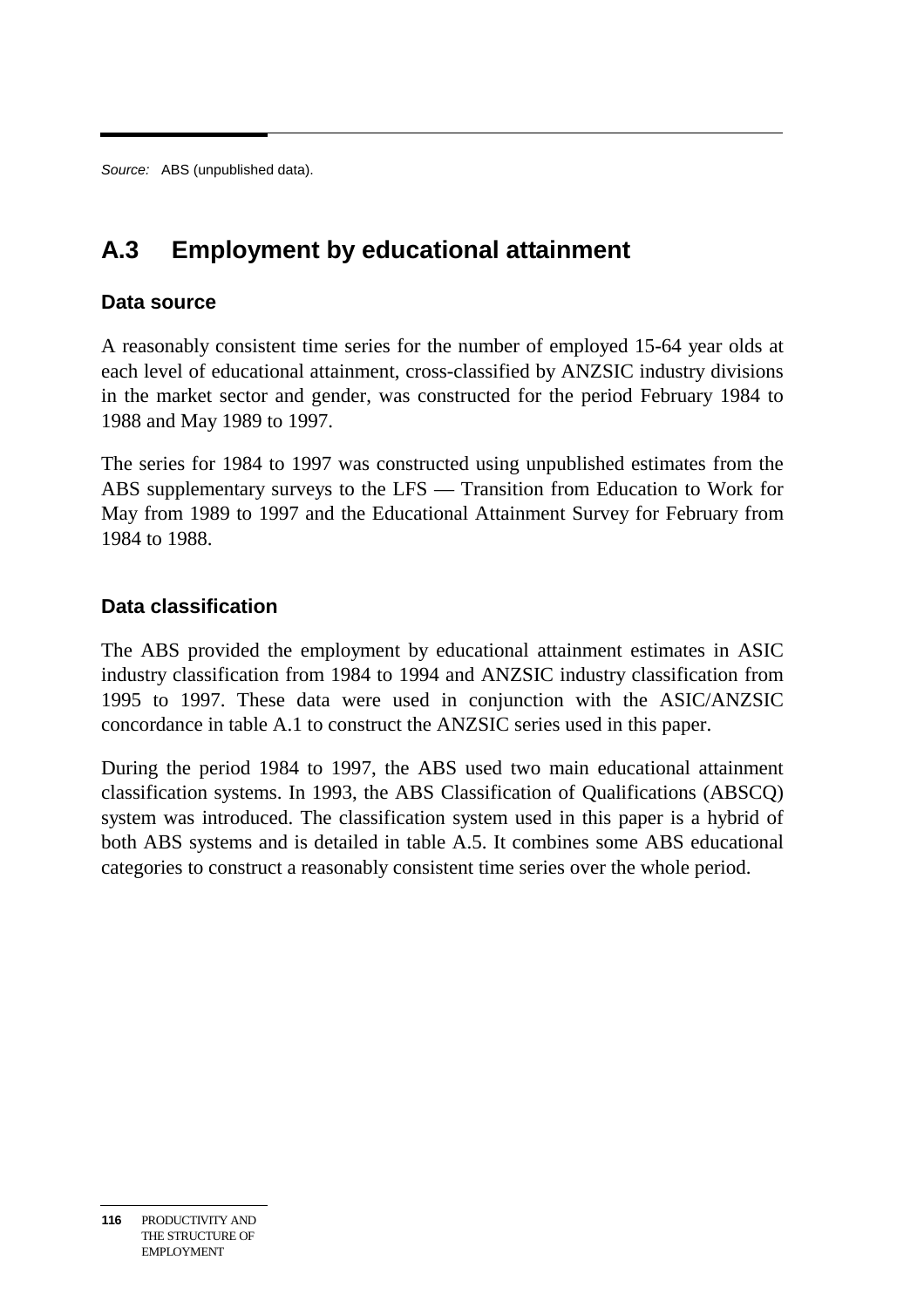| Classification used in this paper                 | <b>Corresponding ABS</b><br>educational classification<br>categories <sup>a</sup>           | <b>Corresponding ABSCQ</b><br>categories <sup>b</sup>                       |
|---------------------------------------------------|---------------------------------------------------------------------------------------------|-----------------------------------------------------------------------------|
| With post-school qualifications                   |                                                                                             |                                                                             |
| Degree or higher                                  | Degree                                                                                      | Bachelor degree or higher                                                   |
| Other qualifications                              | Trade, technical or other<br>certificate<br>Other post-school<br>qualifications             | Skilled vocational<br>qualifications<br>Other post-school<br>qualifications |
| Without post-school qualifications                |                                                                                             |                                                                             |
| Completed secondary school <sup>c</sup>           | Completed highest level<br>of secondary school<br>available                                 | Completed highest level of<br>school                                        |
| Did not complete secondary<br>school <sup>c</sup> | Did not complete highest<br>level of secondary school<br>available<br>Never attended school | Did not complete highest<br>level of school<br>Never attended school        |
| Still at school                                   | Still at school                                                                             | Still at school                                                             |

#### Table A**.**7 **Educational attainment classification system**

**a** Prior to 1993. **b** From 1993. **c** These categories include people currently attending tertiary institutions.

Sources: Based on ABS (Labour Force Status and Educational Attainment, Australia, Cat. no. 6235.0; Transition from Education to Work, Australia, Cat. no. 6227.0).

### **Breaks in series**

There are several breaks in the educational attainment series. Full details of these breaks are provided in ABS (1997d). Only the main breaks relevant to the purposes of this paper are outlined in this appendix.

As already noted, the series had to be compiled from two different surveys, one conducted in February and the other in May. However, the change in 1989 from February to May is not considered to have serious implications for the data presented and no adjustment has been made for this break.

The other two major breaks in series, also noted above, are the introduction of the ANZSIC industry classification in 1995 and the introduction of ABSCQ in 1993. The classification systems outlined above have partially adjusted for these breaks in series. However, even after these adjustments, the introduction of ABSCQ still has major implications for the data series presented in this paper.

The ABSCQ system made a distinction between recognised qualifications and other qualifications, which was not made in the previous classification system. Qualifications earned as a result of less than one semester of full-time study were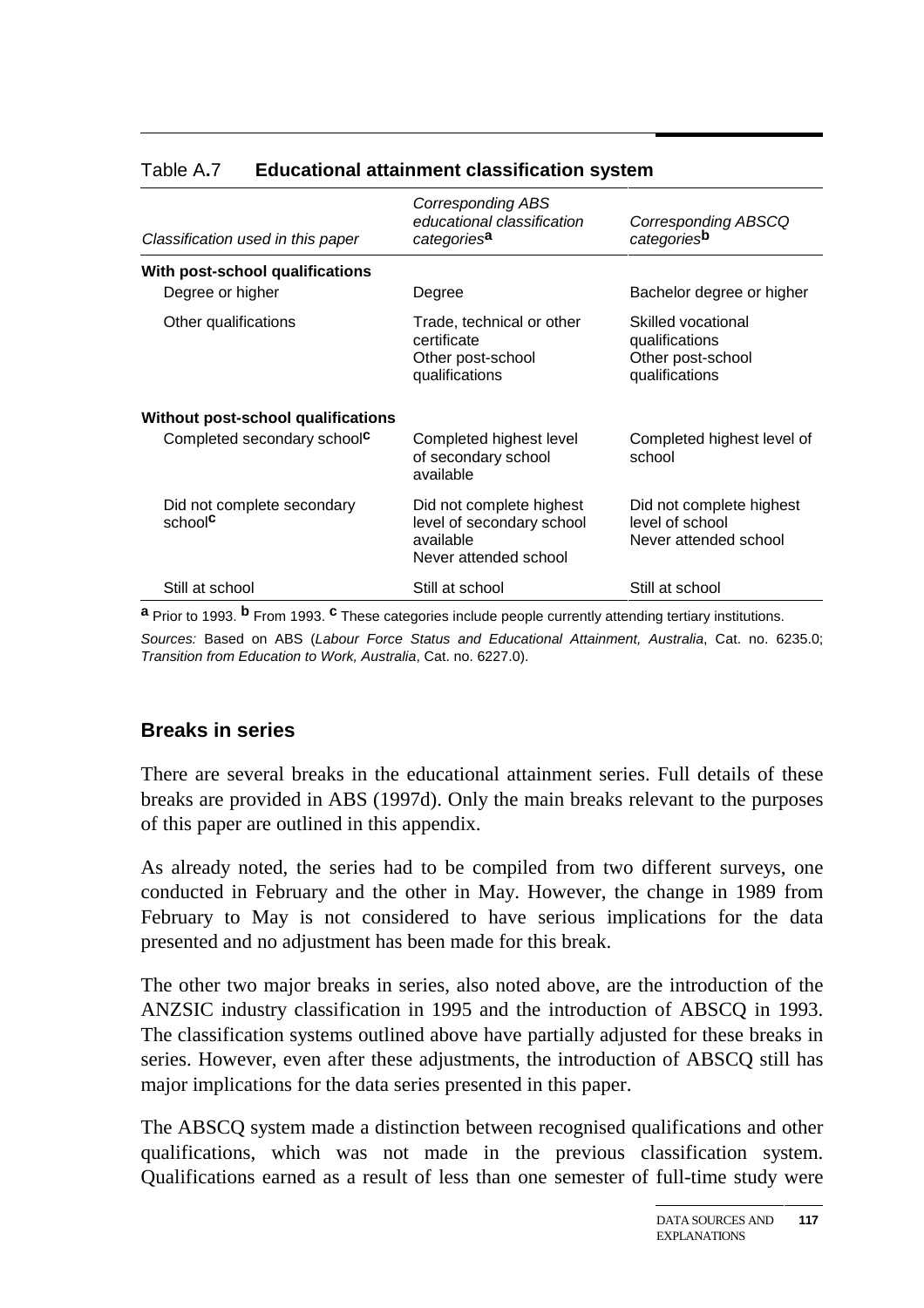excluded from estimates of recognised qualifications under ABSCQ. Before 1993, they were included as valid qualifications (ABS 1997d). At the same time, the ABS changed the wording of the questionnaire to refine the concept of *educational* qualifications, asking whether the respondent had completed an educational qualification rather than obtained a qualification. The combination of these changes lowered estimates of the attainment of post-school qualifications by about 400 000 to 500 000 (ABS 1993b). However, as it is not possible to correct the data on an industry by industry basis, the break in the series remains, and is reflected in the charts presented in this paper.

# **A.4 Employment by occupation**

### **Data source**

A reasonably consistent time series for the number employed (aged 15 years and over) by occupation, cross classified by ANZSIC industry divisions in the market sector and gender, was constructed for the period August 1986 to August 1995. It was not possible to extend this time period due to changes in occupation classification (see discussion below).

Reasonably consistent estimates for ANZSIC-based industry groups within Manufacturing were also constructed for the same period.

These series were constructed using estimates from the LFS microfiche for August of each year, together with some unpublished estimates for industry subdivisions and groups from the same survey.

### **Data classification**

For the industry divisions, ABS employment by occupation estimates were in ASIC industry classification from 1986 to 1993 and ANZSIC industry classification from 1994 to 1995. These data were used in conjunction with the ASIC/ANZSIC concordance in table **A**.**8** to construct the ANSZIC series used in this paper.

ABS estimates for manufacturing subdivisions and groups were available in ANZSIC from 1986. These estimates were used in conjunction with the ANZSICbased classification in table **A**.**9** to construct the series for the manufacturing industry groups used in this paper.

The occupational classification system used in this paper is based on the Australian Standard Classification of Occupations, first edition (ASCO1). Before the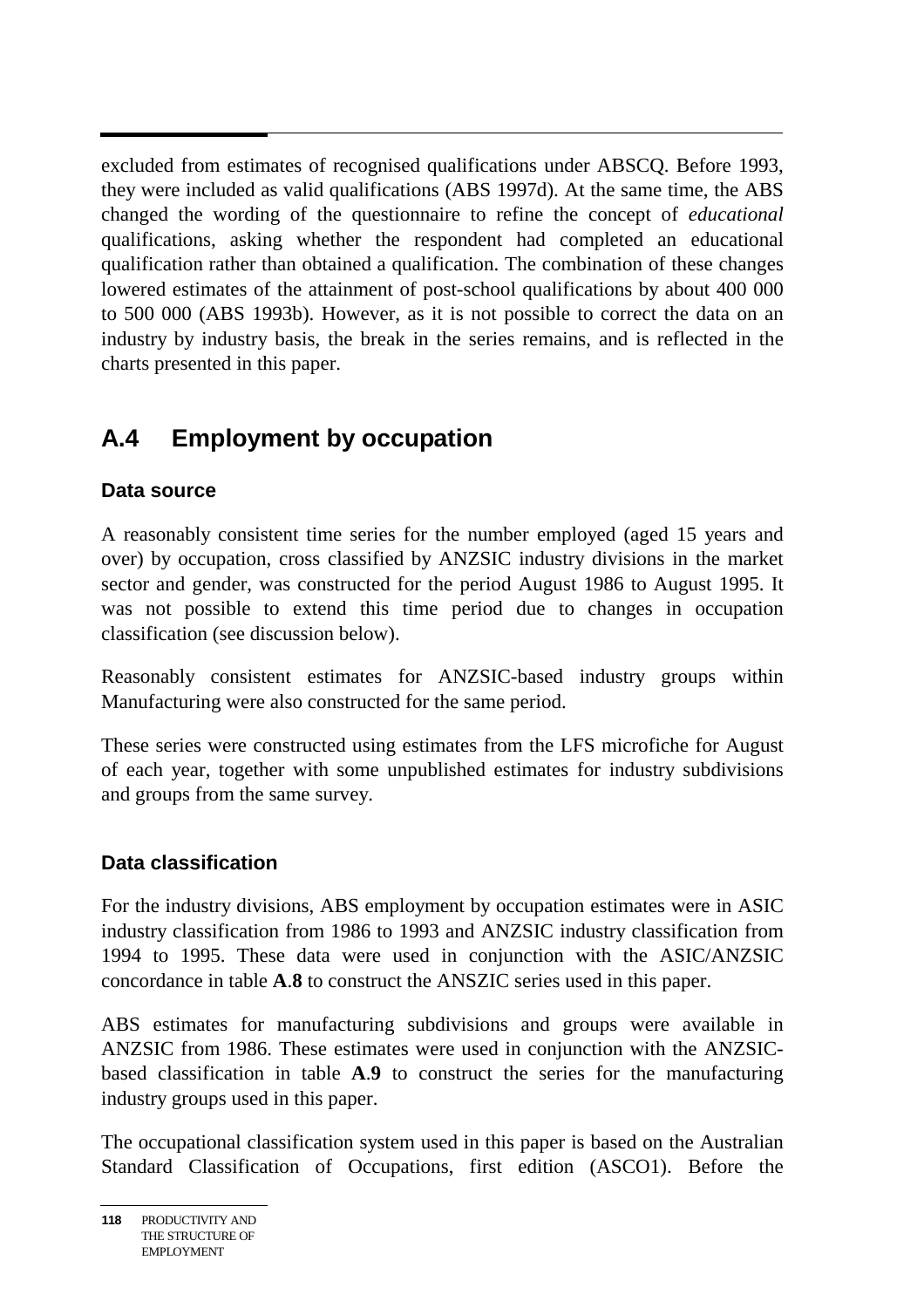introduction of ASCO1 in 1986, the ABS used the Classification and Classified List of Occupations (CCLO). In 1996, the ABS produced a second edition of the Australian Standard Classification of Occupations (ASCO2). However, there are no concordances available at the industry level that would allow data from all three classifications to be converted to a single classification.

ASCO1 classifies occupations in terms of two attributes: skill level and skill specialisation. This enables the grouping of occupations, on the basis of their similarity, in terms of experience, skill and qualifications, into successively broader categories. The skill level of an occupation is a function of the amount of formal education, on-the-job training and previous experience necessary before an individual can satisfactorily perform the set of tasks required. The skill specialisation of an occupation is a function of the field of knowledge required, tools or equipment used, materials worked on and goods and services produced in relation to the tasks performed.

As a result, an individual's 'job' can be narrowed down to: the range and complexity of the tasks; field of knowledge required; tools and equipment used; materials worked on; and goods and services produced.

ASCO1 divides the workforce into eight major occupational groups. A detailed definition of these occupational groups is in ABS (1986), on which the definitions below are based.

- *Managers and administrators*: head government, industrial, agricultural, commercial and other establishments, organisations, or departments within the organisation. They determine policy and direct and co-ordinate the functioning of the establishment, organisation or department, usually through subordinate executives. Most occupations in this group have a level of skill equal to a three year degree and five to ten years experience in a relevant field or industry. Examples include parliamentarians, judges, general managers, production managers, farmers and farm managers, and shop managers.
- *Professionals:* perform analytical, conceptual and creative tasks requiring a high level of intellectual ability and a thorough understanding of an extensive body of theoretical knowledge. Most occupations in this group have a level of skill equal to a three year degree or diploma, with some occupations requiring a longer basic degree and/or postgraduate qualifications. Examples include natural scientists, engineers, medical practitioners, lawyers and accountants.
- *Para-professionals*: perform complex technical tasks requiring an understanding of a body of theoretical knowledge and significant practical skills. Occupations in this group have a level of skill equal to a two to three year para-professional certificate or associate diploma. Most para-professionals receive some on-the-job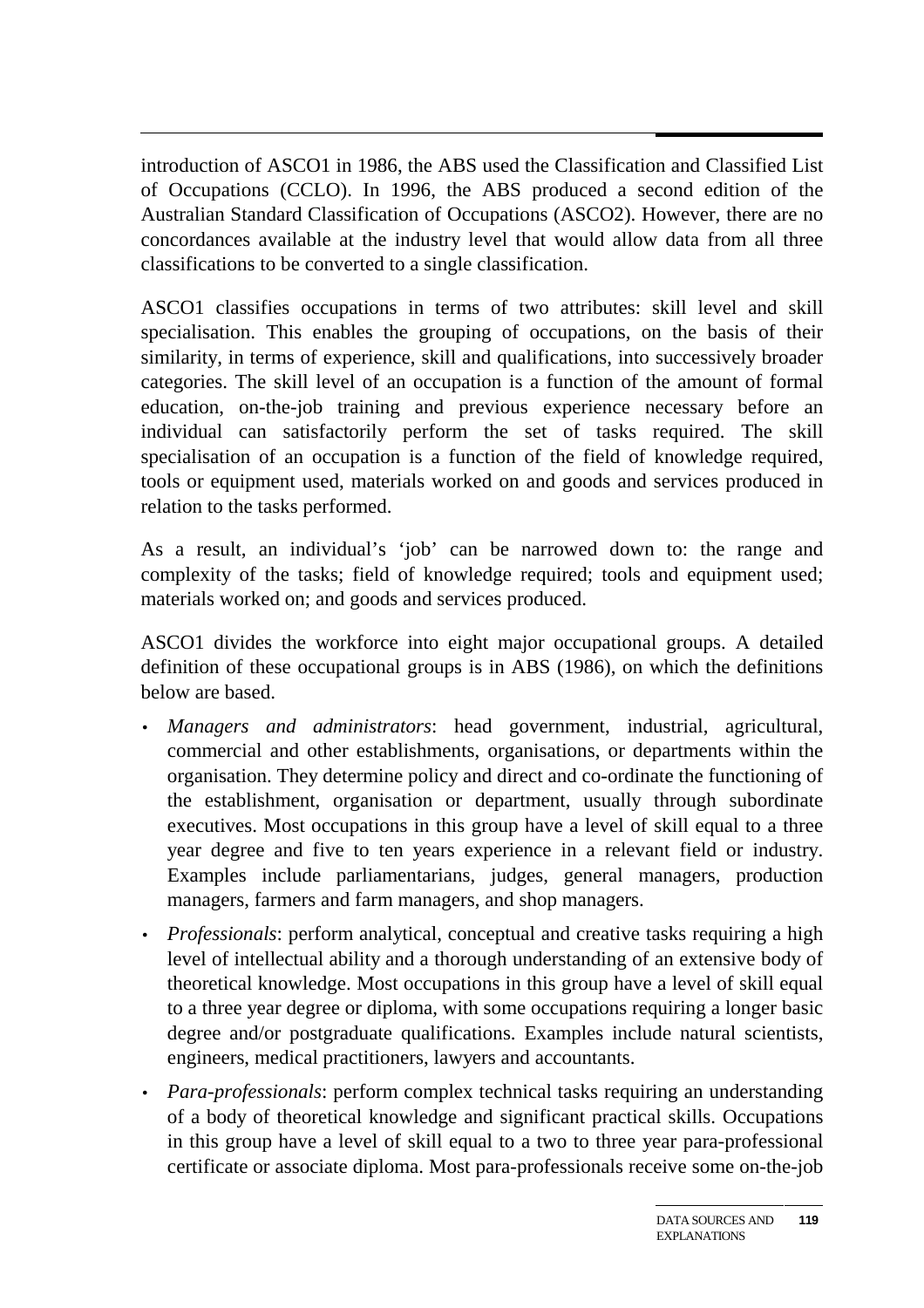training in addition to formal education. Examples include medical and scientific technicians, pilots, nurses and police.

- *Tradespersons*: perform a variety of complex physical tasks, applying a body of trade-specific technical knowledge. These tasks require initiative and a high degree of manual dexterity and other practical skills. Occupations in this group have a level of skill equal to a four year trade certificate, usually obtained by apprenticeship. Examples include fitters and turners, electricians, bricklayers, plumbers, printers, panel beaters, bakers, landscape gardeners and tailors.
- *Clerks*: gather, record, order, transform, store and transmit information on paper or electronic media. These tasks require moderate literacy and numeracy. Occupations in this group have a level of skill equal to Years 11 and 12 at secondary school and six months on-the-job training. Examples include typists, stenographers, accounts clerks, library assistants, receptionists and legal clerks.
- *Salespersons and personal service workers*: sell financial and transportable commodities to retailers or directly to the public, sell real estate, and provide services related to finance, property, recreation and personal needs. These tasks require skills in interpersonal communication. Most occupations in this group have a level of skill equal to Year 10 at secondary school and three months onthe-job training. However, some require higher qualifications, and are included in this group because their primary task is selling. Examples include real estate salespersons, sales assistants, bank tellers, waiters, dental nurses and flight attendants.
- *Plant and machine operators, and drivers*: operate vehicles and other large equipment to transport passengers and goods, to move materials, to generate power, and to perform various agricultural and manufacturing functions. These tasks require some judgment and are performed under limited supervision. Occupations in this group require no formal education or experience, but usually require 3 to 24 months on-the-job training. They often require specially endorsed licences. Examples include bus drivers, forklift drivers, firefighters, crane operators and metal press operators.
- *Labourers and related workers*: perform routine tasks, either manually or using hand tools and appliances. These tasks require minimal judgment and are usually performed under close supervision. Occupations in this group require no formal education or experience, but may require up to 12 months on-the-job training. Examples include trade assistants (like plumber's assistants), meat packers, farmhands, cleaners, mining labourers and kitchen hands.

These eight ASCO1 occupation groups were further aggregated into four skill-based occupation groups (table A.10).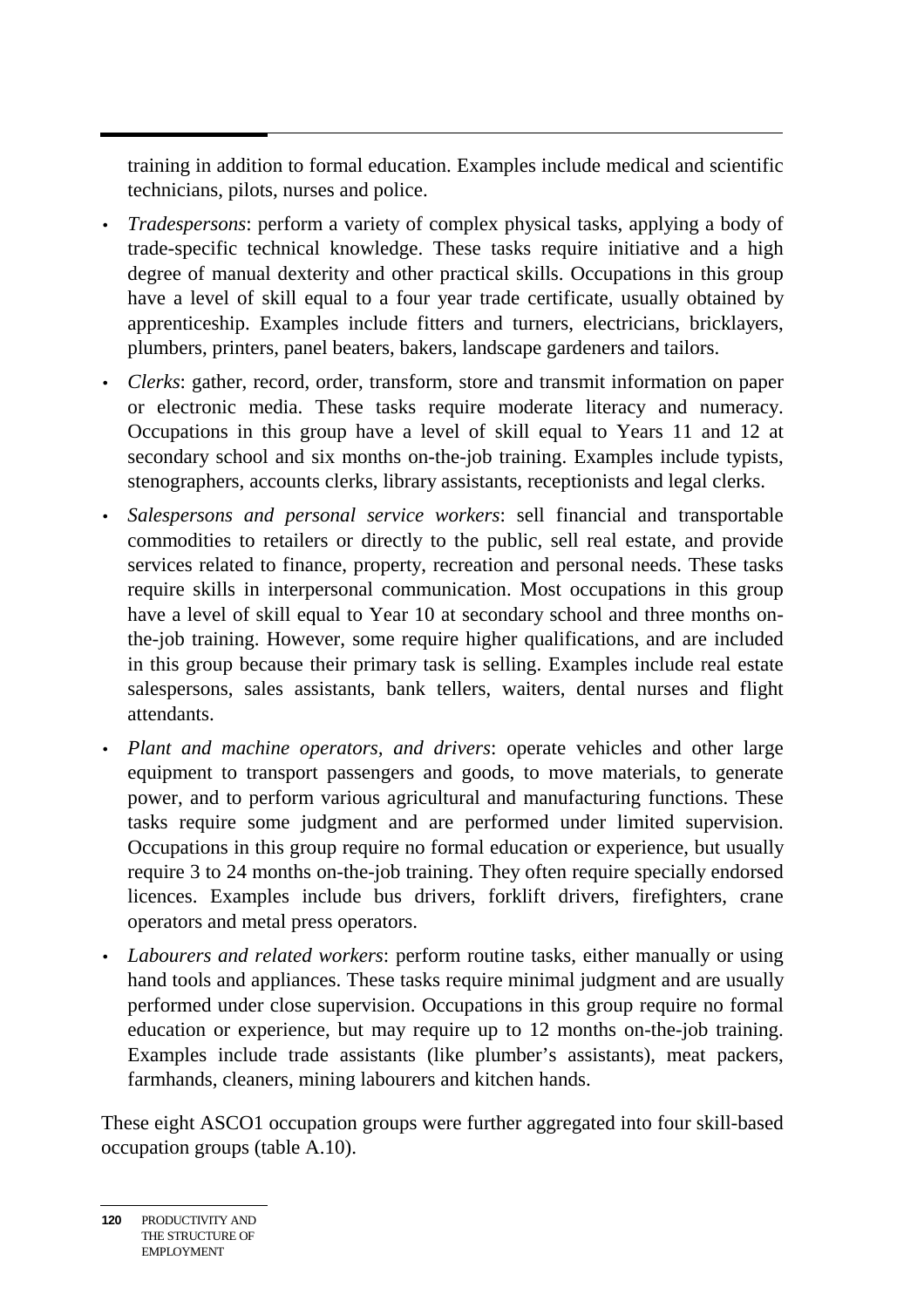| Skill-based occupation group | Corresponding ASCO1 major group(s)                                        |
|------------------------------|---------------------------------------------------------------------------|
| High-skilled white collar    | Managers and administrators<br>Professionals<br>Para-professionals        |
| High-skilled blue collar     | Tradespersons                                                             |
| Low-skilled white collar     | <b>Clerks</b><br>Salespersons and personal service workers                |
| Low-skilled blue collar      | Plant and machine operators, and drivers<br>Labourers and related workers |

**Table A.11 Skill-based occupation group classification system**

Source: ASCO1 categories from ABS (Australian Standard Classification of Occupations (first edition), Cat. no. 1222.0).

This aggregation of ASCO1 major groups is a broad one that has limitations. One specific example is that, within the Agriculture, forestry and fishing industry division, many farmers list themselves as managers, and under this aggregation will appear in the high-skilled white collar occupation group. However, work by the OECD (1996b) and Dunlop and Sheehan (1996) placed primary producers in the high-skilled blue collar occupation group. While this adjustment was not made in this paper, to take some account of this issue the correlation between growth in multifactor productivity (MFP) and in the share of workers in the high-skilled white collar occupation group was also examined without Agriculture (see appendix B for results).

# **A.5 Employment by age**

### **Data source**

A reasonably consistent time series for the employed workforce (aged 15 years and over) by age group, cross-classified by ANZSIC industry divisions in the market sector and gender, was constructed for the period August 1978 to August 1997.

Reasonably consistent estimates for ANZSIC-based groups within Manufacturing were also constructed for the same period.

These series were constructed using estimates from LFS microfiche for August of each year, together with some unpublished estimates for industry subdivisions and groups from the same survey.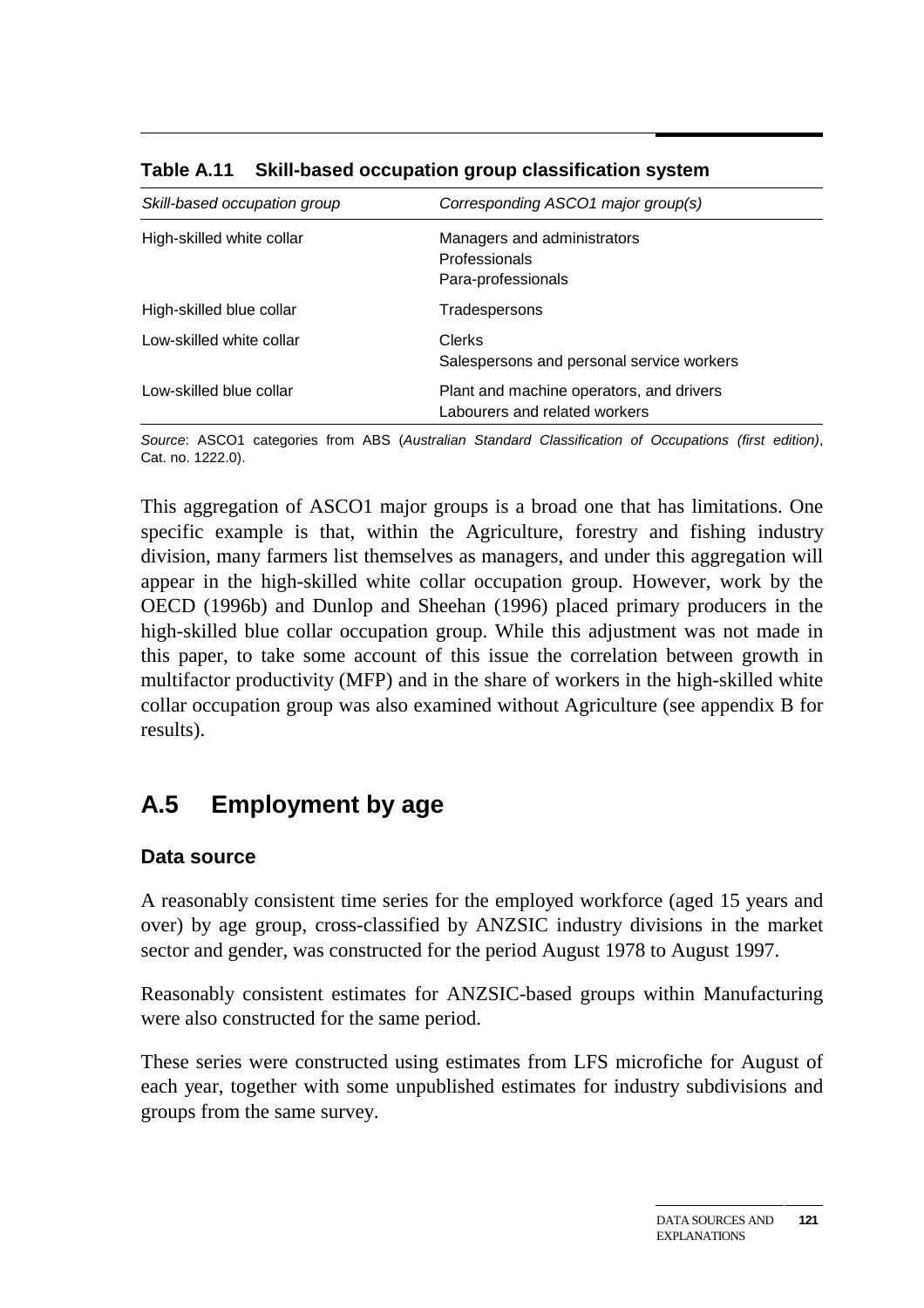### **Data classification**

For the industry divisions, the ABS employment by age estimates were in ASIC industry classification from 1978 to 1993 and ANZSIC industry classification from 1994 to 1997. These data were used in conjunction with the ASIC/ANZSIC concordance in table **A**.**12** to construct the ANZSIC series used in this paper.

For the manufacturing industry groups, ABS estimates for ASIC manufacturing subdivisions and groups were already backcast by the ABS into ANZSIC for 1985 to 1993. ASIC data for 1978 to 1984, together with the backcast data and ANZSIC data for 1994 to 1997, were used in conjunction with the ANZSIC-based classification in table **A**.**13** to construct the series used in this paper.

Between 1978 and 1997, the ABS classified LFS employment data by different age groupings. For the purposes of this paper, the data are aggregated, where necessary, to create seven age groups: 15-19, 20-24, 25-34, 35-44, 45-54, 55-59 and 60 and over.

# **A.6 Employment by full-time and part-time status**

### **Data source**

A reasonably consistent time series for the number employed (aged 15 years and over) in part-time and full-time employment, cross-classified by ANZSIC industry division and gender, was constructed for the period August 1978 to August 1997.

This time series was constructed using estimates from the LFS, for August each year. For 1978 to 1984, the data came from LFS microfiche. For 1985 to 1997, the data came from ABS Labour Statistics on dX-Online (database).

### **Data classification**

The ABS estimates of part-time and full-time employment by industry were classified by ASIC from 1978 to 1984 and by ANZSIC from 1985 to 1997. The ASIC data were used in conjunction with the ASIC/ANZSIC concordance in table **A**.**14** to complete the ANZSIC series used in this paper.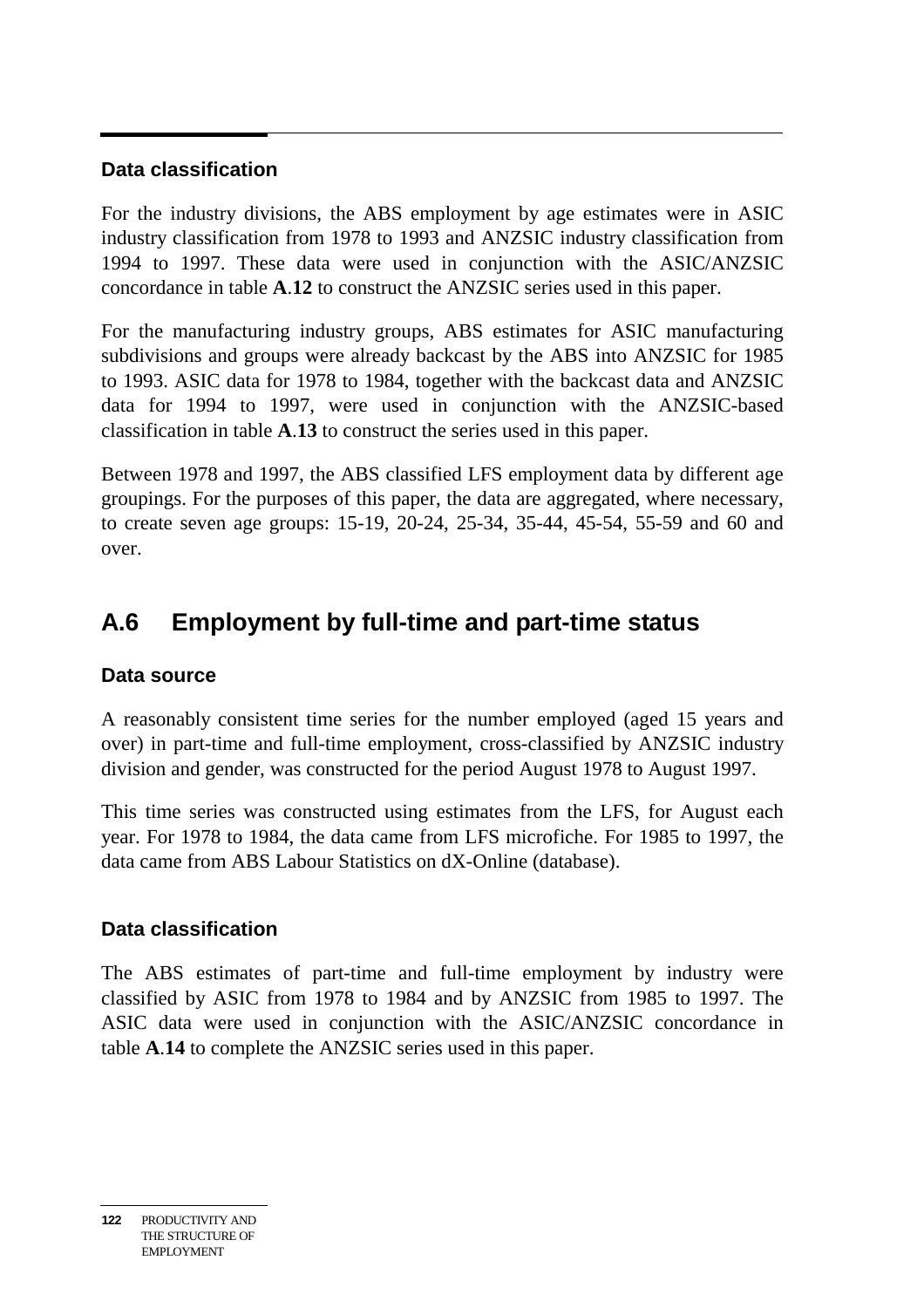# **A.7 Employment by permanent and casual status**

### **Data source**

A reasonably consistent time series for the number of employees (aged 15 years and over) in permanent and casual employment, cross-classified by ANZSIC industry divisions in the market sector and gender, was constructed for the period August 1985 to August 1997.

This time series was constructed using unpublished estimates from an ABS supplementary survey to the LFS — Weekly Earnings of Employees (Distribution), Australia (WEEDA) — conducted in August of each year.

### **Data classification**

The ABS estimates of permanent and casual employment by industry were classified by ASIC from 1985 to 1993 and by ANZSIC from 1994 to 1997. These data were used in conjunction with the ASIC/ANZSIC concordance in table **A**.**15** to complete the ANZSIC series used in this paper.

The ABS estimates are for employees and not all employed, that is, they exclude employers, own account workers and contributing family workers. Employees are defined by the ABS for the WEEDA survey as:

... employed persons aged 15 years and over who worked in their main job for an employer for wages or salary or in their own business (either with or without employees), if that business was a limited company. (ABS 1994, p. 30)

The employment numbers for this characteristic therefore differ to those for the other characteristics in this paper.

# **A.8 Employee earnings by occupation and skill-based occupation groups**

### **Data source**

The ABS provided a time series for nominal average weekly ordinary time earnings of full-time permanent adult employees. This series was cross-classified by ANZSIC industry divisions in the market sector (excluding Agriculture, forestry and fishing), occupation and gender, for the period May 1987 to May 1996. It was not possible to extend the period of this series due to changes in occupation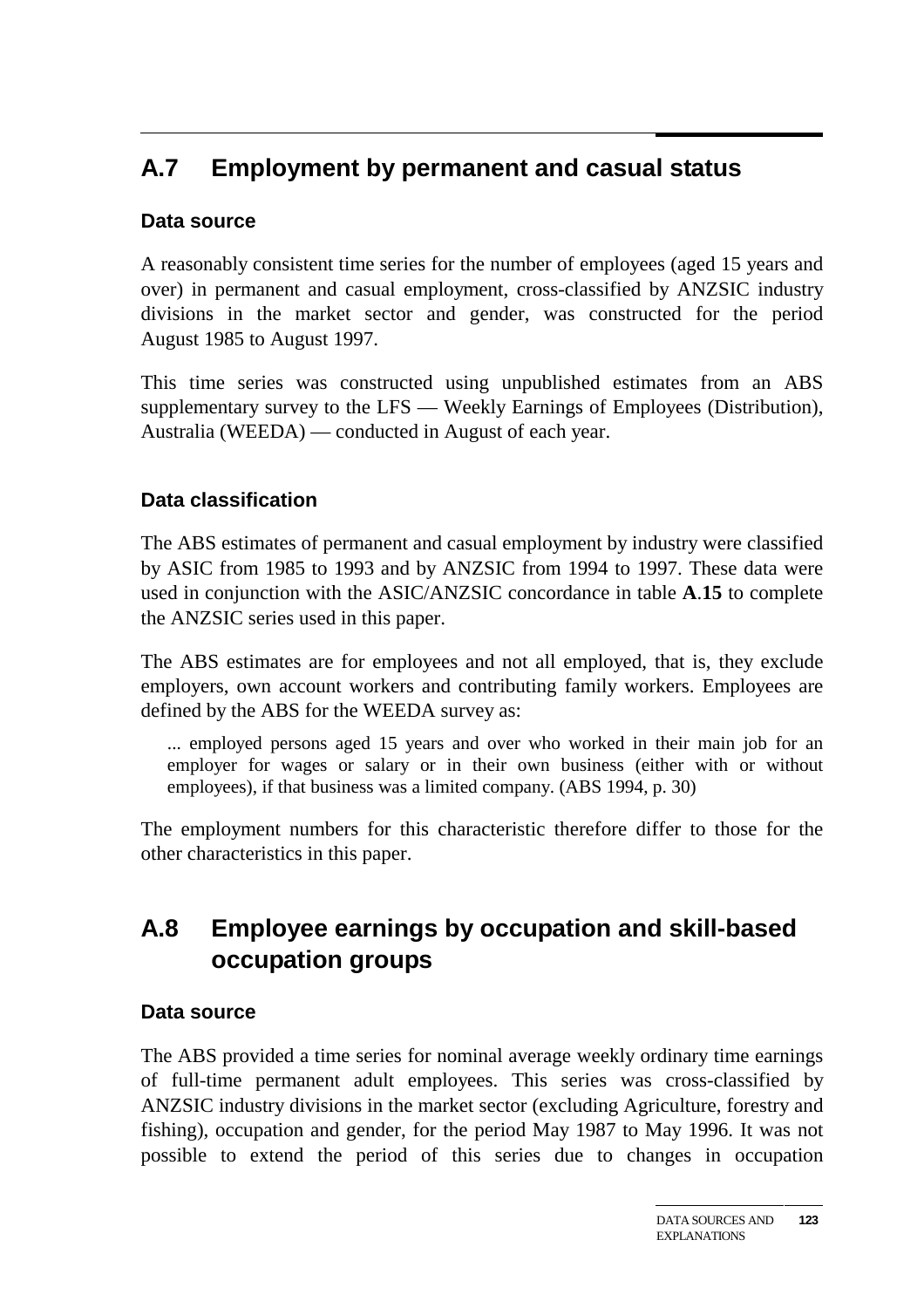classification (see section A.4 for further discussion). Data for Agriculture, forestry and fishing are not collected in the ABS survey used.

The ABS constructed this series from the EEH survey, using the industry and occupation concordances supplied to them (see ASIC/ANZSIC concordance in table **A**.**16** and occupational groupings in table **A**.**17**). The ABS had used the ASIC system for the EEH survey from 1987 to 1994.

The series supplied by the ABS was converted to real earnings in 1989-90 dollars, using an implicit price deflator based on private final consumption expenditure from ABS (1997a).

The EEH survey was not designed to provide data for time series analysis and, in many cases, it would not be appropriate to use it in this way. However, this paper is only using time series data to examine broad trends, rather than year-on-year changes, and EEH survey data are adequate for this task.

### **Data classification**

### Measure of earnings

Adult employees were selected to isolate the measure of earnings from the effects of changing proportions of junior employees in the workforce. Adult employees are those employees who are 21 years of age or over, or are under 21 but paid at the full adult rate for their occupation.

Weekly ordinary time earnings have been used rather than hourly ordinary time earnings because the EEH survey does not collect hours for managerial employees. This would have had a significant impact on the cross-classification of earnings by occupation group. There have not been significant changes in the average number of ordinary time hours worked during the period examined.

Ordinary time earnings were selected to isolate the measure from changes in earnings due to changes in the amount of paid overtime worked. However, it does not isolate the measure of earnings from changes in the definition and composition of ordinary time. For example, under enterprise bargaining, overtime payments and penalty rates are often rolled into ordinary time rates. This will cause ordinary time rates to increase. However, this may be offset to some extent by the rise in the levels of unpaid overtime, which may have decreased true hourly rates of pay. No adjustment has been made for these factors.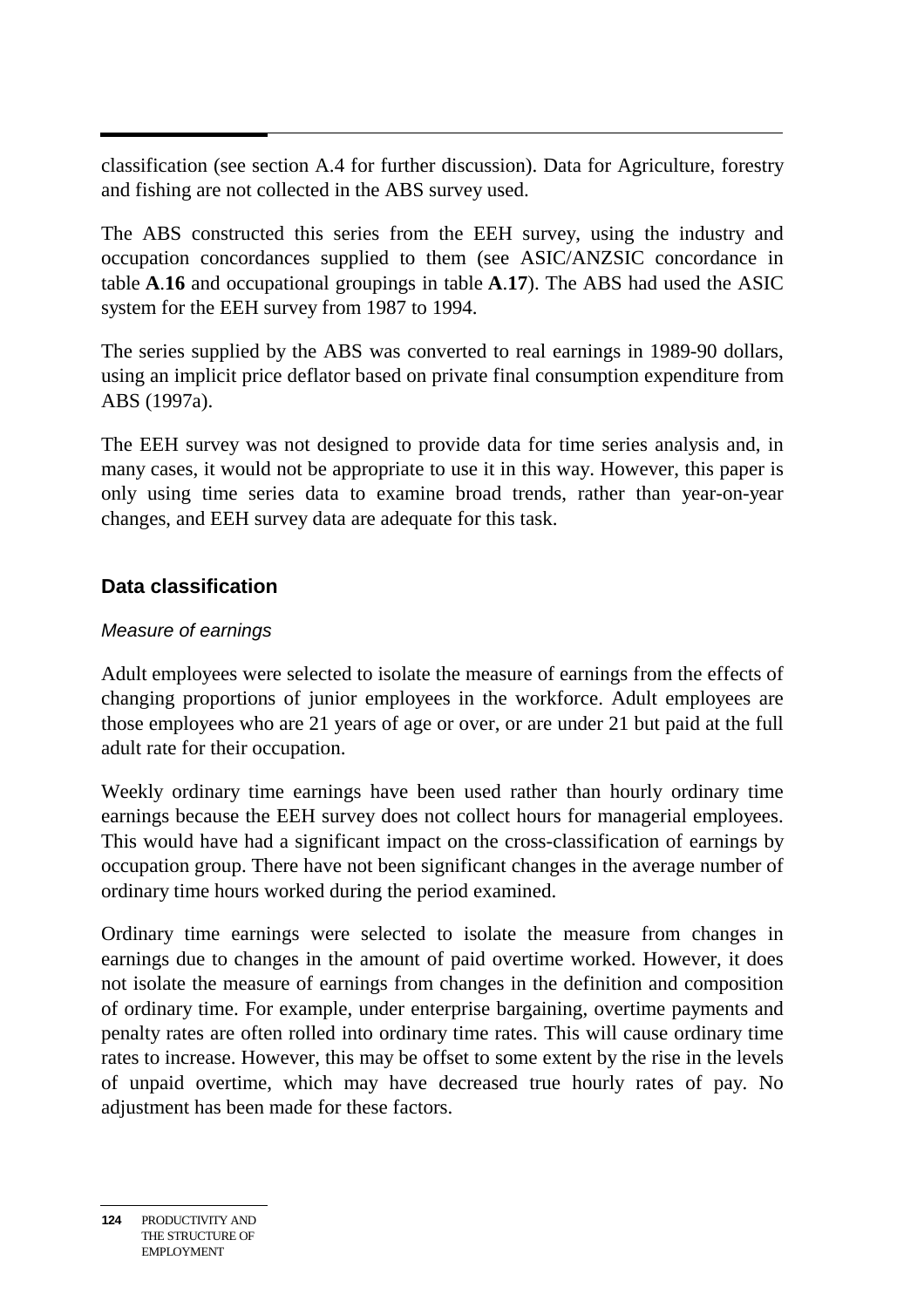### Occupational classification

The occupational classification used in the analysis of earnings in this paper is based on ASCO1 major groups (see section A.4 for details) and an aggregation of these groups into three skill-based occupation groups (see table **A**.**18**). These skill-based occupation groups differ from those used for the analysis of employment numbers by occupation group.

| analysis                     |                                                                                                                                  |
|------------------------------|----------------------------------------------------------------------------------------------------------------------------------|
| Skill-based occupation group | Corresponding ASCO1 major group(s)                                                                                               |
| High-skilled white collar    | Managers and administrators<br>Professionals<br>Para-professionals                                                               |
| High-skilled blue collar     | Tradespersons                                                                                                                    |
| Low-skilled                  | Clerks<br>Salespersons and personal service workers<br>Plant and machine operators, and drivers<br>Labourers and related workers |

Table A**.**19 **Occupation group classification system used for earnings analysis**

Source: ASCO1 major categories from ABS (Australian Standard Classification of Occupations (first edition), Cat. no. 1222.0).

# **A.9 Multifactor productivity**

### **What is multifactor productivity?**

Productivity is a measure of the rate at which outputs (of goods and services) are produced from given amounts of inputs (skills, effort, land, raw materials, machinery and so on). Productivity measures provide a basis to assess and compare production processes in terms of the amount of output they generate from resources or the efficiency with which they use resources to produce output.

MFP is a measure of the growth in output not accounted for by the growth of inputs: labour and capital. It includes technical progress, improvements in the workforce, improvements in management practices, economies of scale and the like that improve the quality of inputs and how they are used. MFP can be affected in the short to medium term by factors such as the weather and variations in capacity utilisation associated with the business cycle.

As suggested by the Industry Commission (IC 1997b), the measurement of MFP is not an exact science. Some difficulties include the extent to which quality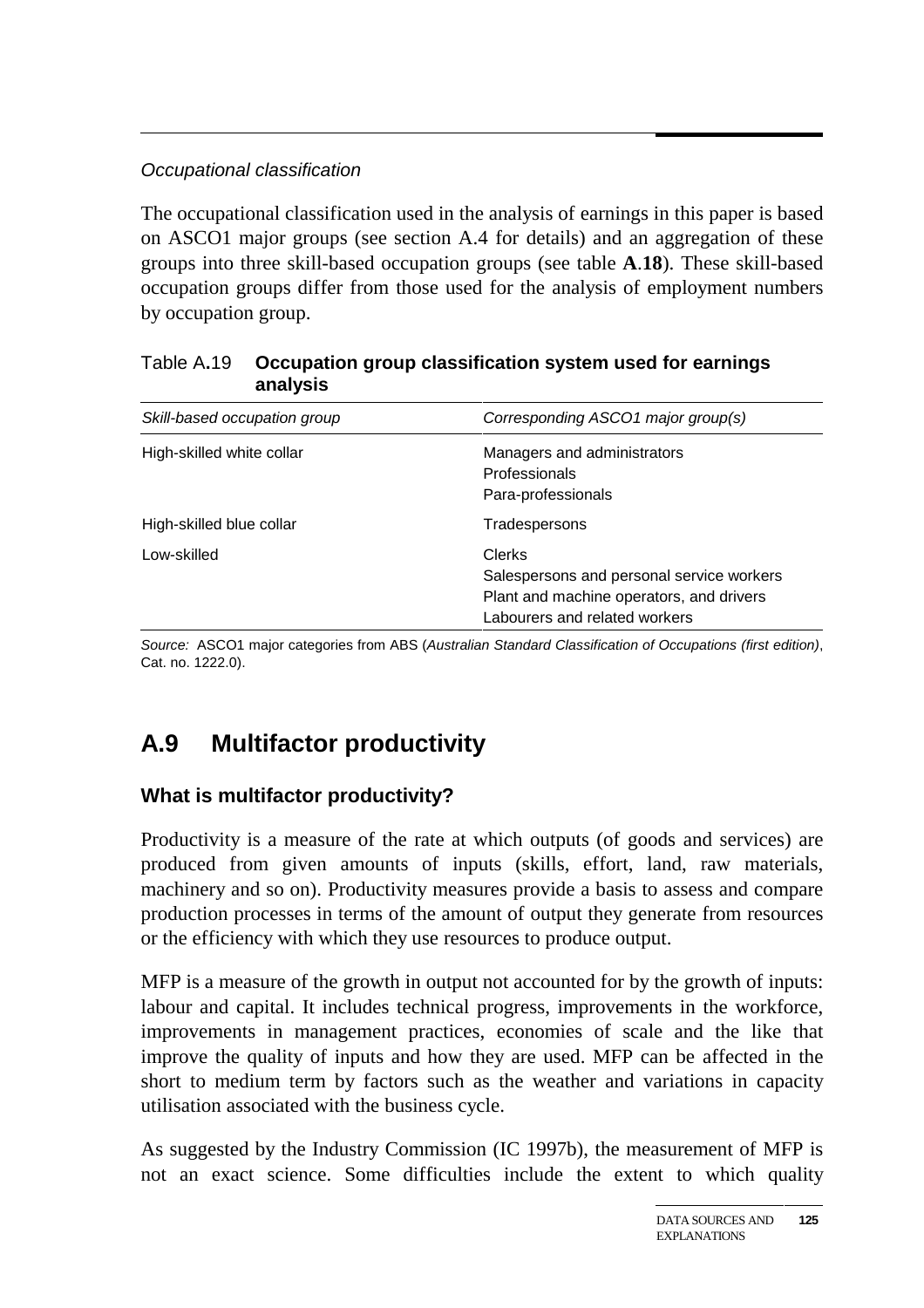improvements in services are reflected in inputs and outputs, the effect of technical change and changes in employee skills. Quality improvements in services, in particular, are problematic. Consequently, the measurement of MFP is made with a certain amount of approximation that should not be overlooked when interpreting the data.

### **Data sources**

Estimates of MFP by market sector industry (ANZSIC divisions) are presented in this paper for the period 1978-79 to 1995-96. In addition, MFP estimates for eight industry groups within Manufacturing for the period 1978-79 to 1994-95 are provided in appendix C.

The ANZSIC division estimates, and estimates for the total market sector and nonfarm market sector, are based on IC estimates reported in Gretton and Fisher (1997) for the period 1974-75 to 1994-95. The details of the methodology and data sources used to construct these IC estimates can be found in that publication. For this paper, the same methodology has been applied to extend the series of estimates to 1995-96. In addition, all the earlier IC MFP estimates have been revised to incorporate revisions by the ABS to the data originally used to construct the estimates.

The series of MFP estimates for the eight industry groups within Manufacturing are from Gretton and Fisher (1997) and have not been revised or extended beyond 1994-95.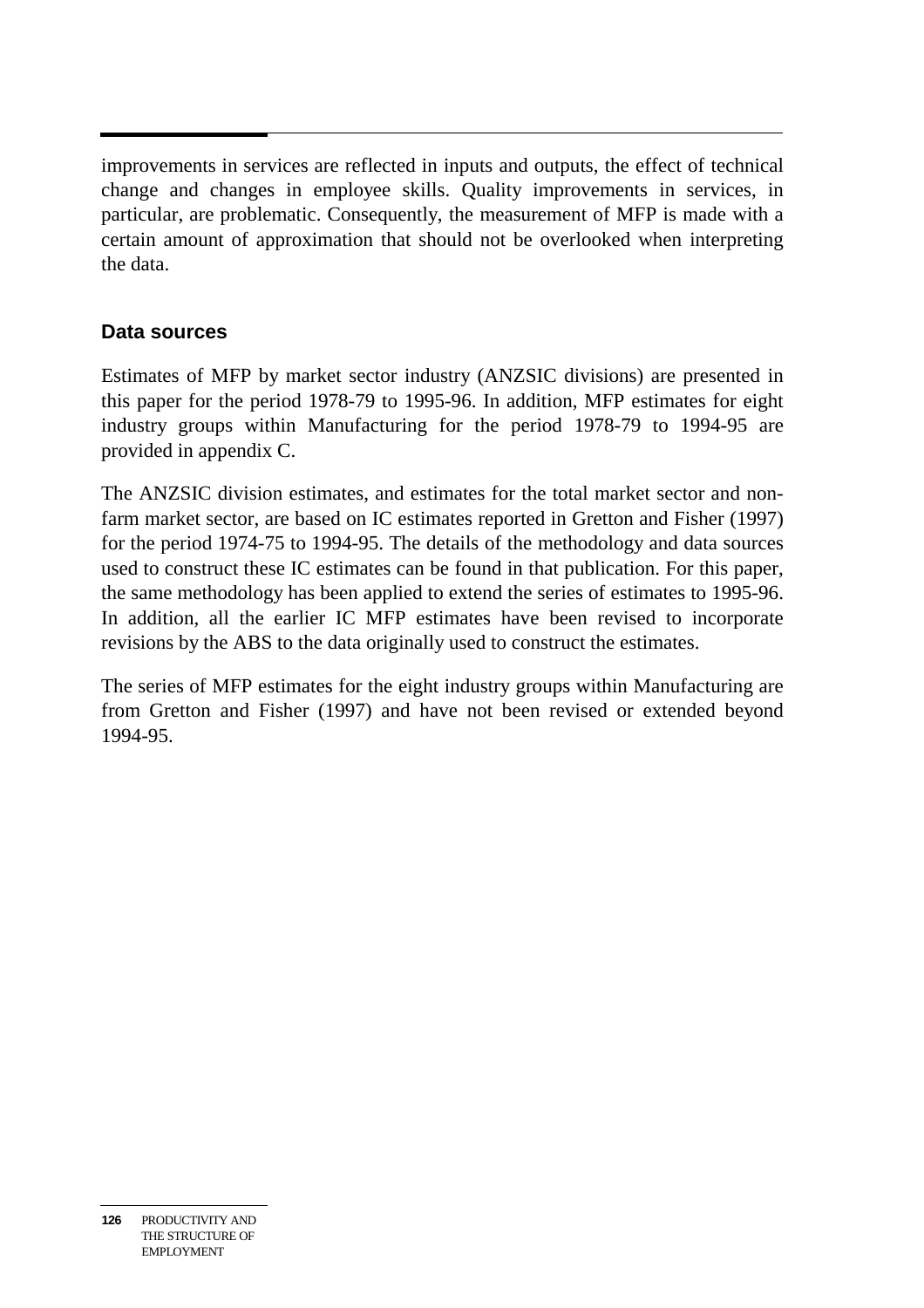Do not delete page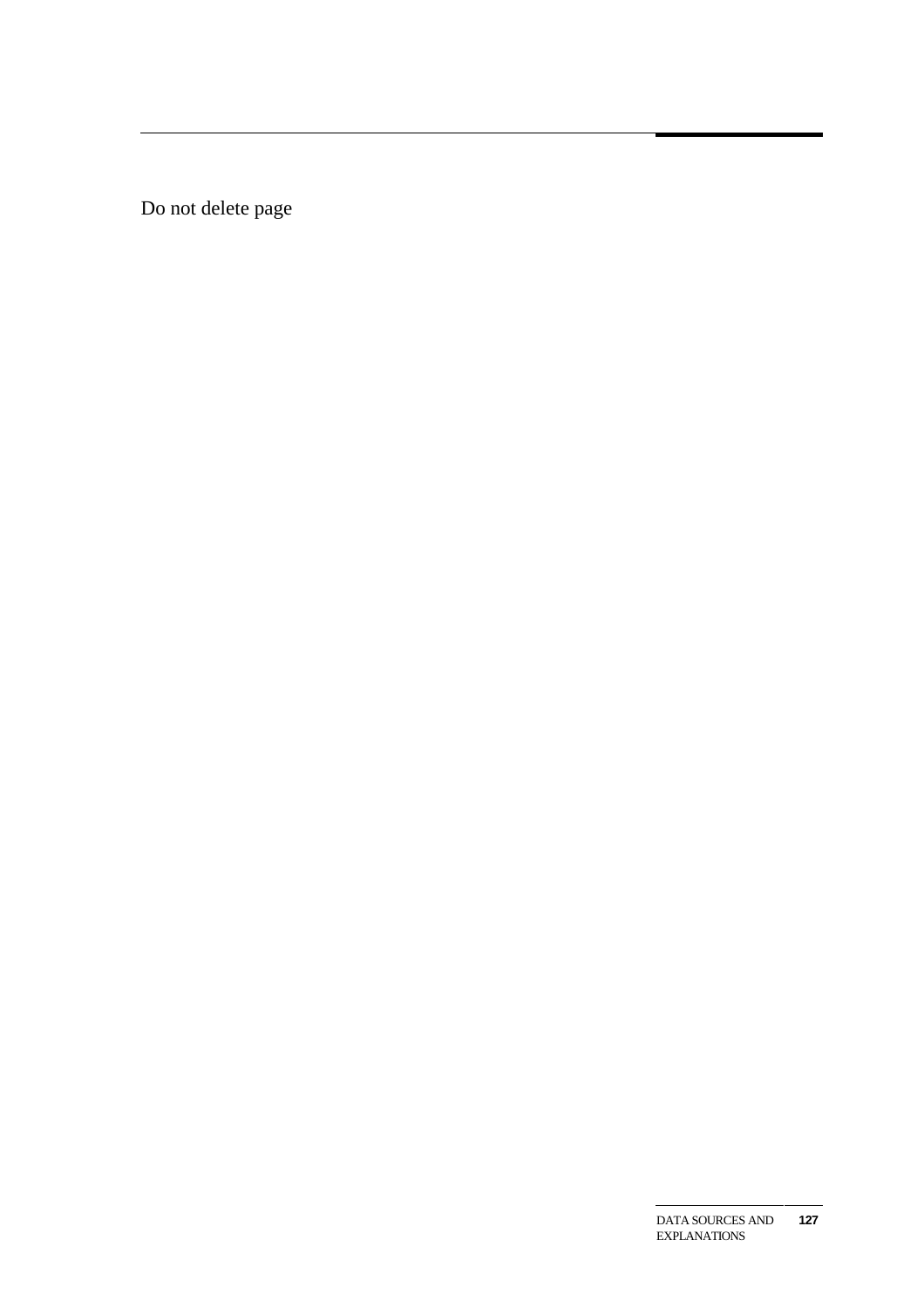# B Scatter plot details

This appendix provides some details related to the statistical significance of correlations referred to in the body of this paper. It relates only to the scatter plot analysis, which incorporated basic regressions used to look for correlations between productivity growth and changes in the structure of employment.

## **B.1 Exclusions from scatter plots based on standard errors**

In this paper, the aim has been to examine trends over time. The data have been used to construct trend lines and data with high standard errors (as detailed in appendix A) have been included for some years. However, where the estimates for an industry have high standard errors in more than 25 per cent of the years in any time series, the industry has been excluded from the analysis. Table B.1 summarises the industries excluded from the analysis of different characteristics.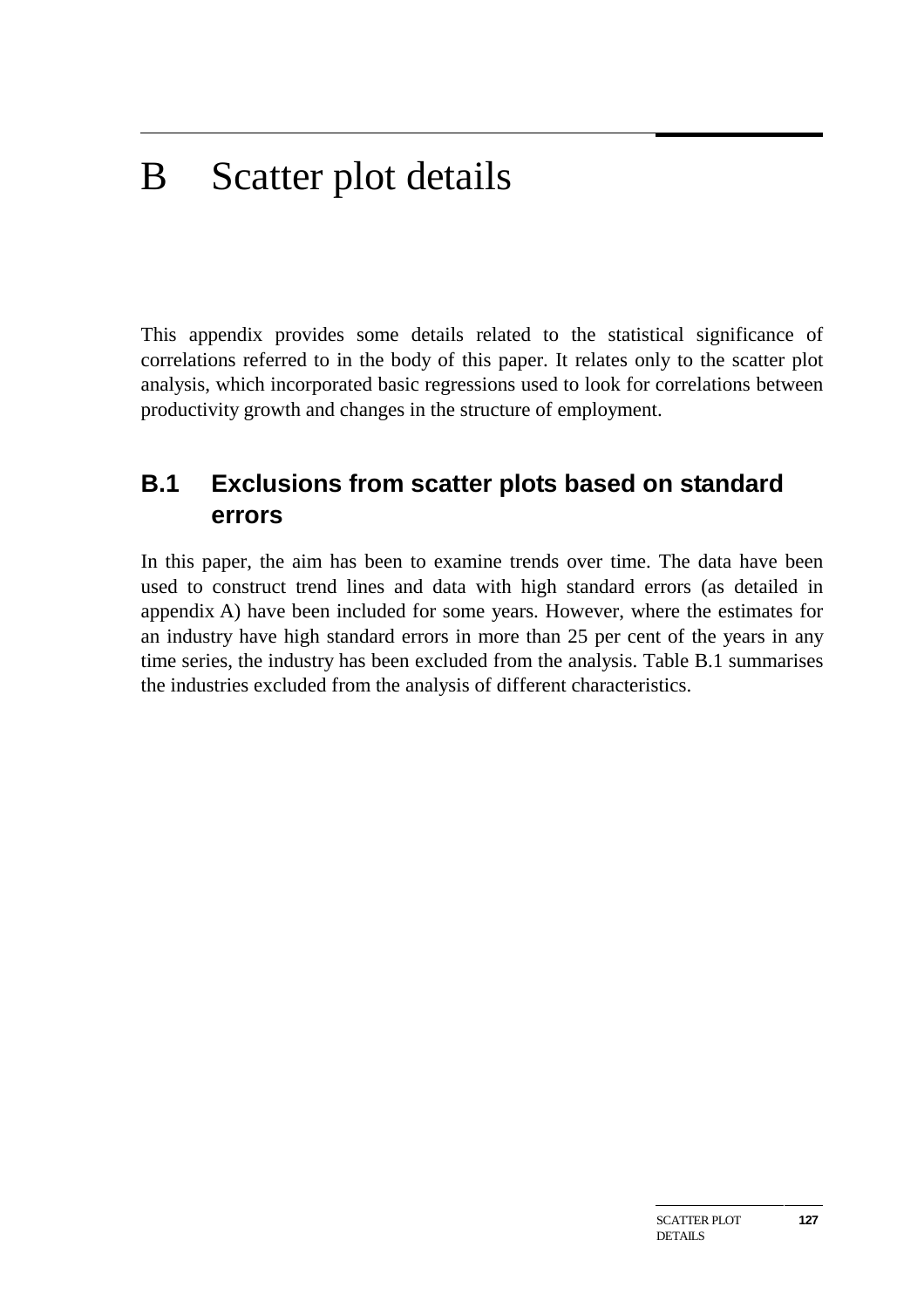| Characteristic                |                                                | Industries excluded                                                                                                                                                   |
|-------------------------------|------------------------------------------------|-----------------------------------------------------------------------------------------------------------------------------------------------------------------------|
| <b>Educational attainment</b> |                                                |                                                                                                                                                                       |
| Females                       | Without post-school<br>qualifications          | Mining                                                                                                                                                                |
|                               | With post-school qualifications                | Mining                                                                                                                                                                |
|                               | Degree                                         | Mining, Electricity, gas and water,<br>Construction, Accommodation, cafes<br>and restaurants                                                                          |
|                               | Other qualifications                           | Mining, Electricity, gas and water                                                                                                                                    |
|                               | Completed secondary school<br>Did not complete | Mining, Electricity, gas and water                                                                                                                                    |
|                               | secondary school                               | Mining, Electricity, gas and water                                                                                                                                    |
| <b>Occupation</b>             |                                                |                                                                                                                                                                       |
| <b>Males</b>                  | Low-skilled white collar                       | Agriculture, Mining                                                                                                                                                   |
| Females                       | High-skilled white collar                      | Mining, Electricity, gas and water,<br>Construction                                                                                                                   |
|                               | High-skilled blue collar                       | Agriculture, Mining, Electricity, gas and<br>water, Construction, Wholesale trade,<br>Transport, storage and<br>communications, Cultural and<br>recreational services |
|                               | Low-skilled blue collar                        | Mining, Electricity, gas and water,<br>Construction                                                                                                                   |
| Age                           |                                                |                                                                                                                                                                       |
| Males                         | $15 - 19$                                      | Mining, Electricity, gas and water                                                                                                                                    |
|                               | 55-59                                          | Mining, Cultural and recreational<br>services                                                                                                                         |
|                               | 60 and over                                    | Mining, Electricity, gas and water,<br>Cultural and recreational services                                                                                             |
| Females                       | All age groups                                 | Mining, Electricity, gas and water                                                                                                                                    |
|                               | $15 - 19$                                      | Construction                                                                                                                                                          |
|                               | 55-59                                          | Construction, Cultural and recreational<br>services                                                                                                                   |
|                               | 60 and over                                    | Construction, Wholesale trade,<br>Transport, storage and communication,<br>Accommodation, cafes and restaurants,<br>Cultural and recreational services                |
| Persons                       | $15 - 19$                                      | Mining, Electricity, gas and water                                                                                                                                    |
|                               | 55-59                                          | Mining                                                                                                                                                                |
|                               | 60 and over                                    | Mining, Electricity, gas and water                                                                                                                                    |
| Full-time/part-time           |                                                |                                                                                                                                                                       |
| Males                         | Part-time                                      | Mining, Electricity, gas and water                                                                                                                                    |
| Females                       | Part-time                                      | Mining, Electricity, gas and water                                                                                                                                    |
| Persons                       | Part-time                                      | Mining, Electricity, gas and water                                                                                                                                    |
| Permanent/casual              |                                                |                                                                                                                                                                       |
| Males                         | Casual                                         | Mining, Electricity, gas and water                                                                                                                                    |
| Females                       | Casual                                         | Mining, Electricity, gas and water                                                                                                                                    |
| Persons                       | Casual                                         | Mining, Electricity, gas and water                                                                                                                                    |

### Table B**.**1 **Industries excluded from scatter plot analyses**

**128** PRODUCTIVITY AND THE STRUCTURE OF EMPLOYMENT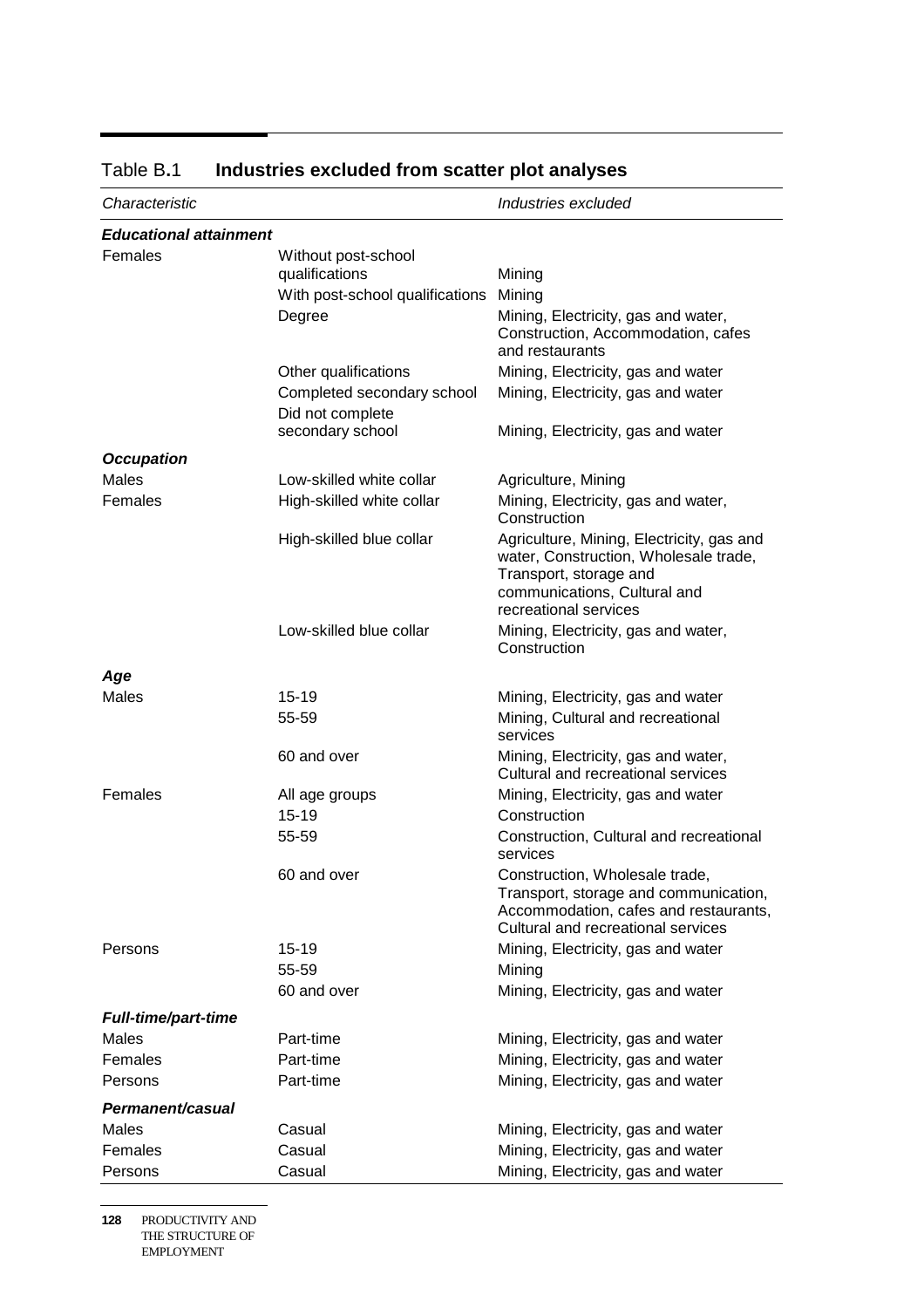(Continued on next page)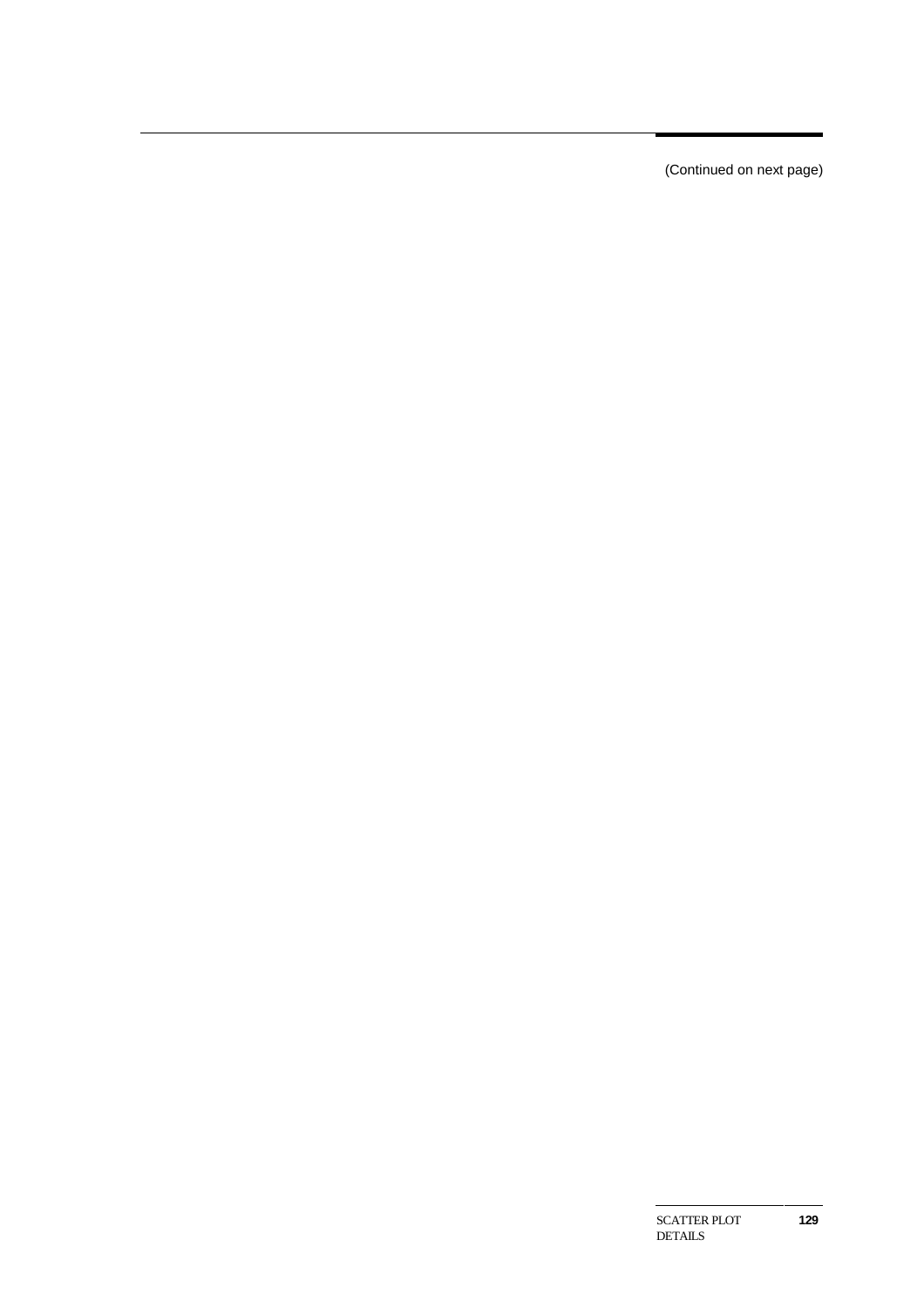| Characteristic  |                                                                                   | Industries excluded                                                                                                                                                                                            |
|-----------------|-----------------------------------------------------------------------------------|----------------------------------------------------------------------------------------------------------------------------------------------------------------------------------------------------------------|
| <b>Earnings</b> |                                                                                   |                                                                                                                                                                                                                |
| Males           | Professionals<br>Para-professionals<br><b>Clerks</b><br>Salespersons and personal | Accommodation, cafes and restaurants<br>Accommodation, cafes and restaurants<br>Mining, Cultural and recreational services                                                                                     |
|                 | service workers                                                                   | Mining, Electricity, gas and water,<br>Cultural and recreational services                                                                                                                                      |
|                 | Plant and machine operators,<br>and drivers                                       | Accommodation, cafes and restaurants,<br>Cultural and recreational services                                                                                                                                    |
|                 | Labourers and related workers                                                     | Cultural and recreational services                                                                                                                                                                             |
| Females         | High-skilled white collar                                                         | Mining, Electricity, gas and water                                                                                                                                                                             |
|                 | High-skilled blue collar<br>(Tradespersons)                                       | Mining, Electricity, gas and water,<br>Construction, Wholesale trade,<br>Transport, storage and communication,<br>Cultural and recreational services                                                           |
|                 | Managers and administrators                                                       | Mining, Electricity, gas and water,<br>Construction, Transport, storage and<br>communication, Cultural and<br>recreational services                                                                            |
|                 | Professionals                                                                     | Mining, Electricity, gas and water,<br>Construction, Retail trade,<br>Accommodation, cafes and restaurants,<br>Cultural and recreational services                                                              |
|                 | Para-professionals                                                                | Mining, Electricity, gas and water,<br>Construction, Wholesale trade, Retail<br>trade, Accommodation, cafes and<br>restaurants, Transport, storage and<br>communication, Cultural and<br>recreational services |
|                 | Salespersons and personal                                                         |                                                                                                                                                                                                                |
|                 | service workers                                                                   | Mining, Electricity, gas and water,<br>Construction, Cultural and recreational<br>services                                                                                                                     |
|                 | Plant and machine operators,<br>and drivers                                       | Mining, Electricity, gas and water,<br>Construction, Wholesale trade, Retail<br>trade, Accommodation, cafes and<br>restaurants, Transport, storage and<br>communication, Cultural and<br>recreational services |
|                 | Labourers and related workers                                                     | Mining, Electricity, gas and water,<br>Construction, Cultural and recreational<br>services                                                                                                                     |
| Persons         | Professionals                                                                     | Accommodation, cafes and restaurants                                                                                                                                                                           |
|                 | Para-professionals                                                                | Accommodation, cafes and restaurants                                                                                                                                                                           |
|                 | Salespersons and personal<br>service workers                                      | Mining, Electricity, gas and water                                                                                                                                                                             |
|                 | Plant and machine operators,<br>and drivers                                       | Accommodation, cafes and restaurants,<br>Cultural and recreational services                                                                                                                                    |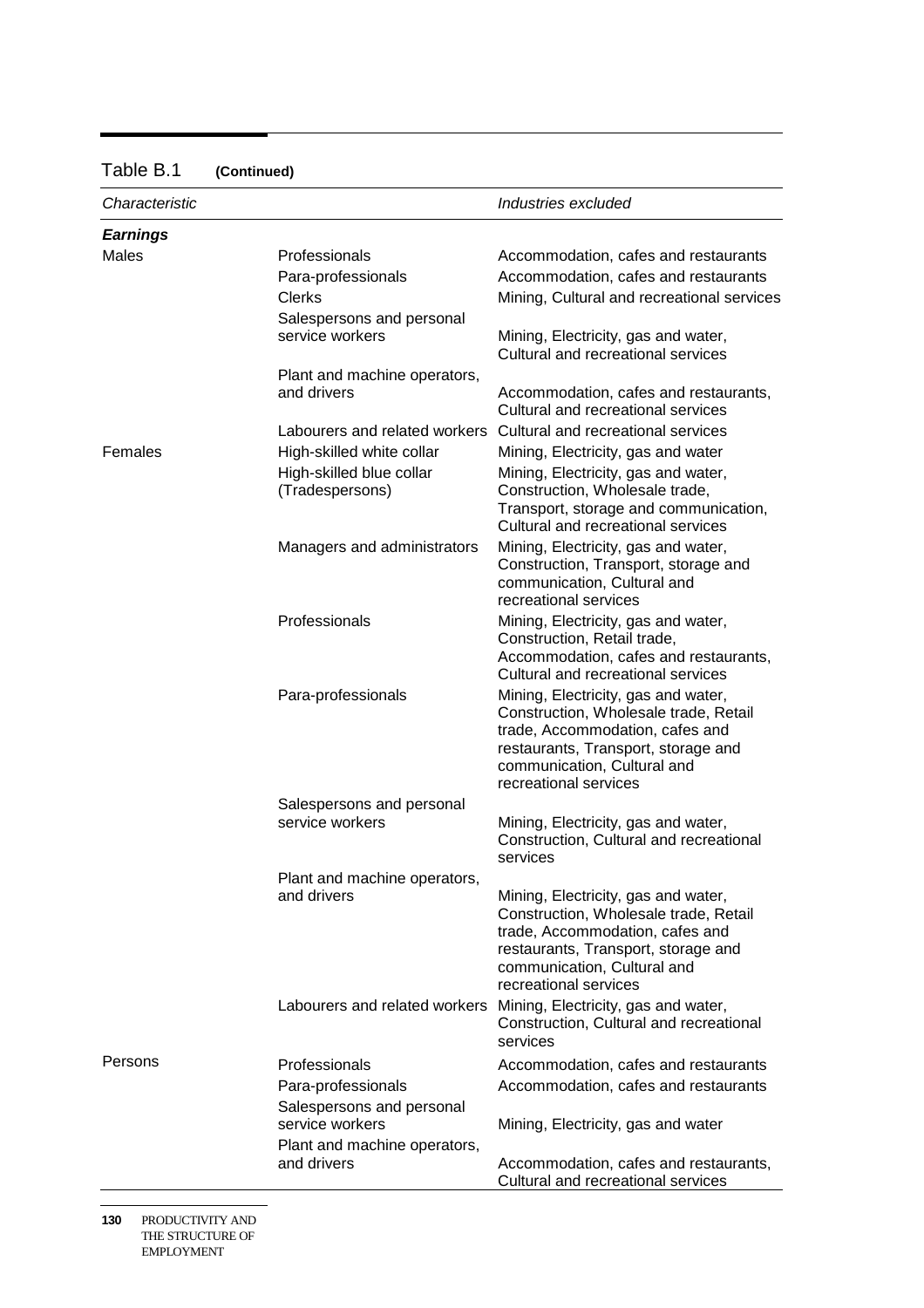# **B.2 Tests for significance of results**

T-statistics for the slopes of the lines of best fit, used to test whether the coefficients of the employment variables in the equations were significantly different from zero, are presented in table B.2. The statistical significance of the results reported in the body of this paper are for a two-tailed test, relating to the 95 per cent level of confidence, unless specified as relating to a lower level of confidence, that is 90 per cent.

| Employment characteristic          | Coefficient | T-statistic | Degrees of<br>freedom $(n-2)$ |
|------------------------------------|-------------|-------------|-------------------------------|
| <b>Educational attainment</b>      |             |             |                               |
| 1983-84 to 1991-92                 |             |             |                               |
| Without post-school qualifications |             |             |                               |
| <b>Males</b>                       | $-0.04$     | $-0.42$     | 8                             |
| Females                            | 0.06        | 0.55        | $\overline{7}$                |
| Persons                            | $-0.01$     | $-0.21$     | 8                             |
| Completed secondary school         |             |             |                               |
| Males                              | 0.36        | 1.11        | 8                             |
| Females                            | 0.18        | 0.46        | 6                             |
| Persons                            | 0.24        | 0.74        | 8                             |
| Did not complete secondary school  |             |             |                               |
| Males                              | 0.16        | 1.72        | 8                             |
| Females                            | 0.01        | 0.07        | 6                             |
| Persons                            | $0.15***$   | 2.60        | 8                             |
| With post-school qualifications    |             |             |                               |
| <b>Males</b>                       | 0.03        | 0.16        | 8                             |
| Females                            | $-0.11$     | $-0.50$     | $\overline{7}$                |
| Persons                            | $-0.03$     | $-0.30$     | 8                             |
| Degree                             |             |             |                               |
| Males                              | $-0.58$     | $-1.25$     | 8                             |
| Females                            | 0.63        | 0.76        | 4                             |
| Persons                            | $-0.42$     | $-1.58$     | 8                             |
| Other qualifications               |             |             |                               |
| Males                              | 0.16        | 0.72        | 8                             |
| Females                            | 0.23        | 1.08        | $6\phantom{1}6$               |
| Persons                            | 0.04        | 0.25        | 8                             |

#### Table B**.**2 **T-statistics for the slope coefficients of the lines of best fit in the scatter plots for market sector industries**

(Continued on next page)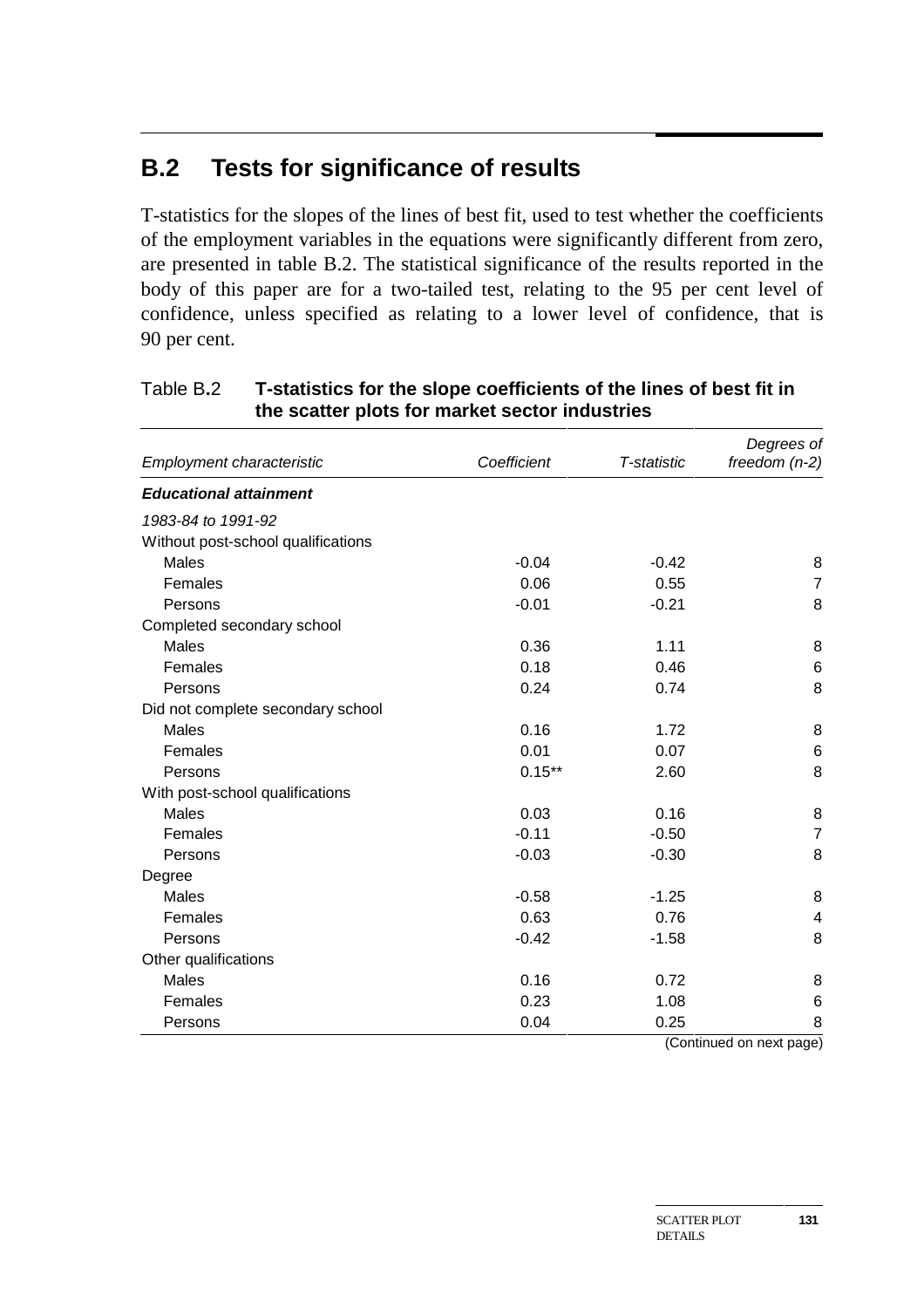| Employment characteristic                                                  | Coefficient | T-statistic               | Degrees of<br>freedom $(n-2)$ |
|----------------------------------------------------------------------------|-------------|---------------------------|-------------------------------|
| 1992-93 to 1995-96                                                         |             |                           |                               |
| Without post-school qualifications                                         |             |                           |                               |
| Males                                                                      | 0.10        | 0.82                      | 8                             |
| Females                                                                    | $-0.22$     | $-1.16$                   | $\overline{7}$                |
| Persons                                                                    | 0.00        | $-0.02$                   | 8                             |
| Completed secondary school                                                 |             |                           |                               |
| Males                                                                      | 0.44        | 0.67                      | 8                             |
| Females                                                                    | 0.35        | 1.00                      | $\,6$                         |
| Persons                                                                    | 0.40        | 0.91                      | 8                             |
| Did not complete secondary school                                          |             |                           |                               |
| Males                                                                      | 0.12        | 0.34                      | 8                             |
| Females                                                                    | $-0.49$     | $-1.48$                   | 6                             |
| Persons                                                                    | $-0.08$     | $-0.29$                   | 8                             |
| With post-school qualifications                                            |             |                           |                               |
| Males                                                                      | $-0.18$     | $-1.34$                   | 8                             |
| Females                                                                    | 0.47        | 1.27                      | $\overline{7}$                |
| Persons                                                                    | 0.02        | 0.14                      | 8                             |
| Degree                                                                     |             |                           |                               |
| Males                                                                      | $-0.72$     | $-0.69$                   | 8                             |
| Females                                                                    | 1.90        | 1.58                      | 4                             |
| Persons                                                                    | $-0.09$     | $-0.08$                   | 8                             |
| Other qualifications                                                       |             |                           |                               |
| Males                                                                      | 0.00        | 0.02                      | 8                             |
| Females                                                                    | 0.34        | 1.48                      | 6                             |
| Persons                                                                    | 0.10        | 0.60                      | 8                             |
| <b>Occupation group</b><br>1986-87 to 1995-96<br>High-skilled white collar |             |                           |                               |
| Males                                                                      | $0.72*$     | 2.19                      | 8                             |
| Females                                                                    | 0.67        | 1.28                      | 5                             |
| Persons                                                                    | $0.69*$     | 1.99                      | 8                             |
| High-skilled blue collar                                                   |             |                           |                               |
| Males                                                                      | $-0.09$     | $-0.54$                   | 8                             |
| Females                                                                    |             | Insufficient observations |                               |
| Persons                                                                    | $-0.22$     | $-1.18$                   | 8                             |
| Low-skilled white collar                                                   |             |                           |                               |
| Males                                                                      | 0.03        | 0.12                      | 6                             |
| Females                                                                    | 0.04        | 0.08                      | 8                             |
| Persons                                                                    | 0.30        | 0.60                      | 8                             |
| Low-skilled blue collar                                                    |             |                           |                               |
| Males                                                                      | $-0.76*$    | $-2.19$                   | 8                             |
| Females                                                                    | $-0.01$     | $-0.04$                   | 5                             |
| Persons                                                                    | $-0.58$     | $-1.62$                   | 8                             |

(Continued on next page)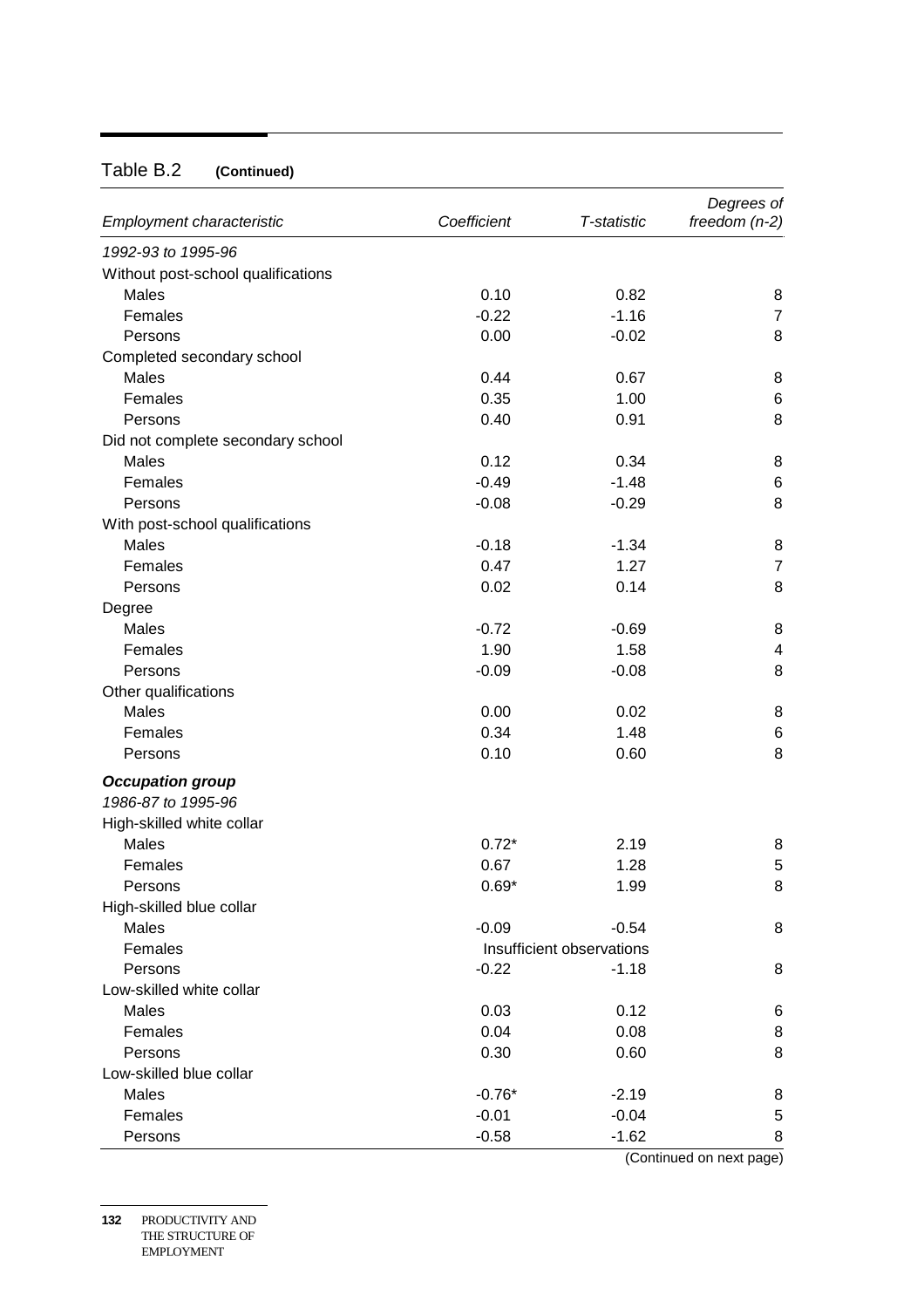| Employment characteristic         | Coefficient     | T-statistic               | Degrees of<br>freedom $(n-2)$ |
|-----------------------------------|-----------------|---------------------------|-------------------------------|
| Age                               |                 |                           |                               |
| 1978-79 to 1995-96                |                 |                           |                               |
| 15-19 years                       |                 |                           |                               |
| Males                             | $-0.91**$       | $-2.69$                   | 6                             |
| Females                           | $-1.23$         | $-1.93$                   | $\,$ 5 $\,$                   |
| Persons                           | $-1.00**$       | $-2.57$                   | 6                             |
| 20-24 years                       |                 |                           |                               |
| Males                             | $-0.59**$       | $-3.00$                   | 8                             |
| Females                           | $-0.46$         | $-1.19$                   | 6                             |
| Persons                           | $-0.57**$       | $-3.04$                   | 8                             |
| 25-34 years                       |                 |                           |                               |
| Males                             | $-0.17$         | $-1.47$                   | 8                             |
| Females                           | $-0.12$         | 0.52                      | 6                             |
| Persons                           | $-0.02$         | $-0.15$                   | 8                             |
| 35-44 years                       |                 |                           |                               |
| Males                             | $0.44**$        | 3.01                      | 8                             |
| Females                           | 0.18            | 1.27                      | 6                             |
| Persons                           | $0.45**$        | 3.04                      | 8                             |
| 45-55 years                       |                 |                           |                               |
| <b>Males</b>                      | 0.15            | 0.83                      | 8                             |
| Females                           | 0.13            | 0.48                      | 6                             |
| Persons                           | 0.10            | 0.68                      | 8                             |
| 55-59 years                       |                 |                           |                               |
| Males                             | 0.08            | 0.28                      | 6                             |
| Females                           | 0.50<br>$-0.03$ | 1.41                      | 4<br>$\overline{7}$           |
| Persons                           |                 | $-0.14$                   |                               |
| 60 years and over<br>Males        | 0.32            | 0.70                      | 5                             |
| Females                           |                 | Insufficient observations |                               |
| Persons                           | 0.49            | 1.28                      | 6                             |
|                                   |                 |                           |                               |
| Average age<br>1978-79 to 1995-96 |                 |                           |                               |
| Males                             | 0.07            | 1.61                      | 8                             |
| Females                           | $0.16***$       | 2.61                      | 8                             |
| Persons                           | 0.07            | 1.64                      | 8                             |
| <b>Part-time</b>                  |                 |                           |                               |
| 1978-79 to 1995-96                |                 |                           |                               |
| Males                             | 0.37            | 1.30                      | 6                             |
| Females                           | 0.26            | 0.87                      | 6                             |
| Persons                           | $0.51***$       | 2.54                      | 6                             |
| <b>Full-time</b>                  |                 |                           |                               |
| 1978-79 to 1995-96                |                 |                           |                               |
| Males                             | $0.13*$         | 2.12                      | 8                             |
| Females                           | $-0.08$         | $-0.57$                   | 8                             |
|                                   |                 |                           |                               |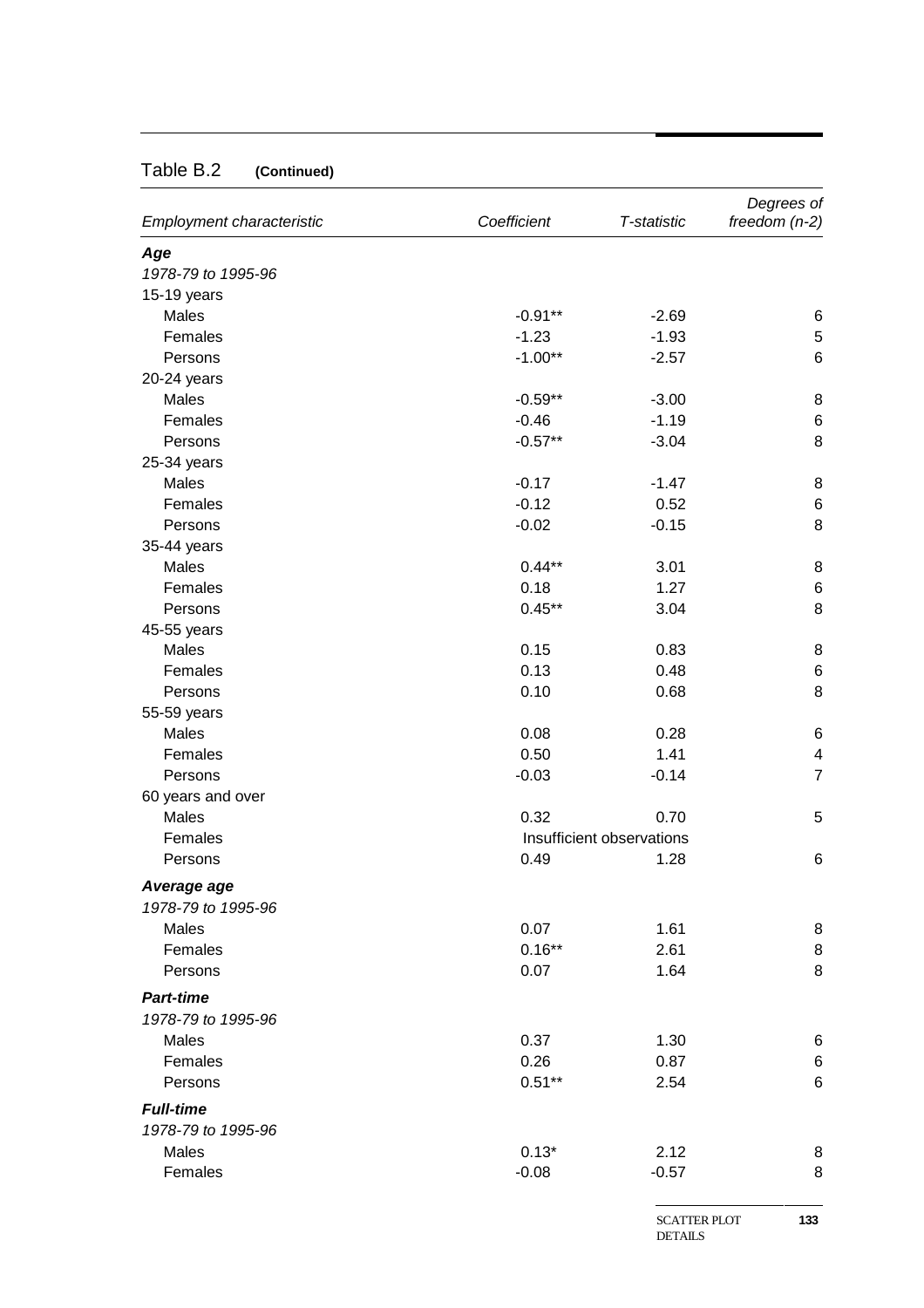|         |      |      | (Continued on next page) |
|---------|------|------|--------------------------|
| Persons | 0.06 | 0.73 |                          |
|         |      |      |                          |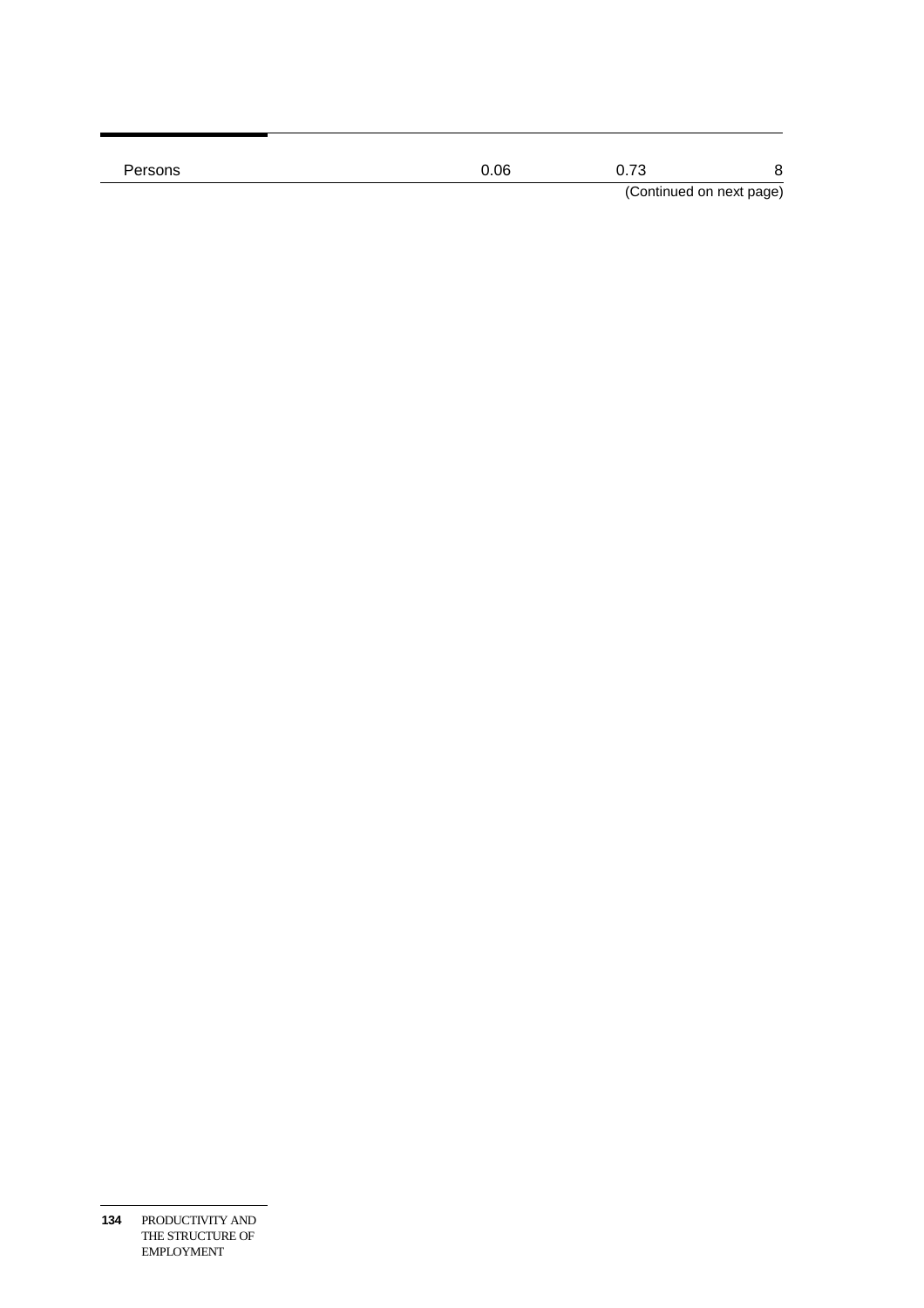| Employment characteristic   | Coefficient | T-statistic                          | Degrees of<br>freedom $(n-2)$ |
|-----------------------------|-------------|--------------------------------------|-------------------------------|
| <b>Casual</b>               |             |                                      |                               |
| 1985-86 to 1995-96          |             |                                      |                               |
| Males                       | $1.30**$    | 2.48                                 | 6                             |
| Females                     | 0.22        | 0.82                                 | 6                             |
| Persons                     | $0.97**$    | 2.61                                 | 6                             |
| <b>Permanent</b>            |             |                                      |                               |
| 1985-86 to 1995-96          |             |                                      |                               |
| Males                       | $0.23**$    | 3.20                                 | 8                             |
| Females                     | $-0.01$     | $-0.04$                              | 8                             |
| Persons                     | 0.15        | 1.67                                 | 8                             |
| <b>Earnings</b>             |             |                                      |                               |
| 1986-87 to 1995-96          |             |                                      |                               |
| High-skilled white collar   |             |                                      |                               |
| <b>Males</b>                | $-0.05$     | $-0.38$                              | 7                             |
| Females                     | 0.24        | 1.05                                 | $\mathbf 5$                   |
| Persons                     | $-0.01$     | $-0.08$                              | $\overline{7}$                |
| High-skilled blue collar    |             |                                      |                               |
| Males                       | 0.19        | 1.00                                 | $\overline{7}$                |
| Females                     |             | Insufficient observations            |                               |
| Persons                     | 0.19        | 1.01                                 | $\overline{7}$                |
| Low-skilled                 |             |                                      |                               |
| Males                       | 0.18        | 0.94                                 | 7                             |
| Females                     | 0.16        | 1.20                                 | $\overline{7}$                |
| Persons                     | 0.17        | 0.91                                 | $\overline{7}$                |
| Managers and administrators |             |                                      |                               |
| Males                       | $-0.12$     | $-0.62$                              | $\overline{7}$                |
| Females                     |             | Insufficient observations            |                               |
| Persons<br>Professionals    | $-0.05$     | $-0.36$                              | $\overline{7}$                |
| <b>Males</b>                | $-0.12$     |                                      | 6                             |
| Females                     |             | $-0.52$<br>Insufficient observations |                               |
| Persons                     | $-0.03$     | $-0.12$                              | 6                             |
| Para-professionals          |             |                                      |                               |
| Males                       | 0.12        | 0.95                                 | 6                             |
| Females                     |             | Insufficient observations            |                               |
| Persons                     | 0.17        | 1.23                                 | 6                             |
| Tradespersons               |             |                                      |                               |
| Males                       | 0.19        | 1.00                                 | $\overline{7}$                |
| Females                     |             | Insufficient observations            |                               |
| Persons                     | 0.19        | 1.01                                 | 7                             |
| <b>Clerks</b>               |             |                                      |                               |
| Males                       | 0.12        | 1.50                                 | 5                             |
| Females                     | $0.18*$     | 2.04                                 | $\overline{7}$                |
| Persons                     | 0.12        | 0.79                                 | $\overline{7}$                |

(Continued on next page)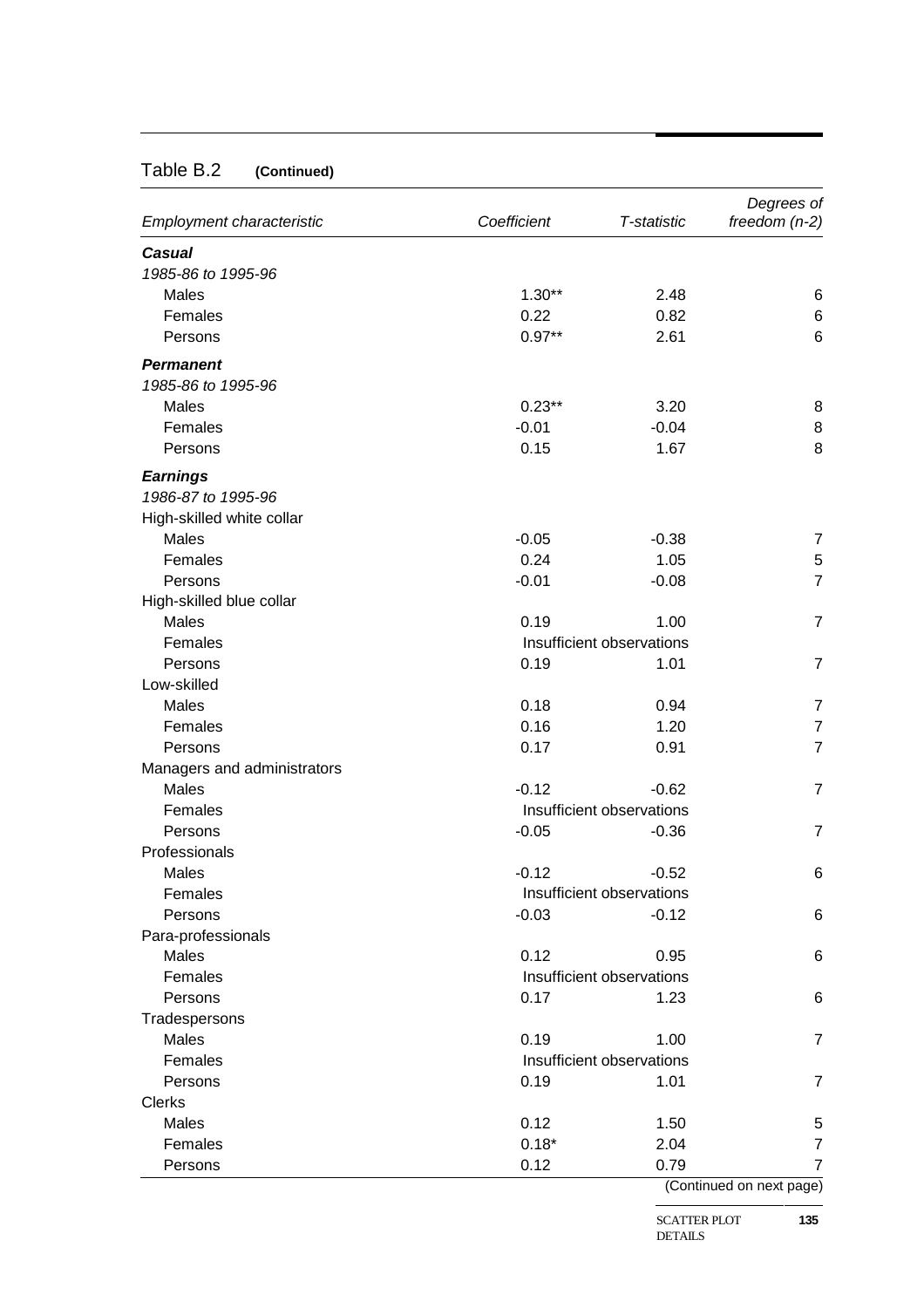| Employment characteristic                    | Coefficient               | T-statistic               | Degrees of<br>freedom $(n-2)$ |  |
|----------------------------------------------|---------------------------|---------------------------|-------------------------------|--|
| Salespersons and personal service<br>workers |                           |                           |                               |  |
| Males                                        | 0.09                      | 1.40                      | 4                             |  |
| Females                                      |                           | Insufficient observations |                               |  |
| Persons                                      | $0.08*$                   | 2.07                      | 5                             |  |
| Plant and machine operators, and drivers     |                           |                           |                               |  |
| Males                                        | 0.35                      | 1.31                      | 5                             |  |
| Females                                      | Insufficient observations |                           |                               |  |
| Persons                                      | 0.36                      | 1.38                      | 5                             |  |
| Labourers and related workers                |                           |                           |                               |  |
| Males                                        | $-0.07$                   | $-0.24$                   | 6                             |  |
| Females                                      |                           | Insufficient observations |                               |  |
| Persons                                      | 0.06                      | 0.25                      |                               |  |

\* Significant at the 90 per cent level of confidence. \*\* Significant at the 95 per cent level of confidence.

## **B.3 Alternative estimates for employment by occupation group**

As noted in appendix A, many farmers list themselves as managers — a high-skilled white collar occupation. In other empirical work, primary producers are placed in the high-skilled blue collar occupation group. This adjustment has not been made in this paper, but the scatter plots were redone without Agriculture to see how this affected the results (table B.3). The exclusion of Agriculture did not change the findings of chapter 4, that there was a statistically positive correlation between trend growth in the share of high-skilled white collar employment and multifactor productivity growth. Hence, the occupational groups used are assumed to provide a reasonable basis for characterising broad occupational trends.

### **B.4 Estimates for manufacturing industry groups**

T-statistics for the slopes of the lines of best fit in the scatter plots presented in appendix C are provided in table B.4.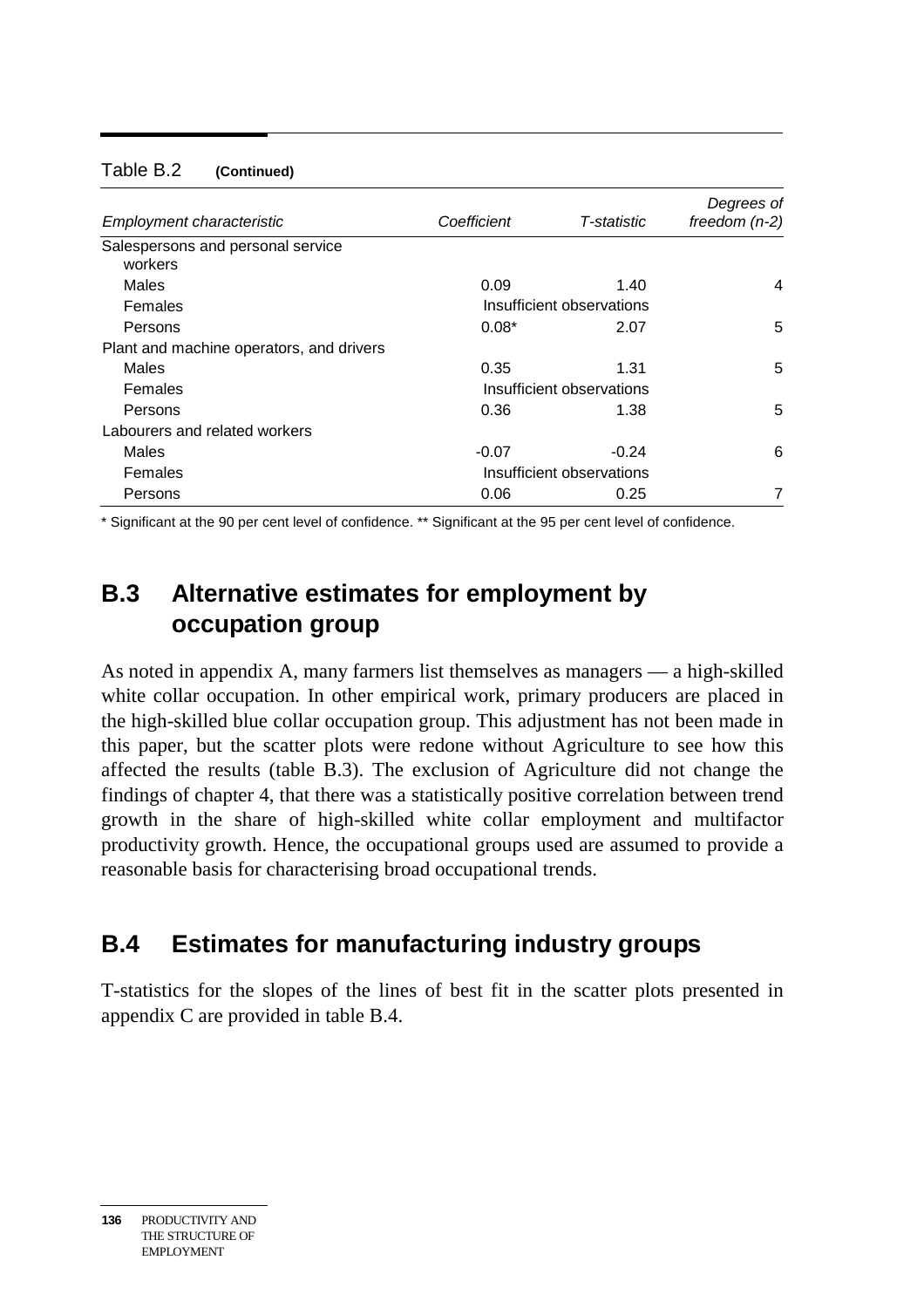#### Table B**.**3 **T-statistics for the slope coefficients of the lines of best fit in the scatter plots for occupation across non-farm market sector industries**

|                           |                           |             | Degrees of      |  |
|---------------------------|---------------------------|-------------|-----------------|--|
| Employment characteristic | Coefficient               | T-statistic | freedom $(n-2)$ |  |
| <b>Occupation group</b>   |                           |             |                 |  |
| 1986-87 to 1995-96        |                           |             |                 |  |
| High-skilled white collar |                           |             |                 |  |
| Males                     | $0.75*$                   | 2.24        |                 |  |
| Females                   | 0.79                      | 2.03        | 4               |  |
| Persons                   | $0.72*$                   | 2.16        | 7               |  |
| High-skilled blue collar  |                           |             |                 |  |
| Males                     | $-0.10$                   | $-0.60$     | 7               |  |
| Females                   | Insufficient observations |             |                 |  |
| Persons                   | $-0.23$                   | $-1.22$     | 7               |  |
| Low-skilled white collar  |                           |             |                 |  |
| Males                     | $-0.17$                   | $-1.12$     | 6               |  |
| Females                   | $-0.06$                   | $-0.40$     |                 |  |
| Persons                   | 0.19                      | 1.58        | 7               |  |
| Low-skilled blue collar   |                           |             |                 |  |
| <b>Males</b>              | $-0.77*$                  | $-2.15$     |                 |  |
| Females                   | $-0.08$                   | $-0.27$     | 4               |  |
| Persons                   | $-0.61$                   | $-1.70$     |                 |  |

\* Significant at the 90 per cent level of confidence.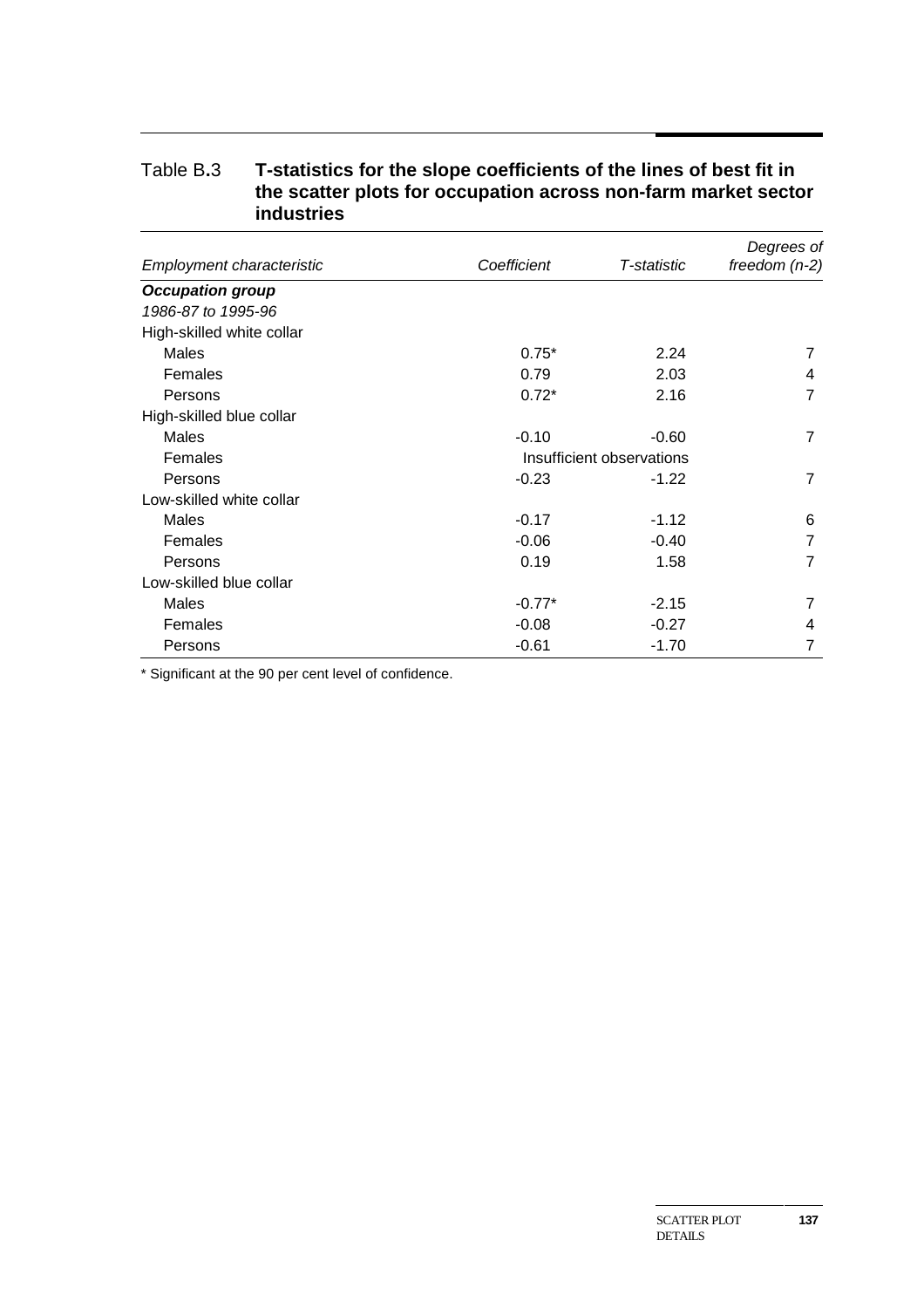### Table B**.**4 **T-statistics for the slope coefficients of the lines of best fit in the scatter plots for manufacturing industry groups**

| Employment characteristic      | Coefficient               | T-statistic | Degrees of<br>freedom $(n-2)$ |  |
|--------------------------------|---------------------------|-------------|-------------------------------|--|
| Age (persons)                  |                           |             |                               |  |
| 1978-79 to 1994-95             |                           |             |                               |  |
| 15-19 years <sup>a</sup>       | $-1.65$                   | $-1.48$     | 4                             |  |
| $20-24$ years                  | $-0.85**$                 | $-4.29$     | 6                             |  |
| 25-34 years                    | 0.20                      | 1.31        | 6                             |  |
| 35-44 years                    | $0.30**$                  | 4.00        | 6                             |  |
| 45-54 years                    | $-0.07$                   | $-0.38$     | 6                             |  |
| 55-59 years                    | 0.05                      | 0.22        | 6                             |  |
| 60 years and over <sup>b</sup> | Insufficient observations |             |                               |  |
| <b>Occupation (persons)</b>    |                           |             |                               |  |
| 1986-87 to 1994-95             |                           |             |                               |  |
| High-skilled white collar      | 0.51                      | 1.32        | 6                             |  |
| High-skilled blue collar       | $-0.13$                   | $-0.41$     | 6                             |  |
| Low-skilled white collar       | 0.47                      | 1.05        | 6                             |  |
| Low-skilled blue collar        | $-0.20$                   | -1.35       | 6                             |  |

**a** Basic metal products and Petroleum, coal, chemicals and associated products were excluded from the analysis because of high standard errors. **b** All industry groups, except Food, beverages and tobacco and Other manufacturing, were excluded from the analysis because of high standard errors. \*\* Significant at the 95 per cent level of confidence.

do not delete this page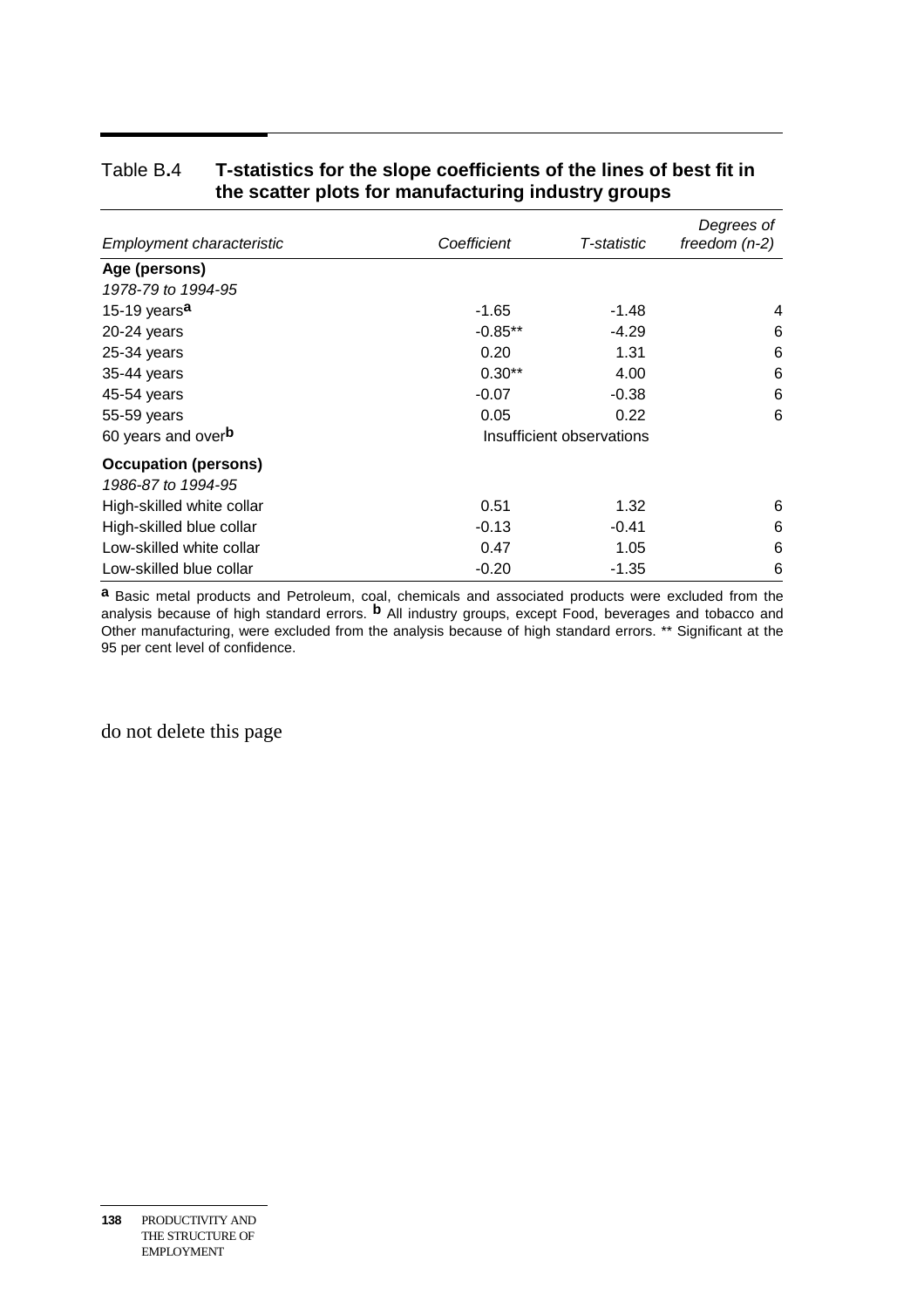# C Manufacturing sector

While the analysis at the Australian and New Zealand Standard Industrial Classification (ANZSIC) division level has provided some instances of associations between multifactor productivity (MFP) growth and changes in the structure of employment, the potential for associations may be different at a more disaggregated level of industry classification. In this appendix, the manufacturing sector, a large employer, is examined at a finer level of aggregation — eight industry groups based on ANZSIC subdivisions. The basis for constructing these eight groups, and the data sources used, are outlined in appendix A.

Aggregate employment for these manufacturing industry groups is examined together with their MFP growth. This is followed by a brief look at the age and occupational profiles of employment in these industry groups.

# **C.1 Employment by manufacturing industry group**

As highlighted in chapter 3, employment in total manufacturing has fallen since 1978. Total employment in five of the eight industry groups fell — the only group to have significant employment growth was Printing, publishing and recorded media (table **C**.**1**).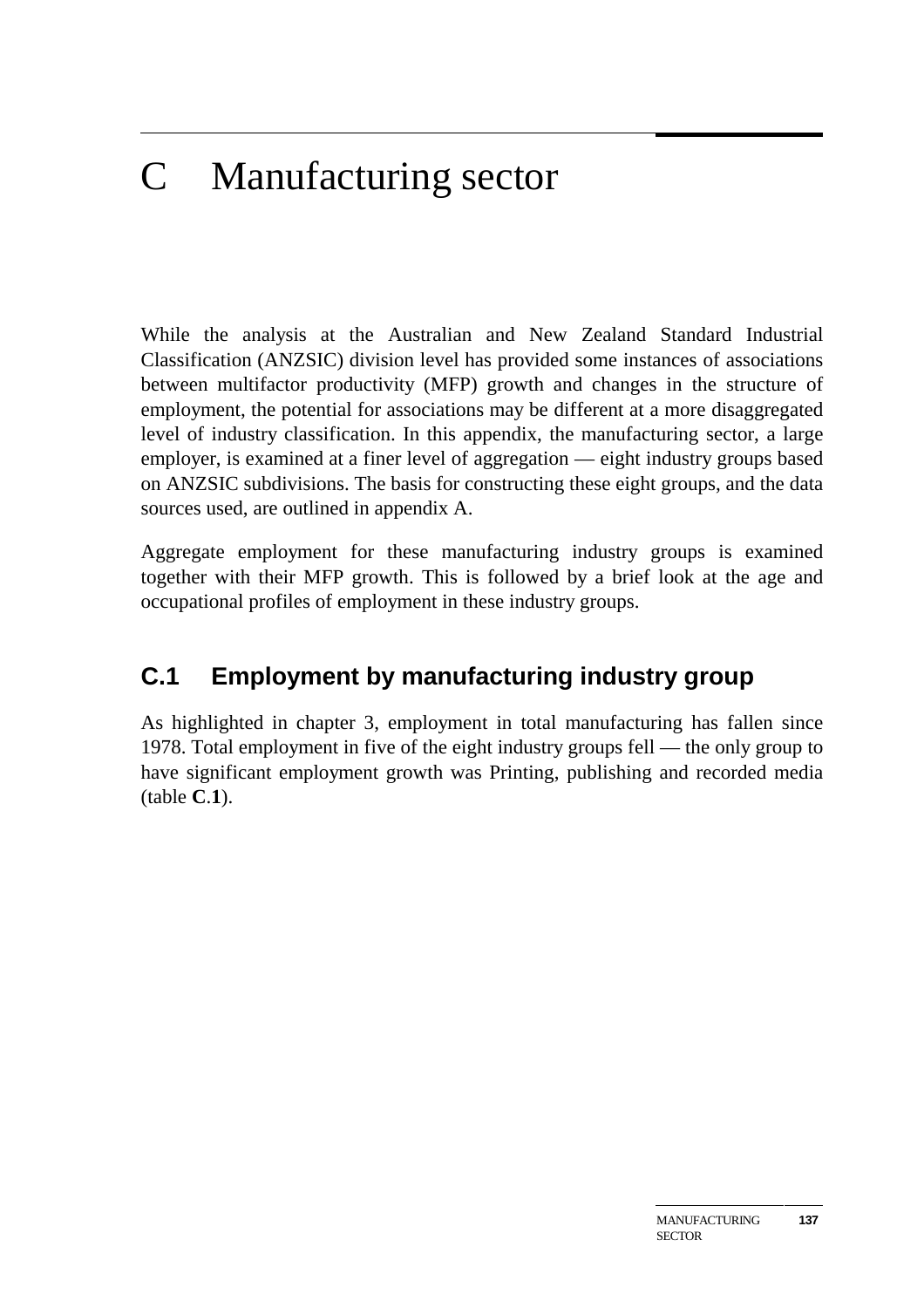|                                                       |         | 1978              |         | 1997              |         | <b>Difference</b> |  |
|-------------------------------------------------------|---------|-------------------|---------|-------------------|---------|-------------------|--|
| Industry                                              | Number  | Share<br>of total | Number  | Share<br>of total | Number  | Per<br>cent       |  |
|                                                       | '000    | $\%$              | 000'    | $\%$              | 000'    | $\%$              |  |
| Food, beverages and tobacco                           | 193.6   | 16.2              | 184.6   | 16.1              | $-9.0$  | -4.6              |  |
| Textiles, clothing, footwear<br>and leather           | 137.9   | 11.5              | 103.1   | 9.0               | $-34.8$ | $-25.2$           |  |
| Printing, publishing and<br>recorded media            | 70.9    | 5.9               | 129.7   | 11.3              | 58.8    | 82.9              |  |
| Petroleum, coal, chemicals<br>and associated products | 99.8    | 8.4               | 100.5   | 8.8               | 0.7     | 0.7               |  |
| Basic metal products                                  | 90.5    | 7.6               | 60.8    | 5.3               | $-29.7$ | $-32.8$           |  |
| Structural & sheet metal prods                        | 107.6   | 9.0               | 113.9   | 10.0              | 6.3     | 5.9               |  |
| Transport equipment                                   | 133.7   | 11.2              | 99.5    | 8.7               | $-34.2$ | $-25.6$           |  |
| Other manufacturing                                   | 360.1   | 30.2              | 352.6   | 30.8              | $-7.5$  | $-2.1$            |  |
| <b>Total manufacturing</b>                            | 1 194.2 | 100.0             | 1 144.7 | 100.0             | -49.5   | $-4.1$            |  |

### Table C**.**2 **Employmenta by manufacturing industry groupb, 1978 and 1997c**

**a** Persons 15 years and over. **b** Data in ASIC and ANZSIC reclassified as outlined in appendix A. Due to the limitations of the concordance these numbers should be treated as indicative of the direction of change rather than as reliable estimates of the magnitude of change. **c** August data.

Sources: Based on ABS (Labour Force Survey microfiche; unpublished data).

# **C.2 Trends in output, productivity and employment for the manufacturing industry groups**

The relationship between productivity, output and employment growth has varied by manufacturing industry group. Figure **C**.**1** presents MFP, output and employment in each manufacturing industry group over the period 1978-79 to 1994-95. MFP estimates for these industry groups are not available for years after 1994-95. The trends illustrated in the figure are summarised in table **C**.**3**, which presents the trend average annual compound growth rate for each variable over the entire period.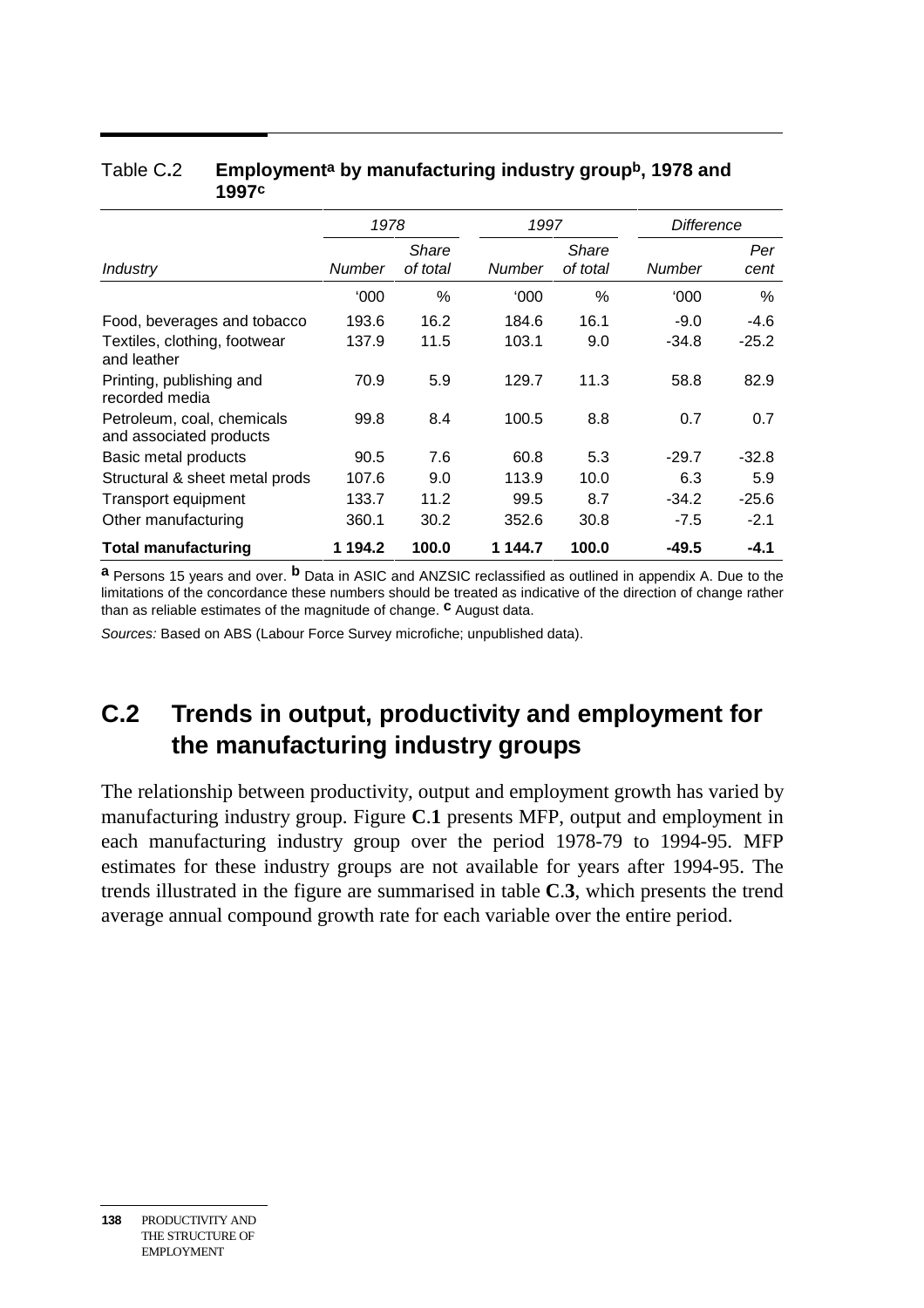

### Figure C**.**2 **MFP, employment and output, by manufacturing industry group, 1978-79 to 1994-95**

Data sources: MFP and output from Gretton and Fisher (1997 - statistical annex); employment based on ABS (Labour Force Survey microfiche; unpublished data).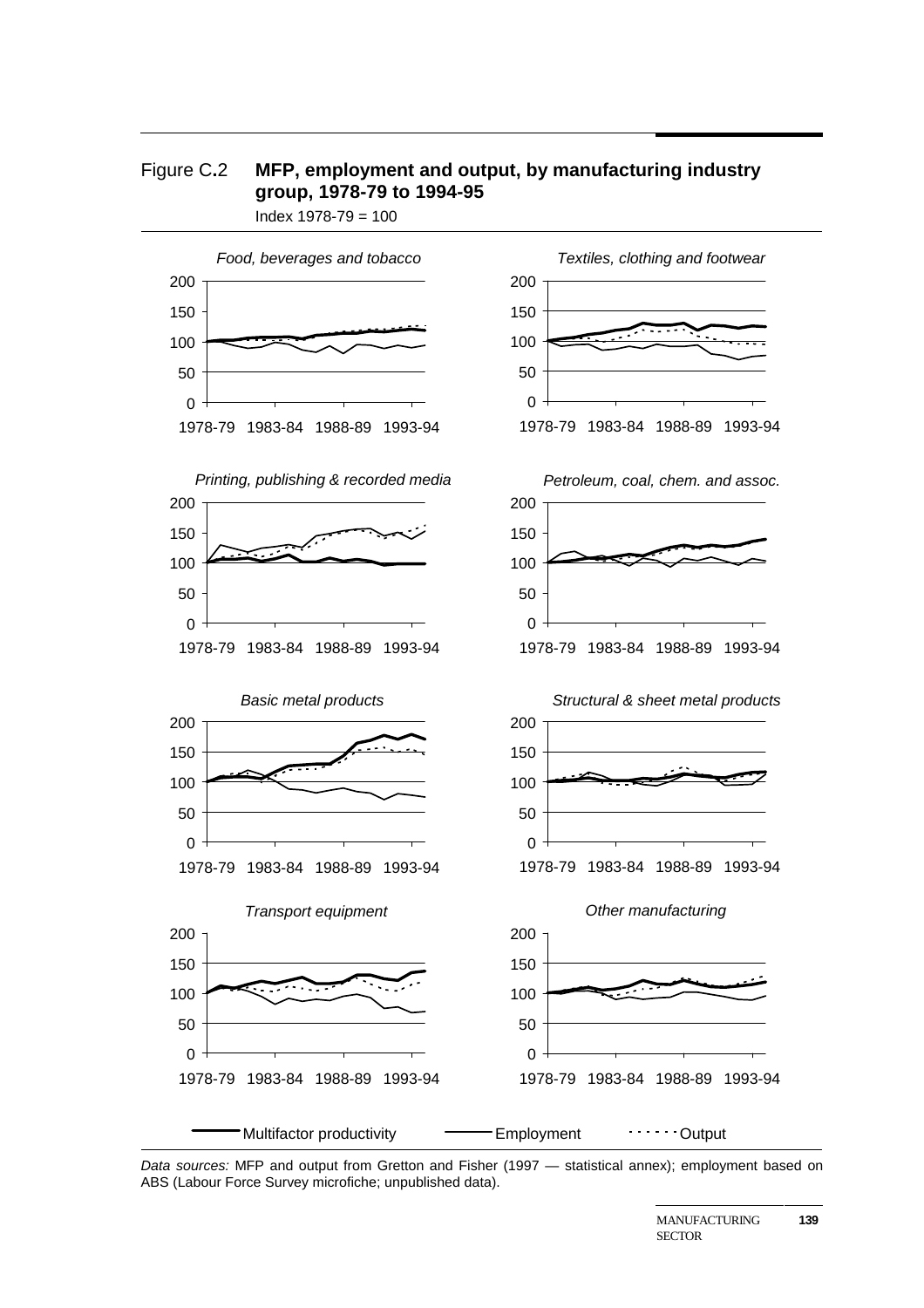| <i>Industry</i> <sup>C</sup>                   | <b>MFP</b><br>growth | Employment<br>growth | Output<br>growth |
|------------------------------------------------|----------------------|----------------------|------------------|
|                                                | %                    | %                    | $\%$             |
| Basic metal products                           | 4.39                 | $-2.66$              | 3.01             |
| Petroleum, coal, chemicals and assoc. products | 2.09                 | $-0.46$              | 2.05             |
| Transport equipment                            | 1.33                 | $-2.19$              | 0.66             |
| Textiles, clothing, footwear and leather       | 1.19                 | $-1.55$              | $-0.28$          |
| Food, beverages and tobacco                    | 1.13                 | $-0.37$              | 1.71             |
| Structural and sheet metal products            | 0.80                 | $-0.02$              | 0.58             |
| Other manufacturing                            | 0.72                 | $-0.50$              | 1.34             |
| Printing, publishing and recorded media        | $-0.45$              | 1.99                 | 2.96             |
| Total manufacturing <sup>d</sup>               | 1.35                 | $-0.67$              | 1.57             |

### Table C**.**4 **Average growtha in MFP, output and employment, by manufacturing industry group, 1978-79 to 1994-95b**

**a** MFP, employment and output growth are based on the end points of linear trend lines fitted to time series data. **b** Employment estimates are based on data for the month of August. Other estimates are based on financial year data. Time period differs to previous table because MFP data are not available after 1994-95. **c** Ranked by MFP growth. **d** These estimates differ from those presented in the body of this paper. These estimates are based on a different time period and, in the case of MFP, a different data source.

Sources: MFP and output estimates based on Gretton and Fisher (1997 - statistical annex); employment estimates based on ABS (Labour Force Survey microfiche; unpublished data).

Output grew in seven of the eight manufacturing industry groups, the exception being Textiles, clothing and footwear. Basic metal products and Printing, publishing and recorded media were the two fastest growing manufacturing industry groups.

Different output growth rates and changing unit labour requirements have given rise to different employment growth rates across industry groups. Employment growth on average1 over the period 1978-79 to 1994-95 was positive in only one industry group — Printing, publishing and recorded media. Employment fell at the fastest rates in Basic metal products and Transport equipment.

Comparing growth in MFP and employment, seven of the eight manufacturing industry groups recorded MFP growth and employment declines (figure C.1 and table C.2). Printing, publishing and recorded media, which experienced a fall in MFP, had rising employment. On this basis there appears to be a negative association between MFP growth and employment growth across manufacturing industry groups. However, this is not entirely systematic. Although the industry with the highest MFP growth (Basic metal products) averaged the largest decline in employment, and the industry with the lowest MFP growth (Printing, publishing and

 $\overline{a}$ 

<sup>1</sup> Growth rates are based on average annual compound formula using the end points of linear trends fitted to time series data, and differ from the rates calculated from the end points displayed in table C.1.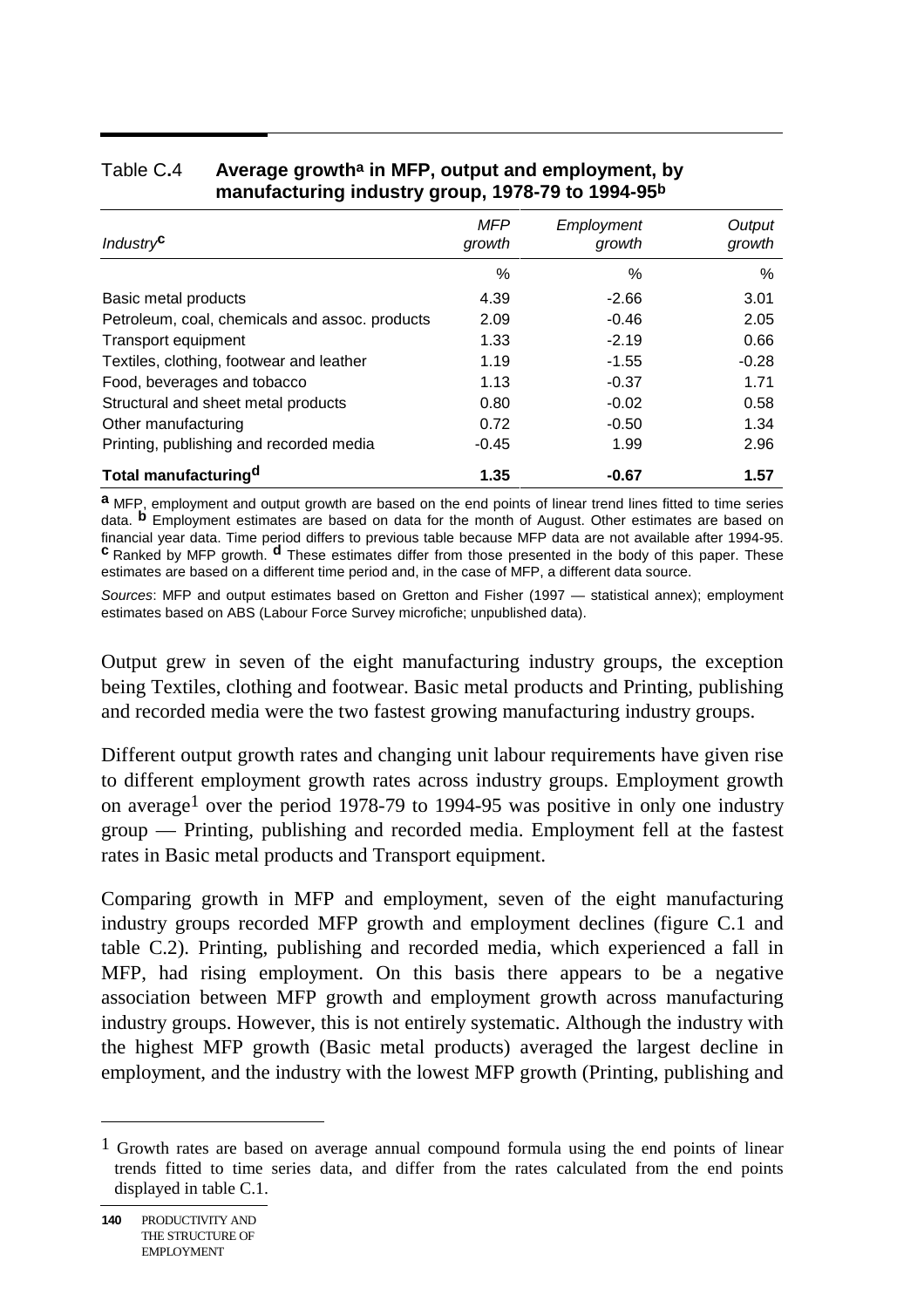recorded media) averaged the highest employment growth, the ranking of changes in MFP across all industry groups does not coincide closely with that of employment change.

Figure C.2 further illustrates the industry variation in MFP and employment growth. With the exception of Printing, publishing and recorded media (the only industry in the segment of *positive* employment growth and negative MFP growth) and Basic metal products (the industry with the highest MFP growth rate), there is relatively little variation in MFP growth compared with the variation in employment growth.

While figure C.2 suggests a negative relationship between MFP growth and employment growth across industries, some caution must be observed in drawing conclusions. First, the two outliers aside, the greater variation in employment decline than in productivity increase suggests there are also other, perhaps stronger, influences on employment decline. Second, while there appears to be some negative association in Manufacturing, it should be remembered that this cannot be extrapolated to broad industry sectors or the economy as a whole. It reflects the general observation that, while associations may be strong or found for aggregate employment, there can be effects at the level of individual industries.

### Figure C**.**3 **Average growth ratesa of MFP and employment, 1978-79 to 1994-95b**



**a** Growth rates are measured using average annual compound formula based on the end points of linear trend lines through time series data. **b** The employment data are averages between August 1978 and August 1994. The MFP data are averages between financial years 1978-79 and 1994-95. **c** The estimates for total manufacturing differ from those presented in the body of this paper. These estimates are based on a different time period and, in the case of MFP, a different data source.

Data sources: Estimates for MFP based on Gretton and Fisher (1997); estimates for employment based on ABS (Labour Force Survey microfiche; unpublished data).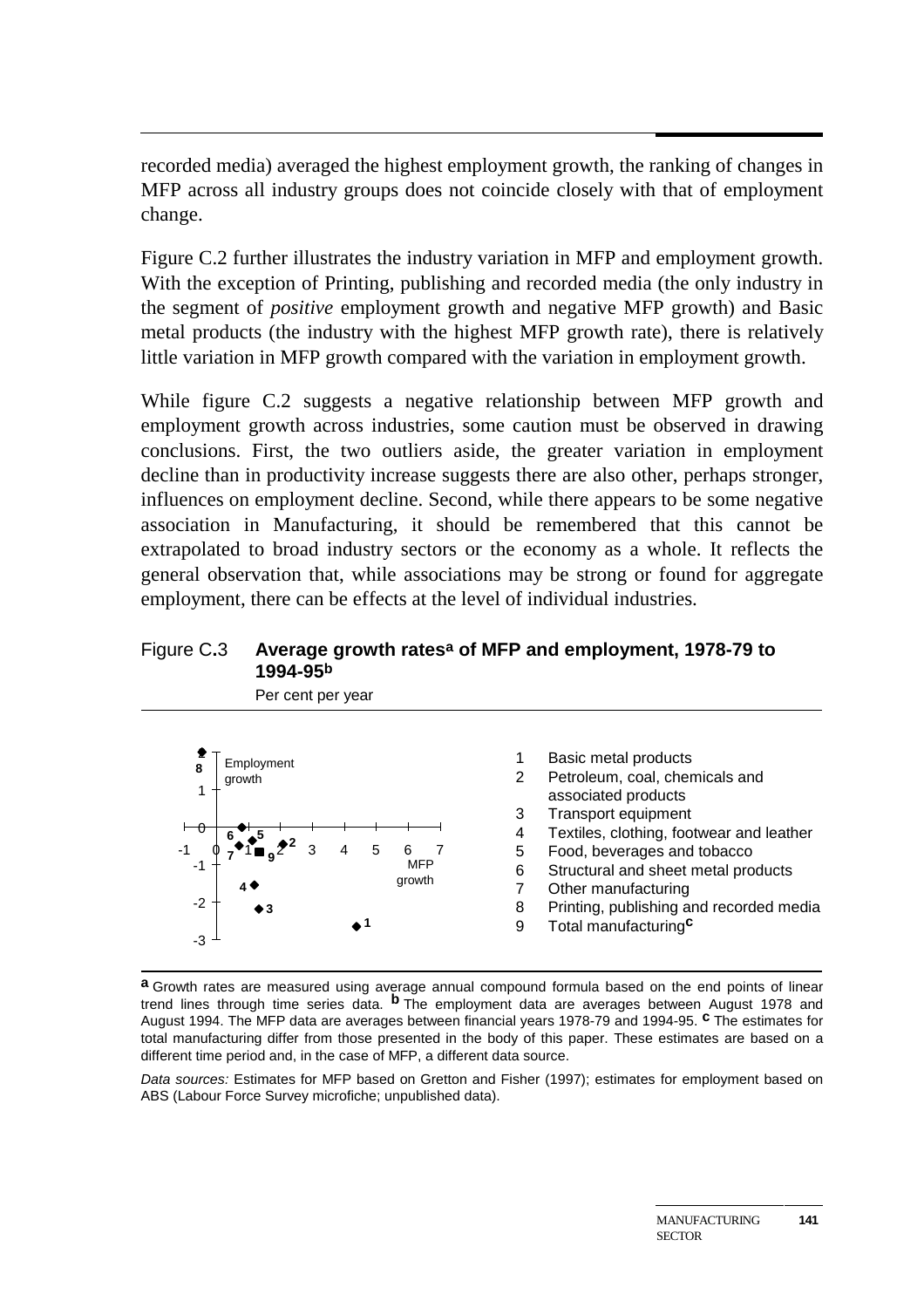# **C.3 Structure of employment among the manufacturing industry groups**

Examination of the structure of employment in the manufacturing industry groups at the same level of detail as the industry divisions is beyond the scope of this paper. However, the broad structure of employment, in terms of age and occupation, is briefly covered below. Two questions are addressed for each characteristic.

- Does the employment profile of the manufacturing industry groups differ from the total manufacturing average and the economywide average?
- Is there an association between MFP growth and the rate of change in the employment profile at the industry group level?

### **Manufacturing employment by age**

The age group profiles of employment in the eight manufacturing industry groups have changed between 1978 and 1997 (table C.3). When these changes are examined in conjunction with the MFP estimates in table C.2, it is possible to see if there is any relationship between the changes in the age profile and MFP growth.

In chapter 5, total manufacturing was shown to have a fairly similar age profile to the economy as a whole. There is some variation in the age profiles among the manufacturing industry groups (looking at the two years in table C.3). For example, Basic metal products has a significantly different age profile compared with total manufacturing. But, the variation in age profiles does not appear to be systematically related to differences in MFP growth across the industry groups. However, there is some tendency for the industry groups with MFP growth below the total manufacturing average to employ larger shares of younger (15-19) and older (60 and over) workers than those industry groups with above average MFP growth. This is a similar pattern to that found when the high productivity growth industry divisions (including total manufacturing) were compared with the low productivity growth industry divisions.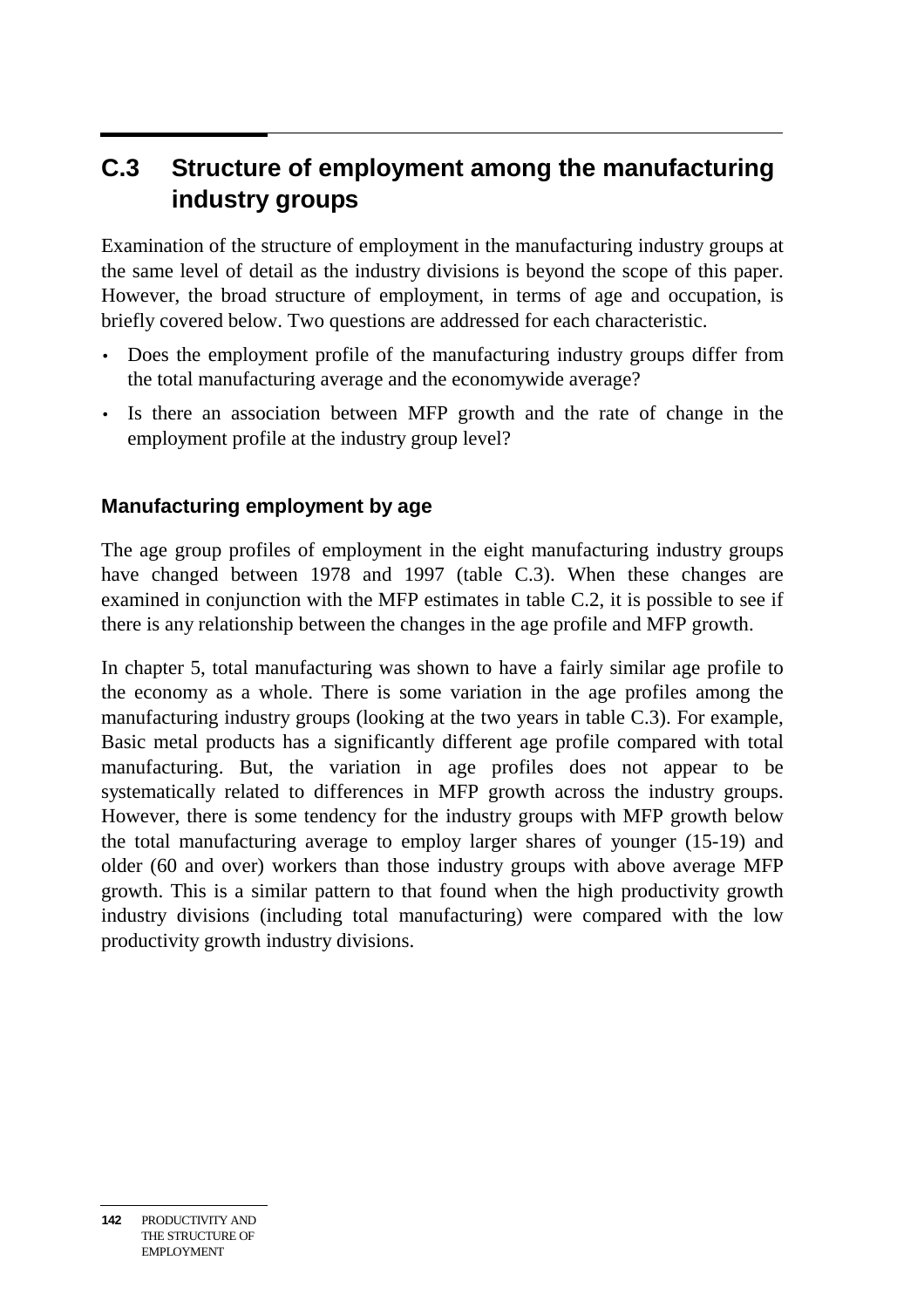|                                                       | 1978   |                                 |             | 1997                            |         | <b>Difference</b> |  |
|-------------------------------------------------------|--------|---------------------------------|-------------|---------------------------------|---------|-------------------|--|
|                                                       |        | Share of<br>industry<br>employ- |             | Share of<br>industry<br>employ- |         | Per               |  |
| Industryb                                             | Number | ment                            | Number      | ment                            | Number  | cent              |  |
|                                                       | 000'   | %                               | <b>'000</b> | %                               | 000'    | $\%$              |  |
| 15-19 age group                                       |        |                                 |             |                                 |         |                   |  |
| Basic metal products                                  | 5.5    | 6.1                             | $2.0*$      | 3.3                             | $-3.5$  | $-63.6$           |  |
| Petroleum, coal, chemicals<br>and associated products | 5.6    | 5.6                             | $2.1*$      | 2.1                             | $-3.5$  | $-62.5$           |  |
| Transport equipment                                   | 12.0   | 9.0                             | $2.7*$      | 2.7                             | $-9.3$  | $-77.5$           |  |
| Textiles, clothing, footwear<br>and leather           | 15.4   | 11.2                            | $1.8*$      | 1.7                             | $-13.6$ | $-88.3$           |  |
| Food, beverages and tobacco                           | 22.9   | 11.8                            | 8.5         | 4.6                             | $-14.4$ | $-62.9$           |  |
| Structural & sheet metal prods                        | 13.8   | 12.8                            | 7.1         | 6.2                             | $-6.7$  | $-48.6$           |  |
| Other manufacturing                                   | 38.3   | 10.6                            | 13.2        | 3.7                             | $-25.1$ | $-65.5$           |  |
| Printing, publishing and<br>recorded media            | 7.3    | 10.3                            | 6.4         | 4.9                             | $-0.9$  | $-12.3$           |  |
| <b>Total manufacturing</b>                            | 120.7  | 10.1                            | 43.8        | 3.8                             | $-76.9$ | $-63.7$           |  |
| <b>Total industries</b>                               | 639.0  | 10.6                            | 553.4       | 6.7                             | $-85.6$ | $-13.4$           |  |
| 20-24 age group                                       |        |                                 |             |                                 |         |                   |  |
| Basic metal products                                  | 13.8   | 15.2                            | $3.6*$      | 5.9                             | $-10.2$ | $-73.9$           |  |
| Petroleum, coal, chemicals<br>and associated products | 11.1   | 11.1                            | 10.3        | 10.2                            | $-0.8$  | $-7.2$            |  |
| Transport equipment                                   | 17.4   | 13.0                            | 13.4        | 13.5                            | $-4.0$  | $-23.0$           |  |
| Textiles, clothing, footwear<br>and leather           | 16.4   | 11.9                            | 8.2         | 8.0                             | $-8.2$  | $-50.0$           |  |
| Food, beverages and tobacco                           | 27.3   | 14.1                            | 26.0        | 14.1                            | $-1.3$  | $-4.8$            |  |
| Structural & sheet metal prods                        | 13.5   | 12.5                            | 13.9        | 12.2                            | 0.4     | 3.0               |  |
| Other manufacturing                                   | 43.8   | 12.2                            | 40.1        | 11.4                            | $-3.7$  | $-8.4$            |  |
| Printing, publishing and<br>recorded media            | 9.7    | 13.7                            | 12.6        | 9.7                             | 2.9     | 29.9              |  |
| Total manufacturing                                   | 153.1  | 12.8                            | 128.3       | 11.2                            | $-24.8$ | $-16.2$           |  |
| <b>Total industries</b>                               | 849.5  | 14.1                            | 941.9       | 11.3                            | 92.4    | 10.9              |  |
| 25-34 age group                                       |        |                                 |             |                                 |         |                   |  |
| Basic metal products                                  | 26.7   | 29.5                            | 14.7        | 24.2                            | $-12.0$ | $-44.9$           |  |
| Petroleum, coal, chemicals<br>and associated products | 25.5   | 25.6                            | 27.8        | 27.7                            | 2.3     | 9.0               |  |
| Transport equipment                                   | 32.2   | 24.1                            | 26.5        | 26.6                            | $-5.7$  | $-17.7$           |  |
| Textiles, clothing, footwear<br>and leather           | 35.6   | 25.8                            | 28.4        | 27.5                            | $-7.2$  | $-20.2$           |  |
| Food, beverages and tobacco                           | 48.3   | 24.9                            | 52.5        | 28.4                            | 4.2     | 8.7               |  |
| Structural & sheet metal prods                        | 27.6   | 25.7                            | 32.5        | 28.5                            | 4.9     | 17.8              |  |
| Other manufacturing                                   | 84.4   | 23.4                            | 101.9       | 28.9                            | 17.5    | 20.7              |  |
| Printing, publishing and<br>recorded media            | 20.2   | 28.5                            | 38.4        | 29.6                            | 18.2    | 90.1              |  |
| Total manufacturing                                   | 300.6  | 25.2                            | 322.6       | 28.2                            | 22.0    | 7.3               |  |

#### Table C**.**5 **Employment by age group, by manufacturing industry group, 1978 and 1997a**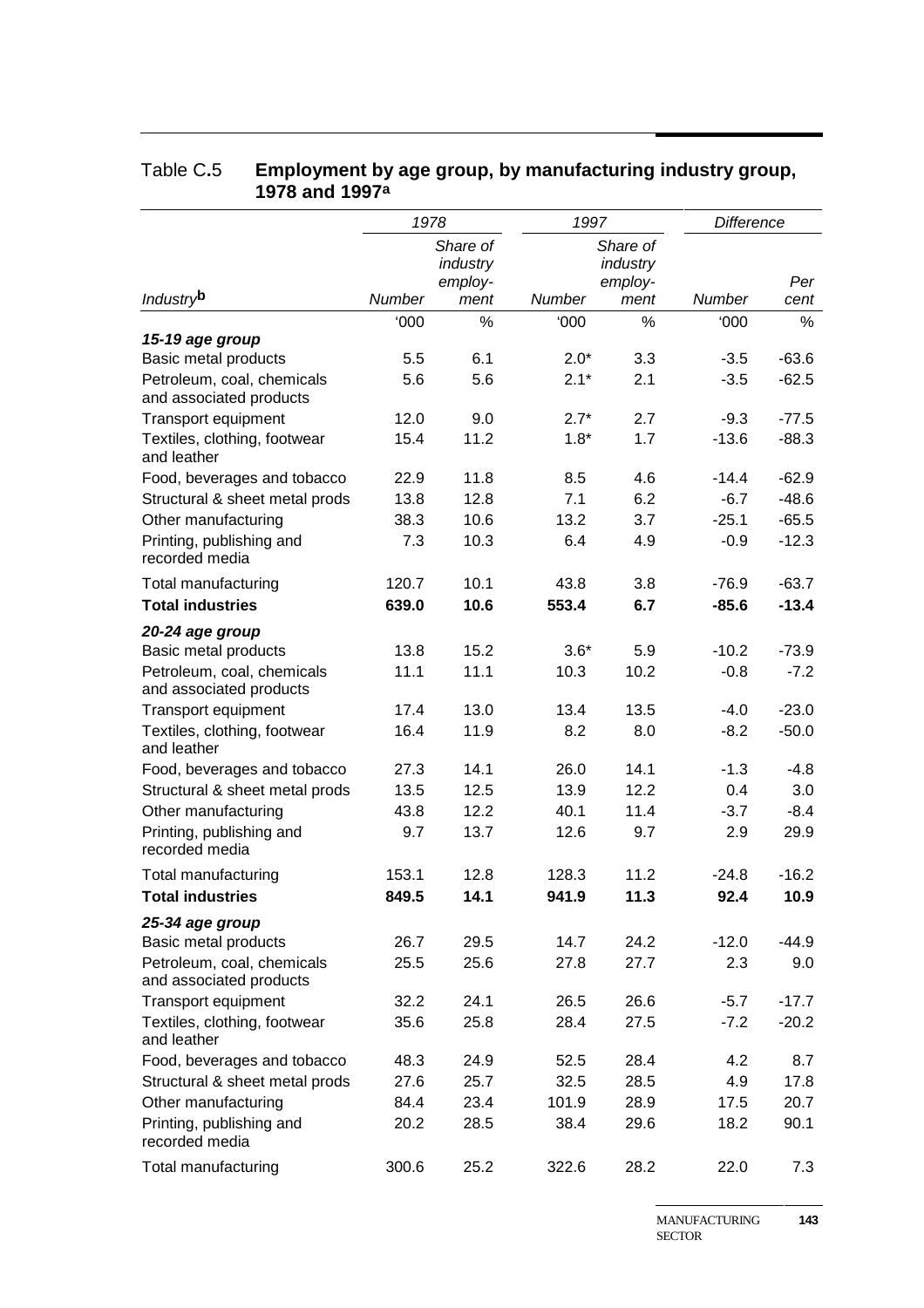| <b>Total industries</b> | 1 592.6 | 26.5 | 2 118.9 | 25.5 | 526.3 | 33.0 |
|-------------------------|---------|------|---------|------|-------|------|
|                         |         |      |         |      |       |      |

(Continued on next page)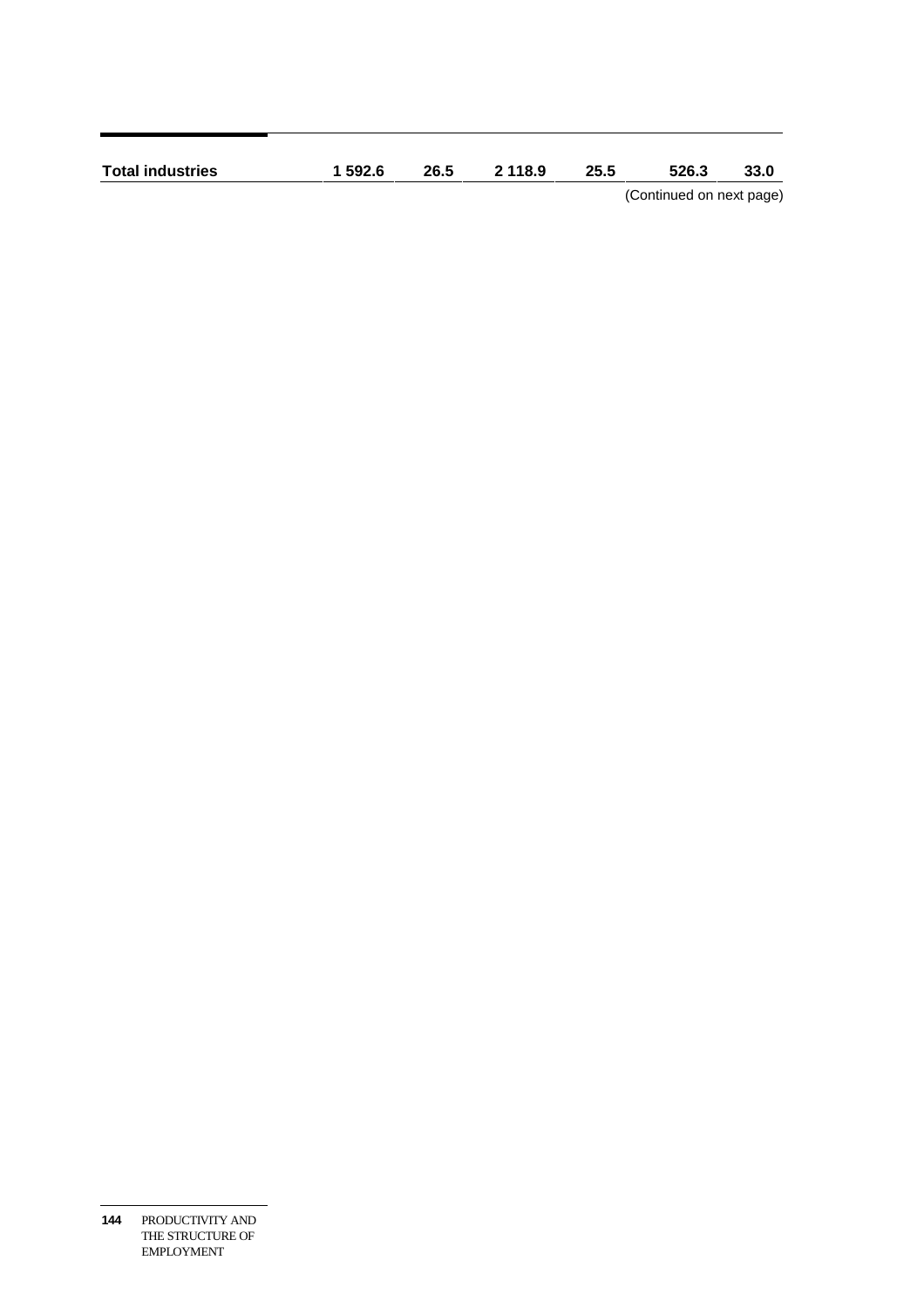|                                                       | 1978        |                      |             | 1997                 |               | <b>Difference</b> |  |
|-------------------------------------------------------|-------------|----------------------|-------------|----------------------|---------------|-------------------|--|
|                                                       |             | Share of<br>industry |             | Share of<br>industry |               |                   |  |
|                                                       | Number      | employ-              | Number      | employ-              |               | Per               |  |
| Industryb                                             |             | ment<br>%            |             | ment<br>$\%$         | <b>Number</b> | cent<br>$\%$      |  |
| 35-44 age group                                       | <b>'000</b> |                      | <b>'000</b> |                      | <b>'000</b>   |                   |  |
| Basic metal products                                  | 17.5        | 19.3                 | 22.8        | 37.5                 | 5.3           | 30.3              |  |
| Petroleum, coal, chemicals<br>and associated products | 25.9        | 26.0                 | 27.2        | 27.1                 | 1.3           | 5.0               |  |
| Transport equipment                                   | 29.0        | 21.7                 | 26.0        | 26.1                 | $-3.0$        | $-10.3$           |  |
| Textiles, clothing, footwear<br>and leather           | 31.2        | 22.6                 | 32.8        | 31.8                 | 1.6           | 5.1               |  |
| Food, beverages and tobacco                           | 41.9        | 21.6                 | 47.7        | 25.8                 | 5.8           | 13.8              |  |
| Structural & sheet metal prods                        | 22.8        | 21.2                 | 29.3        | 25.7                 | 6.5           | 28.5              |  |
| Other manufacturing                                   | 73.2        | 20.3                 | 91.2        | 25.9                 | 18.0          | 24.6              |  |
| Printing, publishing and<br>recorded media            | 15.6        | 22.0                 | 33.3        | 25.7                 | 17.7          | 113.5             |  |
| Total manufacturing                                   | 256.9       | 21.5                 | 310.5       | 27.1                 | 53.6          | 20.9              |  |
| <b>Total industries</b>                               | 1 217.8     | 20.3                 | 2 167.3     | 26.1                 | 949.5         | 78.0              |  |
| 45-54 age group                                       |             |                      |             |                      |               |                   |  |
| Basic metal products                                  | 16.3        | 18.0                 | 13.0        | 21.4                 | $-3.3$        | $-20.2$           |  |
| Petroleum, coal, chemicals<br>and associated products | 19.6        | 19.6                 | 21.7        | 21.6                 | 2.1           | 10.7              |  |
| Transport equipment                                   | 27.4        | 20.5                 | 19.9        | 20.0                 | $-7.5$        | $-27.4$           |  |
| Textiles, clothing, footwear<br>and leather           | 28.3        | 20.5                 | 21.4        | 20.8                 | $-6.9$        | $-24.4$           |  |
| Food, beverages and tobacco                           | 34.8        | 18.0                 | 34.7        | 18.8                 | $-0.1$        | $-0.3$            |  |
| Structural & sheet metal prods                        | 18.0        | 16.7                 | 23.2        | 20.4                 | 5.2           | 28.9              |  |
| Other manufacturing                                   | 70.3        | 19.5                 | 69.9        | 19.8                 | $-0.4$        | $-0.6$            |  |
| Printing, publishing and<br>recorded media            | 10.6        | 15.0                 | 26.5        | 20.4                 | 15.9          | 150.0             |  |
| Total manufacturing                                   | 225.5       | 18.9                 | 230.4       | 20.1                 | 4.9           | 2.2               |  |
| <b>Total industries</b>                               | 1 037.5     | 17.3                 | 1 740.3     | 20.9                 | 702.8         | 67.7              |  |
| 55-59 age group                                       |             |                      |             |                      |               |                   |  |
| Basic metal products                                  | 7.6         | 8.4                  | $2.9*$      | 4.8                  | $-4.7$        | $-61.8$           |  |
| Petroleum, coal, chemicals<br>and associated products | 8.3         | 8.3                  | 7.5         | 7.5                  | $-0.8$        | $-9.6$            |  |
| Transport equipment                                   | 9.5         | 7.1                  | 7.5         | 7.5                  | $-2.0$        | $-21.1$           |  |
| Textiles, clothing, footwear<br>and leather           | 5.4         | 3.9                  | 7.7         | 7.5                  | 2.3           | 42.6              |  |
| Food, beverages and tobacco                           | 10.8        | 5.6                  | 10.2        | 5.5                  | $-0.6$        | $-5.6$            |  |
| Structural & sheet metal prods                        | 6.7         | 6.2                  | 5.2         | 4.6                  | $-1.5$        | $-22.4$           |  |
| Other manufacturing                                   | 29.9        | 8.3                  | 20.7        | 5.9                  | $-9.2$        | $-30.8$           |  |
| Printing, publishing and<br>recorded media            | 4.6         | 6.5                  | 6.3         | 4.9                  | 1.7           | 37.0              |  |
| Total manufacturing                                   | 82.7        | 6.9                  | 67.9        | 5.9                  | $-14.8$       | $-17.9$           |  |
| <b>Total industries</b>                               | 376.8       | 6.3                  | 447.7       | 5.4                  | 70.9          | 18.8              |  |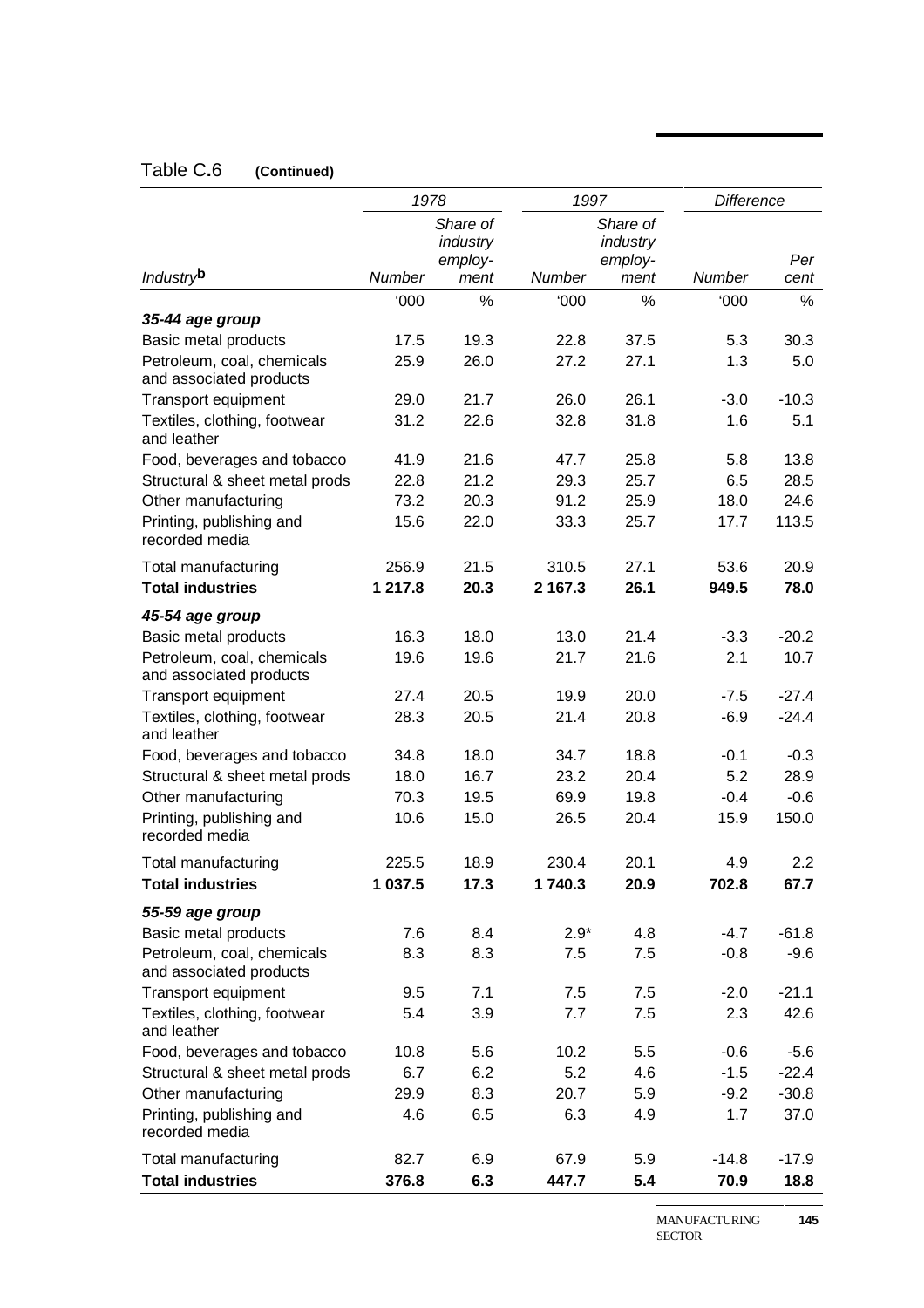|                                                       | 1978        |                      |             | 1997                 |           | <b>Difference</b> |  |
|-------------------------------------------------------|-------------|----------------------|-------------|----------------------|-----------|-------------------|--|
|                                                       |             | Share of<br>industry |             | Share of<br>industry |           |                   |  |
|                                                       |             | employ-              |             | employ-              |           | Per               |  |
| Industry <b>b</b>                                     | Number      | ment                 | Number      | ment                 | Number    | cent              |  |
|                                                       | <b>'000</b> | $\%$                 | <b>'000</b> | %                    | '000      | %                 |  |
| 60 and over age group                                 |             |                      |             |                      |           |                   |  |
| Basic metal products                                  | $3.2*$      | 3.5                  | $1.7*$      | 2.8                  | $-1.5$    | $-46.9$           |  |
| Petroleum, coal, chemicals                            | $3.7*$      | 3.7                  | $3.8*$      | 3.8                  | 0.1       | 2.7               |  |
| and associated products                               |             |                      |             |                      |           |                   |  |
| <b>Transport equipment</b>                            | 6.3         | 4.7                  | $3.4*$      | 3.4                  | $-2.9$    | $-46.0$           |  |
| Textiles, clothing, footwear<br>and leather           | 5.5         | 4.0                  | $2.8*$      | 2.7                  | $-2.7$    | $-49.1$           |  |
| Food, beverages and tobacco                           | 7.7         | 4.0                  | 5.0         | 2.7                  | $-2.7$    | $-35.1$           |  |
| Structural & sheet metal prods                        | 5.3         | 4.9                  | $2.7*$      | 2.4                  | $-2.6$    | $-49.1$           |  |
| Other manufacturing                                   | 20.4        | 5.7                  | 15.5        | 4.4                  | $-4.9$    | $-24.0$           |  |
| Printing, publishing and<br>recorded media            | $2.8*$      | 3.9                  | 6.1         | 4.7                  | 3.3       | 117.9             |  |
| Total manufacturing                                   | 54.8        | 4.6                  | 41.3        | 3.6                  | $-13.5$   | $-24.6$           |  |
| <b>Total industries</b>                               | 292.1       | 4.9                  | 346.1       | 4.2                  | 54.0      | 18.5              |  |
| All age groups                                        |             |                      |             |                      |           |                   |  |
| Basic metal products                                  | 90.5        | 100.0                | 60.8        | 100.0                | $-29.7$   | $-32.8$           |  |
| Petroleum, coal, chemicals<br>and associated products | 99.8        | 100.0                | 100.5       | 100.0                | 0.7       | 0.7               |  |
| Transport equipment                                   | 133.7       | 100.0                | 99.5        | 100.0                | $-34.2$   | $-25.6$           |  |
| Textiles, clothing, footwear<br>and leather           | 137.9       | 100.0                | 103.1       | 100.0                | $-34.8$   | $-25.2$           |  |
| Food, beverages and tobacco                           | 193.6       | 100.0                | 184.6       | 100.0                | $-9.0$    | $-4.6$            |  |
| Structural & sheet metal prods                        | 107.6       | 100.0                | 113.9       | 100.0                | 6.3       | 5.9               |  |
| Other manufacturing                                   | 360.1       | 100.0                | 352.6       | 100.0                | $-7.5$    | $-2.1$            |  |
| Printing, publishing and<br>recorded media            | 70.9        | 100.0                | 129.7       | 100.0                | 58.8      | 82.9              |  |
| Total manufacturing                                   | 1 194.2     | 100.0                | 1 144.7     | 100.0                | $-49.5$   | $-4.1$            |  |
| <b>Total industries</b>                               | 6 005.3     | 100.0                | 8 3 1 5 . 5 | 100.0                | 2 3 1 0.2 | 38.5              |  |

**a** August data. **b** The groups have been ranked by average MFP growth as shown in table C.2. \* Estimate is statistically unreliable (subject to relative standard error of greater than 25 per cent).

Sources: Based on ABS (Labour Force Survey microfiche; unpublished data).

Turning to *growth* in the shares of employment in each age group, figure C.3 presents a series of scatter plots. These plots show average MFP growth against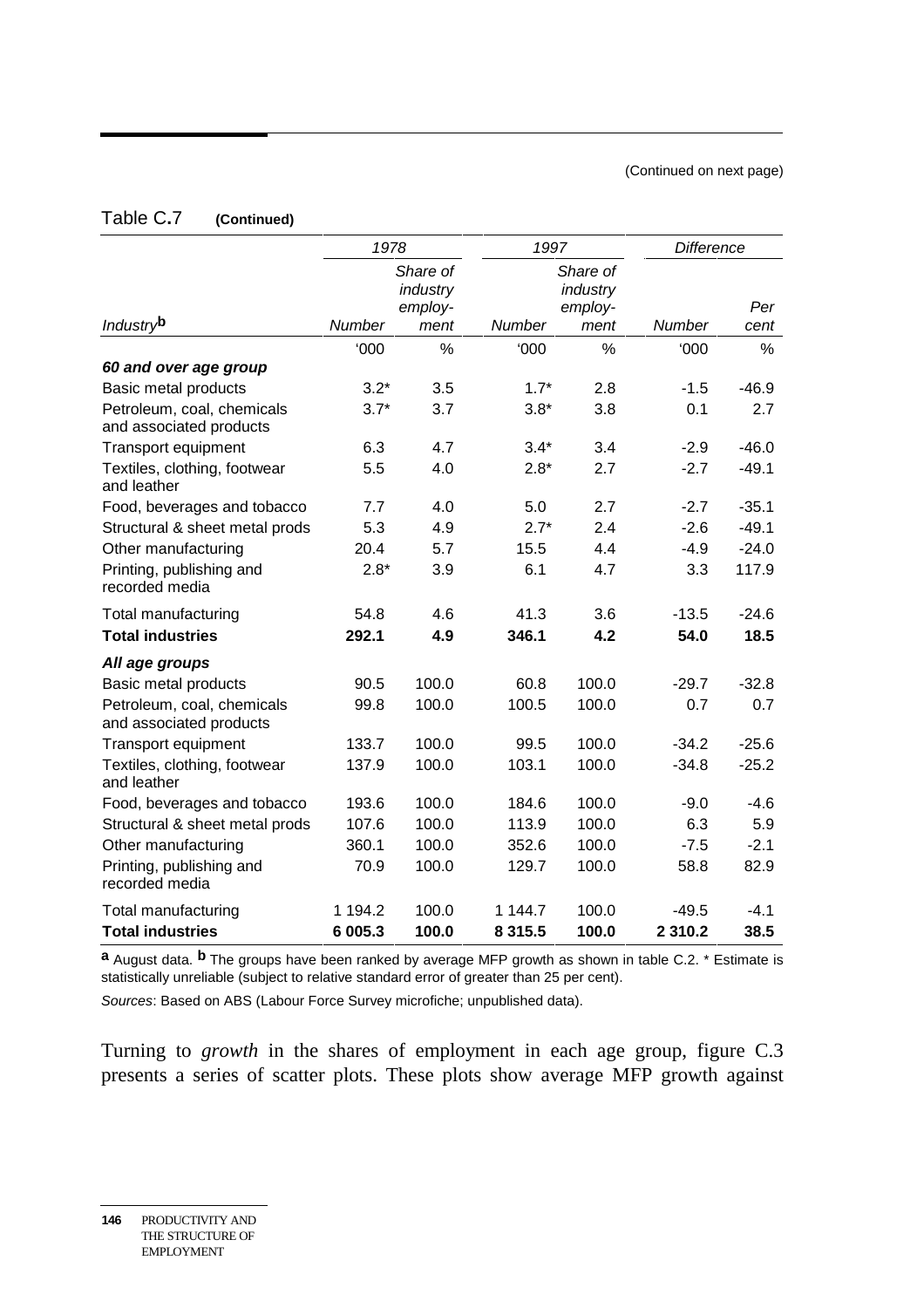average growth in the age group share of industry employment for each manufacturing industry group.2

These scatter plots show that growth in the share of employment in different age groups varies across manufacturing industry groups compared with total manufacturing. The variation is more pronounced in the 15-19 and 20-24 age groups than the remaining age groups. However, only for some groups is the variation in the growth in the age group share of employment significantly correlated with MFP growth.

The statistically significant correlations across manufacturing industry groups generally match the results across industry divisions in the market sector, as presented in chapter 5. Across manufacturing industry groups, the statistically significant correlations are a *negative* correlation between MFP growth and the growth in the share of workers in the 20-24 age group and a *positive* correlation for the 35-44 age group. However, the correlation for the 20-24 age group is driven by Basic metal products. Unlike the industry division analysis, there is no statistically significant correlation for the 15-19 age group.

 $\overline{a}$ 

<sup>2</sup> Particular age groups for some industry groups are excluded because of statistically unreliable employment data.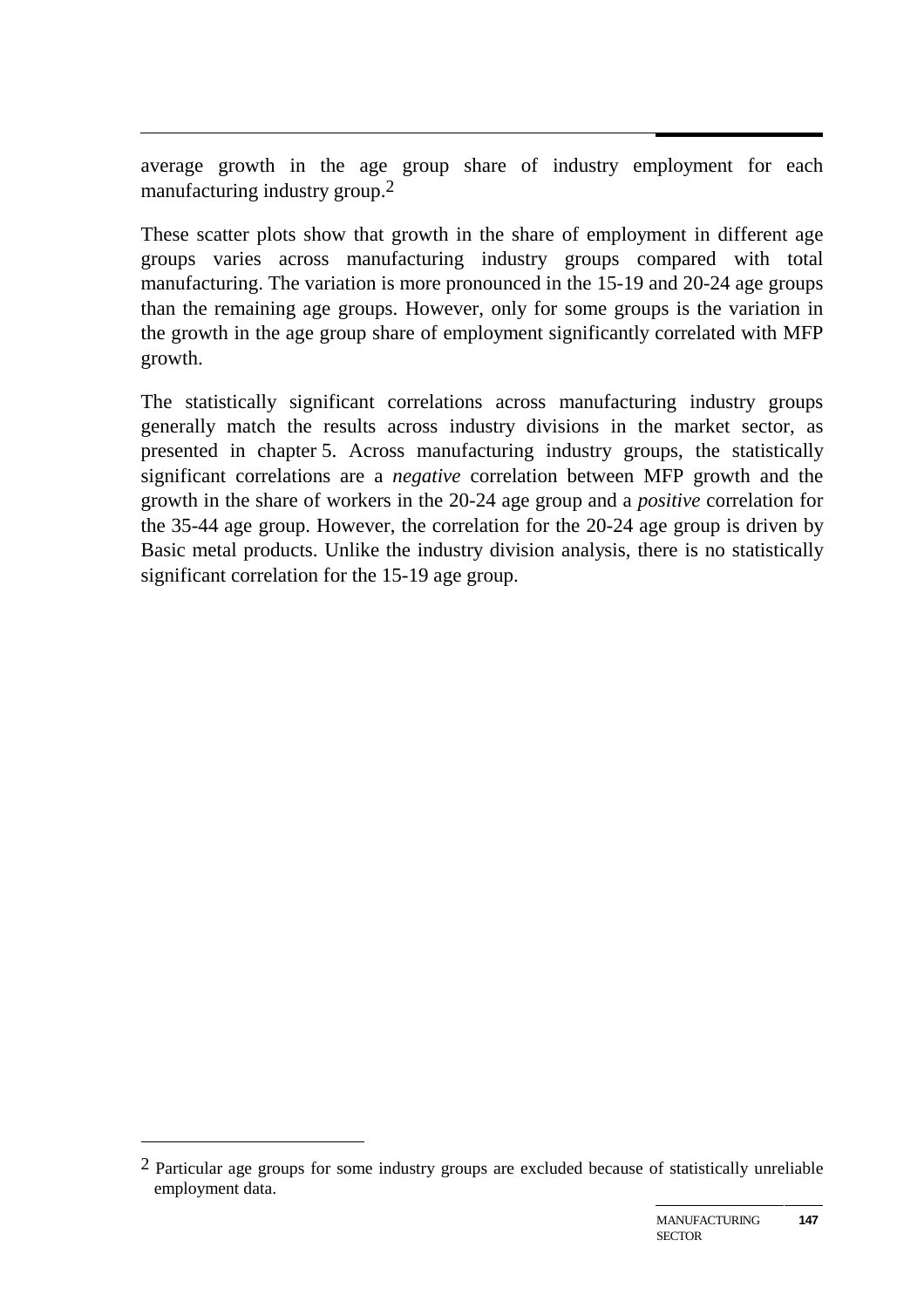### Figure C**.**4 **Average growth ratesa of the share of employment by age groupb and MFP, across manufacturing industry groups, 1978-79 to 1994-95c**



Per cent per year

(Continued on next page)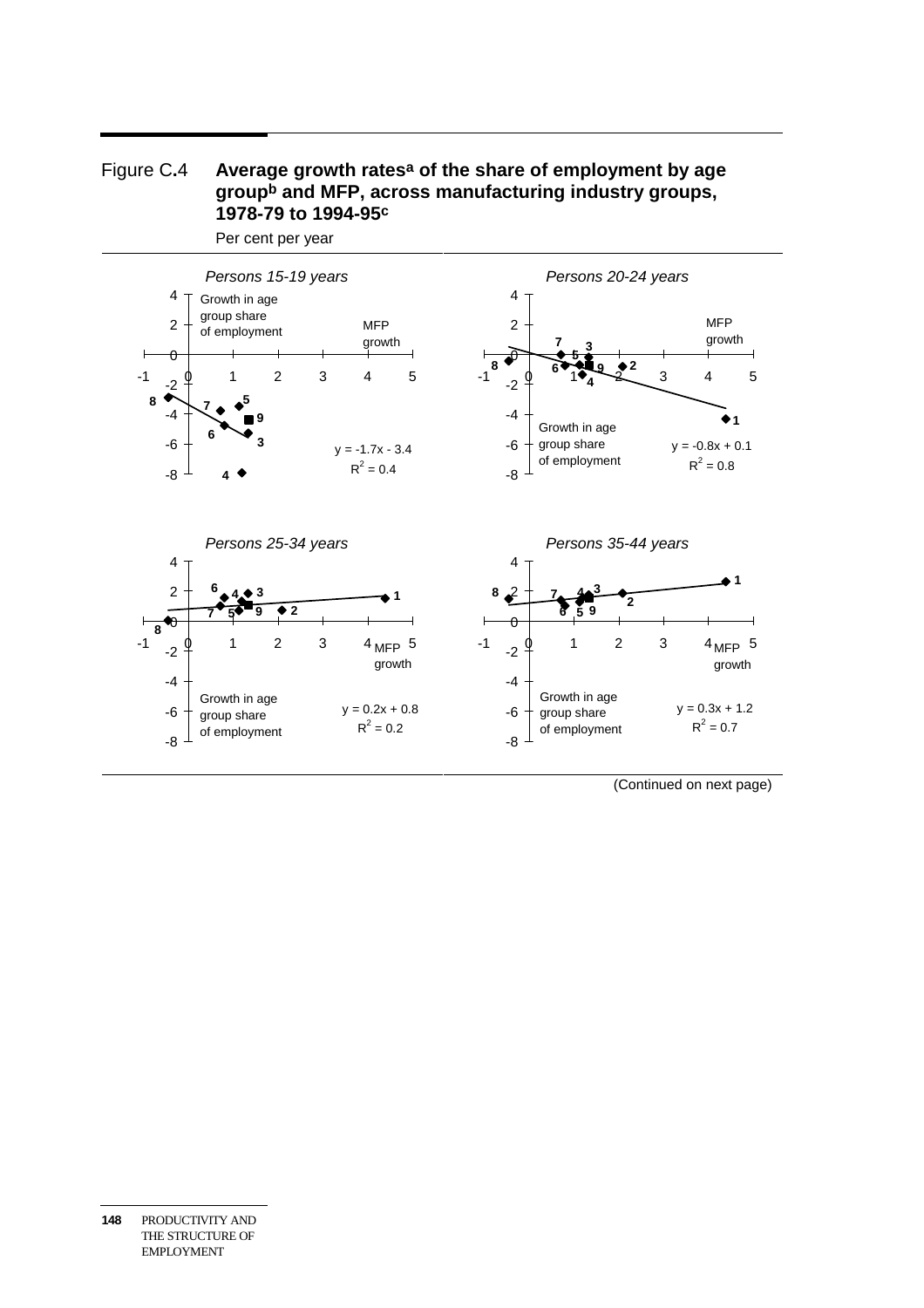#### Figure C.3 **(Continued)**



**a** Growth rates are measured using average annual compound formula based on the end points of linear trend lines through time series data. **b** The charts exclude some employment data because the ABS estimates of employment in some age groups are statistically unreliable (subject to relative standard error of greater than 25 per cent). Insufficient observations were available for the 60 and over age group. Data for the 15-19 age group were excluded for Basic metal products and Petroleum, coal, chemicals and associated products. **c** The employment data are averages between August 1978 and August 1994. The MFP data are averages between financial years 1978-79 and 1994-95. The period used in this figure differs from table C.3 because MFP estimates are not available after 1994-95. The different period, together with the use of trend lines to calculate the growth rates for this figure, accounts for the differences in the direction of change between this figure and the table. **d** Total manufacturing is not included in the estimation of the equation.

Data sources: Estimates for MFP are from Gretton and Fisher (1997 – statistical annex); estimates for employment based on ABS (Labour force survey microfiche; unpublished data).

### **Manufacturing employment by occupation**

The size and proportion of employment in each skill-based occupation group<sup>3</sup> for the eight manufacturing industry groups has changed over the period 1986 to 1995 (table C.4).The change in total manufacturing employment differs from that shown in table C.1. Over the period shown in table C.4, manufacturing employment has fallen by only a small amount.

Table C.4, together with table C.2, enables an examination of the relationship between the occupational composition of employment and MFP growth.

In chapter 4, it was noted that total manufacturing had an above average proportion of workers in high-skilled blue collar (HSBC) and low-skilled blue collar (LSBC)

 $\overline{a}$ 

<sup>3</sup> These groups are defined in chapter 4.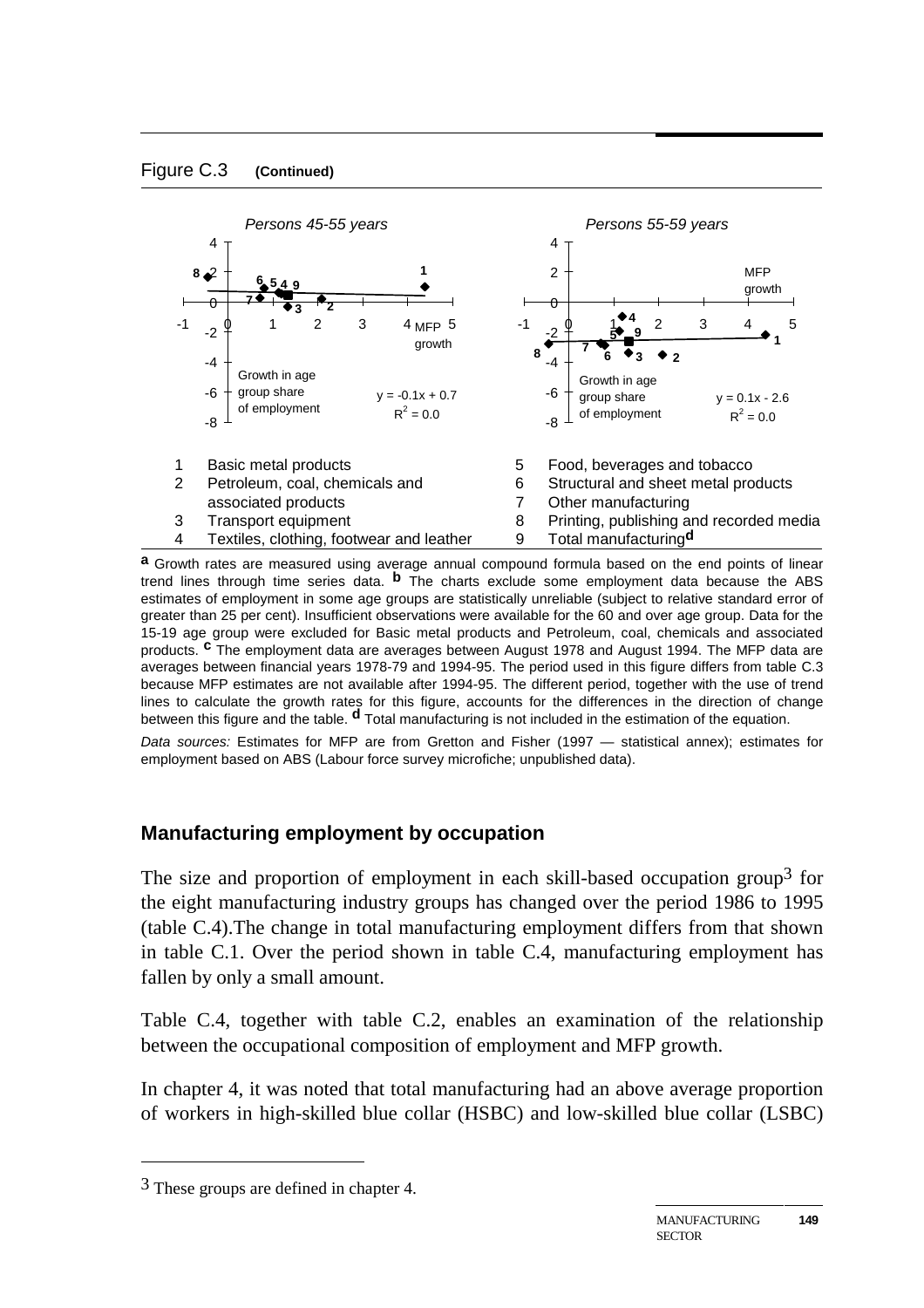occupations and a below average proportion of workers in high-skilled white collar (HSWC) and low-skilled white collar (LSWC) occupations.

Overall, most manufacturing industry groups have similar occupational structures to total manufacturing. However, there is some variation across the industry groups.

- Printing, publishing and recorded media had less than half the share of LSBC employment of total manufacturing. Textiles, clothing, footwear and leather and Food, beverages and tobacco had significantly higher LSBC shares than total manufacturing.
- Textiles, clothing, footwear and leather, Petroleum, coal, chemicals and associated products and Food, beverages and tobacco had lower proportions of HSBC employment than total manufacturing. Transport equipment had a significantly higher share.
- Petroleum, coal, chemicals and associated products and Printing, publishing and recorded media had higher shares of their workforces in HSWC and LSWC occupations than total manufacturing. Textile, clothing, footwear and leather and Transport equipment had lower proportions than the total manufacturing average.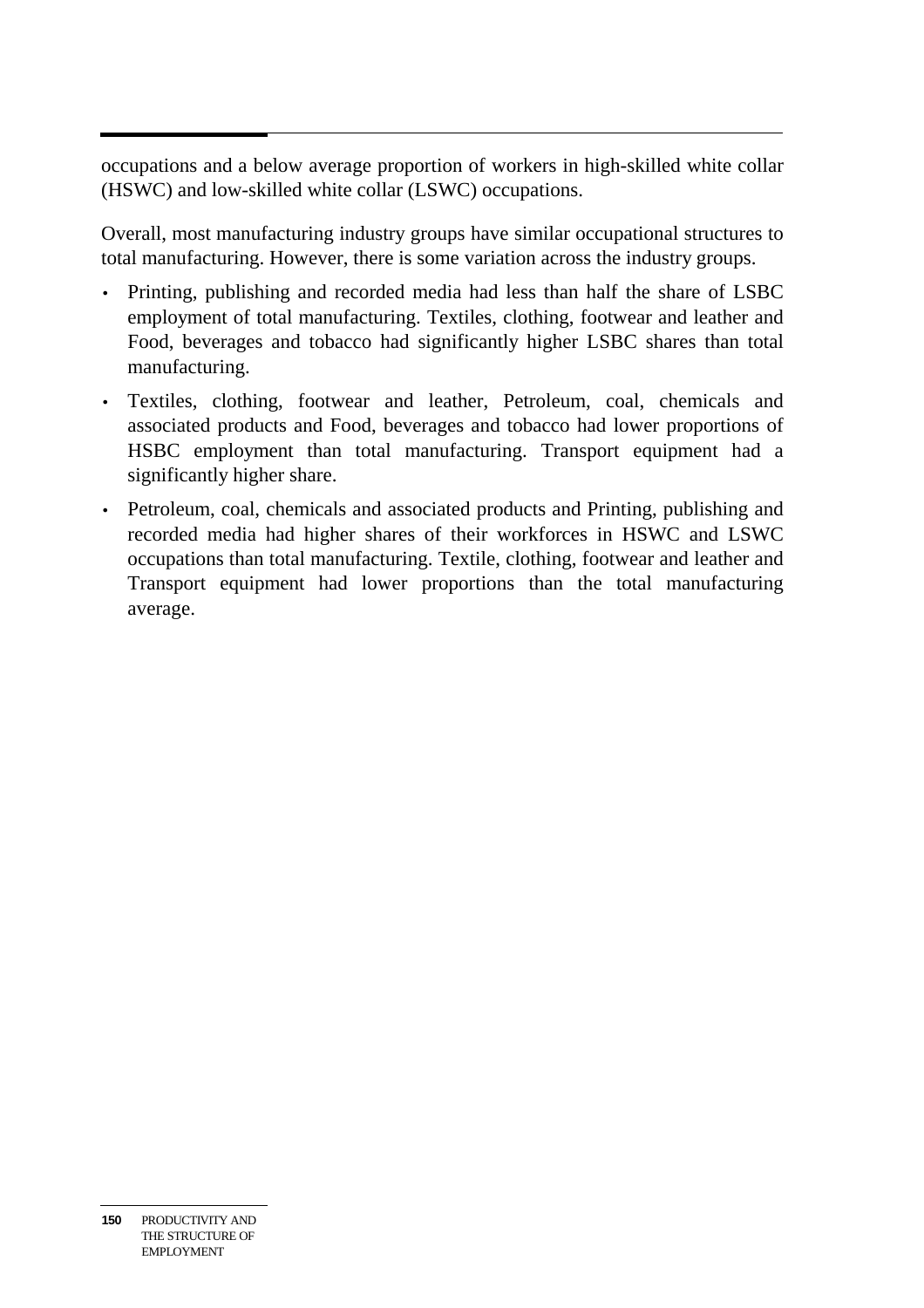|                                                       | 1986        |                                 |         | 1995                            |             | <b>Difference</b> |  |
|-------------------------------------------------------|-------------|---------------------------------|---------|---------------------------------|-------------|-------------------|--|
|                                                       |             | Share of<br>industry<br>employ- |         | Share of<br>industry<br>employ- |             | Per               |  |
| Industryb                                             | Number      | ment                            | Number  | ment                            | Number      | cent              |  |
|                                                       | <b>'000</b> | %                               | '000    | $\%$                            | <b>'000</b> | $\%$              |  |
| High-skilled white collar employment                  |             |                                 |         |                                 |             |                   |  |
| Basic metal products                                  | 12.5        | 17.0                            | 10.3    | 16.5                            | $-2.2$      | $-17.6$           |  |
| Petroleum, coal, chemicals<br>and associated products | 22.5        | 21.8                            | 25.4    | 25.7                            | 2.9         | 12.9              |  |
| <b>Transport equipment</b>                            | 12.6        | 10.5                            | 15.7    | 16.8                            | 3.1         | 24.6              |  |
| Textiles, clothing, footwear<br>and leather           | 13.6        | 10.4                            | 11.7    | 11.4                            | $-1.9$      | $-14.0$           |  |
| Food, beverages and tobacco                           | 23.0        | 14.4                            | 23.8    | 12.3                            | 0.8         | 3.5               |  |
| Structural & sheet metal prods                        | 15.6        | 15.6                            | 14.1    | 12.0                            | $-1.5$      | $-9.6$            |  |
| Other manufacturing                                   | 48.5        | 14.7                            | 61.7    | 18.1                            | 13.2        | 27.2              |  |
| Printing, publishing and<br>recorded media            | 21.2        | 20.7                            | 26.9    | 25.1                            | 5.7         | 26.9              |  |
| Total manufacturing <sup>c</sup>                      | 169.5       | 15.2                            | 189.8   | 17.0                            | 20.3        | 12.0              |  |
| <b>Total industries</b>                               | 1997.0      | 28.9                            | 2 488.9 | 30.3                            | 491.9       | 24.6              |  |
| High-skilled blue collar employment                   |             |                                 |         |                                 |             |                   |  |
| Basic metal products                                  | 22.5        | 30.7                            | 17.2    | 27.6                            | $-5.3$      | $-23.6$           |  |
| Petroleum, coal, chemicals<br>and associated products | 9.1         | 8.8                             | 8.3     | 8.4                             | $-0.8$      | $-8.8$            |  |
| Transport equipment                                   | 55.3        | 46.2                            | 37.1    | 39.7                            | $-18.2$     | $-32.9$           |  |
| Textiles, clothing, footwear<br>and leather           | 21.0        | 16.1                            | 18.5    | 18.0                            | $-2.5$      | $-11.9$           |  |
| Food, beverages and tobacco                           | 30.5        | 19.1                            | 30.3    | 15.7                            | $-0.2$      | $-0.7$            |  |
| Structural & sheet metal prods                        | 39.6        | 39.5                            | 45.9    | 39.0                            | 6.3         | 15.9              |  |
| Other manufacturing                                   | 120.0       | 36.4                            | 113.6   | 33.2                            | $-6.4$      | $-5.3$            |  |
| Printing, publishing and<br>recorded media            | 37.2        | 36.4                            | 35.5    | 33.1                            | $-1.7$      | $-4.6$            |  |
| Total manufacturing <sup>c</sup>                      | 335.2       | 30.0                            | 306.7   | 27.4                            | $-28.5$     | $-8.5$            |  |
| <b>Total industries</b>                               | 1 159.4     | 16.8                            | 1 192.2 | 14.5                            | 32.8        | 2.8               |  |
| Low-skilled white collar employment                   |             |                                 |         |                                 |             |                   |  |
| Basic metal products                                  | 6.7         | 9.1                             | 7.0     | 11.2                            | 0.3         | 4.5               |  |
| Petroleum, coal, chemicals<br>and associated products | 20.4        | 19.8                            | 20.0    | 20.2                            | $-0.4$      | $-2.0$            |  |
| Transport equipment                                   | 10.2        | 8.5                             | 10.7    | 11.5                            | 0.5         | 4.9               |  |
| Textiles, clothing, footwear<br>and leather           | 14.0        | 10.7                            | 10.0    | 9.8                             | $-4.0$      | $-28.6$           |  |
| Food, beverages and tobacco                           | 27.4        | 17.2                            | 32.5    | 16.8                            | 5.1         | 18.6              |  |
| Structural & sheet metal prods                        | 14.0        | 14.0                            | 21.0    | 17.8                            | 7.0         | 50.0              |  |
| Other manufacturing                                   | 49.0        | 14.9                            | 49.9    | 14.6                            | 0.9         | 1.8               |  |
| Printing, publishing and<br>recorded media            | 26.7        | 26.1                            | 28.5    | 26.6                            | 1.8         | 6.7               |  |
| Total manufacturing <sup>c</sup>                      | 168.4       | 15.1                            | 179.6   | 16.1                            | 11.2        | 6.7               |  |

#### Table C**.**8 **Employment by occupation group, by manufacturing industry group, 1986 and 1995a**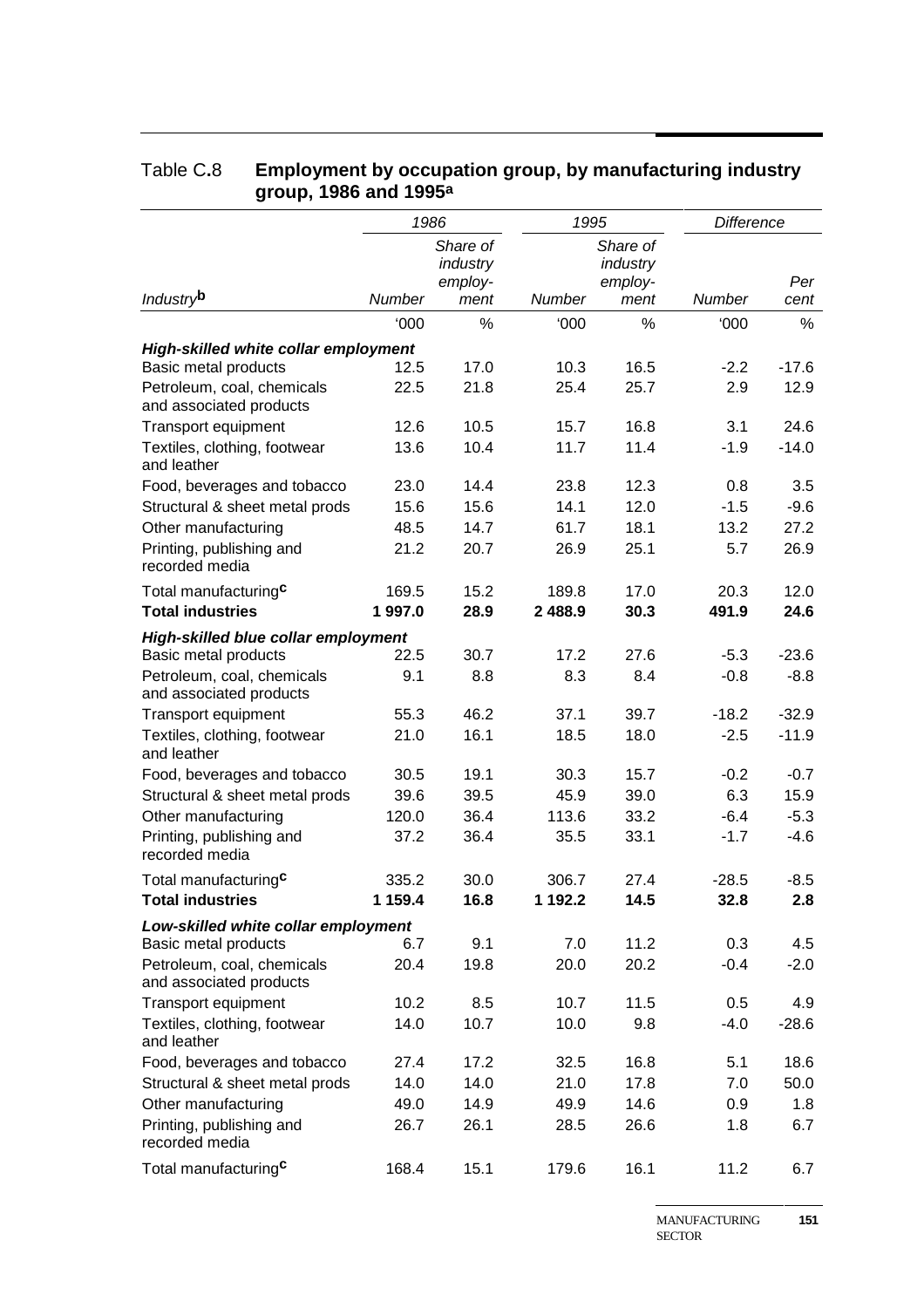| <b>Total industries</b> | 2 148.9 | 31.1 | 2 732.5 | 33.3 | 583.6 | 27.2 |
|-------------------------|---------|------|---------|------|-------|------|
|                         |         |      |         |      |       |      |

(Continued on next page)

#### Table C**.**9 **(Continued)**

|                                                       | 1986      |                      |             | 1995                 |             | <b>Difference</b> |  |
|-------------------------------------------------------|-----------|----------------------|-------------|----------------------|-------------|-------------------|--|
|                                                       |           | Share of<br>industry |             | Share of<br>industry |             |                   |  |
|                                                       |           | employ-              |             | employ-              |             | Per               |  |
| Industryb                                             | Number    | ment                 | Number      | ment                 | Number      | cent              |  |
|                                                       | '000      | $\%$                 | <b>'000</b> | $\%$                 | <b>'000</b> | %                 |  |
| Low-skilled blue collar employment                    |           |                      |             |                      |             |                   |  |
| Basic metal products                                  | 31.7      | 43.2                 | 27.9        | 44.7                 | $-3.8$      | $-12.0$           |  |
| Petroleum, coal, chemicals<br>and associated products | 51.2      | 49.6                 | 45.1        | 45.6                 | $-6.1$      | $-11.9$           |  |
| Transport equipment                                   | 41.5      | 34.7                 | 29.9        | 32.0                 | $-11.6$     | $-28.0$           |  |
| Textiles, clothing, footwear<br>and leather           | 81.8      | 62.7                 | 62.3        | 60.8                 | $-19.5$     | $-23.8$           |  |
| Food, beverages and tobacco                           | 78.7      | 49.3                 | 106.3       | 55.1                 | 27.6        | 35.1              |  |
| Structural & sheet metal prods                        | 31.1      | 31.0                 | 36.8        | 31.2                 | 5.7         | 18.3              |  |
| Other manufacturing                                   | 112.2     | 34.0                 | 116.6       | 34.1                 | 4.4         | 3.9               |  |
| Printing, publishing and<br>recorded media            | 17.1      | 16.7                 | 16.3        | 15.2                 | $-0.8$      | $-4.7$            |  |
| Total manufacturing <sup>C</sup>                      | 445.3     | 39.8                 | 441.1       | 39.5                 | $-4.2$      | $-0.9$            |  |
| <b>Total industries</b>                               | 1613.4    | 23.3                 | 1804.2      | 22.0                 | 190.8       | 11.8              |  |
| <b>All occupations</b>                                |           |                      |             |                      |             |                   |  |
| Basic metal products                                  | 73.4      | 100.0                | 62.4        | 100.0                | $-11.0$     | $-15.0$           |  |
| Petroleum, coal, chemicals<br>and associated products | 103.2     | 100.0                | 98.8        | 100.0                | $-4.4$      | $-4.3$            |  |
| Transport equipment                                   | 119.6     | 100.0                | 93.4        | 100.0                | $-26.2$     | $-21.9$           |  |
| Textiles, clothing, footwear<br>and leather           | 130.4     | 100.0                | 102.5       | 100.0                | $-27.9$     | $-21.4$           |  |
| Food, beverages and tobacco                           | 159.6     | 100.0                | 192.9       | 100.0                | 33.3        | 20.9              |  |
| Structural & sheet metal prods                        | 100.3     | 100.0                | 117.8       | 100.0                | 17.5        | 17.4              |  |
| Other manufacturing                                   | 329.7     | 100.0                | 341.8       | 100.0                | 12.1        | 3.7               |  |
| Printing, publishing and<br>recorded media            | 102.2     | 100.0                | 107.2       | 100.0                | 5.0         | 4.9               |  |
| Total manufacturing <sup>c</sup>                      | 1 1 1 8.4 | 100.0                | 1 1 1 7 . 3 | 100.0                | $-1.1$      | $-0.1$            |  |
| <b>Total industries</b>                               | 6918.6    | 100.0                | 8 217.7     | 100.0                | 1 299.1     | 18.8              |  |

**a** August data. **b** The groups have been ranked by average MFP growth in table C.2. **c** Total manufacturing for 1986 in this table will differ from table 4.4. The numbers in this table are based on ASIC data reclassified into ANZSIC by the ABS using more sophisticated concordances than those used for table 4.4.

Sources: Based on ABS (Labour Force Survey microfiche; unpublished data).

Over the period 1986-87 to 1994-95, five industries had MFP growth above that for total manufacturing — Basic metal products, Transport equipment, Petroleum, coal, chemicals and associated products, Food, beverages and tobacco and Structural and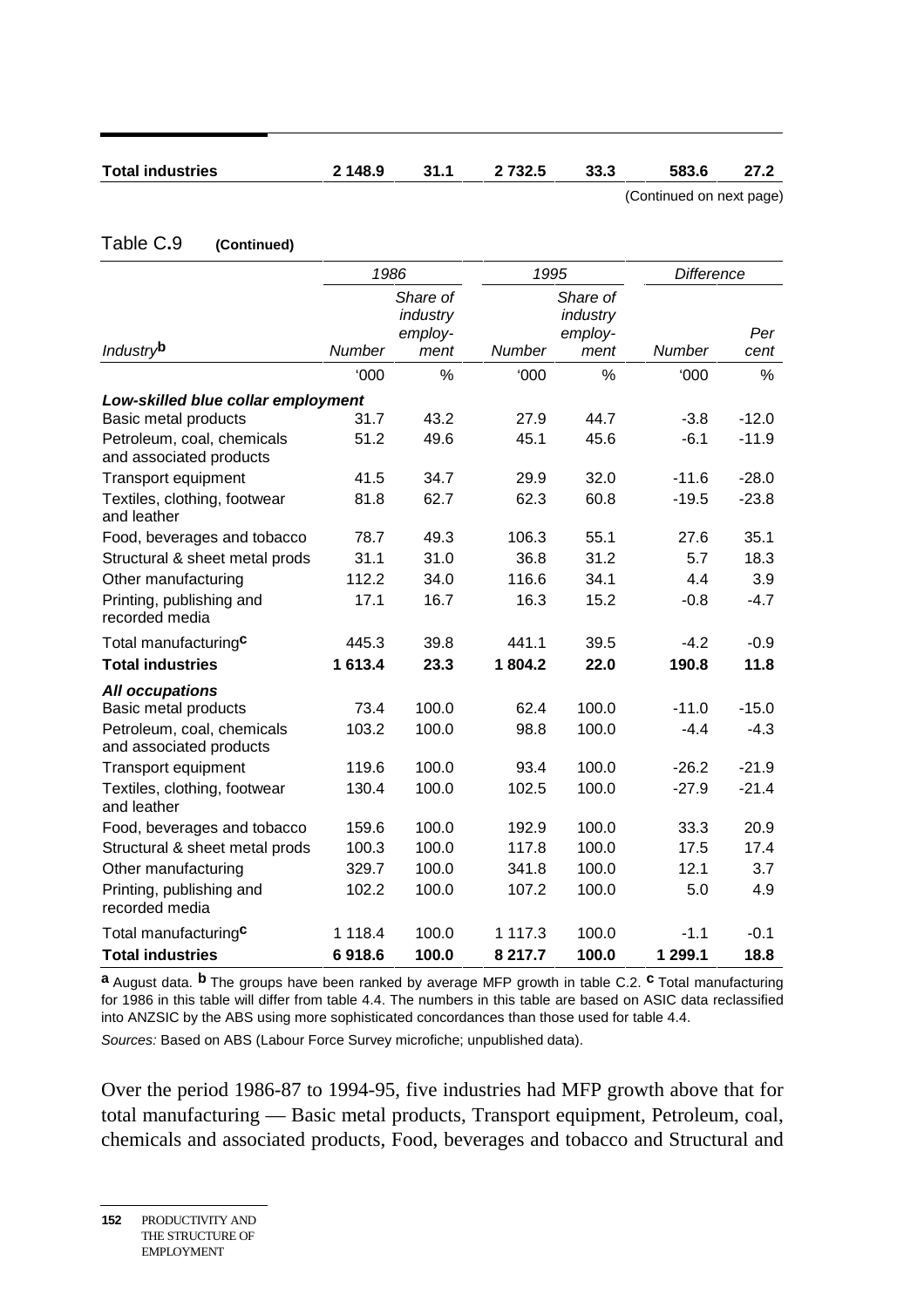sheet metal products. The remainder of the manufacturing industry groups had MFP growth below the total manufacturing average.4

In general, no systematic association between MFP growth and the occupational structure of employment was found for the manufacturing industry groups. The pattern among most of these industry groups is a high proportion of employees working in HSBC and LSBC occupations. This is similar to the profile of total manufacturing. As in chapter 4, occupational structures are likely to be more related to the nature of the activities of an industry.

The relationship between *growth* in the share of workers in each occupation group and MFP growth is examined using scatter plots (figure C.4). There is a great deal of variation in the growth in occupation group shares of employment across the manufacturing industry groups compared with total manufacturing, particularly for the HSWC and LSWC groups.

Unlike chapter 4, where a positive correlation between growth in the share of HSWC employment and MFP growth across market sector industries was found, no statistically significant correlations were found across manufacturing industry groups.

 $4$  This is different to age, which uses the longer period of 1978-79 to 1994-95. Over the longer period, only two industries had MFP growth above that for total manufacturing — Basic metal products and Petroleum, coal, chemicals and associated products.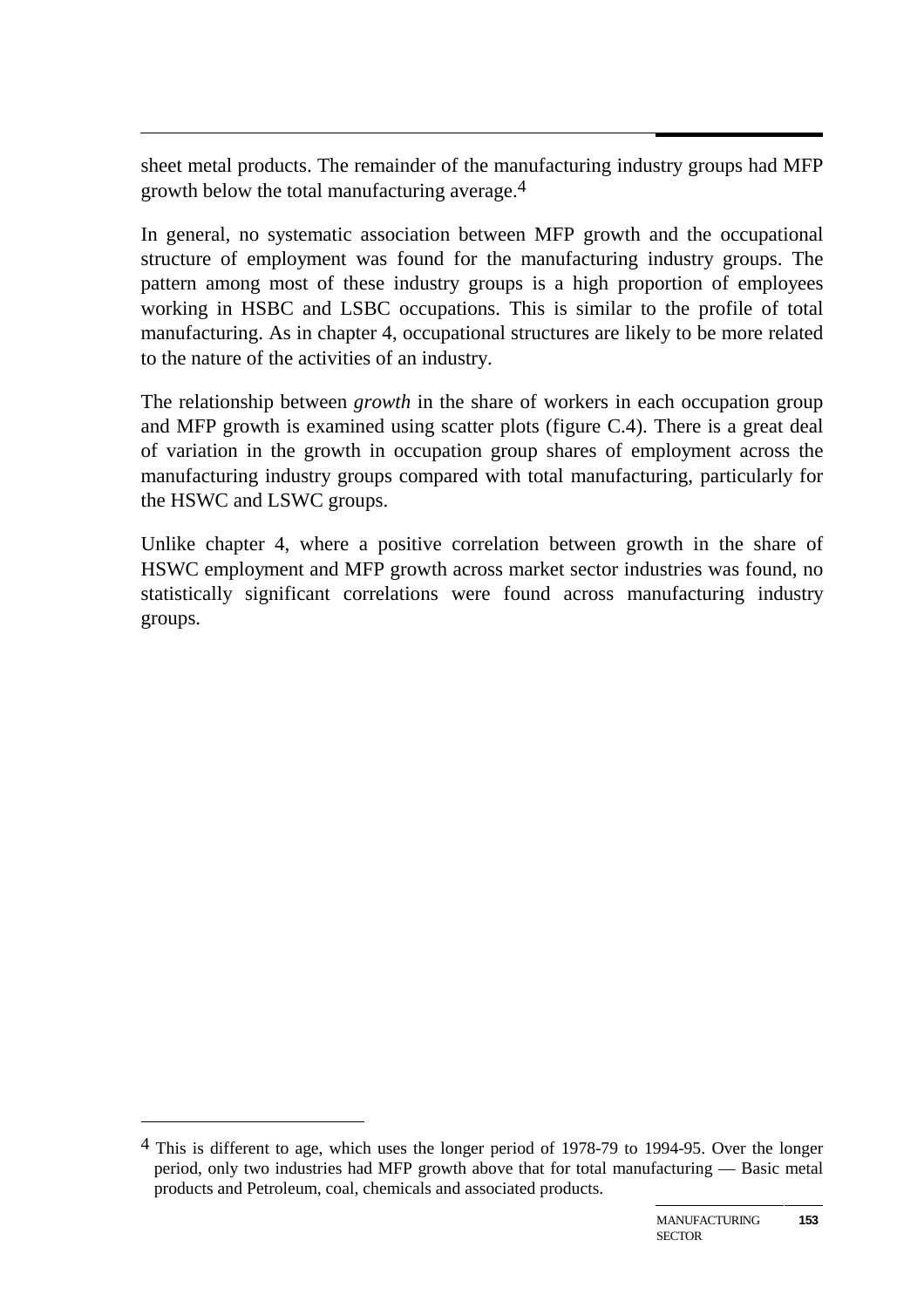#### Figure C**.**5 **Average growth ratesa of the share of employment by occupation group and MFP, across manufacturing industry groups, 1986-87 to 1994-95b** Per cent per year



**a** Growth rates for MFP and employment are measured using average annual compound formula based on the end points of linear trend lines through time series data. **b** The employment data are averages between August 1986 and August 1994. The MFP data are averages between financial years 1986-87 and 1994-95. The period used in this figure differs from table C.4 because MFP estimates are not available after 1994-95. The different period, together with the use of trend lines to calculate the growth rates for this figure, accounts for the differences in the direction of change between this figure and the table. **c** Total manufacturing is not included in the estimation of the equation.

Data sources: Estimates for MFP are from Gretton and Fisher (1997); estimates for employment based on ABS (Labour Force Survey microfiche; unpublished data).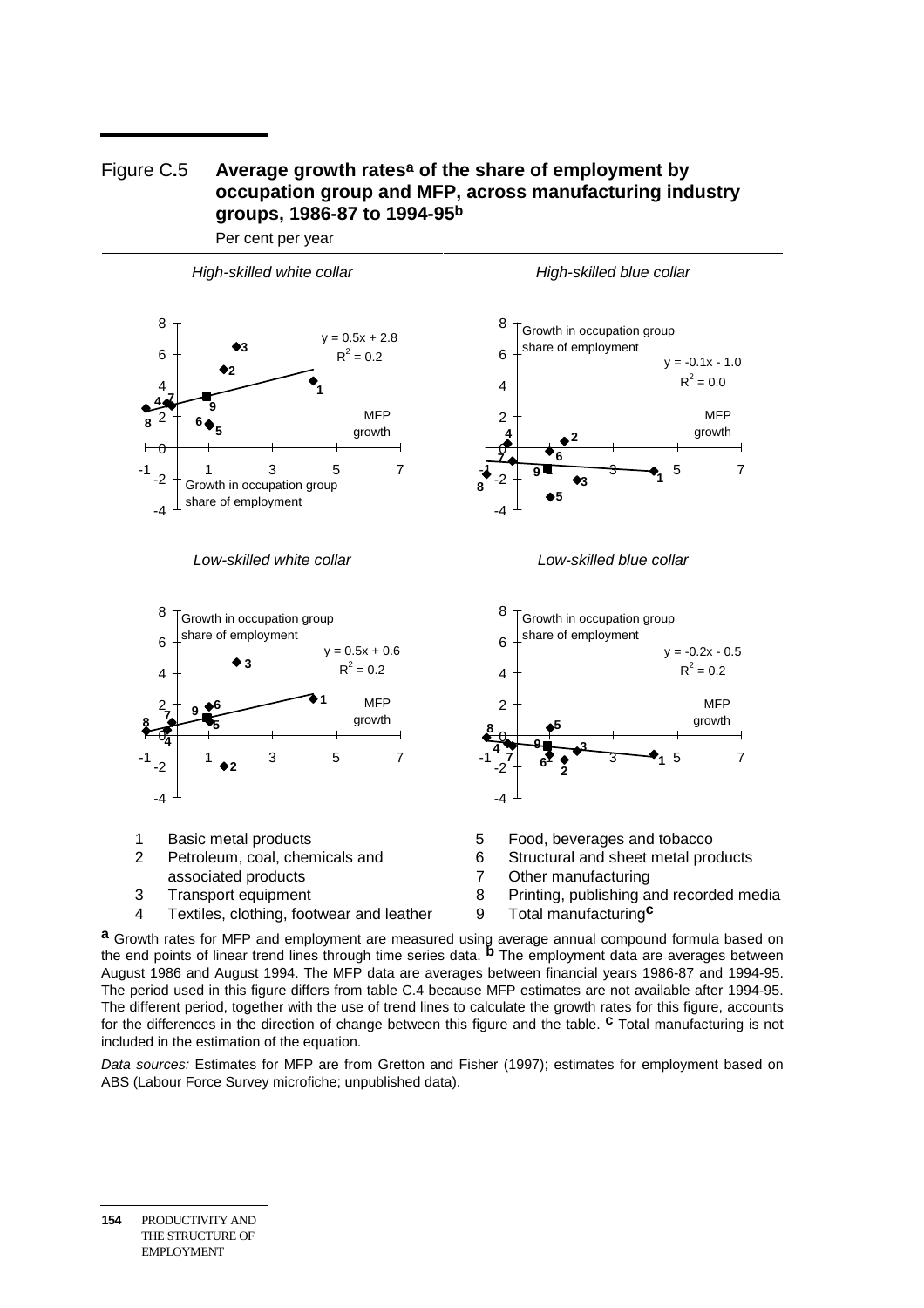# References

- ABS (Australian Bureau of Statistics) 1986, *Australian Standard Classification of Occupations (first edition)*, Cat. no. 1222.0, ABS, Canberra.
- —— 1988, *Alternative Working Arrangements, Australia*, Cat. no. 6341.0, ABS, Canberra.
- —— 1993a, *Australian and New Zealand Standard Industrial Classification, 1993 Edition*, Cat. no. 1292.0, ABS, Canberra.
- —— 1993b, *Transition from Education to Work, Australia,* Cat. no. 6227.0, May, ABS, Canberra.
- —— 1994, *Weekly Earnings of Employees (Distribution), Australia*, Cat. no. 6310.0, ABS, Canberra.
- —— 1997a, *Australian National Accounts, 1995-96*, Cat. no. 5204.0, ABS, Canberra.
- —— 1997b, *Australian National Accounts, Multifactor Productivity, 1995-96*, Cat. no. 5234.0, ABS, Canberra.
- —— 1997c, *Labour Force, Australia*, Cat. no. 6203.0, August, ABS, Canberra.
- —— 1997d, *Transition from Education to Work, Australia*, Cat. no. 6227.0, May, ABS, Canberra.
- —— 1997e, *Weekly Earnings of Employees (Distribution), Australia*, Cat. no. 6310.0, August, ABS, Canberra.
- —— 1998a, *Australian Social Trends 1998,* Cat. no. 4102.0, ABS, Canberra.
- —— 1998b, *Labour Force, Australia,* Cat. no. 6203.0, July, ABS, Canberra.
- —— 1999, *Australian System of National Accounts, 1997-98,* Cat. no. 5204.0, ABS, Canberra.
- ABS Labour Statistics on dX-Online (database), EconData Pty Ltd (vendor), Armadale, Victoria.
- ABS Labour Force Statistics (database), EconData Pty Ltd (vendor), Armadale, Victoria.
- Baker, M. and Williams, L. 1998, *Labour Market Research: Towards an Agenda*, Staff Working Paper, Productivity Commission, Melbourne.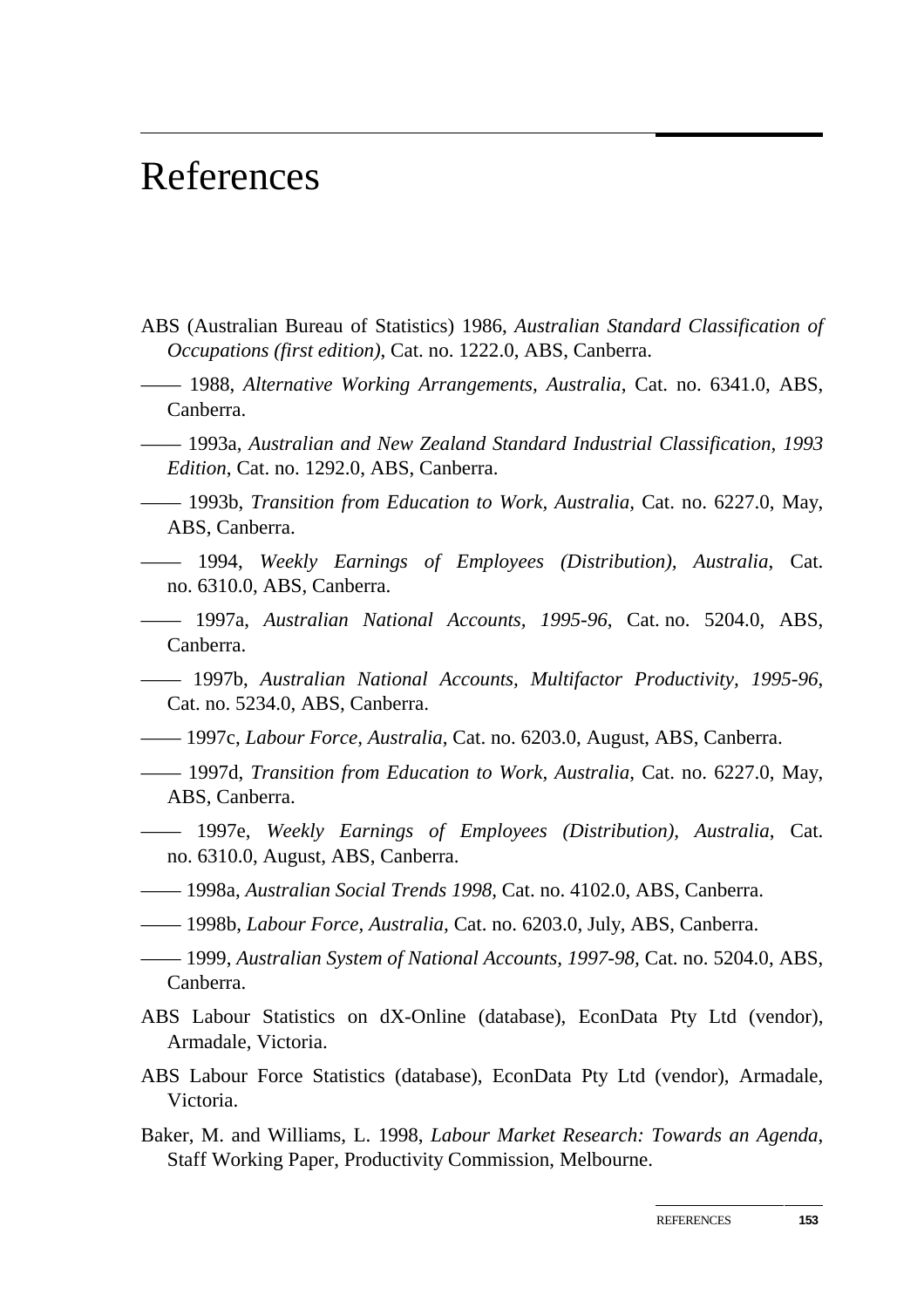- Borland, J. 1997, *Changes in the Supply of Labour in Australia*, Discussion Paper no. 362, Centre for Economic Policy Research, Australian National University, Canberra.
- Clark, C., Geer, T. and Underhill, B. 1996, *The Changing of Australian Manufacturing*, Industry Commission Staff Information Paper, AGPS, Canberra.
- Dawkins, P. and Norris, K. 1990, 'Casual employment in Australia', *Australian Bulletin of Labour*, vol. 16, no. 3, pp. 156–76.
- —— 1995, 'The growth of part-time employment in Australia and the UK, 1978-93', *Labour Economics and Productivity*, vol. 7, no. 1, pp. 1–27.
- Debelle, G. and Swann, T. 1998, *Stylised Facts of the Australian Labour Market*, Research Discussion Paper 9804, Reserve Bank of Australia, Sydney.
- DEET (Department of Employment, Education and Training) 1995*, Australia's Workforce 2005: Jobs in the Future*, AGPS, Canberra.
- de Laine, C., Lee, K. and Woodbridge, G. 1997, *Microeconomic Reform and Structural Change in Employment,* Industry Commission Staff Research Paper, AGPS, Canberra.
- Dunlop, Y. and Sheehan, P., 1998, 'Technology, Skills and the Changing Nature of Work', in Sheehan, P. and Tegart, G. (eds), *Working for the Future: Technology and Employment in the Global Knowledge Economy*, Centre for Strategic Economic Studies, Victoria University Press, Melbourne, pp. 201–52.
- EPAC (Economic Planning Advisory Commission) 1996a, *The Changing Australian Labour Market*, Commission Paper no. 11, AGPS, Canberra.
- —— 1996b, *Future Labour Market Issues for Australia*, Commission Paper no. 12, AGPS, Canberra.
- Gretton, P.K. and Fisher, B. 1997, *Productivity Growth and Australian Manufacturing Industry*, Industry Commission Staff Research Paper, AGPS, Canberra.
- IC (Industry Commission) 1997a, *Annual Report 1996-97*, AGPS, Canberra.
- —— 1997b, *Assessing Australia's Productivity Performance*, Research Paper, AGPS, Canberra.
- Lewis, H. 1990, *Part-time Work: Trends and Issues,* Women's Research and Employment Initiatives Program, Department of Employment, Education and Training, AGPS, Canberra.
- OECD (Organisation for Economic Co-operation and Development) 1994, *OECD Jobs Study, Evidence and Explanations, Pt II — The Adjustment Potential of the Labour Market*, OECD, Paris.